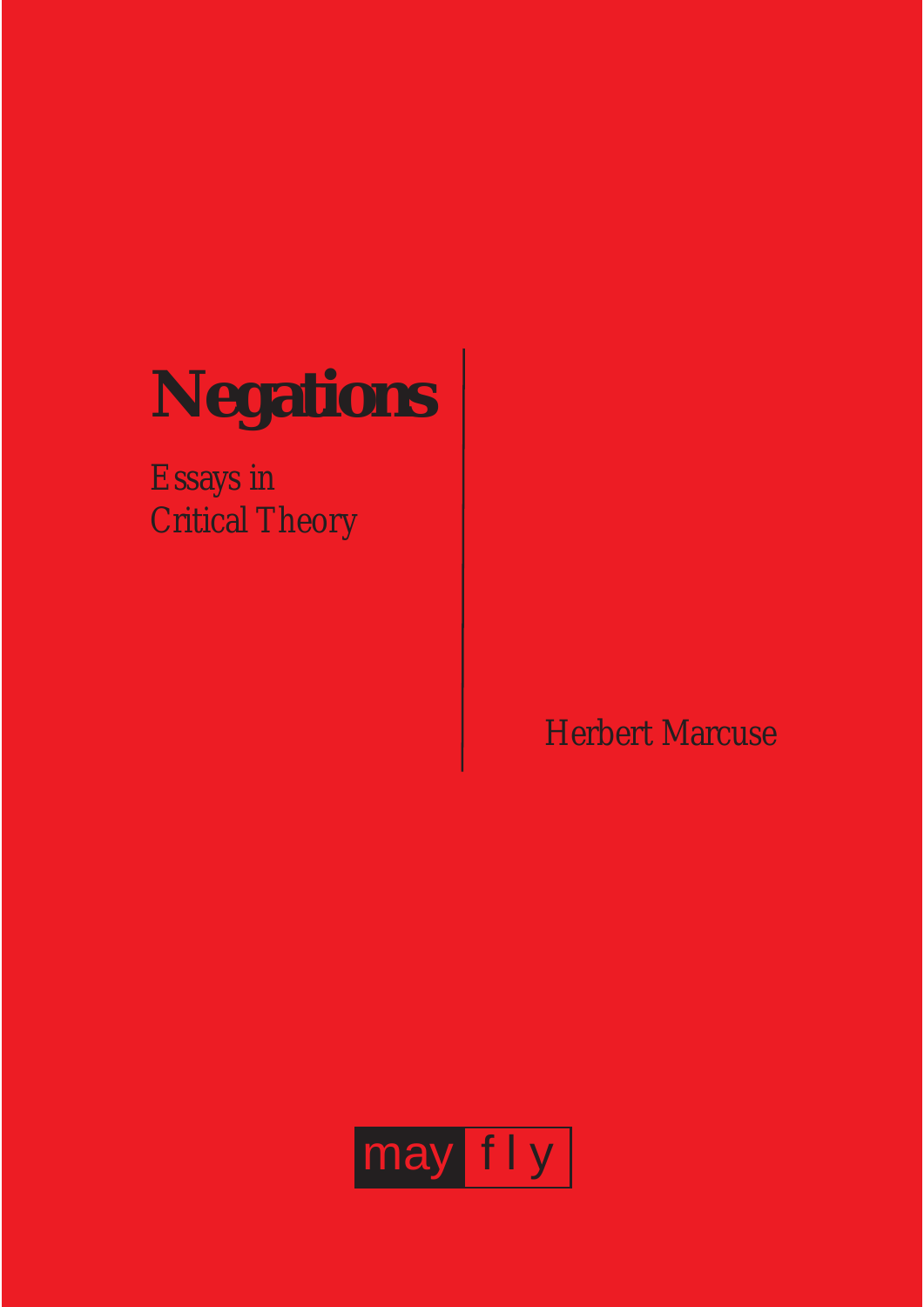# **Negations** Herbert Marcuse

Herbert Marcuse's Negations is both a radical critique of capitalist modernity and a model of materialist dialectical thinking. In a series of essays, originally written in the period stretching from the 1930s to 1960s, Marcuse takes up the presupposed categories that have, and continue to, ground thought and action in our administered society: liberalism, industrialism, individualism, hedonism, aggression. This book is both a testament to a great thinker and a still vital strand of thought in the comprehension and critique of the modern organized world. It is essential reading for younger scholars and a radical reminder for those steeped in the tradition of a critical theory of society. With a brilliance of conception combined with an insistence on the material conditions of thought and action, this book speaks both to the particular contents engaged and to the fundamental grounds of any critique of organized modernity.

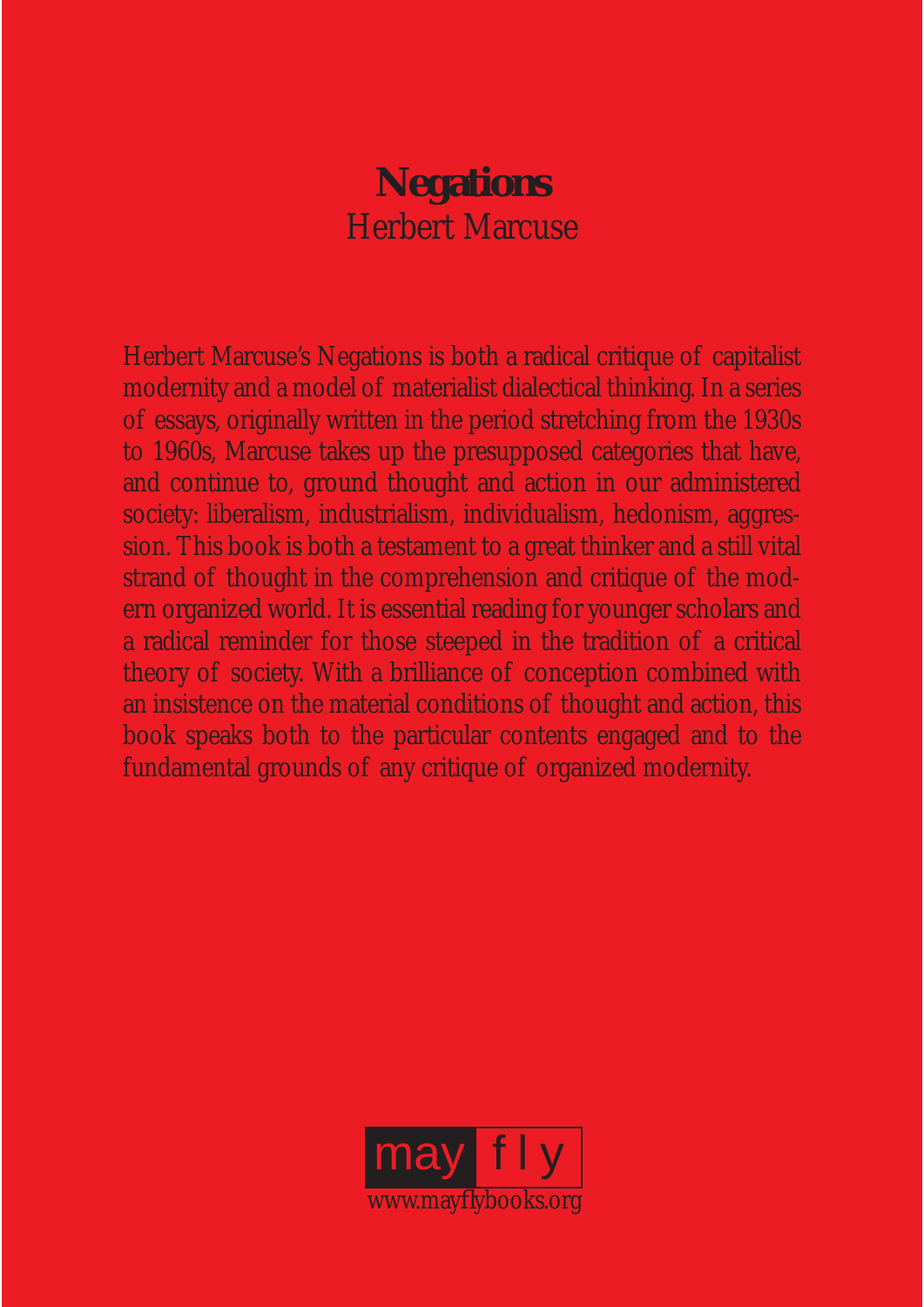Today, at one and the same time, scholarly publishing is drawn in two directions. On the one hand, this is a time of the most exciting theoretical, political and artistic projects that respond to and seek to move beyond global administered society. On the other hand, the publishing industries are vying for total control of the ever-lucrative arena of scholarly publication, creating a situation in which the means of distribution of books grounded in research and in radical interrogation of the present are increasingly restricted. In this context, MayFlyBooks has been established as an independent publishing house, publishing political, theoretical and aesthetic works on the question of organization. MayFlyBooks publications are published under Creative Commons license free online and in paperback. MayFlyBooks is a notfor-profit operation that publishes books that matter, not because they reinforce or reassure any existing market.

1. Herbert Marcuse, *Negations: Essays in Critical Theory*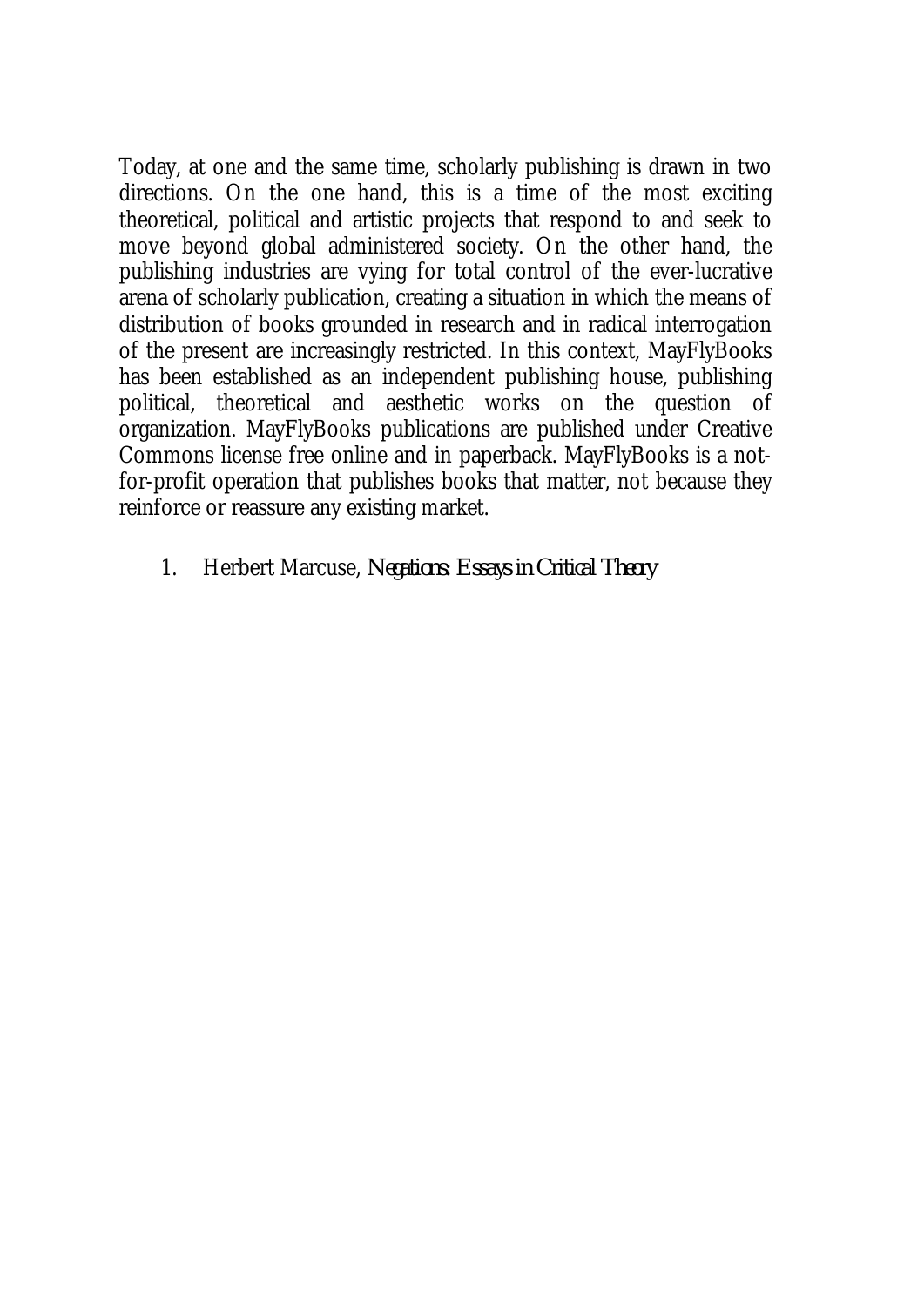# **NEGATIONS**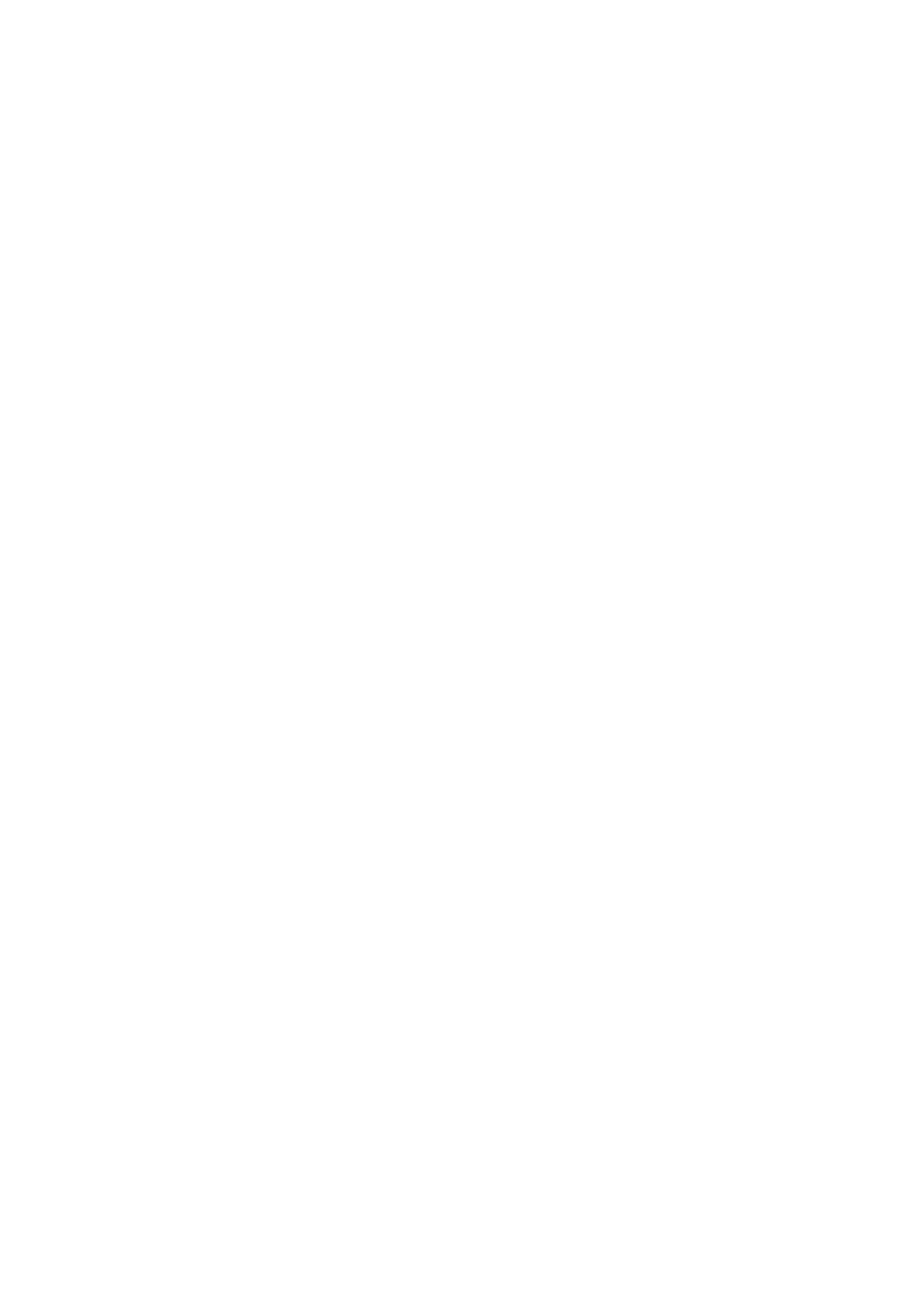# **Negations: Essays in Critical Theory**

Herbert Marcuse

*With Translations from the German by Jeremy J. Shapiro* 

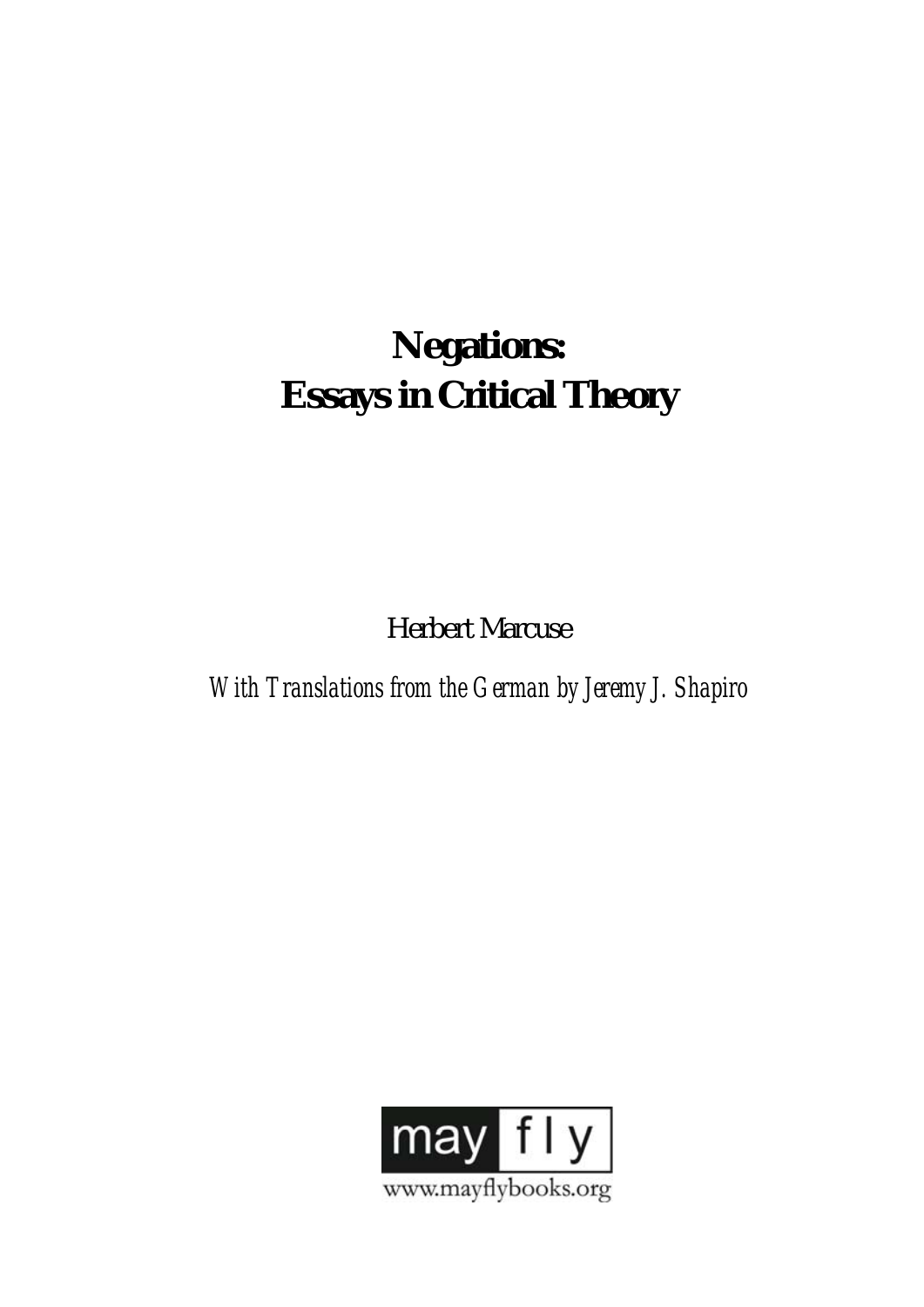First published by Allen Lane, Penguin Press, 1968. Published by MayFlyBooks in paperback in London and free online at www.mayflybooks.org in 2009.

Printed by the MPG Books Group in the UK.

With permission of the Literary Estate of Herbert Marcuse, Peter Marcuse, Executor. Supplementary material from previously unpublished work of Herbert Marcuse, much now in the Archives of the Goethe University in Frankfurt/Main, has been and will be published by Routledge Publishers, England, in a six-volume series edited by Douglas Kellner and by zu Klampen Verlag in a five-volume German series edited by Peter-Erwin Jansen. All rights to further publication are retained by the Estate.

CC: Literary Estate of Herbert Marcuse, Peter Marcuse, 2009.

ISBN (Print) 978-1-906948-04-7 ISBN (PDF) 978-1-906948-05-4

This work is licensed under the Creative Commons Attribution-Noncommercial-No Derivative Works 3.0 Unported. To view a copy of this license, visit http://creativecommons.org/licenses/by-nc-nd/3.0/ or send a letter to Creative Commons, 171 Second Street, Suite 300, San Francisco, California, 94105, USA.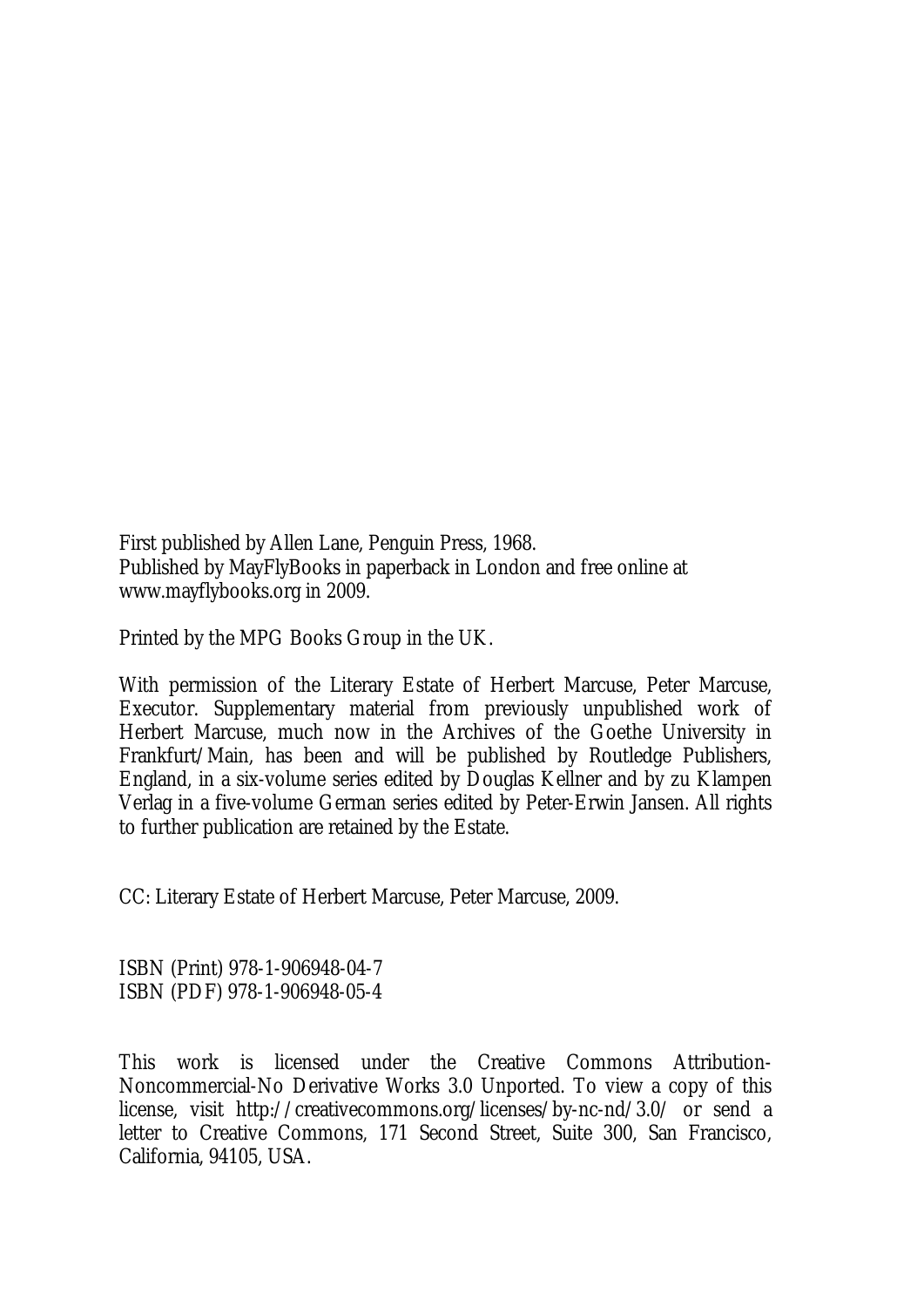# **Contents**

| Contents                                                        |                                                                       | vii         |
|-----------------------------------------------------------------|-----------------------------------------------------------------------|-------------|
| Acknowledgements                                                |                                                                       | İХ          |
| <b>Translator's Note</b>                                        |                                                                       | хi          |
| Foreword to the 2009 Edition<br>Steffen Böhm and Campbell Jones |                                                                       | xiii        |
| Foreword                                                        |                                                                       | xvii        |
| 1                                                               | The struggle against liberalism in the totalitarian view of the state | $\mathbf 1$ |
| 2                                                               | The concept of essence                                                | 31          |
| 3                                                               | The affirmative character of culture                                  | 65          |
| 4                                                               | Philosophy and critical theory                                        | 99          |
| 5                                                               | On hedonism                                                           | 119         |
| 6                                                               | Industrialization and capitalism in the work of Max Weber             | 151         |
| 7                                                               | Love mystified: A critique of Norman O. Brown                         | 171         |
| 8                                                               | Aggressiveness in advanced industrial societies                       | 187         |
| <b>Notes</b>                                                    |                                                                       | 203         |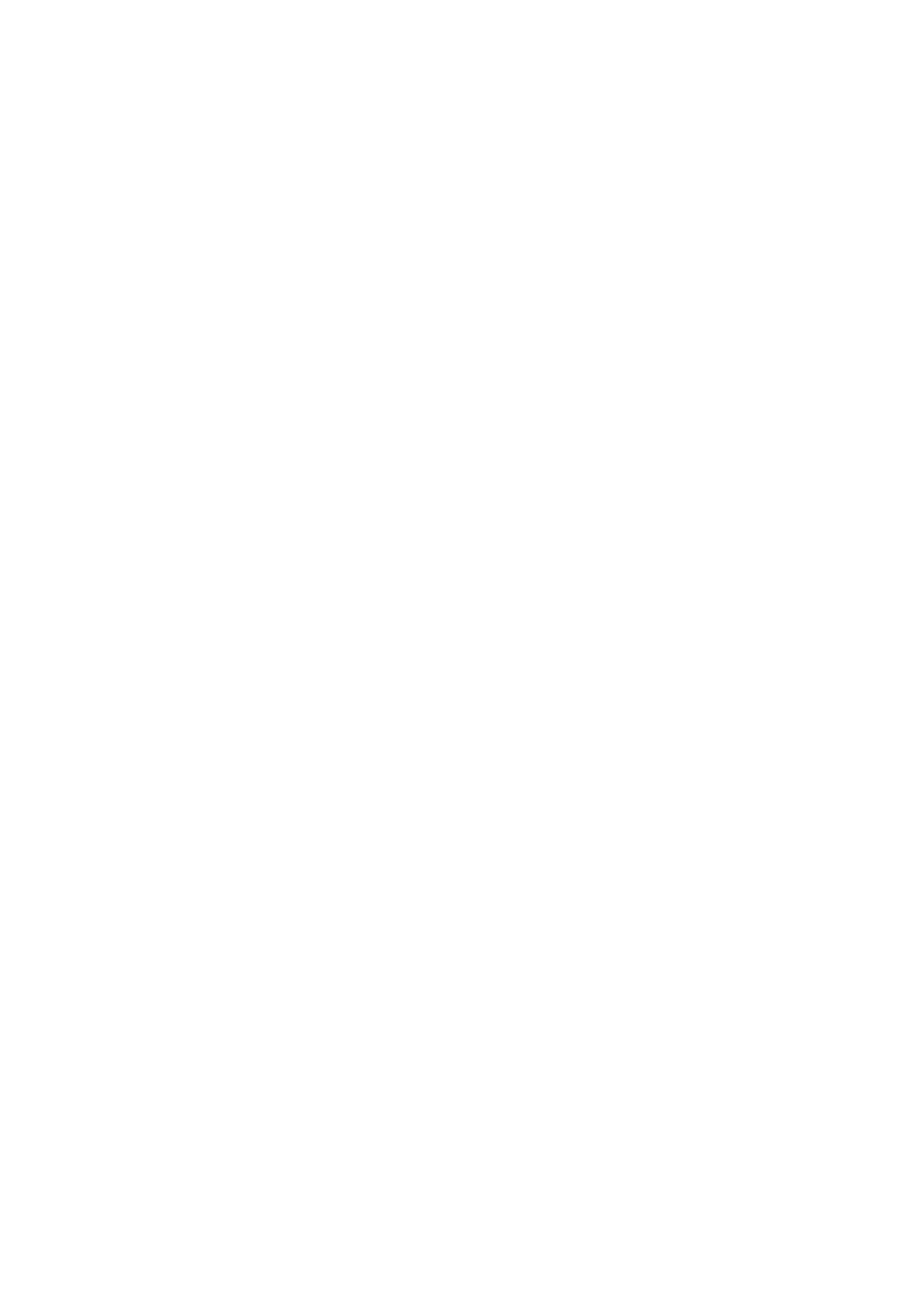# **Acknowledgements**

Chapter 1 originally published in German in *Zeitschrift für Sozialforschung*, vol. III (1934).

Chapter 2 originally published in German in *Zeitschrift für Sozialforschung*, vol. V (1936).

Chapter 3 originally published in German in *Zeitschrift für Sozialforschung*, vol. VI (1937).

Chapter 4 originally published in German in *Zeitschrift für Sozialforschung*, vol. VI (1937).

Chapter 5 originally published in German in *Zeitschrift für Sozialforschung*, vol. VII (1938).

Chapter 6 first published in German in *Max Weber und die Soziologie heute* (1964). This translation is based on a revised form of the essay first published in German in *Kultur in Gesellschaft* (1965).

Chapter 7 ('Love Mystified') was first published in *Commentary*, February 1967. Norman O. Brown's response ('A reply to Herbert Marcuse') was published in *Commentary* in March 1967.

Chapter 8 printed first in *Negations* (Allen Lane/Penguin Press, 1968).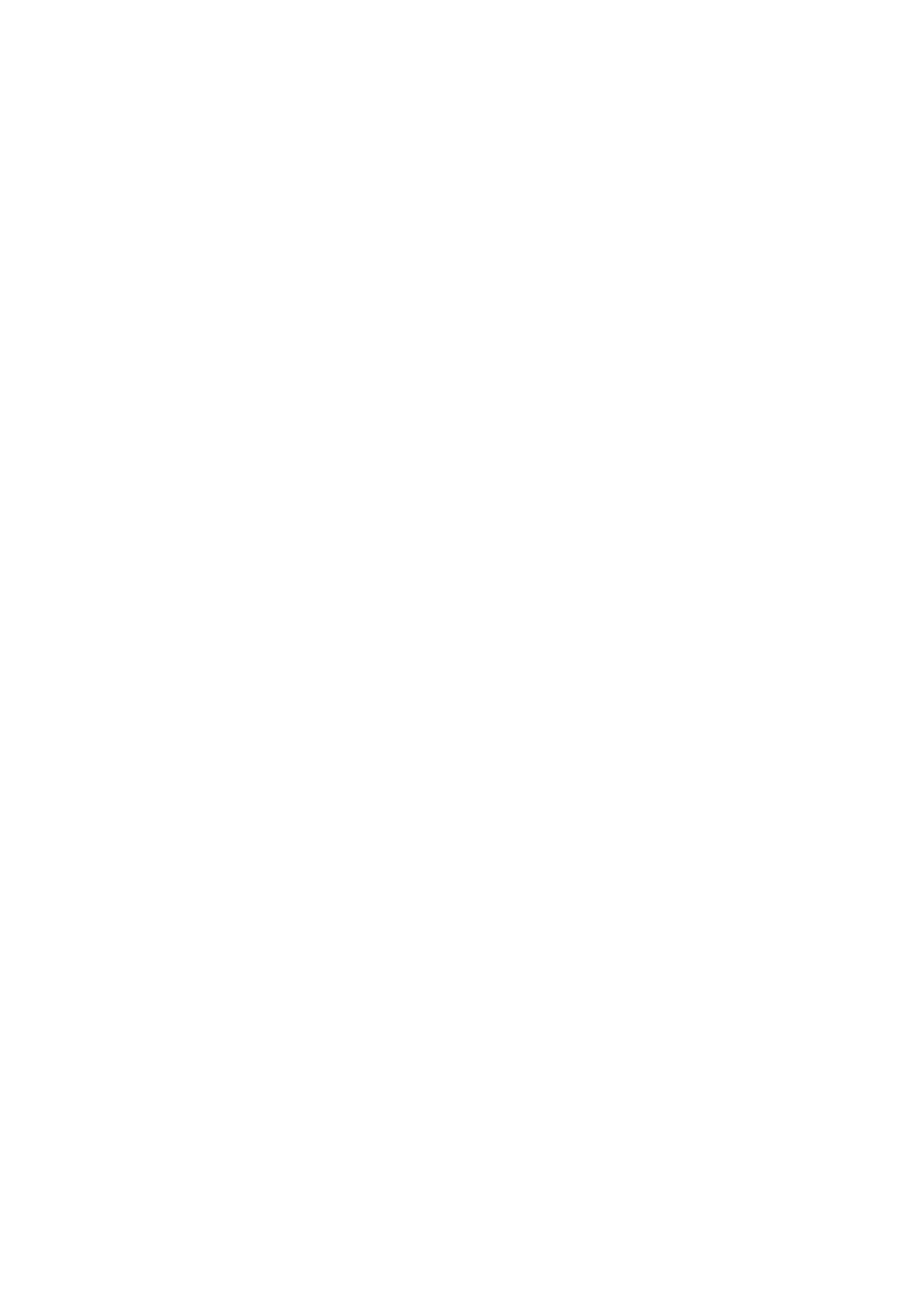## **Translator's Note**

My translation of the foreword and the first five essays in this volume are from the German text in *Kultur und Gesellschaft* (2 volumes, 1965). The translation of 'Industrialization and Capitalism in the Work of Max Weber' is principally the work of Professor Kurt Wolff of Brandeis University, who had translated an earlier version of the German text. He has graciously allowed me to use his translation, which I have modified in accordance with the revised German text published in *Kultur und Gesellschaft*. Professor Wolff has inspected the changes and made improvements.

I should like to thank Shierry Weber for giving generously of her time and energy in providing what proved to be indispensable assistance at every stage of the translation. I am grateful also to Rusty Simonds and Sharon Herson for several useful suggestions and to Roberta Fitzsimmons for negentropy.

J.J.S.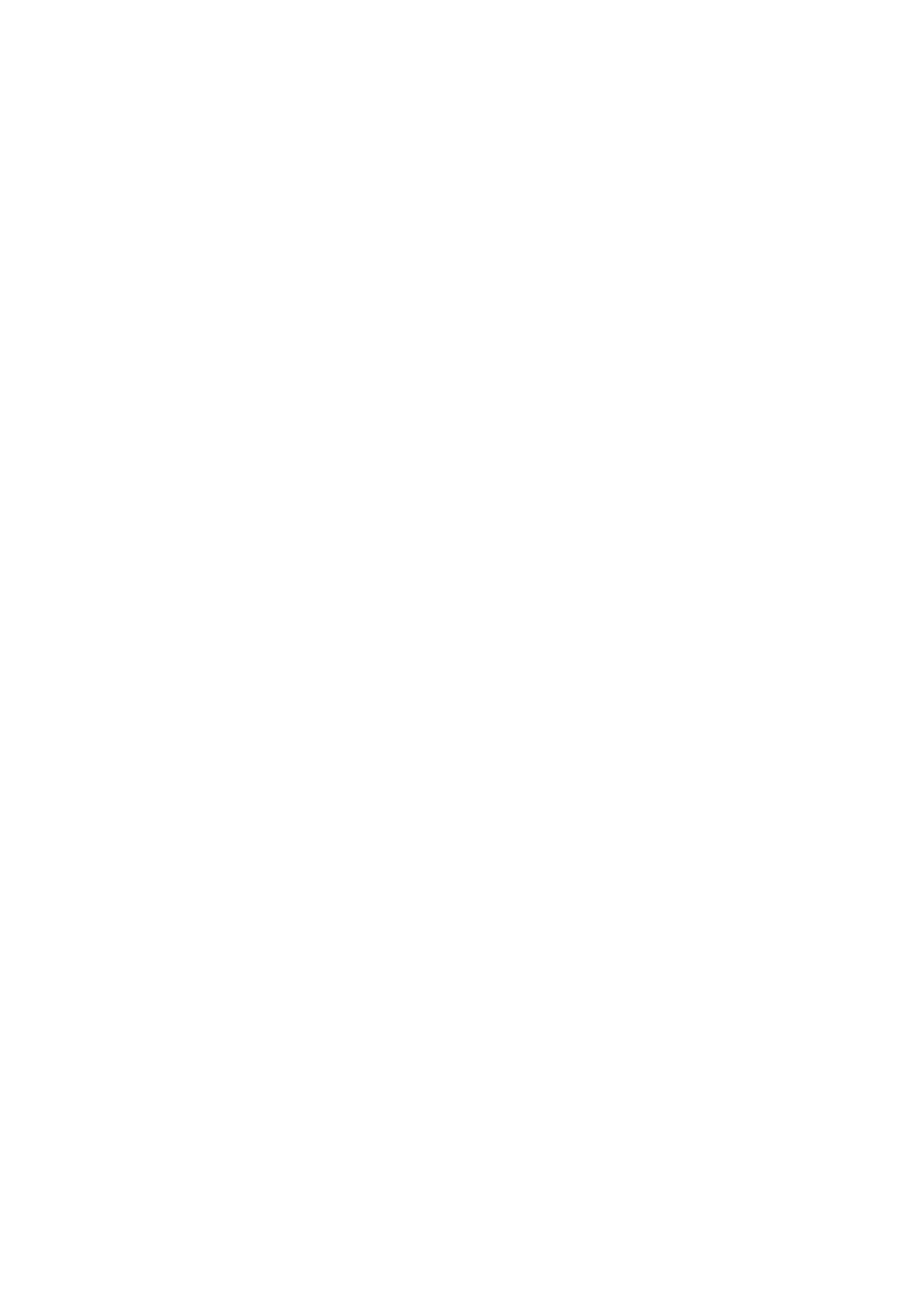### **Foreword to the 2009 Edition**

Steffen Böhm and Campbell Jones

With this publication of Herbert Marcuse's *Negations* we also announce the establishment of MayFlyBooks, and with this a programme for the determinate negation of contemporary corporate capitalism. Marcuse's book, which we are reprinting here, bears the mark of a particular historical moment, characterized by economic and cultural overindustrialization, war and totalitarianism. This is the specific moment against which Marcuse set himself. In the current historical situation one senses the equally pressing need for options against the impositions of the increasingly grotesque forms of global capitalism. As Marcuse responded to the particular historical moment in which he lived, we sense today the demand to perform similar negations, which will be at once determinate, specific and singular at the same time that they keep an eye on the universal.

This is not to say that the world we live in, like that of Marcuse, is one that is simply in crisis, but rather that, across the various spaces in which it is grasped in thought, it is not in crisis enough. This is the result of the impositions and extensions not only of the capitalist mode of production and the commodification of life, but of the incorporation of the very spaces in which these social processes might have been understood and transformed. Here we think with Marcuse of the place of culture and the diversion or incorporation of the critical impulse, but also the almost complete abdication of responsibility by those working in what are still nobly called universities.

Struggling against these totalisations, Marcuse's book is caught at the borderline between utopianism and despair. On the one hand, it outlines concrete theoretical and practical proposals for overcoming the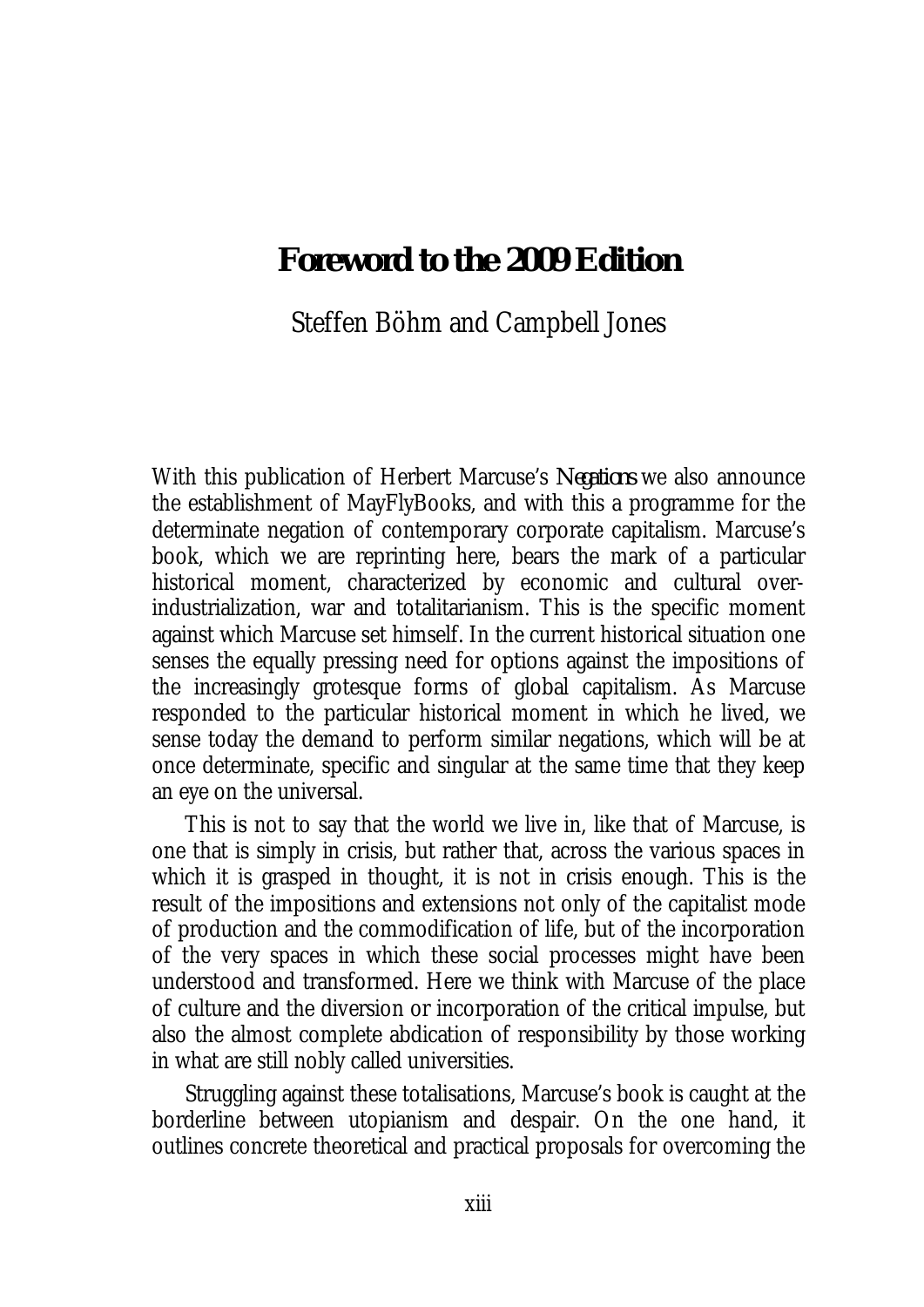present, while, on the other hand, it is keenly aware that the present is marked by an almost complete subsumption in 'total administration'. This dialectic therefore eschews two of the most dominant trends in thought today: first, naive utopianism that imagines the easy escape from the present, as if the collapse of the capitalist empire is already at hand, and, second, the varieties of empiricism and fatalism that merely document the state of affairs and our failures to date.

The essays in this book fall in two parts. The first five chapters were written and published before the start of the Second World War at a time when Marcuse was a member of the Frankfurt Institute for Social Research. These essays were originally published in the *Zeitschrift für Sozialforschung* (*Journal for Social Research*), the 'house journal' and main literary organ of the Frankfurt School, which was edited and led by Max Horkheimer during the 1930s. Marcuse joined the Institute in 1933, the same year he emigrated from Germany, first to Switzerland and then to the United States, where he lived until his death in 1979. These essays therefore precede, and can be read as preparations for, *Reason and Revolution* (1941), Marcuse's elaboration of the negative philosophy which he takes from Hegel. The final three chapters in *Negations* appeared later, in the mid through late 1960s, in the years following the publication of *One-Dimensional Man* in 1964, in those years in which Marcuse was elevated into a public intellectual figure in the days of 1968.

Forty years after their original publication, these essays are not, however, of merely historical interest, nor as part of a documentary testimony to Marcuse or the 'Frankfurt School'. For Marcuse, published works are profoundly historical, both in their location in relation to the moment against which they are opposed, but, at the same time, texts cannot deny their relation to that which exceeds that moment. From our current situation of suffocating affluence we can again sense Marcuse's dismay at the failure or unwillingness to seize the productive capacities unleashed by capitalism and put them towards more humane purposes than those to which they were and currently are being put. The conditions for transformation were for Marcuse, as they are for us now, present in the very same conditions that also give us so much reason for despair.

*Negations* is therefore not a negative book but a call to action, a thinking that involves an affirmation of thinking and of life and a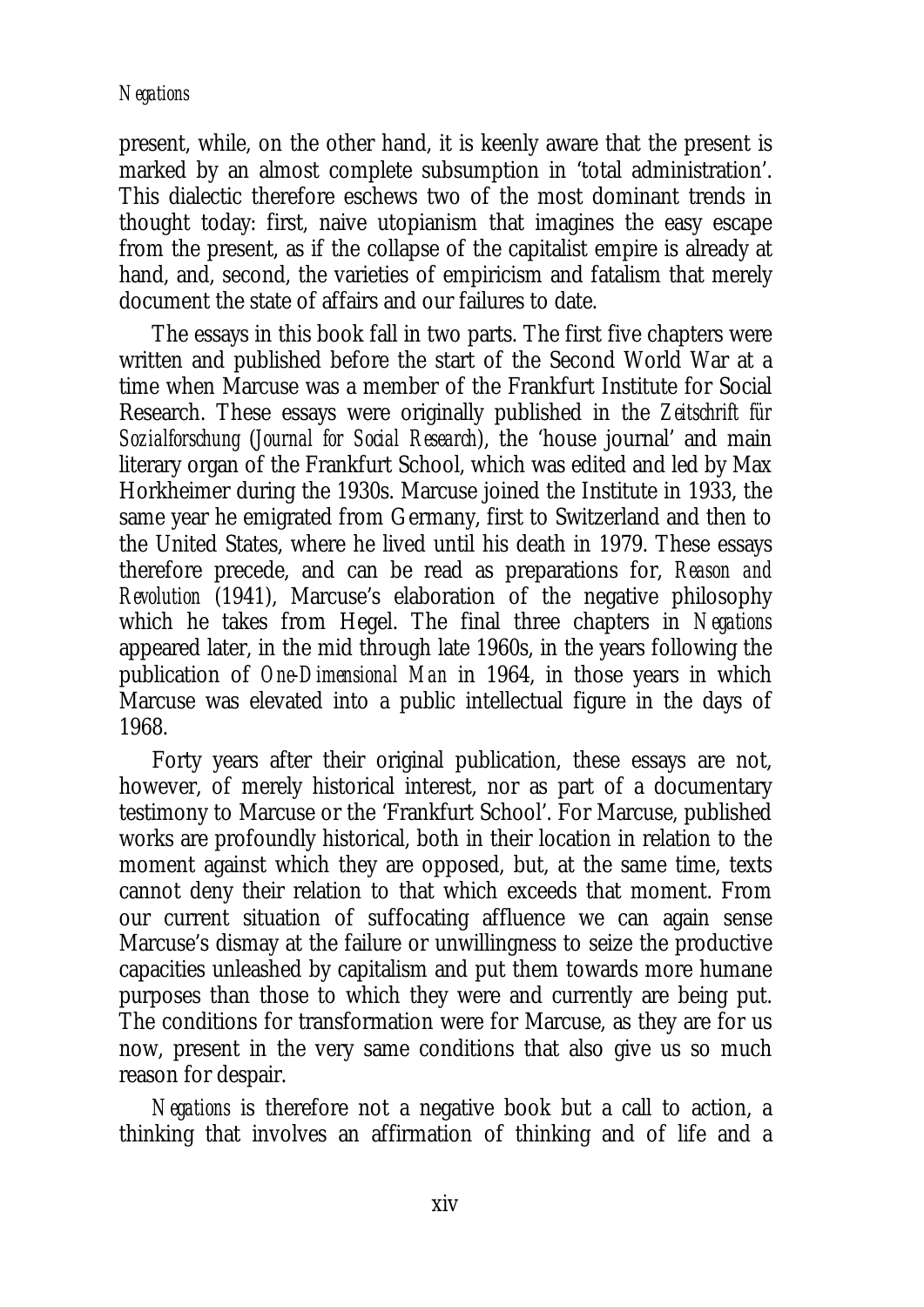hopefulness that knows also that hopefulness without negation – an awareness of what must be negated and the risks of that task – is naive. In this way, it is continuous with the project that, as Adorno stressed in *Negative Dialectics*, to stay positive, to affirm life, one must engage in a process of negating what *is*. Because only through this negating of what is can one find determinate possibilities of development, progress, freedom. Positive possibilities of a new life that escape the stultifying repetition of the present can only come through negation. Being simply 'positive' involves the danger of putting forward utopian futures which have no relation to the present, to the 'what is', to contemporary social relations. This is why Marx so vehemently criticised the utopian socialists of his time, as their utopian ideas for new towns and communities were not founded in an understanding of the realities of 'actually existing' capitalist relations.

In the world of academic fashion, every dog will have its day. There is little point in taking issue with those who have set themselves to sidestep the work of Marcuse, and others, in their interest to create ever more radical thought. Rather, we offer this book as something of an invitation, an invitation for a learning – or a relearning – of what dialectical thinking, in a materialist register, can offer. Because our suspicion is that Marcuse continues to inform, and indeed should continue to inform, the diverse and often self-servingly isolated critical vocabularies currently circulating. This we hold to be the case from those concerned with the incorporation of critique in the production of a 'new spirit of capitalism' to those who sense the immanent possibilities that arise from the socialisation of work and the tendencies that are apparently rendering productive relations today linguistic and immaterial.

This book is, as we all are, part of these productive relations. We are all part of a capitalist culture that continuously tries to individualize us, to set us apart, to establish hierarchies that are able to judge, measure and categorize us. It is therefore perhaps unsurprising that academic critique is today so individualised and is more intent on distinguishing itself from other criticism than on changing anything. But to overcome this state of affairs is also the point. Marcuse's *Negations* shows how this individualisation functions, how it is directly related to the commodification of life, and how it produces, what he calls with a directness rare today, a 'sick society'. Negation means to, first, realize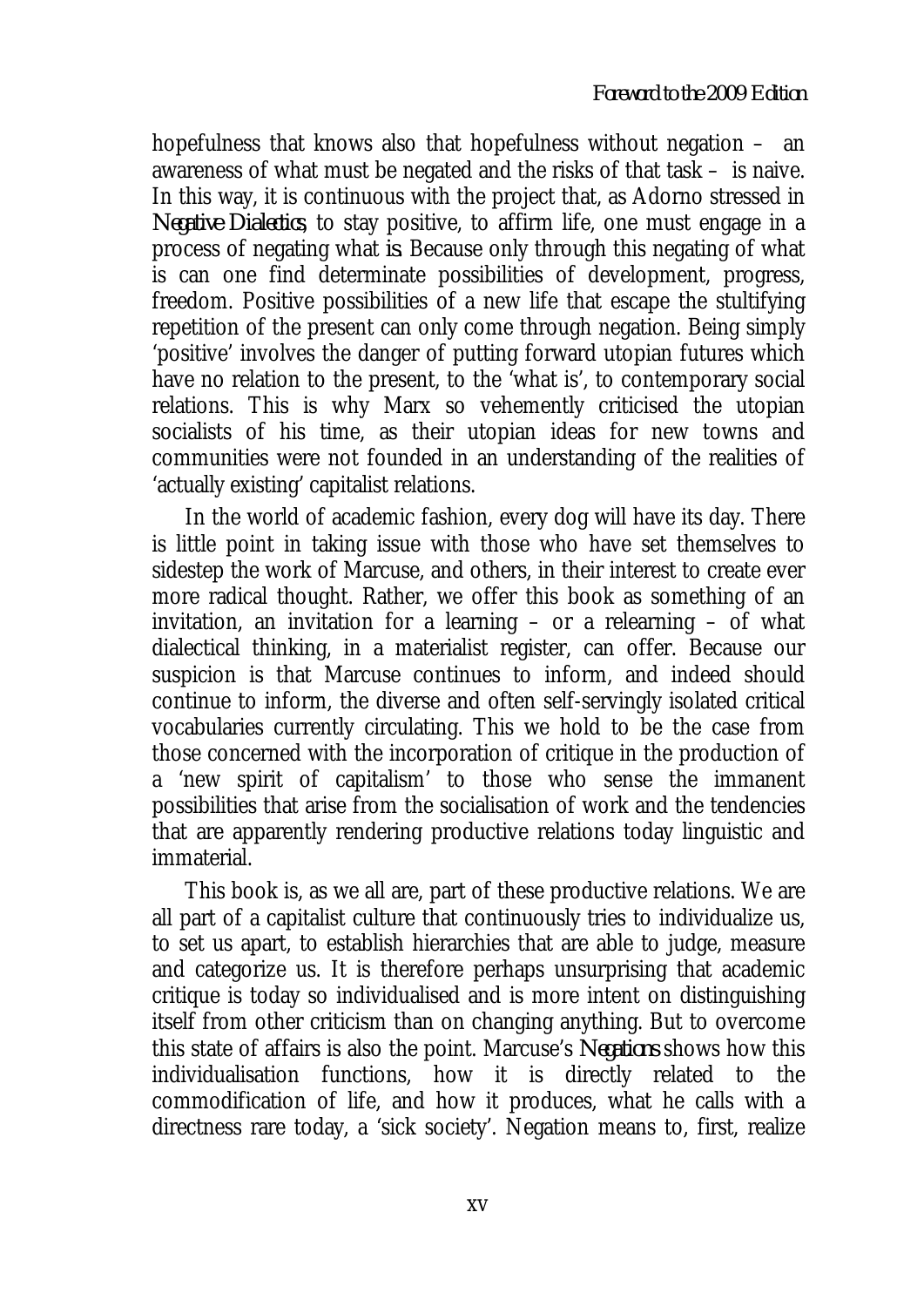that we are sick, and, second, that there is a need to develop strategies beyond that sickness.

To escape sickness is not to return to the previous state of good health, but is a joy in the possibility of living again. Joy of negation then, and not for the purpose of frivolity or posturing, but because of the enclosure and of the forestalled real possibilities for freedom, that is, for meaningful and genuinely democratic social relations. Joy in knowing that another world is possible and that the immanent possibilities of the present both contain and constrain that very world. Joy in a negation that stands together with those who have struggled for the possibility of a future and who continue to do so today, in their various practical and intellectual experiments.

MayFlyBooks is part of this history and tradition of practical and intellectual experimentation and the struggle toward a different future. Publishing under Creative Commons is today an explicit negation of the the political and economic structures of the publishing industry, which continues to put profit over thought, enclosure over freedom. In contrast to the publishing corporations, we offer this book to the intellectual commons, for everyone to learn, to learn from history, to learn to negate, to learn to interrogate the present and ourselves. We thus hope this book will inspire a new generation of commoners, of intellectuals and activists struggling for a better world, beyond the current enclosures of thought and life.

To be sure, this book will not provide all the answers. Far from it. We have not made any effort to cover up the defects in this book, and indeed we offer it up for critical reading. We have corrected a few obvious typographical errors but have left slips of the pen and other lapses and inconsistencies in place. This means, and not merely at the level of typography, that this is a book for the critical reader, the reader who is not satisfied with readymade answers, who is not looking for a recipe book for how to change the world. *Negations* needs to be read affirmatively, to draw out connections to today, to other present struggles, and to the current crisis. Affirmatively, which is to say also, and at the same time, through a strategy of *negation*.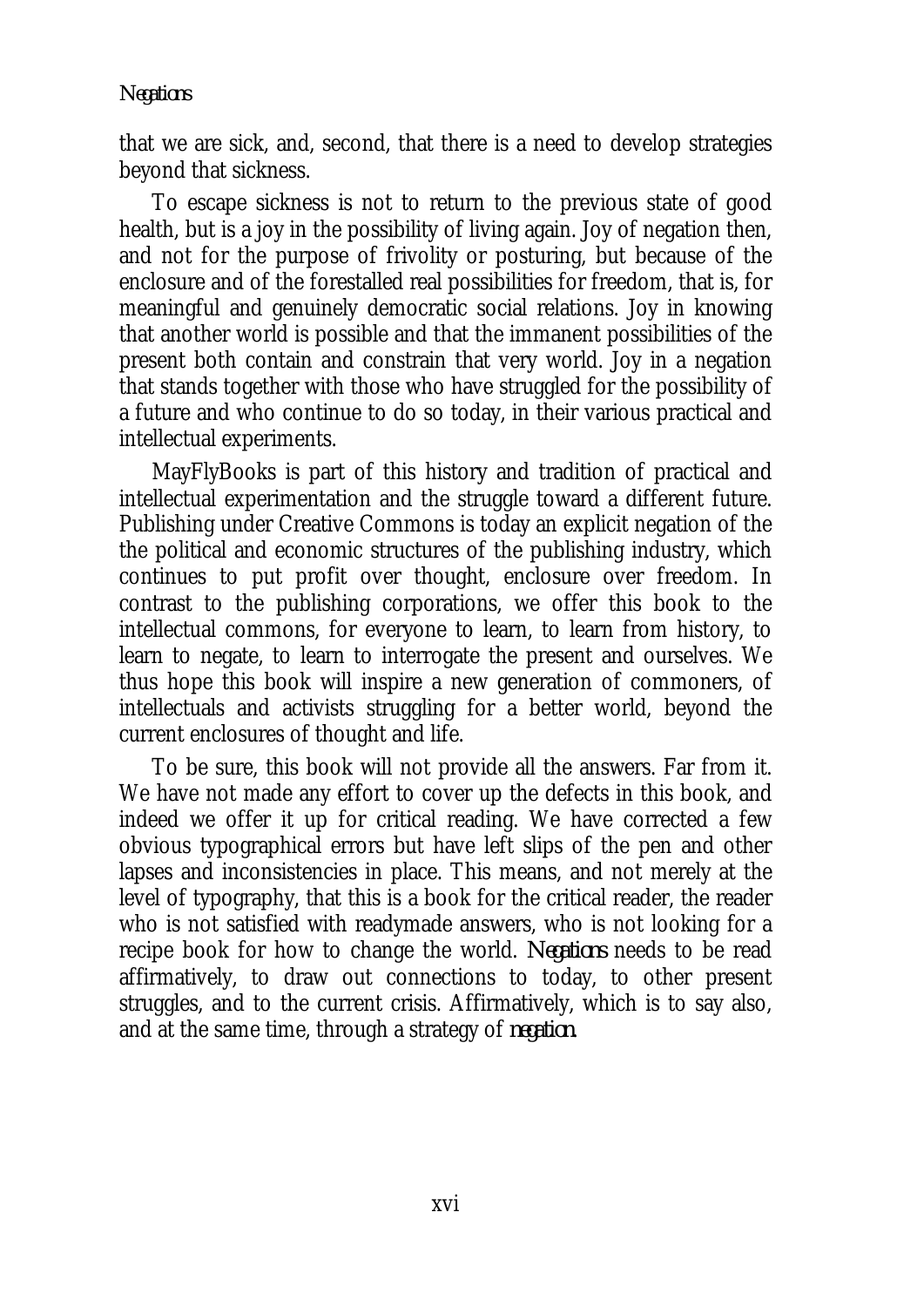### **Foreword**

#### Herbert Marcuse

Many of the essays collected here were written in the years from 1934 to 1938**.** They developed out of my work at the Institute for Social Research in New York and were formulated in discussion with my friend Max Horkheimer, at that time director of the Institute, and his coworkers. I have let them be republished unchanged. No revision could bridge the chasm that separates the period in which they were written from the present one. At that time, it was not yet clear that the powers that had defeated fascism by virtue of their technical and economic superiority would strengthen and streamline the social structure which had produced fascism. The question remained open, whether this conquest would not be superseded by more progressive and general historical forces. Capitalist society had not yet revealed all its strength and all its rationality, and the fate of the labor movement was still 'uncertain'. The first of these essays closes with that uncertainty, which is common to all of them, as is the hope, that fascism might perhaps be vanquished by forces (or rather, that its destruction would set free forces) that would make possible a more human and more rational society. For if there was one matter about which the author of these essays and his friends were *not* uncertain, it was the understanding that the fascist state was fascist society, and that totalitarian violence and totalitarian reason came from the structure of existing society, which was in the act of overcoming its liberal past and incorporating its historical negation. This presented the critical theory of society with the task of identifying the tendencies that linked the liberal past with its totalitarian abolition. This abolition was not restricted at all to the totalitarian states and since then has become reality in many democracies (and especially in the most developed ones). The present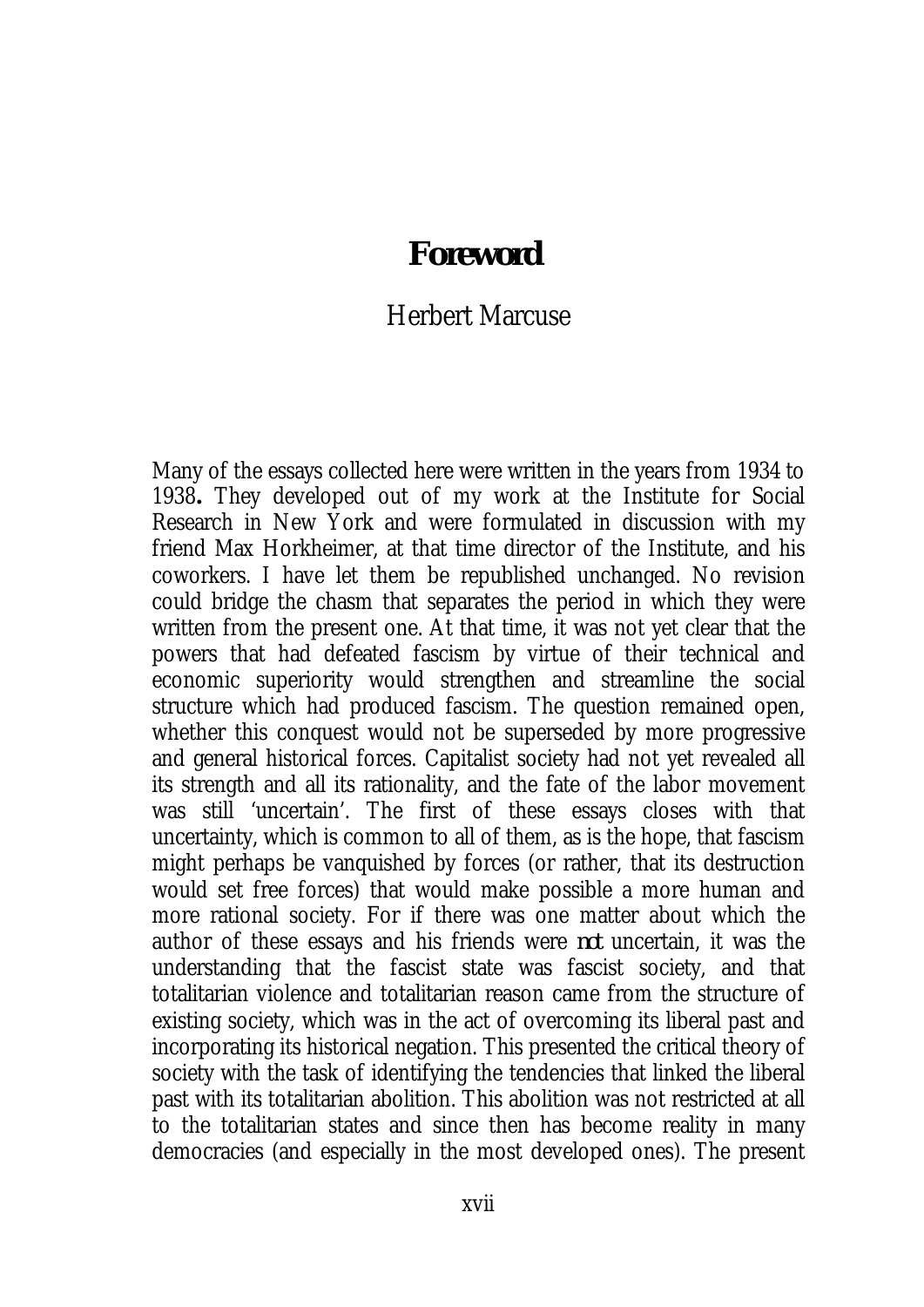did not appear to be in immediate opposition to the past: it was necessary to exhibit the mediation by means of which bourgeois freedom could become unfreedom. But it was also necessary to indicate the elements that opposed this transformation. Thus the theme of the first essay is common to all of them.

The focal point is the interpretation of some of the leading ideas of intellectual culture – of ideology. In political economy, Marxian theory had traced to their origins the tendencies that linked the liberal past with its totalitarian liquidation. What I attempted was to detect and trace these tendencies in culture, more specifically in its representative philosophy. For it was mind, reason, consciousness, 'pure' thought that in the traditional culture was supposed to constitute the autonomy of the subject, the essential freedom of man. Here was the sphere of negation, of contradiction to the established order, of protest, of dissociation, of criticism. Protestantism and the bourgeois revolutions proclaimed the freedom of thought and of conscience. They were the sanctioned forms of contradiction – often the only ones – and the most precious refuge of hope. Only rarely and in exceptional cases did bourgeois society dare to infringe on this refuge. Soul and mind were (at least officially) considered holy and awesome. Spiritually and mentally, man was supposed to be as autonomous as possible. This was his inner freedom, which was his authentic and essential freedom; the other liberties were taken care of by the economy and the state. Normally it was not necessary for society to intervene in this sphere; a total coordination and subordination of individuals was not required. The productive forces had not yet reached that stage of development at which the sale of the products of social labor demanded the systematic organization of needs and wants,<sup>1</sup> including intellectual ones. The market regulated for better or worse the operation and output of a labor apparatus not yet dependent upon uninterrupted mass consumption. At a low level of productive forces, bourgeois society did not yet have the means to administer soul and mind without discrediting this administration through terroristic violence. Today total administration is necessary, and the means are at hand; mass gratification, market research, industrial psychology, computer mathematics, and the socalled science of human relations. These take care of the nonterroristic, democratic, spontaneous-automatic harmonization of individual and socially necessary needs and wants, of autonomy and heteronomy. They assure the free election of individuals and policies necessary for this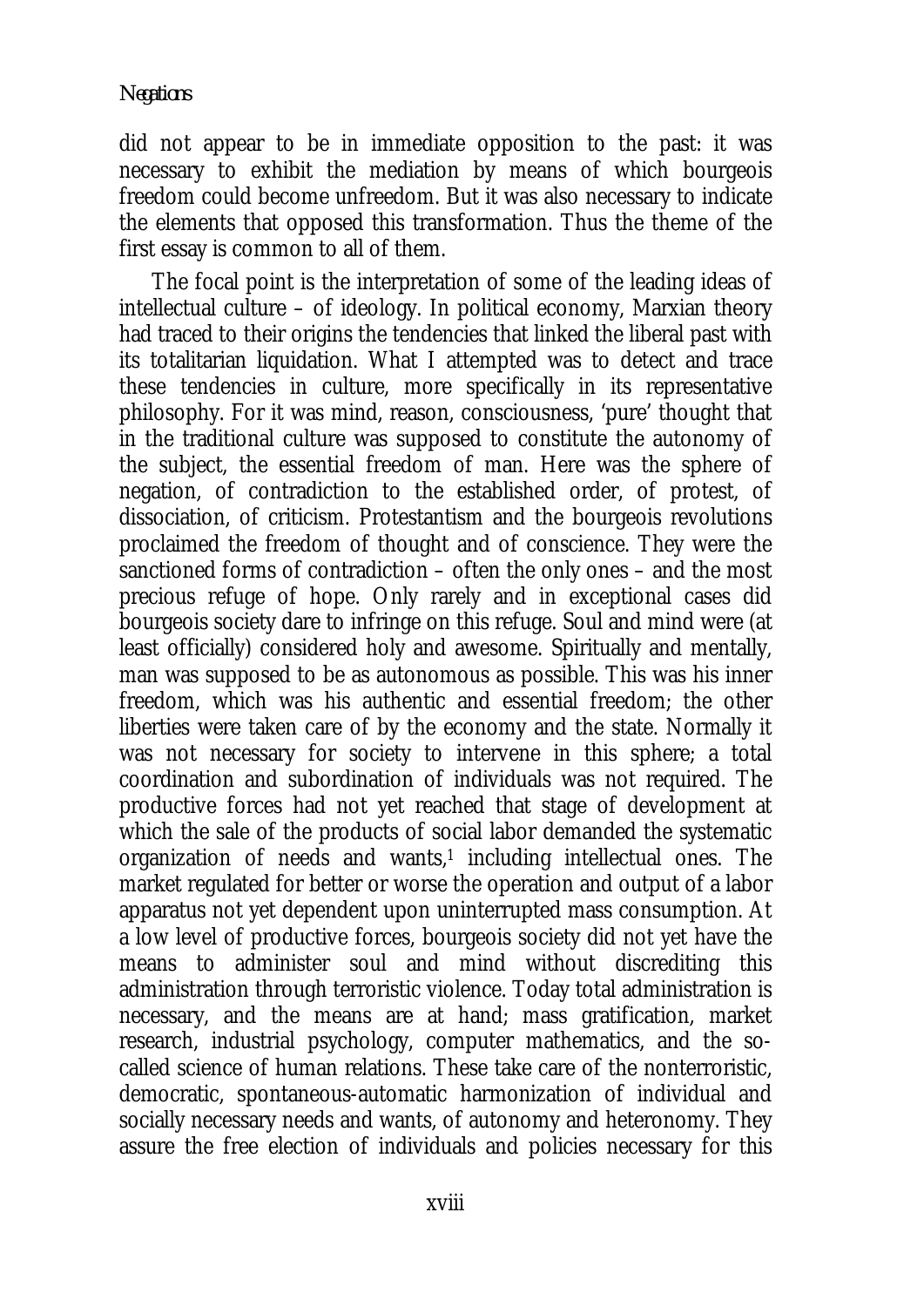system to continue to exist and grow. The democratic abolition of thought, which the 'common man' undergoes automatically and which he himself carries out (in labor and in the use and enjoyment of the apparatus of production and consumption), is brought about in 'higher learning' by those positivistic and positive trends of philosophy, sociology, and psychology that make the established system into an insuperable framework for conceptual thought.

But the rapidity with which it was possible to achieve the social organization and administration of the mind suggests the question whether the mind did not itself bear part of the responsibility for such a development. In other words, did intellectual culture prepare its own liquidation? Were its autonomy, inwardness, purity, and the happiness and fulfilment that it promised already permeated with unfreedom, adjustment, unhappiness, and renunciation? Did this culture have an affirmative character even where it was the negation of the status quo? In regard to these questions I investigated several concepts of idealism and materialism. Ideas such as essence, happiness, or theory bore evidence of inner disunity. In an authentic way they revealed the genuine potentialities of man and of nature as being in contradiction to the given reality of man and of nature; thus they were eminently critical concepts. At the same time, however, they invalidated this contradiction by giving it ontological stability. This was the specific situation of idealism that culminated in Hegelian philosophy; contradiction becomes the very form of truth and movement, only to be enclosed in a system and internalized. But by adhering to reason as the power of the negative, idealism made good the claim of thought to be a condition of freedom. The classical connection between German idealism and the Marxian labor movement was valid, and not merely as a fact of the history of ideas.

It was in this perspective that the essays dealt with the legacy of idealism, with the element of truth in its repressive philosophy. But the legacy and truth of materialism, and not only historical materialism, were of equal import. In the insistence of thought upon the abolition of misery and of need, upon happiness and pleasure as contents of human freedom, the tabooed tasks of revolution were preserved: tasks which even in socialist theory and practice had already been long suppressed or postponed. The more 'materialistic' society became in the advanced industrial countries, i.e. the higher the standard of living rose for broad strata of the population, the clearer became the extent to which this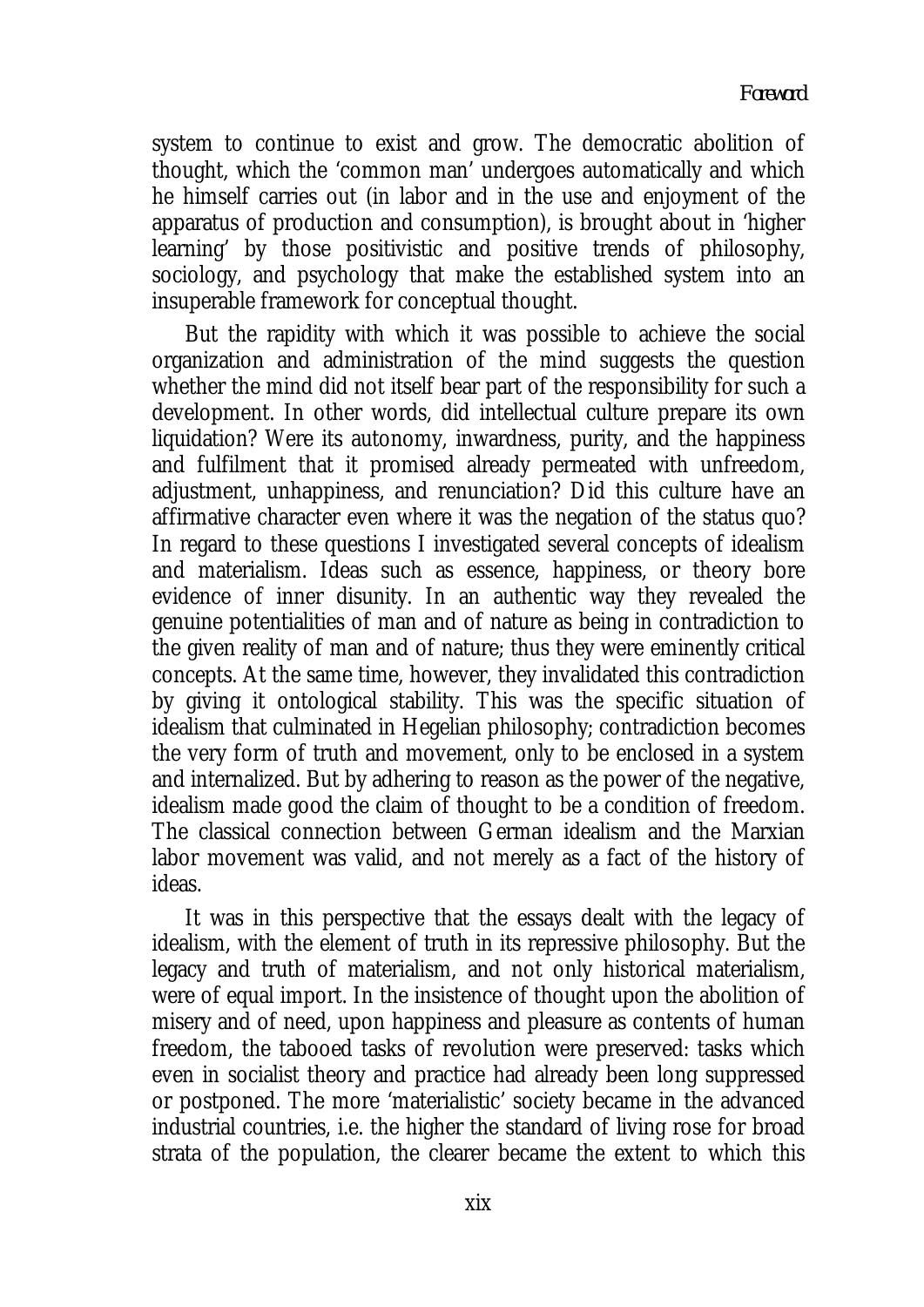progress stabilized misery and unhappiness. Productivity bore destruction within it and turned technology from an instrument of liberation into one of new enslavement. Faced with a society in which affluence is accompanied by intensified exploitation, militant materialism remains negative and revolutionary (even where exploitation becomes more comfortable and does not penetrate into consciousness). Its idea of happiness and of gratification can be realized only through political practice that has qualitatively new modes of human existence as its goal.

That most of this was written before Auschwitz deeply separates it from the present. What was correct in it has since become, perhaps not false, but a thing of the past. To be sure, the concern with philosophy expressed in these essays was already, in the thirties, a concern with the past: remembrance of something that at some point had lost its reality and had to be taken up again. Precisely at that time, beaten or betrayed, the social forces in which freedom and revolution were joined were delivered over to the existing powers. The last time that freedom, solidarity, and humanity were the goals of a revolutionary struggle was on the battlefields of the Spanish civil war.2 Even today the songs sung for and in that struggle are, for the younger generation, the only persisting reflection of a possible revolution. The end of a historical period and the horror of the one to come were announced in the simultaneity of the civil war in Spain and the trials in Moscow.

The new period saw the suppression, crippling, and neutralization of the classes and forces that, due to their real interests, embodied hope for the end of inhumanity. In the advanced industrial countries, the subordination and coordination of the suppressed is effected through the total administration of the productive forces and the growing satisfaction of needs, which insulate society against its necessary transformation. Productivity and prosperity in league with a technology in the service of monopolistic politics seem to immunize advancing industrial society in its established structure.

Is this concept of immunity still dialectical? To be sure, for critical theory it implies the sorrow of concern with something that has disappeared (this was the tenor of the essay 'Philosophy and Critical Theory'). But does it also offer hope that the social tendencies comprehended through this concept promise something other than what they are? Perhaps the very break with the past exhibited in the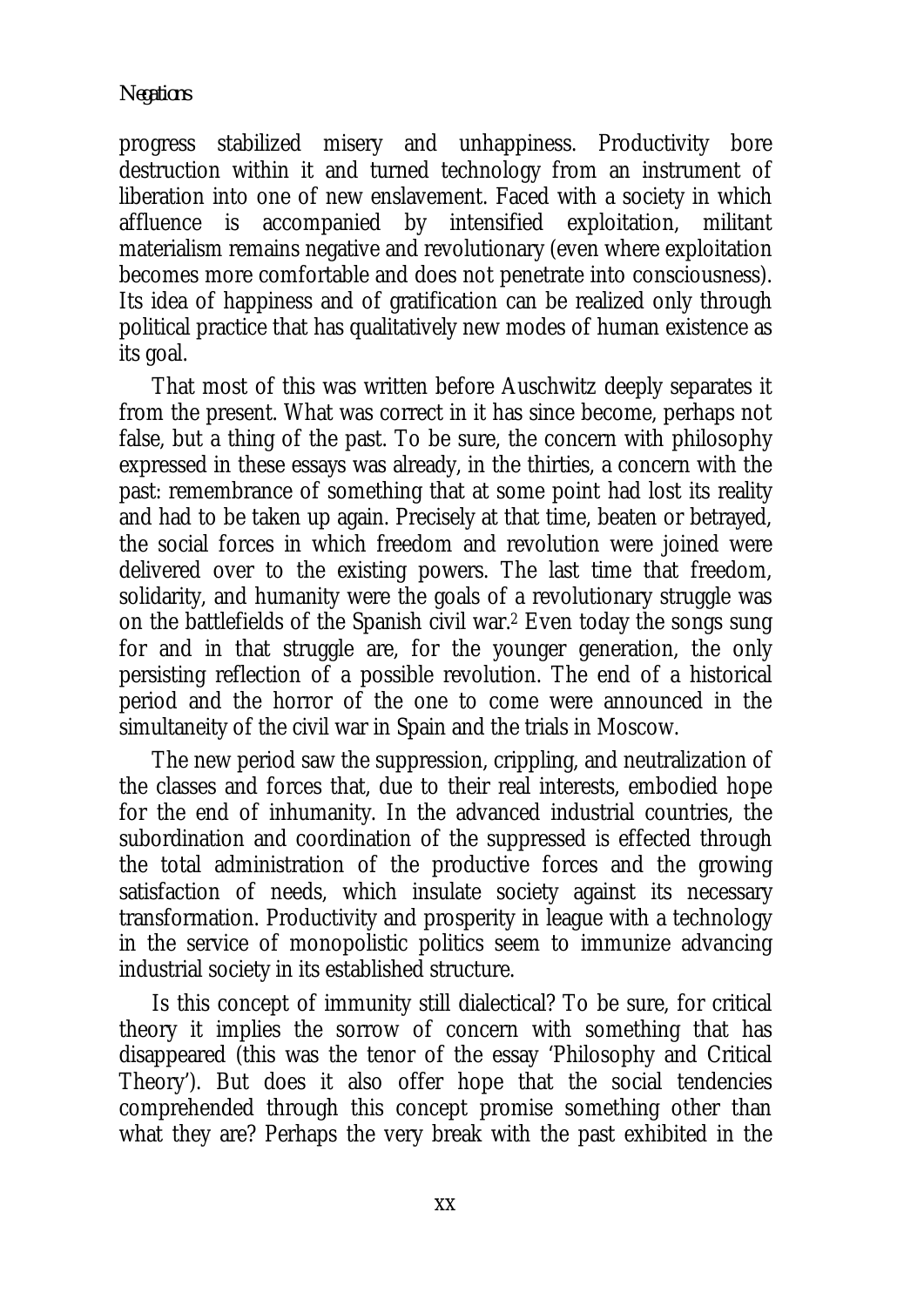neutralization and liquidation of the opposition is an indication. In the essay just mentioned, I wrote: "Critical theory must concern itself to a hitherto unknown extent with the past – precisely insofar as it is concerned with the future". Has social development perhaps attained a stage when the remembrance and constructive abolition of the past demands more radical concepts than those which were formed in the pretotalitarian period? Today critical theory is essentially more abstract than it was at that time: it can hardly think of 'taking hold of the masses'. But may not the abstract, 'unrealistic' character of the theory at that time have lain in its having been attached too strongly to the society that it comprehended, so that in its concept of negation it did not go far enough in surpassing that society? In other words, did not its concept of a free and rational society promise, not too much, but rather *too little?* In view of the capacity and productivity of organized capitalism, should not the 'first phase' of socialism be more and qualitatively other than it was projected to be in Marxian theory? Is not this the context in which belongs socialism's affinity for and successes in preindustrial and weakly industrialized societies? The Marxian concepts of capitalism and of socialism were decisively determined by the function of human labor, physical labor in social reproduction. Marx's image of the realm of necessity does not correspond to today's highly developed industrial nations. And in view of the frantic expansion of totalitarian mass democracy, the Marxian image of the realm of freedom beyond the realm of necessity must appear 'romantic'. For it stipulates an individual subject of labor, an autonomy of creative activity and leisure, and a dimension of unspoiled nature that have long since been liquidated in the progress of domination3 and industrialization.

Does this progress perhaps show that the contradiction and negation were not radical enough, that they rejected too little and held too little to be possible, that they underestimated the qualitative difference between the really possible and the status quo? Has not late industrial society already surpassed, in a bad form, the idea of socialism – as in bad planning, bad expansion of the productive forces, bad organization of the working class, and bad development of needs and of gratification? Of course, all the wealth, the technology, and the productivity of this society cannot match the ideas of real freedom and of real justice which are at the center of socialist theory. Nevertheless, these ideas appear in forms worked out substantially as the potentiality4 and negation of a capitalism that was not yet fully developed.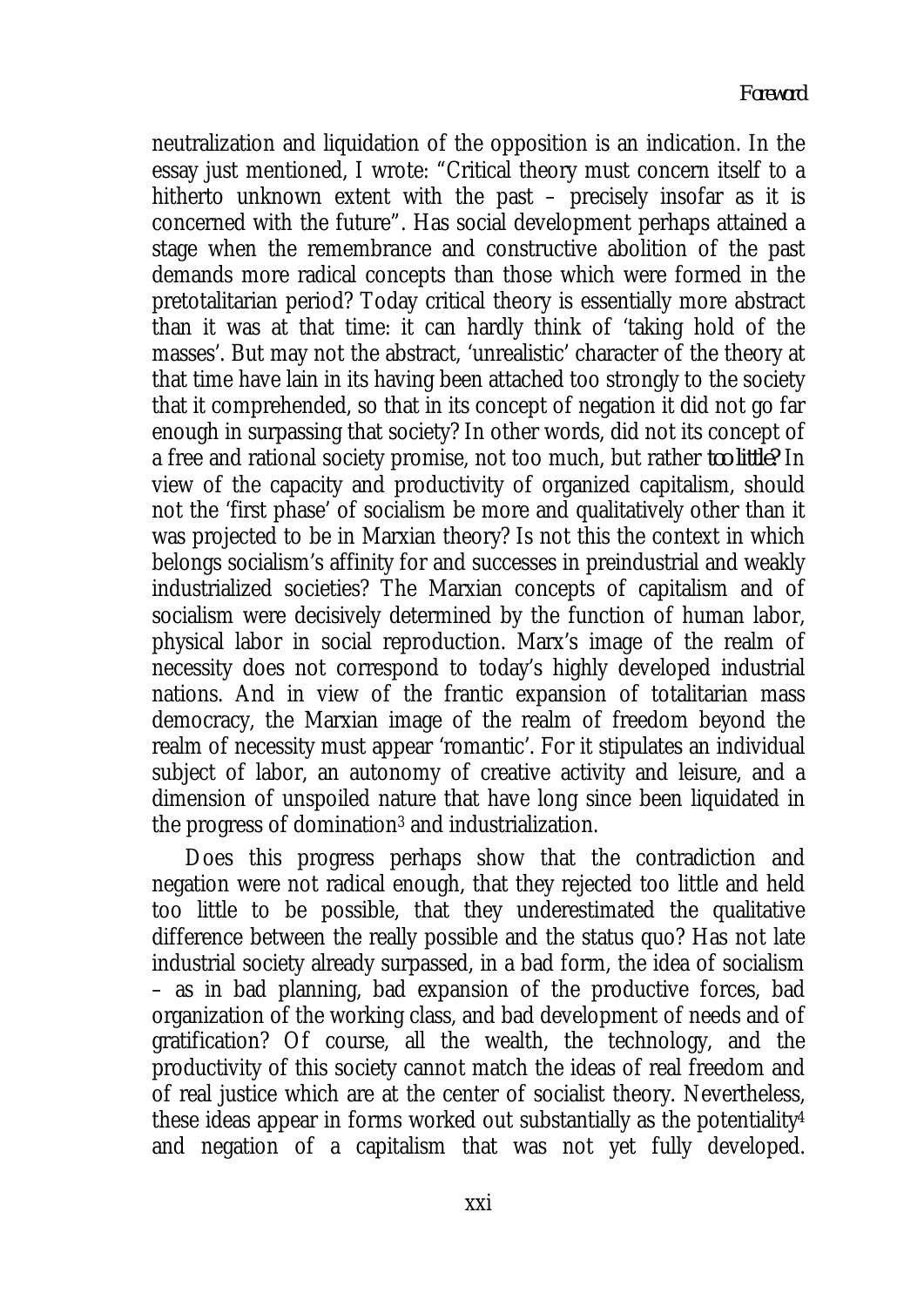Developed industrial society has already won for itself much of the ground on which the new freedom was to have flourished. This society has appropriated dimensions of consciousness and nature that formerly were relatively unspoiled. It has formed historical alternatives in its own image and flattened out contradiction, which it can thus tolerate. Through this totalitarian-democratic conquest of man and of nature, the subjective and objective space for the realm of freedom has also been conquered.

In return, forces of total transformation are at work in the realm of necessity itself. The same mathematization and automation of labor and the same calculated, public administration of existence that tend to make society and the nature that it appropriates into one single apparatus, into an object of experimentation and control in the hands of the rulers, create an apparatus from which men can more easily withdraw, the more calculable and automatic it becomes. Here appears the chance of the transformation of quantity into quality, the leap into a qualitatively different stage. Marx described this transformation as an explosive tendency in the final transmutation of the capitalist labor process. Capital

diminishes labor time … in the form of necessary labor in order to augment it in the form of surplus labor. It therewith in increasing measure sets the surplus as a condition – question de vie et de mort – of the necessary. On the one hand it calls to life all the forces of science and of nature as well as of social combination and of social intercourse, in order to make the creation of wealth (relatively) independent of the labor time expended on it. On the other hand it wants to measure against labor time the gigantic social forces that have been created, and to confine them within the limits required in order to preserve as value the value already created.5

The growing automation of the labor process and the time that it sets free transform the subject himself, and man then enters as a different subject

into the immediate process of production. Considered in relation to developing man, the process of production is discipline. At the same time, in relation to developed man, in whose head exists the accumulated knowledge of society, it is practice, experimental science, and materially creative, self-objectifying knowledge.<sup>6</sup>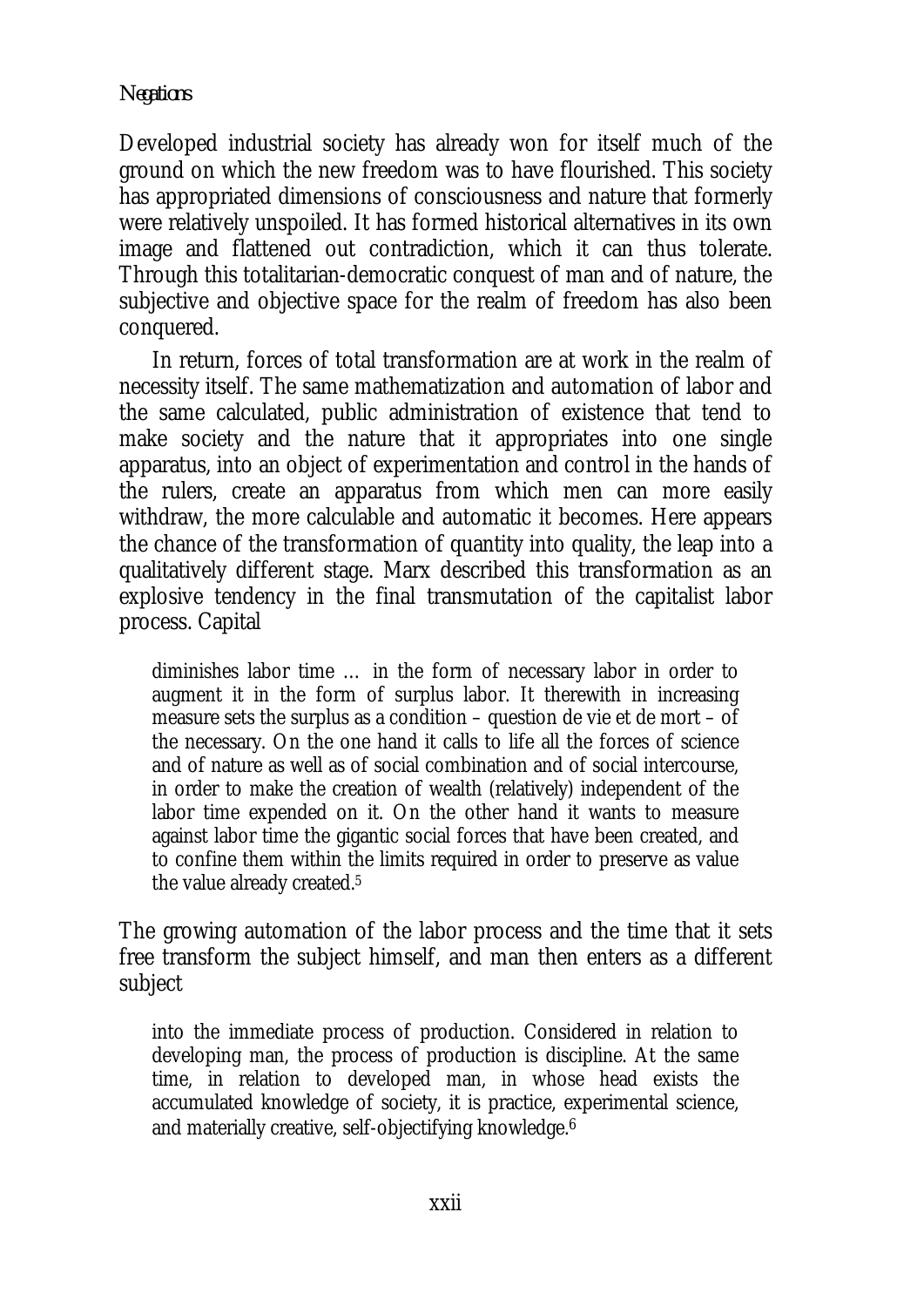It can be seen that precisely the most exaggerated, 'eschatological' conceptions of Marxian theory most adequately anticipate social tendencies: for instance, the idea of the abolition of labor, which Marx himself later rejected. Behind all the inhuman aspects of automation as it is organized under capitalism, its real possibilities appear: the genesis of a technological world in which man can finally withdraw from, evacuate, and oversee the apparatus of his labor – in order to experiment freely with it. Irresponsible as it may seem, in view of existing poverty and existing need, to summon up the image of such freedom, it is just as irresponsible to conceal the extent to which existing poverty and existing need are perpetuated only by the interests that rule the status quo. Despite all planning and organization, however, the fundamental tendencies of the system realize themselves against the will and the intentions of individuals – as blind forces even where they are scientifically mastered and calculated and obey the requirements of the apparatus. The apparatus becomes in a literal sense the subject; this is practically the definition of an automaton. And to the extent to which the apparatus itself becomes the subject, it casts off man as a serving and working being and sets him free as a thinking, knowing, experimenting, and playing being. Freedom from the need for the intervention of human service and servitude – that is the law of technological rationality. Today the latter is enmeshed in the apparatus of domination, which perpetuates the necessity whose abolition it makes possible. To experiment and play with the apparatus is at present the monopoly of those who work for the preservation and expansion of the status quo. Perhaps this monopoly can be broken only by catastrophe. Catastrophe, however, appears not only in the constant menace of atomic war, in play with annihilation, but also in the social logic of technology, in play with ever-growing productivity, which falls into ever-clearer contradiction to the system in which it is caught. Nothing justifies the assumption that the new form of the classic contradiction can be manipulated permanently. It is just as unjustifiable, nevertheless, to assume that it cannot lead once more to new forms of oppression. More than before, breaking through the administered consciousness is a precondition of liberation. Thought in contradiction must be capable of comprehending and expressing the new potentialities of a qualitatively different existence. It must be capable of surpassing the force of technological repression and of incorporating into its concepts the elements of gratification that are suppressed and perverted in this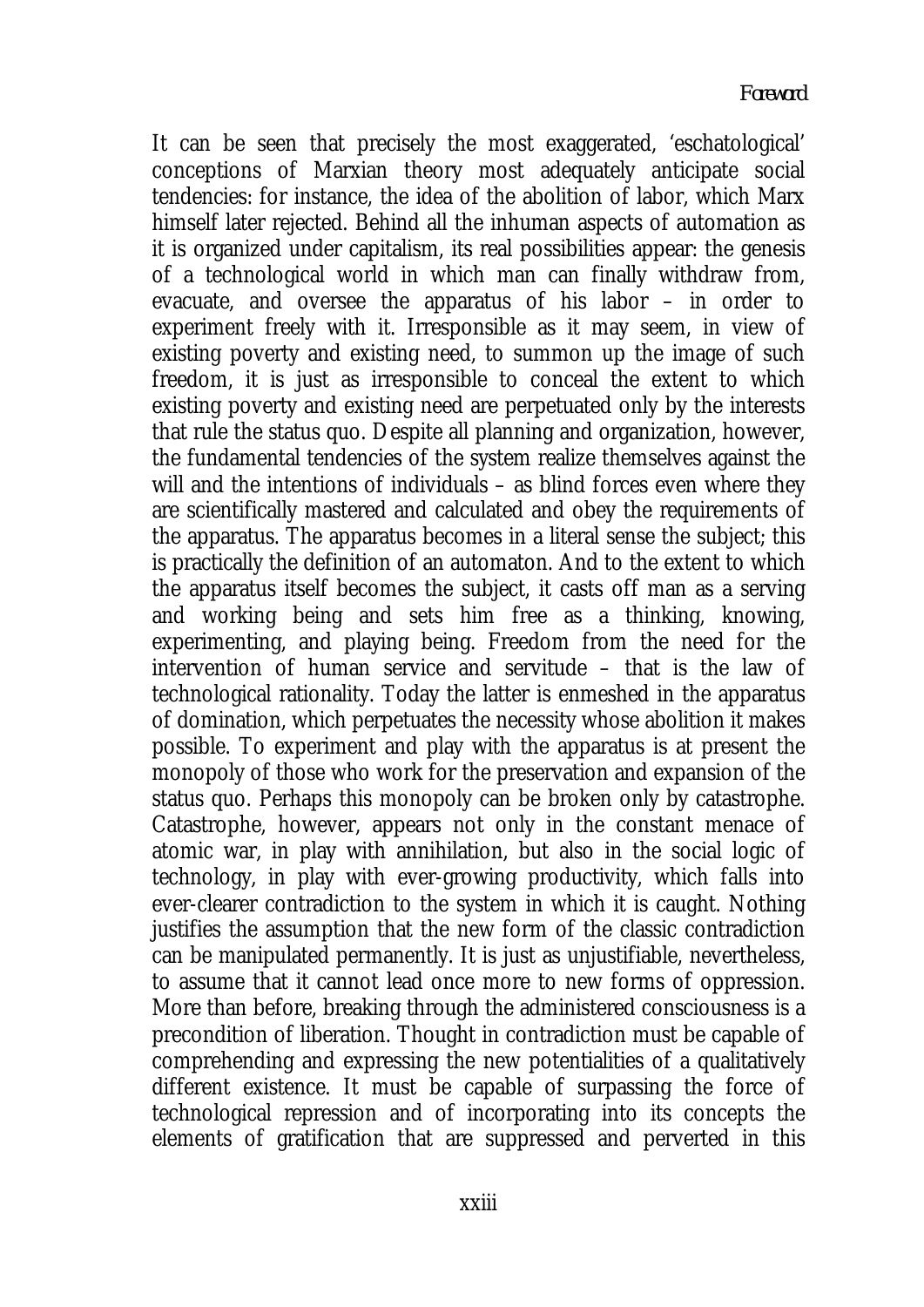repression. In other words, thought in contradiction must become more negative and more utopian in opposition to the status quo. This seems to me to be the imperative of the current situation in relation to my theoretical essays of the thirties.

In totalitarian technological society, freedom remains thinkable only as autonomy over the entirety of the apparatus. This includes the freedom to reduce it or to reconstruct it in its entirety with regard to the pacification of the struggle for existence and to the rediscovery of quiet and of happiness. The abolition of material poverty is a possibility within the status quo; peace, joy, and the abolition of labor are not. And yet only in and through them can the established order be overcome. Totalitarian society brings the realm of freedom beyond the realm of necessity under its administration and fashions it after its own image. In complete contradiction to this future, autonomy over the technological apparatus is freedom in the realm of necessity. This means, however, that freedom is only possible as the realization of what today is called utopia.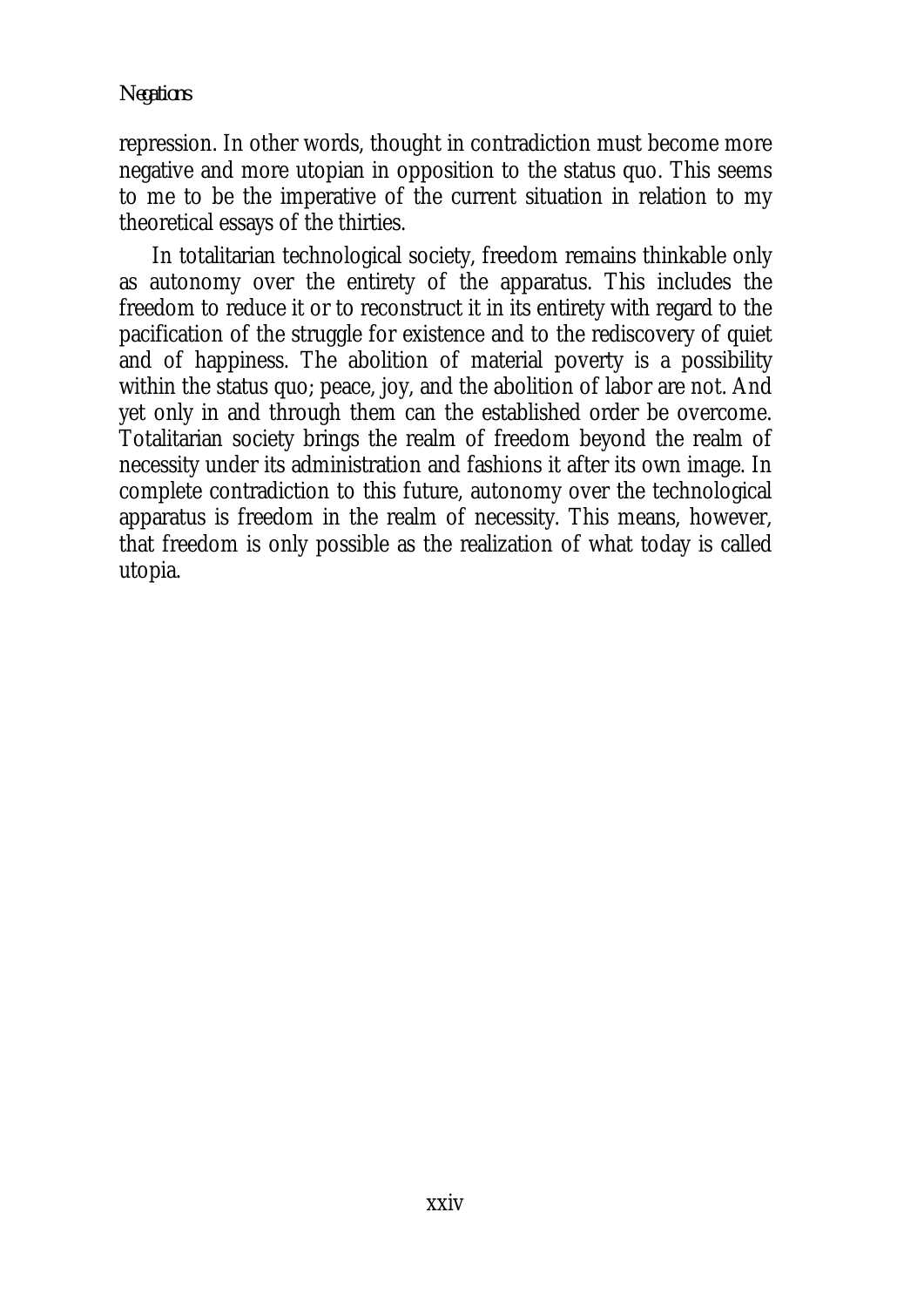**1** 

### **The Struggle Against Liberalism in the Totalitarian View of the State**

The establishment of the total-authoritarian state was accompanied by the annunciation of a new political weltanschauung: 'heroic-folkish1 realism' became the governing theory.

Blood rises up against formal understanding, race against the rational pursuit of ends, honor against profit, bonds against the caprice that is called 'freedom', organic totality against individualistic dissolution, valor against bourgeois security, politics against the primacy of the economy, state against society, folk against the individual and the mass.2

The new worldview<sup>3</sup> is a great reservoir for all the currents that have been deluging 'liberalist' political and social theory since World War I. The struggle first began far from the political arena as a philosophical controversy with the rationalism, individualism, and materialism of the nineteenth century. A united front emerged which, with the intensification of economic and social conflict after the war, soon revealed its political and social function; compared with the latter, the struggle against liberalism (as we shall show in what follows) became no more than peripheral. Let us first briefly survey the most important sources of the current theory –

#### **The heroizing of Man**

Long before World War I, the celebration of a new type of man became prevalent, finding its adepts in almost all branches of the social sciences and humanities, from economics to philosophy. Right down the line, an attack was launched against the hypertrophic rationalization and technification of life, against the 'bourgeois' of the nineteenth century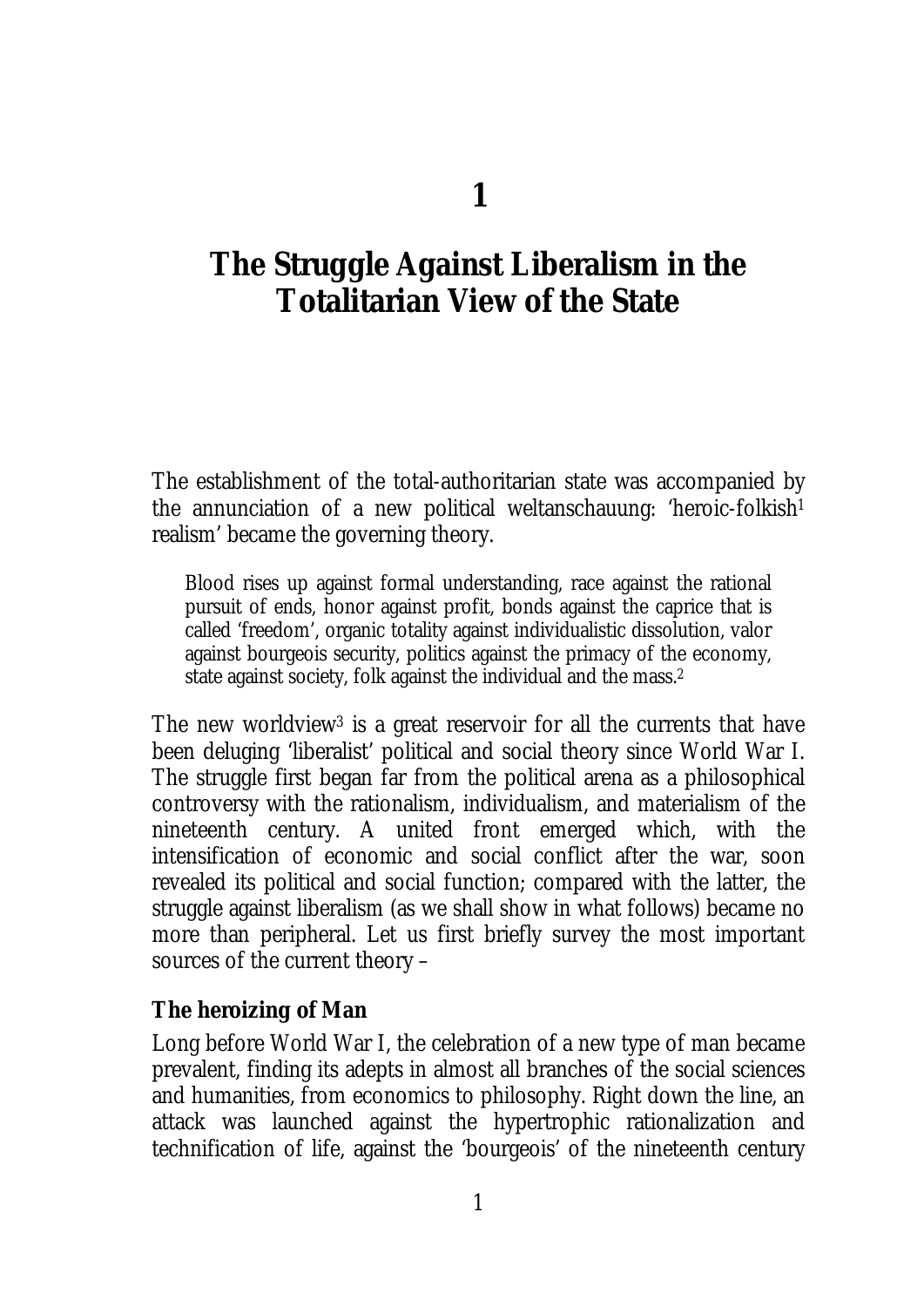with his petty joys and petty aims, against the shopkeeper and merchant spirit and the destructive 'anemia' of existence. A new image of man was held up to this paltry predecessor, composed of traits from the age of the Viking, German mysticism, the Renaissance, and the Prussian military: the heroic man, bound to the forces of blood and soil – the man who travels through heaven and hell, who does not reason why, but goes into action to do and die, sacrificing himself not for any purpose but in humble obedience to the dark forces that nourish him. This image expanded to the vision of the charismatic leader<sup>4</sup> whose leadership does not need to be justified on the basis of his aims, but whose mere appearance is already his 'proof', to be accepted as an undeserved gift of grace. With many modifications, but always in the forefront of the fight against bourgeois and intellectualistic existence, this archetype of man can be found among the ideas of the Stefan George circle, of Moller van den Bruck, Sombart, Scheler, Hielscher, Jünger, and others. Its philosophical justification has been sought in a so-called –

#### **Philosophy of life**

'Life' as such is a 'primal given' beyond which the mind cannot penetrate, which is withdrawn from any rational foundation, justification, or evaluation. Life, when understood in this way, becomes an inexhaustible reservoir for all irrational powers. Through it the 'psychic underworld' can be conjured up, which is "as little evil as [is] the cosmic … , but is rather the womb and refuge for all productive and generative forces, all forces that, though formless, serve every form as content, all fateful movements."5 When this life 'beyond good and evil' is seen as the force that actually 'makes history', an antirational and antimaterialist view of history is created whose sociological fertility is demonstrated in political existentialism and its theory of the total state.

This philosophy of life resembles Dilthey's *Lebensphilosophie*in name only and took from Nietzsche only odds and ends and pathos. Its social functions come to light most clearly in the works of Spengler,<sup>6</sup> where they become the substructure of an imperialist economic theory.

The tendency common to both of these currents, namely 'liberating' life from the compulsion of a 'universally' obligatory reason that stands above specific ruling interests (and the mandate, derived from this reason, to create a rational human society) and delivering up existence to pregiven 'inviolable' powers, leads to –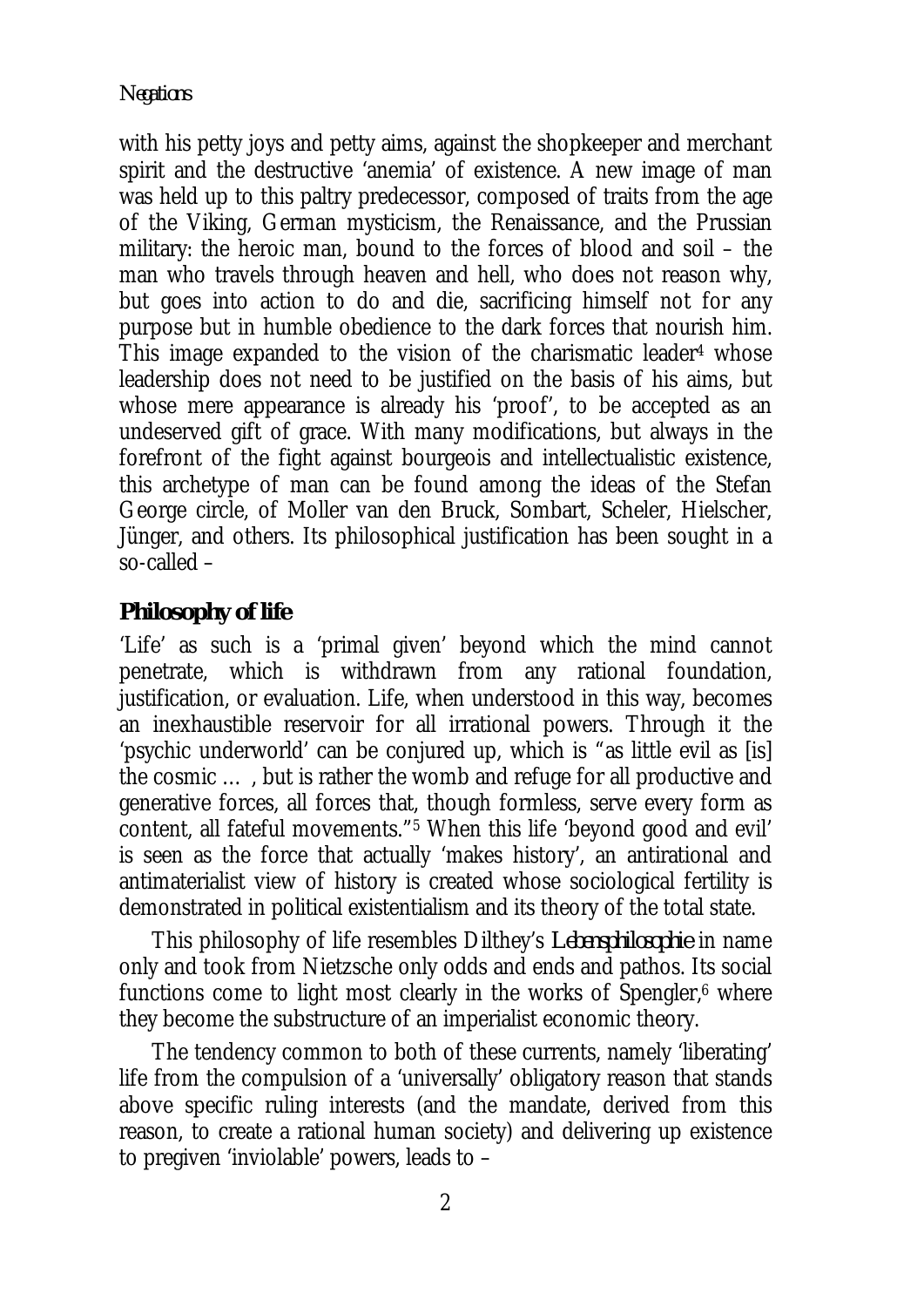#### **Irrationalistic naturalism**

The interpretation of the historical and social process as a naturalorganic process goes behind the real (economic and social) motive forces of history into the sphere of eternal and immutable nature. Nature is interpreted as a dimension of mythical originality (well characterized in the phrase 'blood and soil'), present in all things as a prehistorical dimension. Human history truly begins only when this dimension is overcome by being transformed. In the new weltanschauung, mythical, prehistorical nature has the function of serving as the real adversary of responsible, autonomous, rational practice. As something justified through its mere existence, this nature stands opposed to that which requires rational justification; as what must be absolutely acknowledged, against all that is first to be known critically; as the essentially dark, against all that derives its substance from the clarity of light; as the indestructible, against everything subject to historical change. Naturalism is based on an equation that is constitutive of the new worldview: nature, as original, is simultaneously the natural, genuine, healthy, valuable, and sacred. That which is beneath reason elevates itself, by means of its function 'beyond good and evil', to what is beyond reason.

But the keystone of the entire edifice is still missing. The hymn to the natural-organic order contrasts too crassly with the factual, established order. There is a screaming contradiction between the relations of production on the one hand and the attained level of productive forces and the satisfaction of needs it makes possible on the other. Nature is confronted with an economy and society that are 'unnatural', an order perpetuated by means of the violence of a gigantic apparatus that can represent the whole against the individual because it wholly oppresses him, a 'totality' that subsists only through the total domination of all. The theoretical transfiguration of this totality results  $in -$ 

#### **Universalism**

We shall not discuss here those elements of a genuine contribution to philosophical and scientific knowledge (e.g. Gestalt theory) present in universalism. In the present context, what is significant is that in the area of social theory universalism quickly took over the function of a doctrine of political justification. Compared with individuals, the social totality as self-subsistent and primary reality becomes, by virtue of its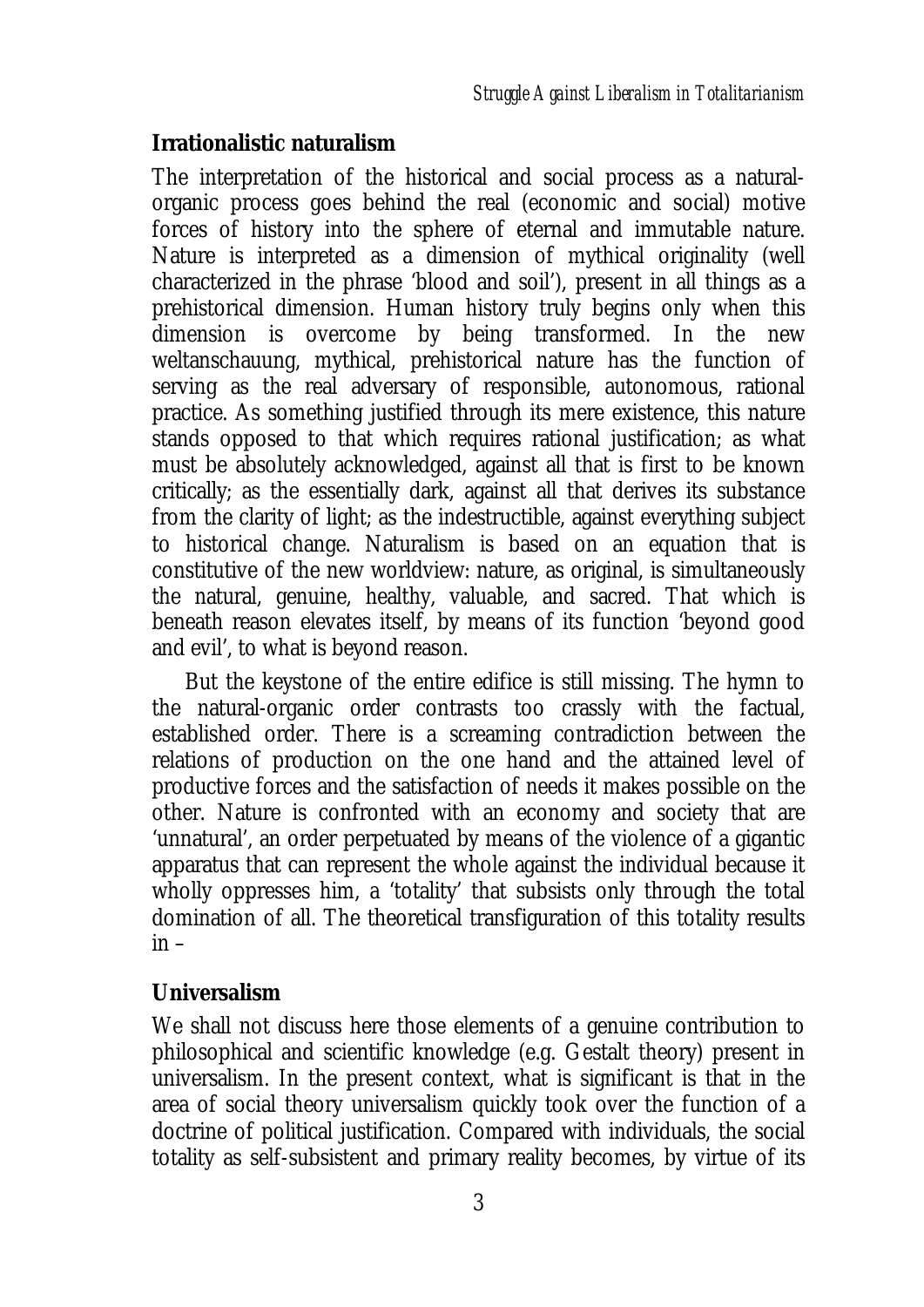pure total character, a self-subsistent and primary value: the totality is, as totality, the true and the genuine. Universalism does not ask whether every totality does not first have to prove itself before the tribunal of individuals, to show that their potentialities and needs are realized in it. When the totality is no longer the conclusion but the axiom, the path of theoretical and practical social criticism leading to this totality is blocked off. Totality is programmatically mystified. It can "never be grasped by hands, nor seen with outer eyes. Composure and depth of spirit are necessary in order to behold it with the inner eye."7 In political theory this totality is represented by the folk (*Volk*),as an essentially 'naturalorganic' unity and totality that is prior to all social differentiation into classes, interest groups, etc. With this thesis universalism rejoins naturalism.

Here we interrupt our sketch of the currents that come together in heroic-folkish realism; later we shall deal both with their unification in a total political theory and their social function. Before interpreting their interconnection it is necessary to define the historical locus of their unification. It becomes visible from its antipode. Heroic-folkish realism indiscriminately brings together everything against which it fights under the title of *liberalism***.**"Liberalism is the destruction of the nations"; these words stand at the head of that chapter of his book which Möller van den Bruck devoted to the mortal enemy.8 It was as a counter to liberalism that the theory of the total-authoritarian state became a 'weltanschauung'. Only in this Combat position did it attain its political sharpness (and even Marxism always appears to it in the train of liberalism9 as its heir or partner). We must initially ask, therefore: What does this theory mean by liberalism, which it damns with a virtually eschatological pathos, and what brought this damnation upon it?

If we ask the spokesmen of the new weltanschauung what they are fighting in their attack on liberalism, we hear in reply of the 'ideas of 1789', of wishy-washy humanism and pacifism, Western intellectualism, egotistical individualism, sacrifice of the nation and state to conflicts of interest between particular social groups, abstract, conformist egalitarianism, the party system, the hypertrophy of the economy, and destructive technicism and materialism. These are the most concrete utterances10 – for the concept 'liberal' often serves only for purposes of defamation, and political opponents are 'liberal' no matter where they stand, and are as such the simply 'evil'.<sup>11</sup>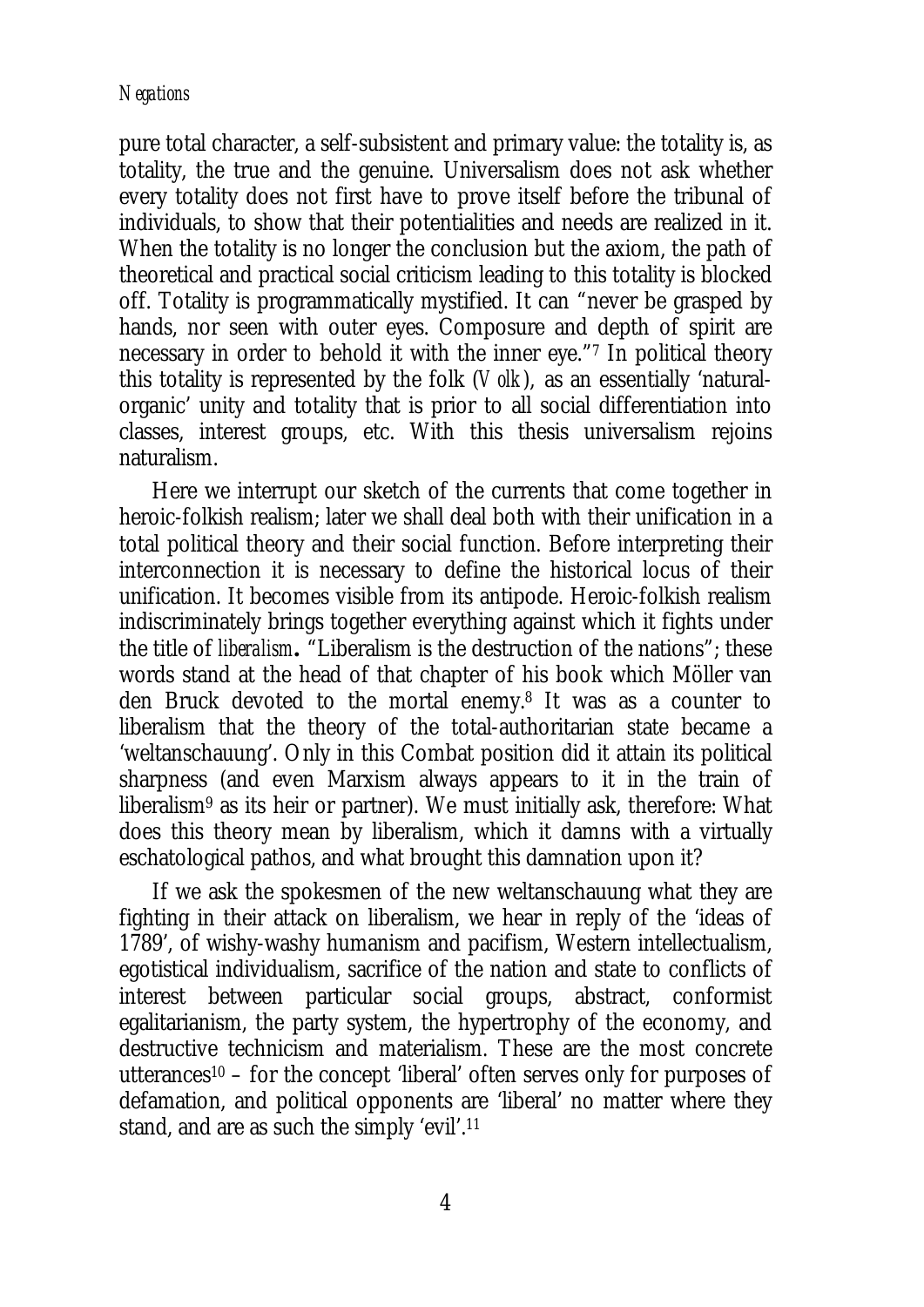Most surprising in this catalogue of sins is their abstract generality and ahistorical quality. Scarcely one of them is characteristic of historical liberalism. The ideas of 1789 have by no means always been on the banner of liberalism and have even been sharply attacked by it. Liberalism has been one of the strongest supports of the demand for a powerful nation. Pacifism and internationalism were not always causes it adopted, and it has often enough accepted considerable intervention of the state in the economy. What remains is a vague 'weltanschauung' whose historical association with liberalism is not at all clear, although its qualification as an object for the attacks of the totalitarian theory of the state will, we hope, become clear later. But supplanting the real content of liberalism with a weltanschauung is in itself decisive in what it conceals and leaves unsaid. The concealment points to the true battlefront: it avoids the economic and social structure of liberalism. It is necessary to reconstruct (however summarily) this structure in order to know the historical and social terrain which makes the struggle of the 'weltanschauungen' understandable.

Liberalism was the social and economic theory of European industrial capitalism in the period when the actual economic bearer of capitalism was the 'individual capitalist', the private entrepreneur in the literal sense. Despite structural variations in liberalism and its bearers from one country or period to another, a uniform foundation remains: the individual economic subject's free ownership and control of private property and the politically and legally guaranteed security of these rights. Around this one stable center, all specific economic and social demands of liberalism can be modified – modified to the point of selfabolition. Thus, during the rule of liberalism, powerful intervention in economic life by state authority frequently occurred, whenever the threatened freedom and security of private property required it, especially if the threat came from the proletariat. The idea of dictatorship and of authoritarian direction of the state is (as we shall see shortly) not at all foreign to liberalism. And, often enough, national wars were fought in the period of pacifistic-humanitarian liberalism. Those basic political demands of liberalism, resulting from its economic views, that are so hated today (such as freedom of speech and of the press, complete publicity of political life, the representative system and parliamentarianism, the separation or balance of powers) were never, in fact, completely realized. Depending on the social situation, they were curbed or dropped.12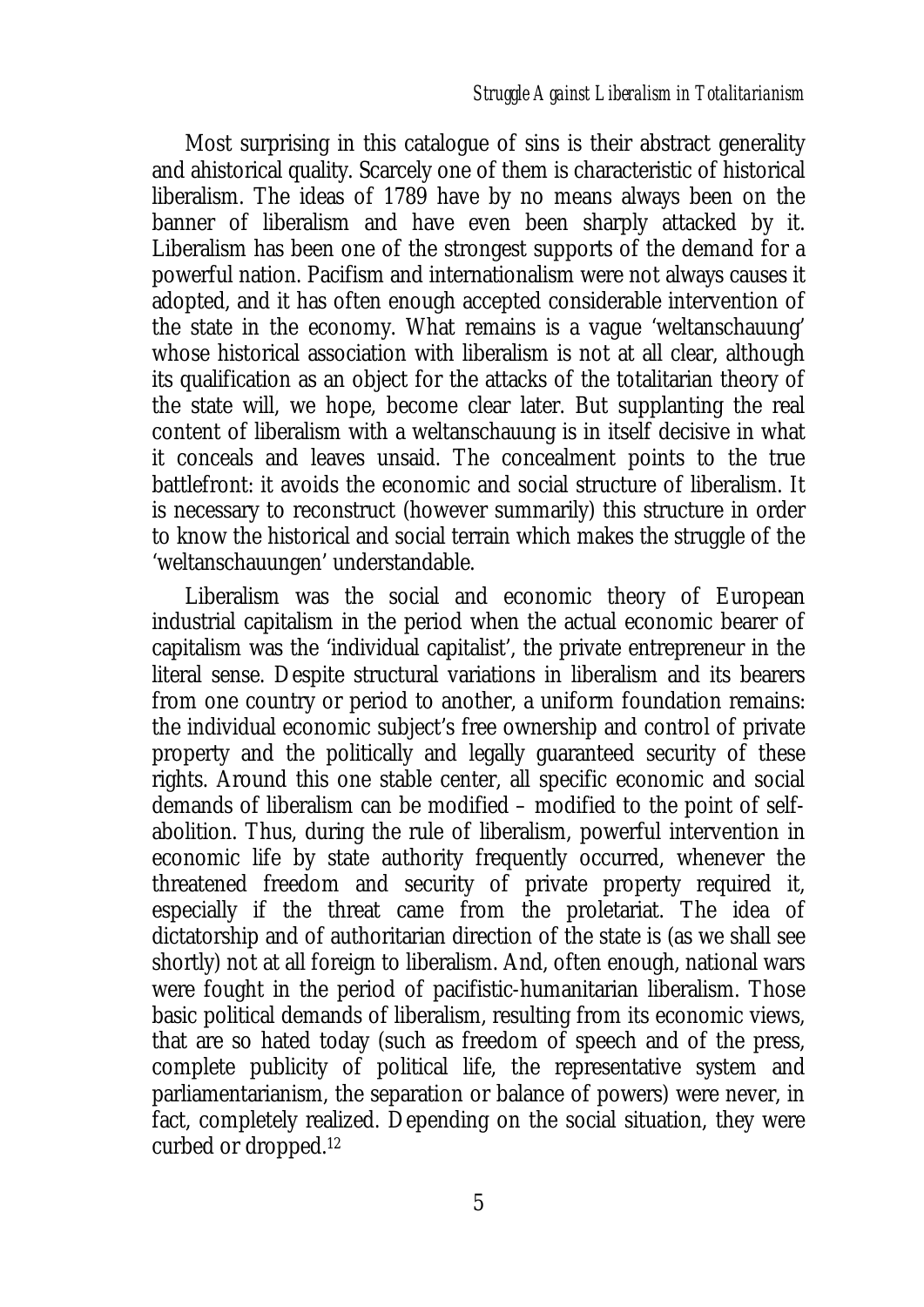In order to get behind the usual camouflage and distortion and arrive at a true image of the liberalist economic and social system, it suffices to turn to Von Mises' portrayal of liberalism:

The program of liberalism …, summed up in a single word, should read 'Property', that is, private property in the means of production. … All other demands of liberalism derive from this basic demand.

In the free, private initiative of the entrepreneur he sees the surest guarantee of economic and social progress. That is why liberalism considers "capitalism the only possible order of social relations", and why it has only one enemy: Marxian socialism. On the other hand, liberalism maintains that

fascism and all similar attempts at dictatorship… have momentarily saved European culture. The merit that fascism has thereby acquired will live on eternally in history.

We can already discern the reason why the total authoritarian state diverts its struggle against liberalism into a struggle of 'weltanschauungen', why it bypasses the social structure basic to liberalism: it is itself largely in accord with this basic structure. The latter was characterized as the organization of society through private enterprise on the basis of the recognition of private property and the private initiative of the entrepreneur. And this very organization remains fundamental to the total-authoritarian state; it is explicitly sanctioned in a multitude of programmatic declarations.13 The considerable modifications and restrictions of this organization that are put into effect everywhere correspond to the monopoly capitalist requirements of economic development itself. They leave untouched the principle of the organization of production relations.

There is a classic document illustrating the inner relationship between liberalist social theory and the (apparently so antiliberal) totalitarian theory of the state: a letter addressed to Mussolini by Gentile at the time when the latter joined the Fascist party. There he writes:

As a liberal by deepest conviction, I could not help being convinced, in the months in which I had the honor to collaborate in the work of your government and to observe at close quarters the development of the principles that determine your policies, that liberalism as I understand it, the liberalism of freedom through law and therefore through a strong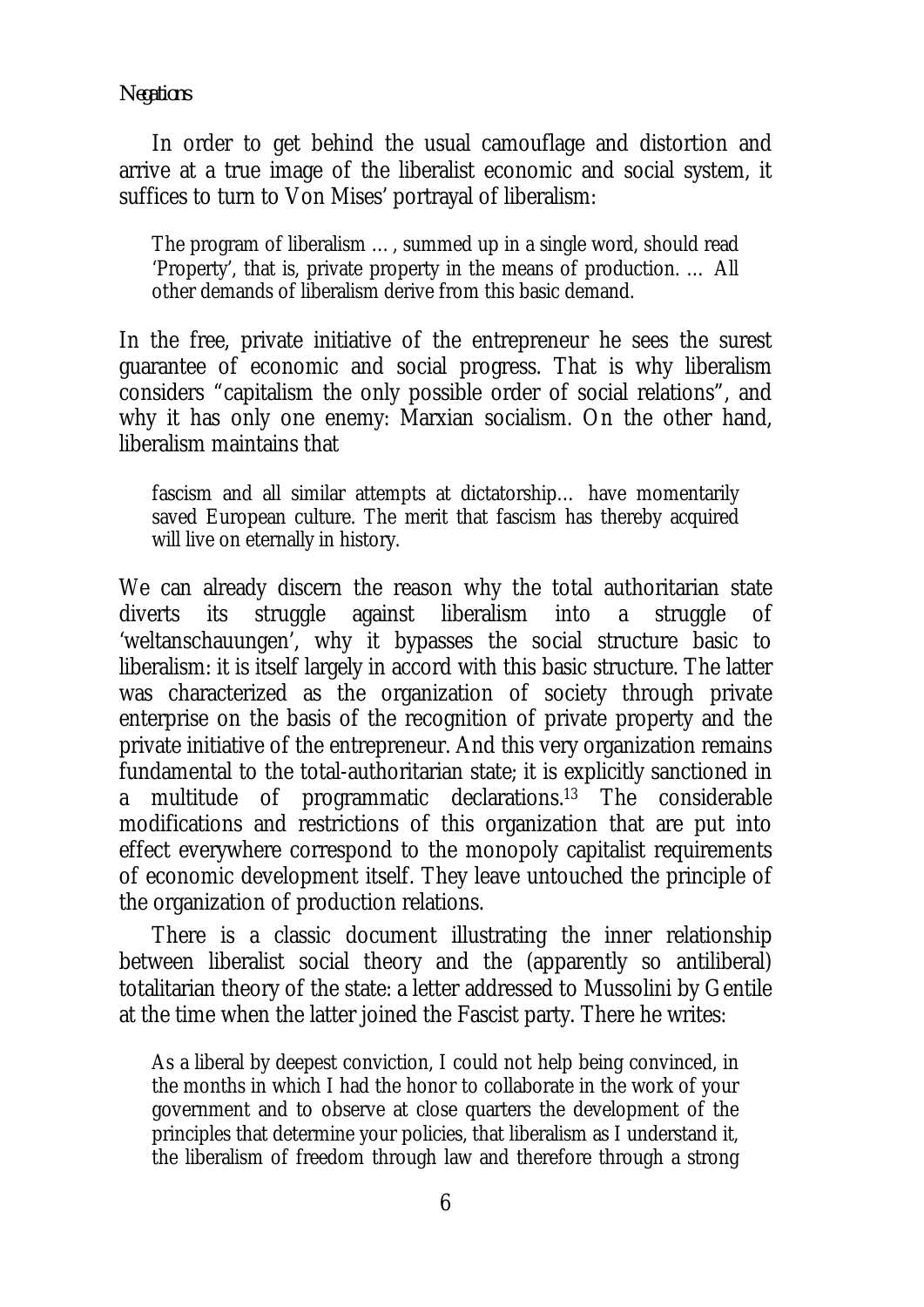state, through the state as ethical reality, is represented in Italy today not by the liberals, who are more or less openly your opponents, but to the contrary by you yourself. Hence I have satisfied myself that in the choice between the liberalism of today and the Fascists, who understand the faith of your Fascism, a genuine liberal, who despises equivocation and wants to stand to his post, must enroll in the legions of your followers.14

No documents are needed to show that, quite apart from this positive connection, liberalism is entirely at one with the new worldview in its fight against Marxian socialism. To be sure, we often encounter in heroic-folkish realism vehement invective against the monstrosity of capitalism, against its bourgeois (*Bürger*) and his 'greed for profit' and so on. But since the foundations of the economic order, the sole source of the possibility of this bourgeois, remain intact, such invectives are always directed against only a specific type of bourgeois (that of the small and petty 'merchant breed' [*Händlertum*] and against a specific form of capitalism (represented by the model of the free competition of independent and individual capitalists). They never attack the economic functions of the bourgeois in the capitalist production process. The forms of the bourgeois and of capitalism that are attacked here are those which have already been displaced by the course of economic development; nevertheless the bourgeois capitalist remains as the subject of the capitalist economy. The new weltanschauung reviles the 'merchant' and celebrates the 'gifted economic leader', thereby only hiding that it leaves the economic functions of the bourgeois untouched. The antibourgeois sentiment is merely a variation of that 'heroizing' of man whose social meaning we shall come to later.

Since the social order intended by liberalism is left largely intact, it is no wonder that the ideological interpretation of this social order exhibits a significant agreement between liberalism and antiliberalism. More precisely, important elements of liberalism are picked up and then reinterpreted and elaborated in the manner required by the altered economic and social conditions. In what follows we shall consider the two most important sources in the liberalism of the new political and social doctrine: the naturalistic interpretation of society and the liberalist rationalism that ends in irrationalism.

Behind the economic forces and relations of capitalist society liberalism sees 'natural' laws which will demonstrate their entire salutary naturalness if they are only left to develop freely and without artificial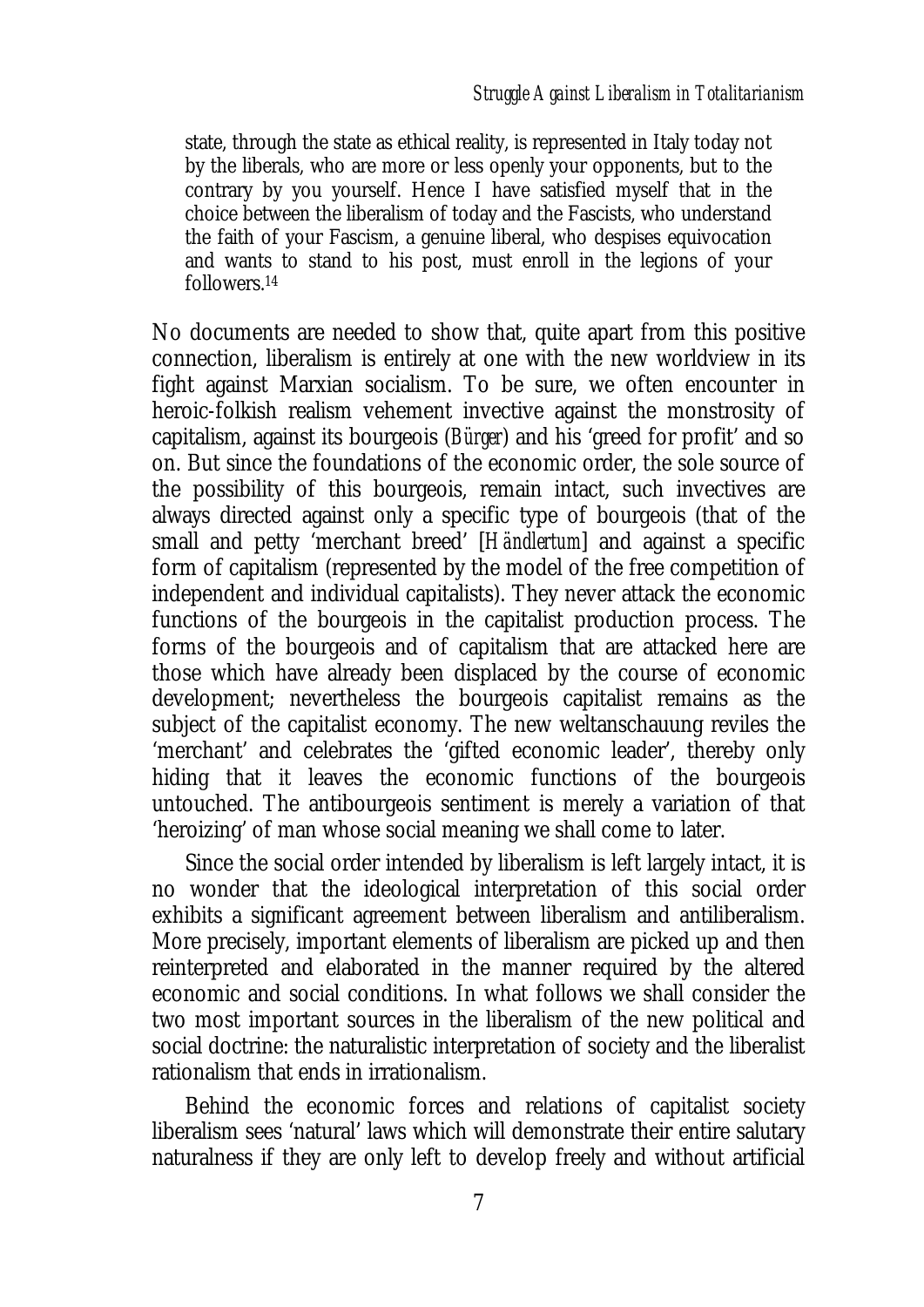disturbance. Rousseau sums up this idea with the words, "That which is good and conformable to order is so by the nature of things and independently of human conventions."15 There is a 'nature of things' that has its own primal law-like character independently of human activity or power and that persists and continually reproduces itself through and despite all disturbances. Here we find a new concept of nature that, in sharp antithesis to the mathematical-rational concept of the sixteenth and seventeenth centuries, refers back to the ancient concept of nature as *physis*. After a short revolutionary period, its social functions within bourgeois thought become retarding and reactionary (as we shall see below). The application of this concept of nature to political economy becomes decisive.

The existence of natural laws was always the characteristic assertion of the classical school. These laws … are quite simply 'natural', just like physical laws, and are consequently amoral. They can be useful or harmful: it is up to man to adapt to them as well as he can.<sup>16</sup>

Liberalism believes that through adaptation to these 'natural laws' the conflict between different wants, the strife between the general interest and private interests, as well as social inequality are ultimately overcome in the all-encompassing harmony of the whole, and that the whole thus becomes a blessing for the individual.17 Here, in the center of the liberalist system, society is interpreted through its reduction to 'nature' in its harmonizing function: as the evasive justification of a contradictory social order.<sup>18</sup>

Looking ahead, we observe that the new antiliberalism, just like the crassest liberalism, believes in eternal natural laws of social life: "There is something eternal in our nature that continually reproduces itself and to which every development must return…." "Nature is conservative, because it is based on an unshakable constancy of appearances that always reproduces itself even if it is temporarily disturbed." These are not the words of a liberal but of none other than Möller van den Bruck.19 And totalitarian political theory shares with liberalism the conviction that ultimately the "balance of economic interests and forces will be established<sup>"20</sup> in the whole. Even natural law, one of the most typical liberalist conceptions, is restated today at a new stage of history. "We are entering a new epoch of natural law!" proclaims Hans J. Wolff in a treatise on "the new form of government of the German Reich." In the crisis of legal thought today the dice "have fallen in favor of nature".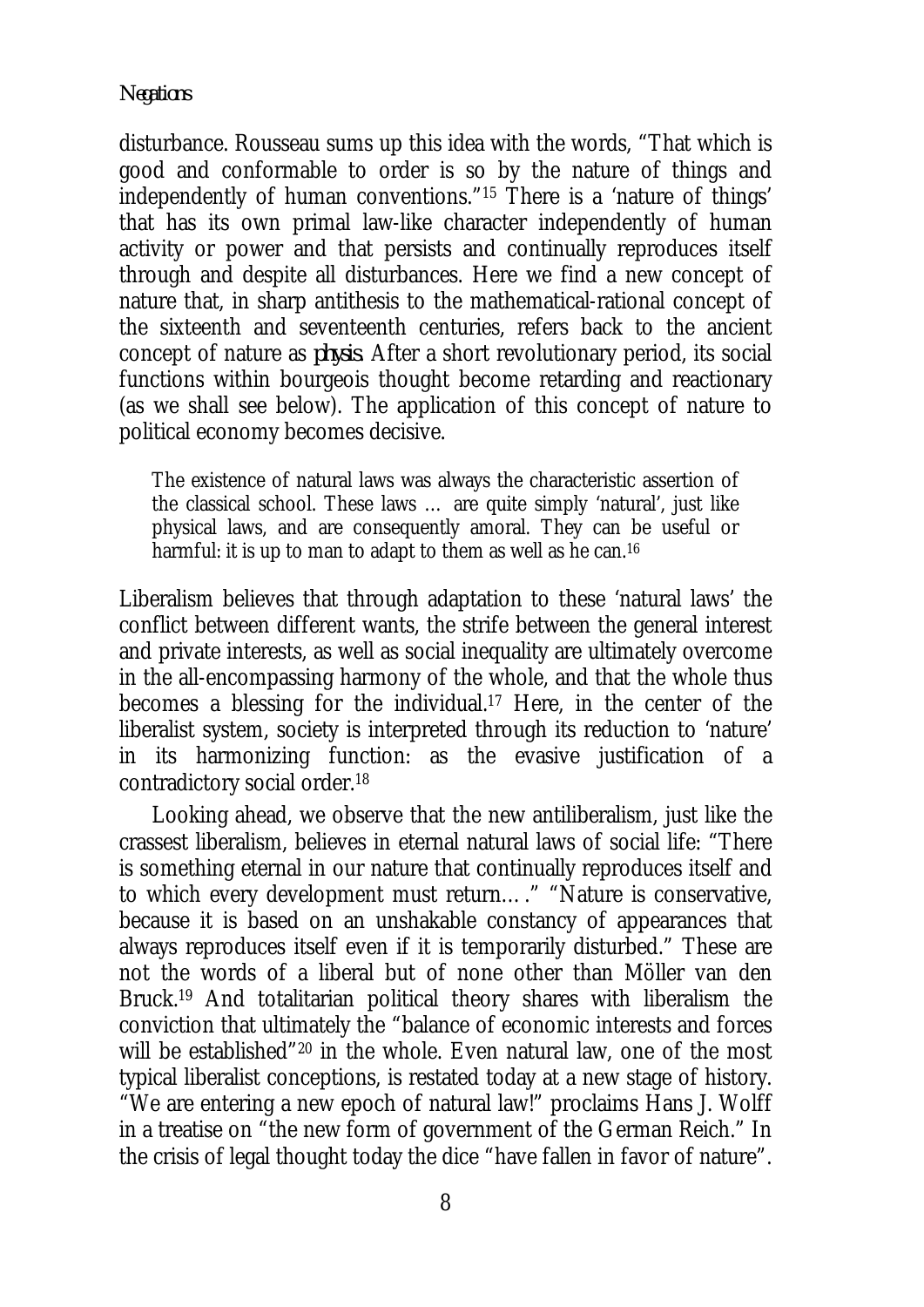Only it is "no longer the nature of man" out of which "the appropriate determination of norms is developed: it is nature, the specific character of the folk-nation (and nations) as a natural given and product of historical becoming."21

Granted, liberalist naturalism is part of an essentially rationalist system of thought, antiliberalist naturalism part of an irrationalist one. The distinction must be maintained in order not to obliterate artificially the boundaries of both theories and not to misunderstand the change in their social function. But liberalist rationalism already contains, preformed, those tendencies that later, with the change from industrial to monopoly capitalism, take on an irrationalist character.

The position which critical analysis leads a scientific theory of society to take with regard to the antithesis rationalism-irrationalism has been presented elsewhere.22 In what follows we have only worked out the fundamental irrationalist tendency of the social theory that we have taken as our theme. 'Irrationalism' is a counterconcept; in order to understand an essentially irrationalist worldview, it is necessary to construct an 'ideal-type' of a rationalist view of society.

A theory of society is *rationalist* when the practice it enjoins is subject to the idea of autonomous reason, i.e. to the human faculty of comprehending, through conceptual thought, the true, the good, and the right. Within society, every action and every determination of goals as well as the social organization as a whole has to legitimate itself before the decisive judgment of reason and everything, in order to subsist as a fact or goal, stands in need of rational justification. The principle of sufficient reason,23 the authentic and basic principle of rationalism, puts forward a claim to the connection of 'things' or 'facts' as a 'rational' connection: the reason, or cause, posits that which it causes as *eo ipso* also in accordance with reason.24 The necessity of acknowledging a fact or goal never follows from its pure existence; rather, acknowledgment occurs only when knowledge has freely determined that the fact or goal is in accordance with reason. The rationalist theory of society is therefore essentially *critical;* it subjects society to the idea of a theoretical and practical, positive and negative critique. This critique has two guidelines: first, the given situation of man as a rational organism, i.e. one that has the potentiality of freely determining and shaping his own existence, directed by the process of knowledge and with regard to his worldly happiness; second, the given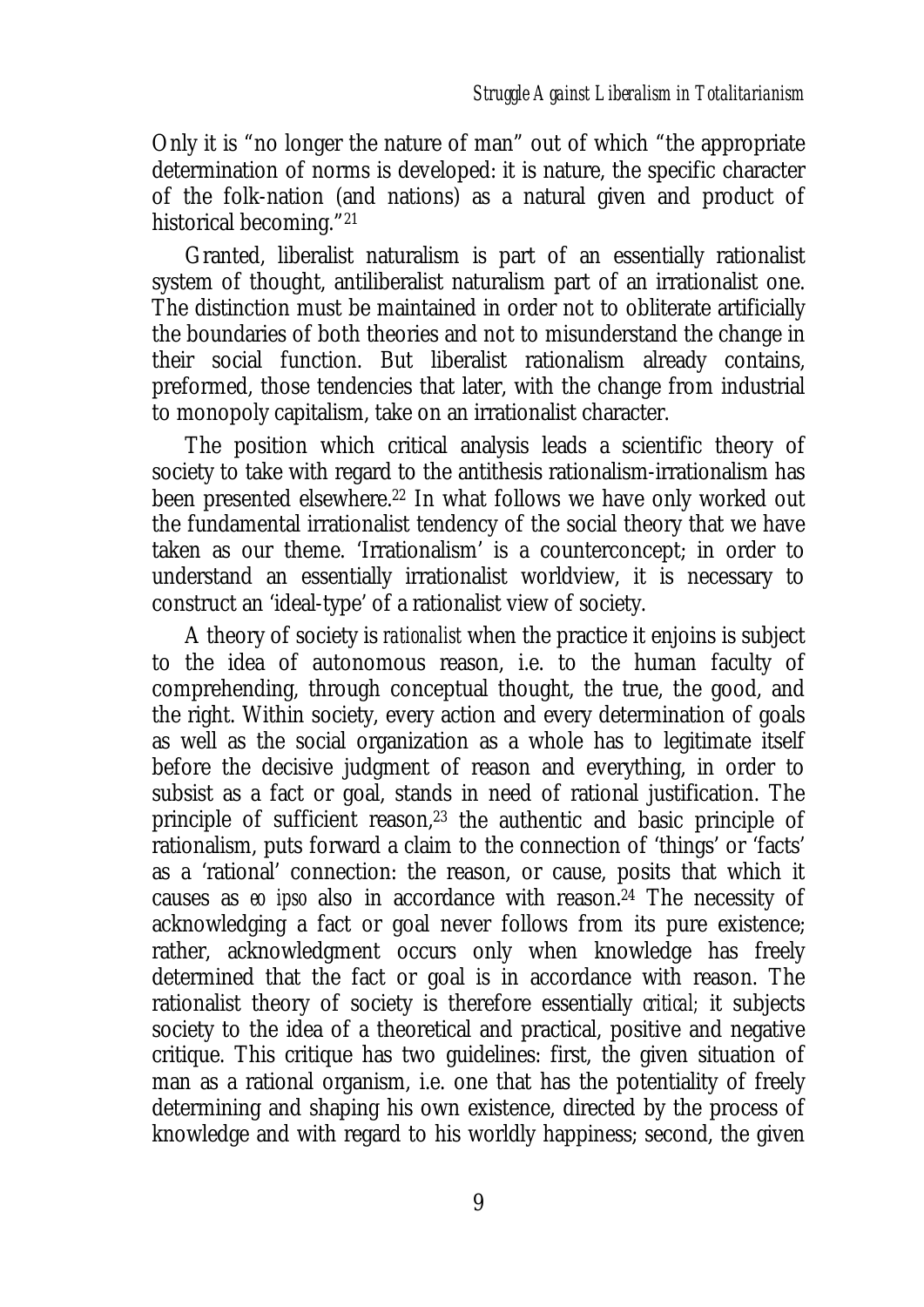level of development of the productive forces and the (corresponding or conflicting) relations of production as the criterion for those potentialities that can be realized at any given time in men's rational structuring of society.<sup>25</sup> The rationalist theory is well aware of the limits of human knowledge and of rational social action, but it avoids fixing these limits too hurriedly and, above all, making capital out of them for the purpose of uncritically sanctioning established hierarchies.

The *irrationalist* theory of society finds it unnecessary to deny radically the reality of critical reason: between binding reason to pregiven 'natural-organic' facts and enslaving it to the 'beast of prey within man', there is sufficiently wide latitude for all sorts of derivative reason. Decisive here is that irrational givens ('nature', 'blood and soil', 'folkhood', 'existential facts', 'totality', and so forth) are placed prior to the autonomy of reason as its limit *in principle* (not merely in fact), and reason is and remains causally, functionally, or organically dependent on them. Against all attempts to fight shy of this conclusion, it cannot be emphasized often enough that such functionalization of reason or of man as a rational organism annihilates the force and effectiveness of reason at its roots, for it leads to a reinterpretation of the irrational pregivens as *normative ones*, which place reason under the heteronomy of the irrational. In the theory of contemporary society, playing up naturalorganic facts against 'rootless' reason means justifying by irrational powers a society that can no longer be rationally justified and submerging in the hidden darkness of 'blood' or the 'soul' contradictions recognized by the light of conceptual knowledge. This is intended to truncate comprehension and criticism. "Reality does not admit of knowledge, only of acknowledgement":26 in this 'classical' formulation irrationalist theory arrives at the extreme antipode to all rational thought and at the same time reveals its deepest intentions. Today the irrationalist theory of society is as essentially uncritical as the rationalist theory is critical; it is essentially antimaterialist, for it must defame the worldly happiness of man that can be brought about only through a rational organization of society and replace it with other, less 'palpable' values. What it offers as an alternative to materialism is a heroic pauperism: an ethical transfiguration of poverty, sacrifice, and service, and a 'folkish realism' whose social meaning we shall come to later. Compared with heroic-folkish realism, liberalism is a rationalist theory. Its vital element is optimistic faith in the ultimate victory of reason, which will realize itself above all conflicts of interest and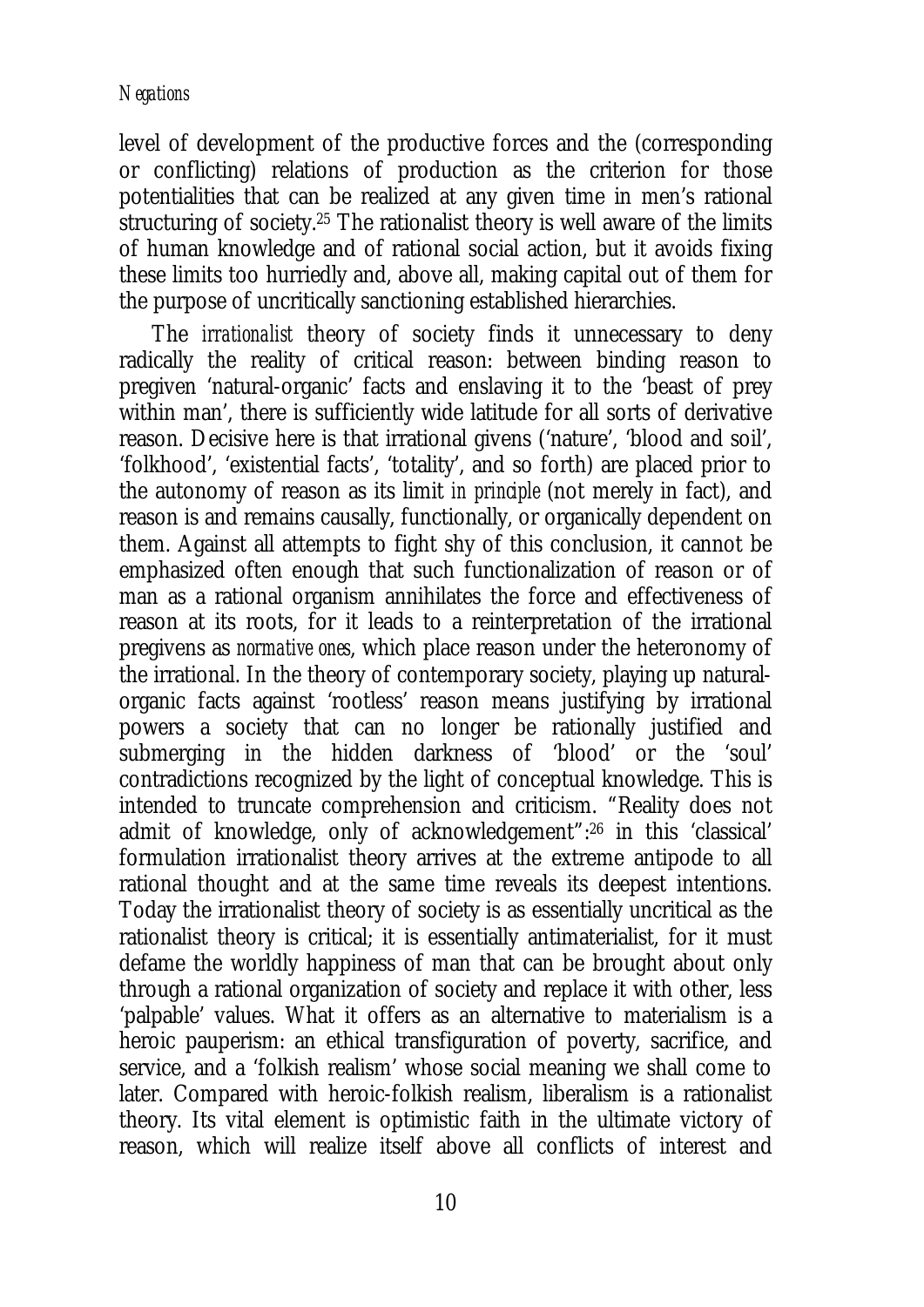opinion in the harmony of the whole. In keeping with its economic views, liberalism links this victory of reason (and here begins the typical liberalist conception of rationalism) to the possibility of a free and open rivalry of divergent views and elements of knowledge, which is to result in rational truth and rightness.27

As the economic organization of society is built upon the free competition of private economic subjects, in other words, on the unity of opposites and the unification of the dissimilar, so the search for truth is founded on open self-expression, free dialogue, and convincing and being convinced through argument – at root, that is, on contradicting and criticizing one's opponent. All the tendencies from which the political demands of liberalism derive their theoretical validity (such as freedom of speech and of the press, publicity, tolerance, parliamentary government) are elements of a true rationalism.

There is another source that furnishes liberalist society with a rationalist underpinning. The third fundamental right proclaimed in the Declaration of the Rights of Man is *sûreté.* This security means very definitely a guarantee of freedom in economic conduct – not only the state's guarantee of disposal over private property, but also the private entrepreneur's assurance of obtaining the greatest possible profitability and stability. This has two primary corollaries: a maximum of legal security for all private contracts and a maximum of exact calculability of profit and loss, supply and demand. In the liberalist epoch of capitalism, the rationalization of law and the rationalization of the enterprise (the elements demonstrated by Max Weber to be decisive for the spirit of Western capitalism) are realized to a previously unknown extent. But at this very point, liberalist rationalism comes up against barriers that it can no longer surmount of itself. Irrationalist elements seep into it and explode its basic theoretical conception.

The liberalist rationalization of economic life (as of social organization in general) is essentially *private.* It is tied to the rational practice of the individual economic subject or of a multiplicity of individual economic subjects. In the end, of course, the rationality of liberalist practice is supposed to demonstrate itself in the whole and characterize the whole, but this whole itself is outside the sphere of rationalization.28 The harmony of general and private interests is supposed to result *of itself* from the undisturbed course of private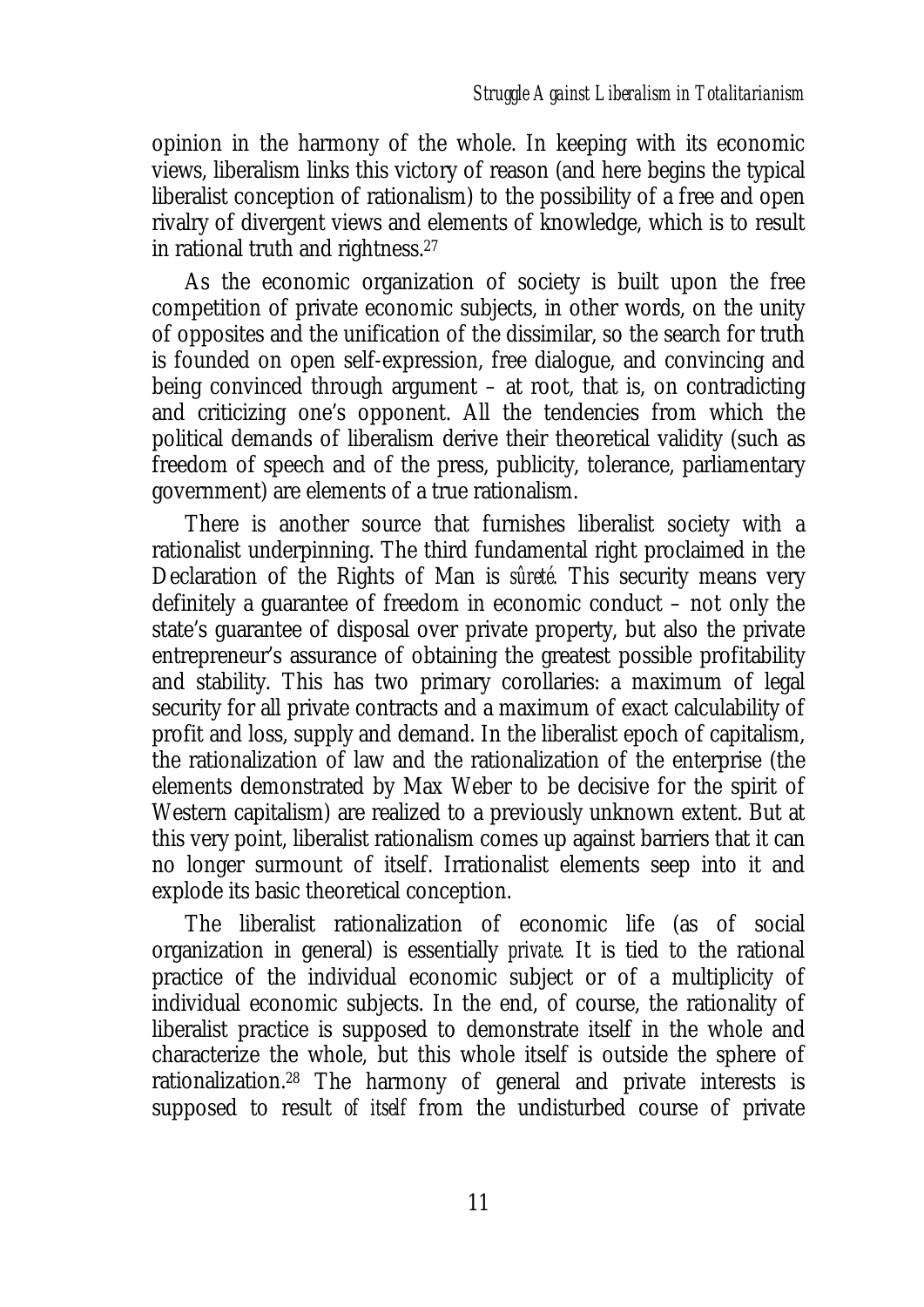practice. On principle it is not subject to criticism, nor does it fall within the bounds of rational projects for practice.

Through this *privatization of reason*, the construction of society in accordance with reason is deprived of the end which is supposed to provide its goal (just as in irrationalism it is deprived of its beginning through the functionalization of reason). Thus, precisely the rational determination and condition of that 'generality' in which the 'happiness' of the individual is supposed to be realized is missing. To this extent (and only to this extent) the reproach that liberalism's talk of general interest or humanity remains caught in pure abstractions is correct. The structure and order of the whole are ultimately left to irrational forces: an accidental 'harmony', a 'natural balance'. The plausibility of liberalist rationalism thus ceases immediately when, with the intensification of social conflict and economic crises, general 'harmony' becomes increasingly improbable. At this point liberalist theory must grasp at irrational justifications. Rational critique gives up; it is all too readily prepared to acknowledge 'natural' privileges and favors. The idea of the charismatic, authoritarian leader is already preformed in the liberalist celebration of the gifted economic leader, the 'born' executive.

This rough sketch of liberalist social theory has shown how many elements of the totalitarian view of the state are already present in it. Taking the economic structure as a point of reference, we see an almost unbroken continuity in the development of the social theory. We shall here assume some prior knowledge of the economic foundations of this development from liberalist to totalitarian theory:29 they are all essentially part of the transformation of capitalist society from mercantile and industrial capitalism, based on the free competition of independent individual entrepreneurs, to monopoly capitalism, in which the changed relations of production (and especially the large 'units' such as cartels and trusts) require a strong state mobilizing all means of power. Economic theory declares openly and clearly the reason *why* liberalism now becomes the mortal enemy of social theory:

Imperialism has ... put the expedient of a strong state at the disposal of capitalism…. The liberal ideas of free-floating competition between individual economic enterprises have proved themselves unsuited to capitalism….30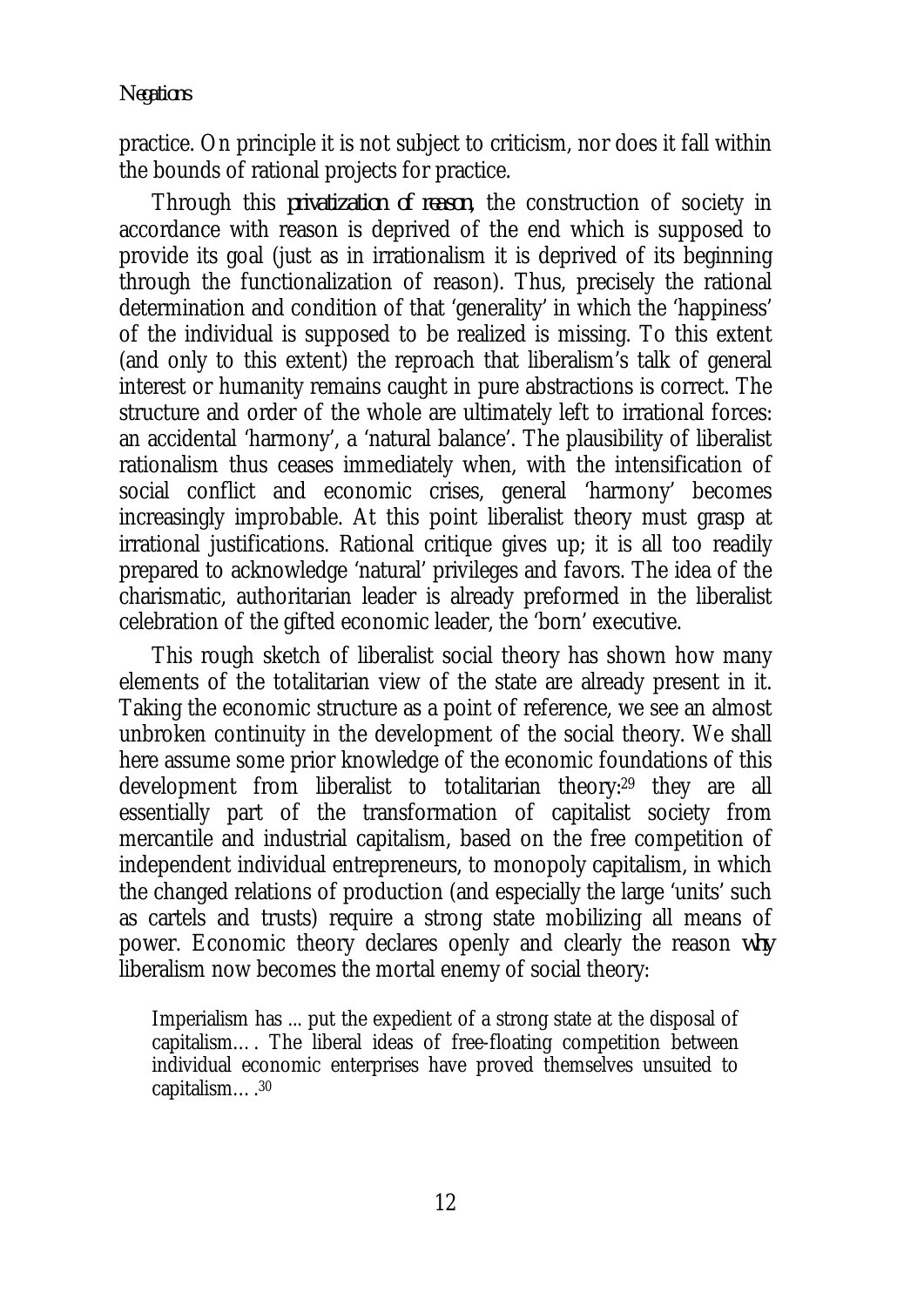The turn from the liberalist to the total-authoritarian state occurs within the framework of a single social order. With regard to the unity of this economic base, we can say it is liberalism that 'produces' the totalauthoritarian state out of itself, as its own consummation at a more advanced stage of development. The total-authoritarian state brings with it the organization and theory of society that correspond to the monopolistic stage of capitalism.

This organization and its theory, it is true, also contain 'new' elements that go beyond the old liberal social order and its mere negation: elements in which a clear dialectical reaction against liberalism is perceptible, but which presuppose for their realization the abolition of the economic and social foundations preserved by the totalauthoritarian state. The new political and social theory must not, therefore, be interpreted simply as a process of ideological adaptation. In order to contribute to comprehension of its real social function, we shall interpret its basic features by analyzing its three constitutive components: universalism, naturalism (organicism), and existentialism.

# **Universalism**

The priority and primacy of the whole over its 'members' (parts) is a basic thesis of heroic-folkish realism. The whole is understood not only as a sum or abstract totality, but as the unity that unifies the parts, a unity which is the precondition for the fulfillment and completion of each part. The demand for the realization of such a totality occupies the first place in the programmatic proclamations of the total-authoritarian state. In the organic order of life

the whole is primally given in its organic segmentation: the members serve the whole, which is superordinate to them, but they serve it according to the unique character that appertains to them as members …, and, at the same time, it is in this uniqueness that their personal destiny and the meaning of their personality are fulfilled to the extent that they participate in the whole.31

As a historical entity this whole is supposed to encompass the entirety of historical occurrences and relationships: within it are "enclosed both the national and the social idea".32

We have seen that the exclusion of the whole from the process of rational action was a serious omission on the part of liberalist theory.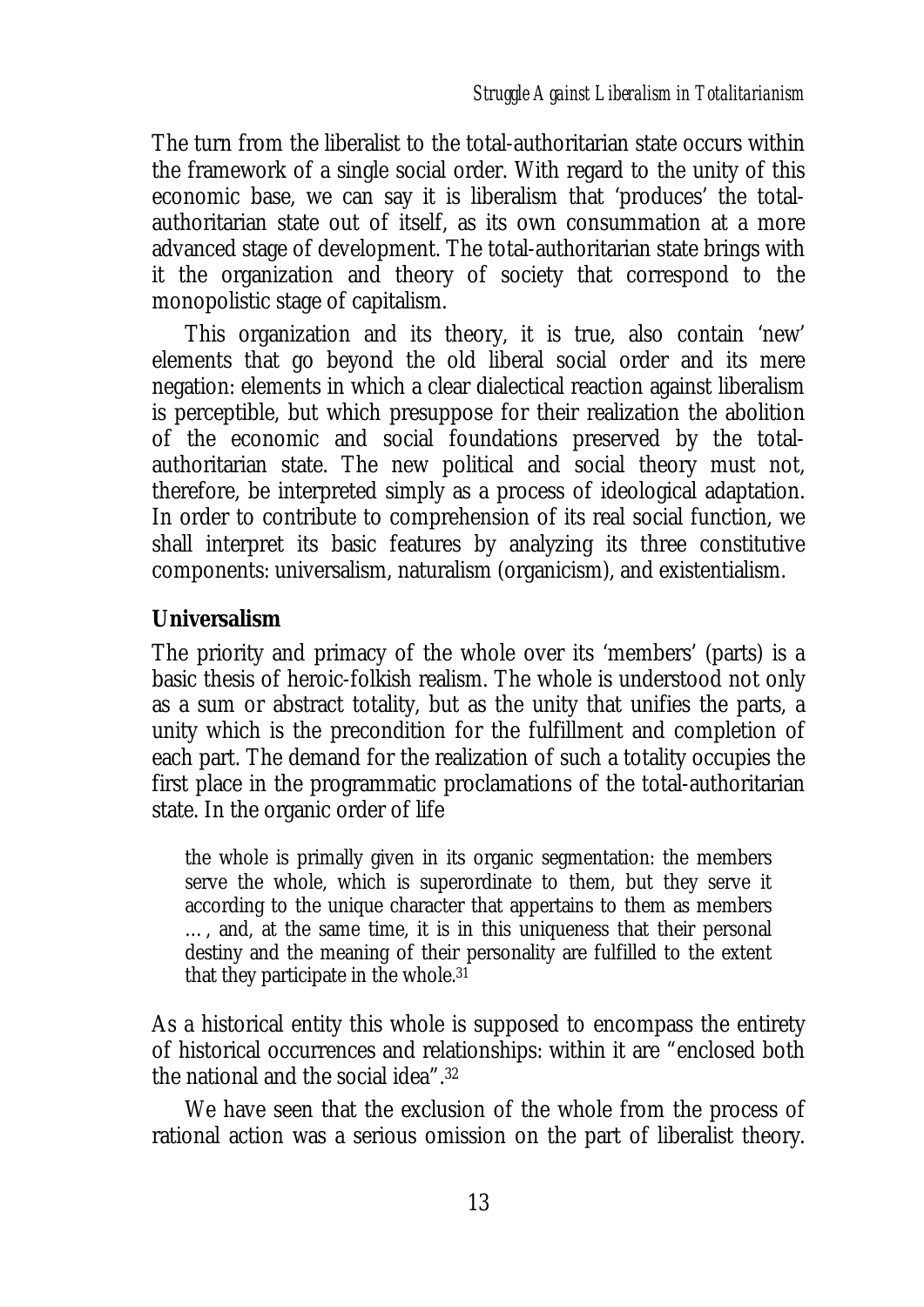Those demands of liberalism that go beyond safeguarding and exploiting private property in really intending a rational plan for human practice require for their realization precisely the rational planning of the whole of the relations of production within which individuals have to live. The primacy of the whole over individuals is real, insofar as the forms of the production and reproduction of life, which are 'general', are pregiven to the individuals and insofar as the appropriate organization of these forms is the precondition of the individual happiness of men. But released from its economic and social content, the concept of the whole has absolutely no concrete meaning in social theory. We shall see that its organicist version, i.e. the interpretation of the relation of totality to members as an organic-natural relationship, is not able to provide this meaning. Even the 'folk' becomes a real totality only by virtue of its economic and social unity, not vice versa.

The strong universalist tendency does not, indeed, arise as a philosophical speculation; economic development actually requires it. One of the most important characteristics of monopoly capitalism is that it brings about, in fact, a quite definite 'unification' within society. It creates a new "system of dependencies of the most diverse kinds", such as that of small and middle-sized enterprises on cartels and trusts or of landed property and large-scale industry on finance capital.<sup>33</sup>

Here, in the economic structure of monopoly capitalist society, are located the factual bases of universalism. But in the theory they are totally reinterpreted. The whole that it presents is not the unification achieved by the domination of *one*class within the framework of class society, but rather a unity that combines *all* classes, that is supposed to overcome the reality of class struggle and thus of classes themselves: the "establishment of a real folk community, which elevates itself above the interests and conflicts of status groups and classes".34 A classless society, in other words, is the goal, but a classless society on the basis of and within the framework of – the existing class society. For in the totalitarian theory of the state the foundations of this society, i.e. the economic order based on private property in the means of production, are not attacked. Instead, they are only modified to the degree demanded by the monopolistic stage of this very economic order. In consequence, all contradictions that inhere in such an order and make a real totality impossible are carried over into the new stage and its theory. Realizing the desired unifying totality would be in truth primarily an *economic* task: elimination of the economic order that is the source of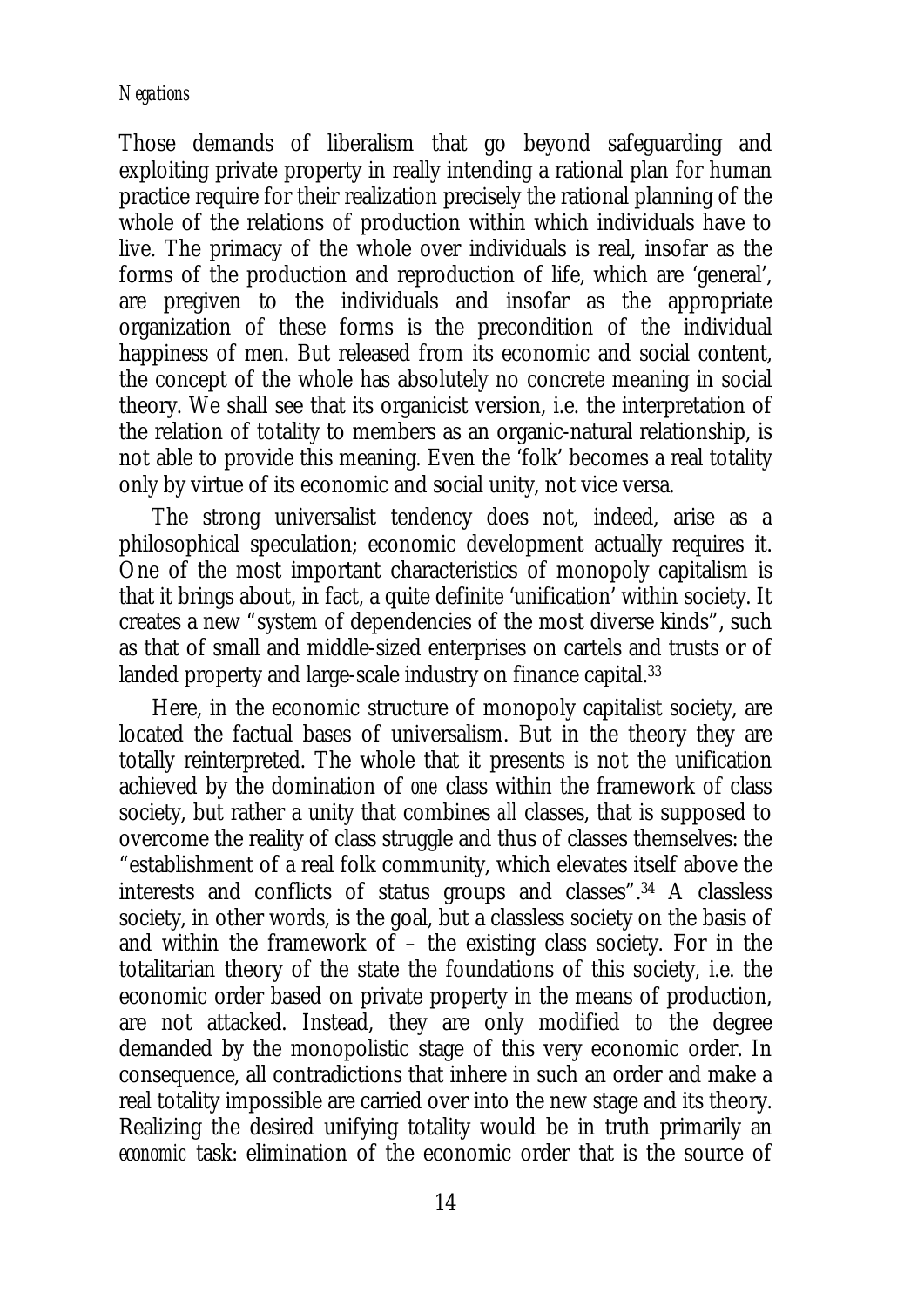classes and class struggles. But it is just this task that universalism cannot and will not take on; indeed, it cannot even recognize it as an economic one: "It is not economic conditions that determine social relations but, to the contrary, it is moral views that determine economic relations".35 Universalism must divert both consciousness and action from the only possible way to realize the 'whole' and from the only possible form of that whole into another, less dangerous direction: it substitutes the 'primal given' of the *folk*, of *folkhood*.

We shall not go into the various attempts that have been made to define the concept 'folk'. What is decisive is that it aims at a 'primal given' that, as a 'natural' one, is prior to the 'artificial' system of society. It is the "social structure of the organic level of occurrence"<sup>36</sup> and as such represents an 'ultimate', 'germinated' unity. "The folk is not a structure that has originated through any human power" $2^3$  it is a 'divinely willed' groundwork of human society. In this way the new social theory arrives at the equation through which it is led to the premises of irrationalist 'organicism': as a natural-organic whole, the first and last totality, the foundation and limit of all ties and obligations, is the genuine, divinely willed, eternal reality in contrast with the inorganic, 'derived' reality of society. As such, owing to its origins, it is largely withdrawn from the range of all human planning and decision. Hence all attempts are 'a priori' discredited that would overcome the present anarchically conflicting strivings and needs of individuals and raise them to a true totality by means of a planned transformation of the social relations of production. The path is cleared for 'heroic-folkish' organicism, which provides the basis necessary for totalitarian political theory to fulfill its social function.

# **Naturalism**

In ever new formulations, heroic-folkish realism emphasizes the natural properties of the totality represented by the folk. The folk is 'subject to blood', it arises from the 'soil', it furnishes the homeland with indestructible force and permanence, it is united by characteristics of 'race', the preservation of whose purity is the condition of the folk's 'health'. In the train of this naturalism follows a glorification of the peasantry38 as the only estate still 'bound to nature'. It is celebrated as the 'creative, original source', as the eternal pillar of society. The mythical glorification of the renewal of agriculture has its counterpart in the fight against the metropolis and its 'unnatural' spirit. This fight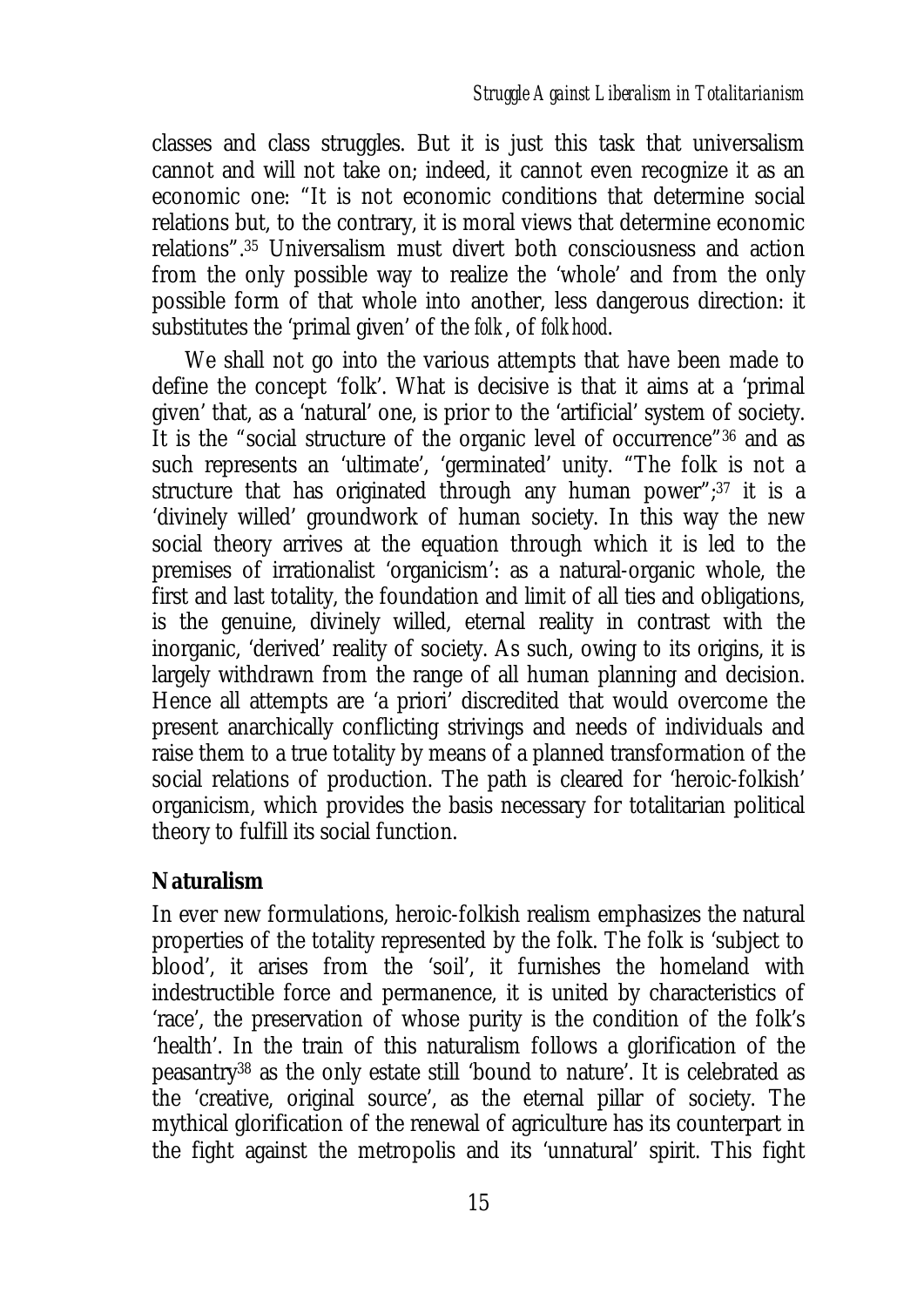expands into an attack on the rule of reason in general and sets loose all irrational powers – a movement that ends with the total functionalization of the mind. 'Nature' is the first in the series of restricting conditions to which reason is subordinated. The unconditioned authority of the state seems to be the last. 'Nature' as celebrated by organicism, however, does not appear as a factor of production in the context of actual relations of production, nor as a condition of production, nor as the basis, itself historical, of human history. Instead it becomes a *myth,* and as myth it hides the organicist depravation and forcible displacement of historical and social processes. Nature becomes the great antagonist of history.

The naturalistic myth begins by apostrophizing the natural as 'eternal' and 'divinely willed'. This holds especially for the totality of the folk, whose naturalness is one of the myth's primary claims. The particular destinies of individuals, their strivings and needs, their misery and their happiness – all this is void and perishable, for only the folk is permanent. The folk is nature itself as the substructure of history, as eternal substance, the eternally constant in the continual flux of economic and social relations. In contrast with the folk, the latter are accidental, ephemeral, and 'insignificant'.

These formulations announce a characteristic tendency of heroicfolkish realism: its *depravation* of *history* to a merely temporal occurrence in which all structures are subjected to time and are therefore 'inferior'. This dehistoricization marks all aspects of organicist theory: the devaluation of time in favor of space, the elevation of the static over the dynamic and the conservative over the revolutionary, the rejection of all dialectic, the glorification of tradition for its own sake.39 Never has history been taken less seriously than now, when it is primarily adjusted to the preservation and service of a national heritage, when revolutions are held to be 'background noise' or 'disturbances' of natural laws, and when the determination of human happiness and dignity is delivered over to natural forces of 'blood' and 'soil'. In this dehistoricization of the historical, naturalist theory gives itself away; it expresses an interest in stabilizing a particular form of the conditions of life, one that can no longer be justified in its present historical situation. If history were really taken seriously, it could all too easily remind men that this form is in crisis and that possibilities for changing it can be derived from the history of its origins. In short, it could remind men that the established social order is transitory, that "the hour of its birth … is the hour of its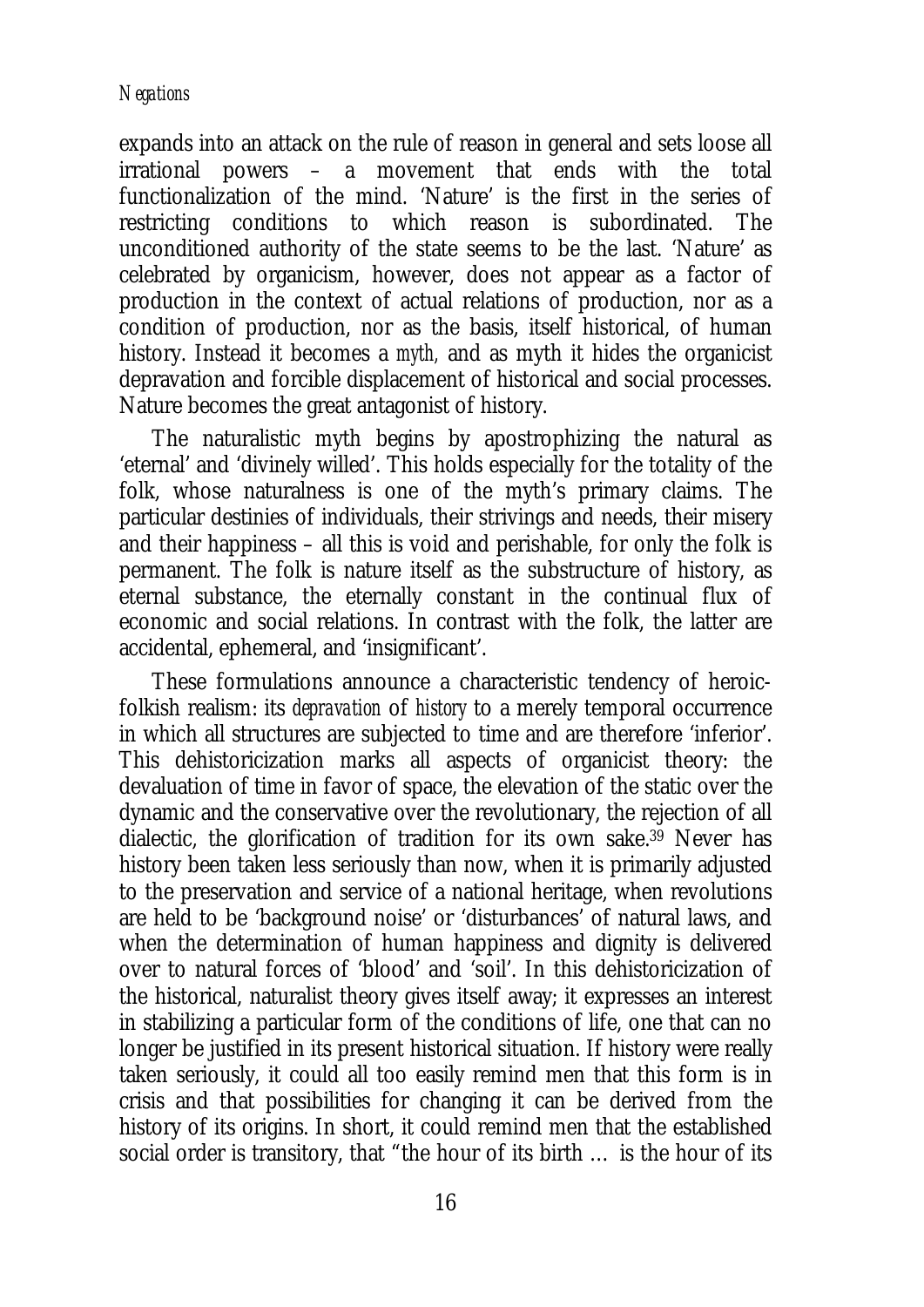death" (Hegel). It is ideologically perpetuated when it is claimed to be the 'natural order of life'.

Nonetheless, the new doctrine of history and society resists speaking of race, folkhood, blood, and soil in terms of a naturalistic biologism. It stresses that it conceives of these natural-organic data as simultaneously and essentially 'historical-spiritual' facts out of which grows a historical 'community of destiny'. But if the word 'destiny' is supposed to do more than stop short of knowledge of the real motive forces and factors of history, then it cancels the organicist myth of the 'natural community' and thus the theoretical basis of the very philosophy of history from which it derives. Certainly every nation or people (folk) has its own destiny (insofar as it is an economic, geopolitical, and cultural unity), but it is precisely this destiny that cleaves the nation's unity into social antagonisms. Common destinies affect the different groups within the nation in different ways, and each reacts to them differently. A war, which undoubtedly affects the entire nation, can throw the masses into terrible poverty while particular ruling strata derive nothing but advantages from it. In a general crisis the economically powerful have much more ample opportunities for resistance and for avoiding dire consequences than does the economically weaker majority. The community of destiny almost always operates at the expense of the large majority of the people: it thus cancels itself out as a community. In previous human history, this cleavage of national or communal unity into social antagonisms is not merely secondary, nor is it the fault or responsibility of individuals. Rather, it comprises history's real content, which cannot be changed through adaptation to any sort of natural order. In history there are no longer any natural patterns that could serve as models and ideas for historical movement. Through the process in which men in society contend with nature and with their own historical reality (whose state at any given time is indicated by the various conditions and relations of life), 'nature' has long been historicized, i.e. to an increasing degree denuded of its naturalness and subjected to rational human planning and technology. Natural orders and data occur structured as economic and social relations (so that, for example, the peasant's land is less a clod in the homeland than a holding in the mortgage section of the land register).40

This real structure, it is true, remains hidden from the consciousness of most people.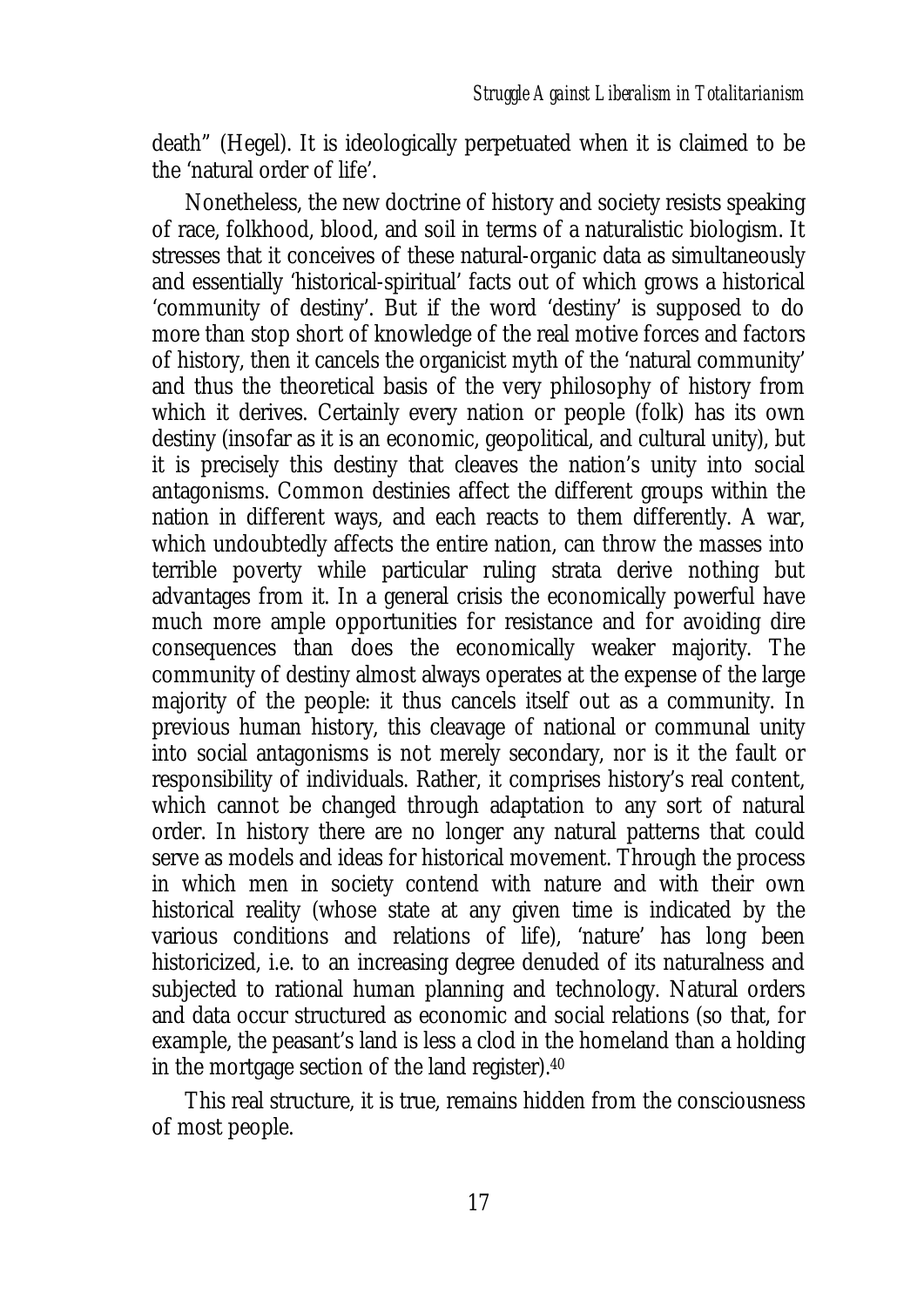The form of the social process of life, that is, the material process of production, strips off its nebulous, mystical veil as soon as it is under the conscious, planned control of freely associated men as their product.41

Until then it will be in the interest of those groups whose economic situation contradicts the attainment of this goal to represent specific social relations as perpetual and thus 'natural' in order to preserve the established order and guard against the disturbance created by criticism.

The path that organicist theory takes in following this interest leads beyond naturalizing the economy as such to the naturalization of the monopoly capitalist economy as such and of the mass poverty it brings about; all of these phenomena are sanctioned as 'natural'. At the end of this path (of which we shall suggest only the most important stages) comes the point where ideology's function of creating illusions turns into one of disillusionment: transfiguration and camouflage are replaced by open brutality.

The economy is viewed as a 'living organism' that one cannot transform 'in one blow'. It is constructed according to 'primitive laws' rooted in human 'nature'. That is the first stage.

The step from the economy in general to the current economy is quickly taken. The current crisis is 'nature's revenge' on the "intellectual attempt to violate its laws. … But nature always wins in the end. …" The transfiguration of economic and social relations to natural archetypes must inevitably and repeatedly come up against the so completely 'unnatural' facticity of the current forms of life. In order to paper over this contradiction, a radical devaluation of the material sphere of existence, of the 'external riches' of life, is necessary. They are 'overcome' in the 'heroism' of poverty and 'service', of sacrifice and discipline. For heroic-folkish realism, the fight against materialism is necessary in both theory and practice. It must disavow, in favour of 'ideal' values (honor, morality, duty, heroism), the worldly happiness of men that the social order it upholds can never bring about. This tendency toward 'idealism', however, is countered by another very strong trend. For monopoly capitalism and its political situation demand from men the utmost exertion and permanent tension in the provision of the 'worldly' goods that are to be produced. It follows from this that all of life is comprehended under the categories of service and work – a pure 'inner-worldly' asceticism. Another factor that discredits idealism is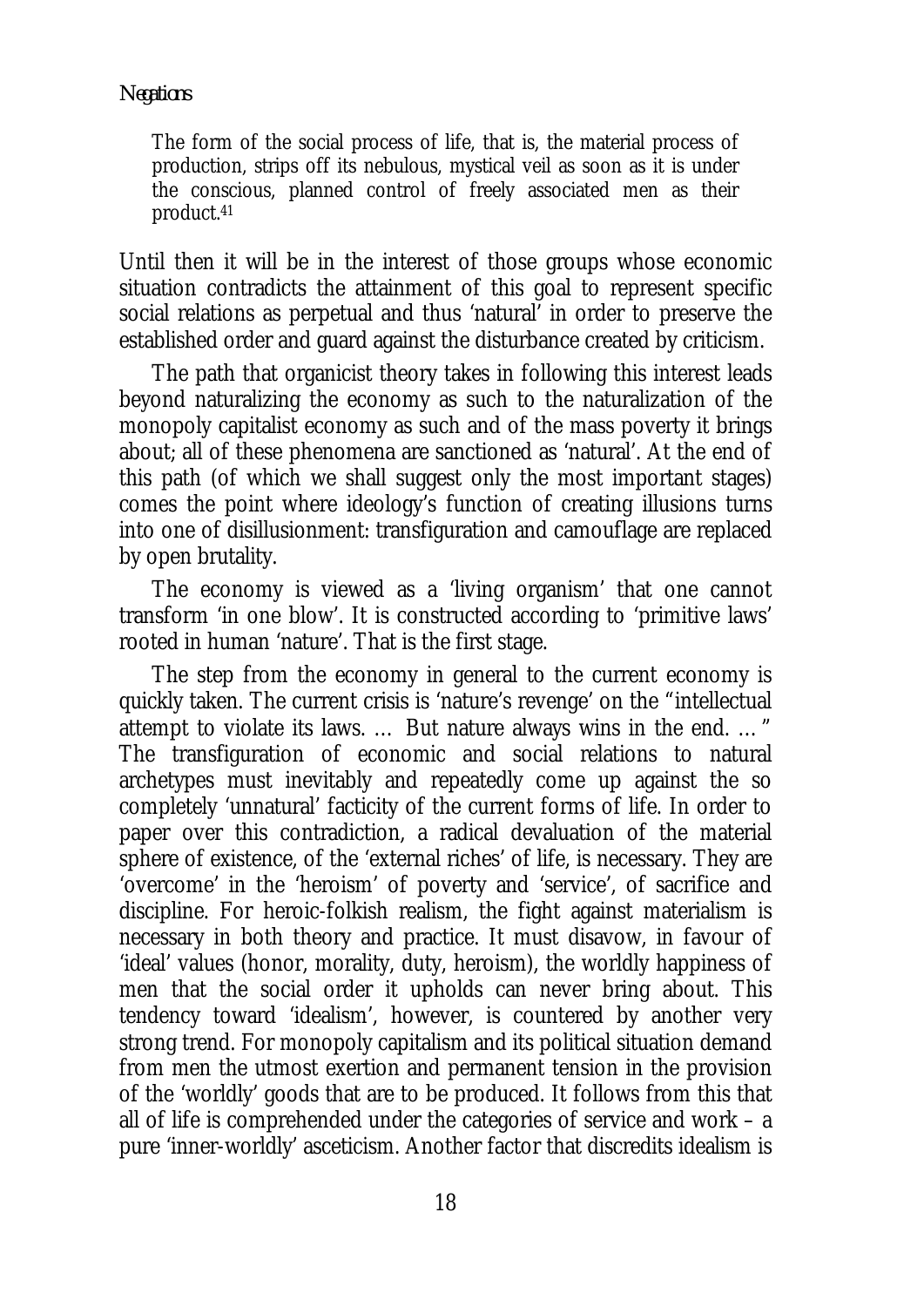that classical idealism was essentially rationalist, an idealism of the 'mind', of reason. To the extent that it always contains, in some form, the autonomy of reason and places human practice under the idea of knowledge engaged in active comprehension, it necessarily brings down upon itself the enmity of the total-authoritarian state. The latter has every cause to consider reason's critique dangerous and hence to bind it to preordained states of fact. "German Idealism must therefore be overcome in form and content if we want to become a political, an active people".42

A fundamental ambiguity thus runs through antiliberalist theory. While on the one hand it advocates a constant, hard, almost cynical realism, on the other it extols 'ideal' values as the first and last meaning of life and cries out for the salvation of the 'spirit'. We find two sets of pronouncements juxtaposed. The first attacks the weak 'idealist', alienated from the world, to the advantage of the new type, the heroic man: "He lives not from the mind, but from blood and earth. He lives not from culture, but from action".43 The second consists of passages such as this:

The banner of the spirit waves over mankind as its distinctive mark. Although from time to time we may be carried away by glorious and impulsive urges of the will, the spirit always re-establishes its rights. <sup>44</sup>

All sorts of 'metaphysical certainties' are conjured up, but they have probably never been as carelessly proffered and elevated to an official weltanschauung as today, when the final victory over the metaphysics of humanist idealism is announced while the big stick of imperialism is being brandished overhead:

We no longer live in the age of education, of culture, of humanitarianism, and of the pure spirit, but rather under the necessity of struggle, of shaping political reality, of soldiery, of folkish discipline, of folkish honor and of the future of the folk. What is required of the men of this era, consequently, is not the idealist but the heroic attitude as both task and necessity of life.45

Never, moreover, has that anti-idealist 'shaping of reality' been seen and interpreted in a bleaker and poorer manner: "Service that never ends because service and life coincide".46 In fact, it takes a heroism that cannot possibly be rationally justified to make the sacrifice required for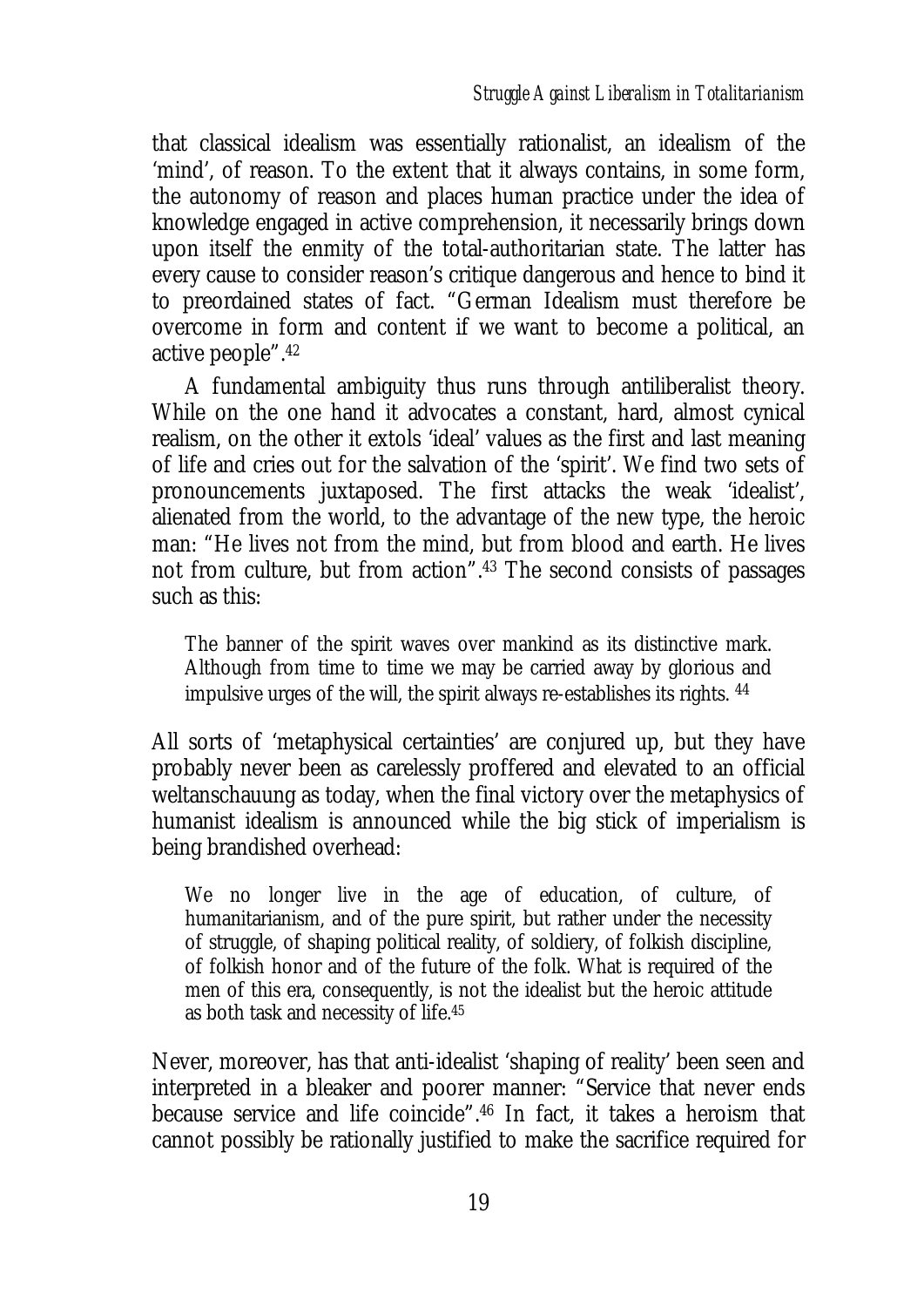the preservation of the established order. In view of the everyday poverty of the masses and the danger of new and terrible wars and crises, appealing to the 'naturalness' of this order is of no avail. It is not 'nature' but capitalism in its true form that has the last word. We are now at the last stage, where this theory lets fall its veil of transfiguration and discloses the true face of the social order: "We hold … the lowering of the standard of living to be inevitable and deem the most urgent consideration to be the way we are to view this occurrence and react to it". Thus theory's efforts are not directed toward the elimination of mass poverty. To the contrary, it regards the growth of this poverty as its inevitable presupposition. Nowhere has the new 'realism' come closer to the truth, which it faithfully pursues as follows: "What is first necessary is that everyone realize that poverty, restriction, and especially the renunciation of 'cultural goods' are required of all". Very likely, not everyone will concede this necessity: people "at the present time still resist [it] with biological individual instincts". The main business of theory will thus be "to bring [these instincts] to heel". The theoretician's acumen lets him know that this cannot be accomplished by the "faculty of reason" alone, but only "when poverty again acquires the stamp of an ethical virtue, when poverty is no longer a shame or misfortune but rather a dignified attitude taken as a matter of course with regard to a grave and universal destiny". And the theorist reveals to us the function of this and similar 'ethics': it is the "pedestal needed by the politician … in order to make policy decisions with certainty".47

Heroism, the ethic of poverty as the 'pedestal' of politics: here the struggle against the materialist worldview reveals itself in its final meaning, that of 'bringing to heel' instincts that rebel against the falling standard of living. A functional change in ideology, characteristic of certain stages of social development, has taken place. This ideology exhibits the status quo, but with a radical transvaluation of values: unhappiness is turned into grace, misery into blessing, poverty to destiny. Vice versa, striving for happiness and material improvement becomes sin and injustice.

The performance of duty, the sacrifice, and the devotion that 'heroic realism' requires of men are brought into the service of a social order that perpetuates the misery and unhappiness of individuals. Although these sacrifices are made at the 'brink of meaninglessness', they have nonetheless a concealed, very 'rational' purpose: factually and ideologically stabilizing the current system of producing and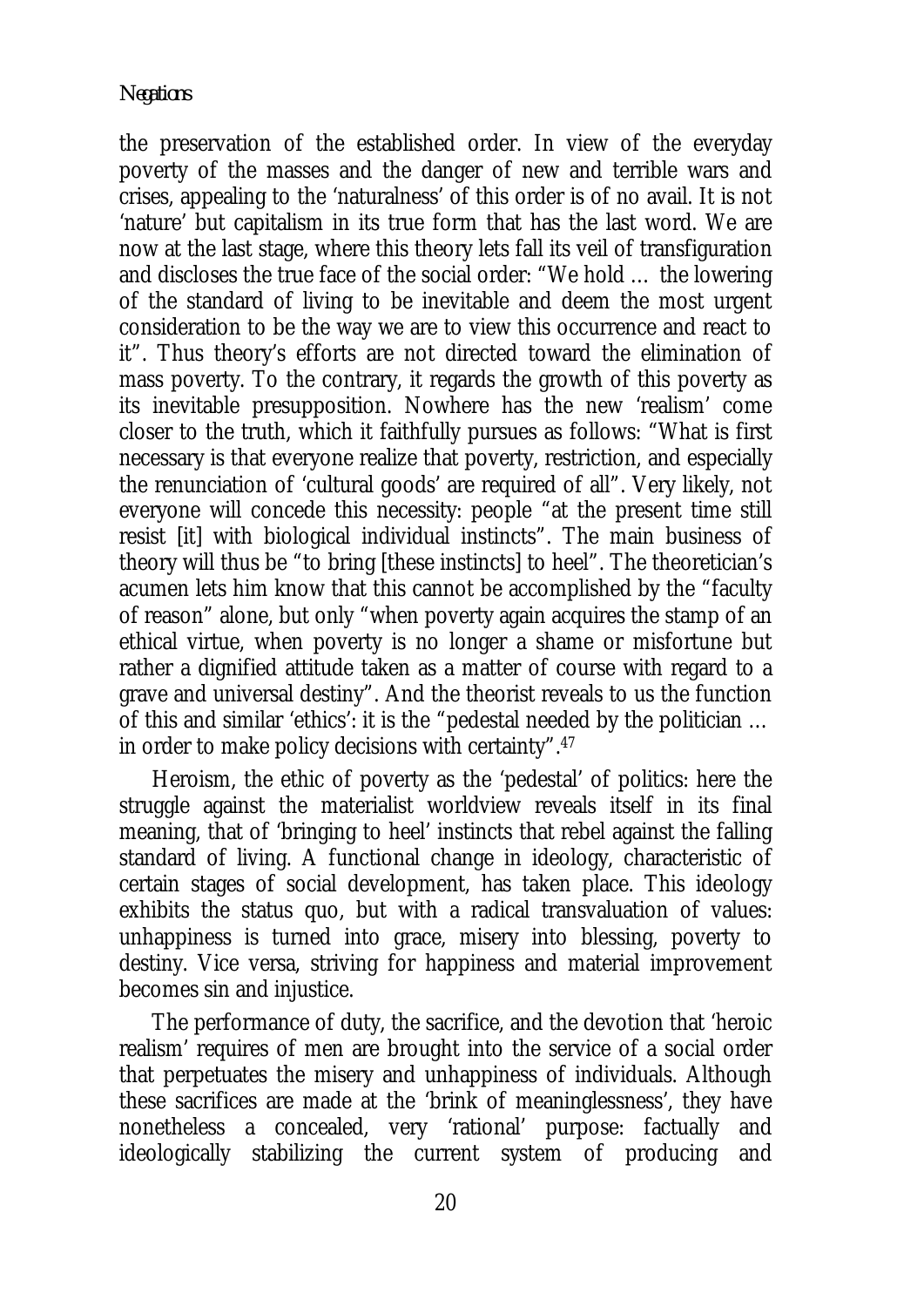reproducing life.48 Heroic realism offends against the great ideas of duty, sacrifice, and devotion by programmatically incorporating into the apparatus of a system of domination what can only occur as the free gift of free men.

As we have seen, the model of man projected by today's heroic realism is of one whose existence is fulfilled in unquestioning sacrifices and unconditional acts of devotion, whose ethic is poverty and all of whose worldly goods have been melted down into service and discipline. This image stands in sharp opposition to all the ideals acquired by Western man in the last centuries. How justify such an existence? Since man's material well-being is not its goal, it cannot be justified on the basis of his natural needs and instincts. But neither can its goal be his spiritual welfare, or salvation, since there is no room for justification by faith. And in the universal struggle against reason, justification by knowledge can no longer count as a justification.

To the extent that totalitarian theory moves within the bounds of scientific discussion, it becomes aware of this problem. Thinking of the 'emergency' in which sacrificing one's own life and killing other men are demanded, Carl Schmitt inquires into the reason for such sacrifice: "There is no rational end, no norm however correct, no program however exemplary, no social ideal however beautiful, and no legitimacy or legality that could justify men's killing one another".49 What, then, remains as a possible justification? Only this: that there is a state of affairs that through its very existence and presence is *exempt* from all justification, i.e. an 'existential', 'ontological' state of affairs – justification by mere existence. 'Existentialism' in its political form becomes the theory of the (negative) justification of what can no longer be justified.

# **Existentialism**

We shall be dealing here not with the philosophical form of existentialism but with its political form, i.e. that in which it has become a decisive element of totalitarian political theory. It must he stressed right from the start that in political existentialism there is not even an attempt to define the 'existential' conceptually. The only thing we have to go on in elucidating the intended meaning of the existential is the passage by Carl Schmitt cited above. There the existential appears essentially as a contrast to the 'normative', i.e. as something that cannot be placed under any norm lying outside it. From this it follows that one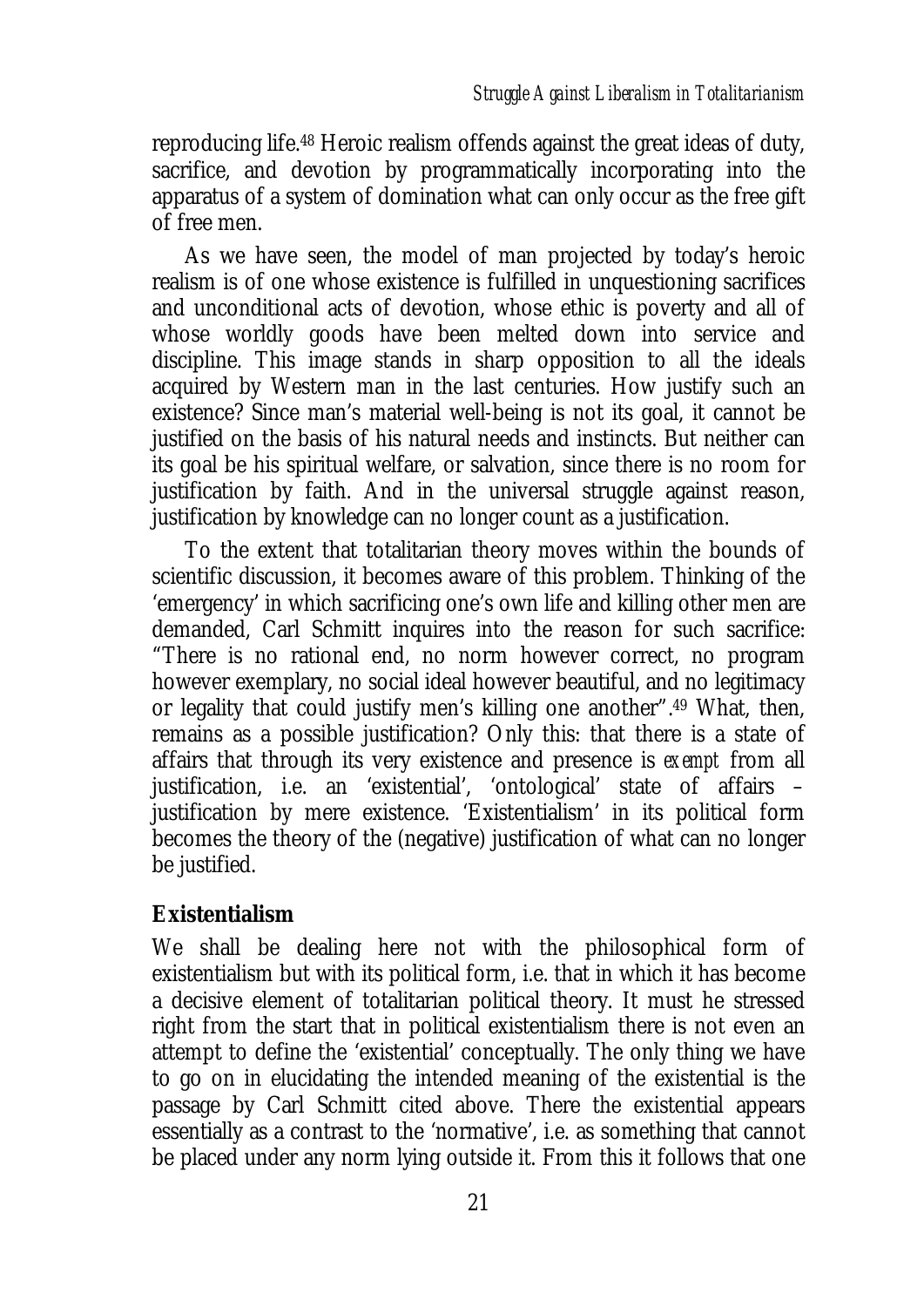absolutely cannot think, judge, or decide about an existential condition as a 'non-partisan third [party]'. "The possibility of correct knowledge and understanding and therewith also the competence to participate in speaking and to judge is given here only by existential partaking and participation".50 There is no fundamental or general criterion in existentialism for determining which facts and conditions are to be considered existential. That remains left in principle to the decision of the existential theoretician. But once he claims a state of fact as existential, all those who do not 'participate and partake' in its reality are to keep silent. Predominantly *political* conditions and relations are sanctioned here as existential, and within the political dimension it is the relation to the enemy,<sup>51</sup> or war, that counts as the simply and absolutely existential relationship ('the folk and folk membership' have been added as a second, equally existential, relationship).

Given this lack of any exact conceptual character, it is necessary to turn briefly from political to philosophical existentialism. The meaning of philosophical existentialism lay in regaining the full concretion of the historical subject in opposition to the abstract 'logical' subject of rational idealism, i.e. eliminating the domination, unshaken from Descartes to Husserl, of the *ego cogito.* Heidegger's position before his *Sein und Zeit* was philosophy's furthest advance in this direction. Then came the reaction. With good reason, philosophy avoided looking more carefully at the historical situation, with regard to its material facticity, of the subject to which it addressed itself. At this point concretion stopped, and philosophy remained content to talk of the nation's 'link with destiny', of the 'heritage' that each individual has to adopt, and of the community of the 'generation', while the other dimensions of facticity were treated under such categories as 'they' (*das Man*), or 'idle talk' (*das Gerede*), and relegated in this way to 'inauthentic' existence. Philosophy did not go on to ask about the nature of this heritage, about the people's mode of being, and about the real powers and forces that *are* history. It thus renounced every possibility of comprehending the facticity of historical situations and distinguishing between them.

Instead, something like a new anthropology gradually began to crystallize, absorbing in an ever more superficial way the fertile discoveries of existential analysis. This anthropology then took on the job of furnishing a philosophical foundation for the ideal of man projected by heroic realism.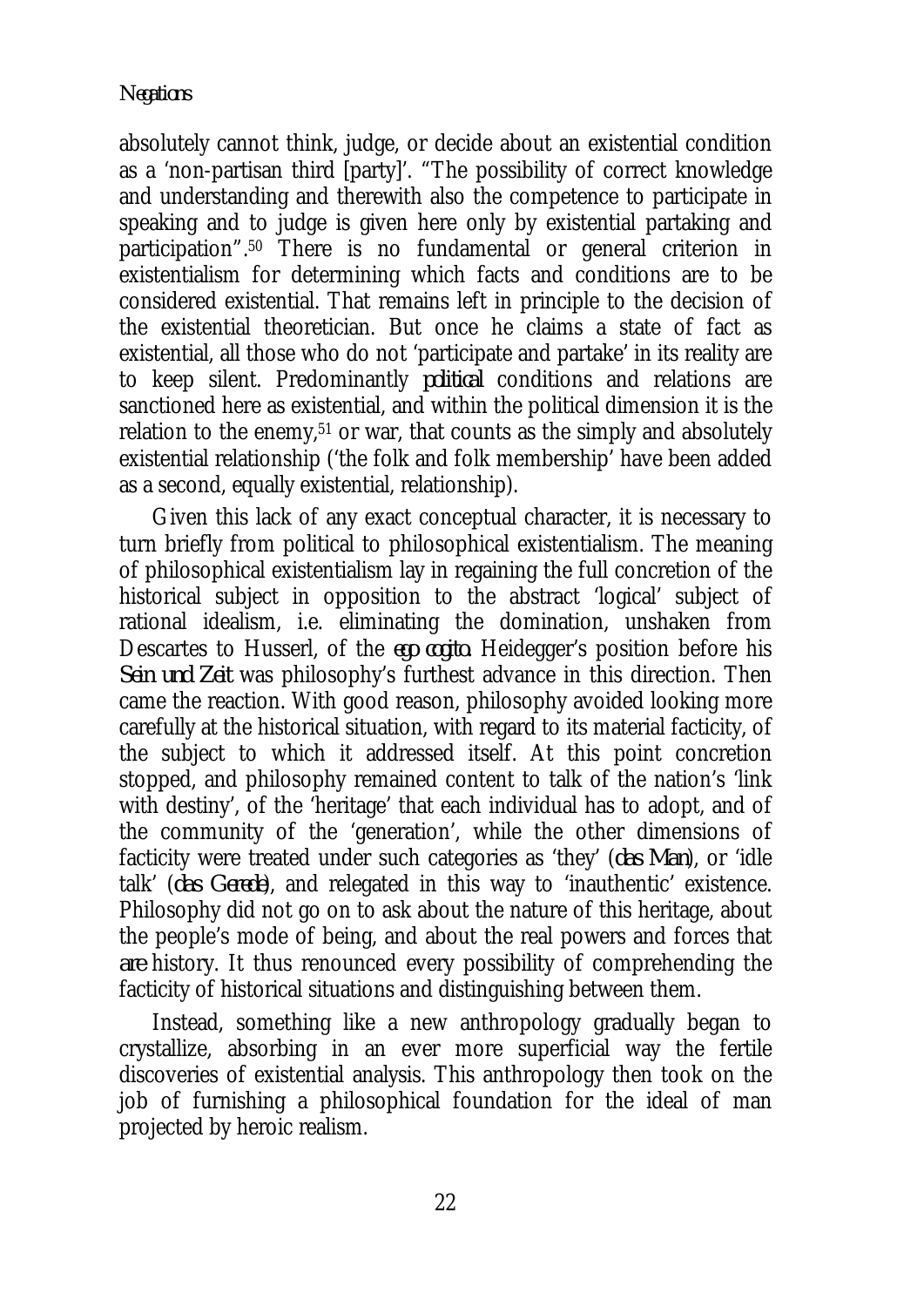The theoretical man to whom the value concepts currently in circulation refer is a fiction. … Man is essentially a political creature, i.e. …, he is not a creature whose being is determined by his participation in a higher 'spiritual world'…, but he is rather an originally acting creature.52

A total activation, concretization, and politicization of all dimensions of existence is demanded. The autonomy of thought and the objectivity and neutrality of science are repudiated as heresy or even as a political falsification on the part of liberalism. "We are active, enterprising beings and incur guilt if we deny this our essence: guilt by neutrality and tolerance".53 The proclamation includes the affirmation that "all science is life-conditioned, reality-oriented, historically conditioned, and situationally bound".54 Many of these theses have long been part of the conceptual makeup of scientific social theory. The conditions at their root have already been identified by historical materialism. That knowledge originally developed to *fight* the established order is now applied in its *service* shows how the dialectic realizes itself in the realm of theory: the stabilization of the current social structure is only possible in a way that at the same time sets free progressive forces of development. Politically, these forces are coerced into a form that obstructs their original movement and makes their liberating effect illusory. This change in function is simultaneously expressed in the attempt to ground them in theory. The concrete social meaning of positing man as a primarily historical, political, and politically acting being is revealed only when we ask: What manner of 'historicity' is meant, what form of political action and of practice is intended? What kind of action is it, then, that the new anthropology enjoins as the 'authentic' practice of man?

Action does not mean 'deciding in favor of' …, for that presupposes that one knows in favor of what one is deciding; rather, action means 'setting off in a direction', 'taking sides', by virtue of a mandate of destiny, by virtue of 'one's own right'. … It is really secondary to decide in favor of something that I have come to know.  $55$ 

This typical formulation sheds light on the sorry picture that 'existential' anthropology paints of active man. He acts – but he knows not what for. He acts – but he has not even decided for himself in favor of what he acts. He simply 'takes sides' or 'goes into action' – "It is really secondary to decide in favor of something I have come to know". This anthropology derives its pathos from a radical devaluation of Logos as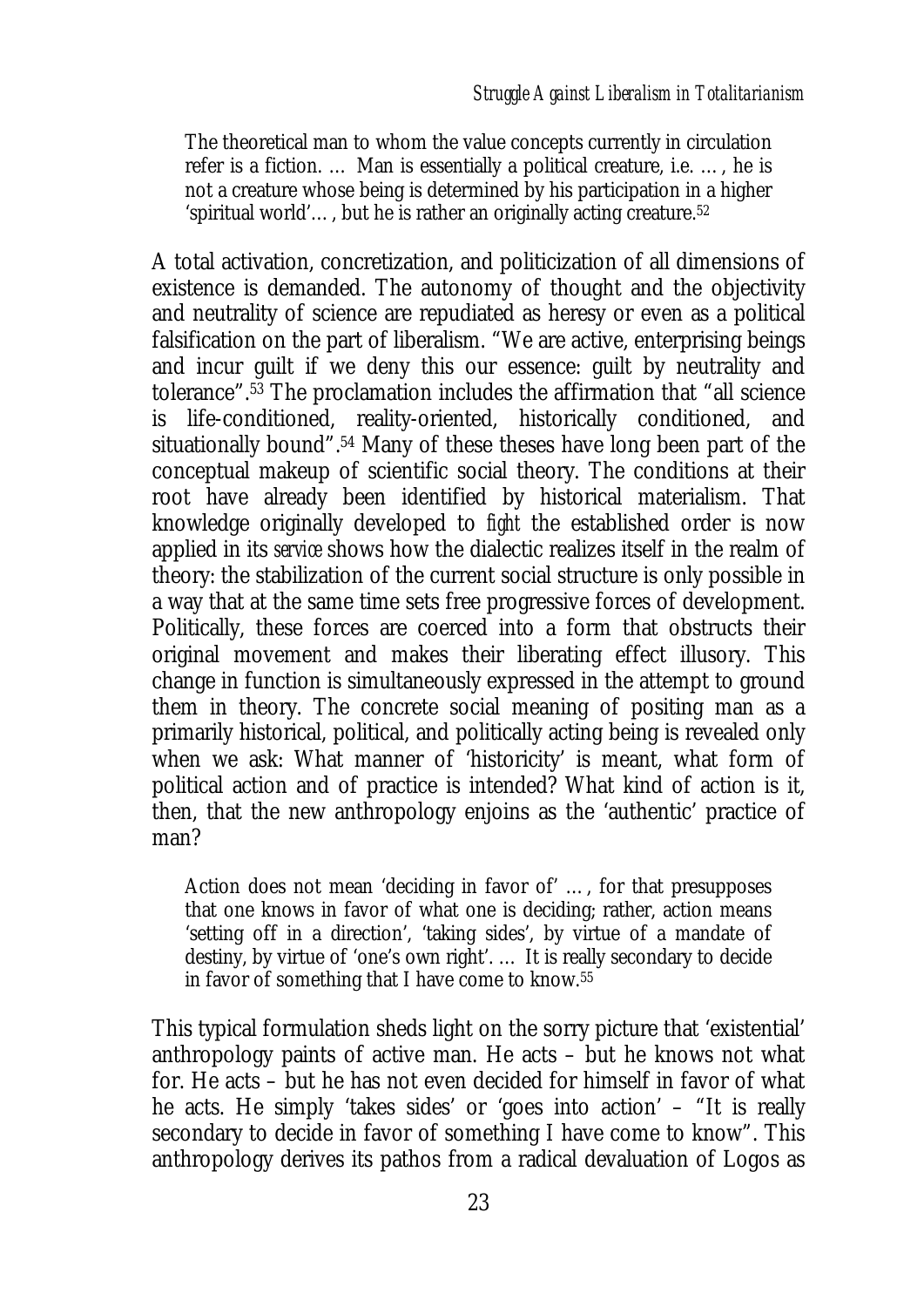knowledge that reveals and decides. It was Aristotle's view that it is precisely Logos that distinguishes man from animal: the capacity "to set forth the expedient and the inexpedient, and therefore likewise the just and the unjust".56 Existential anthropology believes that knowing the reason for one's decision, the goal which gives all human action meaning and value, is secondary. It is essential only *that*a path be taken, *that* one take sides. "The horrifying differences of standpoint do not reside in the sphere of pure material objectivity" but rather "in the synthetic force of existentially rooted ways of looking at things".57 Only when existential anthropology attains this irrational tone does it become capable of fulfilling its social function in the service of a system of domination to which nothing can be less opportune than a 'material, objective' justification of the action it requires.

Seen in this perspective, the strong emphasis on the historicity of existence reveals itself as empty, for it is possible only on the basis of the above-mentioned depravation of history. Genuine historicity presupposes a cognitive relation of existence to the forces of history and, derived from it, the theoretical and practical *critique* of these forces. But in existential anthropology the corresponding relation is limited to one of accepting a 'mandate' issued to existence by the 'folk'. It is considered self-evident that it is the 'folk' – and not any particular interest group – which issues the mandate and for which it is exercised. A secularized theological image of history emerges. Every folk receives its historical mandate as a 'mission' that is the first and last, the unrestricted obligation of existence. In a *salto mortale* (the speed of which cannot obscure that in it the entire tradition of philosophical and scientific knowledge is thrown by the board) the 'will to knowledge' is subjected to the alleged mandate of one's own folk. And the folk is considered a unity and totality underlying the socio-economic sphere. Existentialism, too, sees in 'earthy and bloody forces' the real forces of history.58 Thus the existentialist currents, too, are nourished from the great naturalistic reservoir.

On this point political existentialism is more sensitive than its philosophical counterpart. It knows that even the 'earthy and bloody forces' of a folk become historical only in particular political forms, that is, if a real structure of domination, the state, has been erected over the folk. Existentialism, too, needs an explicit political theory: the doctrine of the total state. We shall not provide here an express critique of this theory and shall stress only what is decisive in our context.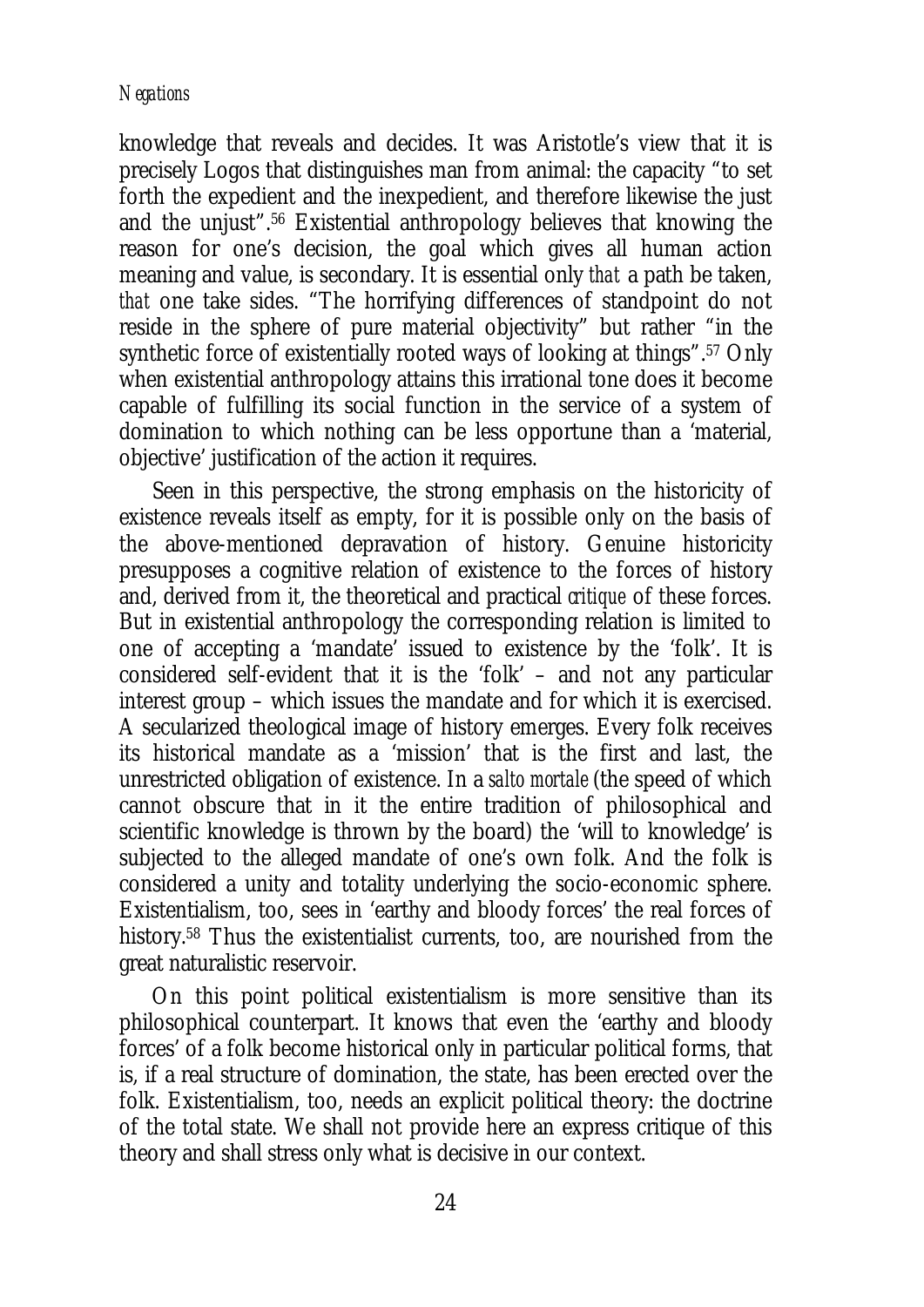Political relationships and conditions are interpreted as existential ones, as in accordance with Being. This view would be self-evident if it meant nothing more than that man, with respect to his nature,  $\omega \delta \sigma \epsilon \iota$ (*physei*), is a political organism. But it does mean more. We saw that the existential as such is exempt from any rational standard or norm lying beyond it; it is itself the absolute norm and is inaccessible to any and all rational criticism and justification. Accordingly, political conditions and relationships are now posited as the most emphatically significant factors 'deciding' existence. And within the political sphere all relationships are oriented in turn toward the most extreme 'crisis', toward the decision about the 'state of emergency', of war and peace. The true possessor of political power is defined as beyond all legality and legitimacy: "Sovereign is he who decides on the state of emergency".59 Sovereignty is founded on the factual power to make this decision (decisionism). The basic political relationship is the 'friendenemy relationship'. Its crisis is war, which proceeds until the enemy has been physically annihilated. There is no social relationship that does not in a crisis turn into a political relationship. Behind all economic, social, religious, and cultural relations stands total politicization. There is no sphere of private or public life, no legal or rational court of appeal that could oppose it.

At this point occurs the release of progressive forces to which we have already referred. Total activation and politicization do away with the inhibiting neutrality of broad strata of the population and create, along a front never before matched in length and breadth, new forms of political struggle and new methods of political organization. The separation of state and society, which liberalism had attempted to carry out in the nineteenth century, is abolished: the state takes over the political integration of society. And, in the process of the existentialization and totalization of the political sphere, the state also becomes the bearer of the authentic potentialities of existence itself. It is not the state that is responsible to man but man who is responsible to the state; he is delivered over to it. At the level on which political existentialism moves, there can be absolutely no question whether the state in its 'total' form is right in making such demands, whether the system of domination that it defends with all available means guarantees anything like the possibility of more than illusory fulfilment for most men. The existentiality of the political structure is removed from such 'rationalistic' questions; even asking them is a crime: "All these attempts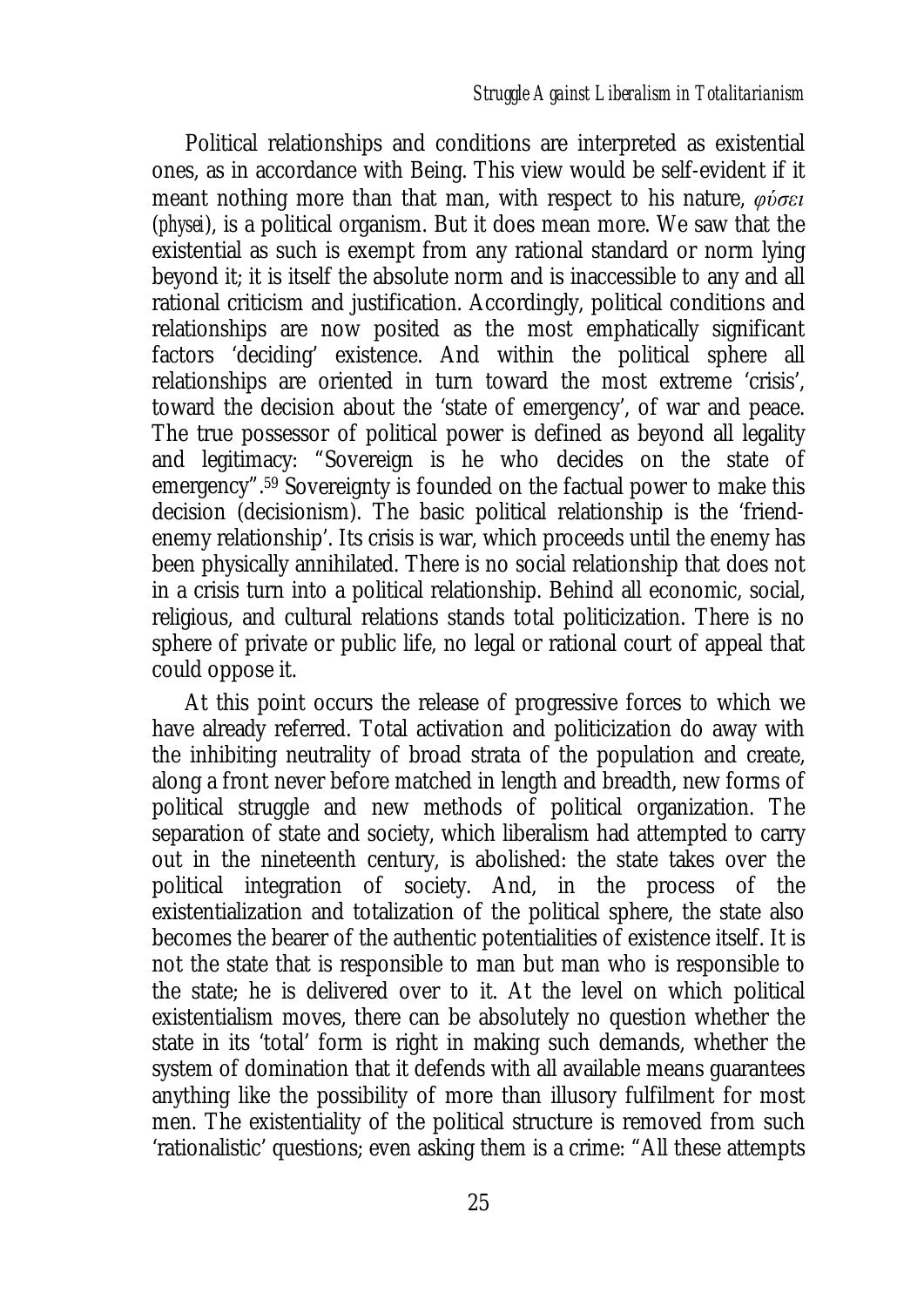to dispute the state's newly gained effective right signify sabotage. … Relentlessly to exterminate this sort of thought is the noblest duty of the state today".<sup>60</sup>

No longer founded on the pluralism of social interests and their parties, and exempt from all formal legality and legitimacy, this state's form of domination is that of the authoritarian leader and his 'following'.

In conscious opposition to the liberal and civil [*bürgerlich*] constitutional state, the national constitutional state, in itspolitics and constitutional law, has the form of the authoritarianleader-state [*Führerstaat*]. The authoritarian leader-statesees in state authority the most essential feature of thestate.61

Essentially, authoritarian leadership draws its political qualifications from two sources, which are themselves linked: an irrational, 'metaphysical' power, and a 'non-social' power. The idea of 'justification' still disquiets the theory: "An authoritarian government needs a justification that goes beyond the personal". There is no material or rational justification. Thus the "justification must be metaphysical …. As a principle of state order, the distinction between leaders and led can be made only metaphysically".62 The political and social meaning of the concept 'metaphysical' gives itself away: "A government that governs only because it has a mandate from the folk is not an authoritarian government. Authority is possible only if it comes from transcendence…"63 The word 'transcendence' ought to be taken seriously here. The foundation of authority lies beyond all social facticity, so that it does not depend on it for validation. Above all, it surpasses the 'folk's' factual situation and power of comprehension: "Authority presupposes a status that is valid over against the folk because the folk does not confer it but acknowledges it".64 Acknowledgment is the foundation of authority: a truly 'existential' proof!

Let us now briefly consider the 'dialectical' fate of existentialist theory in the total state. This dialectic is 'passive', for it passes over the theory without the latter being able to incorporate it and develop it further. With the realization of the total-authoritarian state, existentialism abolishes itself – rather, it undergoes abolition.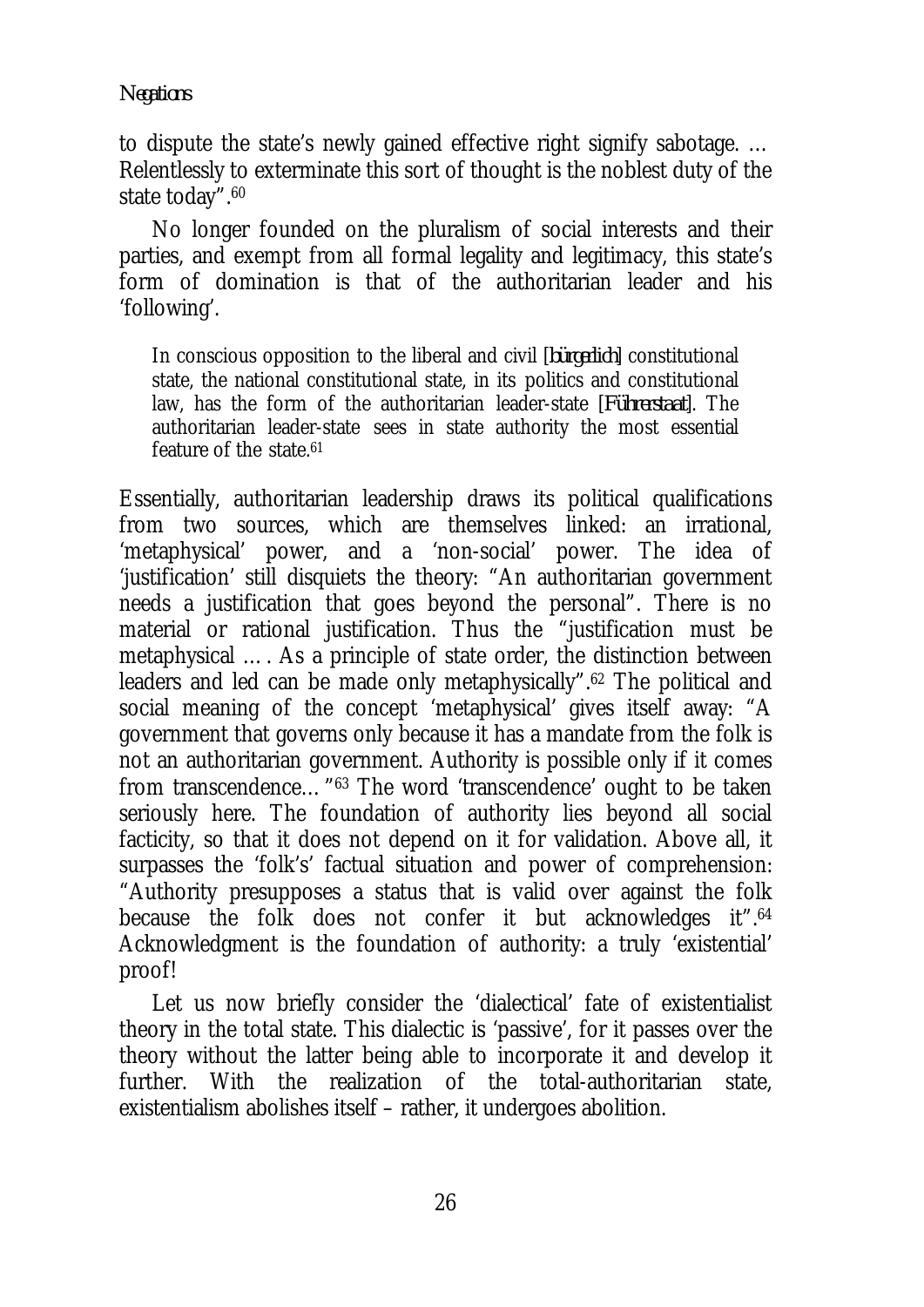The total state must be a state of total responsibility. This means that the state becomes the only source and object of every individual's duties. Being in this state of duty abolishes the private character of individual existence.65

Existentialism, however, was originally based on the 'private' character of individual existence, its irremovable, personal 'always-being-my-own' (*Jemeinigkeit*). The total state takes over total responsibility for individual existence; existentialism had claimed the inalienable self-responsibility of existence. The total state decides existence in all its dimensions; existentialism had put forth as the fundamental category of existence that 'decidedness' (*Entschlossenheit*) which can be the project only of each individual existence. The total state demands total duty without even allowing inquiry into the truth of such obligation; existentialism (here in agreement with Kant) had celebrated the autonomous self-giving of duty as the real dignity of man. The total state has "overcome [individual freedom] as a postulate of human thought  $\ldots$ ";<sup>66</sup> existentialism (again in accord with Kant) had placed "the essence of human freedom", as the autonomy of the person<sup>67</sup> at the origin of philosophizing, and made freedom the condition of truth.68 This freedom was seen as man's 'self-authorization' for his existence and to the realm of beings as such; conversely man is now "authorized to freedom by the authoritatively led community of the folk".69

There would appear yet one escape from this hopeless heteronomism. One can screen the abolition of human freedom with the pretext that only the bad liberalist concept of freedom is being abolished and then define the 'true' concept of freedom somewhat as follows: "The essence of freedom lies precisely in obligation to the folk and the state".70 Now even the most convinced liberal never denied that freedom does not exclude obligation but rather demands it. And since Aristotle, in the last book of the *Nichomachean Ethics*, inseparably linked the question of man's 'happiness' to the question of the 'best state', essentially grounding 'politics' and 'ethics' in each other (with the former as the fulfilment of the latter), we know that *freedom is an eminently political concept*. Real freedom for individual existence (and not merely in the liberalist sense) is possible only in a specifically structured polis, a 'rationally' organized society. In consciously politicizing the concept of existence, and deprivatizing and deinternalizing (*Ent-lnnerlichung*) the liberalist, idealist conception of man, the totalitarian view of the state represents progress – progress that leads beyond the basis of the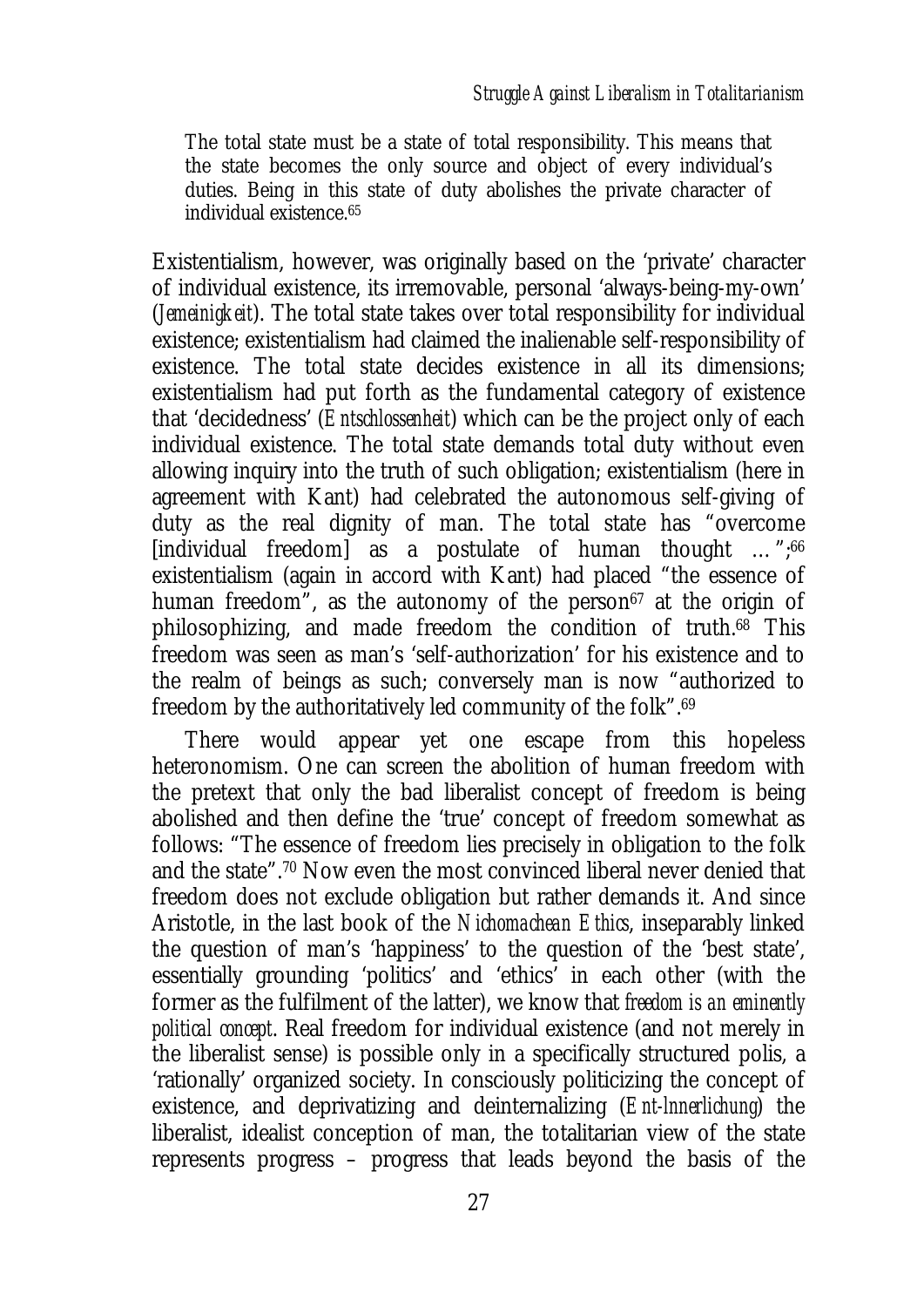totalitarian state, propelling the theory beyond the social order that it affirms. As long as it remains within the latter's bounds, the progress operates regressively: the process of politicizing and deprivatizing annihilates individual existence instead of truly raising it to 'universality'.71 This becomes clear in the antiliberalist concept of freedom.

The political identification of freedom and obligation is more than an empty phrase only if the community to which the free individual is a priori obligated secures him the possibility of a fulfilled existence worthy of man, or if the community can be directed toward such a possibility. The question that the identity of freedom and political obligation (an identity which as such deserves to be recognized) impels one to ask, rather than dispenses one from asking, is this: What is this community like, to which I am to obligate myself? Can it sustain human happiness and dignity? The 'natural' affiliations of 'blood' and 'soil' alone can never justify the total surrender of the individual to the community. Man is more than nature, more than an animal, "and we can never leave off thinking. For man is a thinking being, that is how be distinguishes himself from animals".72 Nor can totally delivering over the individual to the state that factually exists at a given moment be demanded merely on the grounds that man is 'ontologically' a political being or that political relationships are 'existential'. Unless it is to annihilate human freedom rather than to fulfil it, the political obligation of freedom can be only the free practice of the individual himself. This practice begins with critique and ends with the free self-realization of the individual in a rationally organized society. This organization of society and this practice are the mortal enemies that political existentialism combats with all available means.

Existentialism collapses the moment its political theory is realized. The total-authoritarian state for which it longed gives the lie to all its truths. Existentialism accompanies its debacle with a self-abasement unique in the history of ideas, bringing its own history to end as a satyr play. In philosophy, existentialism begins as the antagonist in a great debate with Western rationalism and idealism, intending to save their conceptual content by injecting it into the historical concretion of individual existence. It ends by radically denying its own origin; the struggle against reason drives it blindly into the arms of the powers that be. In their service and with their protection, it turns traitor to the great philosophy that it formerly celebrated as the culmination of Western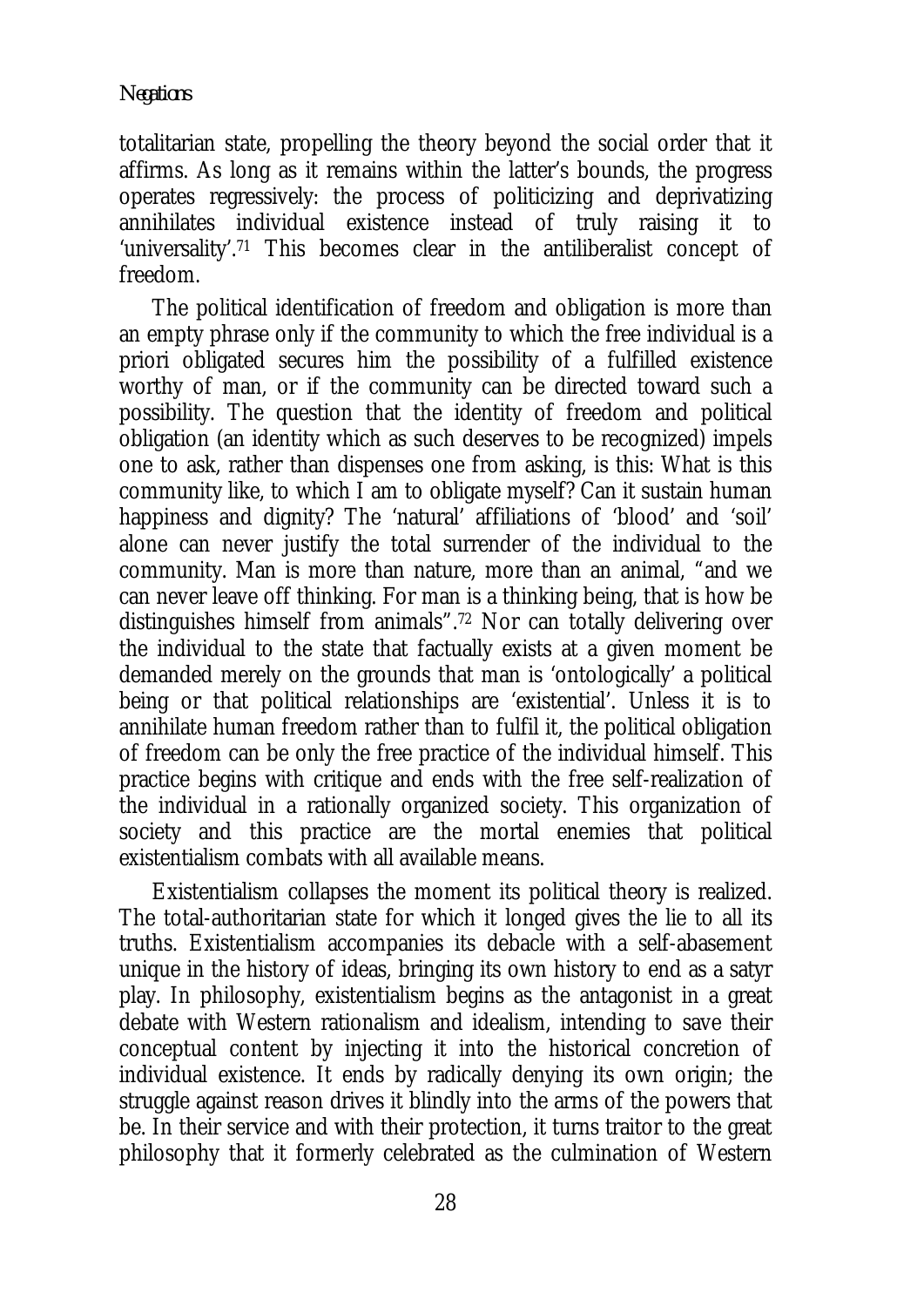thought. The abyss between them is now unbridgeable. Kant was convinced that there are 'inalienable' human rights, which "man cannot surrender even if he so wills".

Human right must be kept sacred, no matter how great the sacrifice it costs the ruling powers. One cannot go only halfway and contrive a pragmatically conditioned right. … All politics, rather, must bend the knee before sacred human right….73

Kant had obligated man to self-given duty, to free self-determination as the only fundamental law; existentialism annuls this law and obligates man "to the leader and the following that is immediately pledged to him".74 Hegel could still believe that

what is true, great, and divine in life is so through the Idea. … All that holds human life together and that has merit and validity is of a mental and spiritual [*geistig*] nature and this realm of the mind and spirit exists only through the consciousness of truth and right, through the comprehension of Ideas.75

Today existentialism knows better: "Let not doctrines and 'Ideas' be the rules of your being. Today and in the future, only the *Führer* himself is German reality and its law."76

The question of philosophy's 'standpoint' arose in the period of rationalist idealism as it does today. As Kant wrote,

Here we see philosophy now accorded, in fact, a precarious standpoint, which is supposed to be stable in spite of not being supported by or attached to anything either in heaven or on earth. Here it is to prove its integrity as keeper of its own laws, not as the herald of those insinuated to it by some inveterate disposition or by who knows what tutelary nature….77

Today philosophy is accorded just the opposite standpoint:

What should philosophy do in this hour? Perhaps there is left for it today only the business of justifying, through employment of its profound knowledge of man, those who want not to know but to act.<sup>78</sup>

With relentless consistency, this philosophy has followed through to the end the road from critical idealism to 'existential' opportunism. Existentialism, which at one time understood itself to be the heir of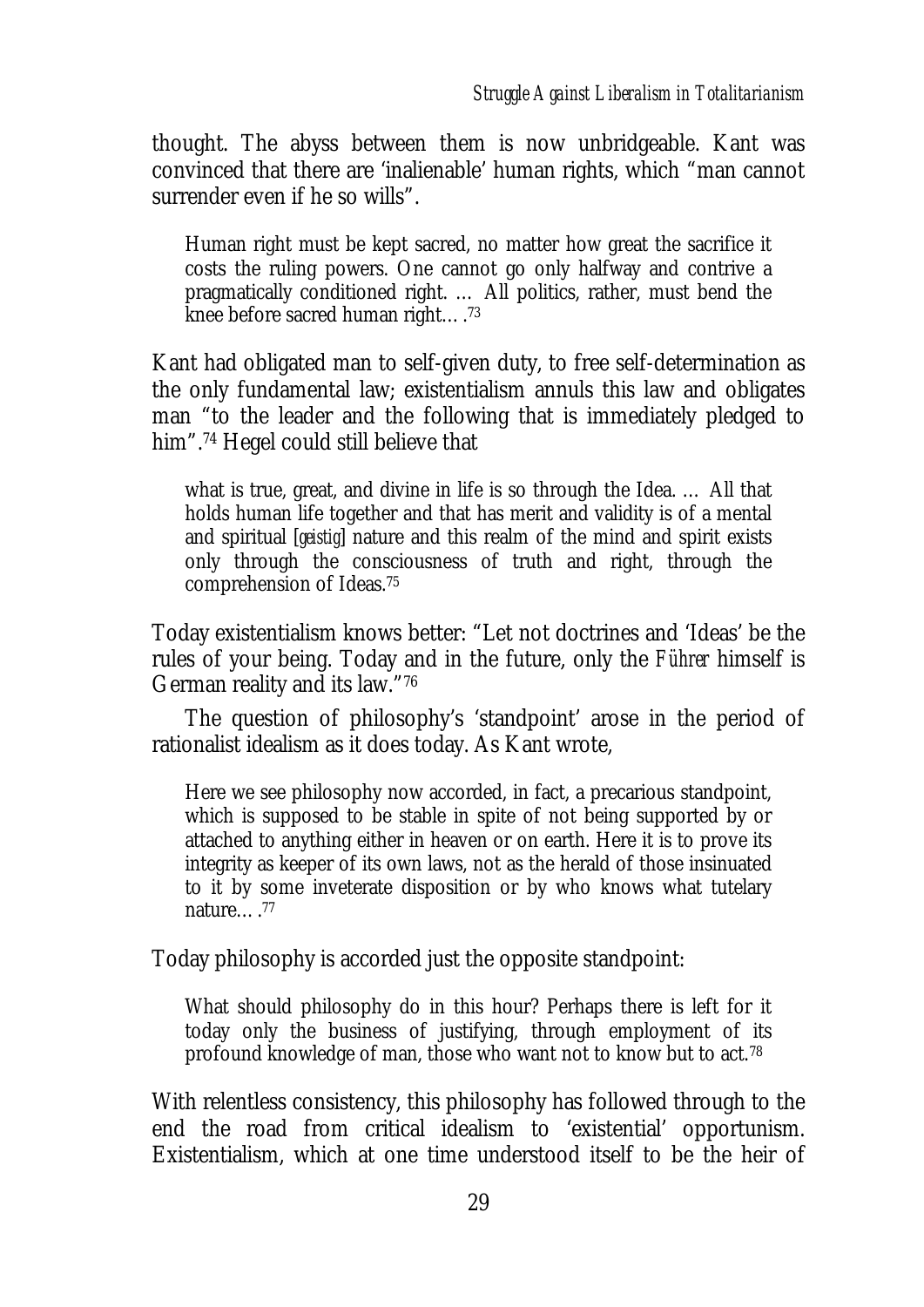German Idealism, has given up the greatest intellectual heritage of German history. It was not with Hegel's death but only now that the Fall of the Titans of German philosophy occurs.79 At that time, in the nineteenth century, its decisive achievements were preserved in a new form in scientific social theory and the critique of political economy. Today the fate of the labor movement, in which the heritage of this philosophy was preserved, is clouded with uncertainty.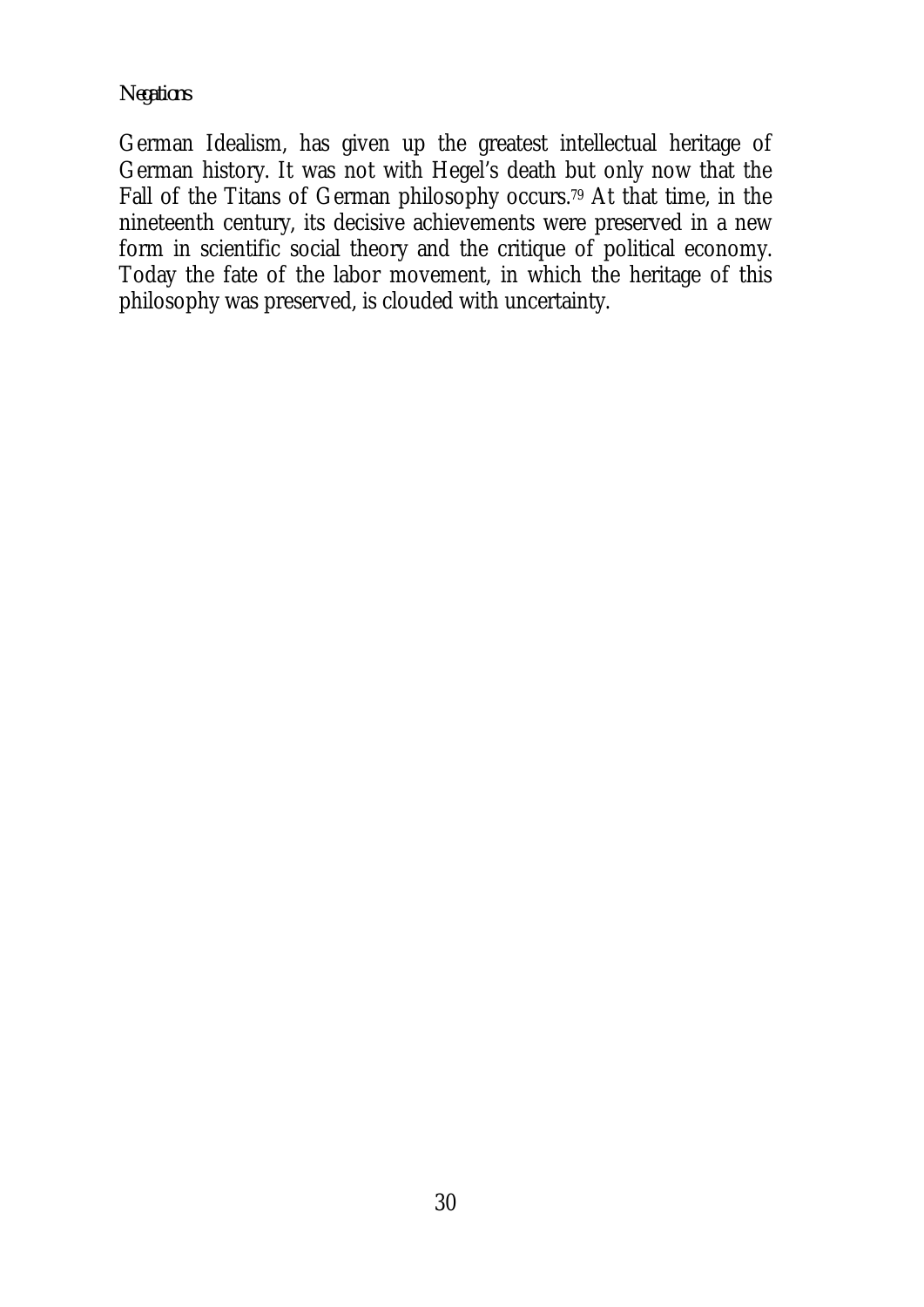# **The Concept of Essence**

In philosophy, there are fundamental concepts whose metaphysical character sets them far apart from the sociohistorical roots of thought. That their content remains the same in the most diverse philosophical theories would appear the soundest justification for the idea of a '*philosophia perennis*'. Yet even these loftiest conceptions of philosophy are subject to historical development. It is not so much their content as it is their position and function within philosophical systems which changes. Once this is seen, it becomes clear that these very concepts provide a clearer indication of the historical transformation of philosophy than those whose contents are far closer to facticity. Their metaphysical character betrays more than it conceals. For so much of men's real struggles and desires went into the metaphysical quest for an ultimate unity, truth, and universality of Being<sup>1</sup> that they could not have failed to find expression in the derived forms of the philosophical tradition.

The concept of essence belongs to these categories. Its manifold forms have as their common content the abstraction and isolation of the one true Being from the constantly changing multiplicity of appearances. Under the name of 'essence' this Being is made into the object of 'authentic', certain, and secure knowledge. The way in which modern philosophy has understood and established knowledge of essence contrasts with that of ancient and medieval philosophy. The historical situation of the bourgeoisie, the bearer of modern philosophy, comes out in modern interpretations of the relation of essence and appearance. According to the view characteristic of the dawning bourgeois era, the critical autonomy of rational subjectivity is to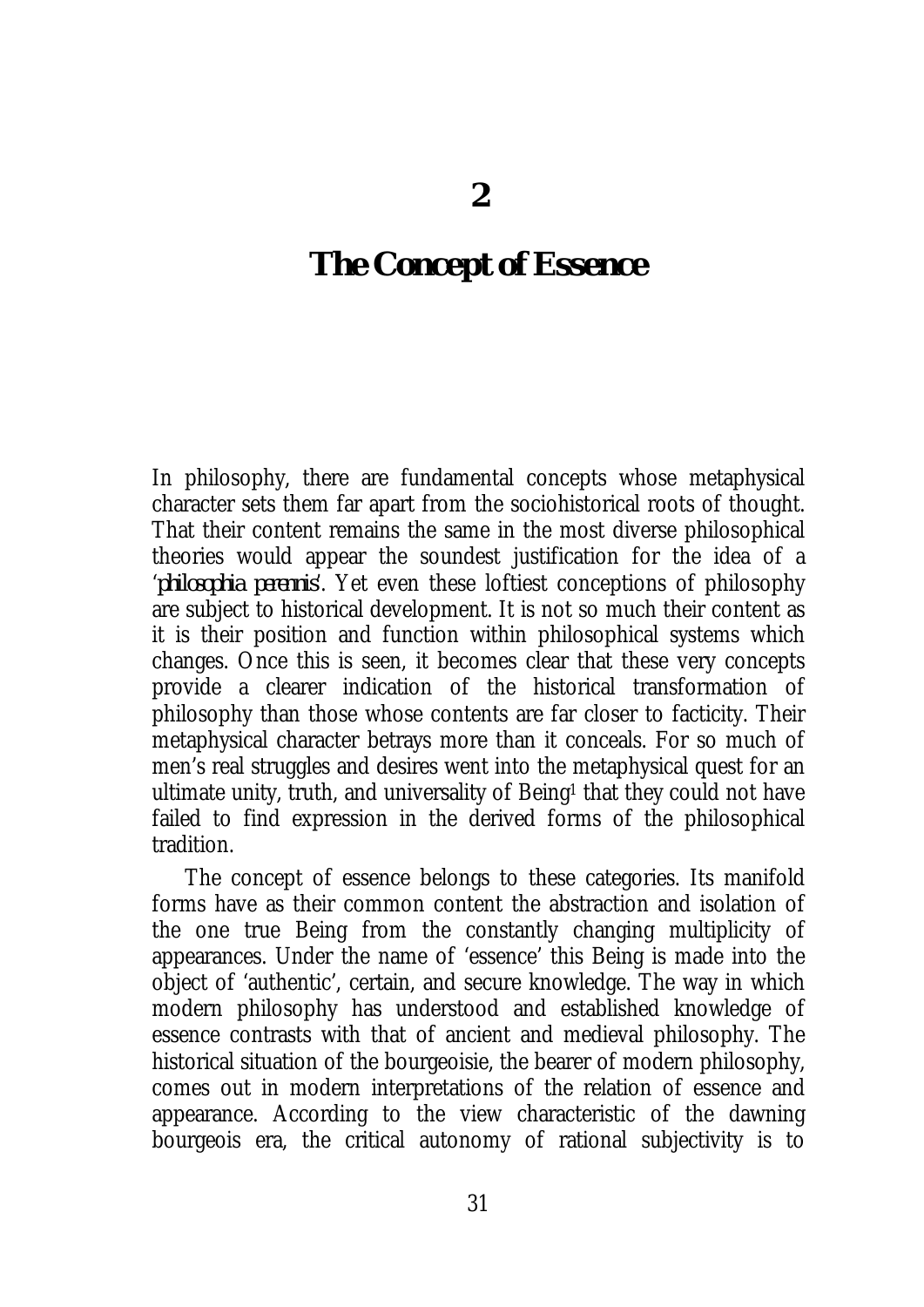establish and justify the ultimate essential truths on which all theoretical and practical truth depends. The essence of man and of things is contained in the freedom of the thinking individual, the *ego cogito.* At the close of this era, knowledge of essence has primarily the function of binding the critical freedom of the individual to pregiven, unconditionally valid necessities. It is no longer the spontaneity of the concept but the receptivity of intuition that serves as the organon of the doctrine of essence. Cognition culminates in recognition, where it remains fixated. Husserl's phenomenology can be considered a delayed attempt to reinvigorate bourgeois theory with the basic forces and concepts of German Idealism (in which the doctrine of essence had found its classical form). Although eliminating their critical (Kantian) orientation, Husserl's philosophy thus still belongs to the liberalist period. The material eidetics (Scheler) that came in Husserl's train, however, represents the transition to a new stage: the preparation of thought for the ideology of authoritarian forms of domination. The intuition of essence is misused to establish orders of value in which the relations of hierarchy and subordination required by the established order are derived from the 'essence' of man, of nationality, and of race. From Descartes to modern eidetics, the concept of essence has followed a course leading from autonomy to heteronomy, from the proclamation of the free, rational individual to his surrender to the powers of the authoritarian state.

The current form of the doctrine of essence no longer preserves the comprehension that led to the separation of essence and appearance; neither does the abstract cancellation of this separation demanded by positivism. A theory that wants to eradicate from science the concept of essence succumbs to helpless relativism, thus promoting the very powers whose reactionary thought it wants to combat. Positivism cannot provide an effective critique of the idealist doctrine of essence. Doing so devolves upon the materialist dialectic. Before this task is attempted, we shall analyze some typical forms of the idealist doctrine of essence.

In Plato's theory of Ideas, where the concept of essence was first clearly formulated, it was an outcome of the quest for the unity and universality

\*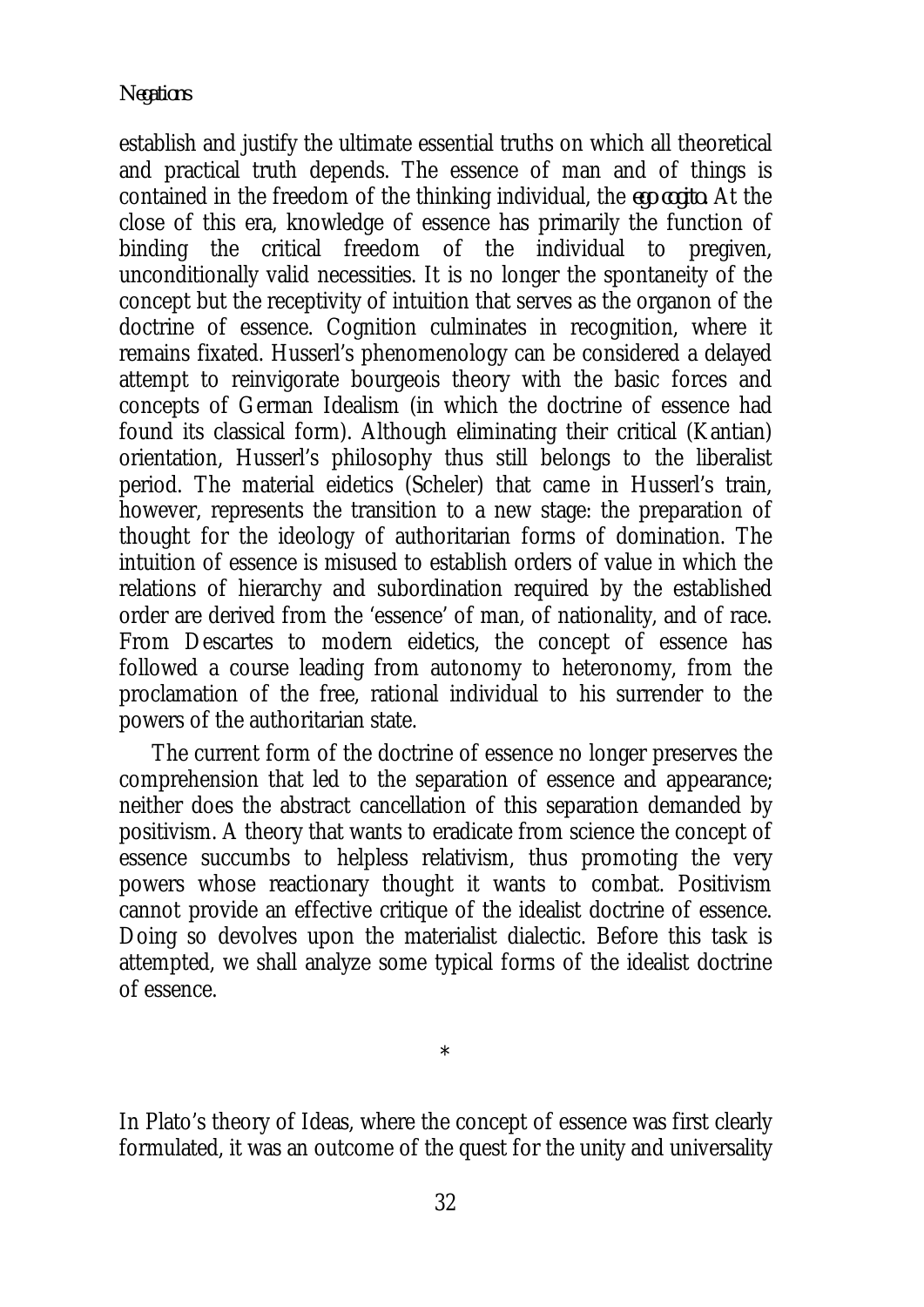of Being in view of the multiplicity and changeability of beings. That things, even though each of them is 'individual', are nevertheless similar and dissimilar, like and unlike; that in the endless multiplicity of their attributes they are comprehended as one and the same; that quite diverse phenomena accord in being considered good, beautiful, just, unjust, and so forth; in short, that the world of beings is divided into species and genera, subsumed under the highest categories, and known by means of universal concepts is the philosophical substratum of the problem of essence. This problem was not one of epistemology alone. For when the unity in multiplicity, the universal, is conceived as what truly exists, critical and ethical elements enter into the concept of essence. The isolation of the one universal Being is connected to that of authentic Being from inauthentic, of what should and can be from what is. The Being of things is not exhausted in what they immediately are; they do not appear as they could be. The form of their immediate existence is imperfect when measured against their potentialities, which comprehension reveals as the image of their essence. Their *eidos,*or Idea, becomes the criterion by means of which the distance between existence and what it could be, its essence, is measured in each case.

Accordingly, the attributes of this concept of essence do not have a primarily logical or epistemological basis. Seeking the unity, universality, and permanence of Being and 'remembering' the essence are motivated by the critical consciousness of 'bad' facticity, of unrealized potentialities. The essence as potentiality becomes a force within existence. Beginning with the late version of the theory of Ideas in the *Sophist*and the *Philebus,* the Idea as *dynamis*enters into the process in which 'true Being' originates as the result of becoming. This is the first form in which the critical and dynamic character of the concept of essence is fully realized. The Idea means fundamentally the *agathon,*or what exists as it can be according to its own measure; existence is in motion toward this *agathon*. <sup>2</sup> The dynamic of this relation also governs Aristotelian ontology. The concepts of essence *ousia*and *ti en einai* attempt to grasp the manner in which beings constitute and preserve themselves as identical in the various phases of their movement. From Plato on the ancient theory of essence was impelled by the unrest of the unresolved tension between essence and existence.

The Christian philosophy of the Middle Ages pacified the critical consciousness of this antithesis in an onto-theological principle, which it eternalized as a structural law of the created world. For Thomas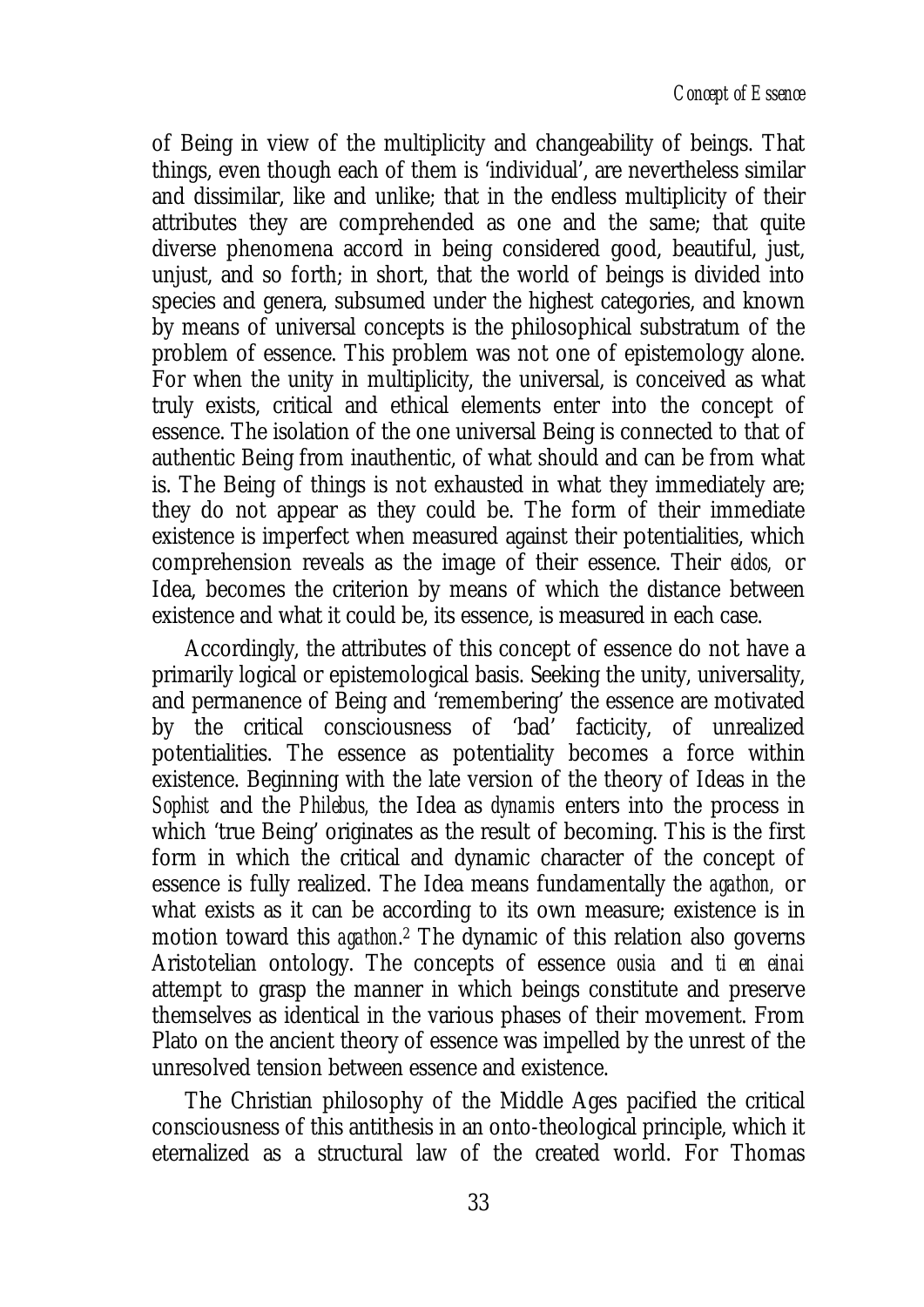Aquinas the essence, as *essentia*of existence, is that according to, through, and in which existence is what it is. The *essentia*is, in other words, the inner structure of existence, in which it operates as the principle of form for each kind of being. The essence has always already been realized in whatever is the case; yet – and this is the crucial point – this reality is never that of the essence itself. In all finite being, essence and existence are ontologically separated. The latter supervenes to the former 'from outside', and, in relation to existence, the essence as such has the ontological character of pure potentiality, *potentia transcendentalis*. It is eternal, unchanging, and necessary: the 'Idea' as the original model of existence in the divine intellect. The essence conceived in this way can become real only through a principle that is 'exterior' to it. In its material concreteness, the form of its real existence remains an irrevocable contingency.3 Human beings are thus exonerated from concern with the 'ontic' difference between essence and existence in the realm of finite being.4

No matter how much it mitigated the critical tensions implied in the concept of essence, Thomistic philosophy persevered in conceiving the difference between essence and existence as indicative of a characteristic of beings themselves, as they are given to man in spatio-temporal reality. In this way, the reduction of the problem of essence to one of logic and epistemology was impeded. This reduction occurred only in the development of modern thought that began with Descartes and ended with Husserl. The concept of essence enters the sphere of the selfcertain *ego cogito*, or transcendental subjectivity. Liberated from the bonds and obligations of the medieval order and empowered to shape his own world, the autonomous individual saw his reason presented with the task that had been metaphysically hypostatized in the doctrine of essence: realizing the authentic potentialities of beings on the basis of the discovery that nature can be controlled. Essence became the object of theoretical and practical reason. The transcendental, subjective form of the concept of essence is typical of bourgeois theory and was first fully worked out by Descartes.

In his attempt to provide philosophy with a new foundation, Descartes sought an instance of absolutely certain, necessary, and universally valid knowledge. He found it in the individual's consciousness, in the *ego cogitans*. To a considerable extent, the concept of theory guiding Descartes was patterned on mathematically formulated natural science, but this does not adequately account for the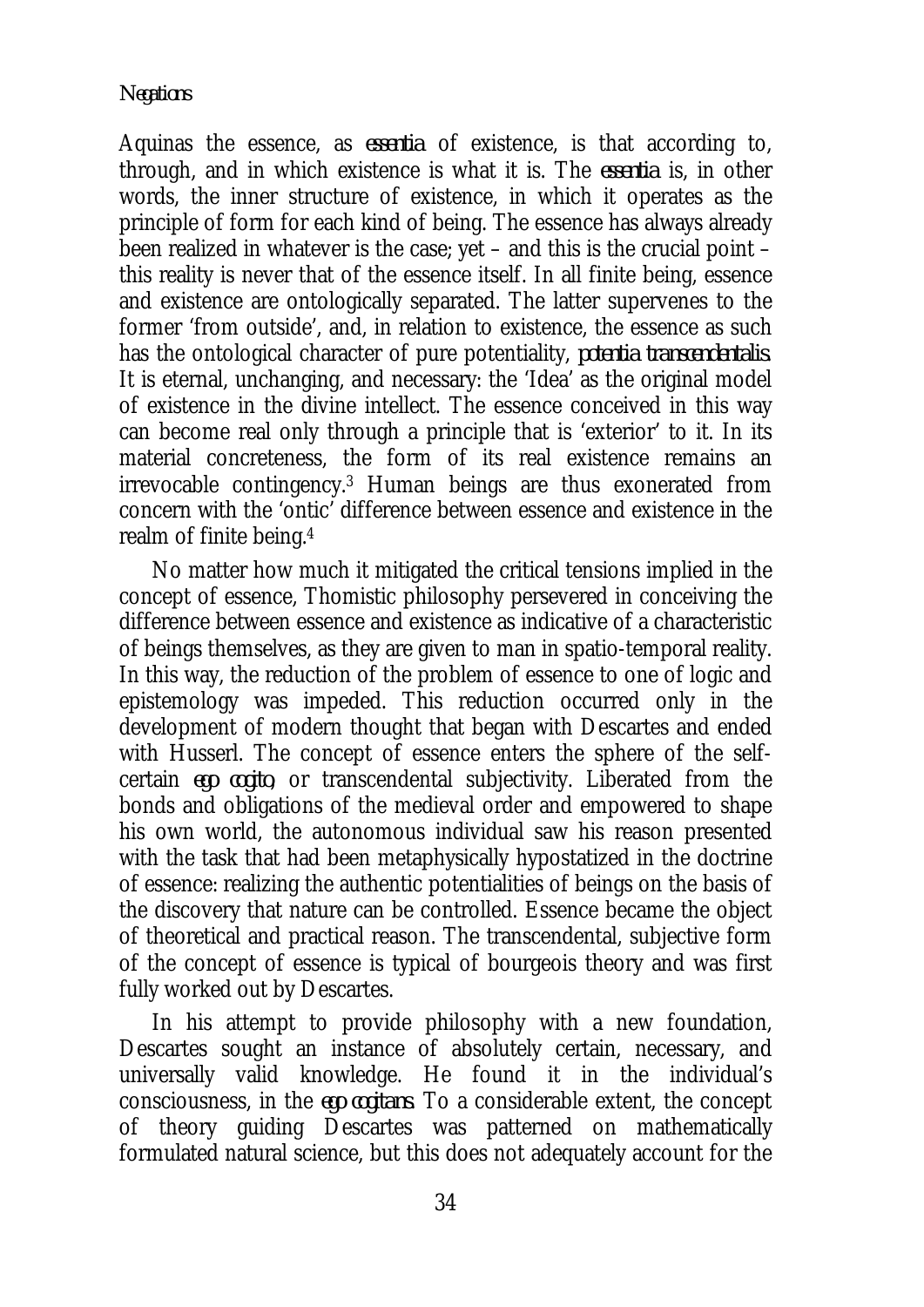significance of his approach. At the same time, science was making its pioneering discoveries, and the ideal of 'objectively' ascertained knowledge, fulfilled in a nature subjected to calculation and domination, seemed attainable as never before. Why then did Descartes have recourse to the 'subjective' certainty of the *ego cogito*? Why is his anchoring of theory in the consciousness of subjectivity to be found right alongside his mechanistic philosophy, his analytical geometry, and his treatise on machines?

The difficulty of circumscribing the significance of Descartes' approach derives from its thoroughly contradictory nature: simultaneous liberation and impotence, representing the simultaneous affirmation and flight or protest with which the individual, released from medieval hierarchy, reacted to the law of bourgeois society. Universal doubt, the demand that the proof of all judgments be appealed to the sovereign reason of the individual, and the incorporation of mathematics and mechanics into philosophy expressed the new, self-possessed individuality that appeared with demands for the free shaping of the conditions of life and for the subjection of nature and its newly discovered wealth. Intense activism is manifest in the programmatic connection, emphasized by Descartes, between theory and practice: theory, absolutely certain of its knowledge, is to serve as a sure organon of practice. "It suffices to judge well in order to do well, and to judge as well as one can in order to do one's best, that is to say, to acquire … all the other goods that one can acquire."5 Descartes believed in a *philosophie pratique* instead of the ancient *philosophie spéculative*, a practical philosophy

by means of which, knowing the force and the actions of fire, water, air, the stars, the heavens, and all the other bodies that surround us … we should be able to utilize them in like manner for all the uses to which they are suited and thus render ourselves masters and possessors of nature.6

But in the contemporary form of social organization, the domination of nature through rational methods of production as envisioned by Descartes was neither joined to nor directed by the sovereign reason of the associated individuals. The fate of bourgeois society announces itself in its philosophy. When the liberated individual as the subject of practice actually sets himself to shaping the conditions of his life, he sees himself subjected to the laws of the commodity market, which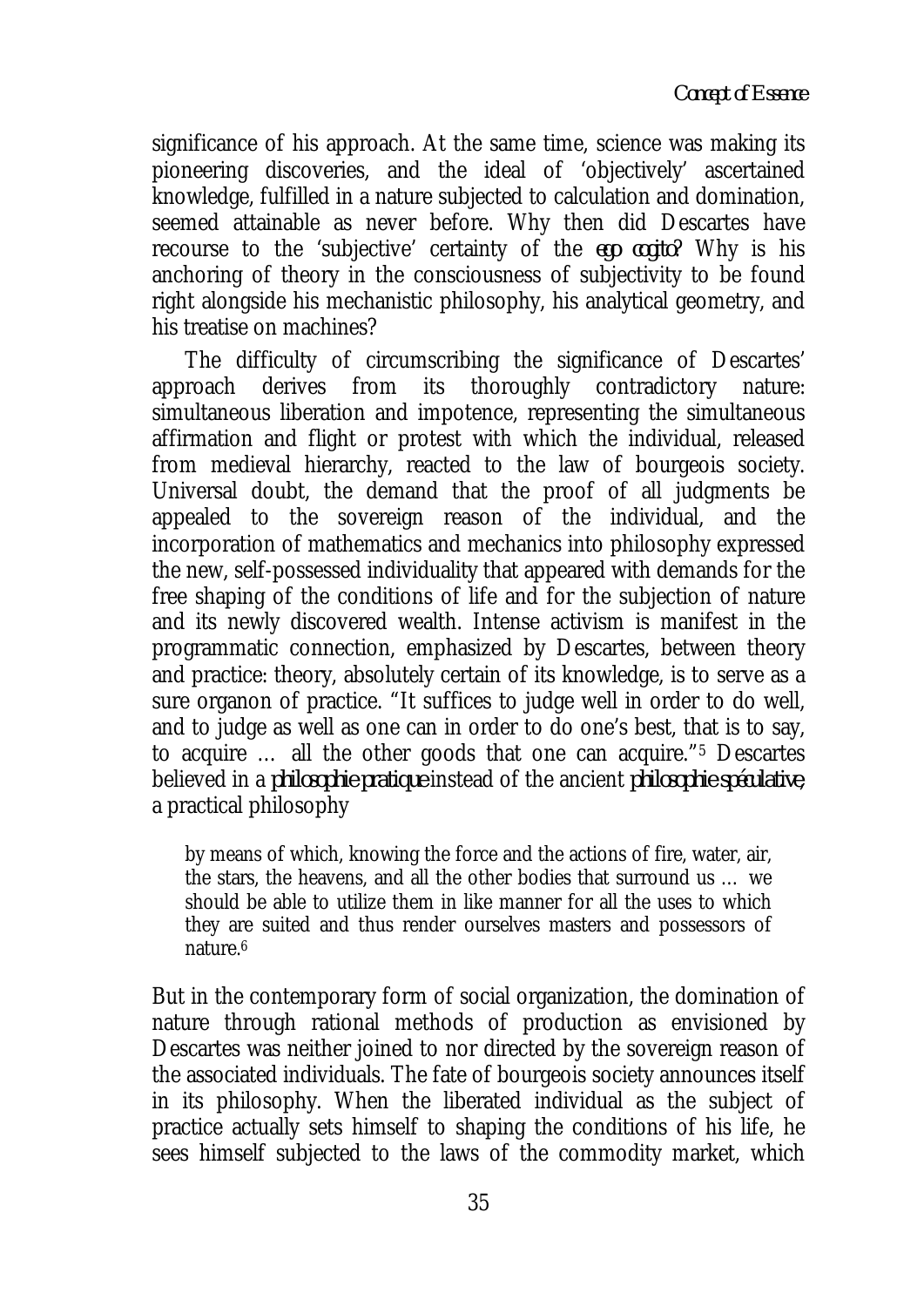operates as blind economic laws of behind his back. At most, his first step, the beginning of his career, can appear free, as though dictated by his own reason. All subsequent ones are prescribed him by the conditions of a commodity-producing society, and he must observe them if he does not want to go under.

The transparent relations of dependence characteristic of the medieval order were replaced by a system in which relations of dependence could no longer be grasped as such by the individual. The conditions of labor become autonomous; subjected to their mechanism, the individual's fate in such a society appears as a mere contingency. Spatio-temporal reality becomes a merely 'external' world that is not rationally connected with man's authentic potential, his 'substance' or 'essence'. This external reality is not organized by the activity of human freedom, although modern science shows such organization to be possible and modern philosophy requires it as a task. In practice, the fulfillment of this task comes up against an obstacle whose removal would lead beyond this society's limits. As long as philosophy does not adopt the idea of a real transformation, the critique of reason stops at the status quo and becomes a critique of pure thought. The uncertainty and unfreedom of the external world is countered by the certainty and freedom of thought as the individual's only remaining power base. He must recognize that he must conquer himself rather than fortune, his wants rather than 'the order of the world', and "that there is nothing aside from our thoughts which is completely within our power, so that, after we have done our best with regard to things outside us, all wherein we fail to succeed is absolutely impossible on our part".7 If the individual is to be salvaged and human freedom to be preserved, then the 'essence' of man must be located in thought. Here is where his authentic potentialities and the ontological certainty of his existence must be found: "I conclude with assurance that my essence consists exclusively in my being a thing that thinks, or a substance whose entire essence or nature is only to think."8

It is often asserted today that Descartes, by beginning with the *ego cogito*, committed the original sin of modern philosophy, that he placed a completely abstract concept of the individual at the basis of theory. But his abstract concept of the individual is animated by concern with human freedom: measuring the truth of all conditions of life against the standard of rational thought. Hegel said of Descartes: "It is the interest of freedom that is fundamental here. What is known to be true is to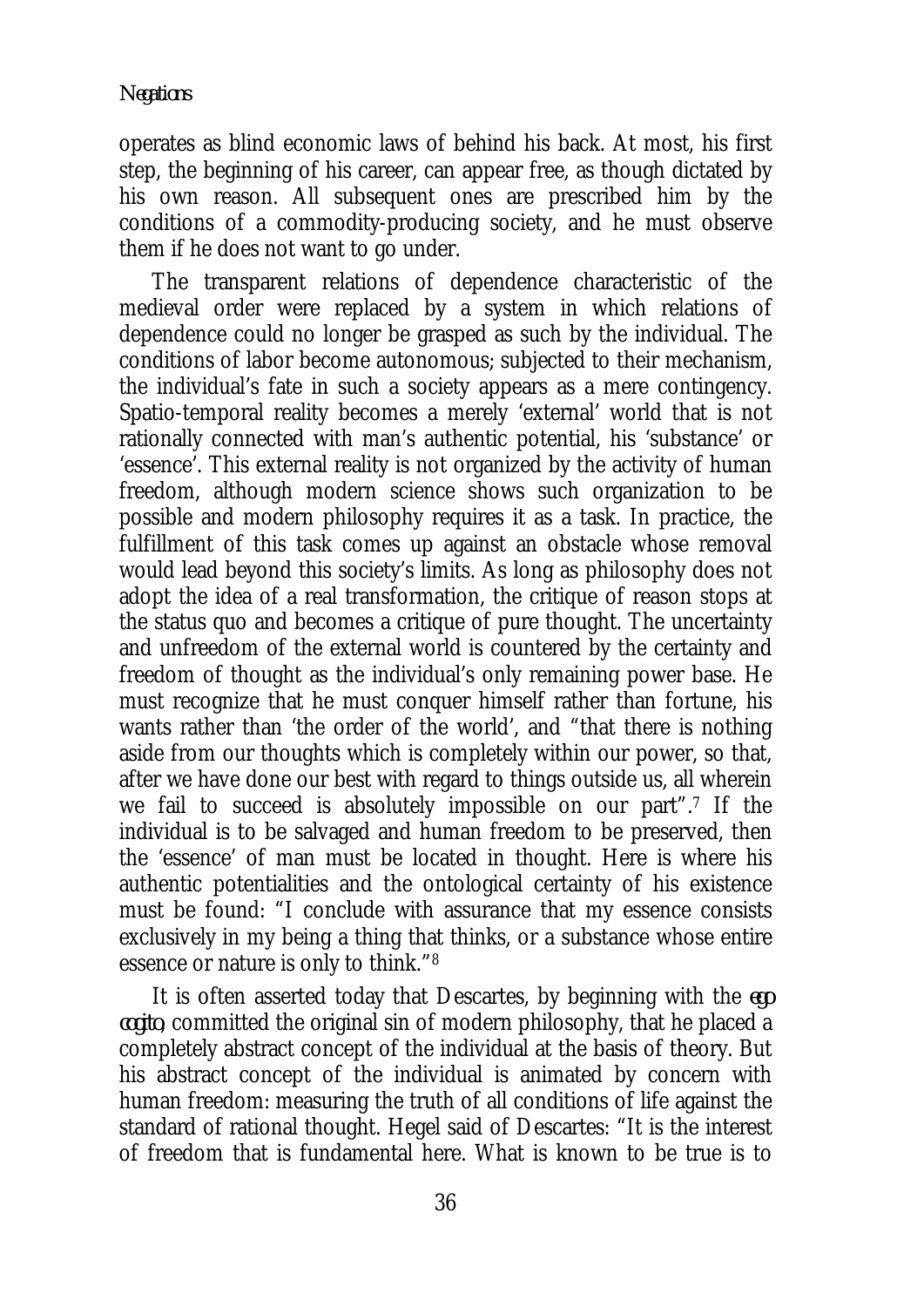have the function of preserving our freedom through our thinking."9 That this freedom is freedom 'only' of thought, that only the 'abstract' individual is free, that concern with human freedom becomes concern with the absolute certainty of thought, demonstrate the historical veracity of Cartesian philosophy. As the counterpart to his factual unfreedom, the individual, aiming at the greatest truth and certainty possible within bourgeois practice, is left only with the freedom of thought. The 'reason' of this epoch is necessarily 'abstract'; in order to remain true to itself and avoid falling into irrationality, reason must disregard not only the given form of spatio-temporal existence, but even the concrete content of thought at any time, and retain only thought as such, the pure form of all *cogitationes*. Reason cannot unfold itself in the rational domination and shaping of objects by free individuals. Rather, objectivity becomes a postulate of pure knowledge and is thus released from the 'interest of freedom':

The impulse to freedom is in fact basic, but predominating, at least in consciousness, is the goal of arriving at something solid and objective – the element of objectivity, not the moment of subjectivity (i.e. that it is posited, known, and verified by me).10

After Descartes defined the essence of man as 'thinking' and thought as *fundamentum inconcussum* (unshakable foundation), the problem of essence moved into the sphere of cognitive subjectivity. The question of essence – of the truth, unity, and authenticity of Being – became the question of the truth, unity, and authenticity of knowledge. Post-Cartesian idealism retains this fundamental philosophical idea of the bourgeois period, the idea that the 'organization' of existing things in accordance with their comprehended potentialities is a function of the free, critical reason of the individual. In the reified world in which work relations are no longer 'essentially' related to men's potentialities and appear rather as an effect of over-powering conditions of production, the idea that an organization of existing things in terms of their 'essential' relationships could be the result of a future change disappears; organization becomes a matter of pure cognition. In transcendental philosophy the notion of a critical, rational organization of existing things underwent the decisive reduction to a formal a priori that has always already preceded any factual experience. To be sure, the relation of the a priori syntheses to experience is in the mode of absolute simultaneity; but in that the syntheses, which are eternally valid, precede every possible future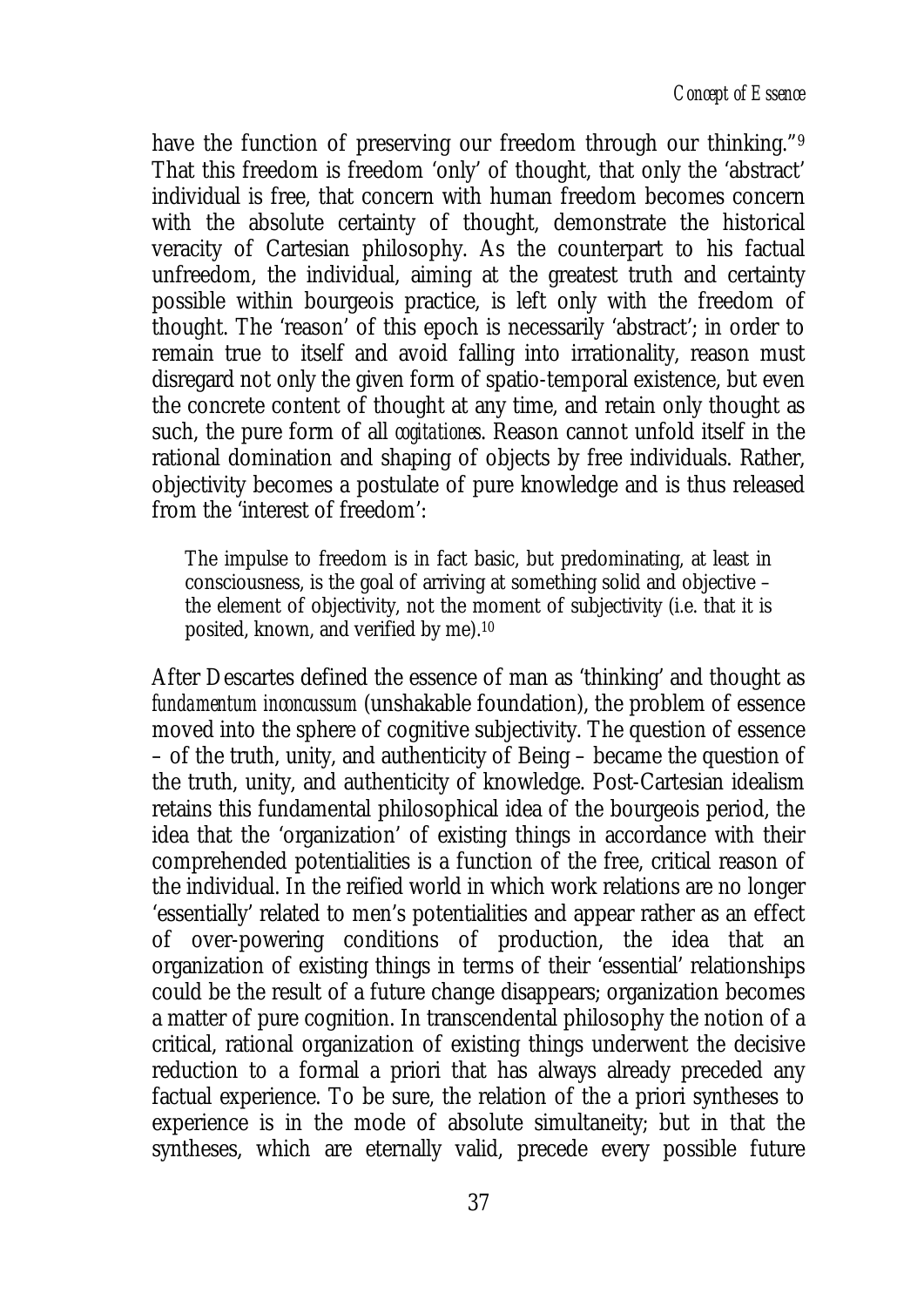experience and cannot be surpassed by any future experience, the essence of man as cognitive subject and of the objects of cognition is cut off from the future and oriented toward the past. This is the dominant motif of the transcendental method, the method specific to bourgeois philosophy.

With Kant the characteristics of essence – such as unity, universality, permanence – reappear in the context of pure theoretical reason, where they are incorporated partly in the pure concepts of the understanding or in their transcendental apperception, partly in the transcendental Ideas of reason. Thus they appear on the one hand as the categorical forms of conceptual synthesis, which are prior to all future experience, and on the other as Ideas or pure concepts of reason which "extend beyond the limit of all experience", in which "no object can ever appear that would be adequate to the transcendental Idea".11 In the first case, the critical and dynamic opposition of essence to experience is eliminated by being completely absorbed into the timeless history of cognition. In the second it is more immediately and explicitly clear that the problem of essence has been taken up into 'reason' – and not only because Kant consciously associated himself with the Platonic doctrine of essence by calling the concepts of reason 'Ideas'. Reason is the locus of the final unity, totality, and universality of knowledge: "the faculty that unifies the rules of the understanding under principles".12 As a pure concept of reason, the Idea is directed toward the "totality of the conditions for a given conditioned thing"; it is the "concept of the unconditioned".<sup>13</sup> Now, Kant says that these Ideas "perhaps make possible a transition from natural concepts to practical ones".14 The ageold philosophical question of realizing essence in existence becomes here the problem of the transition from the concepts of theoretical to those of practical reason. Kant emphasized that reason's interest in these Ideas was 'a practical interest': in the Ideas the "foundation stones of morality and religion"15 were at stake. And precisely here that thought whose structure Kant is unfolding becomes tangled in paralogisms and antinomies, in a "natural and unavoidable illusion", which "is still deceptive even when one is no longer at its mercy".<sup>16</sup>

It is characteristic of the historical situation of idealist thought that the 'Ideas' as concepts of reason become part of the dialectic of transcendental illusion and that when the dialectic first reappears in idealism it is one of illusion: of necessary illusion. The essence of man is still seen as lying in reason, "which alone is called upon to do away with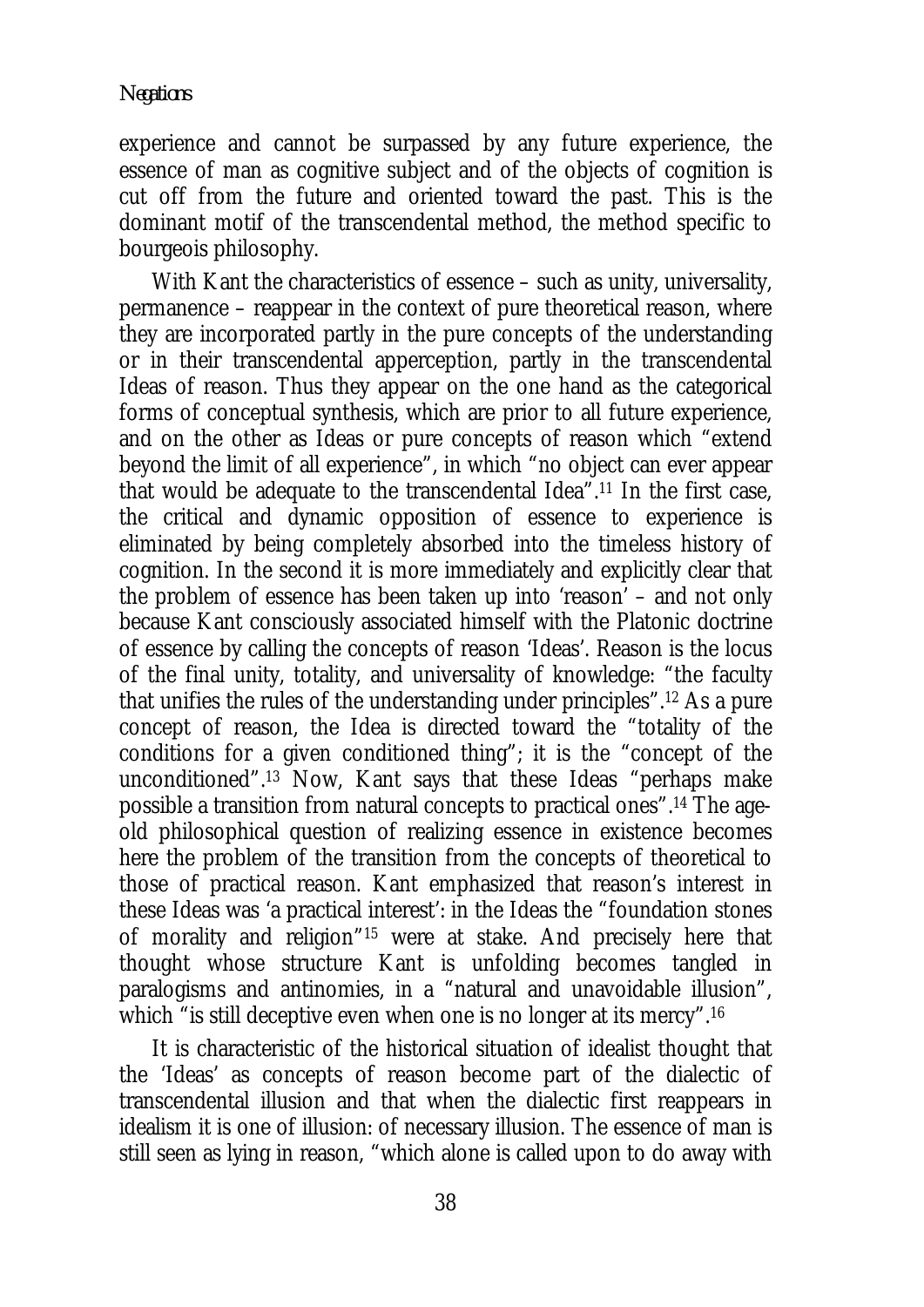all errors"; Kant still insists that this reason "knows no other judge than universal human reason, in which each man has a voice; and since it is from reason that every improvement of which our condition is capable must spring", freedom is its original right "and may not be restricted".17 But it is not accidental that two different concepts of reason are intertwined in Kant's work: reason as the unifying totality of man's cognitive faculty (as which it is the subject of the 'critiques' of pure and practical reason), and reason in a narrower sense, as a single faculty that rises 'above' the understanding, as the faculty of those 'Ideas' that can never be adequately represented in experience and have a merely regulative function. It is reason in this second, more narrow sense through which, for Kant, the transition to practical concepts occurs. It occurs under the aegis of the concept of freedom: the 'Idea' is transformed into a 'postulate' and the 'postulate' into a 'fact' of practical reason. In this way reason's freedom undergoes still another limitation. Through the stipulation that man's free reason be united with the empirical world of necessity, freedom is hypostatized as a timeless occurrence: it can exercise its causality on the empirical world only insofar as the world has no effect whatsoever on it. Free reason is limited in function to furnishing the determining ground of actions, to 'beginning' them. Once begun, actions enter the unbreakable causal nexus of natural necessity, and they proceed in accordance with its laws forever after.

Thus this doctrine mirrors the fate of a world in which rational human freedom always can take only the initial step freely, only to encounter afterward an uncontrolled necessity which remains contingent with respect to reason. The causality of reason, operating in one direction only, cuts off the possibility of the empirical world affecting the intelligible essence of man. It thus imprisons this essence in a past without future:

The intelligible essence of every thing, and especially of man, stands, according to this [idealism] outside of every causal connection, as it stands outside of or above all time. Thus it can never be determined by anything that has gone before it, in that it rather is prior, not so much temporally as logically, to everything else that is or becomes within it.<sup>18</sup>

\*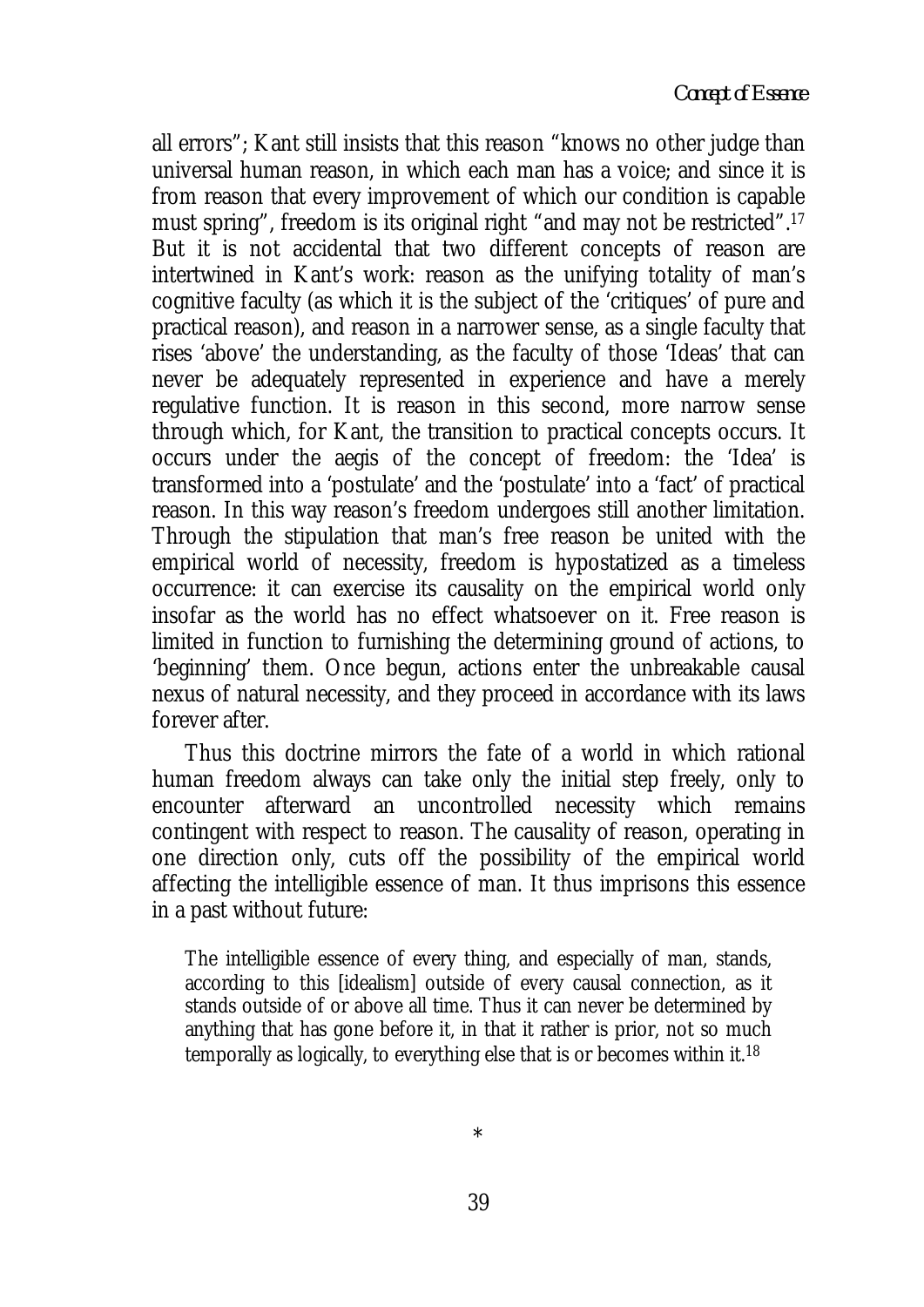In the development of transcendental philosophy after Kant, this stabilization of the concept of essence was broken down and a dynamic theory of essence achieved. Hegel's dialectic, in which this dynamic theory of essence was developed, received no further elaboration in idealist philosophy: its development forms part of a different trend of thought and will be discussed later. When Husserl undertook to found anew the theory of essence, he based it on the theory of transcendental subjectivity as it was worked out from Descartes to Kant.

Phenomenology did not, to be sure, start out as transcendental philosophy. The pathos of purely descriptive, scientific objectivity which characterizes the *Logische Untersuchungen* ('Logical Investigations') is indicative of an inner connection with positivism, even where Husserl attacks it. Husserl himself pointed to Hume as the first to "make serious use of Descartes' pure inward focus".19 But where the theory of essence becomes central in Husserl's philosophy, its elaboration forces phenomenology to base itself ever more radically on transcendental apriorism. For this reason the stage represented by the *Logische Untersuchungen* does not need to be considered here.

Husserl defines essence in opposition to the individual, spatiotemporally existing real thing, the 'fact', object of all empirical sciences:

the significance of this contingency, which is called facticity, is limited by its correlation to a *necessity*that does not stand for the mere factual existence of a valid rule for the co-ordination of spatio-temporal facts; rather, it has the character of *essential necessity*and is thus related to *essential universality*.

Part of the "meaning of everything contingent … is to have an essence and thus an *eidos*that is to be grasped in its purity. This *eidos* is a component of essential truths of various levels of generality."20 At first glance, these attributes do not differ at all from those of the traditional conception of essence as *quidditas* and *essentia,* as it was formulated by the Scholastics and incorporated into philosophy. But the context in which phenomenology deals with the concept of essence is completely different: the sphere of transcendental consciousness, 'purged' of all acts intending spatio-temporal existence. For Husserl, the concept of essence is relevant only within the dimension of pure subjectivity that remains as a residuum after the phenomenological "annihilation of the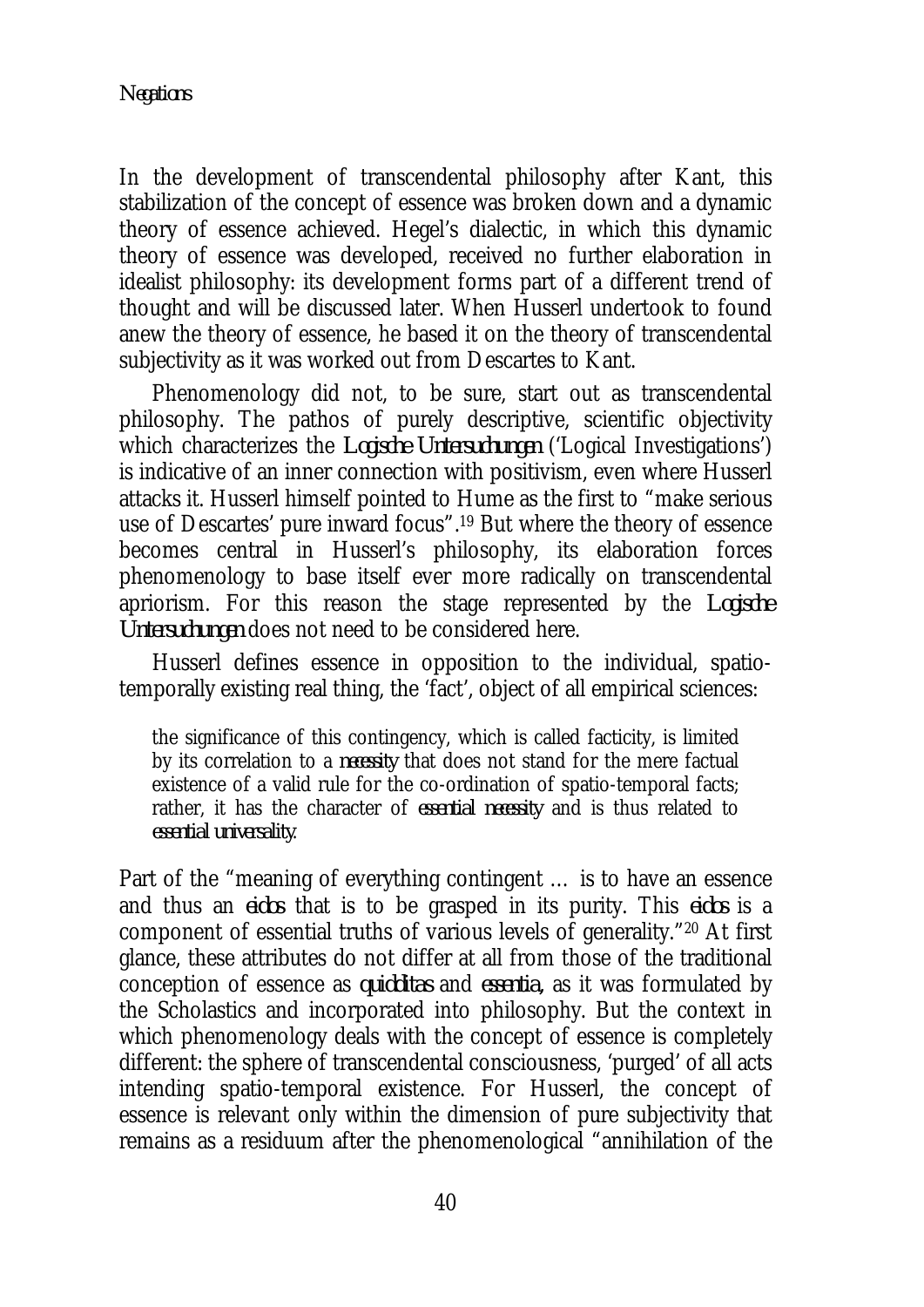world" and that "precedes the being of the world as constituting in itself the meaning of that being" – a "completely self-contained reality", "something existing absolutely".21 The essential truths that make their appearance in this dimension "do not contain the slightest assertion about facts, and thus from them alone not even the most meager factual truth can be derived".22

After his *Ideen* ('Ideas'), Husserl programmatically defined his philosophical work in relation to Descartes. The relationship of Husserl to Descartes is not only one within the history of philosophy: it is the *relationship of advanced bourgeois thought to its beginnings.* Transcendental phenomenology itself represents, in its own content, an endpoint. Its attempt at a new foundation of philosophy as rigorous science presents itself as the end, no longer to be surpassed, of the line of thought that tried to anchor the absolute certainty, necessity, and universal validity of knowledge in the *ego cogito.* Once again the fundamental characteristics of bourgeois theory are at stake, and in the struggle for them resignation and the transition to a new stage are already in evidence. Only in this context does the significance of phenomenology's restitution of the concept of essence become clear.

In his *Formale und transzendentale Logik* ('Formal and Transcendental Logic') Husserl gives an account of his relation to Descartes and to transcendental philosophy. He sees Descartes as the originator of transcendental philosophy and accepts this origin as valid for himself as well, for "all objective knowledge must be founded on the single apodictic givenness … of the *ego cogito*".23 But he calls it a great error that Descartes saw in this ego a "primary, indubitably existing particle of the world" and deduced the rest of the world from it. This 'realism' on Descartes' part, according to Husserl, is a naïve prejudice with which phenomenology cannot concur.24 On the other hand, the Kantian critique of reason 'erred' in directing itself toward the constitution of the given spatiotemporal world rather than toward 'all possible worlds'.25 Thus, for Husserl, Kant's critical thought remained caught in 'mundane' realism. Phenomenology insisted on distinguishing itself from the start from this critical thought: "Phenomenology cannot distance itself from critical thought, because it was never at one with it".26

Now, it is precisely this point – where the *ego cogito* is construed as an 'indubitably existing particle of the world' and at the same time serves as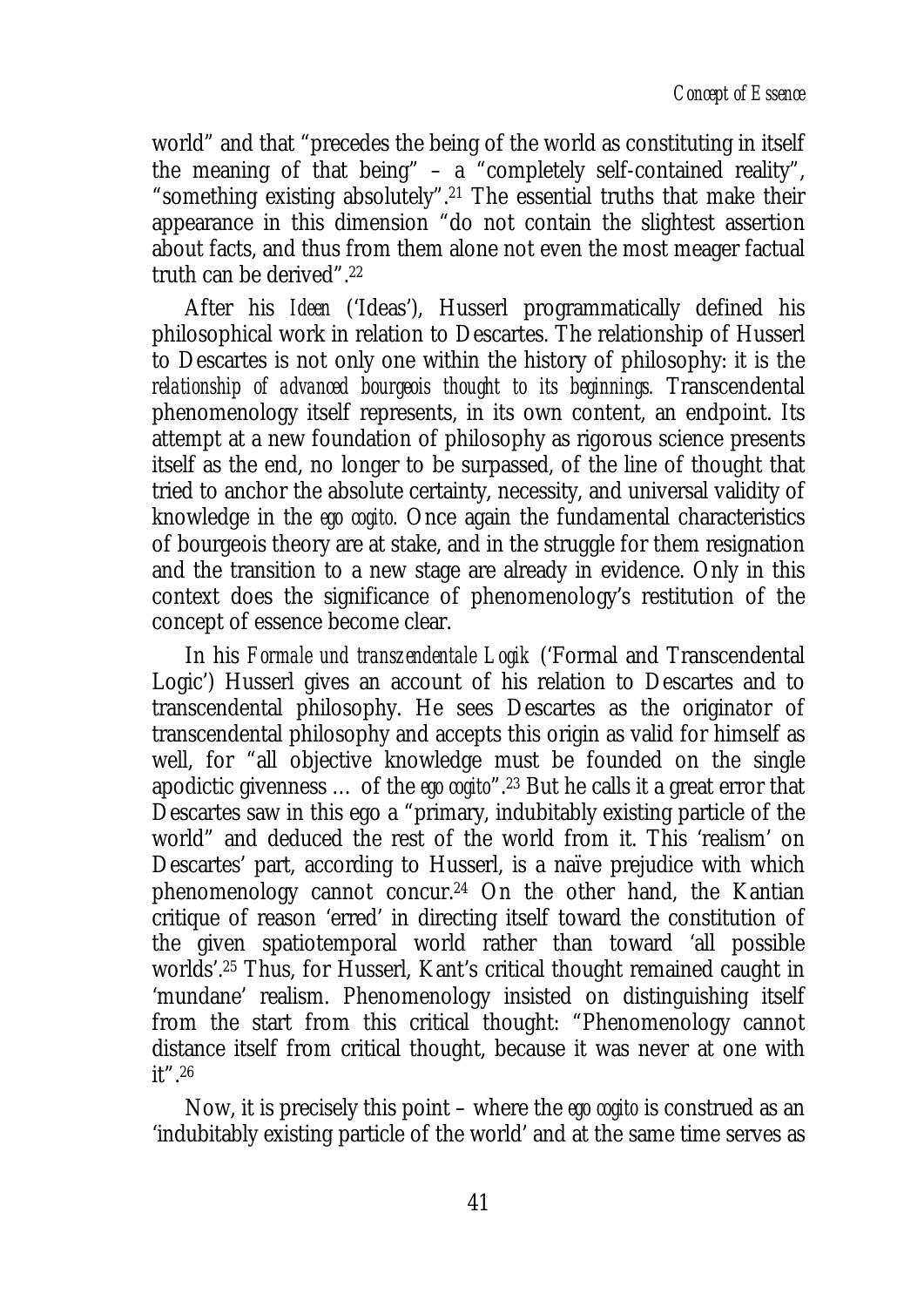the only springboard into the world – that links Cartesian philosophy with the progressive tendencies of the bourgeoisie. Only when the ego as something really existing in the world becomes the first certainty in the realm of beings can its reason provide the critical standard of real knowledge and serve as the organon for the ordering of life. And only as long as reason is constitutively directed toward empirically given 'material' can its spontaneity be more than mere imagination. Once this connection between rational thought and spatio-temporal reality is severed, the 'interest of freedom' disappears completely from philosophy.

But this severance belongs from the start to the program of the phenomenological reductions. Spatio-temporal facts in their spatiotemporal relevance are excluded from the field of genuine phenomenological study. What remains after the first reduction are the facts of consciousness, a world whose factual quality and richness are 'the same' as the 'natural' world's – with one very decisive difference: the phenomenological index modifies the meaning of reality in such a way as to make all facts, as facts of intentional consciousness, of equal validity;27 they are 'exemplary' in principle. Thus

the whole spatio-temporal world, to which man and the human ego ascribe themselves as subordinate individual realities, acquires the meaning of merely intentional being, that is, being that has the merely secondary and relative meaning of being for a consciousness. It is a being posited by consciousness in its experiences, a being which in principle can be intuited and determined only as that which is identical in the motivated manifolds of appearances but which aside from that is nothing.28

The full import of this reduction of facts to 'exemplars' is revealed in the phenomenological definition of the relation of essence and fact in the prehension29 of essence (*Wesenserfassung*).In a second reduction, the essential content and essential organization of the facts of consciousness are distinguished from their factual being. Thus all contents of consciousness function equally as 'exemplary': the elucidation of essence (*Wesenserklärung*) can take place on the basis of a perception or any other kind of representation – moreover and significantly, "free fantasies acquire a preferential position with respect to perceptions".30 Essence results as the invariant within the infinitely manifold variations which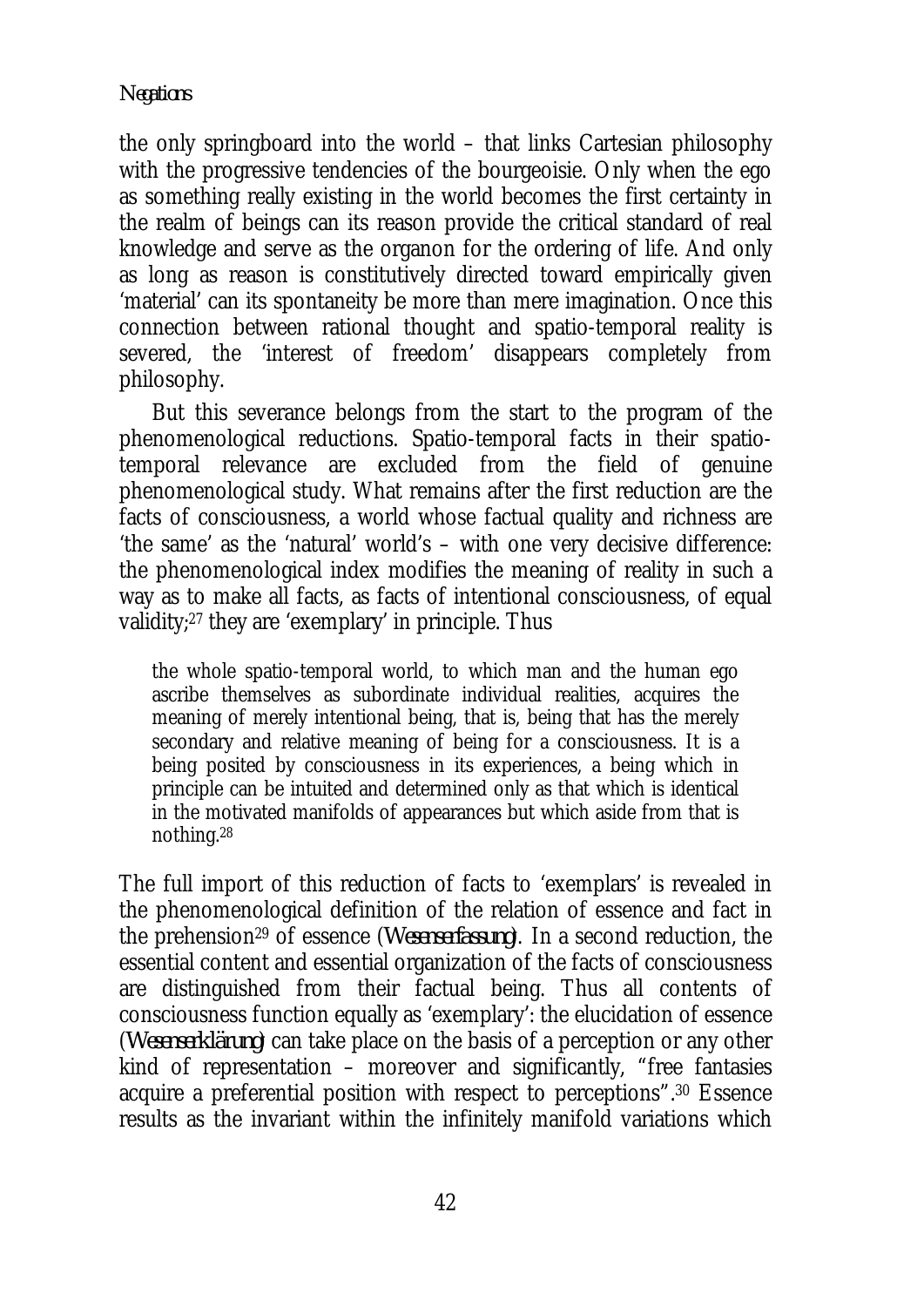representational acts undertake with regard to their object. Variation resulting in essence is generated

in the freedom of pure fantasy and in the pure consciousness of arbitrariness – of 'pure at-all-ness' … thereby simultaneously entering a horizon of openly and endlessly manifold free possibilities for ever new variants. This variation is thus fully free, unbound from all a priori facts. It comprises all variants of the openly endless horizon, including the 'example' itself, freed of all facticity, as something 'arbitrary'. … In this variation, they are in a continuous, pervasive synthesis of 'coinciding opposites'. But in this very coincidence appears the *invariant,* that which is necessarily constant in the free and continuously reformed variation, that which is indivisibly the same in that which is other and recurrently other – in short, universal *essence*– to which all 'thinkable' modifications of the example remain tied.31

This text, which leads deep into the inner mechanism of the phenomenological prehension of essence, also provides the best insight into the changed function of the theory of essence. All the decisive concepts which played a role in the theory of essence since its beginnings reappear here, and all in a characteristically changed form. Freedom has become a mark of pure fantasy, as the free arbitrariness of ideational possibilities of variation. The constant, identical, and necessary is no longer sought as the Being of beings but as what is invariant in the infinite manifold of representational modifications of 'exemplars'. Possibility is no longer a force straining toward reality; rather, in its open endlessness it belongs to mere imagination.32

As the *ego cogito* and the essence which appear to it become the object of phenomenology, there is no longer a critical tension between them and factual existence. Phenomenology is therewith in principle a *descriptive* philosophy: it always aims only at describing what is as it is and as it presents itself, not, for instance, at showing what could and should be. The theoretical radicalness which seemed audible in the call, 'To the things themselves!' reveals its quietistic, indeed *positivistic*, character as phenomenology progresses. The 'things' become so for phenomenology only after they have been stripped of their actual materially objective character and have entered the 'leveling' sphere of transcendental subjectivity for which everything is equi-valent (in-different) as a fact of consciousness. In this dimension, speaking of essence no longer means setting reality against its potentiality and what exists against what could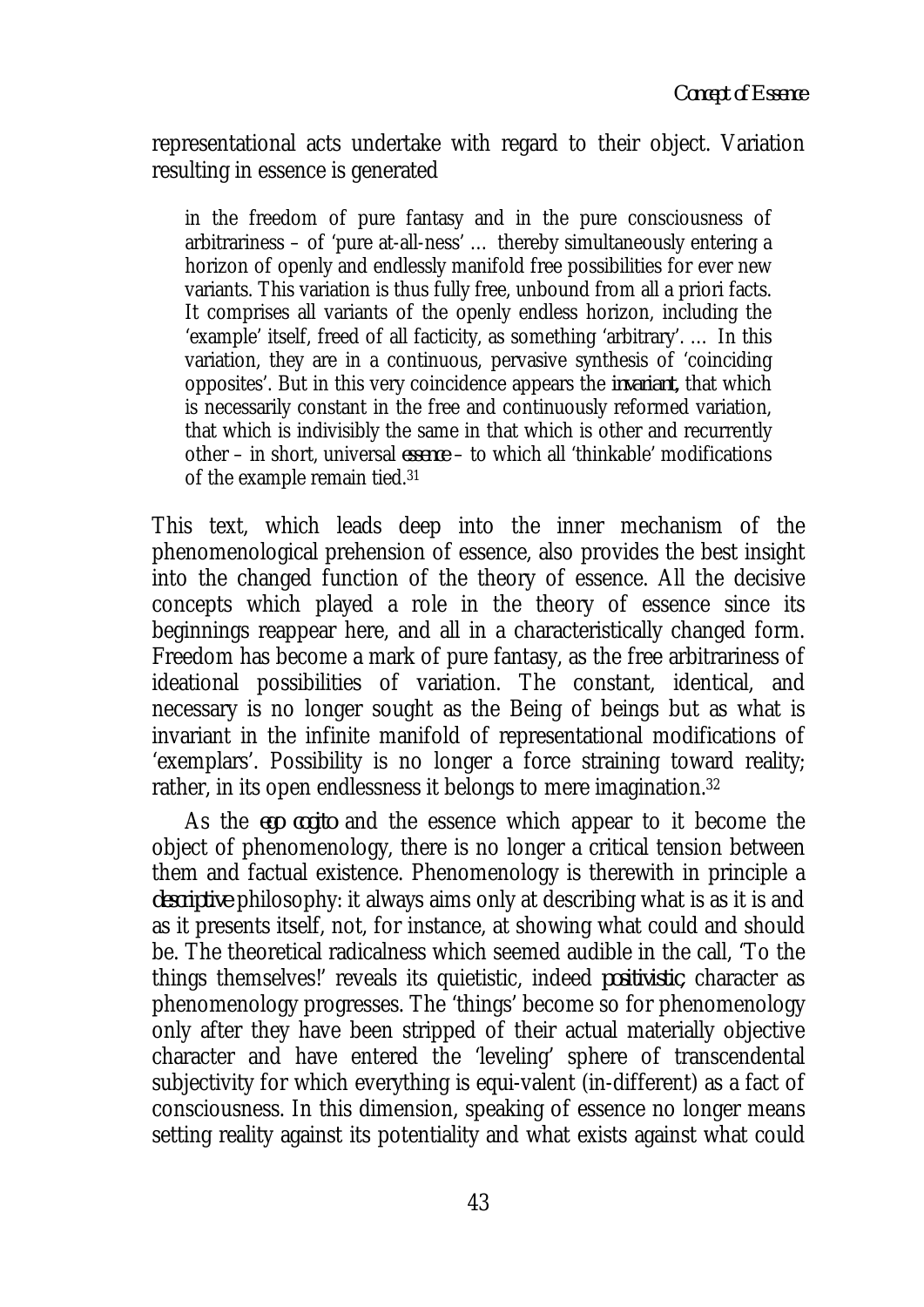be; essence has a purely descriptive and epistemological character. A philosophy that considers "all pre-given beings with their exact evidence" equally 'prejudgments'33 no longer has any basis for distinguishing critically among these beings. Universal freedom from presuppositions here becomes equivalent to universal acknowledgment. Phenomenology's concept of essence is so far removed from any critical significance that it regards both the essential and the inessential, the object of phantasy as well as that of perception, as 'facts'. The epistemological antipositivism of this doctrine ill conceals its positivistic orientation.

The abatement of the dynamic movement contained in the concept of essence can also be seen in the few remnants of a position on Husserl's part with regard to knowledge of (spatio-temporal) facticity. The formal epistemological version of the concept of essence lets facticity subsist as a self-contained realm 'alongside' the realm of essence. To know it does not involve changing or abolishing any aspect of it, but 'only understanding'. "Through my phenomenological reflection, the transcendent world … is neither abolished, devalued, nor changed, but only understood…".34 The phenomenological *epoché*, which was intended to be so much more radical than Descartes' methodical doubt, contains a quietistic indifference, which regresses behind Descartes, with regard to the established order. With Husserl, concern with the present has become concern with eternity: the eternity of pure science, whose timeless and absolute truth is supposed to provide the present with security. He considers the 'spiritual distress' of our time the 'most radical distress of life' and declares:

We must not sacrifice eternity for the sake of alleviating our distress in the present. We must not bequeath to our descendants an accumulation of distress such that it becomes an ultimately indestructible evil.35

Positivistic indifference, however, is only one way in which the altered function of transcendental philosophy is expressed in phenomenology. Phenomenology appeared on the scene with the radical claim of beginning anew. That phenomenology explicitly speaks once more of 'essence' in opposition to 'fact' and makes essence the object of an independent 'intuition' is a significant novelty that cannot be explained exclusively as a development of the transcendental method. The pathos of the evidence of universal, necessary, and objective truths, the demand of arriving at 'the things themselves', and the renaissance of metaphysics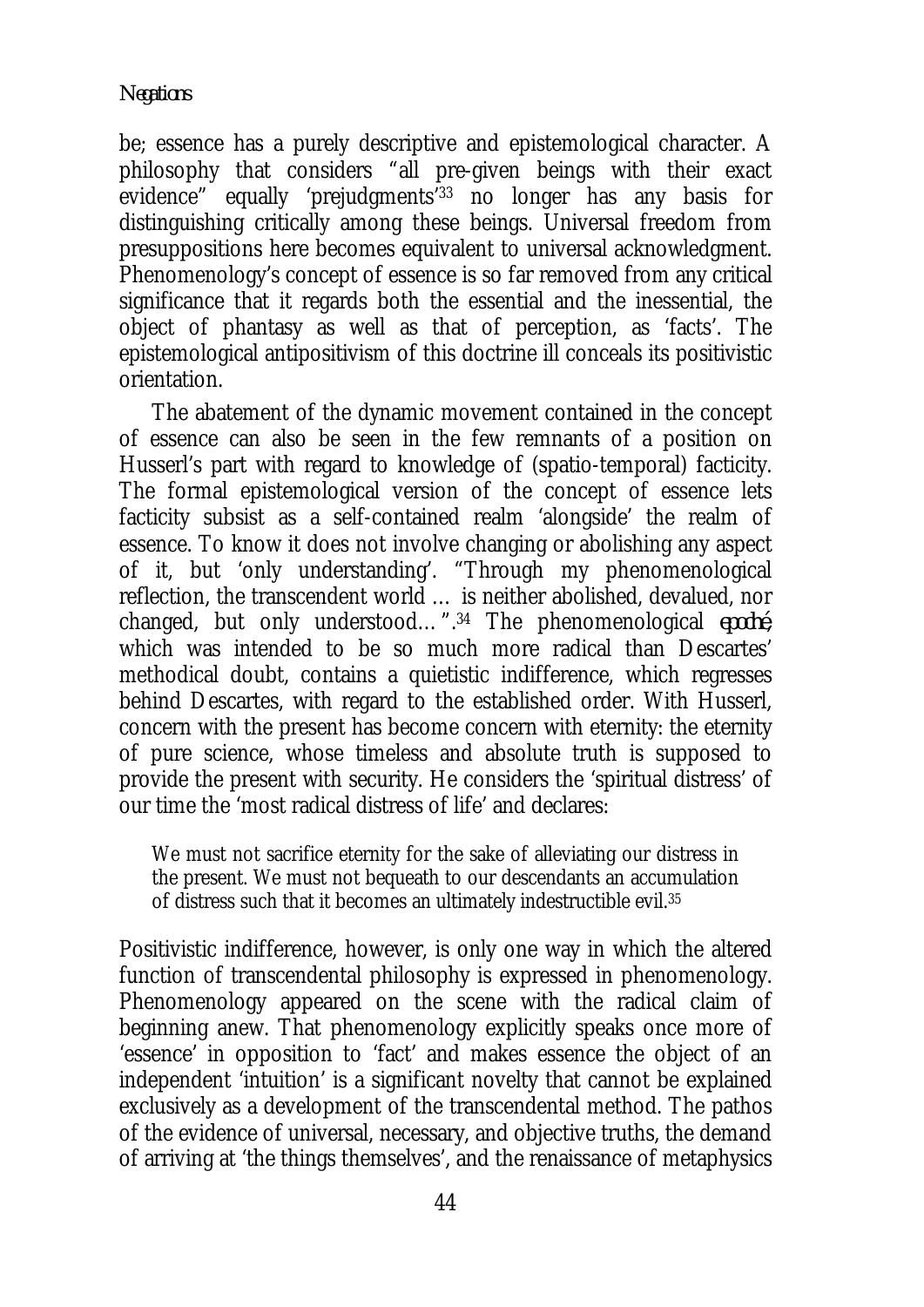in the wake of phenomenology belong to a new historical trend. While retaining the transcendental approach philosophy professes to be truly concrete and to take concrete objects as its point of departure. A sign of material 'objectivity' and diversity can be seen in the renewed consideration of essence as the object of an independent, originally 'giving' intuition. It is significant that phenomenology claims that the verification, 'meaning', and truth of cognitive judgments no longer reside on the 'side of the subject', of the *ego cogito*, but on the 'side of the object'. It is the object itself which appears there and whose essence prescribes, as it were, the cognitive acts directed toward it. The phenomenological doctrine of essence binds the transcendental freedom of the *ego cogito* to objectively pregiven essences and essential objects. This is the point where, within phenomenology, the new situation of thought imposes itself: the introduction of material eidetics, in which the entire perspective is changed. The philosophy of the bourgeois era was founded by Descartes as a subjective and idealist one, and this resulted from an inner necessity. Every attempt to ground philosophy in objectivity, in the sphere of material reality, without attacking the real presuppositions of its conceptual character, i.e. without integrating into the theory a practice aimed at transformation, necessarily surrenders its rationally critical character and becomes heteronomous. This fate befell the material doctrine of essence; it led, just as with positivism, to the subjection of theory to the 'given' powers and hierarchies. With regard to knowledge, the basic meaning of the intuition of essence is that it 'lets itself be given' its object, that it passively accepts it and binds itself to it as 'something absolutely given'.36 That which gives itself in evident 'congruent unity' (*Deckungseinheit*) is "at the same time absolute Being, and the object that is now the object of such Being, such pure essence, is to an ideal degree adequately given".37 The intuition of essence is (despite the 'freedom' of ideational variations) receptive. At the apex of philosophy, the receptivity of the intuition of essence replaces the spontaneity of the comprehending understanding that is inseparable from the idea of critical reason.

The sacrifice of the idea of critical reason paved the way to resignation for the doctrine of essence, to its gradual transition to a new ideology. Bourgeois philosophy lost the Archimedian point where it had anchored the freedom of the knowing individual, and without it, it has no basis from which the weapon of critique can be employed against the claims of specific facts and hierarchies to be 'essential'. The material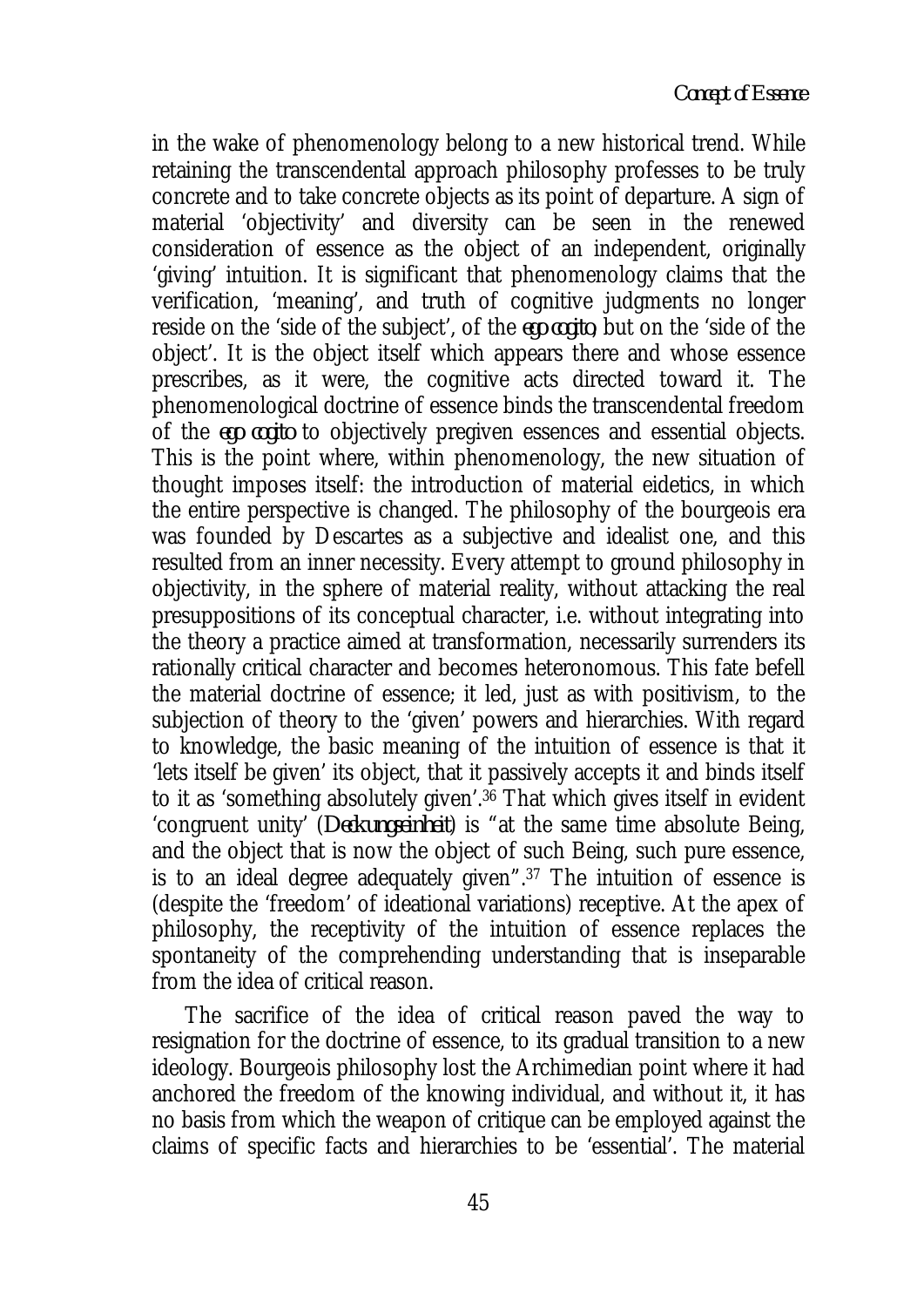doctrine of essence began with the elaboration of a new ethics, which was outlined in opposition to Kant's ethics. The lawlike character of ethical valuation no longer resides in the obedience of the autonomous individual to a freely self-given, absolutely obligatory, 'norm', but follows, to the contrary, "from the effectiveness of personally structured prototypes and antitypes".38

I assert, in other words, that value systems, and especially the systems of norms and laws that depend on them and which man obeys or disobeys, are in the last analysis always to be reduced to *personal prototypes,* to value patterns in the form of a person. We do not choose them, for they possess us and attract us before we can choose.39

Material value-ethics (*Wertethik*) becomes the ethics of personal prototypes, where the norms of action are no longer given by individual or universal reason, but are instead *received;* here, too, the autonomy of freedom is replaced by receptive heteronomy. This is part of the annunciation of the ideology of the monopoly-capitalist period, in which domination by the most powerful economic groups is effected by means of the delegation of power to prototypical leader personalities and in which the interests of these groups are concealed by means of the image of an essentially personal order of values (leadership and following, status order, racial elite, and so forth). The intuition of essence helps to set up 'essential' hierarchies in which the material and vital values of human life occupy the lowest rank, while the types of the saint, the genius, and the hero take first place. Renunciation, sacrifice, and humility are considered 'essential' as the central values of the individual, while 'blood and soil' are supposed to constitute the 'essence' of the nation (*Volkstum*).We shall not delineate here the further development of these theories. It was our intention only to indicate their conceptual links to the material doctrine of essence.40

The function of the intuition of essence in material eidetics leads to the abdication of the critical freedom of reason, to the cancellation of its autonomy. From Descartes on, the idea of the autonomy of reason was linked to the progressive tendencies of the bourgeoisie. Its restriction to abstract cognitive reason characterized the retreat of these tendencies. In the epoch of monopoly capitalism, reason is replaced by the acquiescent acknowledgment of 'essential' givens, in whose verification reason initially plays only a derivative role, and subsequently none at all.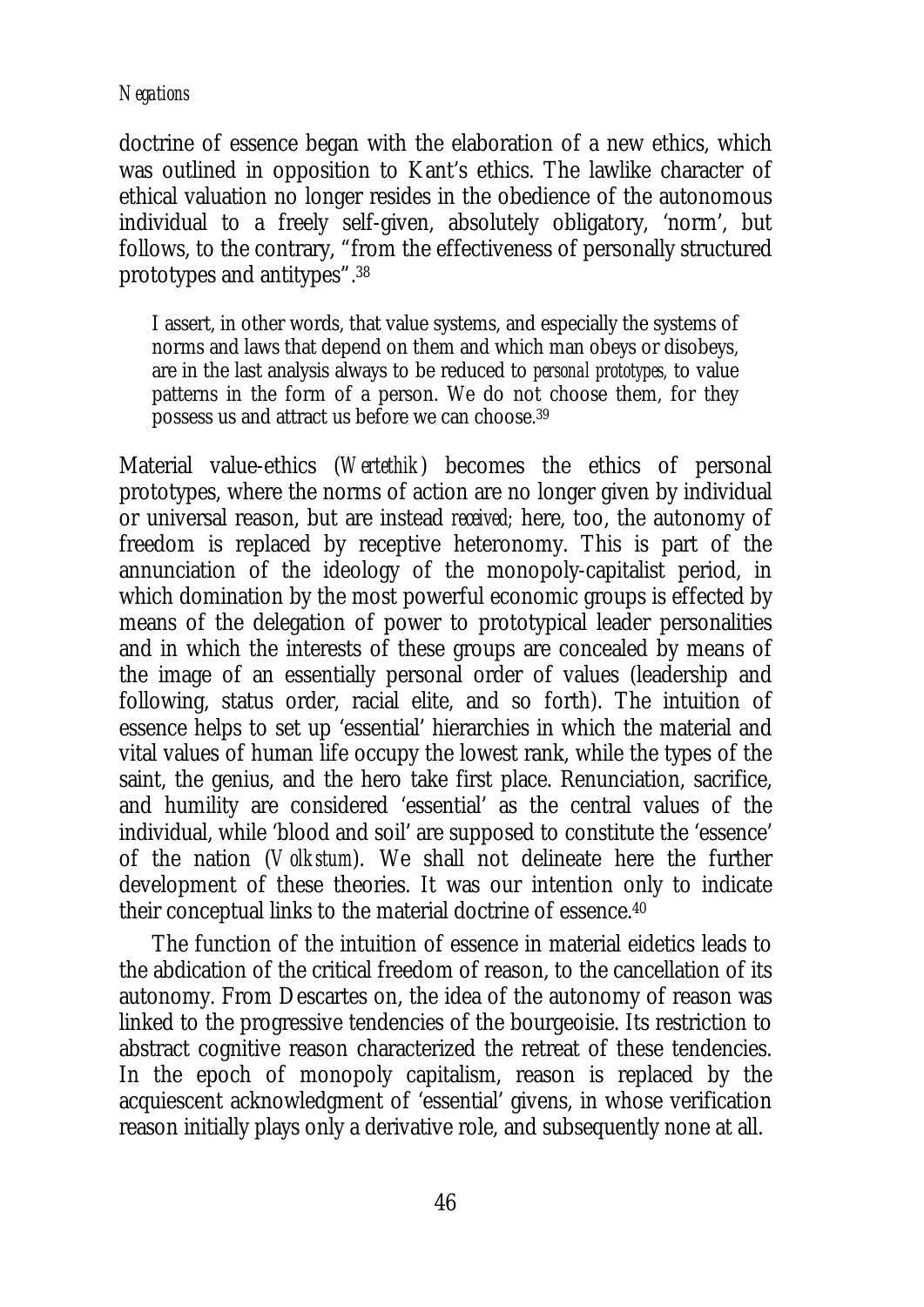*Concept of Essence* 

It is material eidetics against which the positivist attack on the concept of essence was directed. The positivist opposition to the 'metaphysics' of the doctrine of essence conceived itself primarily as an epistemological critique: our experience of reality (reality by no means being identified with the immediately given) does not at all justify the assumption of two ontologically different 'worlds', an assumption presupposed by the opposition of thing and appearance, essence and fact.

There is no fact that compels or even justifies us in making such a contrast between two irreducible realities…. We arrive at a satisfactory picture of the world only when we accord *eveything* real, the contents of consciousness as well as all Being outside of consciousness, the same sort and the same degree of reality, without any distinction. All things are in the same sense self-subsistent, yet all are in the same sense interdependent.41

With this contention, positivism takes a decisive step beyond epistemological empiricism. For with its concept of fact, the facticity of an object of knowledge establishes not only its 'reality' but simultaneously its cognitive equi-valence to every other reality. With respect to knowledge, all facts are as such equi-valent. The world of facts is, so to speak, one-dimensional. The real is 'absolutely (*schlechthin*) real' and as such precludes any metaphysical or critical transcendence toward essence.

There is only one reality, which is always essence and cannot be decomposed into essence and appearance. There are, to be sure, many sorts of real objects, perhaps even infinitely many, but there is only one sort of reality, and all of them partake of it equally.<sup>42</sup>

Here the thesis of the essentiality of the facts is associated with absolute acknowledgment of reality, 'which is always essence'. Cognition, freed from the tension between facts and essence, becomes recognition. The very theory that intended to eliminate from science the concept of essence makes the same sacrifice of critical reason performed by phenomenological eidetics in liberating essence from all opposition to spatio-temporal facts and arriving at an equi-valence of all facts for transcendental consciousness. When all facts are indiscriminately held to be essential, and when each fact is indiscriminately held to be an essence, philosophy's attitude toward reality is fundamentally identical.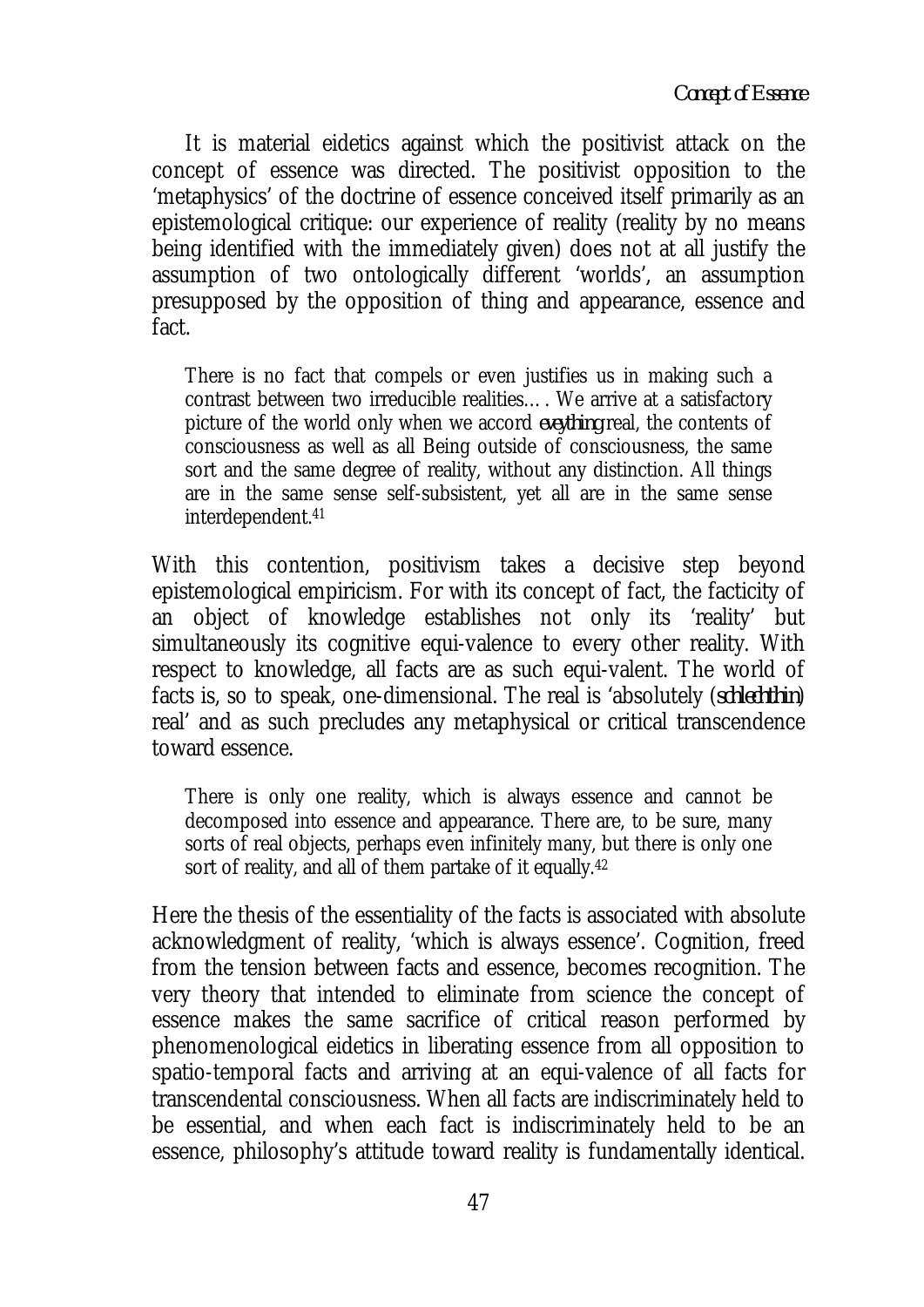To be sure, positivism comprehended the critical and moral motivation of the theory of essence: "One kind of Being is considered higher, more genuine, more noble, and more important than the other, i.e. an evaluative conception has been introduced".<sup>43</sup> But for it this is only a confusion of the "evaluative viewpoint with the logical viewpoint", the *proton pseudos* or false premise of a scientific theory. Positivism adheres to the bourgeois ideal of presuppositionless, pure theory, in which the absence of 'ethical neutrality' or the commitment of taking a position signifies delinquency in rigor. Compared with the ideology which material eidetics became, in which the language of the essential priority of specific values concealed their establishment by regressive social interests, positivism retains a certain critical tendency. But the world of 'absolutely real' facts is dominated by powers concerned with the preservation of this form of reality, in the interest of small and powerful economic groups, against the already real possibility of another form of reality; and the tension between essence and appearance determines the historical image of reality in the shape of universal social contradiction. Under these conditions a theory for which reality is 'always essence' can only be one of resignation. As with phenomenological eidetics, the positivist annulment of the opposition of essence and fact is not a new beginning, but an end.

The theme of the philosophical theories of the last decades has been the reconsideration of bourgeois thought's traditional preoccupation with absolutely certain, unconditioned, universally valid knowledge. Concern for the self-certain critical freedom of the individual was transformed into this epistemological ideal. The various forms of transcendental reduction reflect the stages of the historical development of this thought up to its adaptation to the anti-individualistic and antirationalistic ideology of the present. From it both the 'interest of freedom' and interest in the true happiness of the individual have disappeared. The social groups which during their rise to power developed and supported these interests oppose them under present forms of domination. The critical impulses in the theory of essence, abandoned by eidetics as well as positivism, have been incorporated into materialist theory. Here, however, the concept of essence takes on a new form. This theory

\*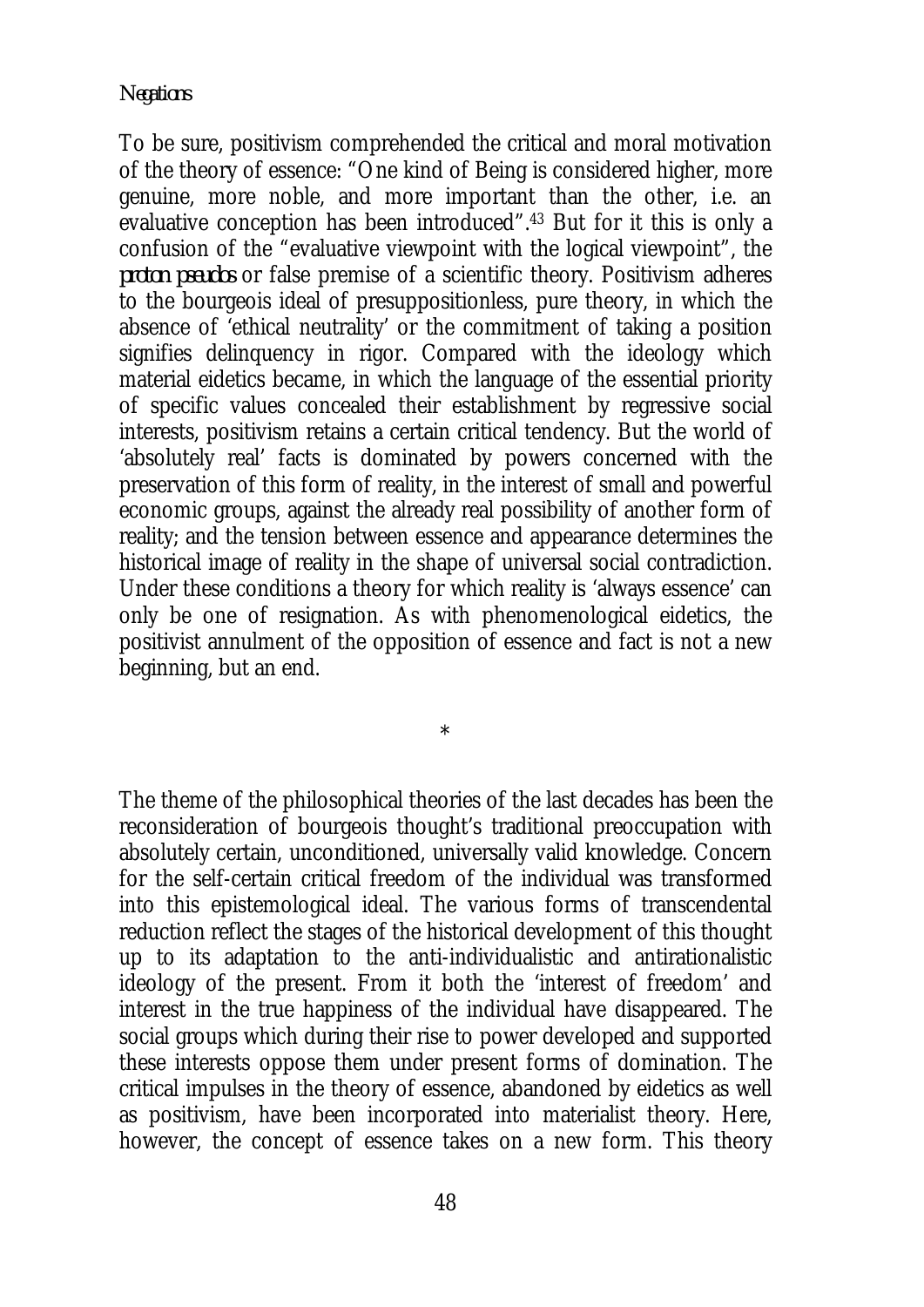conceived concern with the essence of man as the task of a rational organization of society, to be achieved through practice that alters its present form. Materialist theory thus transcends the given state of fact and moves toward a different potentiality, proceeding from immediate appearance to the essence that appears in it. But here appearance and essence become members of a real antithesis arising from the particular historical structure of the social process of life. The essence of man and of things appears within that structure; what men and things could genuinely be appears in 'bad', 'perverted' form. At the same time, however, appears the possibility of negating this perversion and realizing in history that which could be. This antagonistic character of the historical process as it is today turns the opposition of essence and appearance into a dialectical relationship and this relationship into an object of the *dialectic*. Materialist theory takes up the concept of essence where philosophy last treated it as a dialectical concept – in Hegel's *Logic*.

For Hegel appearance and essence are two modes of being which stand in reciprocal relation to one another, so that the existence of appearance presupposes the suppression of merely self-subsistent essence. Essence is essence only through appearing, that is, through emerging from its mere self-subsistence: 'Essence must appear'. And appearance, as the appearance of what is in itself, becomes "what the thing in itself is, or its truth".<sup>44</sup> "By this token essence is neither in back of nor beyond appearance; rather, existence is appearance because it is essence that exists."45 Hegel conceives of essence as a process in which 'mediated being' is posited through the overcoming of unmediated being; essence has a *history*.And the critical theme of the theory of essence is reactivated in the meaning of this history, in this movement from unmediated 'Being' through 'essence' to mediated 'existence'. "When, further, it is said that all things have an essence, what is being expressed is that they are not in reality what they show themselves to be", "that their immediate existence does not correspond to what they are in themselves".<sup>46</sup> The movement of essence has the task of doing away with this bad immediacy and positing the sphere of beings (*das Seiende*) as that which it is in itself: "Now the process of reality is itself of this sort. Reality is not simply something which *is* immediately, but rather, as essential Being, it is the overcoming of its own immediacy and therefore mediates itself with itself."47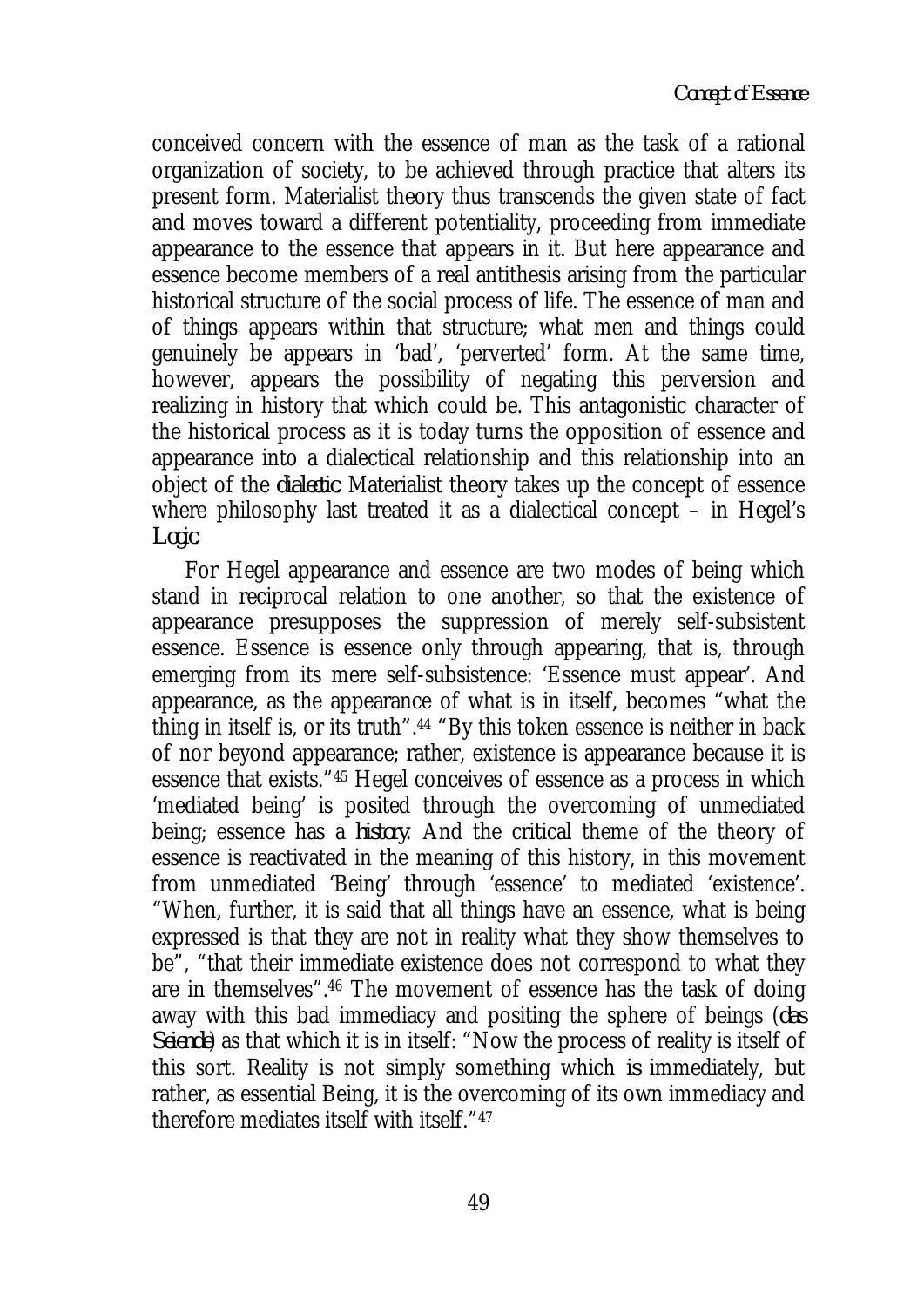Essence is conceived as something which 'has become', as a 'result' that itself must reappear as a result and that enters into relation with the dynamic categories of the inessential, illusion, and appearance. In this way, it is conceived as part of a process which takes place between unmediated Being, its overcoming and preservation in essence (as its being-in-itself) and the realization of this essence. But with Hegel the process remains ontological; it is the Being of beings which undergoes it and is its subject. It thereby proves itself to be Logos, 'reason'. The movement through which unmediated Being is 'recollected'48 to essence as to its being-in-itself, 'reflection', in which immediacy is overcome and posited again as mediated existence, is a determination of Being itself, of Being as essence. "Essence as such is one with its reflection and not distinguished from the latter's own movement."49 It is not man who recollects essence, who grasps the world of beings which confronts him, overcomes its bad immediacy and posits it anew through the knowledge of essence; rather, for Hegel all this occurs within rational Being itself. Man participates in this process only as the subject of cognition, insofar as he himself is rational Being.

Hegel's conception of essence already contains all the elements of a dynamic historical theory of essence, but in a dimension where they cannot be effective. Essence is for Hegel a movement, but a movement in which there is no longer any actual change, a movement which takes place within itself. "Essence is the absolute unity of being-in-itself and being-for-itself; the process of its determination thus remains within this unity and is neither a becoming nor a transition to something else"; it is "the movement of becoming and of transition which remains within itself".50 Hegel transposes the tension between what could be and what exists, between being-in-itself (essence) and appearance, into the very structure of Being; as such it is always prior to all states of fact. Hegel's theory of essence remains transcendental.

When the materialist dialectic as social theory confronts the opposition of essence and appearance, the concern for man which governs it gives the critical motif in the theory of essence a new sharpness. The tension between potentiality and actuality, between what men and things could be and what they are in fact, is one of the dynamic focal points of this

\*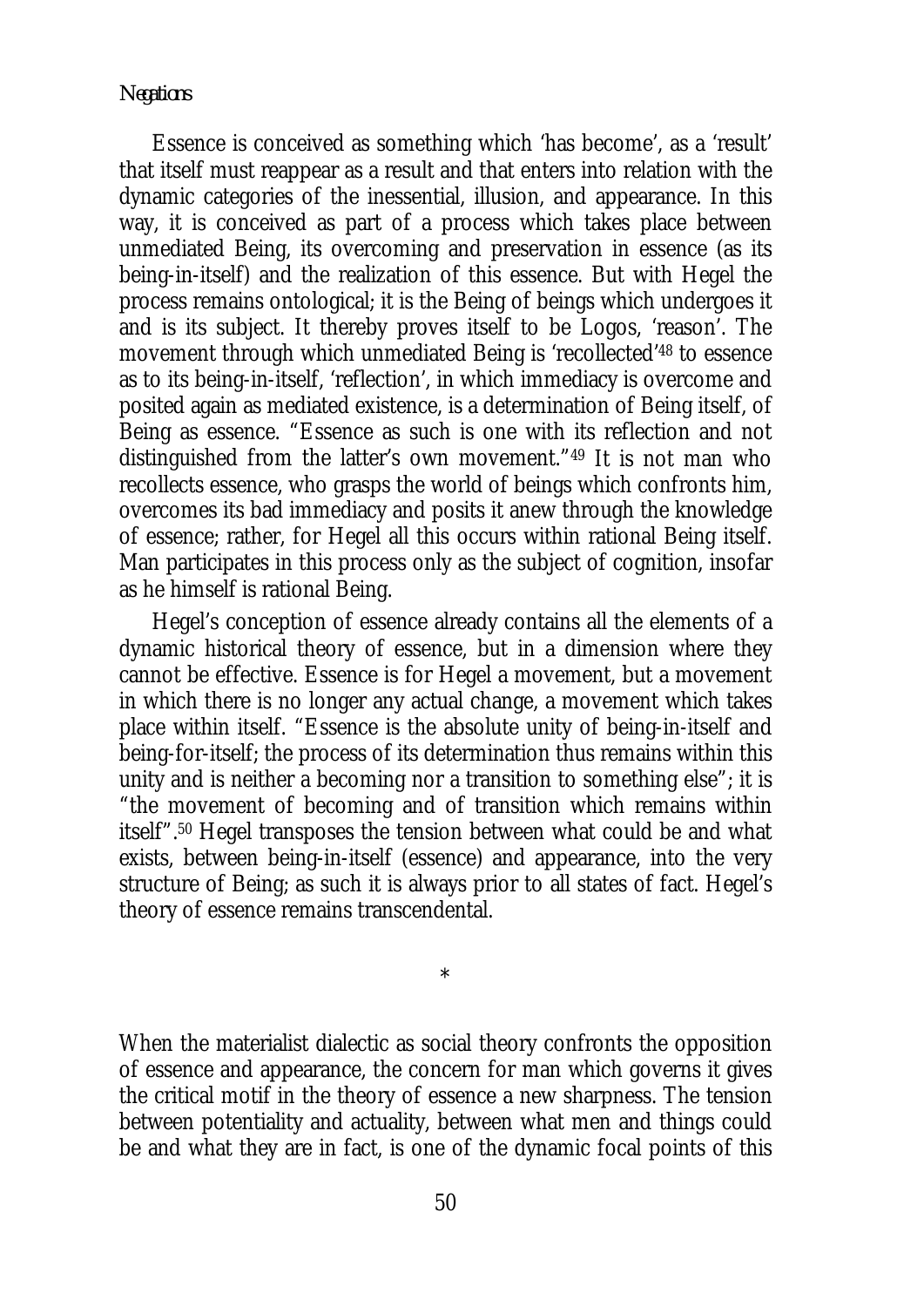theory of society. It sees therein not a transcendental structure of Being and an immutable ontological difference but a historical relationship which can be transformed in this life by real men; the incongruity of potentiality and actuality incites knowledge to become part of the practice of transformation. That appearance does not immediately coincide with essence, that self-subsistent potentialities are not realized, that the particular stands in conflict with the general, that chance on the one hand and blind necessity on the other rule the world – these conditions represent tasks set for men's rational practice. For the theory associated with this practice, the statement that all science would be superfluous when "the form of appearance and the essence of things immediately coincided"51 has a new meaning. What is the significance here of the divergence of essence and appearance, and of what sort is the process of transcendence from appearance to essence?

To the interest governing the materialist dialectic, its object, the totality of the process of social evolution, appears as an inherently multidimensional, organized structure. It is by no means the case that all of its data are equally relevant or 'factual'. Some phenomena lie close to the surface, others form part of the central mechanism. From this distinction results a first and still completely formal concretion of essence as what is essential: in a very general sense, essence is the totality of the social process as it is organized in a particular historical epoch. In relation to this process every individual factor, considered as an isolated unit, is 'inessential', insofar as its 'essence', i.e. the concept of the real content of an appearance, can be grasped only in the light of its relation to the totality of the process. Now the latter is structured in a second way; even though they interact, the various levels of social reality nevertheless are grounded in one fundamental level. The manner in which this occurs determines the whole of life. In the current historical period, the economy as the fundamental level has become 'essential' in such a way that all other levels have become its 'manifestations' (*Erscheinungsform*).

In materialist theory the difference between appearance (manifestation) and essence takes on a third significance, one which permits a further concretion of its object. Basic to the present form of social organization, the antagonisms of the capitalist production process, is the fact that the central phenomena connected with this process do not immediately appear to men as what they are 'in reality', but in masked, 'perverted' form. In the cases of work relations, the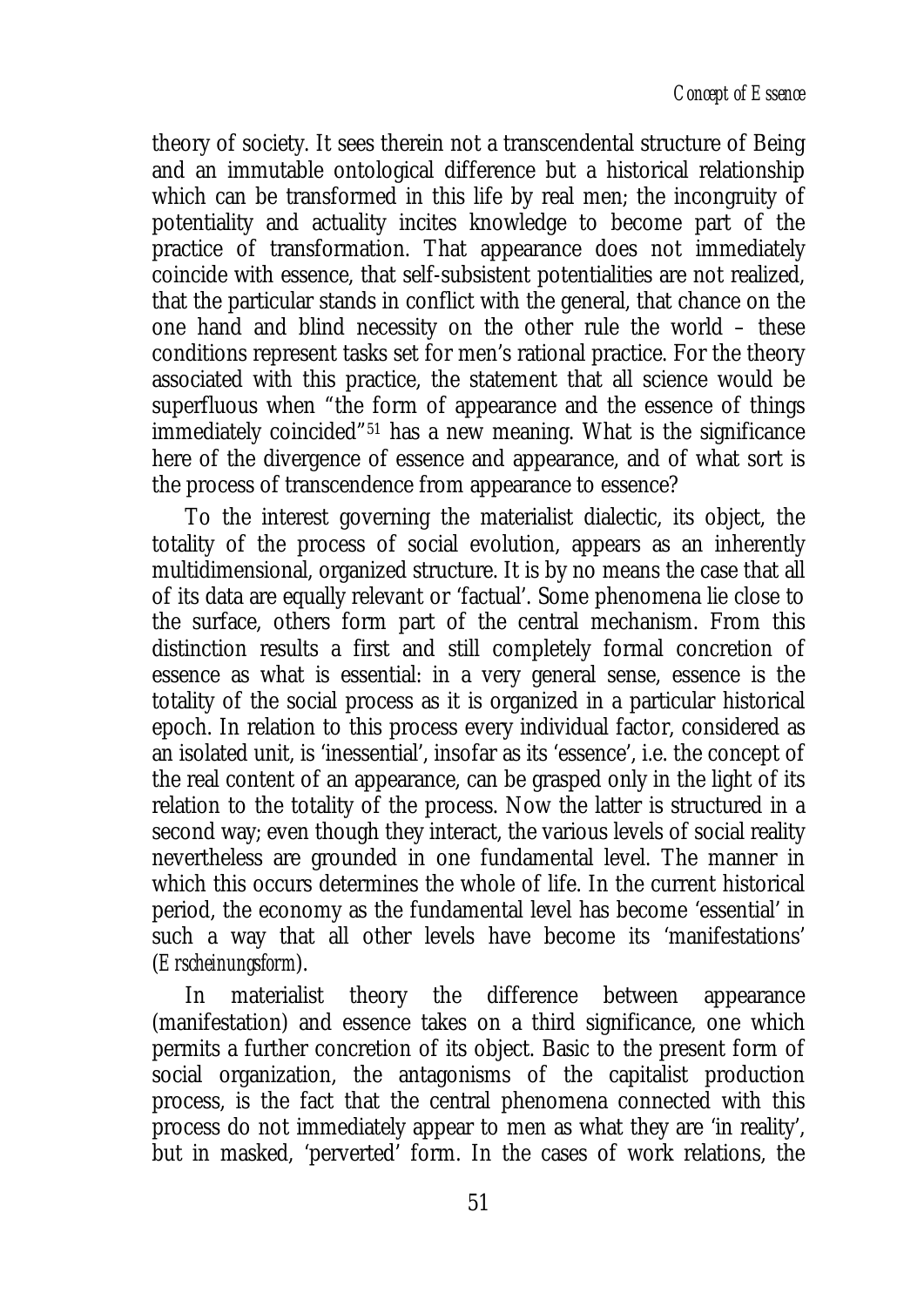## *Negations*

divisions of the social and political hierarchy, the institutions of justice, education, and science, the form in which they appear conceals their origin and their true function in the total social process. To the extent that individuals and groups base their actions and thoughts on immediate appearances, the latter are, of course, not 'mere' appearances but themselves factors essential to the functioning of the process and to the maintenance of its organization. Nevertheless, in the course of the process a stage is reached where it is possible to comprehend the essence in the manifestation and to understand that the difference between essence and appearance is a historical constellation of social relationships. The nature of this difference and the necessarily dichotomous character it gives to materialist theory will be discussed below.

The three meanings which we have indicated here of the difference between essence and appearance in materialist theory permit an initial understanding of those characteristics fundamental to the dialectical concept of essence. The transcendence leading from facts to essence is historical. Through it, given facts are understood as appearances whose essence can be comprehended only in the context of particular historical tendencies aiming at a different form of reality. The theory's historical interest enters constitutively into its conceptual scheme and makes the transcendence of 'facts' toward their essence critical and polemical. Measured against their real potentialities, the facts reveal themselves to be the 'bad' manifestations of a content which must be realized by doing away with these manifestations in opposition to the interests and powers connected with them. Thus, even in the first form in which we encounter it, the dialectical concept of essence is distinguishable from phenomenology's conception of neutral essences as well as from positivism's neutral leveling of essence. In place of a static epistemological relationship of essence to fact emerges a critical and dynamic relationship of essence to appearance as parts of a historical process.

Connecting at its roots the problem of essence to social practice restructures the concept of essence in its relation to all other concepts by orienting it toward the essence of *man*. Concern with man moves to the center of theory; man must be freed from real need and real misery to achieve the liberation of becoming himself. When the essence of man becomes the object of inquiry in this way, the relation of essence and appearance is posited as a historical disproportion (*Miss-Verhältnis*). At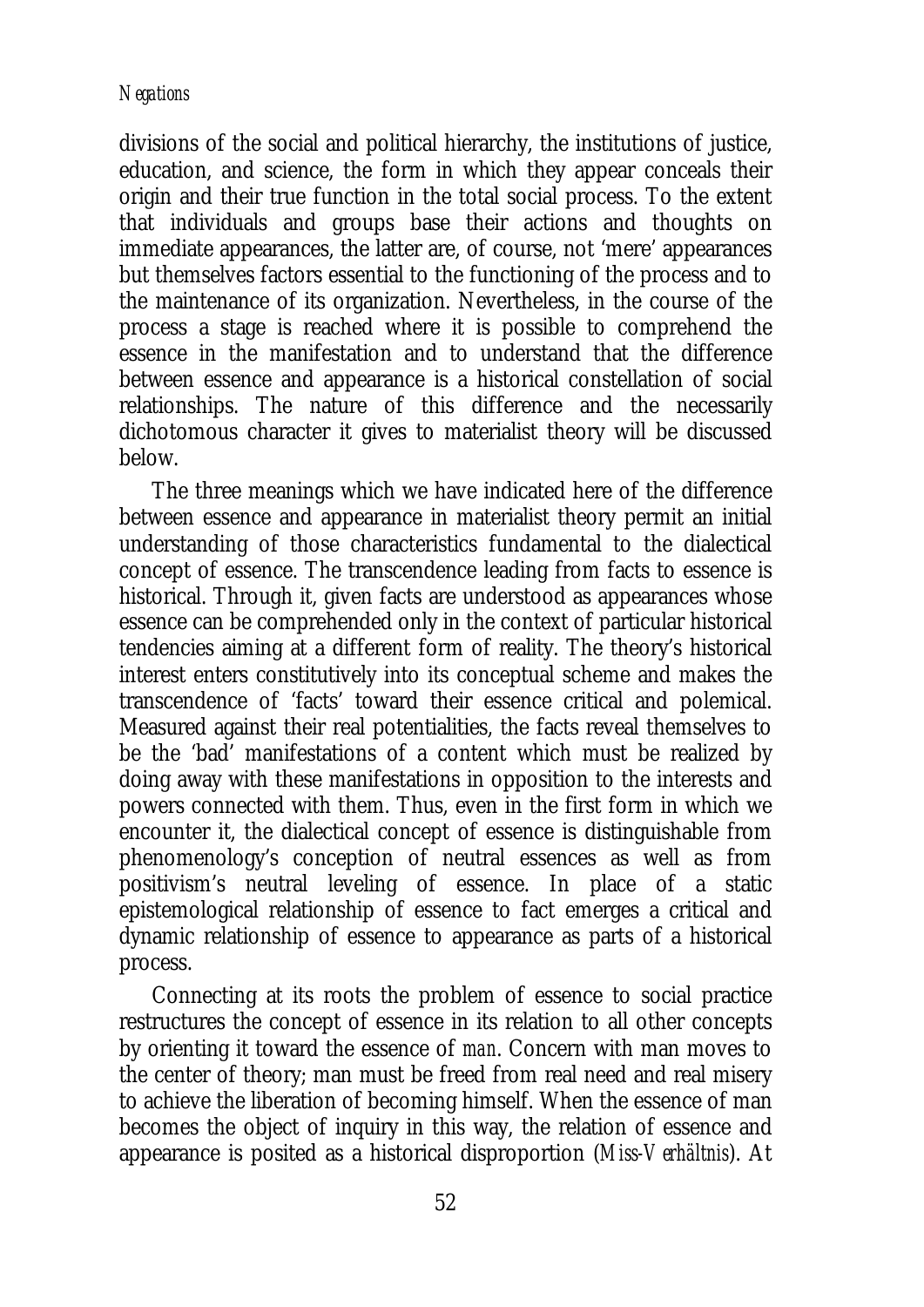the stage of development that man has presently reached, real potentialities for the fulfillment of human life are at hand in all areas, potentialities which are not realized in the present social structure. Here the concept of what could be, of inherent possibilities, acquires a precise meaning. What man can be in a given historical situation is determinable with regard to the following factors: the measure of control of natural and social productive forces, the level of the organization of labor, the development of needs in relation to possibilities for their fulfillment (especially the relation of what is necessary for the reproduction of life to the 'free' needs for gratification and happiness, for the 'good and the beautiful'), the availability, as material to be appropriated, of a wealth of cultural values in all areas of life. This definition of essence already implies the whole theory of history that deduces the totality of the conditions of life from the mode of social organization and that at the same time provides the methodological and conceptual tools making possible knowledge of the historical tendencies effective at a particular time. On the basis of this theory the essence of man is understood in connection with those tendencies which have as their goal a new form of social life as the 'Idea' of that which practice must realize. Considered this way, the image of man represents not only what can already be made of man today, what 'in itself' can already be today, but also – and this is the polemical demand theory raises by means of this concept of essence – the real fulfillment of everything that man desires to be when he understands himself in terms of his potentialities.

In making this demand of the essence of man, theory points the way from the bad current state of humanity to a mankind that disposes of the goods available to it in such a way that they are distributed in accordance with the true needs of the community. Here men would themselves take on the planning and shaping of the social process of life and not leave it to the arbitrariness of competition and the blind necessity of reified economic relations. The power of the conditions of labor over life, along with the separation of the immediate producers from the means of labor, would be abolished. Instead of life being placed in the service of labor, labor would become a means of life. Instead of degrading cultural values to the rank of privilege and object of 'leisure', men would really make them part of the common existence. These determinations of essence are distinguished from utopia in that theory can demonstrate the concrete roads to their realization and can adduce as evidence those attempts at realization which are already under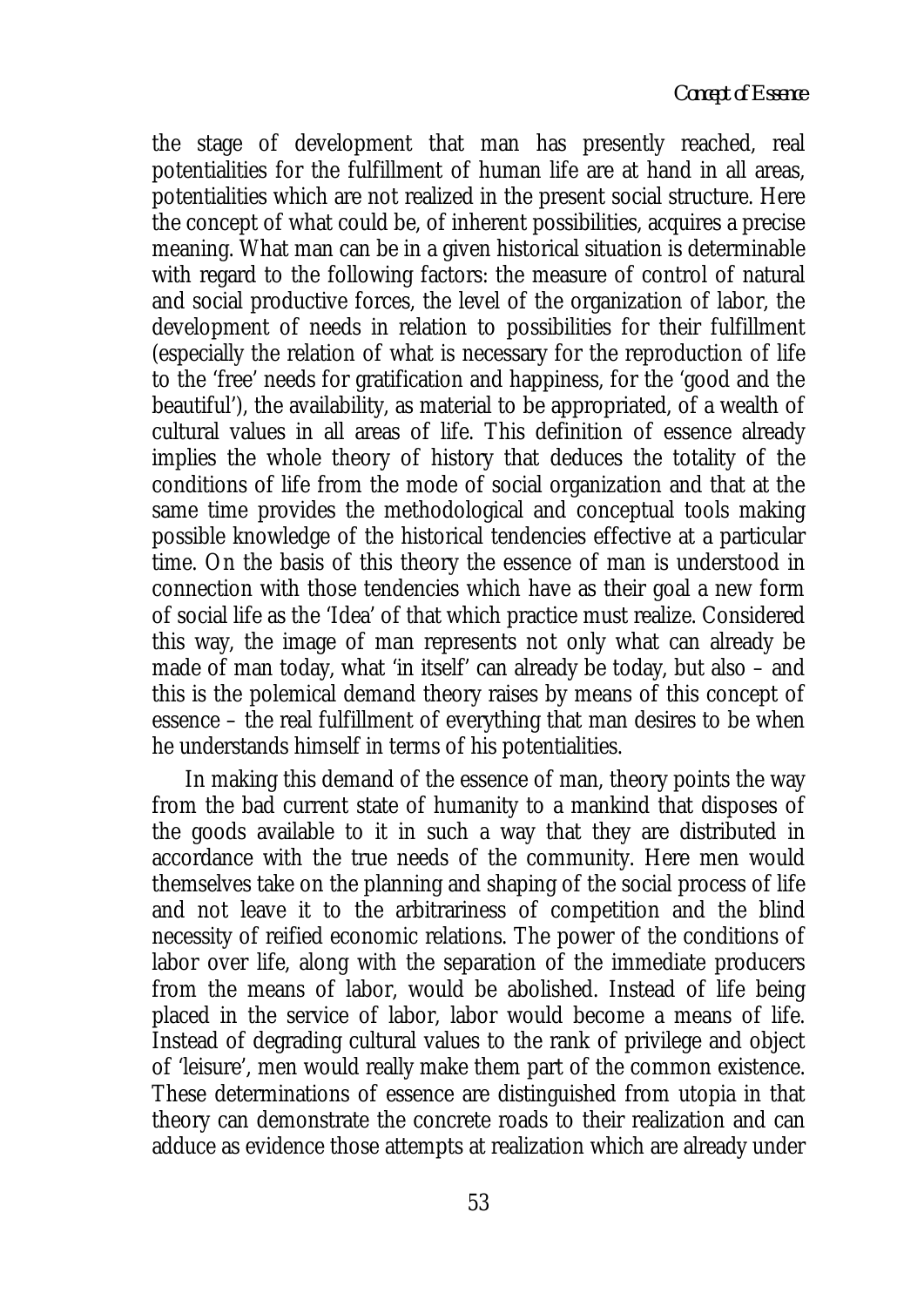way. Of course these insights cannot be arrived at through a contemplative attitude; in order to justify them knowledge can have recourse neither to evidence afforded by mere perception nor to a universal system of values in which they are anchored. The truth of this model of essence is preserved better in human misery and suffering and the struggle to overcome them than in the forms and concepts of pure thought. This truth is 'indeterminate' and remains necessarily so as long as it is measured against the idea of unconditionally certain knowledge. For it is fulfilled only through historical action, and its concretion can thus result only *post festum***.** 

When orientation toward historical practice replaces orientation toward the absolute certainty and universal validity of knowledge that prevailed in the traditional doctrine of essence, then the concept of essence ceases to be one of pure theory. Consequently it can no longer be fulfilled in pure thought and pure intuition. This does not mean that it gives up its claim to truth or that it contents itself with a 'truth' valid only for particular individuals and groups.52 But its verification occurs only within the total structure of the theory in which it has its place and where it is corroborated by all the other concepts. One criterion for the objective validity of dialectical theory's separation of essence and appearance is the suitability of its concept for service as the organizing principle in the explanation of a given group of appearances (e.g. constellations of political power among states of a specific era, their alliances, and conflicts). If the historical structure (e.g. 'imperialism') postulated as 'essential' for the explanation of such a grouping makes it possible to comprehend causally the situation both in its individual phases as well as in terms of the tendencies effective within it, then it is really the essential in that manifold of appearances. This determination of essence is true; it has held good within the theory. Yet the theory of which it is a part is itself at the same time a factor in the historical struggles that it aims to comprehend: only in them can the essential theoretical truths be ultimately verified.53 And from this very historicity of dialectical concepts grows a new kind of 'universal validity' and objectivity.

The materialist concept of essence is a historical concept. Essence is conceivable only as the essence of a particular 'appearance', whose factual form is viewed with regard to what it is in itself and what it could be (but is not in fact). This relation, however, originates in history and changes in history. To every attempt to 'historicize' the concept of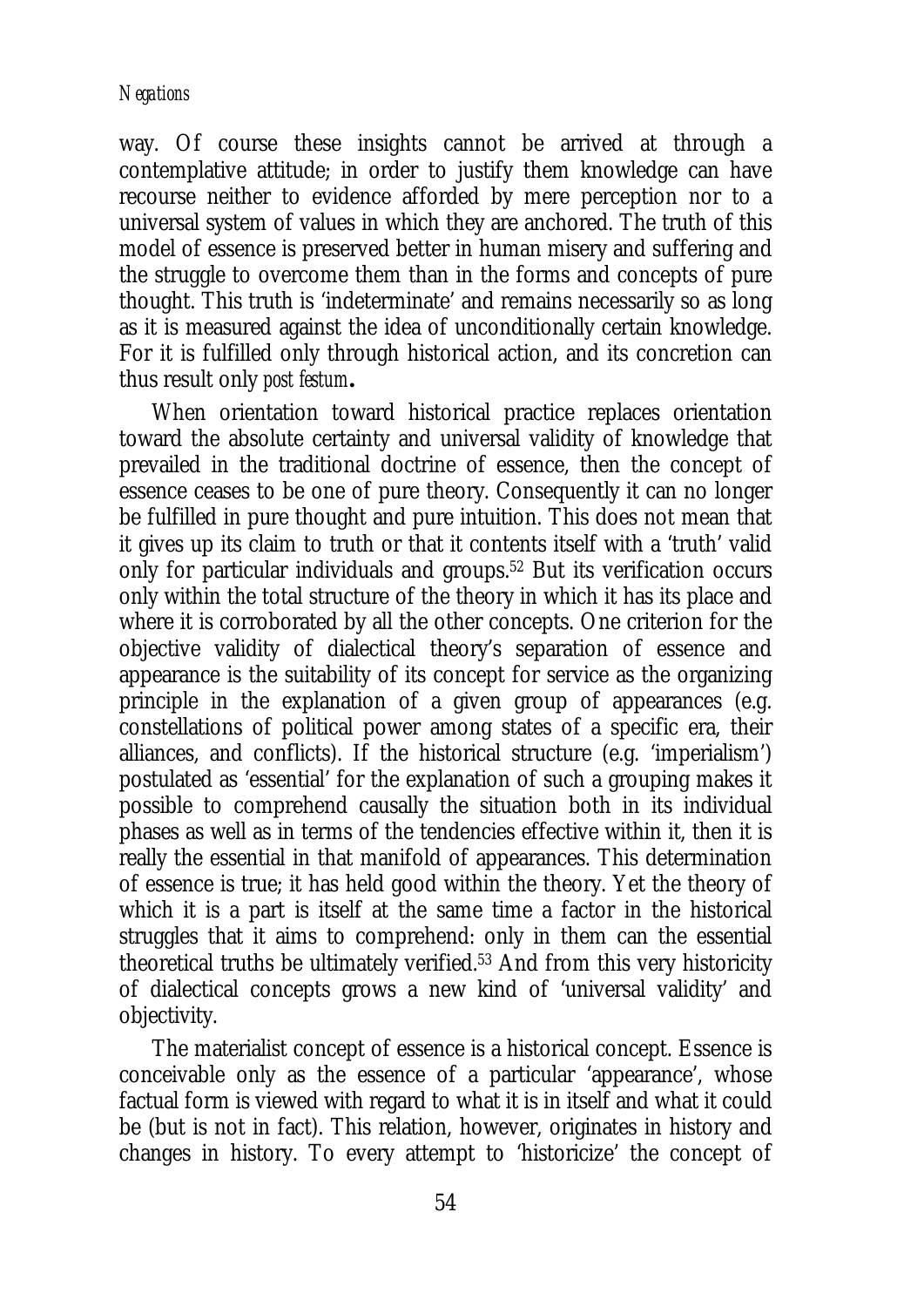essence, the traditional doctrine of essence has objected that viewing the factually given appearance with regard to what it is in itself presupposes 'having' this being-in-itself. In other words, according to this view, 'measuring' the appearance against its essence, indeed, merely referring to a being as an 'appearance' that does not immediately coincide with what it is in itself, presupposes prior acquaintance with the essence through intuition. Since Plato's theory of Ideas, this has been a principal motive for establishing the concept of essence as an a priori one. In truth, an a priori element is at work here, but one confirming the historicity of the concept of essence. It leads back into history rather than out of it. The immemorially acquired image of essence was formed in mankind's historical experience, which is preserved in the present form of reality so that it can be 'remembered' and 'refined' to the status of essence. All historical struggles for a better organization of the impoverished conditions of existence, as well as all of suffering mankind's religious and ethical ideal conceptions of a more just order of things, are preserved in the dialectical concept of the essence of man, where they have become elements of the historical practice linked to dialectical theory. There can also be experience of potentialities that have never been realized. They can be derived from reality as forces and tendencies. The a priori nature of the concept of essence has by no<br>means always been comprehended transcendentally and means always been comprehended transcendentally and suprahistorically. And the traces of the past within the concept of essence can be understood as an allusion to a historical condition,<sup>54</sup> as in Aristotle's notion of essence as 'that which Being was' and Hegel's notion of the 'recollection' of Being to essence.<sup>55</sup> Hegel speaks of essence as of 'timelessly past' Being. Past, because it is an image of being-in-itself that no longer corresponds to immediate existence; timeless, because recollection has preserved it and kept it from disappearing into the past. In idealist philosophy the timeless past dominates the concept of essence. But when theory associates itself with the progressive forces of history, the recollection of what can authentically be becomes a power that shapes the future. The demonstration and preservation of essence become the motive idea of practice aimed at transformation.

Here the thorough difference of the materialist concept of essence from that of idealist philosophy becomes clear for the first time. Just as the content of the materialist notion is historical and oriented toward practice, the way in which it is arrived at is also determined by historical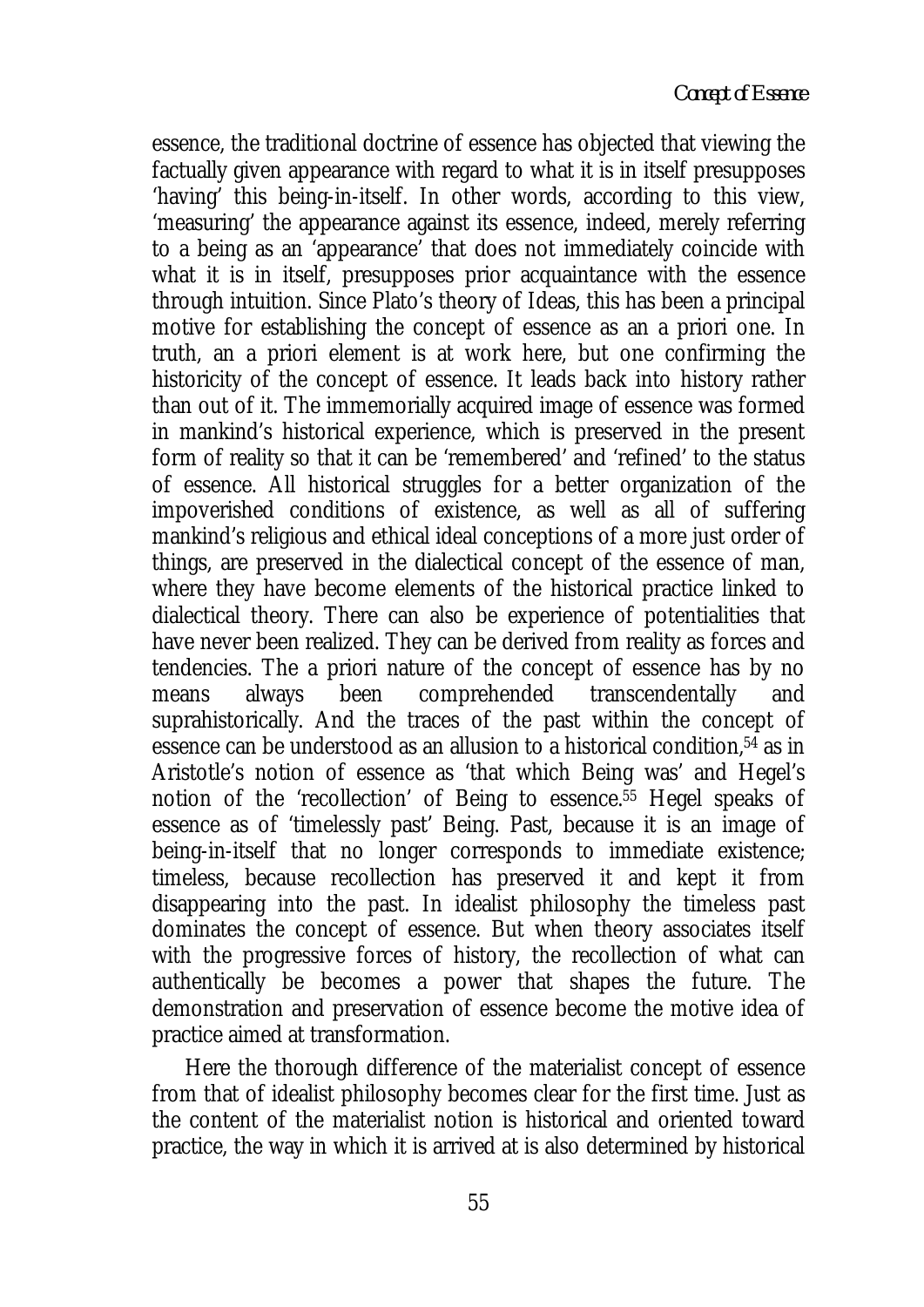and practical presuppositions. It is not an object of the contemplative receptivity of perception, nor is it a synthesis performed by the spontaneity of pure understanding. Rather, it is determined within the framework set by the historical goals with which materialist theory is linked. Not only do the interests resulting from these goals play a role in establishing what is essential, they enter into the content of the concept of essence. And yet the theory's particular interests are fulfilled in a real 'universality', that of the general interest, whose material objectivity (in contrast to the formal 'universal validity' of the idealist concept of essence) allows essence to validate itself as essence. Even positivism has acknowledged that theory is determined by interests: "Trends in scientific research are … never socially neutral, even though they are not always at the center of social conflict"; the sort of 'propositional systems' set up depends on the 'social situation' of 'the group that promotes or tolerates this research'.56 But positivism concludes from this only that systems of hypotheses may be set up in more than one way and that all types can satisfy the requirements of internal consistency and accordance with 'protocol sentences'. It either holds the theories' different interests (like the 'facts') to be indifferent with respect to knowledge or, to compensate for the indeterminacy factor, incorporates them into the propositional system as 'personal' evaluations made by the scientist. In contrast to all other theories, materialist theory, precisely by virtue of its guiding interest, advances a claim to truth for which value-free positivism affords absolutely no basis. Of the many social interests, it represents one and only one, which claims verifiability as 'general' and 'objective'. Its claim differs completely from those put forth by all other philosophical theories, for it rejects the adequacy of a priori logical or epistemological validation. To be sure, it can be negatively delimited from all antirationalistic theories in that all its propositions must justify themselves before men's critical reason, and the 'interest of freedom', originally the foundation of the philosophy of reason, is thus preserved in materialist theory. The source of materialist theory's substantial difference is that its particular interests aim at an organization of life in which the individual's fate depends no longer on chance and the blind necessity of uncontrolled economic relationships but rather on planned shaping of social potentialities. In such a society particular interests can be integrated into a universality which is thus concrete as a community and no longer abstract as a 'universal'. For the material conditions of life, previously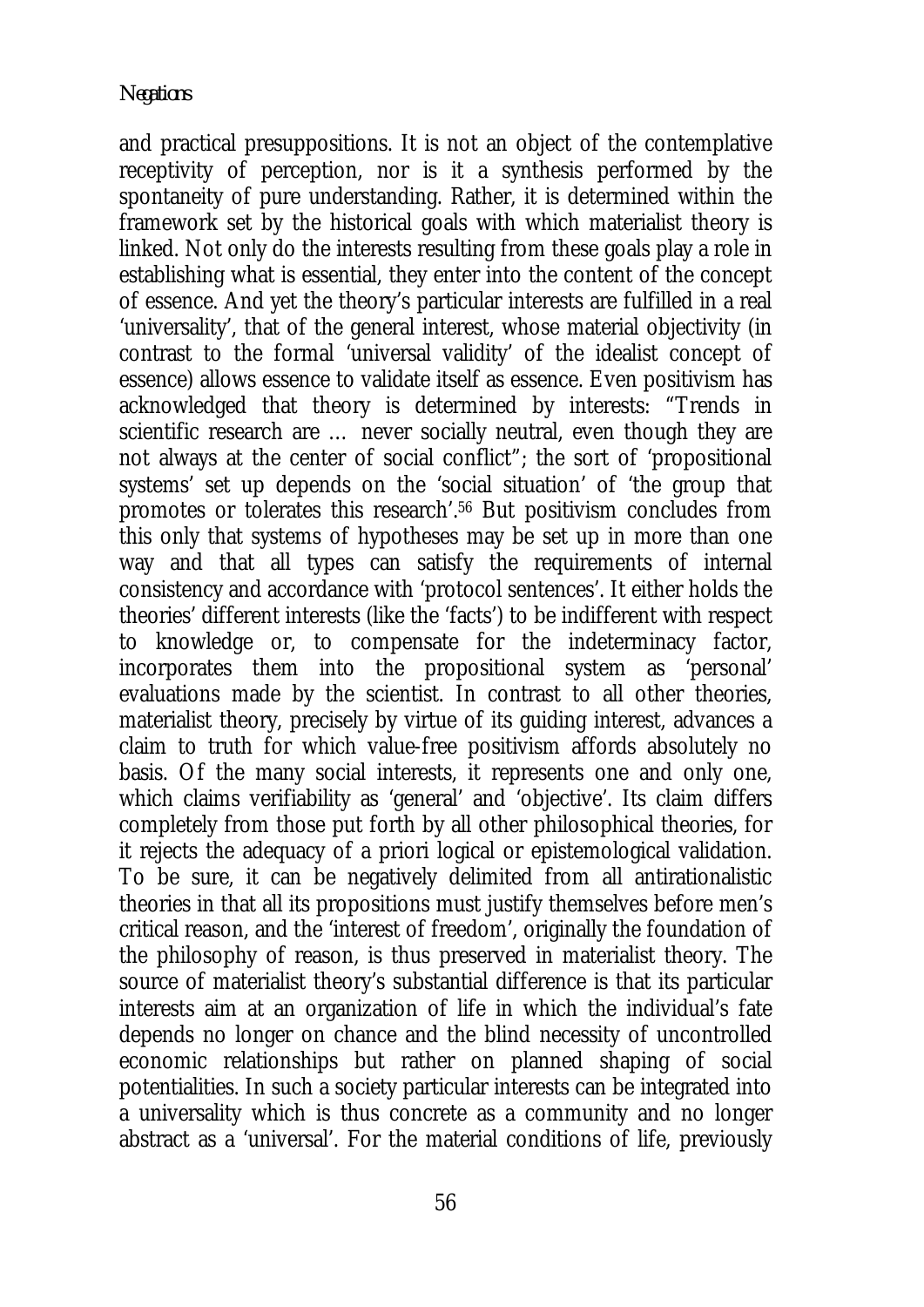unmastered, can now be incorporated into a general plan. They can be organized through and by individuals' social freedom; that is, they can be linked to the 'essence' of the individual. At the end of the process, when former social antagonisms have been overcome in such a community, the 'subjectivity' of materialist theory becomes objectivity – in the form of an existence where the interests of individuals are truly preserved in the community.

But this material universality of theory presupposes a complete change in its subject, which is no longer the isolated, abstract individual at the basis of idealist philosophy. Consciousness no longer stands at the beginning of thought as the *fundamentum inconcussum* of truth, and it no longer stands at the end as the bearer of the freedom of pure will and pure knowledge. Theory has moved to another subject; its concepts are generated by the consciousness of specific groups and individuals who are part of the fight for a more rational organization of society.

Only when it has changed its historical standpoint in this way can theory meet the desideratum for which philosophy has struggled in vain in the last few decades. Dilthey's lifework can be regarded as an attempt to replace the abstract epistemological subject, who has been the starting point for philosophy since Descartes and in whose veins runs "not real blood but the diluted lymph of reason as mere mental activity", with concrete historical man in his 'real life process'.57 Since Dilthey, the various trends of *Lebensphilosophie* (philosophy of life) and existentialism have concerned themselves with the concrete 'historicity' of theory; phenomenology, too, as was mentioned above, was conceived as the philosophy of concrete material objectivity (*Sachlichkeit*). All such efforts had to fail, because they were linked (at first unconsciously, later consciously) to the very interests and aims whose theory they opposed. They did not attack the presupposition of bourgeois philosophy's abstractness: the actual unfreedom and powerlessness of the individual in an anarchic production process. Consequently, the place of abstract reason was taken by an equally abstract 'historicity', which amounted at best to a relativism addressed indifferently to all social groups and structures.

Materialist theory moves beyond historical relativism in linking itself with those social forces which the historical situation reveals to be progressive and truly 'universal'. It understands all theory as an element of the social process of life, borne by particular historical interests.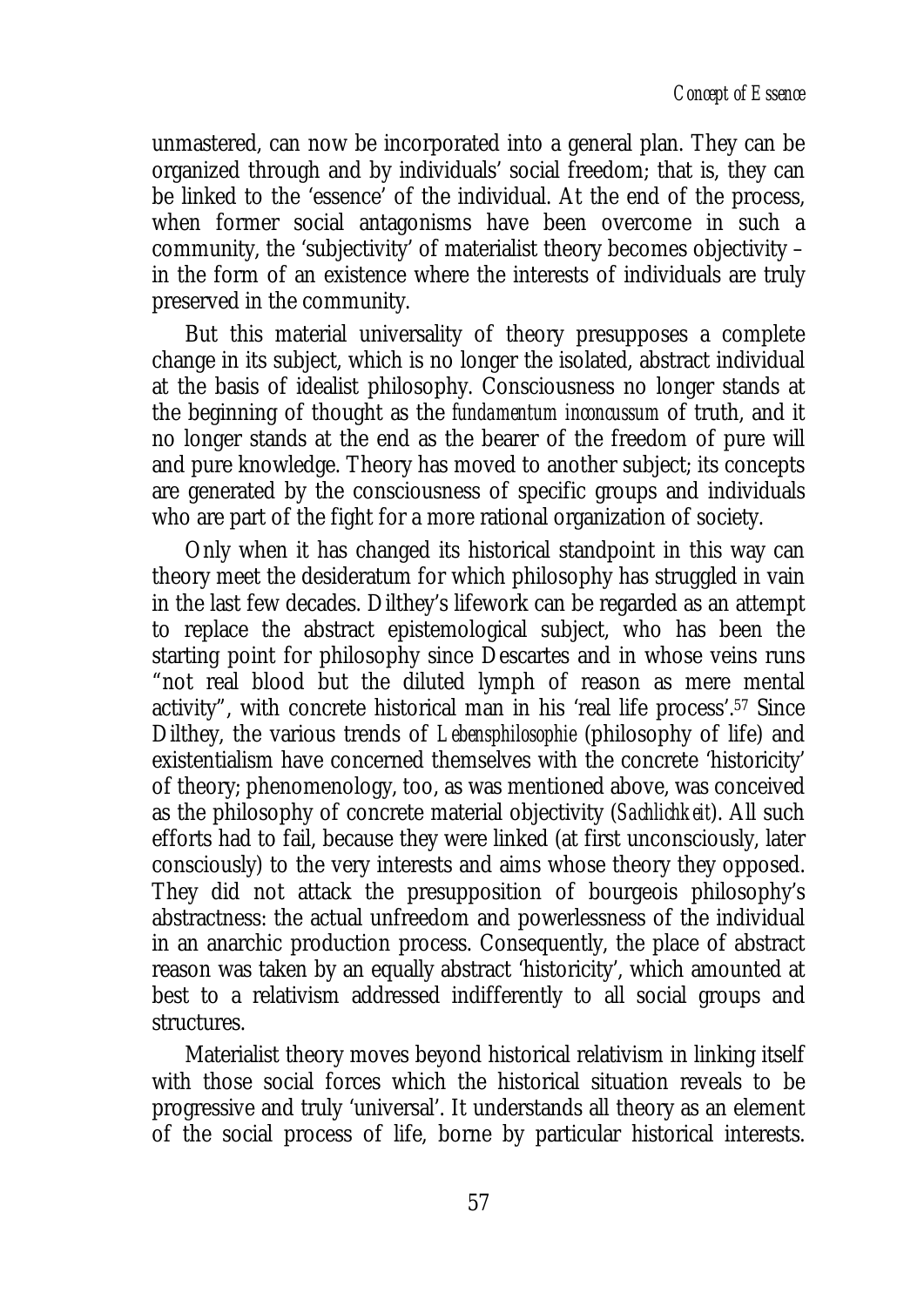## *Negations*

Hitherto these interests have governed theory primarily 'behind its back', unconsciously. As long as the production process operates unconsciously and by chance, so to speak, it reproduces life only in a bad form. It changes its content entirely when the reproduction of life is qualitatively (as well as quantitatively) improved by becoming a task for conscious planning. Similarly, the conceptual content of theory changes when its interest is consciously directed toward this task, for it then represents in its true form what formerly functioned as an unconscious motivation. The relationship of the historical concept of essence to traditional general concepts of essence is of this type. Behind the traditional concepts, too, lie concrete historical aims, but in the course of tradition they were watered down to general formal structural concepts and lost their dynamism. Once understood again as historical concepts, the original critical tension between them and reality is restored. What is true in them is preserved in the materialist notion of essence and expressed in accordance with the changed historical situation. Aristotle's doctrine of the essence of man is not comprehensible simply through his general 'definition' of man as  $\zeta \omega o v$ ;  (*zoon logon echon*; *zoon politikon*), for it presupposes his metaphysics as well as his ethics, politics, rhetoric, and psychology, from which come the notions *logos*, *politikon*, *zoon*. It presupposes no less his postulation of domination and servitude as modes of Being and his view of the role of material labor in the totality of the areas of life. In translating *logos* as *ratio* and defining man as 'rational' late antiquity and the Middle Ages integrated man's being into Christian theology's worldview. The meaning of the Aristotelian definition was thereby completely transformed, even though the definitions are literally the same. In a later period, the appeal to reason as that which is essential in man served to proclaim the freedom of the autonomous individual in bourgeois society. But at the same time, when man is conceived to be free only as a rational being, whole dimensions of existence become 'inessential', of no bearing on man's essence. For Kant, 'being master or servant' is one of the 'inessential (*ausserwesentlich*) characteristics' of man,58 designating only an accidental and 'external relation of man'. The connection, essential to Aristotle, between being master or servant and the particular mode of possessing *logos*, 59 reason, is completely dissolved. That relationships which were originally held to be essential should become inessential indicates a total change in the content of the concept of essence, even though reason is maintained as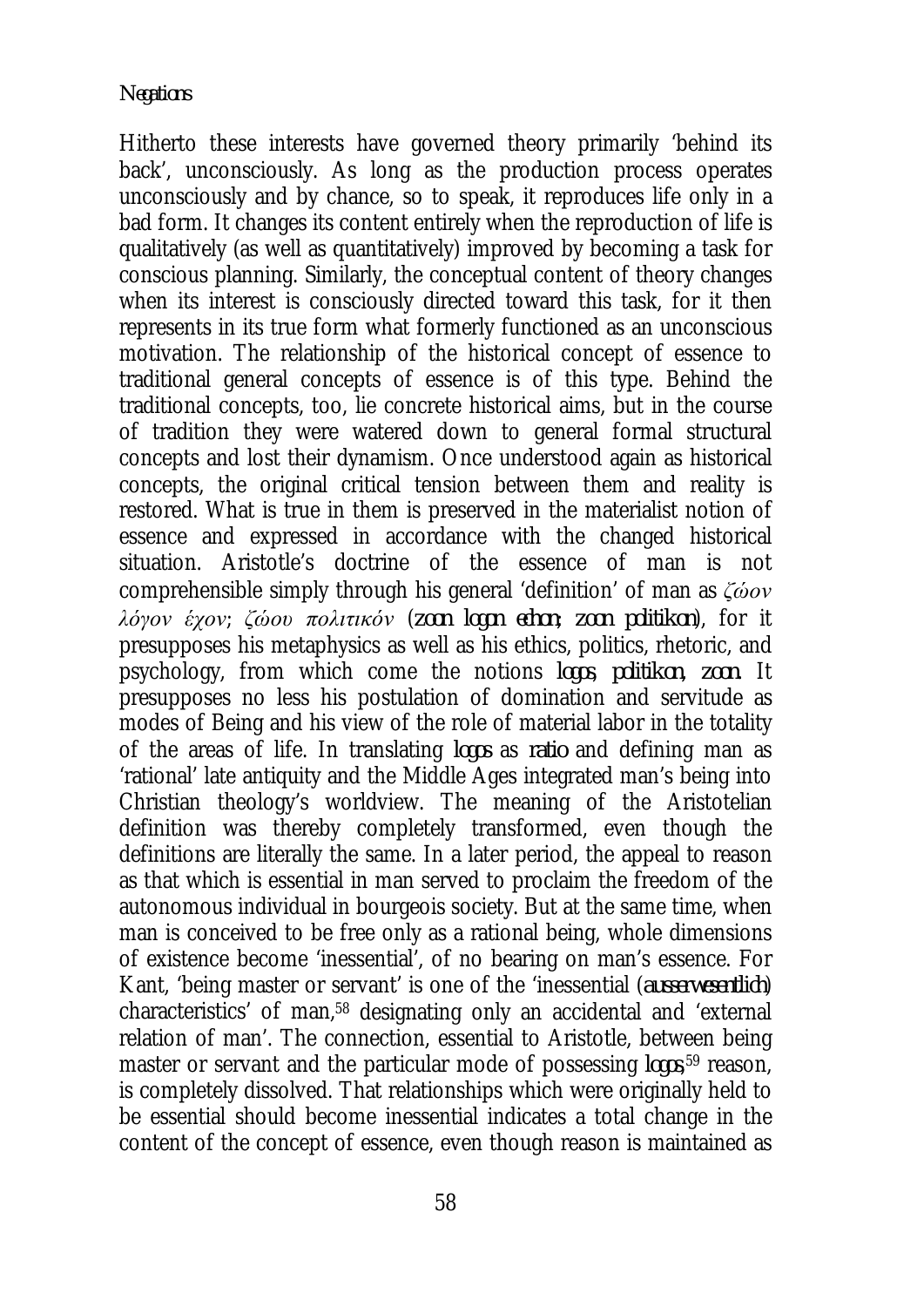a dimension of the concept. That domination and servitude now appear contingent and inessential ensues from the form of human social organization which the new concept of essence reflects. With respect to the essence of man, the contingency of the master-servant relationship results from the blind necessity which the power of reified conditions of labor over the producers appears to be. Contingency is recognized as such, but its cause is not yet understood. Since 'external relations' are not organized in accordance with man's needs and potentialities, with his 'essence', they remain as a contingency outside the philosophical determination of essence as well.

This determination of the essence of man, which does not include 'external relations' such as domination and servitude or the place of the individual in the material process of production in man's 'essential characteristics', is true insofar as it comprehends man as he actually exists in the bourgeois epoch. Beyond that, it has no validity. When the associated individuals themselves have taken over the direction of the life process and have made the totality of social relations the work of their reason and their freedom, what man is in himself will be related to his existence in a new way. The formerly contingent and 'inessential' will now represent the fulfillment of the most authentic potentialities. Man will then have to be 'defined' not as a free rational being in opposition to contingent conditions of life but as the free and rational creator of his conditions of life, as the creator of a better and happier life.

So far we have attempted to show the significance of the problem of essence for materialist theory chiefly in terms of the concept of the essence of man. This has been by no means an arbitrary example. According to the theory's governing concern for real, concretely existing men, the questions raised by this concept are really essential to knowledge, and the theory must be linked to them at every point: not in the abstract form in which they have been presented here but as objective circumstances of a given state of the whole society, which in each case is concretized and transformed in historical practice. In this context, the way some other concepts of the theory of essence develop and take on new meaning will be outlined in what follows.

The essence that the theory attempts to conceptualize appeared first in the form of man's *potentiality* within a particular historical situation, in conflict with his immediate existence. The connection of the concept of essence with that of potentiality is as old as the problem of essence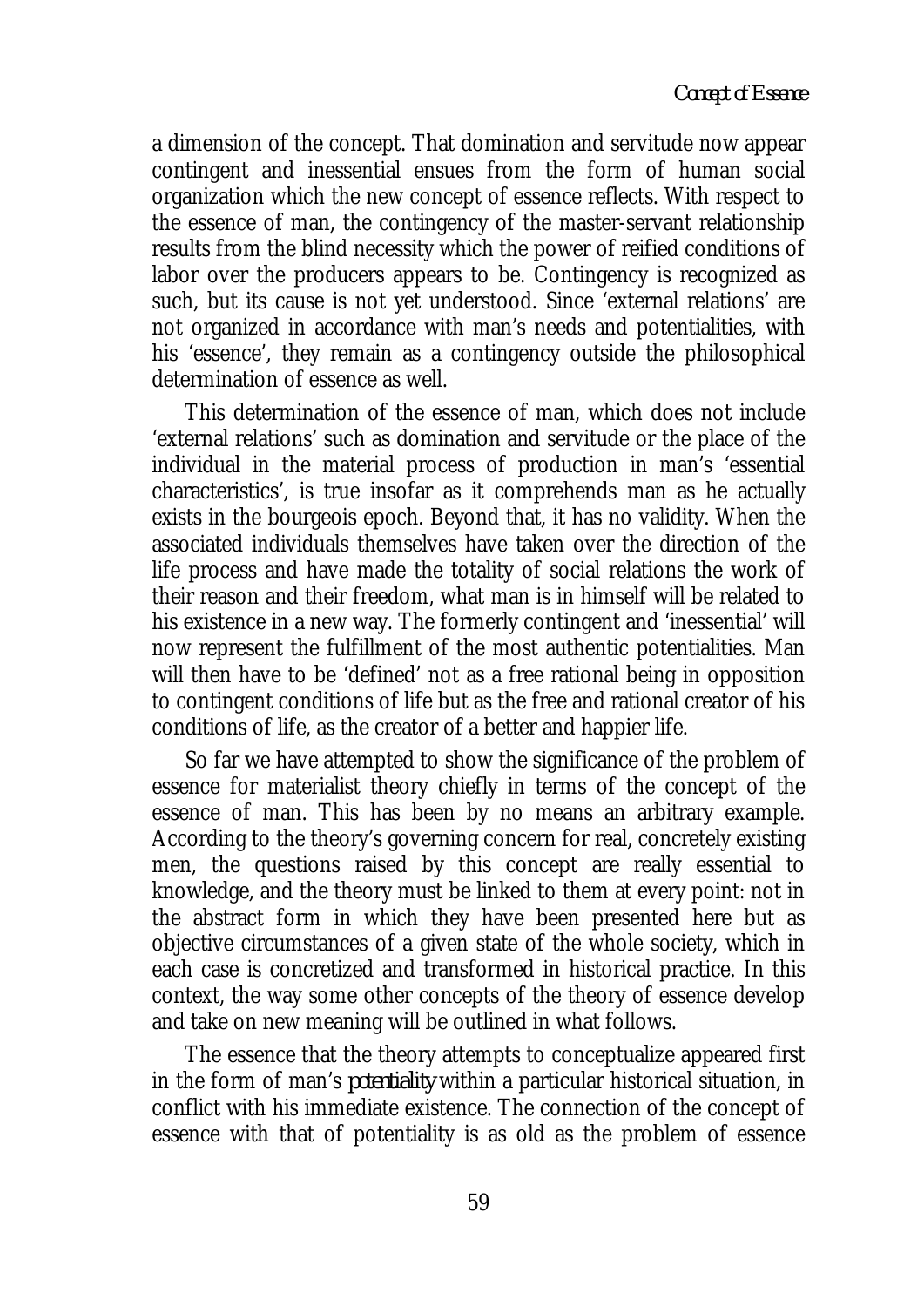itself; it received its first explicit philosophical interpretation in Aristotle's notion of *δύναμις (dynamis*). In the postmedieval philosophical tradition the 'potential' nature of essence increasingly lost its connection with the notions of force, striving, and tendency and became a matter of (formal and transcendental) logic. Hegel reinstated the notion of 'real possibility' (potentiality) in his theory of essence:

Formal possibility is reflection-into-itself (*Reflexion-in-sich*)only as abstract identity, the fact that something is not self-contradictory. But to the extent that one goes into the attributes, the circumstances, and the conditions of a thing in order to know its possibility, one is no longer restricting oneself to formal possibility but considering its real possibility. This real possibility is itself immediate existence.60

Real possibility exists. Therefore it can be known as such by theory, and as known it can be taken up by the practice for which theory is the guide and be transformed into reality. For Hegel the existence of a thing's real possibility consists in the "existing manifold of circumstances which relate to it".61 The idealist dialectic considers this manifold 'indifferent'; in the materialist dialectic, in keeping with the latter's historical interests, it is accentuated and operates as a tendency in men's actions and in the course of things. The basis for its determination has already been indicated. Reality, where man's essence is determined, is the totality of the relations of production. It is no mere 'existing manifold of circumstances', but rather a structure whose organization can be analyzed, and within which it is possible to distinguish between form and content, essence and appearance, the concealed and the obvious. Its content is the maintenance and reproduction of society as a whole – the actual process of production and reproduction, based on a given level of the productive forces and of technology. Its form is the turnover of the production process as the realization of capital. Form and content can be separated, for the former is only a particular historical pattern in which the latter is realized; there are tendencies toward the abolition of the form at work in the content. When considered with regard to them, distinguished from its given form, and seen with a view to a different form, in which it would no longer function as the realization of capital, the content enters the mode of real possibility. In doing so it loses none of its reality, while preserving all its wealth, the full range of the productive forces it has acquired, and the power and amplitude of the work techniques it has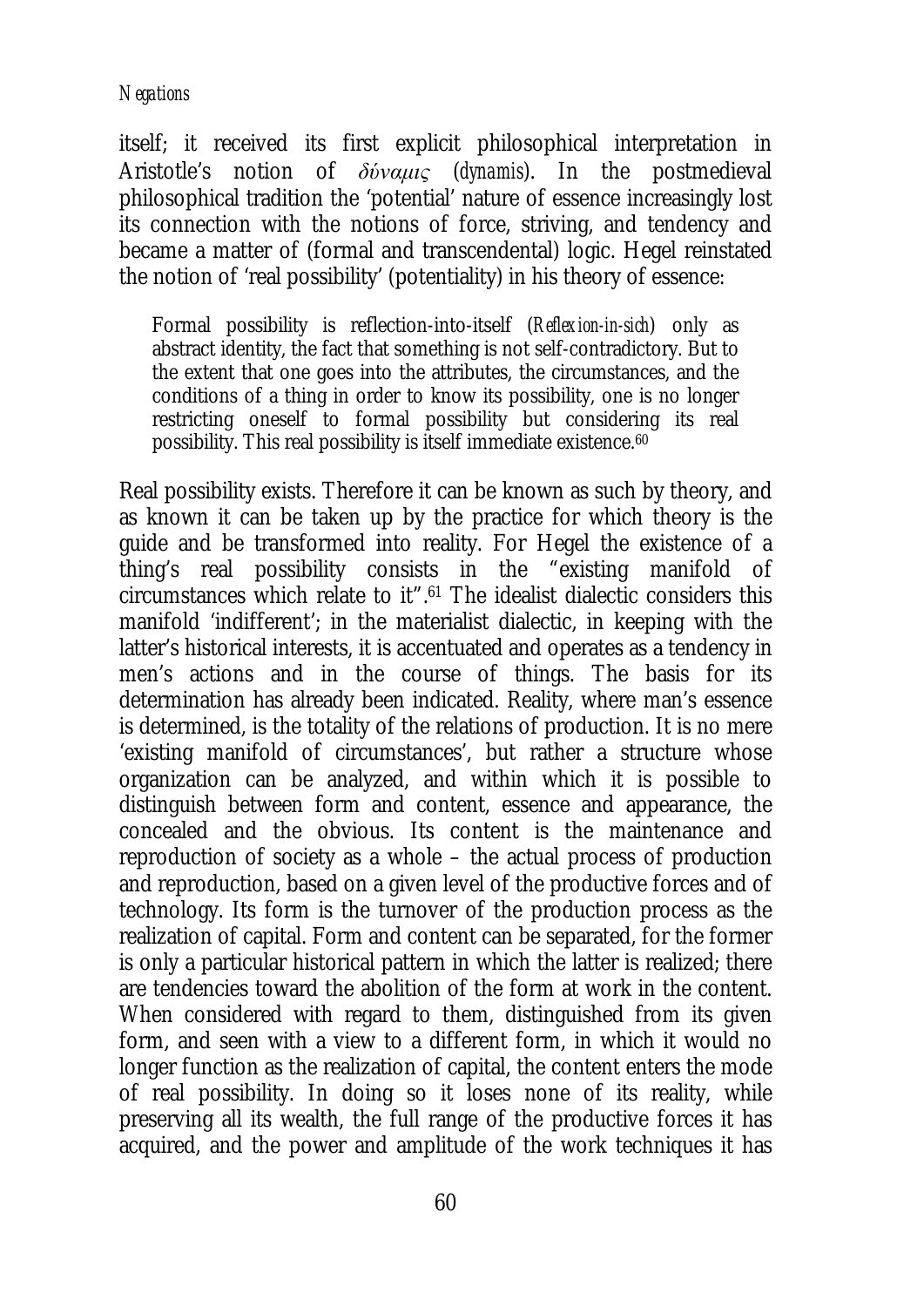developed. All this is, in fact, a condition for the transition to the new form. The content is reality in a 'bad' form; it is possibility in that its emancipation from this form and its realization in a new form are still to be accomplished through men's social practice – but, given the conditions at hand, this transformation *can* be accomplished. This is what makes the possibility real.

Thus the dialectical relationship between reality and possibility is fulfilled: "When real possibility overcomes itself, something double is overcome, for it is itself double in being both reality and possibility."62 Reality is overcome by being comprehended as the mere possibility of another reality; possibility is overcome by being realized (in this different reality). The relationships of possibility and reality and of form and content typify a trait of all the ways in which the opposition of essence and appearance appears in the materialist dialectic: both members of the relationship are real in the emphatic sense. The form, for instance, is no less real than the content; it does not exist only 'subjectively' or 'ideally'. All such distinctions take place and change within the framework of the totality of society. This framework itself is never transcended, not even in concepts such as essence and potentiality. But its historical appearance is always shaped by particular interests and forces and is transcended under the direction of new ones. Essence and appearance belong to different spheres of interests and forces, as do potentiality and actuality, content and form. Nevertheless, the distinctions are not on that account indifferent or arbitrary; they apply not only to those who formulate them but also to their opponents. For these distinctions conceive the social totality from the standpoint of a set of goals toward which the particular goals of individuals can be transcended by being preserved in the real universality of a community.

The conceptual scheme of materialist theory in its present form exhibits a dialectical dichotomy grounded in the structure of its object. It derives from the antagonistic character of the social life process as the identity of the processes of production on the one hand and the realization of capital on the other. From this basis the antagonism permeates all areas of life. It brings about the differentiation of true and false consciousness (the former represented by correct theory, which transcends the form of the production process in the direction of its content, the latter by consciousness that remains on this side of such transcendence and considers the historical form of the production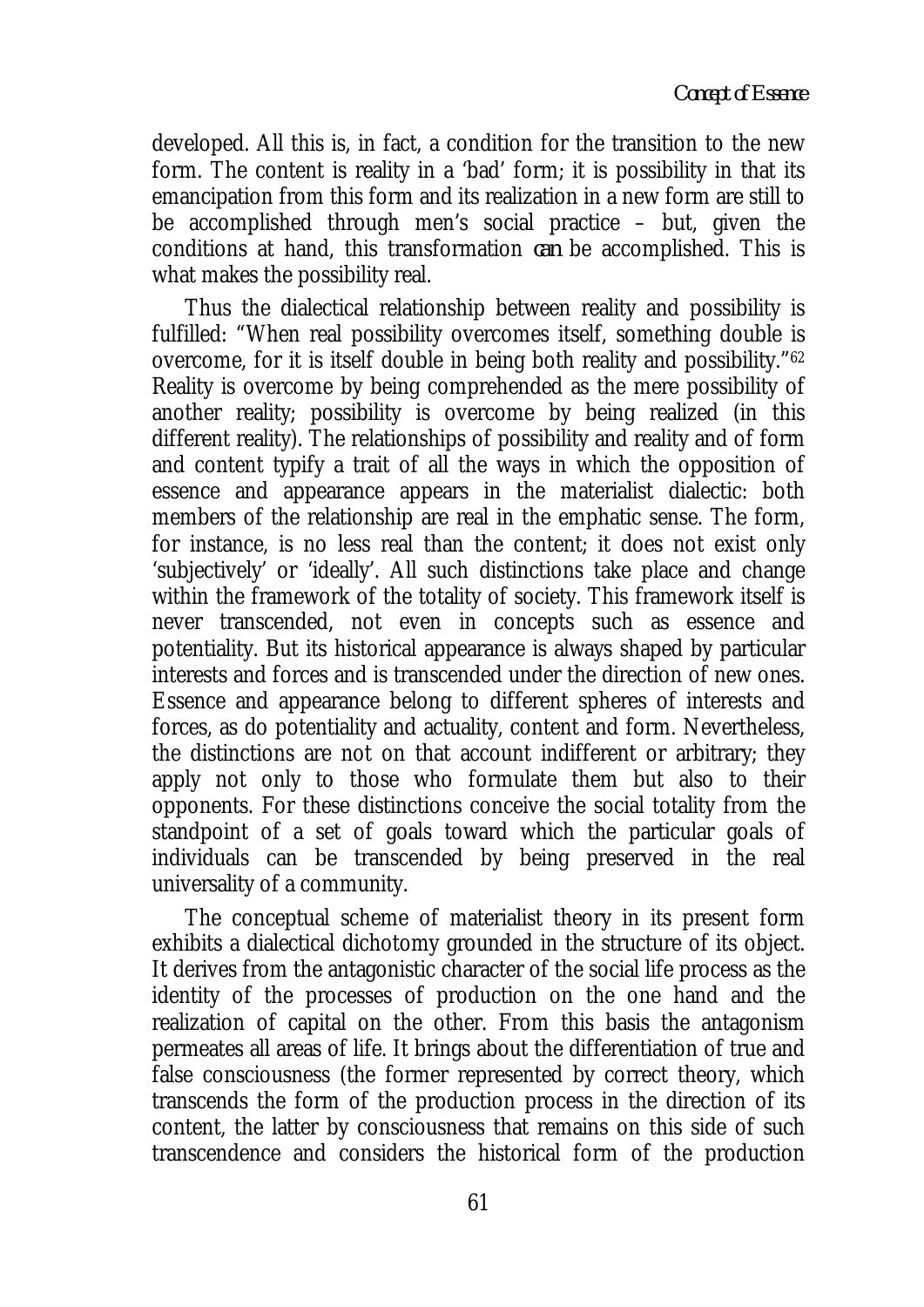## *Negations*

process to be eternally valid). Correspondingly, there are two different modes in which phenomena appear to and for consciousness. The concealment and distortion of decisive social matters in the consciousness of the subjects of the production process are caused by the independence from the subject attained by the conditions and relations of work, a process that necessarily follows from the capitalist form of production. This is why it is necessary to distinguish between essence and appearance in all their various forms. To the consciousness of men dominated by reified social relations, the latter appear in a distorted form which does not correspond to their true content – their origin and their actual function in this process. But they are not by that token in any way 'unreal'. It is precisely in their distorted form and as motives and 'foci' in the calculating consciousness of those groups who control the process of production that they are very real factors which at first confront the immediate producers, degraded to mere objects, as independent, blindly necessary powers. Theory, which aims at overcoming this distortion, has the task of moving beyond appearance to essence and explicating its content as it appears to true consciousness.

At this level the tension between essence and appearance, between authentic potentiality and immediate existence, is reflected anew in the concrete notions with which theory attempts to grasp the social process of life in its antagonistic character. These concepts belong to two levels; some deal with phenomena in their reified form, as they appear immediately, and others aim at their real content, as it presents itself to theory once its phenomenal form has been transcended. Thus Marxian economics works with two different sets of concepts, corresponding to these levels. One set describes the economic process in its immediate appearance as production and reproduction, that is, it abstracts from its character as a process of capital realization. To this group belong concepts such as entrepreneurial profit and wages, employer and employee. The relations they designate are 'real', even though they are only the forms in which things appear; they determine the thought and action of men insofar as they are the subjects and objects of the production process. The second set comprehends the same process in its antagonistic unity of production process and process of capital realization and relates every individual factor to this totality. The relations represented in the first set by such concepts as wages and entrepreneur, are here grasped by means of categories in which the class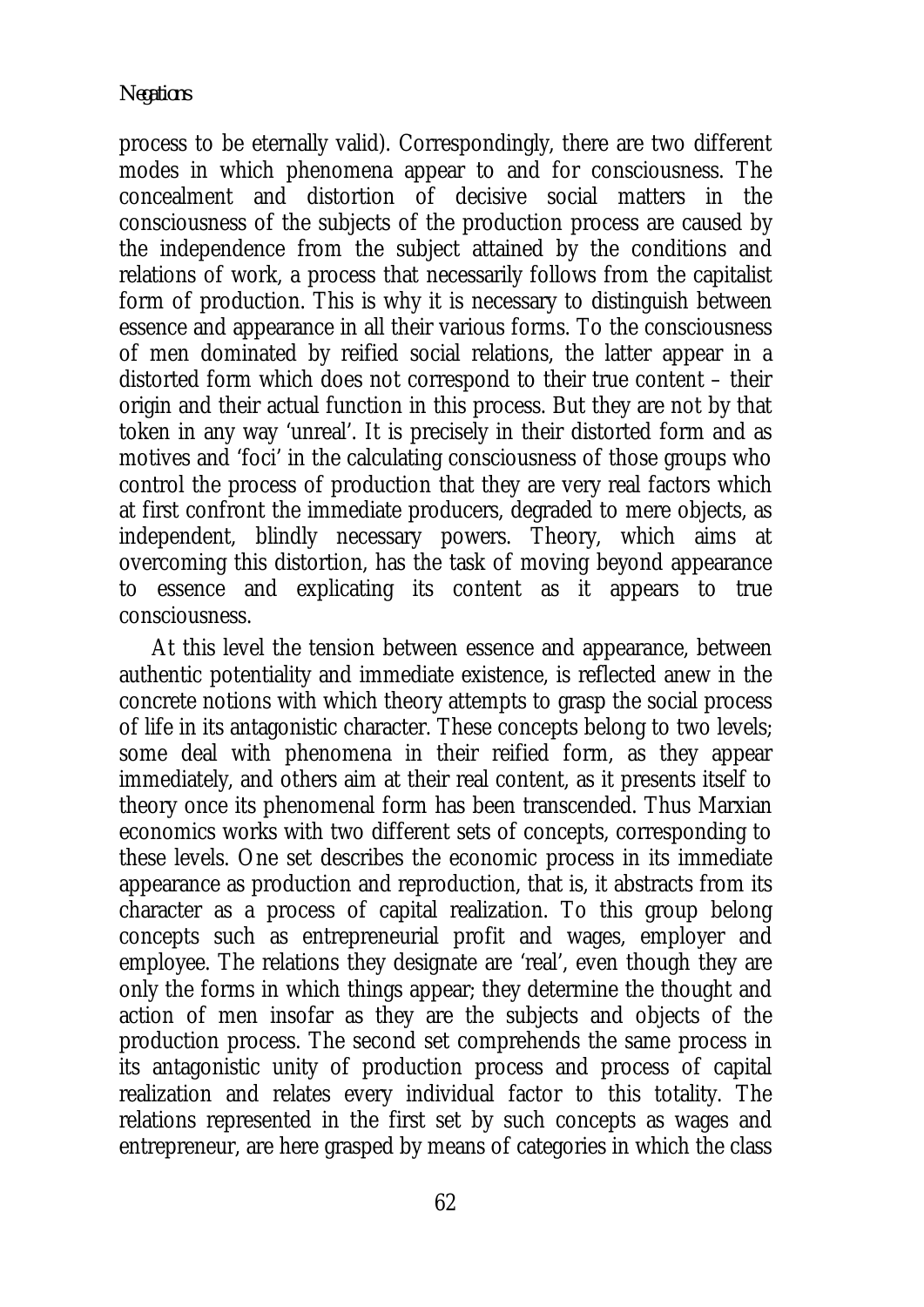character of this method of production is expressed (for instance, surplus value). Both groups of concepts are equally necessary to the understanding of the antagonistic reality; nevertheless, they are not on the same level. In terms of dialectical theory, the second group of concepts, which has been derived from the totality of the social dynamic, is intended to grasp the essence and the true content of the manifestations which the first group describes as they appear.

The dialectical concepts transcend given social reality in the direction of another historical structure which is present as a tendency in the given reality. The positive concept of essence, culminating in the concept of the essence of man, which sustains all critical and polemical distinctions between essence and appearance as their guiding principle and model, is rooted in this potential structure. In terms of the positive concept of essence, all categories that describe the given form of existence as historically mutable become 'ironic': they contain their own negation. In economic theory this irony finds its expression in the relationship of the two sets of concepts. If, for instance, it is said that concepts such as wages, the value of labor, and entrepreneurial profit are only categories of manifestations behind which are hidden the 'essential relations' of the second set of concepts, it is also true that these essential relations represent the truth of the manifestations only insofar as the concepts which comprehend them already contain their own negation and transcendence – the image of a social organization without surplus value. All materialist concepts contain an accusation and an imperative.

When the imperative has been fulfilled, when practice has created men's new social organization, the new essence of man appears in reality. Then the *current* historical form of the antithesis of essence and appearance, which expresses primarily the externality, lack of planning, and blind necessity of the present material conditions of life in the face of the individuals' true needs and potentialities, will have disappeared. But this does not mean that all grounds for the distinction between essence and appearance, potentiality and immediate existence would cease. Nature remains a realm of necessity; the overcoming of need (*Not*), and the satisfaction of human wants will remain a struggle – a struggle, to be sure, which it will only then be possible to conduct in a manner worthy of man and without historically obsolete forms of social conflict. Into it will go the theoretical energy which has hitherto spent itself in the concern with absolutely certain and universally valid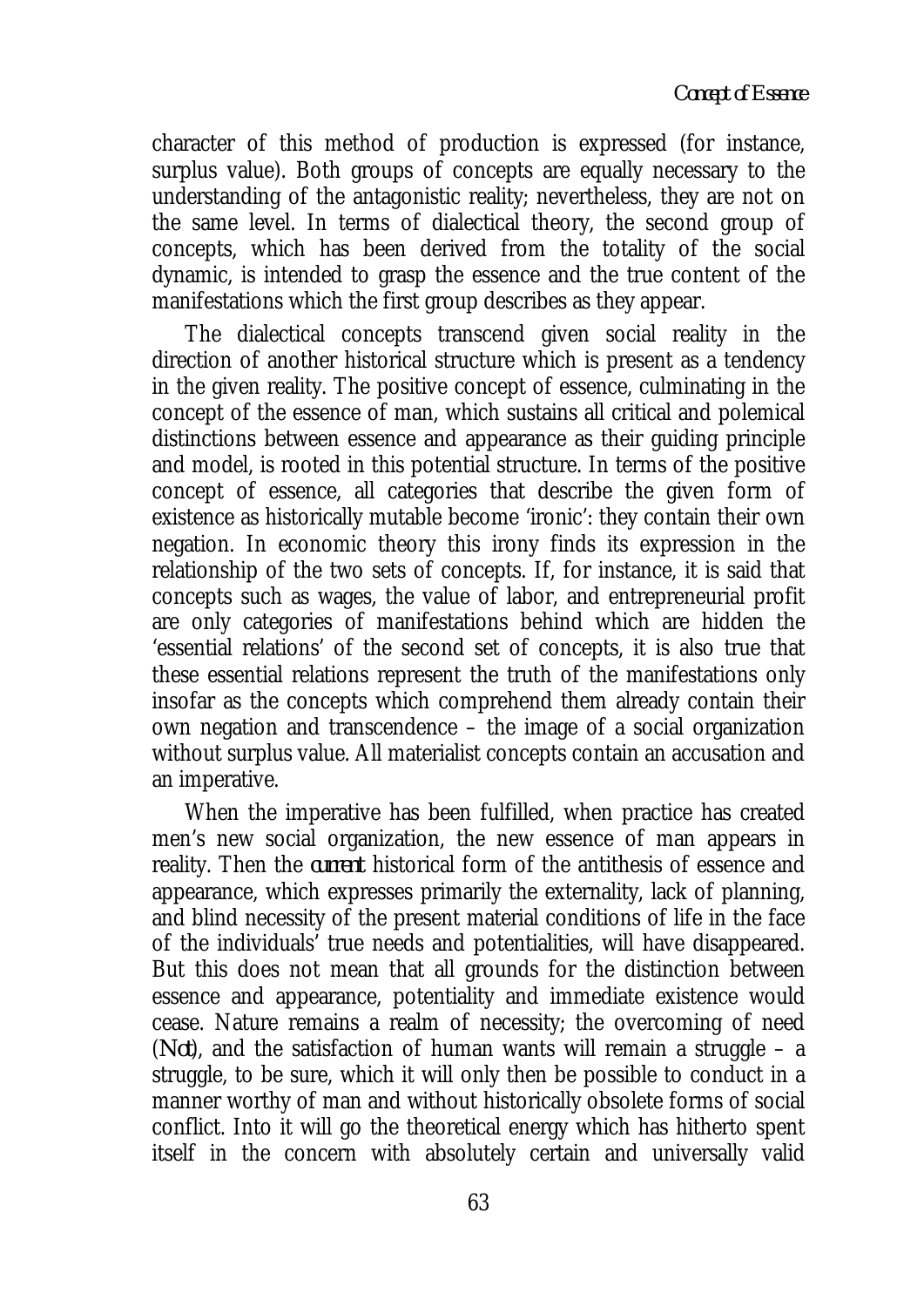### *Negations*

knowledge. The characteristics of essence no longer need to be stabilized in timeless eternal forms. The truth according to which the particular interests are preserved in the universal, the resulting objective 'validity' of the universal, and the transparent rationality of the life process, will all have to prove themselves in the practice of the associated individuals and no longer in an absolute consciousness divorced from practice.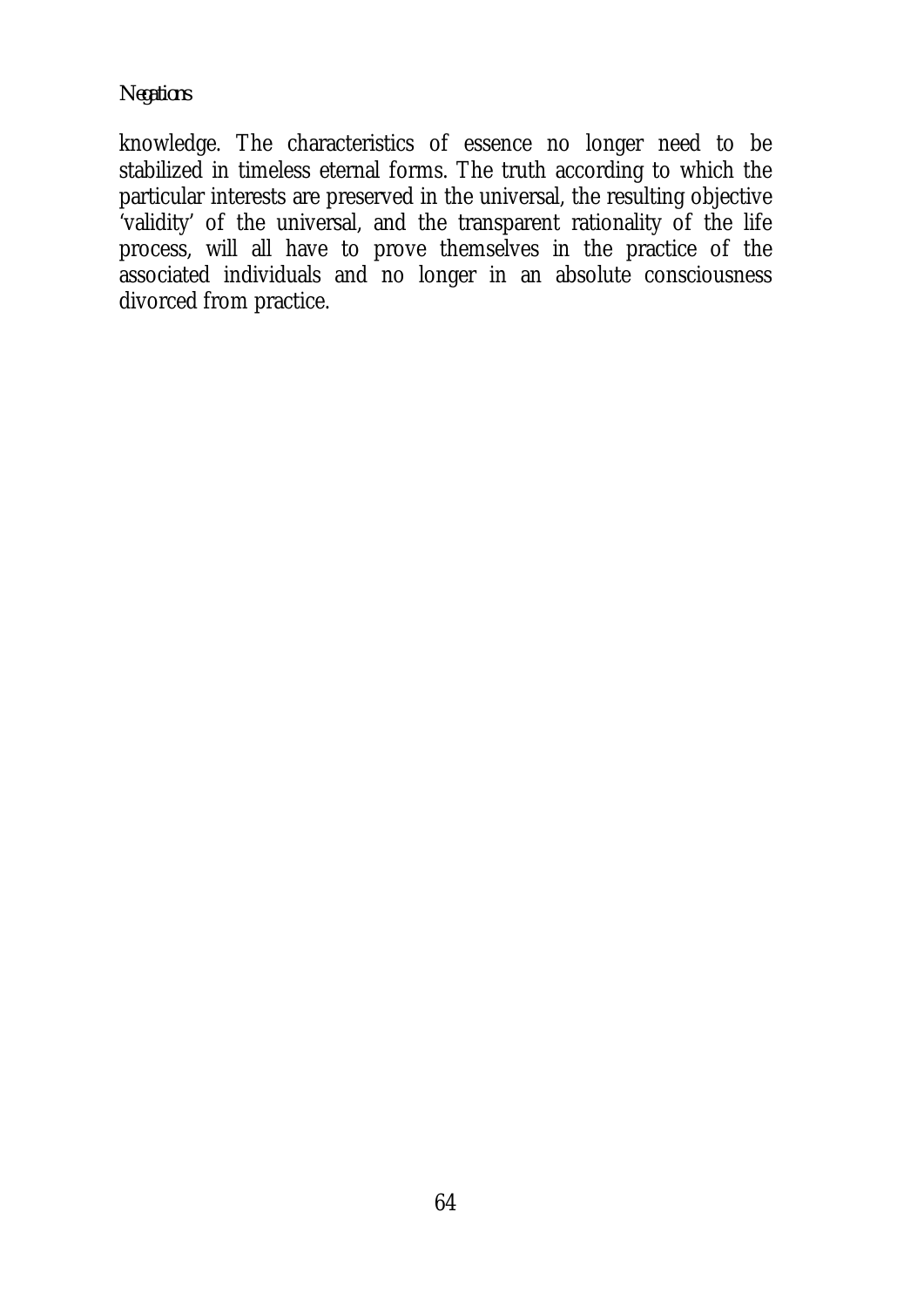# **The Affirmative Character of Culture1**

The doctrine that all human knowledge is oriented toward practice belonged to the nucleus of ancient philosophy. It was Aristotle's view that the truths arrived at through knowledge should direct practice in daily life as in the arts and sciences. In their struggle for existence, men need the effort of knowledge, the search for truth, because what is good, beneficial, and right for them is not immediately evident. Artisan and merchant, captain and physician, general and statesman – each must have correct knowledge in his field in order to be capable of acting as the changing situation demands. While Aristotle maintained the practical character of every instance of knowledge, he made a significant distinction between forms of knowledge. He ordered them, as it were, in a hierarchy of value whose nadir is functional acquaintance with the necessities of everyday life and whose zenith is philosophical knowledge. The latter has no purpose outside itself. Rather, it occurs only for its own sake and to afford men felicity. Within this hierarchy there is a fundamental break between the necessary and useful on the one hand and the 'beautiful' on the other. "The whole of life is further divided into two parts, business and leisure, war and peace, and of actions some aim at what is necessary and useful, and some at what is beautiful [τά καλά]."<sup>2</sup> Since this division is not itself questioned, and since, together with other regions of the 'beautiful', 'pure' theory congeals into an independent activity alongside and above other activities, philosophy's original demand disintegrates: the demand that practice be guided by known truths. Separating the useful and necessary from the beautiful and from enjoyment initiated a development that abandons the field to the materialism of bourgeois practice on the one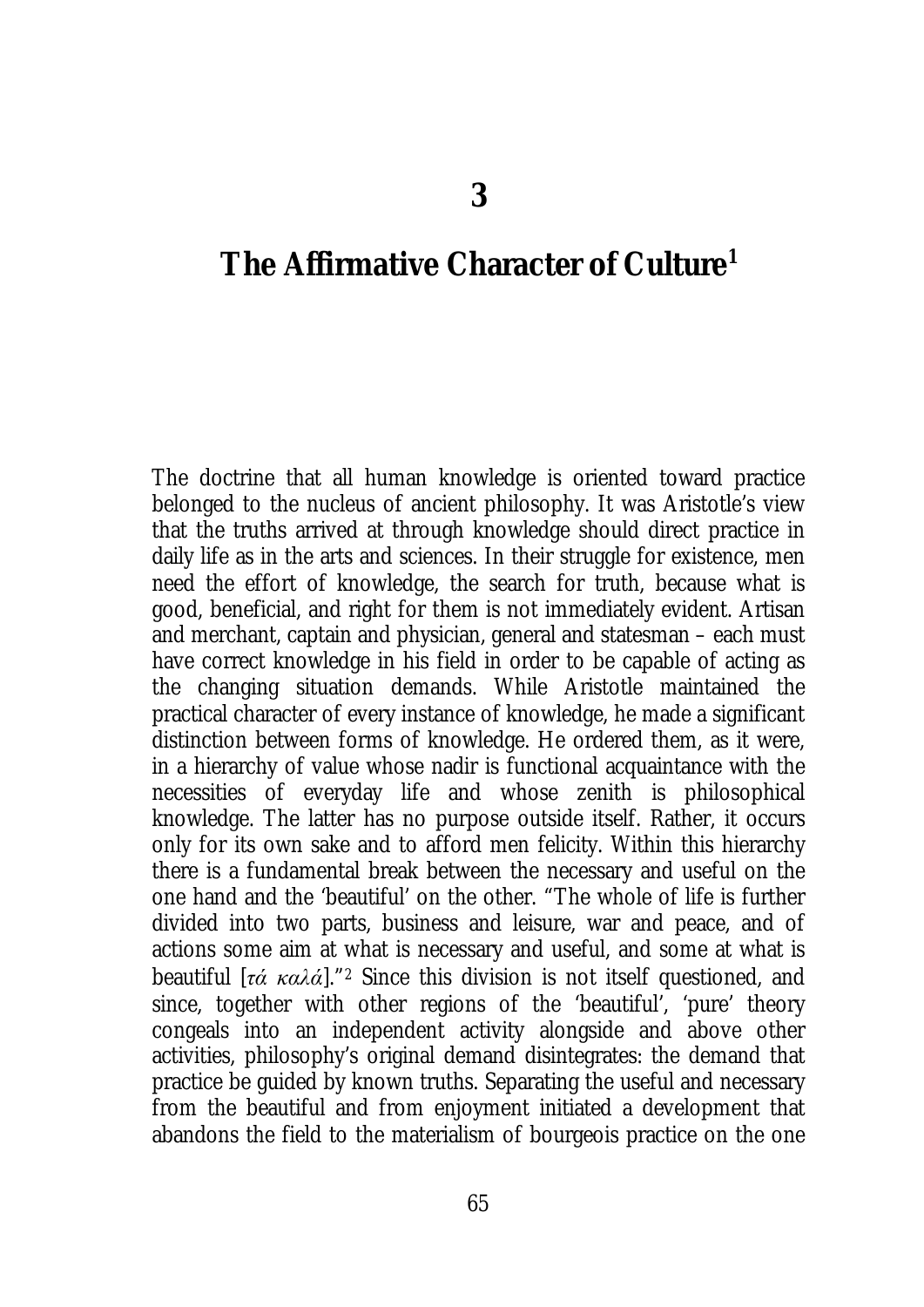hand and to the appeasement of happiness and the mind within the preserve of 'culture' on the other.

One theme continually recurs in the reasons given for the relegation of the highest form of knowledge and of pleasure to pure, purposeless theory: the world of necessity, of everyday provision for life, is inconstant, insecure, unfree – not merely in fact, but in essence. Disposal over material goods is never entirely the work of human industry and wisdom, for it is subject to the rule of contingency. The individual who places his highest goal, happiness, in these goods makes himself the slave of men and things. He surrenders his freedom. Wealth and well-being do not come or persist due to his autonomous decision but rather through the changeable fortune of opaque circumstances. Man thus subjects his existence to a purpose situated outside him. Of itself, such an external purpose can vitiate and enslave men only if the material conditions of life are poorly ordered, that is, if their reproduction is regulated through the anarchy of opposing social interests. In this order the preservation of the common existence is incompatible with individual happiness and freedom. Insofar as philosophy is concerned with man's happiness – and the theory of classical antiquity held it to be the highest good – it cannot find it in the established material organization of life. That is why it must transcend this order's facticity.

Along with metaphysics, epistemology, and ethics, this transcendence also affects psychology. Like the extrapsychic3 world, the human soul is divided into a lower and a higher region. The history of the soul transpires between the poles of sensuality4 and reason. The devaluation of sensuality results from the same motives as that of the material world: because sensuality is a realm of anarchy, of inconstancy, and of unfreedom. Sensual pleasure is not in itself bad. It is bad because, like man's lower activities, it is fulfilled in a bad order. The 'lower parts of the soul' drive man to covet gain and possessions, purchase and sale. He is led to "admire and value nothing but wealth and its possessors".5 Accordingly the 'appetitive' part of the soul, which is oriented toward sensual pleasure, is also termed by Plato the 'moneyloving' part, "because money is the principal means of satisfying desires of this kind".6

All the ontological classifications of ancient idealism express the badness of a social reality in which knowledge of the truth about human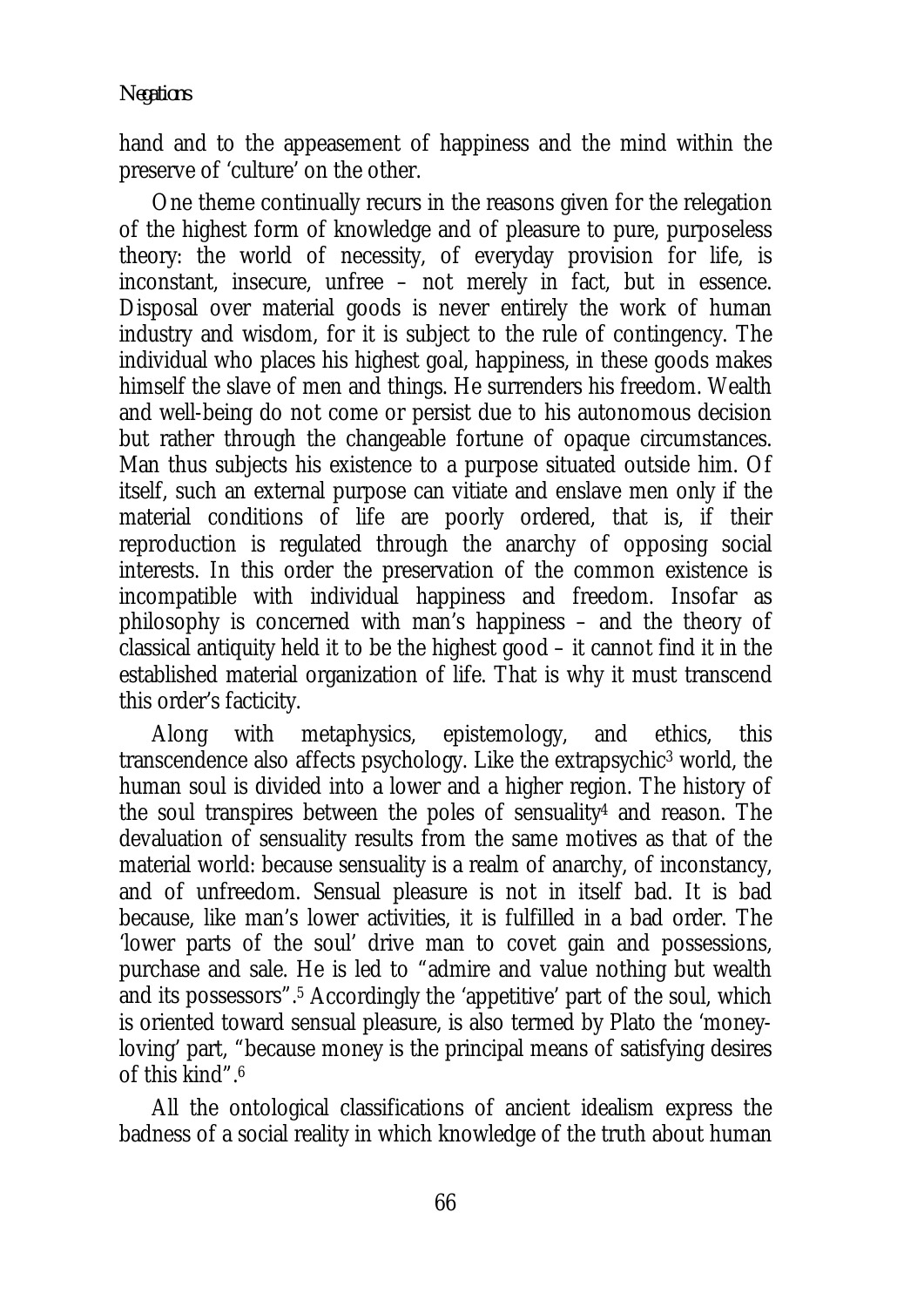existence is no longer incorporated into practice. The world of the true, the good, and the beautiful is in fact an 'ideal' world insofar as it lies beyond the existing conditions of life, beyond a form of existence in which the majority of men either work as slaves or spend their life in commerce, with only a small group having the opportunity of being concerned with anything more than the provision and preservation of the necessary. When the reproduction of material life takes place under the rule of the commodity form and continually renews the poverty of class society, then the good, beautiful, and true are transcendent to this life. And if everything requisite to preserving and securing material life is produced in this form, then whatever lies beyond it is certainly 'superfluous'. What is of authentic import to man, the highest truths, the highest goods, and the highest joys, is separated in significance from the necessary by an abyss. They are a 'luxury'. Aristotle did not conceal this state of affairs. 'First philosophy', which includes the highest good and the highest pleasure, is a function of the leisure of the few, for whom all necessities of life are already adequately taken care of. 'Pure theory' is appropriated as the profession of an elite and cordoned off with iron chains from the majority of mankind. Aristotle did not assert that the good, the beautiful, and the true are universally valid and obligatory values which should also permeate and transfigure 'from above' the realm of necessity, of the material provision for life. Only when this claim is raised are we in the presence of the concept of culture that became central to bourgeois practice and its corresponding weltanschauung. The ancient theory of the higher value of truths above the realm of necessity includes as well the 'higher' level of society. For these truths are supposed to have their abode in the ruling social strata, whose dominant status is in turn confirmed by the theory insofar as concern with the highest truths is supposed to be their profession.

In Aristotelian philosophy, ancient theory is precisely at the point where idealism retreats in the face of social contradictions and expresses them as ontological conditions. Platonic philosophy still contended with the social order of commercial Athens. Plato's idealism is interlaced with motifs of social criticism. What appears as facticity from the standpoint of the Ideas is the material world in which men and things encounter one another as commodities. The just order of the soul is destroyed by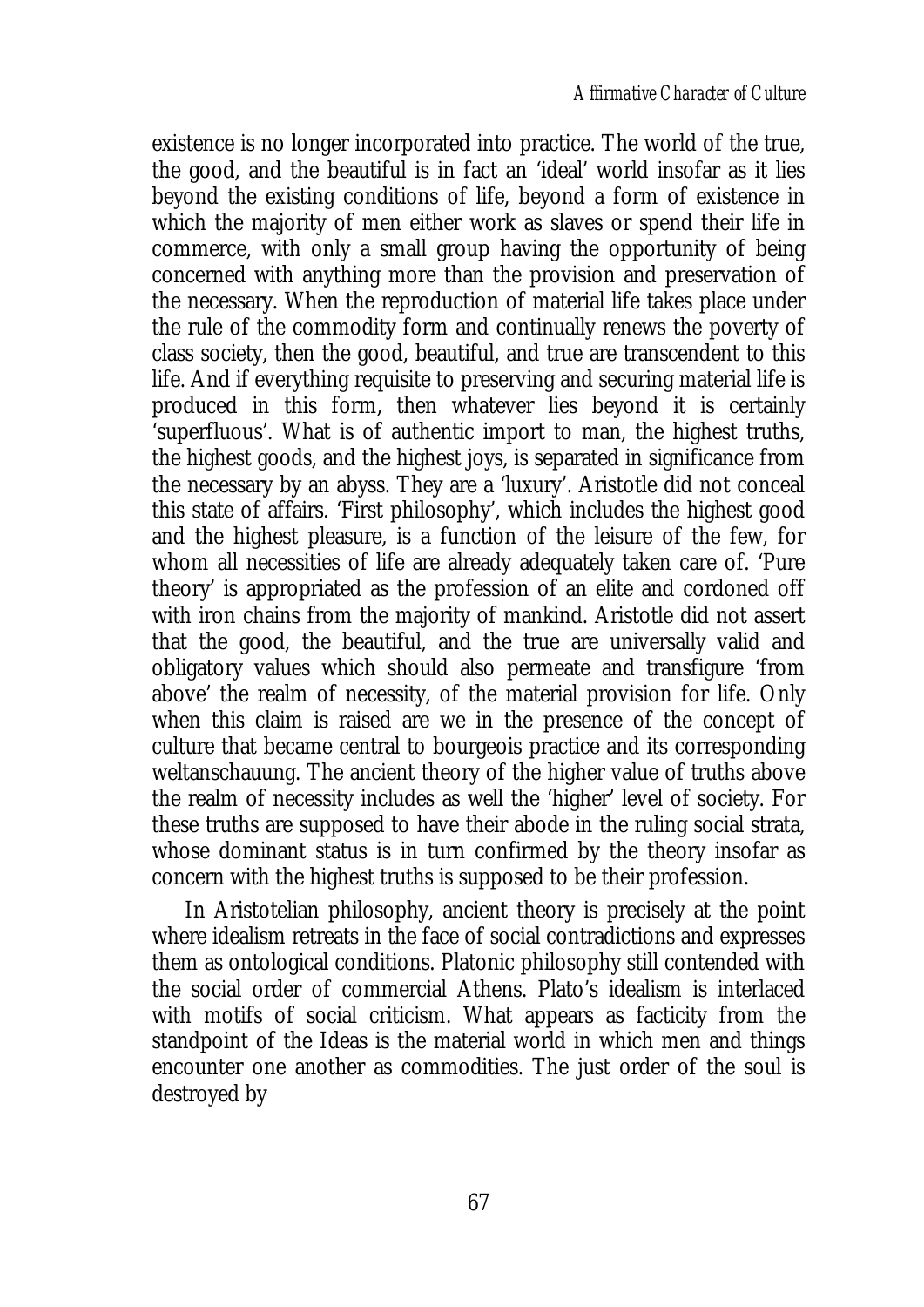### *Negations*

the passion for wealth which leaves a man not a moment of leisure to attend to anything beyond his personal fortunes. So long as a citizen's whole soul is wrapped up in these, he cannot give a thought to anything but the day's takings.7

And the authentic, basic demand of idealism is that this material world be transformed and improved in accordance with the truths yielded by knowledge of the Ideas. Plato's answer to this demand is his program for a reorganization of society. This program reveals what Plato sees as the root of evil. He demands, for the ruling strata, the abolition of private property (even in women and children) and the prohibition of trade. This same program, however, tries to root the contradictions of class society in the depths of human nature, thereby perpetuating them. While the majority of the members of the state are engaged for their entire lives in the cheerless business of providing for the necessities of life, enjoyment of the true, the good, and the beautiful is reserved for a small elite. Although Aristotle still lets ethics terminate in politics, for him the reorganization of society no longer occupies a central role in philosophy. To the extent to which he is more 'realistic' than Plato, his idealism is more resigned in the face of the historical tasks of mankind. The true philosopher is for him no longer essentially the true statesman. The distance between facticity and Idea has increased precisely because they are conceived of as in closer relationship. The purport of idealism, viz. the realization of the Idea, dissipates. The history of idealism is also the history of its coming to terms with the established order.

Behind the ontological and epistemological separation of the realm of the senses and the realm of Ideas, of sensuousness and reason, of necessity and beauty, stands not only the rejection of a bad historical form of existence, but also its exoneration. The material world (i.e. the manifold forms of the respective 'lower' member of this relation) is in itself mere matter, mere potentiality, akin more to Non-Being than to Being. It becomes real only insofar as it partakes of the 'higher' world. In all these forms the material world remains bare matter or stuff for something outside it which alone gives it value. All and any truth, goodness, and beauty can accrue to it only 'from above' by the grace of the Idea. All activity relating to the material provision of life remains in its essence untrue, bad, and ugly. Even with these characteristics, however, such activity is as necessary as matter is for the Idea. The misery of slave labor, the degradation of men and things to commodities, the joylessness and lowliness in which the totality of the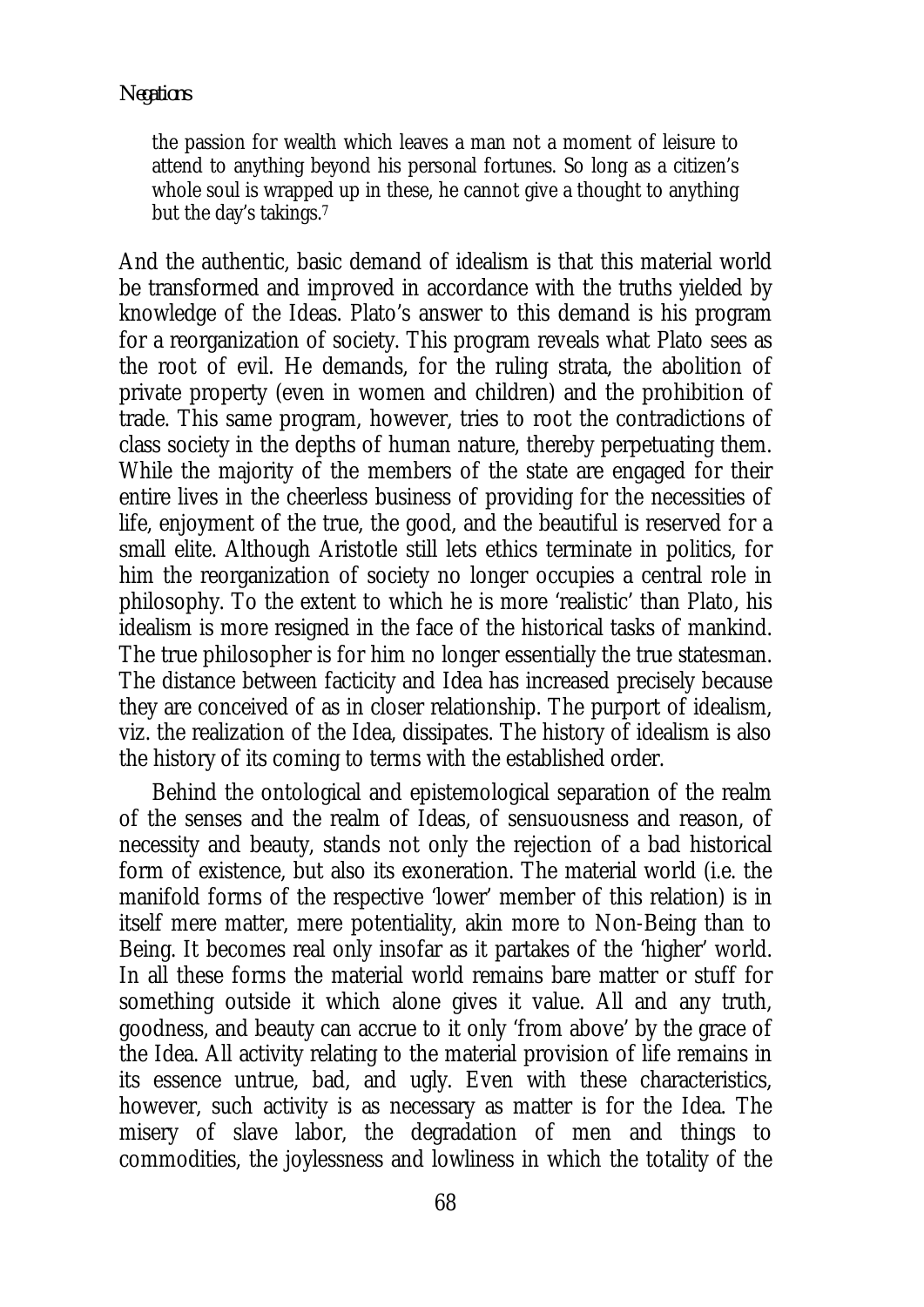material conditions of existence continuously reproduces itself, all these do not fall within the sphere of interest of idealist philosophy, for they are not yet the actual reality that constitutes the object of this philosophy. Due to its irrevocably material quality, material practice is exonerated from responsibility for the true, good, and beautiful, which is instead taken care of by the pursuit of theory. The ontological cleavage of ideal from material values tranquillizes idealism in all that regards the material processes of life. In idealism, a specific historical form of the division of labor and of social stratification takes on the eternal, metaphysical form of the relationship of necessity and beauty, of matter and Idea.

In the bourgeois epoch the theory of the relationship between necessity and beauty, labor and enjoyment, underwent decisive changes. First, the view that concern with the highest values is appropriated as a profession by particular social strata disappears. In its place emerges the thesis of the universality and universal validity of 'culture'. With good conscience, the theory of antiquity had expressed the fact that most men had to spend their lives providing for necessities while a small number devoted themselves to enjoyment and truth. Although the fact has not changed, the good conscience has disappeared. Free competition places individuals in the relation of buyers and sellers of labor power. The pure abstractness to which men are reduced in their social relations extends as well to intercourse with ideas. It is no longer supposed to be the case that some are born to and suited to labor and others to leisure, some to necessity and others to beauty. Just as each individual's relation to the market is immediate (without his personal qualities and needs being relevant except as commodities), so his relations to God, to beauty, to goodness, and to truth are relations of immediacy. As abstract beings, all men are supposed to participate equally in these values. As in material practice the product separates itself from the producers and becomes independent as the universal reified form of the 'commodity', so in cultural practice a work and its content congeal into universally valid 'values'. By their very nature the truth of a philosophical judgment, the goodness of a moral action, and the beauty of a work of art should appeal to everyone, relate to everyone, be binding upon everyone. Without distinction of sex or birth, regardless of their position in the process of production, individuals must subordinate themselves to cultural values. They must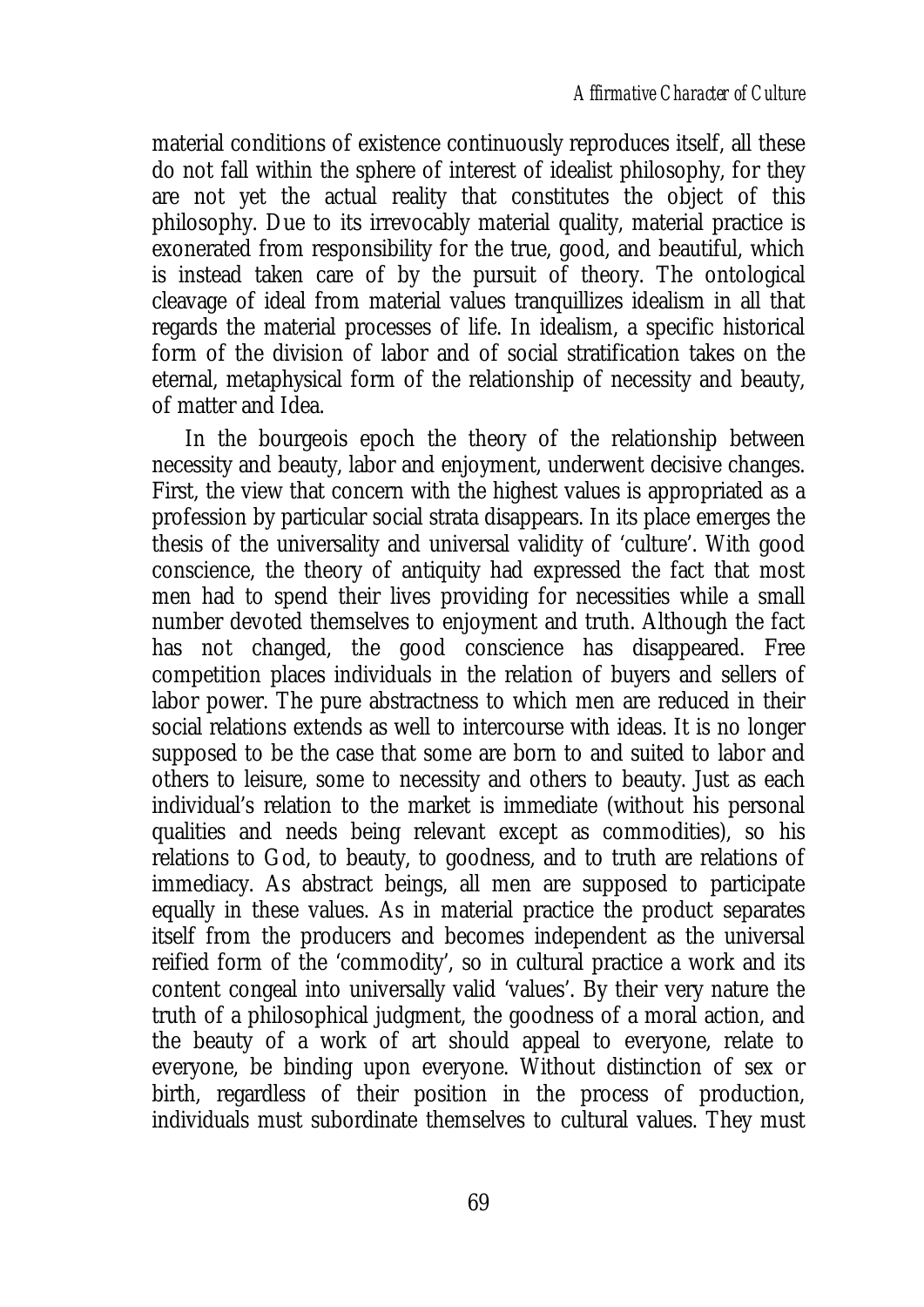absorb them into their lives and let their existence be permeated and transfigured by them. 'Civilization' is animated and inspired by 'culture'.

This is not the place to discuss the various attempts to define culture. There is a concept of culture that can serve as an important instrument of social research because it expresses the implication of the mind in the historical process of society. It signifies the totality of social life in a given situation, insofar as both the areas of ideational reproduction (culture in the narrower sense, the 'spiritual world') and of material reproduction ('civilization') form a historically distinguishable and comprehensible unity.8 There is, however, another fairly widespread usage of the concept of culture, in which the spiritual world is lifted out of its social context, making culture a (false) collective noun and attributing (false) universality to it. This second concept of culture (clearly seen in such expressions as 'national culture', 'Germanic culture', or 'Roman culture') plays off the spiritual world against the material world by holding up culture as the realm of authentic values and self-contained ends in opposition to the world of social utility and means. Through the use of this concept, culture is distinguished from civilization and sociologically and valuationally removed from the social process.9 This concept itself has developed on the basis of a specific historical form of culture, which is termed 'affirmative culture' in what follows. By affirmative culture is meant that culture of the bourgeois epoch which led in the course of its own development to the segregation from civilization of the mental and spiritual world as an independent realm of value that is also considered superior to civilization. Its decisive characteristic is the assertion of a universally obligatory, eternally better and more valuable world that must be unconditionally affirmed: a world essentially different from the factual world of the daily struggle for existence, yet realizable by every individual for himself 'from within', without any transformation of the state of fact. It is only in this culture that cultural activities and objects gain that value which elevates them above the everyday sphere. Their reception becomes an act of celebration and exaltation.

Although the distinction between civilization and culture may have joined only recently the mental equipment of the social and cultural sciences, the state of affairs that it expresses has long been characteristic of the conduct of life and the weltanschauung of the bourgeois era. 'Civilization and culture' is not simply a translation of the ancient relation of purposeful and purposeless, necessary and beautiful. As the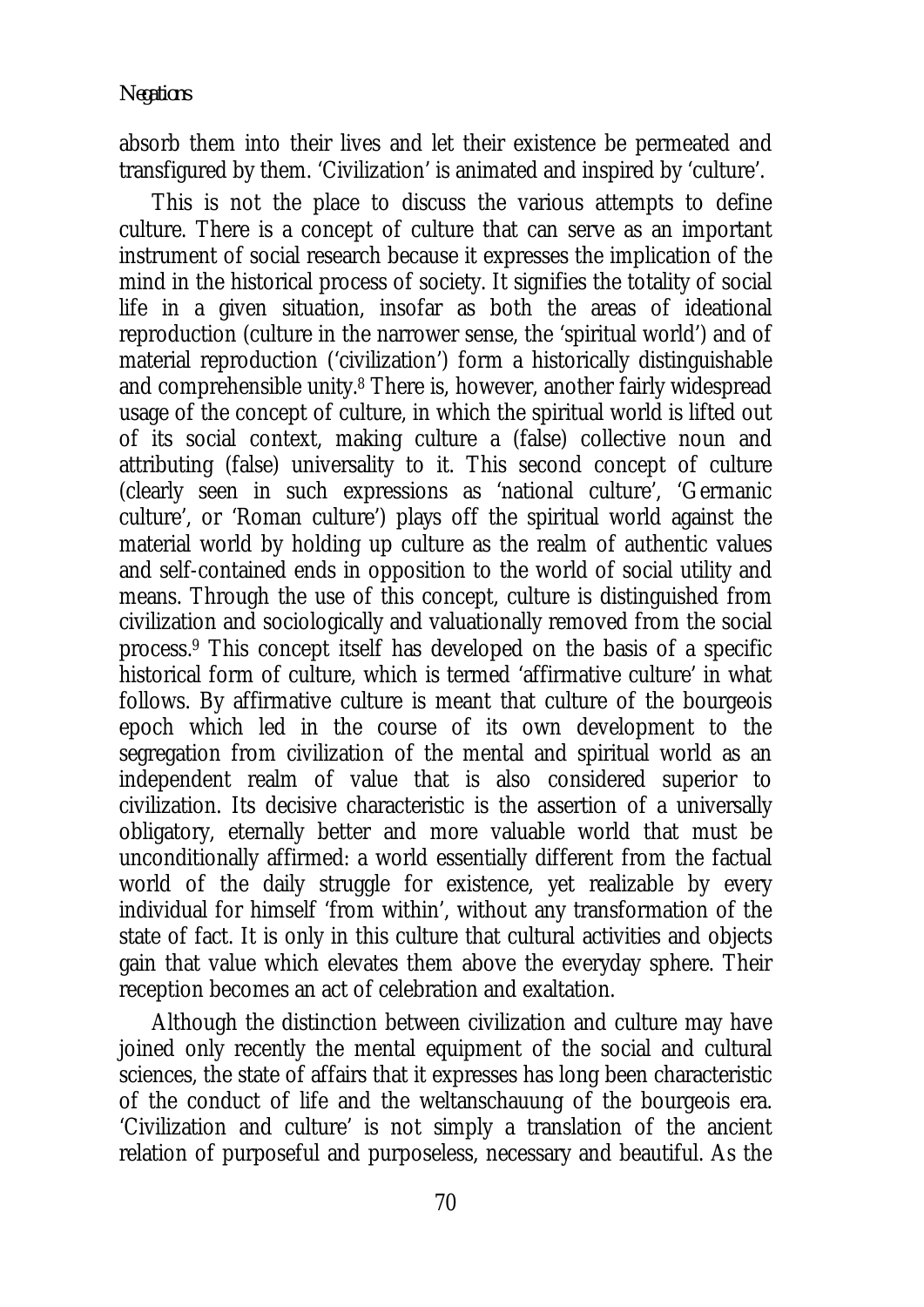purposeless and beautiful were internalized and, along with the qualities of binding universal validity and sublime beauty, made into the cultural values of the bourgeoisie, a realm of apparent unity and apparent freedom was constructed within culture in which the antagonistic relations of existence were supposed to be stabilized and pacified. Culture affirms and conceals the new conditions of social life.

In antiquity, the world of the beautiful beyond necessity was essentially a world of happiness and enjoyment. The ancient theory had never doubted that men's concern was ultimately their worldly gratification, their happiness. Ultimately, not immediately: for man's first concern is the struggle for the preservation and protection of mere existence. In view of the meager development of the productive forces in the ancient economy, it never occurred to philosophy that material practice could ever be fashioned in such a way that it would itself contain the space and time for happiness. Anxiety stands at the source of all idealistic doctrines that look for the highest felicity in ideational practice: anxiety about the uncertainty of all the conditions of life, about the contingency of loss, of dependence, and of poverty, but anxiety also about satiation, ennui, and envy of men and the gods. Nonetheless, anxiety about happiness, which drove philosophy to separate beauty and necessity, preserves the demand for happiness even within the separated sphere. Happiness becomes a preserve, in order for it to be able to be present at all. What man is to find in the philosophical knowledge of the true, the good, and the beautiful is ultimate pleasure, which has all the opposite characteristics of material facticity: permanence in change, purity amidst impurity, freedom amidst unfreedom.

The abstract individual who emerges as the subject of practice at the beginning of the bourgeois epoch also becomes the bearer of a new claim to happiness, merely on the basis of the new constellation of social forces. No longer acting as the representative or delegate of higher social bodies, each separate individual is supposed to take the provision of his needs and the fulfillment of his wants into his own hands and be in immediate relation to his 'vocation', to his purpose and goals, without the social, ecclesiastical, and political mediations of feudalism. In this situation the individual was allotted more room for individual requirements and satisfactions: room which developing capitalist production began to fill with more and more objects of possible satisfaction in the form of commodities. To this extent, the bourgeois liberation of the individual made possible a new happiness.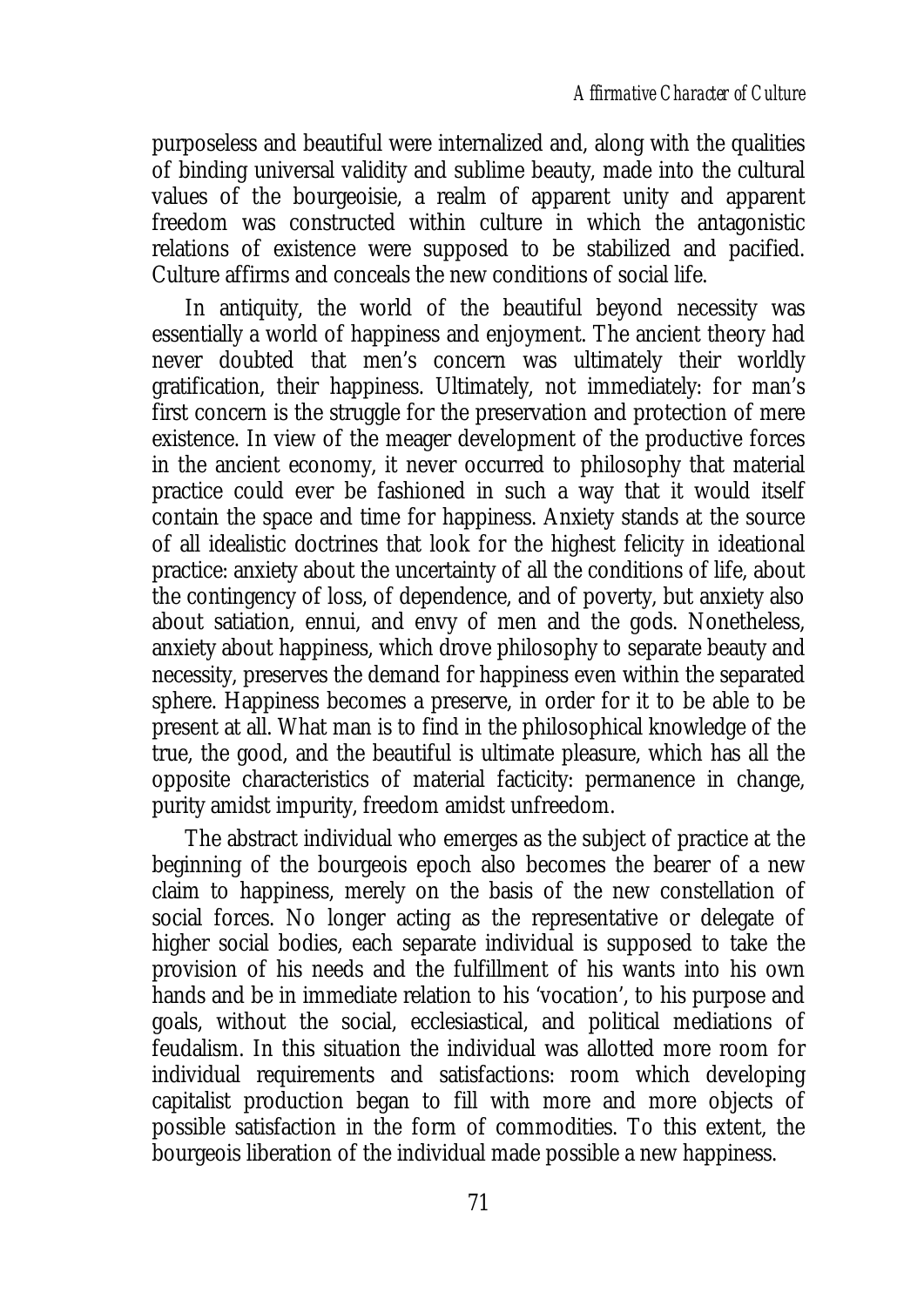But the universality of this happiness is immediately canceled, since the abstract equality of men realizes itself in capitalist production as concrete inequality. Only a small number of men dispose of the purchasing power required for the quantity of goods necessary in order to secure happiness. Equality does not extend to the conditions for attaining the means. For the strata of the rural and urban proletariat, on whom the bourgeoisie depended in their struggle against the feudal powers, abstract equality could have meaning only as real equality. For the bourgeoisie, when it came to power, abstract equality sufficed for the flourishing of real individual freedom and real individual happiness, since it already disposed of the material conditions that could bring about such satisfaction. Indeed, stopping at the stage of abstract freedom belonged to the conditions of bourgeois rule, which would have been endangered by a transition from abstract to concrete universality. On the other hand, the bourgeoisie could not give up the general character of its demand (that equality be extended to all men) without denouncing itself and openly proclaiming to the ruled strata that, for the majority, everything was still the same with regard to the improvement of the conditions of life. Such a concession became even less likely as growing social wealth made the real fulfillment of this general demand possible while there was in contrast the relatively increasing poverty of the poor in city and country. Thus the demand became a postulate, and its object a mere idea. The vocation of man, to whom general fulfillment is denied in the material world, is hypostatized as an ideal.

The rising bourgeois groups had based their demand for a new social freedom on the universality of human reason. Against the belief in the divinely instituted eternity of a restrictive order they maintained their belief in progress, in a better future. But reason and freedom did not extend beyond these groups' interest, which came into increasing opposition to the interest of the majority. To accusing questions the bourgeoisie gave a decisive answer: affirmative culture. The latter is fundamentally idealist. To the need of the isolated individual it responds with general humanity, to bodily misery with the beauty of the soul, to external bondage with internal freedom, to brutal egoism with the duty of the realm of virtue. Whereas during the period of the militant rise of the new society all of these ideas had a progressive character by pointing beyond the attained organization of existence, they entered increasingly into the service of the suppression of the discontented masses and of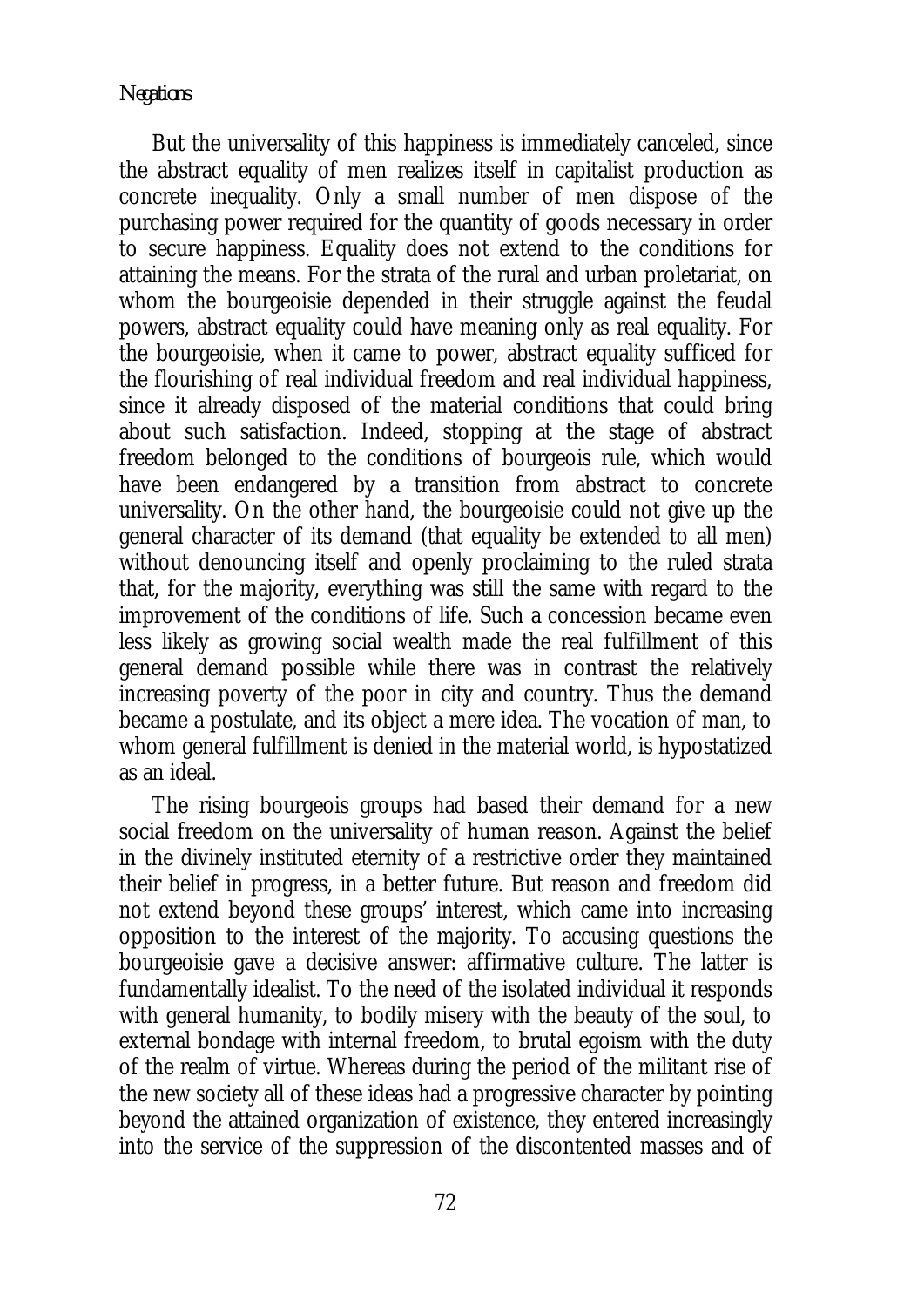mere self-justifying exaltation, once bourgeois rule began to be stabilized. They concealed the physical and psychic vitiation of the individual.

But bourgeois idealism is not merely ideology, for it expresses a correct objective content. It contains not only the justification of the established form of existence, but also the pain of its establishment: not only quiescence about what is, but also remembrance of what could be. By making suffering and sorrow into eternal, universal forces, great bourgeois art has continually shattered in the hearts of men the facile resignation of everyday life. By painting in the luminous colors of this world the beauty of men and things and trans-mundane happiness, it has planted real longing alongside poor consolation and false consecration in the soil of bourgeois life. This art raised pain and sorrow, desperation and loneliness, to the level of metaphysical powers and set individuals against one another and the gods in the nakedness of physical immediacy, beyond all social mediations. This exaggeration contains the higher truth that such a world cannot be changed piecemeal, but only through its destruction. Classical bourgeois art put its ideal forms at such a distance from everyday occurrence that those whose suffering and hope reside in daily life could only rediscover themselves through a leap into a totally other world. In this way art nourished the belief that all previous history had been only the dark and tragic prehistory of a coming existence. And philosophy took this idea seriously enough to be concerned about its realization. Hegel's system is the last protest against the degradation of the idea: against playing officiously with the mind as though it were an object that really has nothing to do with human history. At least idealism maintained that the materialism of bourgeois practice is not the last word and that mankind must be led beyond it. Thus idealism belongs to a more progressive stage of development than later positivism, which in fighting metaphysical ideas eliminates not only their metaphysical character, but their content as well. It thus links itself inevitably to the status quo.

Culture is supposed to assume concern for the individual's claim to happiness. But the social antagonisms at the root of culture let it admit this claim only in an internalized and rationalized form. In a society that reproduces itself through economic competition, the mere demand for a happier social existence constitutes rebellion. For if men value the enjoyment of worldly happiness, then they certainly cannot value acquisitive activity, profit, and the authority of the economic powers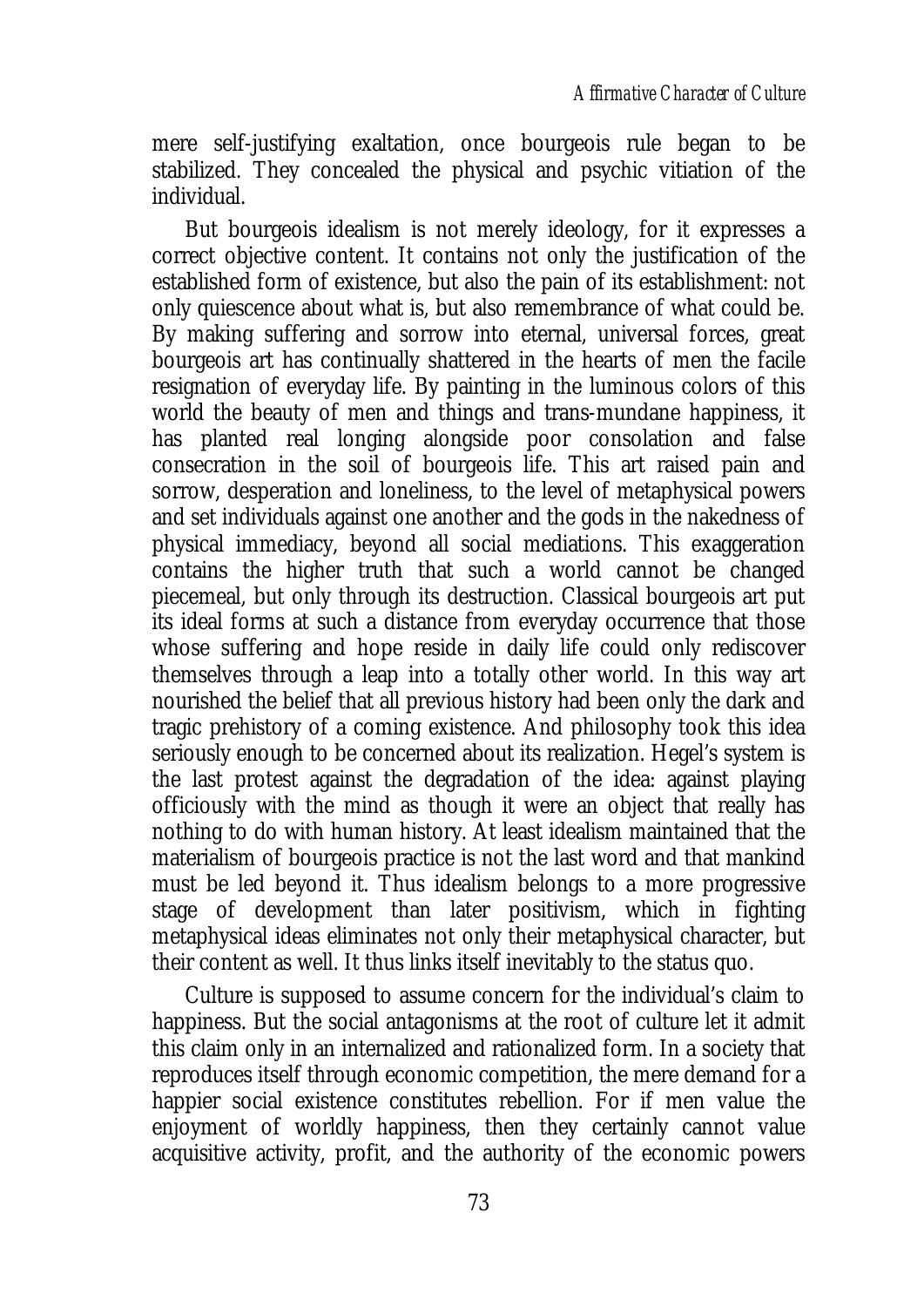# *Negations*

that preserve the existence of this society. The claim to happiness has a dangerous ring in an order that for the majority means need, privation, and toil. The contradictions of such an order provide the impetus to the idealization of that claim. But the real gratification of individuals cannot be contained by an idealistic dynamic which either continually postpones gratifcation or transmutes it into striving for the unattained. It can only be realized *against*idealist culture, and only *against*this culture is it propagated as a general demand: the demand for a real transformation of the material conditions of existence, for a new life, for a new form of labor and of enjoyment. Thus it has remained active in the revolutionary groups that have fought the expanding new system of injustice since the waning of the Middle Ages. And while idealism surrenders the earth to bourgeois society and makes its ideas unreal by finding satisfaction in heaven and the soul, materialist philosophy takes seriously the concern for happiness and fights for its realization in history. In the philosophy of the Enlightenment, this connection becomes clear.

False philosophy can, like theology, promise us an eternal happiness and, cradling us in beautiful chimeras, lead us there at the expense of our days or our pleasure. Quite different and wiser, true philosophy affords only a temporal happiness. It sows roses and flowers in our path and teaches us to pick them.10

Idealist philosophy, too, admits the centrality of human happiness. But in its controversy with stoicism, the Enlightenment adopted precisely that form of the claim to happiness which is incompatible with idealism and with which affirmative culture cannot deal:

And how we shall be anti-Stoics! These philosophers are strict, sad, and hard; we shall be tender, joyful, and agreeable. All soul, they abstract from their body; all body, we shall abstract from our soul. They show themselves inaccessible to pleasure and pain; we shall be proud to feel both the one and the other. Aiming at the sublime, they elevate themselves above all occurrences and believe themselves to be truly men only insofar as they cease to exist. Ourselves, we shall not control what governs us, although circumstances will not command our feelings. By acknowledging their lordship and our bondage, we shall try to make them agreeable to us, in the conviction that it is here that the happiness of life resides. Finally, we shall believe ourselves that much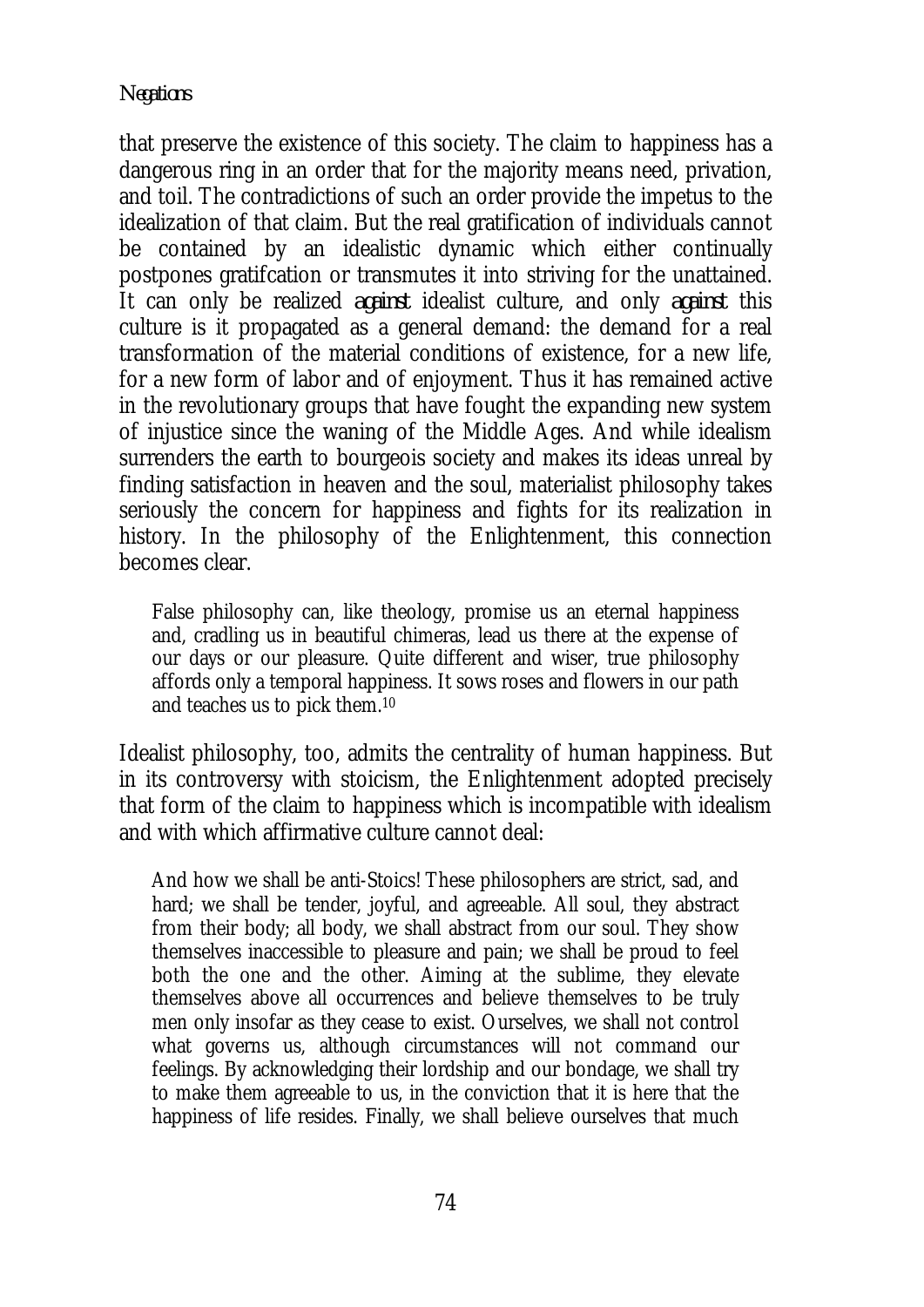happier, the more we feel nature, humanity, and all social virtues. We shall recognize none but these, nor any life other than this one.11

\*

In its idea of pure humanity, affirmative culture took up the historical demand for the general liberation of the individual. "If we consider mankind as we know it according to the laws which it embodies, we find nothing higher in man than humanity."12 This concept is meant to comprise everything that is directed toward "man's noble education to reason and freedom, to more refined senses and instincts, to the most delicate and the heartiest health, to the fulfillment and domination of the earth".13 All human laws and forms of government are to have the exclusive purpose of "enabling man, free from attack by others, to exercise his powers and acquire a more beautiful and freer enjoyment of life".14 The highest point which man can attain is a community of free and rational persons in which each has the same opportunity to unfold and fulfill all of his powers. The concept of the person, in which the struggle against repressive collectivities has remained active through the present, disregards social conflicts and conventions and addresses itself to all individuals. No one relieves the individual of the burden of his existence, but no one prescribes his rights and sphere of action – no one except the 'law in his own breast'.

Nature intended that man generate entirely out of himself everything going beyond the mechanical organization of his animal existence, and that he partake of no other happiness or perfection than that which he provides for himself, free of instinct, by means of his own reason.15

All wealth and all poverty derive from him and react back upon him. Each individual is immediate to himself: without worldly or heavenly mediations. And this immediacy also holds for his relations to others. The clearest representation of this idea of the person is to be found in classical literature since Shakespeare. In its dramas, individuals are so close to one another that between them there is nothing that is in principle ineffable or inexpressible. Verse makes possible what has already become impossible in prosaic reality. In poetry men can transcend all social isolation and distance and speak of the first and last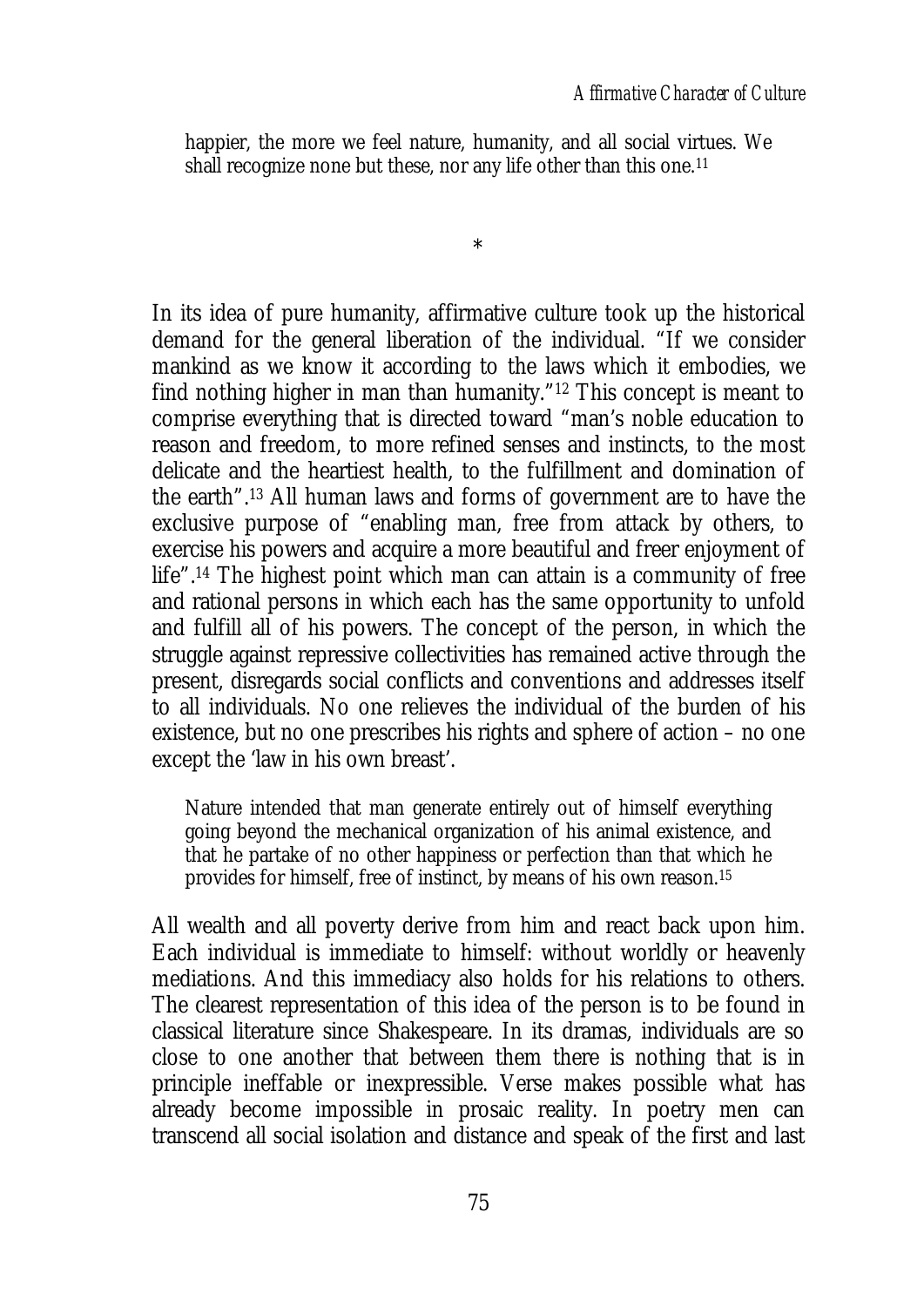things. They overcome the factual loneliness in the glow of great and beautiful words; they may even let loneliness appear in its metaphysical beauty. Criminal and saint, prince and servant, sage and fool, rich and poor join in discussion whose free flow is supposed to give rise to truth. The unity represented by art and the pure humanity of its persons are unreal; they are the counterimage of what occurs in social reality. The critical and revolutionary force of the ideal, which in its very unreality keeps alive the best desires of men amidst a bad reality, becomes clearest in those times when the satiated social strata have accomplished the betrayal of their own ideals. The ideal, to be sure, was conceived in such a fashion that its regressive and apologetic, rather than its progressive and critical, characteristics predominated. Its realization is supposed to be effected through the cultural education of individuals. Culture means not so much a better world as a nobler one: a world to be brought about not through the overthrow of the material order of life but through events in the individual's soul. Humanity becomes an inner state. Freedom, goodness, and beauty become spiritual qualities: understanding for everything human, knowledge about the greatness of all times, appreciation of everything difficult and sublime, respect for history in which all of this has become what it is. This inner state is to be the source of action that does not come into conflict with the given order. Culture belongs not to him who comprehends the truths of humanity as a battle cry, but to him in whom they have become a posture which leads to a mode of proper behavior: exhibiting harmony and reflectiveness even in daily routine. Culture should ennoble the given by permeating it, rather than putting something new in its place. It thus exalts the individual without freeing him from his factual debasement. Culture speaks of the dignity of 'man' without concerning itself with a concretely more dignified status for men. The beauty of culture is above all an inner beauty and can only reach the external world from within. Its realm is essentially a realm of the *soul*.

That culture is a matter of spiritual (*seelisch*) values is constitutive of the affirmative concept of culture at least since Herder. Spiritual values belong to the definition of culture in contrast to mere civilization. Alfred Weber was merely summing up a conceptual scheme with a long history when he wrote:

Culture … is merely spiritual expression and spiritual will and thus the expression and will of an 'essence' that lies behind all intellectual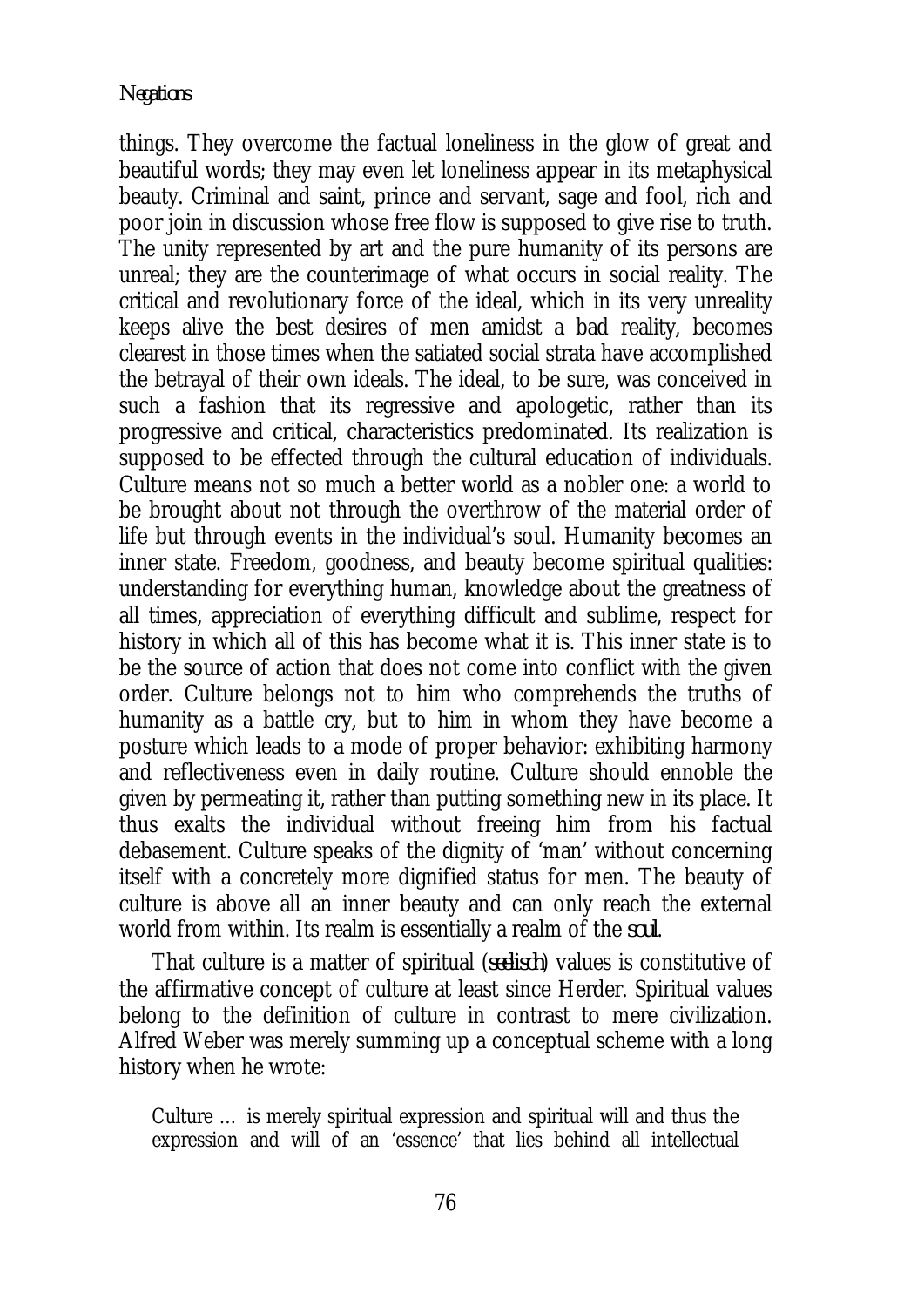mastery of existence, of a 'soul' that, in its striving for expression and in its willing, pays no regard to purposiveness and utility…. From this follows the concept of culture as the prevailing form in which the spiritual is expressed and released in the materially and spiritually given substance of existence.16

The soul posited by this interpretation is other and more than the totality of psychic forces and mechanisms (such as might be the object of empirical psychology). Rather, this noncorporeal being of man is asserted as the real substance of the individual.

The character of the soul as substance has since Descartes been founded upon the uniqueness of the ego as *res cogitans*. While the entire world outside the ego becomes in principle one of measurable matter with calculable motion, the ego is the only dimension of reality to evade the materialistic rationality of the rising bourgeoisie. By coming into opposition to the corporeal world as a substance differing from it in essence, the ego is subjected to a remarkable division into two regions. The ego as the subject of thought (*mens*, mind) remains, in the independence of self-certainty, on this side of the being of matter – its a priori, as it were – while Descartes attempts to explain materialistically the ego as soul (*anima*), as the subject of 'passions' (love and hate, joy and sorrow, shame, jealousy, regret, gratitude, and so forth). The passions of the soul are traced to blood circulation and its transformation in the brain. This reduction does not quite succeed. To be sure, all muscular movements and sense perceptions are thought to depend on the nerves, which "are like small filaments or small pipes that all come from the brain", but the nerves themselves contain "a certain very fine air or wind called animal spirits".17 Despite this immaterial residue, the tendency of the interpretation is clear: the ego is either mind (thought, *cogito me cogitare*) or, insofar as it is not merely thought (*cogitatio*), it is no longer authentically ego, but rather corporeal. In the latter case, the properties and activities ascribed to it belonged to *res extensa*. 18 Yet they do not quite admit of being dissolved into matter. The soul remains an unmastered intermediate realm between the unshakable self-certainty of pure thought and the mathematical and physical certainty of material being. Already in the original project of rationalism there is no room in the system for what is later considered actually to compose the soul, viz. the individual's feelings, appetites, desires, and instincts. The position within rationalism of empirical psychology, i.e. of the discipline really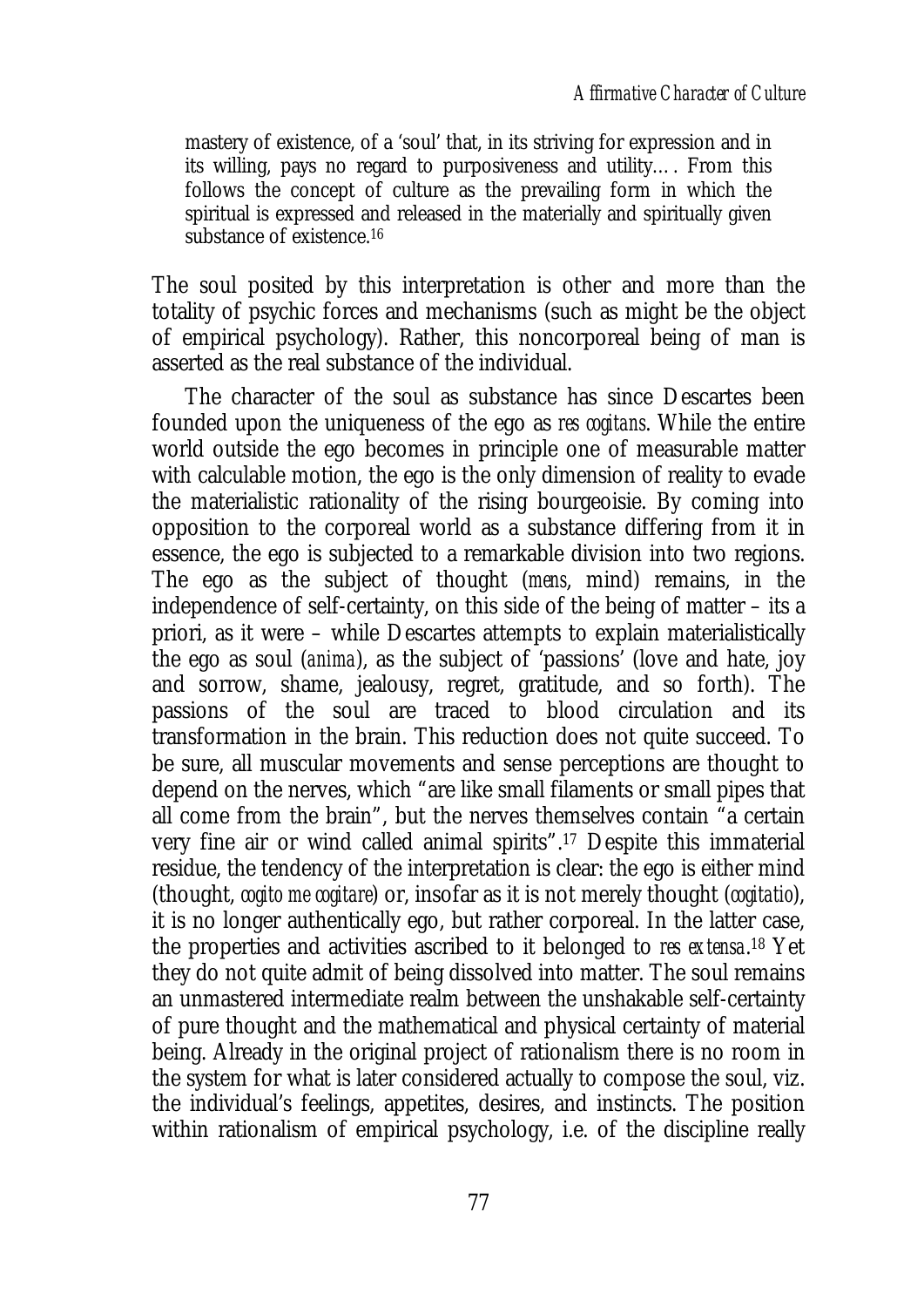dealing with the human soul, is characteristic, for it exists although reason is unable to legitimate it.

Kant polemized against the treatment of empirical psychology within rational metaphysics (by Baumgarten). Empirical psychology must be "completely banished from the domain of metaphysics; it is indeed already completely excluded by the very idea of the latter science". But, he goes on, "in conformity, however, with scholastic usage we must allow it some sort of a place (although as an episode only) in metaphysics, and this from economical motives, because it is not yet so rich as to be able to form a subject of study by itself, and yet is too important to be entirely excluded and forced to settle elsewhere…. It is thus merely a stranger who is taken in for a short while until he finds a home of his own, in a complete anthropology".<sup>19</sup> And in his metaphysics lectures of 1792–93 Kant expressed himself even more sceptically about this 'stranger': "Is an empirical psychology possible as science? No – our knowledge of the soul is entirely too limited".20

Rationalism's estrangement from the soul points to an important state of affairs. For in fact the soul does not enter into the social labor process. Concrete labor is reduced to abstract labor that makes possible the exchange of the products of labor as commodities. The idea of the soul seems to allude to those areas of life which cannot be managed by the abstract reason of bourgeois practice. It is as though the processing of matter is accomplished only by a part of the *res cogitans*:by technical reason. Beginning with the division of labor in manufacture and brought to completion in machine industry, "the intellectual [*geistigen*] potencies of the material process of production" come into opposition to the immediate producers as "the property of another and as a power that rules them".21 To the extent that thought is not immediately technical reason, it has freed itself since Descartes from conscious connection with social practice and tolerates the reification that it itself promotes. When in this practice human relations appear as material relations, as the very laws of things, philosophy abandons the individual to this appearance by retreating and re-establishing itself at the level of the transcendental constitution of the world in pure subjectivity. Transcendental philosophy does not make contact with reification, for it investigates only the process of cognition of the immemorially (*je schon*) reified world.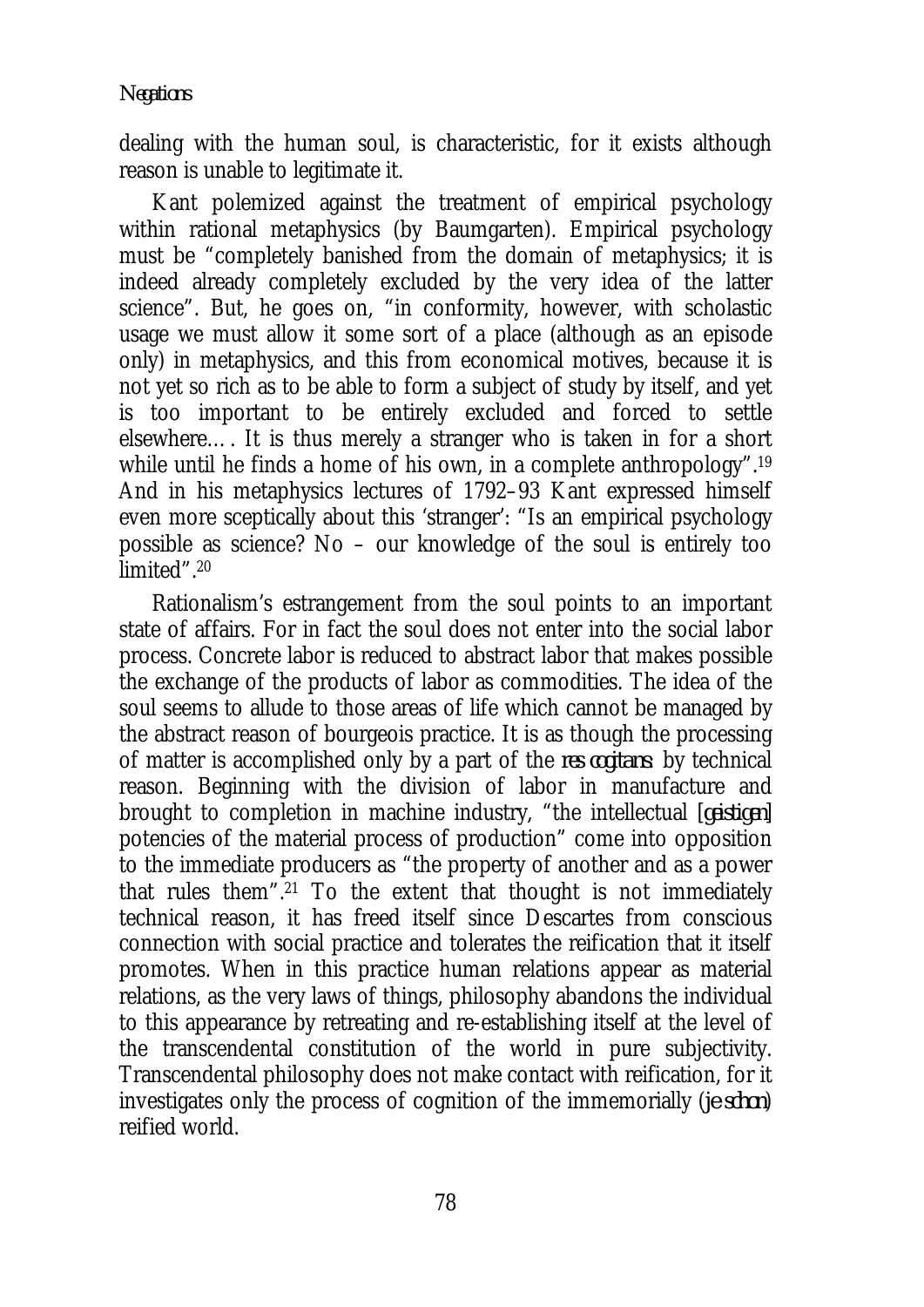The soul is not comprehended by the dichotomy of *res cogitans* and *res extensa,* for it cannot be understood merely as one or the other. Kant destroyed rational psychology without arriving at an empirical psychology. For Hegel, every single attribute of the soul is comprehended from the standpoint of mind (*Geist*), into which the soul passes over (*übergeht*); for mind reveals itself to be the soul's true content. The soul is essentially characterized by its "not yet being mind".22 Where Hegel treats psychology, i.e. the human soul, in his doctrine of subjective mind, the guiding principle is no longer soul but mind. Hegel deals with the soul principally as part of 'anthropology', where it is still completely "bound to the attributes of nature".23 He examines planetary life on a general scale, natural racial distinctions, the ages of man, magic, somnambulism, various forms of psychopathic selfimages, and – only for a few pages – the 'real soul'. For him the latter is nothing but the transition to the ego of consciousness, wherewith the anthropological doctrine of soul is already left behind, and the phenomenology of mind arrived at. The soul is thus allotted to physiological anthropology on the one hand and the philosophy of mind on the other. Even in the greatest system of bourgeois rationalism there is no place for the independence of the soul. The authentic objects of psychology, feelings, instincts, and will, are conceived only as forms of the existence of mind.

With its concept of the soul, however, affirmative culture means precisely what is not mind. Indeed, the concept of soul comes into ever sharper contradiction to the concept of mind. What is meant by soul "is forever inaccessible to the lucid mind, to the understanding, or to empirical, factual research. … One could sooner dissect with a knife a theme by Beethoven or dissolve it with an acid than analyze the soul with the means of abstract thought".<sup>24</sup> In the idea of the soul, the noncorporeal faculties, activities, and properties of man (according to the traditional classifications, reason, will, and appetite) are combined in an indivisible unity that manifestly endures through all of the individual's behavior and, indeed, constitutes his individuality.

The concept of the soul typical of affirmative culture was not developed by philosophy, and the examples from Descartes, Kant, and Hegel were intended only to illustrate philosophy's embarrassment with regard to the soul.25 This concept found its first positive expression in the literature of the Renaissance. Here the soul is in the first instance an unexplored part of the world to be discovered and enjoyed. To it are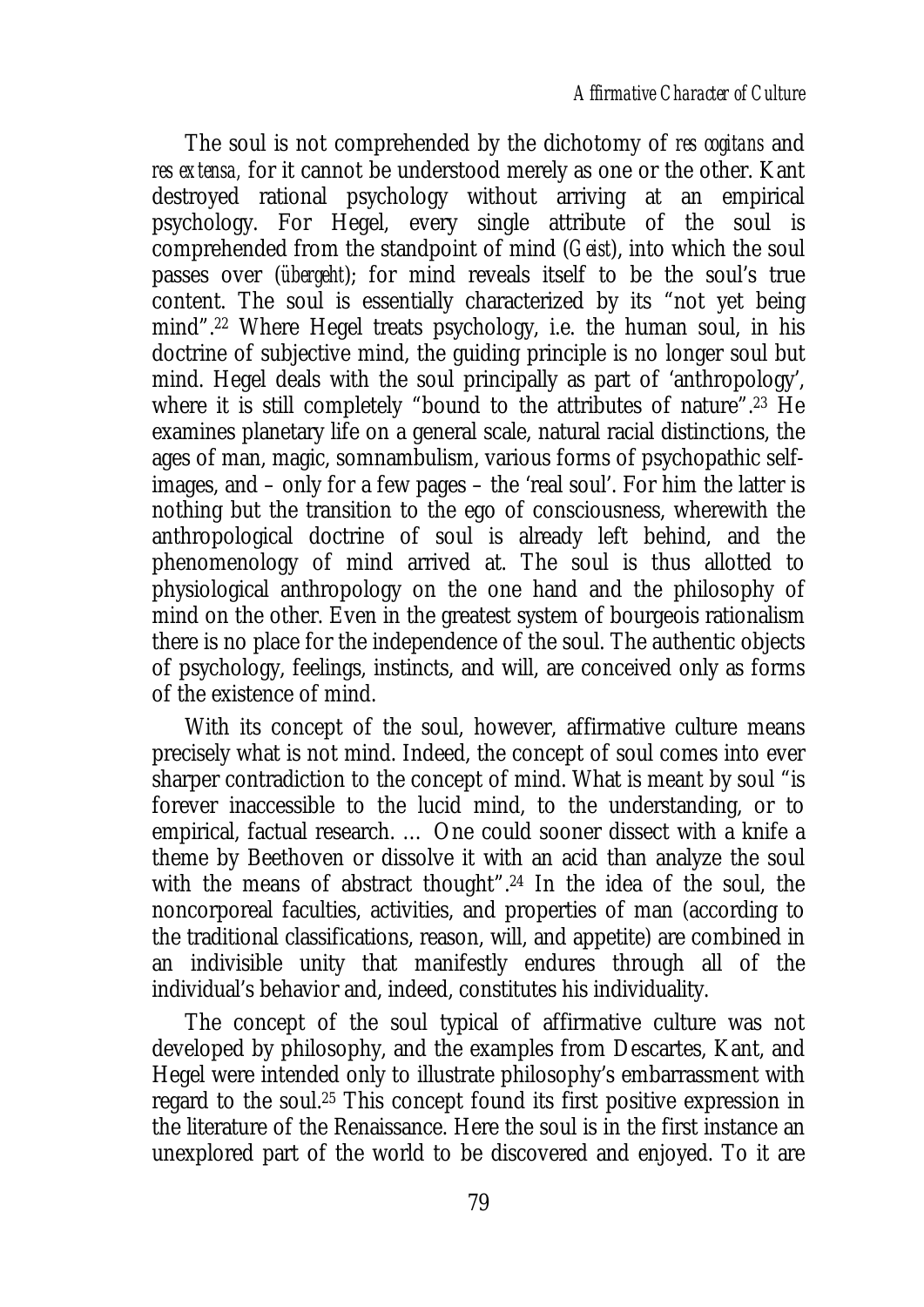# *Negations*

extended those demands with whose proclamation the new society accompanied the rational domination of the world by liberated man: freedom and the intrinsic worth of the individual. The riches of the soul, of the 'inner life', were thus the correlate of the new-found riches of external life. Interest in the neglected "individual, incomparable, living states" of the soul belonged to the program of "living out one's life fully and entirely".26 Concern with the soul "reacts upon the increasing differentiation of individualities and augments man's consciousness of enjoying life with a natural development rooted in man's essence".27 Seen from the standpoint of the consummated affirmative culture of the eighteenth and nineteenth centuries, this spiritual demand appears as an unfulfilled promise. The idea of 'natural development' remains, but it signifies primarily inner development. In the external world the soul cannot freely 'live itself out'. The organization of this world by the capitalist labor process has turned the development of the individual into economic competition and left the satisfaction of his needs to the commodity market. Affirmative culture uses the soul as a protest against reification, only to succumb to it in the end. The soul is sheltered as the only area of life that has not been drawn into the social labor process.

The word 'soul' gives the higher man a feeling of his inner existence, separated from all that is real or has evolved, a very definite feeling of the most secret and genuine potentialities of his life, his destiny, his history. In the early stages of the languages of all cultures, the word 'soul' is a sign that encompasses everything that is not world.28

And in this – negative – quality it now becomes the only still immaculate guarantor of bourgeois ideals. The soul glorifies resignation. The ideal that man, individual, irreplaceable man, beyond all natural and social distinctions, be the ultimate end; that truth, goodness, and justice hold between men; that all human weaknesses be expiated by humanity – this ideal can be represented, in a society determined by the economic law of value, only by the soul and as spiritual occurrence. All else is inhuman and discredited. The soul alone obviously has no exchange value. The value of the soul does not enter into the body in such a way as to congeal into an object and become a commodity. There can be a beautiful soul in an ugly body, a healthy one in a sick body, a noble one in a common body – and vice versa. There is a kernel of truth in the proposition that what happens to the body cannot affect the soul. But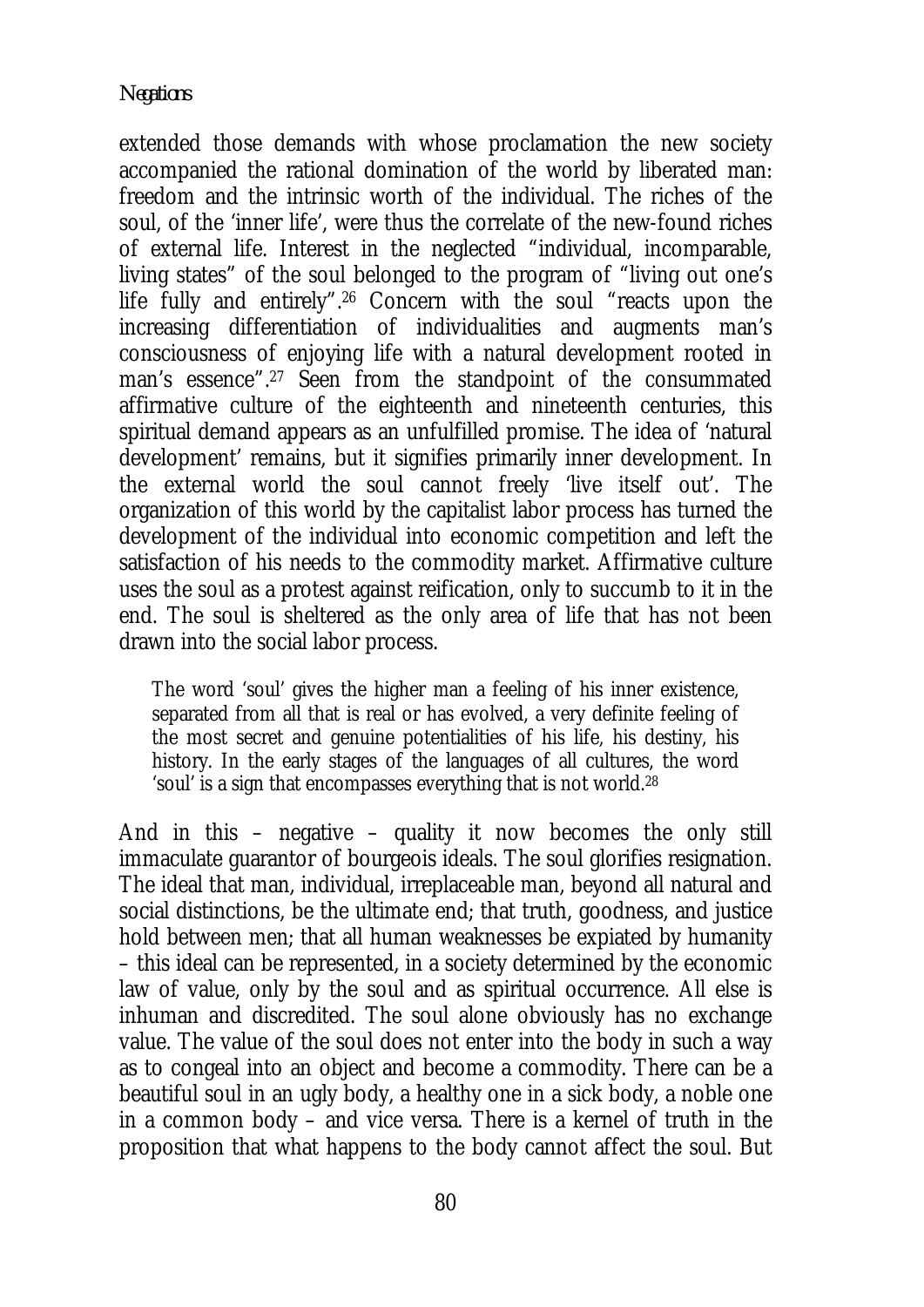in the established order this truth has taken on a terrible form. The freedom of the soul was used to excuse the poverty, martyrdom, and bondage of the body. It served the ideological surrender of existence to the economy of capitalism. Correctly understood, however, spiritual freedom does not mean the participation of man in an eternal beyond where everything is righted when the individual can no longer benefit from it. Rather, it anticipates the higher truth that in this world a form of social existence is possible in which the economy does not preempt the entire life of individuals. Man does not live by bread alone; this truth is thoroughly falsified by the interpretation that spiritual nourishment is an adequate substitute for too little bread.

The soul appears to escape reification just as it does the law of value. As a matter of fact, it can almost be defined by the assertion that through its means all reified relations are dissolved into human relations and negated. The soul institutes an all-encompassing inner community of men that spans the centuries. "The first thought in the first human soul links up with the last thought in the last human soul."<sup>29</sup> In the realm of culture spiritual education and spiritual greatness overcome the inequality and unfreedom of everyday competition, for men participate in culture as free and equal beings. He who looks to the soul sees through economic relations to men in themselves. Where the soul speaks, the contingent position and merit of men in the social process are transcended. Love breaks through barriers between rich and poor, high and lowly. Friendship keeps faith even with the outcast and despised, and truth raises its voice even before the tyrant's throne. Despite all social obstacles and encroachments, the soul develops in the individual's interior. The most cramped surroundings are large enough to expand into an infinite environment for the soul. In its classical era, affirmative culture continually poetized the soul in such a manner. The individual's soul is first set off from, and against, his body. Its adoption as the decisive area of life can have two meanings: the release of sensuality (as the irrelevant area of life) or, to the contrary, the subjection of sensuality to the domination of the soul. Affirmative culture unequivocally took the second course. Release of sensuality would be release of enjoyment, which presupposes the absence of guilty conscience and the real possibility of gratification. In bourgeois society, such a trend is increasingly opposed by the necessity of disciplining discontented masses. The internalization of enjoyment through spiritualization therefore becomes one of the decisive tasks of cultural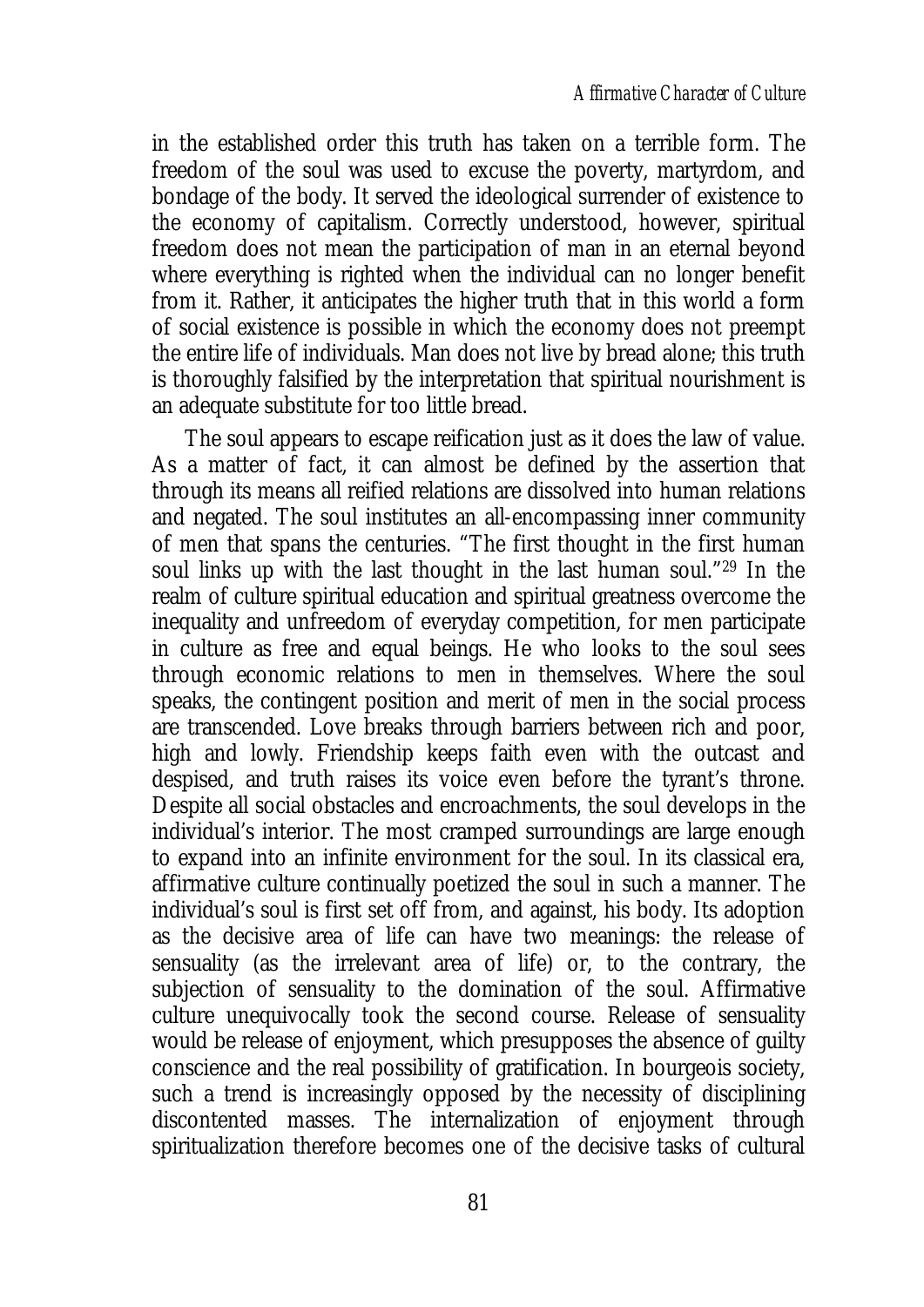education. By being incorporated into spiritual life, sensuality is to be harnessed and transfigured. From the coupling of sensuality and the soul proceeds the bourgeois idea of love.

The spiritualization of sensuality fuses matter with heaven and death with eternity. The weaker the belief in a heavenly beyond, the stronger the veneration of the spiritual beyond. The idea of love absorbs the longing for the permanence of worldly happiness, for the blessing of the unconditional, for the conquest of termination. In bourgeois poetry, lovers love in opposition to everyday inconstancy, to the demands of reality, to the subjugation of the individual, and to death. Death does not come from outside, but from love itself. The liberation of the individual was effected in a society based not on solidarity but on conflict of interests among individuals. The individual has the character of an independent, self-sufficient monad. His relation to the (human and nonhuman) world is either abstractly immediate (the individual constitutes the world immemorially in itself as knowing, feeling, and willing ego) or abstractly mediated (i.e. determined by the blind laws of the production of commodities and of the market). In neither case is the monadic isolation of the individual overcome. To do so would mean the establishment of real solidarity and presupposes the replacement of individualist society by a higher form of social existence.

The idea of love, however, requires that the individual overcome monadic isolation and find fulfillment through the surrender of individuality in the unconditional solidarity of two persons. In a society in which conflict of interest is the *principium individuationis*, this complete surrender can appear in pure form only in death. For only death eliminates all of the external conditions that destroy permanent solidarity and in the struggle with which individuals wear themselves out. It appears not as the cessation of existence in nothingness, but rather as the only possible consummation of love and thus as its deepest significance.

While in art love is elevated to tragedy, it threatens to become mere duty and habit in everyday bourgeois life. Love contains the individualistic principle of the new society: it demands exclusiveness. The latter appears in the requirement of unconditional fidelity which, originating in the soul, should also be obligatory for sensuality. But the spiritualization of sensuality demands of the latter what it cannot achieve: withdrawal from change and fluctuation and absorption into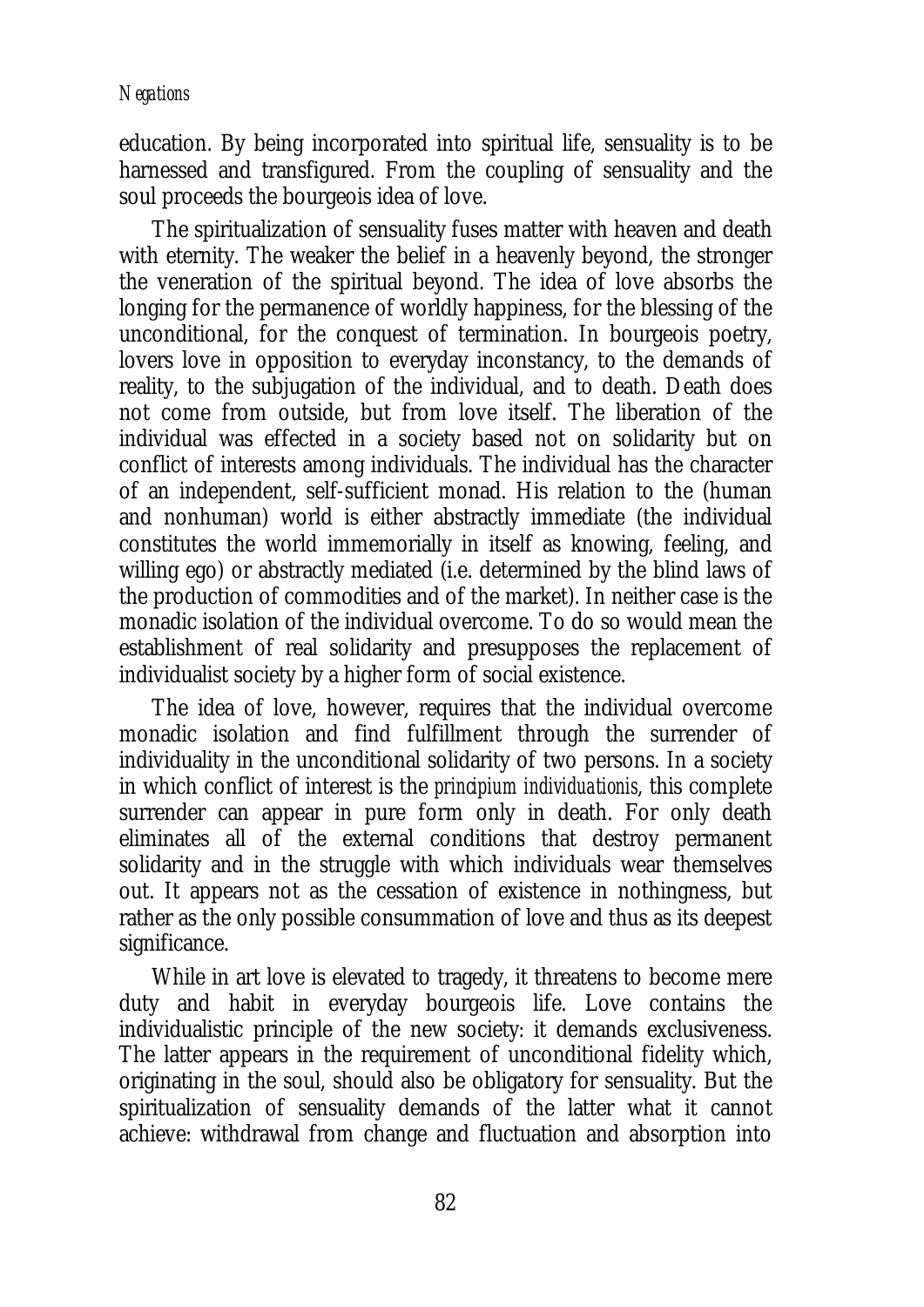the unity and indivisibility of the person. Just at this point, inwardness and outwardness, potentiality and reality are supposed to be found in a pre-established harmony which the anarchic principle of society destroys everywhere. This contradiction makes exclusive fidelity untrue and vitiates sensuality, which finds an outlet in the furtive improprieties of the petit bourgeois.

Purely private relationships such as love and friendship are the only realm in which the dominion of the soul is supposed to be immediately confirmed in reality. Otherwise the soul has primarily the function of elevating men to the ideal without urging the latter's realization. The soul has a tranquilizing effect. Because it is exempted from reification, it suffers from it least, consequently meeting it with the least resistance. Since the soul's meaning and worth do not fall within historical reality, it can maintain itself unharmed in a bad reality. Spiritual joys are cheaper than bodily ones; they are less dangerous and are granted more willingly. An essential difference between the soul and the mind is that the former is not oriented toward critical knowledge of truth. The soul can understand what the mind must condemn. Conceptual knowledge attempts to distinguish the one from the other and resolves contradiction only on the basis of the 'dispassionately proceeding necessity of the object', while the soul rapidly reconciles all 'external' antitheses in some 'internal' unity. If there is a Western, Germanic, Faustian soul, then a Western, Germanic, and Faustian culture belongs to it, and feudal, capitalist, and socialist societies are nothing but manifestations of such souls. Their firm antitheses dissolve into the beautiful and profound unity of culture. The reconciliatory nature of the soul manifests itself clearly where psychology is made the organon of the social and cultural sciences, without foundation in a theory of society that penetrates behind culture. The soul has a strong affinity with historicism. As early as Herder we find the idea that the soul, freed from rationalism, should be capable of universal empathy (*einfühlen*). He adjures the soul,

Entire nature of the soul that rules all things, that models all other inclinations and psychic forces after itself and tinges even the most indifferent actions – in order to feel these, do not answer in words, but penetrate into the epoch, into the region of heaven, into all of history, feel yourself into everything….30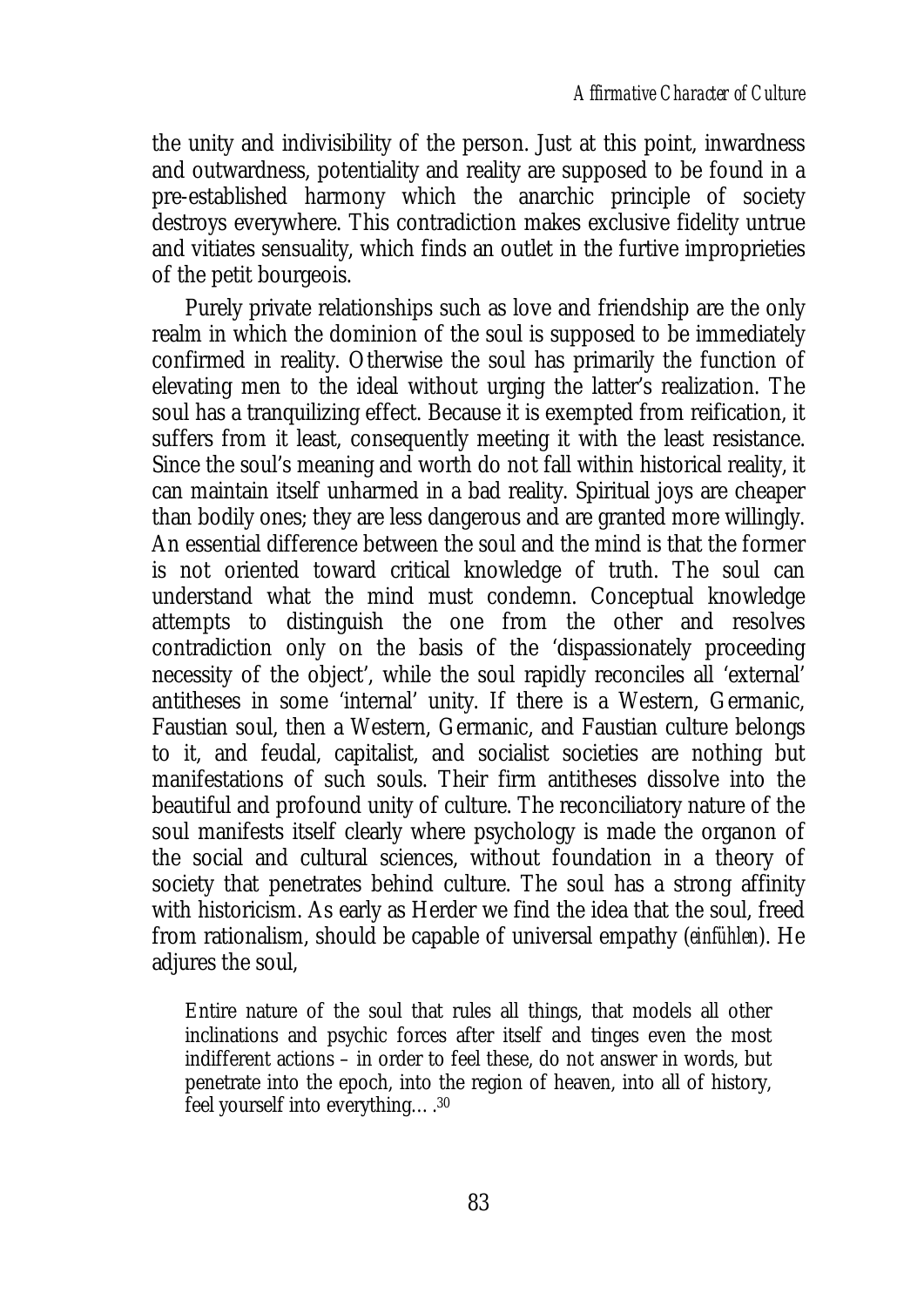With its property of universal empathy the soul devalues the distinction between true and false, good and bad, or rational and irrational that can be made through the analysis of social reality with regard to the attainable potentialities of the organization of material existence. Every historical epoch, then, as Ranke stated, manifests but another facet of the same human spirit. Each one possesses its own meaning, "and its value rests not on what results from it, but on its very existence, on its own self".31 Soul has nothing to do with the correctness of what it expresses. It can do honor to a bad cause (as in Dostoevski's case).32 In the struggle for a better human future, profound and refined souls may stand aside or on the wrong side. The soul takes fright at the hard truth of theory, which points up the necessity of changing an impoverished form of existence. How can an external transformation determine the authentic, inner substance of man? Soul lets one be soft and compliant, submitting to the facts; for, after all, they do not really matter. In this way the soul was able to become a useful factor in the technique of mass domination when, in the epoch of authoritarian states, all available forces had to be mobilized against a real transformation of social existence. With the help of the soul, the bourgeoisie in advanced capitalist society buried its ideals of an earlier period. That soul is of the essence makes a good slogan when only power is of the essence.

But the soul really is essential – as the unexpressed, unfulfilled life of the individual. The culture of souls absorbed in a false form those forces and wants which could find no place in everyday life. The cultural ideal assimilated men's longing for a happier life: for humanity, goodness, joy, truth, and solidarity. Only, in this ideal, they are all furnished with the affirmative accent of belonging to a higher, purer, nonprosaic world. They are either internalized as the duty of the individual soul (to achieve what is constantly betrayed in the external existence of the whole) or represented as objects of art (whereby their reality is relegated to a realm essentially different from that of everyday life). There is a good reason for the exemplification of the cultural ideal in art, for only in art has bourgeois society tolerated its own ideals and taken them seriously as a general demand. What counts as utopia, phantasy, and rebellion in the world of fact is allowed in art. There affirmative culture has displayed the forgotten truths over which 'realism' triumphs in daily life. The medium of beauty decontaminates truth and sets it apart from the present. What occurs in art occurs with no obligation. When this beautiful world is not completely represented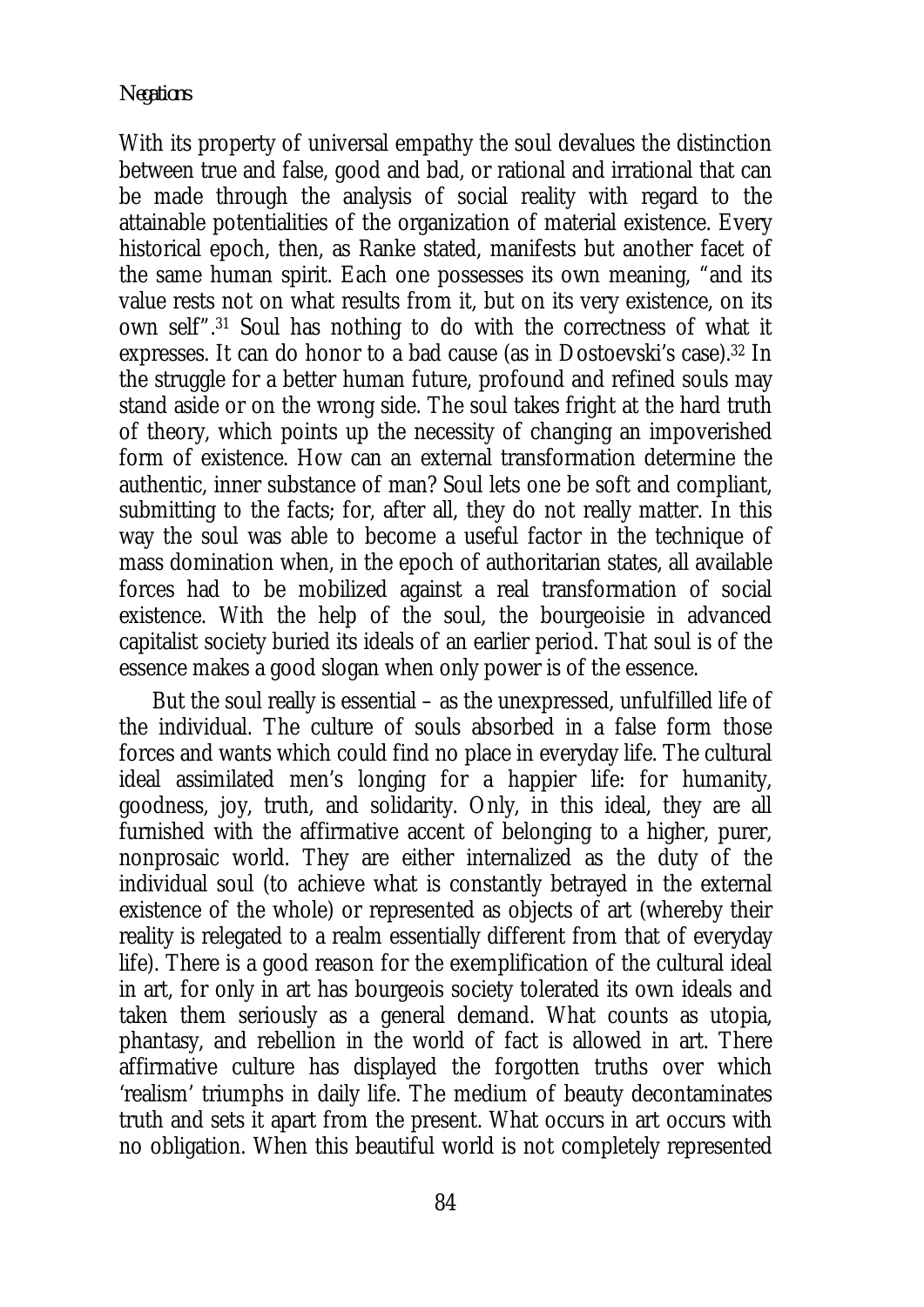as something long past (the classic artistic portrayal of victorious humanity, Goethe's *Iphigenie*, is a 'historical' drama), it is deprived of concrete relevance by the magic of beauty.

In the medium of beauty, men have been permitted to partake of happiness. But even beauty has been affirmed with good conscience only in the ideal of art, for it contains a dangerous violence that threatens the given form of existence. The immediate sensuousness of beauty immediately suggests sensual happiness. According to Hume the power to stimulate pleasure belongs to the essential character of beauty. Pleasure is not merely a by-product of beauty, but constitutes its very essence.33 And for Nietzsche beauty reawakens 'aphrodisiac bliss'. He polemizes against Kant's definition of the beautiful as the object of completely disinterested pleasure (*Wohlgefallen*) and opposes to it Stendhal's assertion that beauty is 'une promesse de bonheur'.<sup>34</sup> Therein lies its danger in a society that must rationalize and regulate happiness. Beauty is fundamentally shameless.35 It displays what may not be promised openly and what is denied the majority. In the region of mere sensuality, separated from its connection with the ideal, beauty falls prey to the general devaluation of this sphere. Loosed from all spiritual and mental demands, beauty may be enjoyed in good conscience only in well delimited areas, with the awareness that it is only for a short period of relaxation or dissipation.

Bourgeois society has liberated individuals, but as persons who are to keep themselves in check. From the beginning, the prohibition of pleasure was a condition of freedom. A society split into classes can afford to make man into a means of pleasure only in the form of bondage and exploitation. Since in the new order the regulated classes rendered services not immediately, with their persons, but only mediated by the production of surplus value for the market, it was considered inhuman to exploit an underling's body as a source of pleasure, i.e., to use men directly as means (Kant). On the other hand, harnessing their bodies and intelligence for profit was considered a natural activation of freedom. Correspondingly, for the poor, hiring oneself out to work in a factory became a moral duty, while hiring out one's body as a means to pleasure was depravity and 'prostitution'. Also, in this society, poverty is a condition of profit and power, yet dependence takes place in the medium of abstract freedom. The sale of labor power is supposed to occur due to the poor man's own decision. He labors in the service of his employer, while he may keep for himself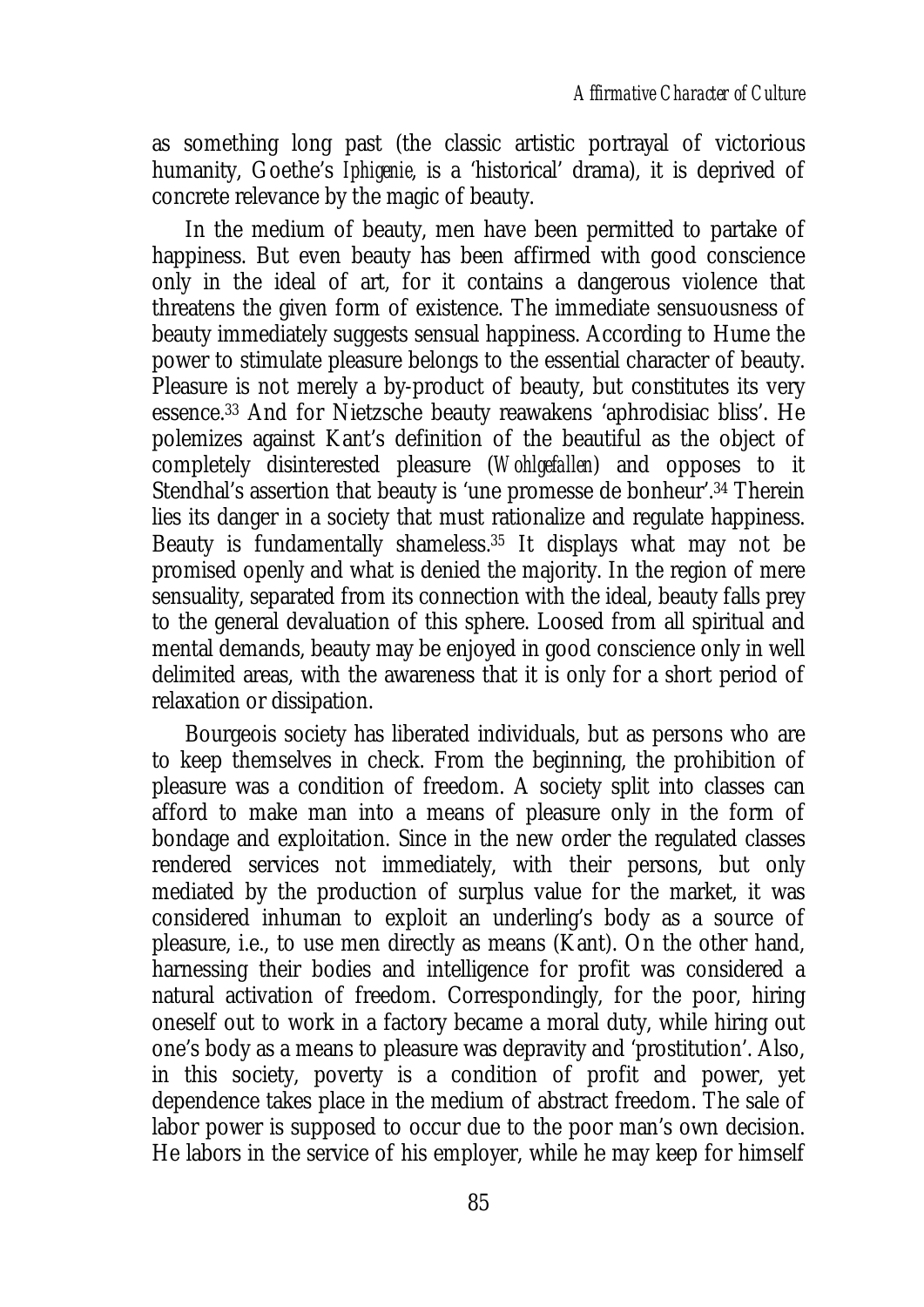and cultivate as a sacred preserve the abstraction that is his person-initself, separated from its socially valuable functions. He is supposed to keep it pure. The prohibition against marketing the body not merely as an instrument of labor but as an instrument of pleasure as well is one of the chief social and psychological roots of bourgeois patriarchal ideology. Here reification has firm limits important to the system. Nonetheless, insofar as the body becomes a commodity as a manifestation or bearer of the sexual function, this occurs subject to general contempt. The taboo is violated. This holds not only for prostitution but for all production of pleasure that does not occur for reasons of 'social hygiene' in the service of reproduction.

Those social strata, however, which are kept back in semi-medieval forms, pushed to the lowest margin of society, and thoroughly demoralized, provide, even in these circumstances, an anticipatory memory. When the body has completely become an object, a beautiful thing, it can foreshadow a new happiness. In suffering the most extreme reification man triumphs over reification. The artistry of the beautiful body, its effortless agility and relaxation, which can be displayed today only in the circus, vaudeville, and burlesque, herald the joy to which men will attain in being liberated from the ideal, once mankind, having become a true subject, succeeds in the mastery of matter. When all links to the affirmative ideal have been dissolved, when in the context of an existence marked by knowledge it becomes possible to have real enjoyment without any rationalization and without the least puritanical guilt feeling, when sensuality, in other words, is entirely released by the soul, then the first glimmer of a new culture emerges.

But in affirmative culture, the 'soulless' regions do not belong to culture. Like every other commodity of the sphere of civilization, they are openly abandoned to the economic law of value. Only spiritual beauty and spiritual enjoyment are left in culture. According to Shaftesbury, it follows from the inability of animals to know and enjoy beauty

"that neither can man by the same sense or brutish part conceive or enjoy beauty; but all the beauty and good he enjoys is in a nobler way, and by the help of what is noblest, his mind and reason." … When you place a joy elsewhere than in the mind, the enjoyment itself will be no beautiful subject, nor of any graceful or agreeable appearance.36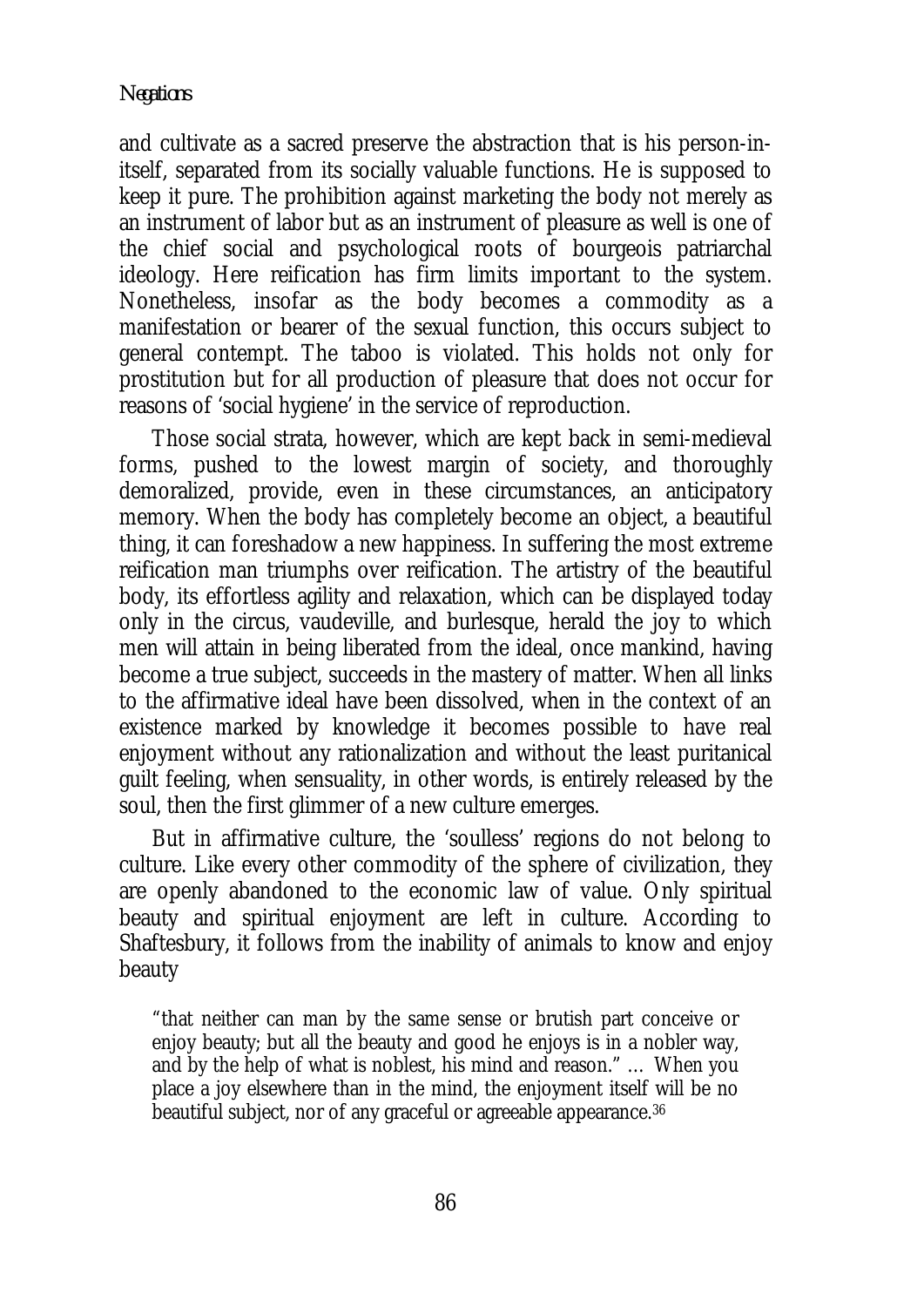Only in the medium of ideal beauty, in art, was happiness permitted to be reproduced as a cultural value in the totality of social life. Not so in the two areas of culture which in other respects share with art in the representation of ideal truth: philosophy and religion. In its idealist trend, philosophy became increasingly distrustful of happiness, and religion accorded it a place only in the hereafter. Ideal beauty was the form in which yearning could be expressed and happiness enjoyed. Thus art became the presage of possible truth. Classical German aesthetics comprehended the relation between beauty and truth in the idea of an aesthetic education of the human species. Schiller says that the 'political problem' of a better organization of society "must take the path through the aesthetic realm, because it is through beauty that one arrives at freedom".37 And in his poem *Die Künstler* ('The Artists') he expresses the relation between the established and the coming culture in the lines: "What we have here perceived as beauty/ We shall some day encounter as truth" ("*Was wir als Schönheit hier empfunden/ Wird einst als Wahrheit uns entgegengehn*"). With respect to the extent of socially permitted truth and to the form of attained happiness, art is the highest and most representative area within affirmative culture. "Culture: dominion of art over life" – this was Nietzsche's definition.38 What entitles art to this unique role?

Unlike the truth of theory, the beauty of art is compatible with the bad present, despite and within which it can afford happiness. True theory recognizes the misery and lack of happiness prevailing in the established order. Even when it shows the way to transformation, it offers no consolation that reconciles one to the present. In a world without happiness, however, happiness cannot but be a consolation: the consolation of a beautiful moment in an interminable chain of misfortune. The enjoyment of happiness is compressed into a momentary episode. But the moment embodies the bitterness of its disappearance. Given the isolation of lone individuals, there is no one in whom one's own happiness can be preserved after the moment passes, no one who is not subject to the same isolation. Ephemerality which does not leave behind solidarity among the survivors must be eternalized in order to become at all bearable. For it recurs in every moment of existence and in each one, as it were, it anticipates death. Because every moment comprehends death, the beautiful moment must be eternalized in order to make possible anything like happiness. In the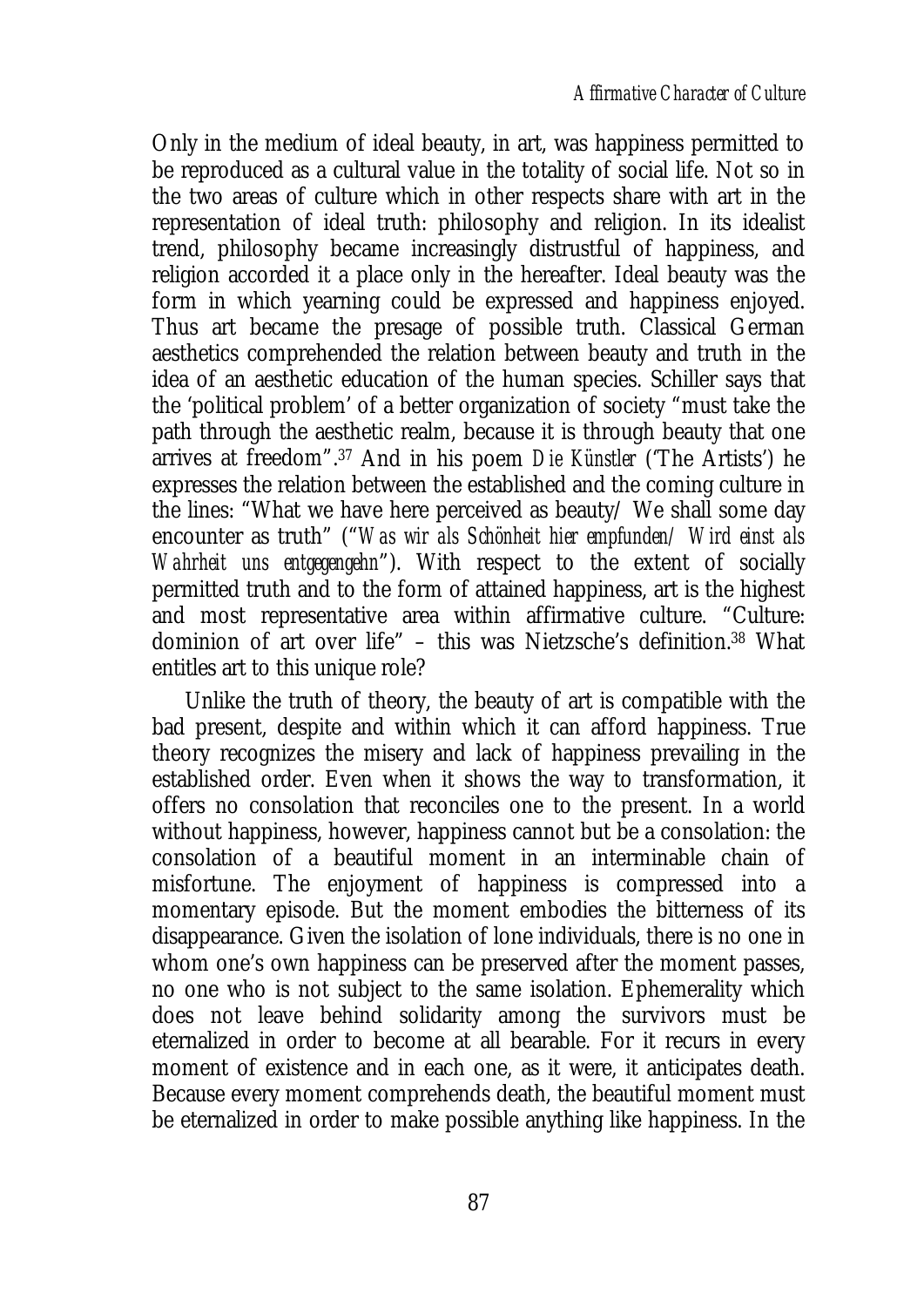happiness it proffers, affirmative culture eternalizes the beautiful moment; it immortalizes the ephemeral.

One of the decisive social tasks of affirmative culture is based on this contradiction between the insufferable mutability of a bad existence and the need for happiness in order to make such existence bearable. Within this existence the resolution can be only illusory. And the possibility of a solution rests precisely on the character of artistic beauty as *illusion*. On the one hand the enjoyment of happiness is permitted only in spiritualized, idealized form. On the other, idealization annuls the meaning of happiness. For the ideal cannot be enjoyed, since all pleasure is foreign to it and would destroy the rigor and purity that must adhere to it in idealless reality if it is to be able to carry out its internalizing, disciplining function. The ideal emulated by the person who renounces his instincts and places himself under the categorical imperative of duty (this Kantian ideal is merely the epitome of all affirmative tendencies of culture) is insensitive to happiness. It can provide neither happiness nor consolation since it never affords gratification in the present. If the individual is ever to come under the power of the ideal to the extent of believing that his concrete longings and needs are to be found in it – found moreover in a state of fulfillment and gratification, then the ideal must give the illusion of granting present satisfaction. It is this illusory reality that neither philosophy nor religion can attain. Only art achieves it – in the medium of beauty. Goethe disclosed the deceptive and consoling role of beauty when he wrote:

The human mind finds itself in a glorious state when it admires, when it worships, when it exalts an object and is exalted by it. Only it cannot long abide in this condition. The universal left it cold, the ideal elevated it above itself. Now, however, it would like to return to itself. It would like to enjoy again the earlier inclination that it cherished toward the individual without returning to a state of limitation, and does not want to let the significant, that which exalts the mind, depart. What would become of the mind in this condition if beauty did not intervene and happily solve the riddle! Only beauty gives life and warmth to the scientific; and by moderating the high and significant and showering it with heavenly charm, beauty brings us closer to it. A beautiful work of art has come full circle; it is now a sort of individual that we can embrace with affection, that we can appropriate.<sup>39</sup>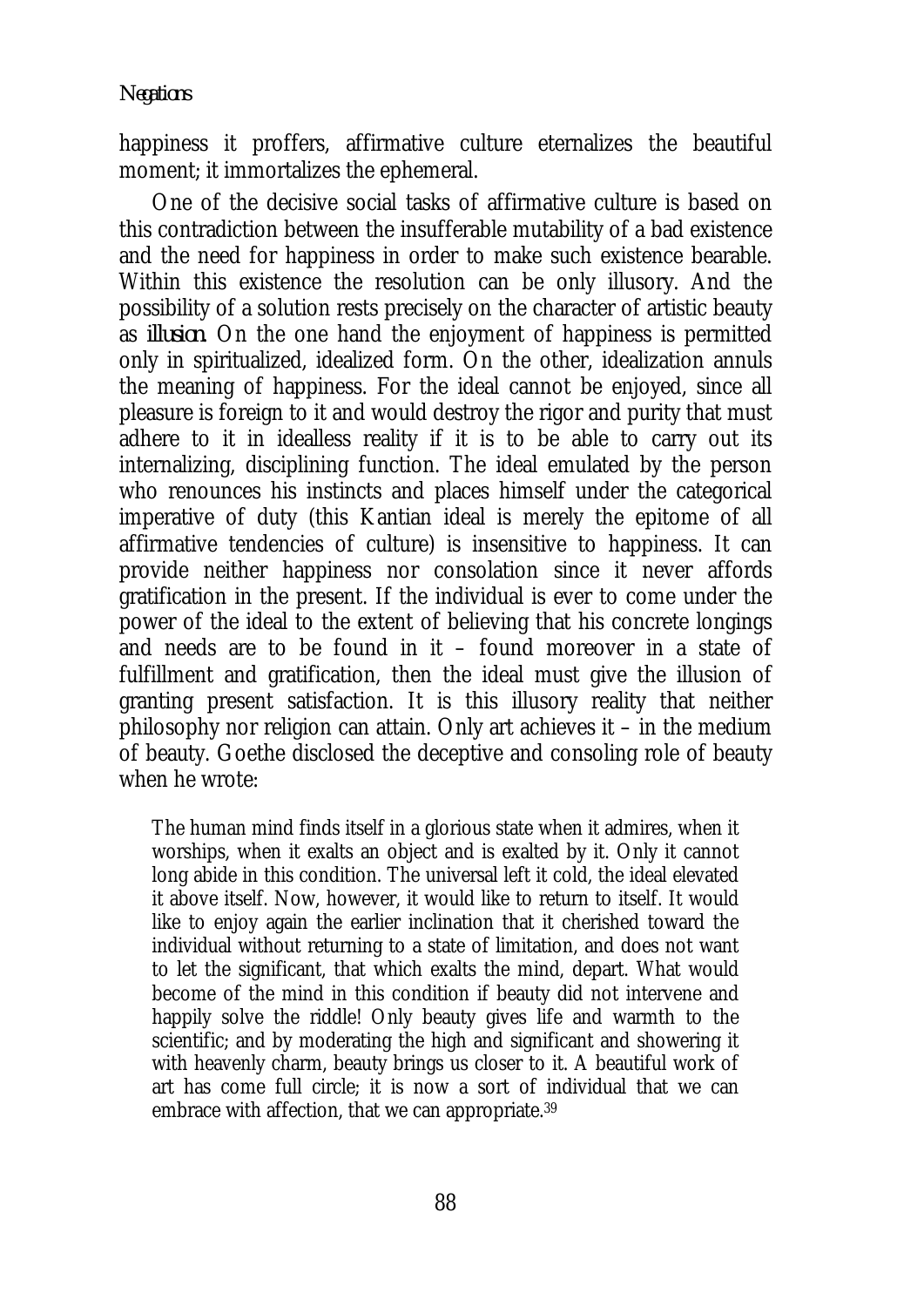What is decisive in this connection is not that art represents ideal reality, but that it represents it as beautiful reality. Beauty gives the ideal the character of the charming, the gladdening, and the gratifying – of happiness. It alone perfects the illusion of art. For only through it does the illusory world arouse the appearance of familiarity, of being present: in short, of reality. Illusion (*Schein*) really enables something to appear (*erscheinen*): in the beauty of the work of art, longing is momentarily fulfilled. The percipient experiences happiness. And once it has taken form in the work, the beautiful moment can be continually repeated. It is eternalized in the art work. In artistic enjoyment, the percipient can always reproduce such happiness.

Affirmative culture was the historical form in which were preserved those human wants which surpassed the material reproduction of existence. To that extent, what is true of the form of social reality to which it belonged holds for it as well: right is on its side. Certainly, it exonerated 'external conditions' from responsibility for the 'vocation of man', thus stabilizing their injustice. But it also held up to them as a task the image of a better order. The image is distorted, and the distortion falsified all cultural values of the bourgeoisie. Nevertheless it is an image of happiness. There is an element of earthly delight in the works of great bourgeois art, even when they portray heaven. The individual enjoys beauty, goodness, splendor, peace, and victorious joy. He even enjoys pain and suffering, cruelty and crime. He experiences liberation. And he understands, and encounters understanding for and in response to, his instincts and demands. Reification is transpierced in private. In art one does not have to be 'realistic', for man is at stake, not his occupation or status. Suffering is suffering and joy is joy. The world appears as what it is behind the commodity form: a landscape is really a landscape, a man really a man, a thing really a thing.

In the form of existence to which affirmative culture belongs, "happiness in existing … is possible only as happiness in illusion".40 But this illusion has a real effect, producing satisfaction. The latter's meaning, though, is decisively altered; it enters the service of the status quo. The rebellious idea becomes an accessory in justification. The truth of a higher world, of a higher good than material existence, conceals the truth that a better material existence can be created in which such happiness is realized. In affirmative culture even unhappiness becomes a means of subordination and acquiescence. By exhibiting the beautiful as present, art pacifies rebellious desire. Together with the other cultural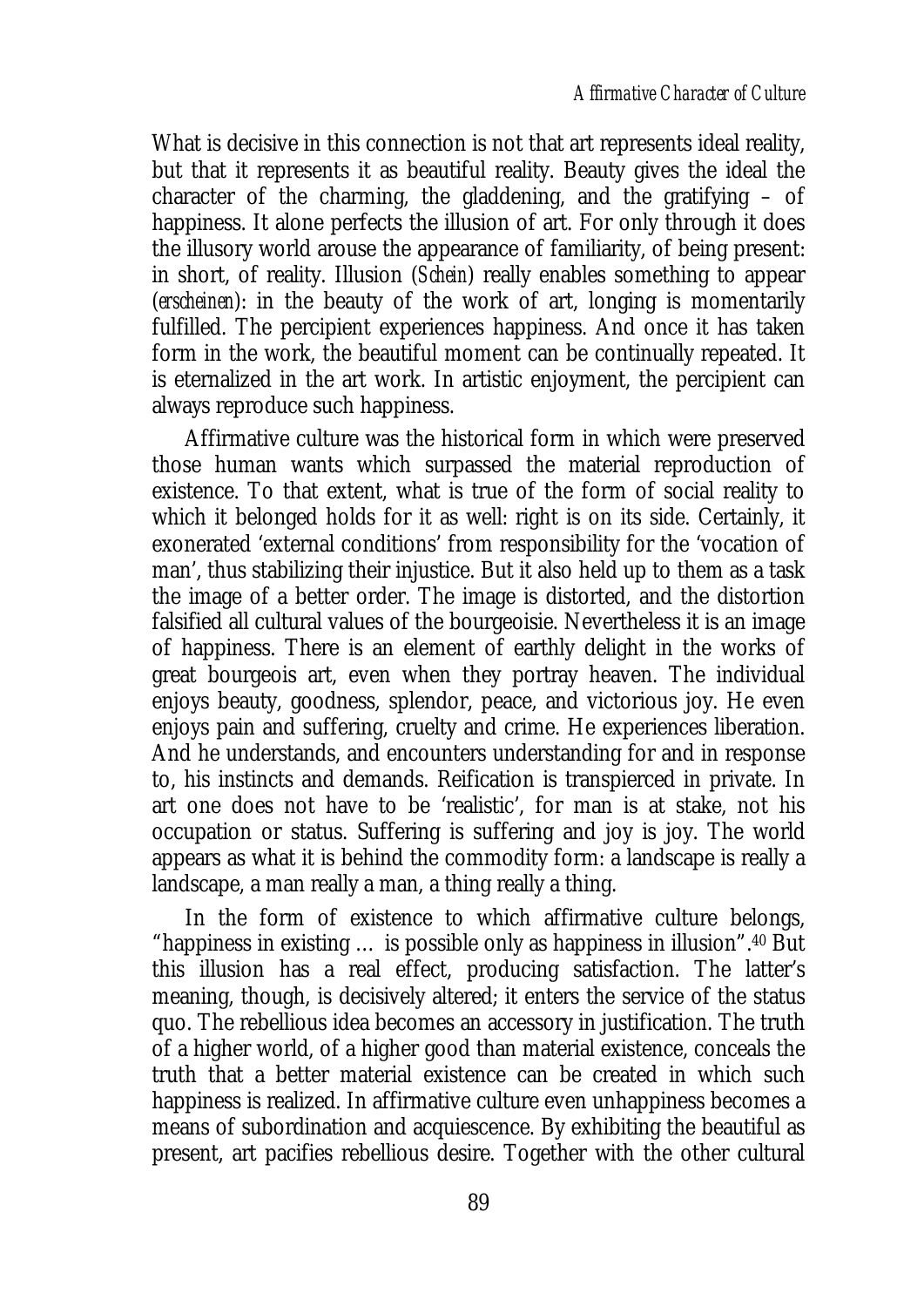areas it has contributed to the great educational achievement of so disciplining the liberated individual, for whom the new freedom has brought a new form of bondage, that he tolerates the unfreedom of social existence. The potentiality of a richer life, a potentiality disclosed with the help of modern thought, and the impoverished actual form of life have come into open opposition, repeatedly compelling this thought to internalize its own demands and deflect its own conclusions. It took a centuries-long education to help make bearable the daily reproduced shock that arises from the contradiction between the constant sermon of the inalienable freedom, majesty, and dignity of the person, the magnificence and autonomy of reason, the goodness of humanity and of impartial charity and justice, on the one hand, and the general degradation of the majority of mankind, the irrationality of the social life process, the victory of the labor market over humanity, and of profit over charity, on the other. "The entire counterfeit of transcendence and of the hereafter has grown up on the basis of an *impoverished*life …",41 but the injection of cultural happiness into unhappiness and the spiritualization of sensuality mitigate the misery and the sickness of that life to a 'healthy' work capacity. This is the real miracle of affirmative culture. Men can feel themselves happy even without being so at all. The effect of illusion renders incorrect even one's own assertion that one is happy. The individual, thrown back upon himself, learns to bear and, in a certain sense, to love his isolation. Factual loneliness is sublimated to metaphysical loneliness and, as such, is accorded the entire aura and rapture of inner plenitude alongside external poverty. In its idea of personality affirmative culture reproduces and glorifies individuals' social isolation and impoverishment.

The personality is the bearer of the cultural ideal. It is supposed to represent happiness in the form in which this culture proclaims it as the highest good: private harmony amidst general anarchy, joyful activity amidst bitter labor. The personality has absorbed everything good and cast off or refined everything bad. It matters not that man lives. What matters is only that he live as well as possible. That is one of the precepts of affirmative culture. 'Well' here refers essentially to culture: participating in spiritual and mental values, patterning individual existence after the humanity of the soul and the breadth of the mind. The happiness of unrationalized enjoyment has been omitted from the ideal of felicity. The latter may not violate the laws of the established order and, indeed, does not need to violate them, for it is to be realized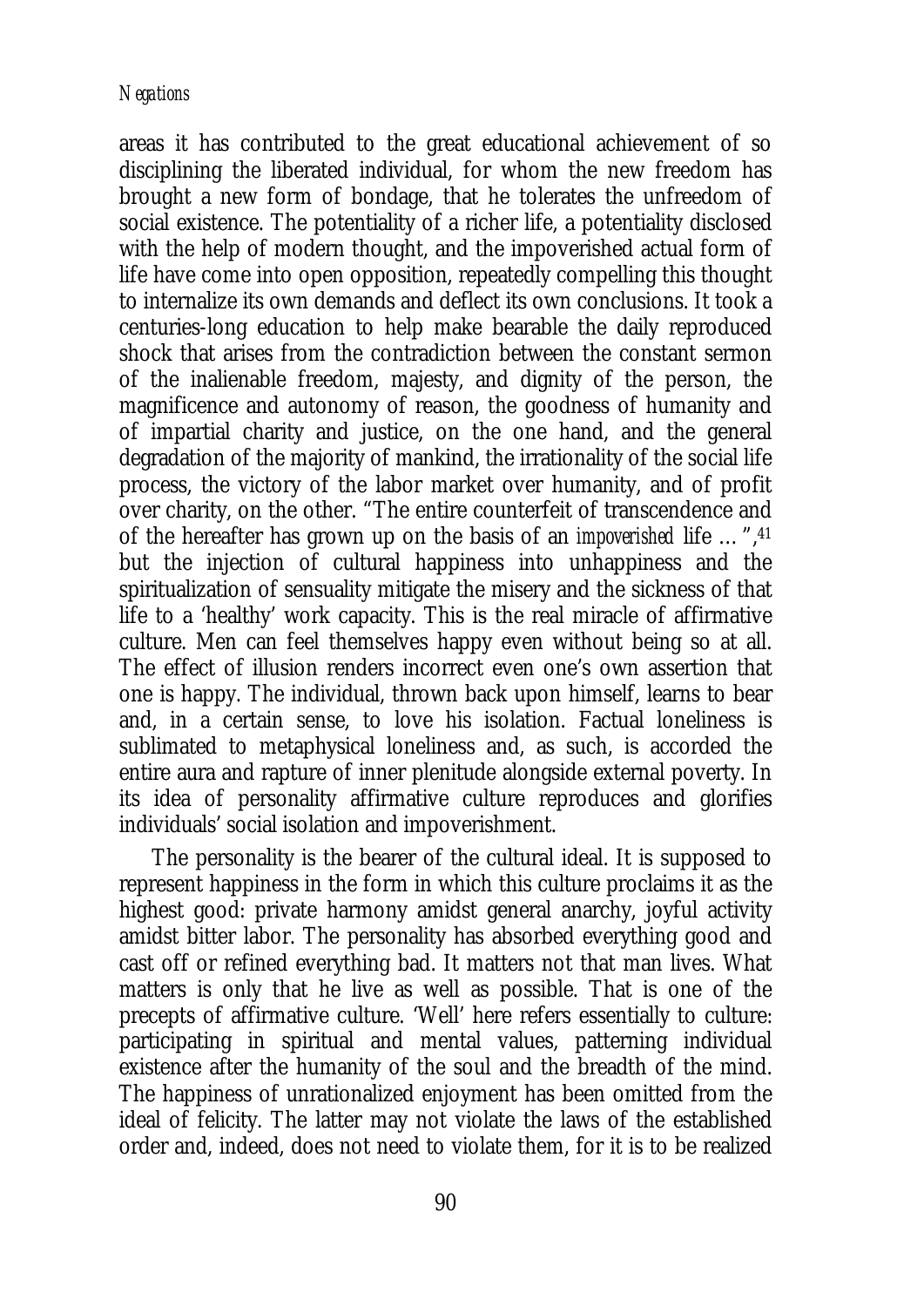immanently. The personality, which in developed affirmative culture is supposed to be the 'highest happiness' of man, must respect the foundations of the status quo: deference to given relations of domination belongs to its virtues. It may only kick over the traces if it remains conscious of what it is doing and takes it back afterward.

It was not always so. Formerly, at the beginning of the new era, the personality showed another face. Like the soul whose completed human embodiment it was supposed to be, it belonged in the first instance to the ideology of the bourgeois liberation of the individual. The person was the source of all forces and properties that made the individual capable of mastering his fate and shaping his environment in accordance with his needs. Jacob Burckhardt depicted this idea of the personality in his description of the 'uomo universale' of the Renaissance.42 If the individual was addressed as a personality, this was to emphasize that all that he made of himself he owed only to himself, not to his ancestors, his social status, or God. The distinguishing mark of the personality was not soul (in the sense of the 'beautiful soul') but power, influence, fame: a life as extensive and as full of deeds as possible.

In the concept of personality which has been representative of affirmative culture since Kant, there is nothing left of this expansive activism. The personality remains lord of its existence only as a spiritual and ethical subject. "Freedom and independence from the mechanism of nature as a whole", which is now the token of its nature,43 is only an 'intelligible' freedom that accepts the given circumstances of life as the material of duty. Space for external fulfillment has shrunk; space for inner fulfillment has expanded considerably. The individual has learned to place all demands primarily upon himself. The rule of the soul has become more exacting inwardly and more modest outwardly. The person is no longer a springboard for attacking the world, but rather a protected line of retreat behind the front. In its inwardness, as an ethical person, it is the individual's only secure possession, the only one he can never lose.44 It is no longer the source of conquest, but of renunciation. Personality characterizes above all him who renounces, who ekes out fulfillment within given conditions, no matter how poor they might be. He finds happiness in the Establishment. But even in this impoverished form, the idea of personality contains a progressive aspect: the individual is still the ultimate concern. To be sure, culture individuates men to the isolation of self-contained personalities whose fulfillment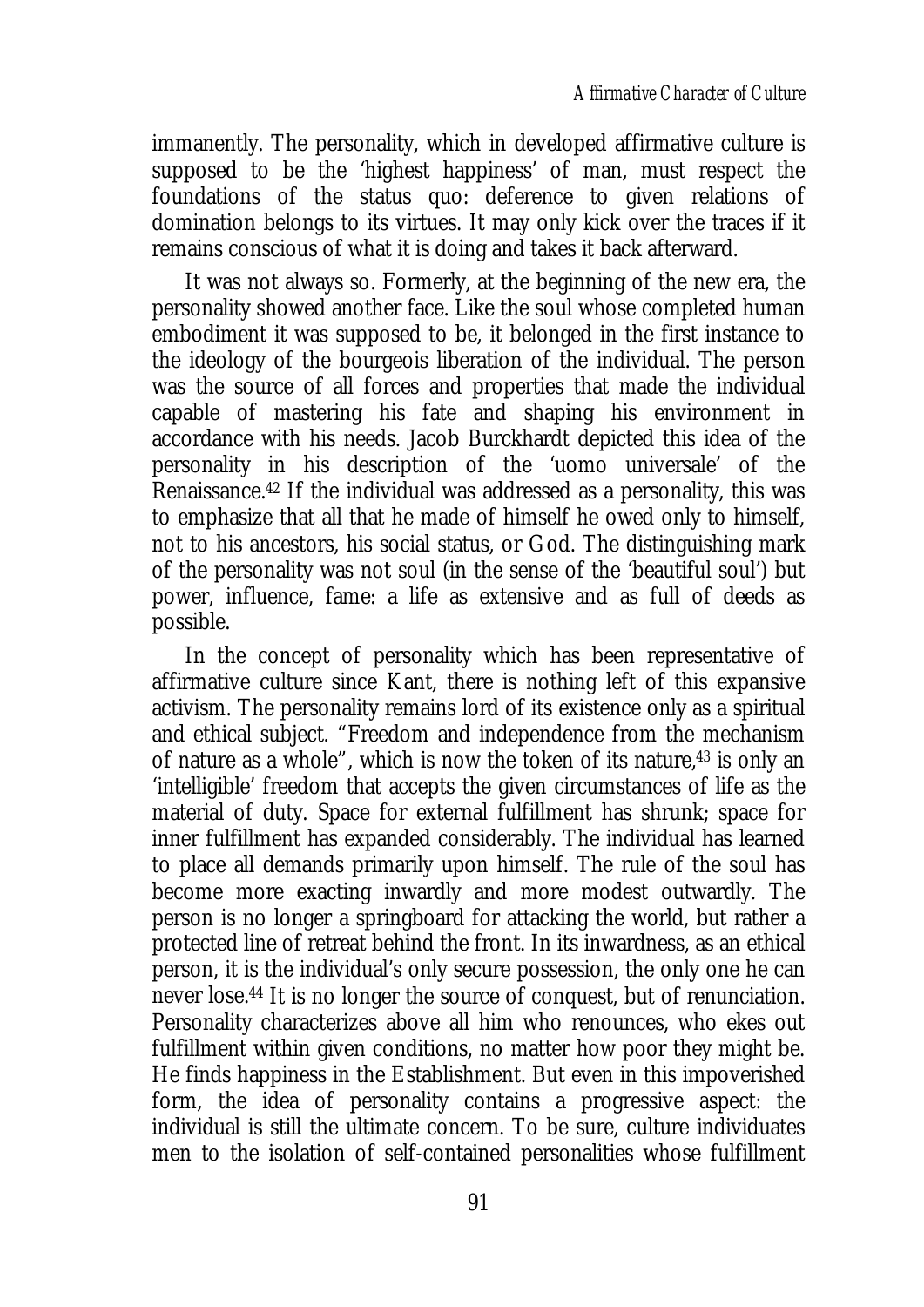lies within themselves. But this corresponds to a method of discipline still liberal in nature, for it exempts a concrete region of private life from domination. It lets the individual subsist as a person as long as he does not disturb the labor process, and lets the immanent laws of this labor process, i.e. economic forces, take care of men's social integration.

\*

Changes occur as soon as the preservation of the established form of the labor process can no longer gain its end with merely partial mobilization (leaving the individual's private life in reserve), but rather requires 'total mobilization', through which the individual must be subjected in all spheres of his existence to the discipline of the authoritarian state. Now the bourgeoisie comes into conflict with its own culture. Total mobilization in the era of monopoly capitalism is incompatible with the progressive aspects of culture centered about the idea of personality. The self-abolition of affirmative culture begins.

The loud pugnacity of the authoritarian state against the 'liberal ideals' of humanity, individuality, and rationality and against idealist art and philosophy cannot conceal that what is occurring is a process of self-abolition. Just as the social reorganization involved in passing from parliamentary democracy to an authoritarian leadership-state is only a reorganization within the established order, so the cultural reorganization in which liberalist idealism changes into 'heroic realism' takes place within affirmative culture itself. Its nature is to provide a new defense of old forms of existence. The basic function of culture remains the same. Only the ways in which it exercises this function change.

The identity of content preserved within a complete change of form is particularly visible in the idea of internalization. The latter, involving the conversion of explosive instincts and forces into spiritual dimensions, had been one of the strongest levers of the disciplining process.45 Affirmative culture had canceled social antagonisms in an abstract internal community. As persons, in their spiritual freedom and dignity, all men were considered of equal value. High above factual antitheses lay the realm of cultural solidarity. During the most recent period of affirmative culture, this abstract internal community (abstract because it left the real antagonisms untouched) has turned into an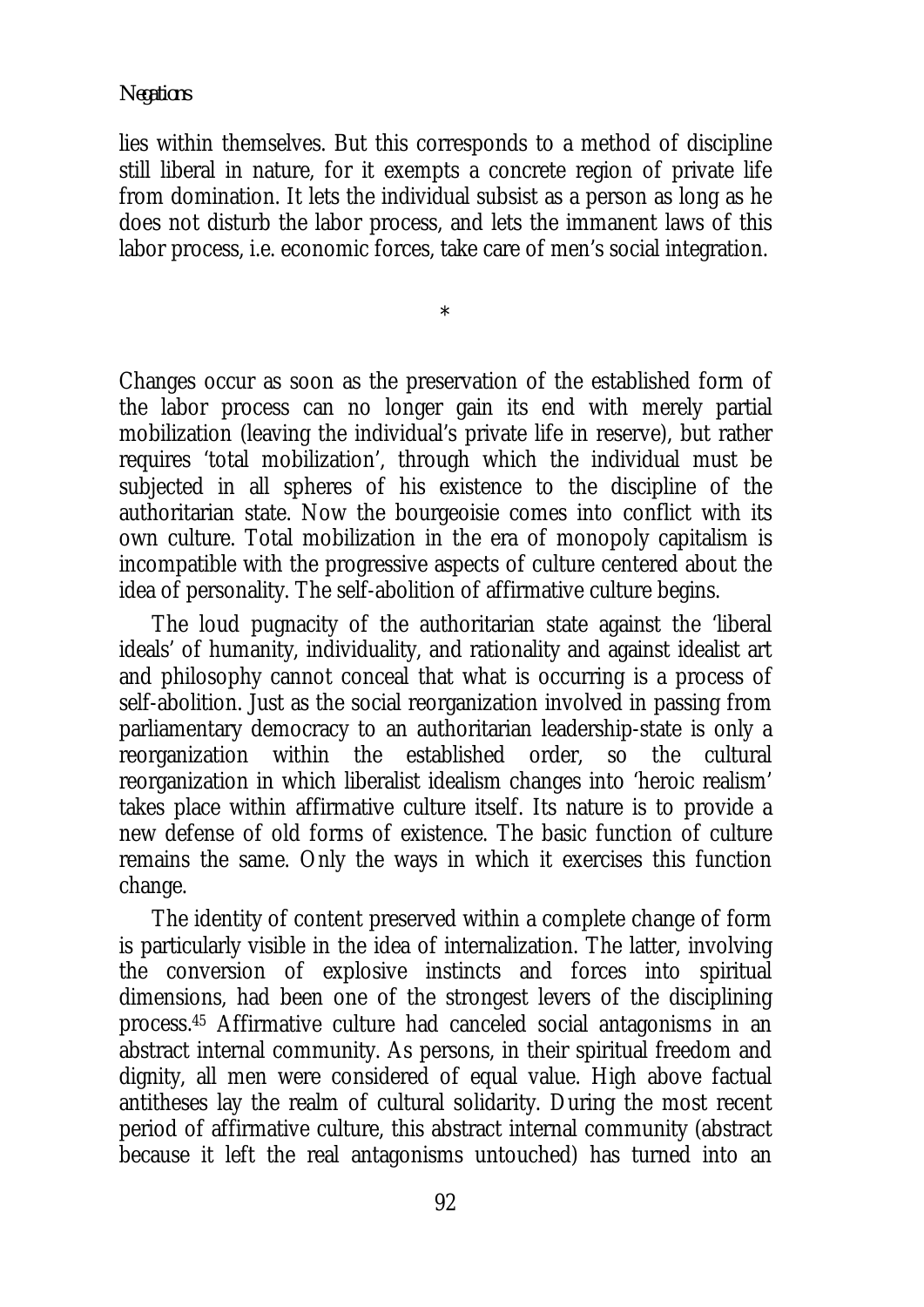equally abstract external community. The individual is inserted into a false collectivity (race, folk, blood, and soil). But this externalization has the same function as internalization: renunciation and subjection to the status quo, made bearable by the real appearance of gratification. That individuals freed for over four hundred years march with so little trouble in the communal columns of the authoritarian state is due in no small measure to affirmative culture.

The new methods of discipline would not be possible without casting off the progressive elements contained in the earlier stages of culture. Seen from the standpoint of the most recent development, the culture of those stages seems like a happy past. But no matter how much the authoritarian reorganization of existence actually serves only the interests of small social groups, it presents itself, like its predecessor, as the way in which the social totality preserves itself in the changed situation. To that extent it represents – in a bad form and to the increasing unhappiness of the majority – the interest of all individuals whose existence is bound up with the preservation of this order. And it is this order in which idealist culture was implicated. This double contradiction is in part the source of the weakness with which culture today protests against its new form.

The extent to which idealist inwardness is related to heroic outwardness is shown by their united front against the mind. Along with the high esteem for the mind which was characteristic of several areas and bearers of affirmative culture, a deep contempt for the mind was always present in bourgeois practice. It could find its justification in philosophy's lack of concern for the real problems of men. But there were still other reasons why affirmative culture was essentially a culture of the soul and not of the mind. Even before its decline the mind was always somewhat suspect. It is more tangible, more demanding, and nearer to reality than the soul. Its critical lucidity and rationality and its contradiction of irrational facticity are difficult to hide and to silence. Hegel goes poorly with an authoritarian state; he was for the mind, while the moderns are for the soul and for feeling. The mind cannot escape reality without denying itself; the soul can, and is supposed to do so. It is precisely because the soul dwells beyond the economy that the latter can manage it so easily. The soul derives its value from its property of not being subjected to the law of value. An individual full of soul is more compliant, acquiesces more humbly to fate, and is better at obeying authority. For he gets to keep for himself the entire wealth of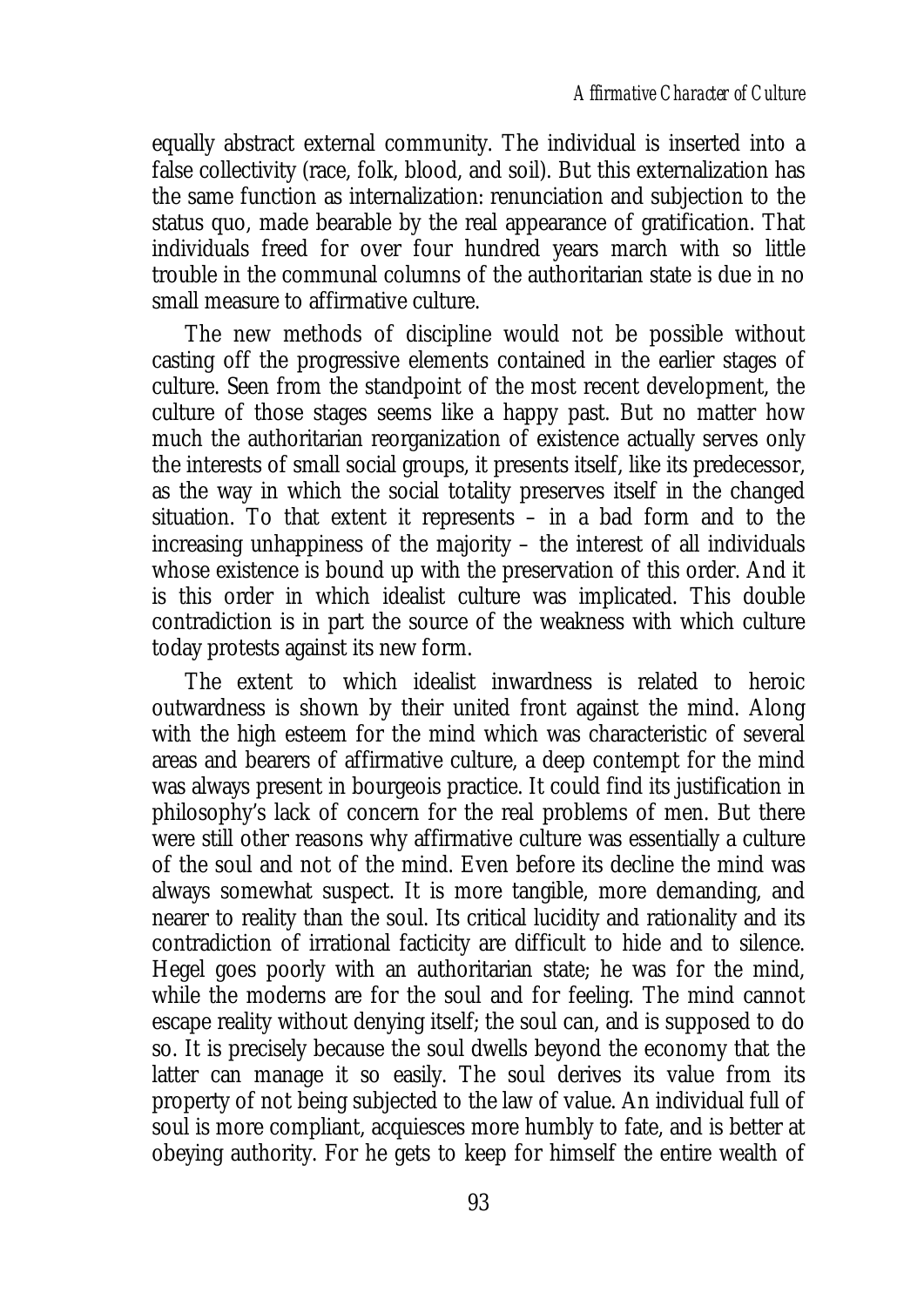his soul and can exalt himself tragically and heroically. The intensive education to inner freedom that has been in progress since Luther is now, when inner freedom abolishes itself by turning into outer unfreedom, bearing its choicest fruit. While the mind falls prey to hate and contempt, the soul is still cherished. Liberalism is even reproached with no longer caring for 'soul and ethical content'. "Greatness of soul and personality with strong character", and "the infinite expansion of the soul" are extolled as the "deepest spiritual feature of classic art".46 The festivals and celebrations of the authoritarian state, its parades, its physiognomy, and the speeches of its leaders are all addressed to the soul. They go to the heart, even when their intent is power.

The outlines of the heroic form of affirmative culture were most clearly drawn during the period of ideological preparation for the authoritarian state. Noteworthy is hostility to the "academic and artistic [*museal*] establishment" and to the "grotesque forms of edification" it has taken on.47 This cultural establishment is judged and rejected from the standpoint of the requisites of total mobilization. It

represents nothing other than one of the last oases of bourgeois security. It provides the apparently most plausible excuse for avoiding political decision.

# Cultural propaganda is

a sort of opium that veils danger and calls forth the deceptive consciousness of order. But this is an unbearable luxury in a situation in which the need of the day is not to speak of tradition, but to create it. We live in a period of history in which everything depends on an immense mobilization and concentration of available forces.<sup>48</sup>

Mobilization and concentration for what? What Ernst Jünger could still designate as the salvation of the 'totality of our life', as the creation of a heroic world of labor, and so forth, reveals itself in action increasingly as the reshaping of all of human existence in the service of the most powerful economic interests. They also determine the demands for a new culture. The requisite intensification and expansion of labor discipline make occupation with the "ideals of an objective science and of an art existing for its own sake" appear a waste of time. It seems desirable to cast off ballast in this area. "Our entire so-called culture cannot prevent even the smallest neighboring state from violating the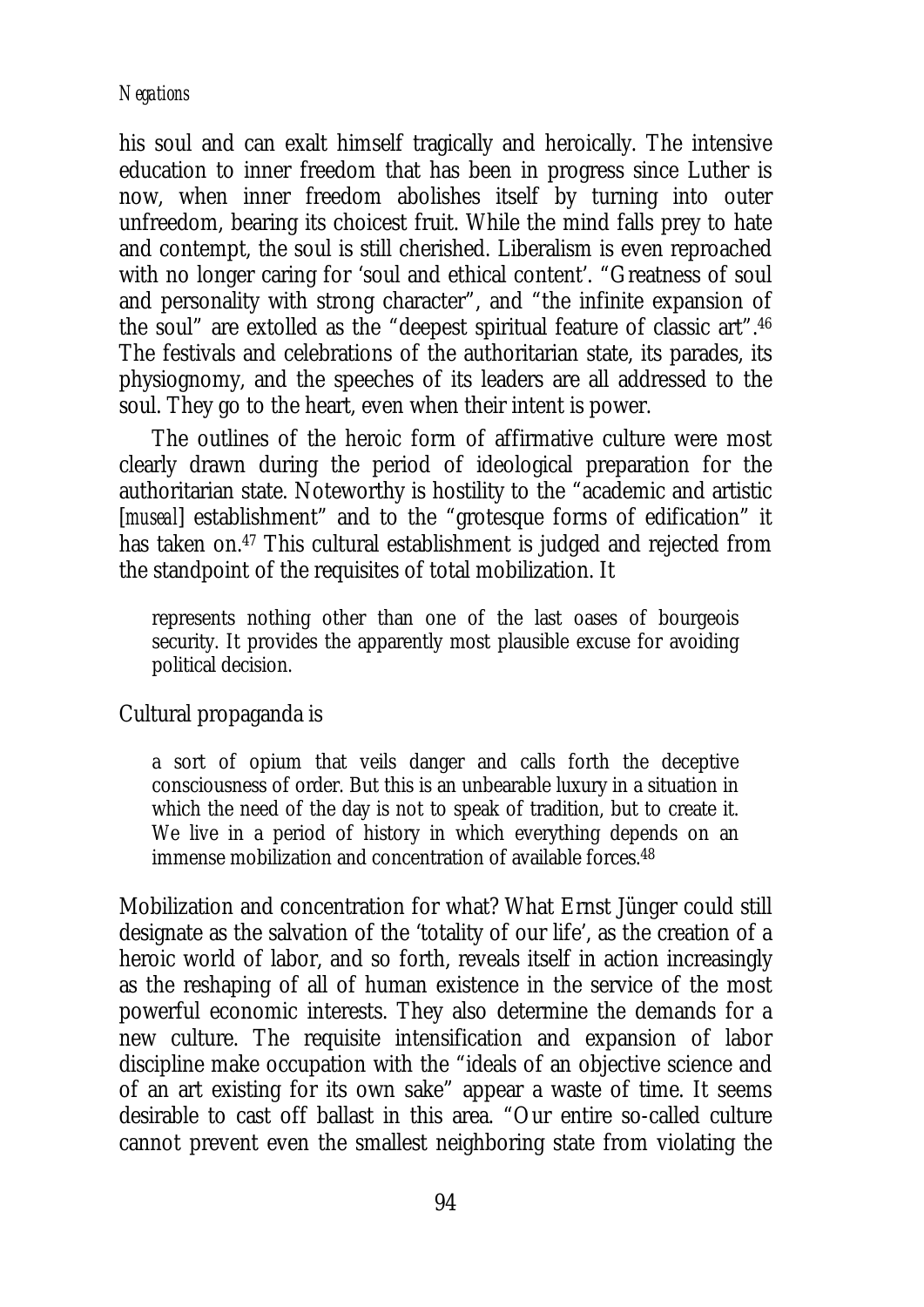border", which is really what is primary. The world must know that the government would not hesitate for a minute "to auction off all art treasures in the museums if national defense required it".49 This attitude determines the shape of the new culture that is to replace the old. It must be represented by young and reckless leadership. "The less education of the usual kind possessed by this stratum, the better it will be."50

The cynical suggestions offered by Jünger are vague and restricted primarily to art. "Just as the victor writes history, i.e., creates his myth, so he decides what is to count as art."51 Even art must enter the service of national defense and of labor and military discipline. (Jünger mentions city planning: the dismemberment of large city blocks in order to disperse the masses in the event of war and revolution, the military organization of the countryside, and so forth.) Insofar as such culture aims at the enrichment, beautification, and security of the authoritarian state, it is marked by its social function of organizing the whole society in the interest of a few economically powerful groups and their hangerson. Hence its attributes of humility, sacrifice, poverty, and dutifulness on the one hand, and extreme will to power, impulse to expansion, and technical and military perfection on the other. "The task of total mobilization is the transformation of life into energy as manifested in economics, technology, and transportation by the whirring of wheels or, on the battlefield, by fire and movement."52 The idealist cult of inwardness and the heroic cult of the state serve a fundamentally identical social order to which the individual is now completely sacrificed. Whereas formerly cultural exaltation was to satisfy the personal wish for happiness, now the individual's happiness is to disappear completely in the greatness of the folk. While culture formerly appeased the demand for happiness in real illusion, it is now to teach the individual that he may not advance such a claim at all: "The given criterion lies in the worker's way of life. What is necessary is not to improve this way of life, but to lend it an ultimate and decisive significance".53 Here, too, 'exaltation' replaces transformation. Demolishing culture in this way is thus an expression of the utmost intensification of tendencies fundamental to affirmative culture.

Overcoming these tendencies in any real sense would lead not to demolishing culture as such but to abolishing its affirmative character. Affirmative culture was the counterimage of an order in which the material reproduction of life left no space or time for those regions of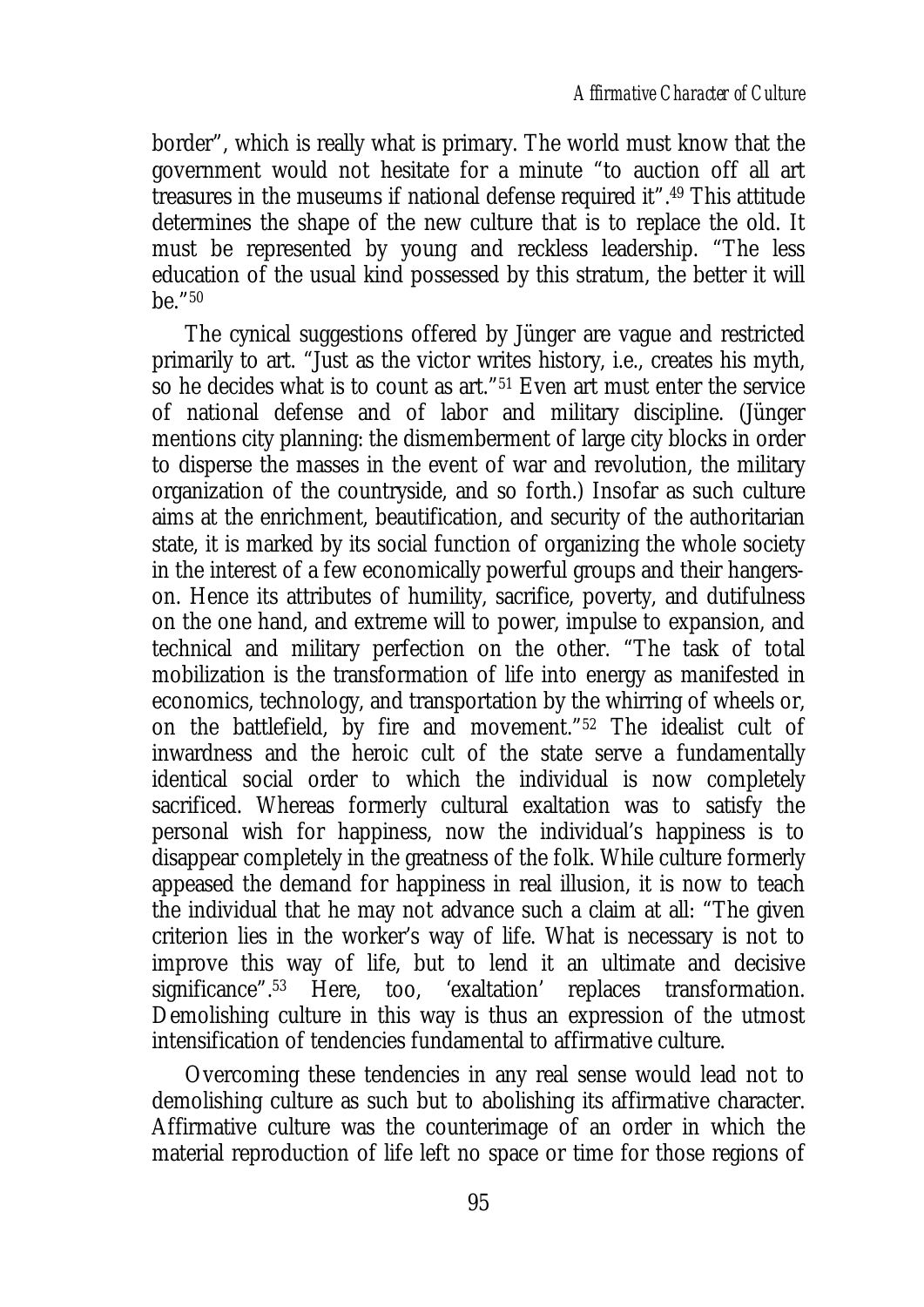existence which the ancients had designated as the 'beautiful'. It became customary to see the entire sphere of material reproduction as essentially tainted with the blemish of poverty, severity, and injustice and to abandon or suppress any demands protesting it. The orientation of all traditional cultural philosophy, i.e. setting culture apart from civilization and from the material life process, is based upon acknowledging as perpetual this historical situation. The latter is metaphysically exculpated by the theory of culture according to which life must be "deadened to a certain extent" in order "to arrive at goods of independent value".54

The integration of culture into the material life process is considered a sin against the mind and the soul. As a matter of fact, its occurrence would only make explicit what has long been in effect blindly, since not only the production but also the reception of cultural goods is already governed by the law of value. Yet the reproach is justified to the extent that until now such resorption has taken place only in the form of utilitarianism. The latter is simply the obverse of affirmative culture. Its concept of utility is nothing but that of the businessman who enters happiness in his books as an inevitable expense: as necessary regimen and recreation. Happiness is calculated at the outset with regard to its utility just as the chance of profit is weighed in relation to risk and cost. It is thus smoothly integrated into the economic principle of this society. In utilitarianism the interest of the individual remains linked to the basic interest of the established order. His happiness is harmless, and this harmlessness is preserved even in the organization of leisure in the authoritarian state. Whatever joy is permitted is now organized. The idyllic countryside, the site of Sunday happiness, is transformed into drilling grounds, the picnic of the petit bourgeois is replaced by scouting. Harmlessness generates its own negation.

From the standpoint of the interest of the status quo, the real abolition of affirmative culture must appear utopian. For it goes beyond the social totality in which culture has been enmeshed. Insofar as in Western thought culture has meant affirmative culture, the abolition of its affirmative character will appear as the abolition of culture as such. To the extent that culture has transmuted fulfillable, but factually unfulfilled, longings and instincts, it will lose its object. The assertion that today culture has become unnecessary contains a dynamic, progressive element. It is only that culture's lack of object in the authoritarian state derives not from fulfillment but from the awareness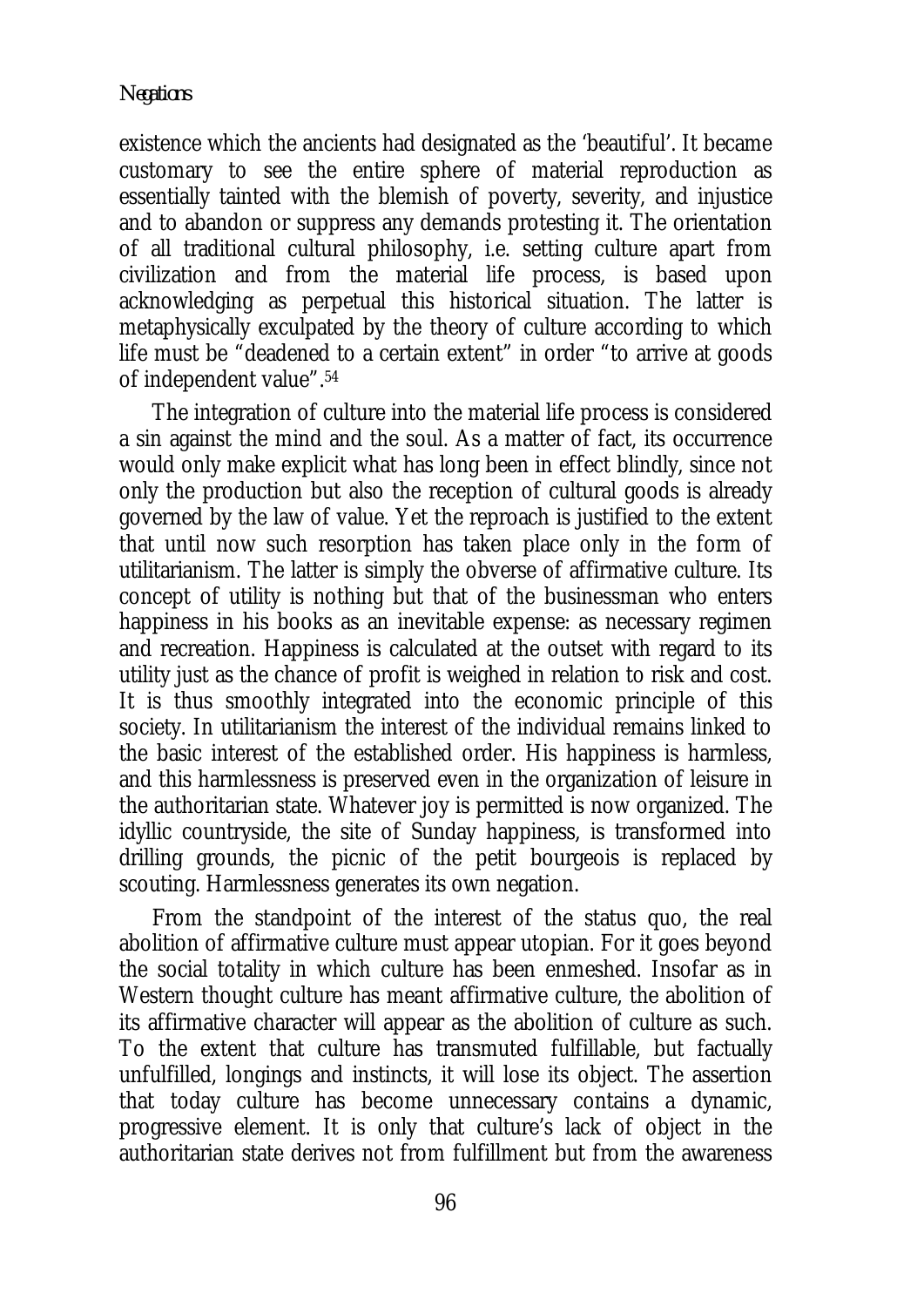that even keeping alive the desire for fulfillment is dangerous in the present situation. When culture gets to the point of having to sustain fulfillment itself and no longer merely desire, it will no longer be able to do so in contents that, as such, bear an affirmative character. 'Gratitude' will then perhaps really be its essence, as Nietzsche asserted of all beautiful and great art.55 Beauty will find a new embodiment when it no longer is represented as real illusion but, instead, expresses reality and joy in reality. A foretaste of such potentialities can be had in experiencing the unassuming display of Greek statues or the music of Mozart or late Beethoven. Perhaps, however, beauty and its enjoyment will not even devolve upon art. Perhaps art as such will have no objects. For the common man it has been confined to museums for at least a century. The museum was the most suitable place for reproducing in the individual withdrawal from facticity and the consolation of being elevated to a more dignified world – an experience limited by temporal restriction to special occasions. This museum-like quality was also present in the ceremonious treatment of the classics, where dignity alone was enough to still all explosive elements. What a classic writer or thinker did or said did not have to be taken too seriously, for it belonged to another world and could not come into conflict with this one. The authoritarian state's polemic against the cultural (*museal*) establishment contains an element of correct knowledge. But when it opposes 'grotesque forms of edification', it only wants to replace obsolete methods of affirmation with more modern ones.

Every attempt to sketch out the counterimage of affirmative culture comes up against the ineradicable cliché about the fools' paradise. It would be better to accept this cliché than the one about the transformation of the earth into a gigantic community center, which seems to be at the root of some theories of culture. There is talk of a "general diffusion of cultural values", of the "right of all members of the nation [*Volk*] to cultural benefits", of "raising the level of the nation's physical, spiritual, and ethical culture".56 But all this would be merely raising the ideology of a conflicted society to the conscious mode of life of another, making a new virtue out of its necessity. When Kautsky speaks of the 'coming happiness', he means primarily "the gladdening effects of scientific work", and "sympathetic enjoyment in the areas of science and art, nature, sport, and games".57 "Everything hitherto created in the way of culture should be ... put at the disposal of the masses", whose task is "to conquer this entire culture for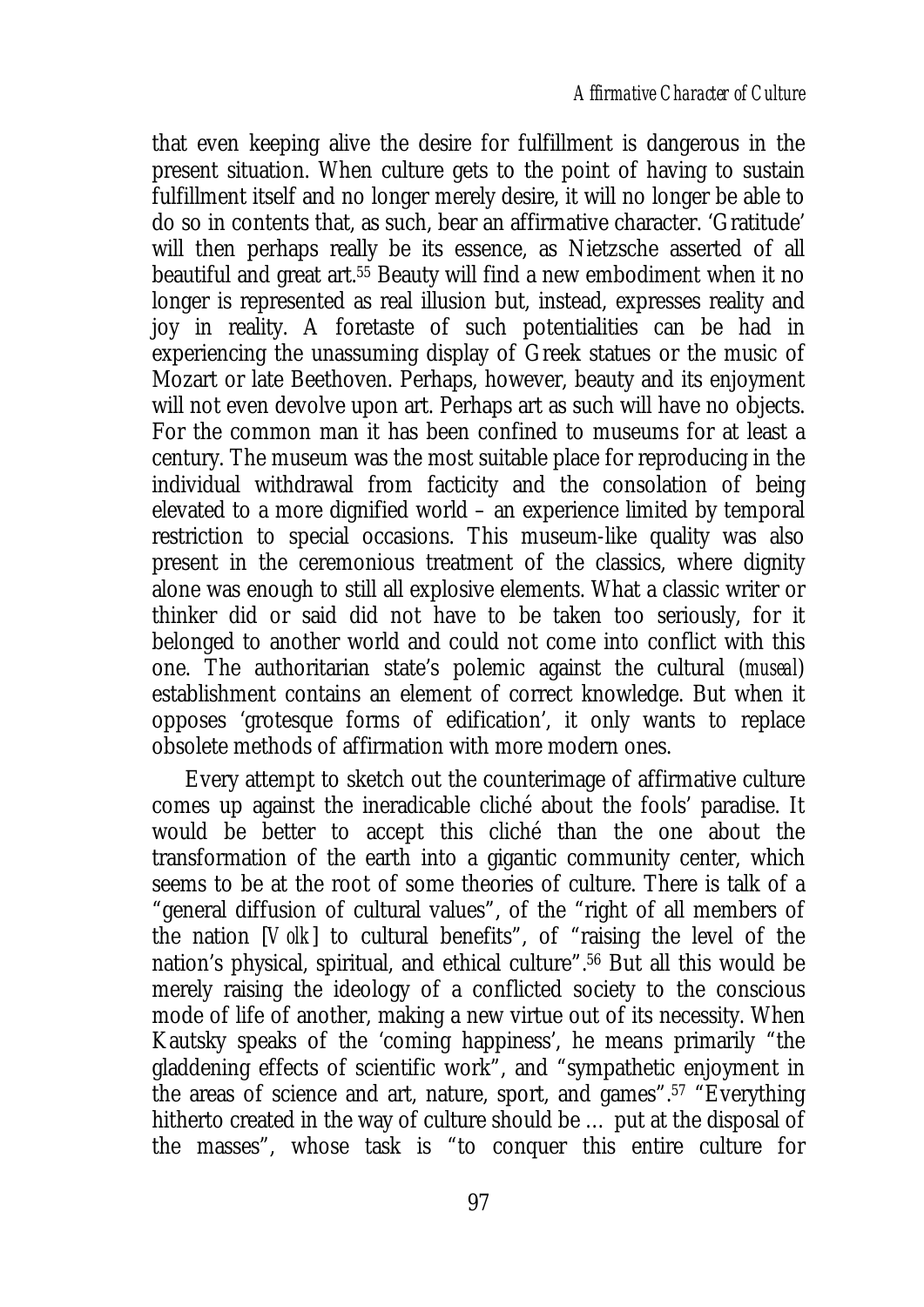themselves".58 This can mean nothing other than winning the masses to the social order that is affirmed by the 'entire culture'. Such views miss the main point: the abolition of this culture. It is not the primitive, materialistic element of the idea of fools' paradise that is false, but its perpetuation. As long as the world is mutable there will be enough conflict, sorrow, and suffering to destroy the idyllic picture. As long as there is a realm of necessity, there will be enough need. Even a nonaffirmative culture will be burdened with mutability and necessity: dancing on the volcano, laughter in sorrow, flirtation with death. As long as this is true, the reproduction of life will still involve the reproduction of culture: the molding of unfulfilled longings and the purification of unfulfilled instincts. In affirmative culture, renunciation is linked to the external vitiation of the individual, to his compliance with a bad order. The struggle against ephemerality does not liberate sensuality but devalues it and is, indeed, possible only on the basis of this devaluation. This unhappiness is not metaphysical. It is the product of an irrational social organization. By eliminating affirmative culture, the abolition of this social organization will not eliminate individuality, but realize it. And "if we are ever happy at all, we can do nothing other than promote culture".59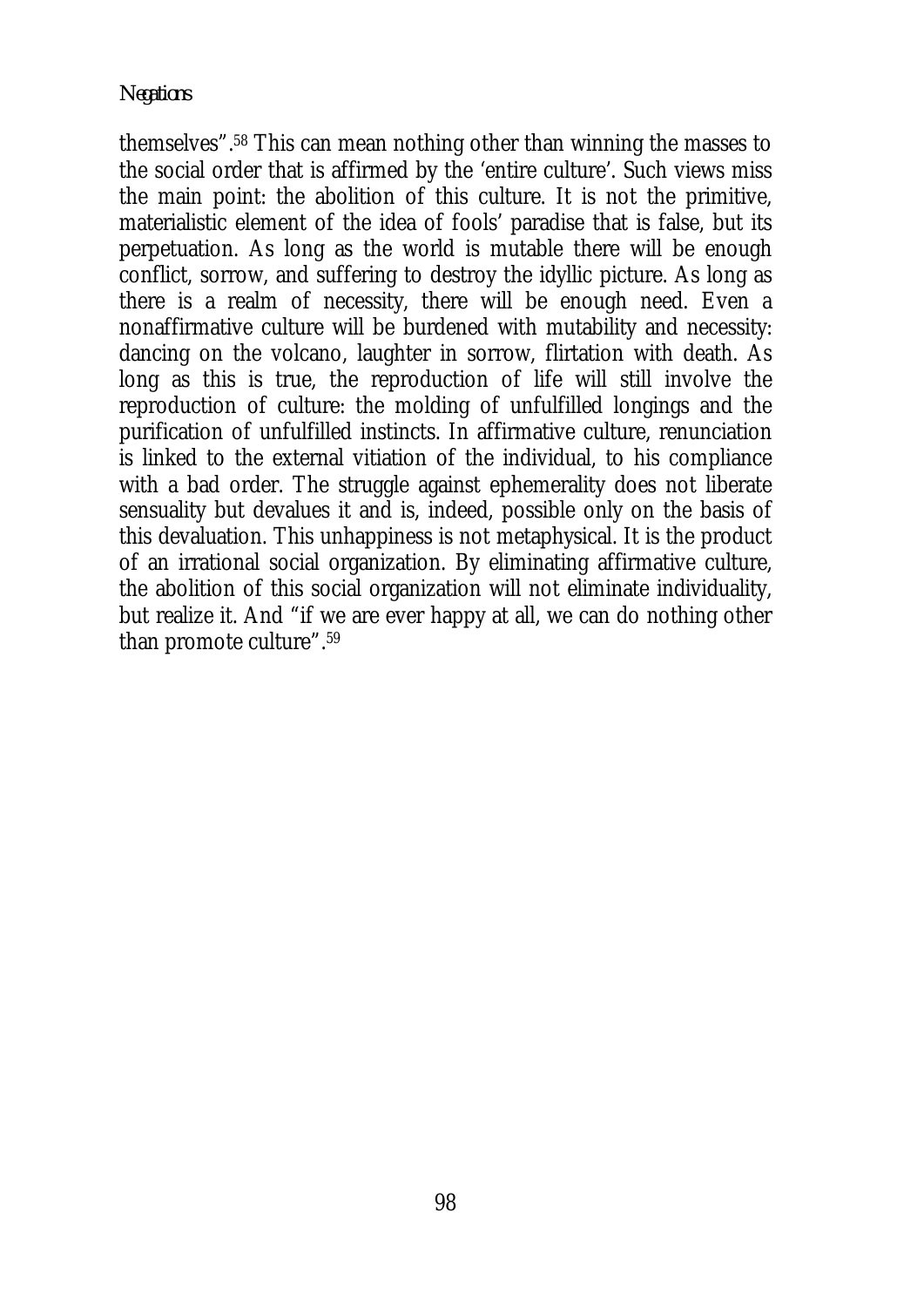# **Philosophy and Critical Theory**

From the beginning the critical theory of society was constantly involved in philosophical as well as social issues and controversies. At the time of its origin, in the thirties and forties of the nineteenth century, philosophy was the most advanced form of consciousness, and by comparison real conditions in Germany were backward. Criticism of the established order there began as a critique of that consciousness, because otherwise it would have confronted its object at an earlier and less advanced historical stage than that which had already attained reality in countries outside Germany. Once critical theory had recognized the responsibility of economic conditions for the totality of the established world and comprehended the social framework in which reality was organized, philosophy became superfluous as an independent scientific discipline dealing with the structure of reality. Furthermore, problems bearing on the potentialities of man and of reason could now be approached from the standpoint of economics.

Philosophy thus appears within the economic concepts of materialist theory, each of which is more than an economic concept of the sort employed by the academic discipline of economics. It is more due to the theory's claim to explain the totality of man and his world in terms of his social being. Yet it would be false on that account to reduce these concepts to philosophical ones. To the contrary, the philosophical contents relevant to the theory are to be educed from the economic structure. They refer to conditions that, when forgotten, threaten the theory as a whole.

In the conviction of its founders the critical theory of society is essentially linked with materialism. This does not mean that it thereby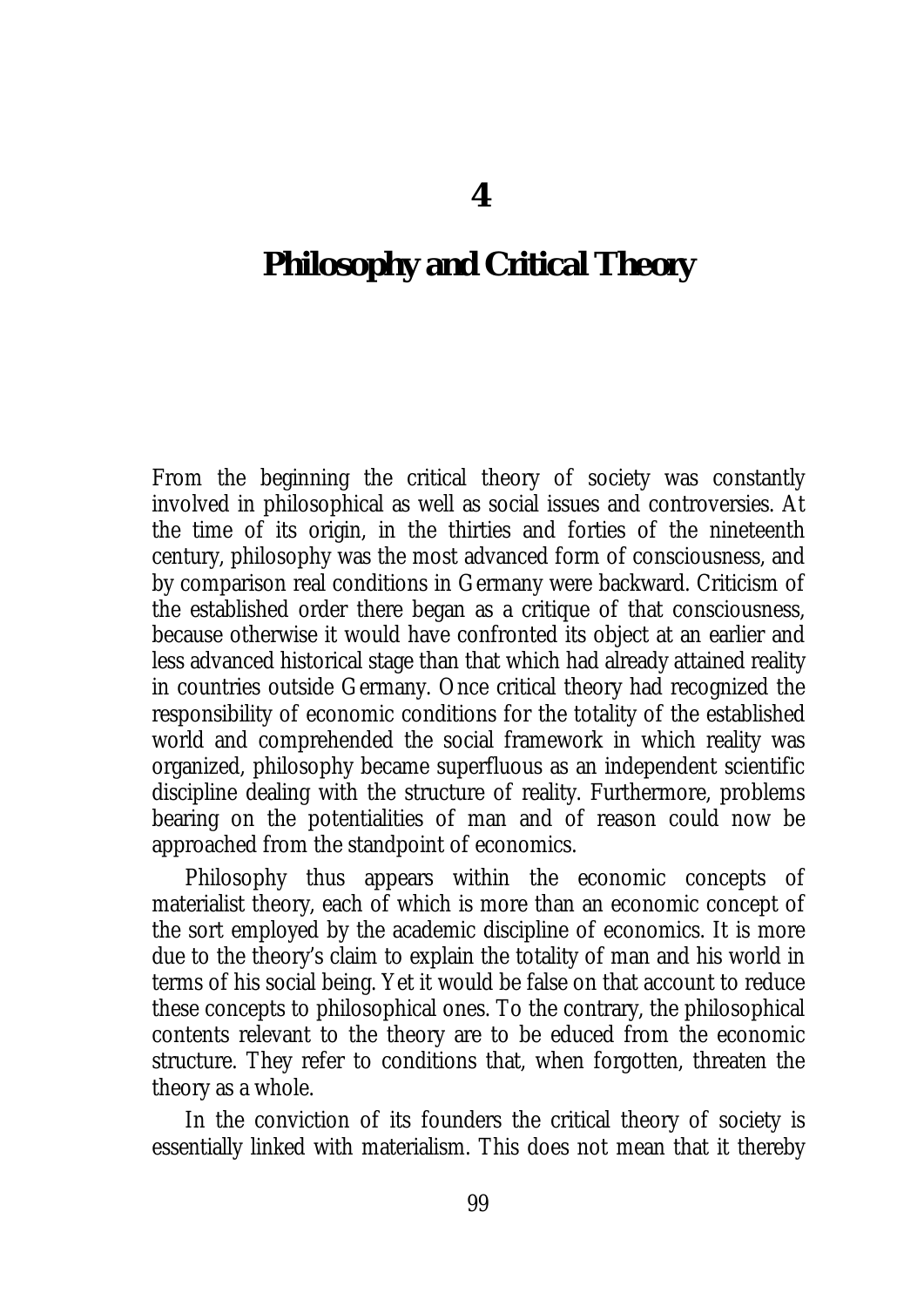sets itself up as a philosophical system in opposition to other philosophical systems. The theory of society is an economic, not a philosophical, system. There are two basic elements linking materialism to correct social theory: concern with human happiness, and the conviction that it can be attained only through a transformation of the material conditions of existence. The actual course of the transformation and the fundamental measures to be taken in order to arrive at a rational organization of society are prescribed by analysis of economic and political conditions in the given historical situation. The subsequent construction of the new society cannot be the object of theory, for it is to occur as the free creation of the liberated individuals. When reason has been realized as the rational organization of mankind, philosophy is left without an object. For philosophy, to the extent that it has been, up to the present, more than an occupation or a discipline within the given division of labor, has drawn its life from reason's not yet being reality.

Reason is the fundamental category of philosophical thought, the only one by means of which it has bound itself to human destiny. Philosophy wanted to discover the ultimate and most general grounds of Being. Under the name of reason it conceived the idea of an authentic Being in which all significant antitheses (of subject and object, essence and appearance, thought and being) were reconciled. Connected with this idea was the conviction that what exists is not immediately and already rational but must rather be brought to reason. Reason represents the highest potentiality of man and of existence; the two belong together. For when reason is accorded the status of substance, this means that at its highest level, as authentic reality, the world no longer stands opposed to the rational thought of men as mere material objectivity (*Gegenständlichkeit*).Rather, it is now comprehended by thought and defined as a concept (*Begriff*). That is, the external, antithetical character of material objectivity is overcome in a process through which the identity of subject and object is established as the rational, conceptual structure that is common to both. In its structure the world is considered accessible to reason, dependent on it, and dominated by it. In this form philosophy is idealism; it subsumes being under thought. But through this first thesis that made philosophy into rationalism and idealism it became critical philosophy as well. As the given world was bound up with rational thought and, indeed, ontologically dependent on it, all that contradicted reason or was not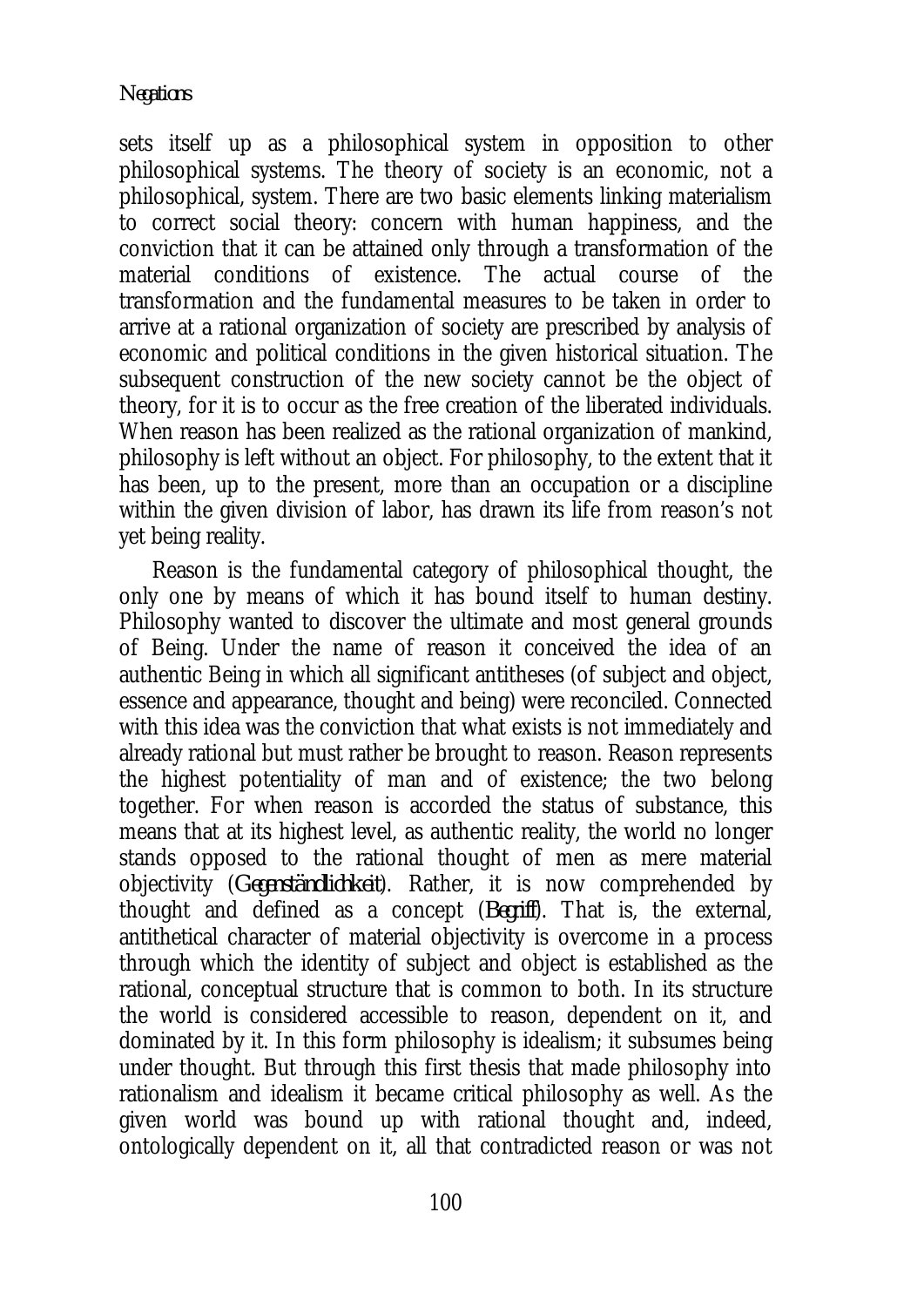rational was posited as something that had to be overcome. Reason was established as a critical tribunal. In the philosophy of the bourgeois era reason took on the form of rational subjectivity. Man, the individual, was to examine and judge everything given by means of the power of his knowledge. Thus the concept of reason contains the concept of freedom as well. For such examination and judgment would be meaningless if man were not free to act in accordance with his insight and to bring what confronts him into accordance with reason.

Philosophy teaches us that all properties of mind subsist only through freedom, that all are only means for freedom, and that all seek and produce only freedom. To speculative philosophy belongs the knowledge that freedom is that alone which is true of mind.1

Hegel was only drawing a conclusion from the entire philosophical tradition when he identified reason and freedom. Freedom is the 'formal element' of rationality, the only form in which reason can be.2

With the concept of reason as freedom, philosophy seems to reach its limit. What remains outstanding to the realization of reason is not a philosophical task. Hegel saw the history of philosophy as having reached its definitive conclusion at this point. However, this meant for mankind not a better future but the bad present that this condition perpetuates. Kant had, of course, written essays on universal history with cosmopolitan intent, and on perpetual peace. But his transcendental philosophy aroused the belief that the realization of reason through factual transformation was unnecessary, since individuals could become rational and free within the established order. In its basic concepts this philosophy fell prey to the order of the bourgeois epoch. In a world without reason, reason is only the semblance of rationality; in a state of general unfreedom, freedom is only a semblance of being free. This semblance is generated by the internalization of idealism. Reason and freedom become tasks that the individual is to fulfill within himself, and he can do so regardless of external conditions. Freedom does not contradict necessity, but, to the contrary, necessarily presupposes it. Only he is free who recognizes the necessary as necessary, thereby overcoming its mere necessity and elevating it to the sphere of reason. This is equivalent to asserting that a person born crippled, who cannot be cured at the given state of medical science, overcomes this necessity when he gives reason and freedom scope within his crippled existence, i.e. if from the start he always posits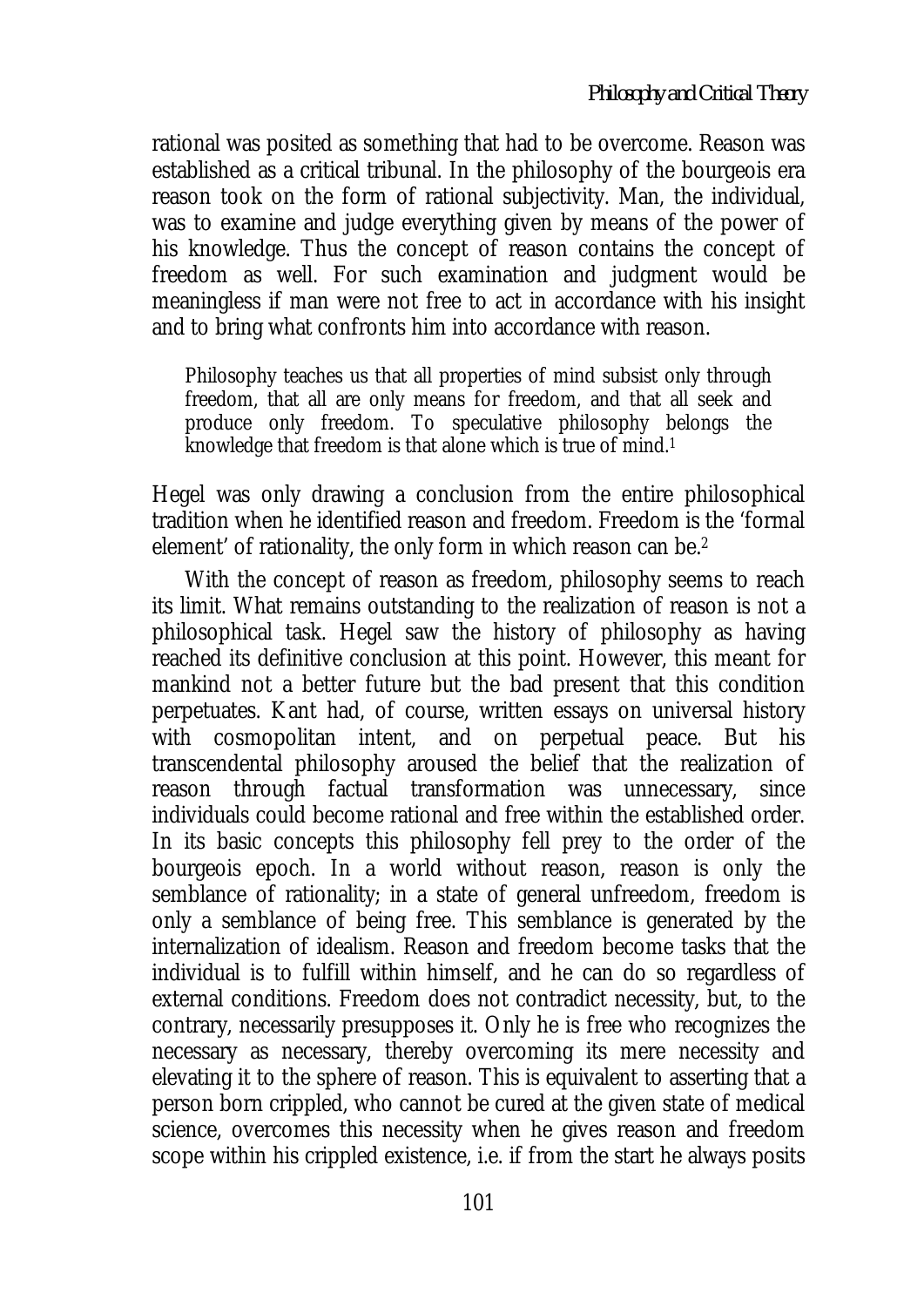his needs, goals, and actions only as the needs, goals, and actions of a cripple. Idealist rationalism canceled the given antithesis of freedom and necessity so that freedom can never trespass upon necessity. Rather, it modestly sets up house within necessity. Hegel once said that this suspension of necessity 'transfigures necessity into freedom'.3

Freedom, however, can be the truth of necessity only when necessity is already true 'in itself'. Idealist rationalism's attachment to the status quo is distinguished by its particular conception of the relation of freedom and necessity. This attachment is the price it had to pay for the truth of its knowledge. It is already given in the orientation of the subject of idealist philosophy. This subject is rational only insofar as it is entirely self-sufficient. All that is 'other' is alien and external to this subject and as such primarily suspect. For something to be true, it must be certain. For it to be certain, it must be posited by the subject as its own achievement. This holds equally for the *fundamentum inconcussum* of Descartes and the synthetic a priori judgments of Kant. Self-sufficiency and independence of all that is other and alien is the sole guarantee of the subject's freedom. What is not dependent on any other person or thing, what possesses itself, is free. Having excludes the other. Relating to the other in such a way that the subject really reaches and is united with it (or him) counts as loss and dependence. When Hegel ascribed to reason, as authentic reality, movement that 'remains within itself', he could invoke Aristotle. From the beginning, philosophy was sure that the highest mode of being was being-within-itself (*Beisichselbstsein*).

This identity in the determination of authentic reality points to a deeper identity, property. Something is authentic when it is self-reliant, can preserve itself, and is not dependent on anything else. For idealism this sort of being is attained when the subject has the world so that it cannot be deprived of it, that it disposes of it omnipresently, and that it appropriates it to the extent that in all otherness the subject is only with itself. However, the freedom attained by Descartes' *ego cogito*,Leibniz's monad, Kant's transcendental ego, Fichte's subject of original activity, and Hegel's world-spirit is not the freedom of pleasurable possession with which the Aristotelian God moved in his own happiness. It is rather the freedom of interminable, arduous labor. In the form that it assumed as authentic Being in modern philosophy, reason has to produce itself and its reality continuously in recalcitrant material. It exists only in this process. What reason is to accomplish is neither more nor less than the constitution of the world for the ego. Reason is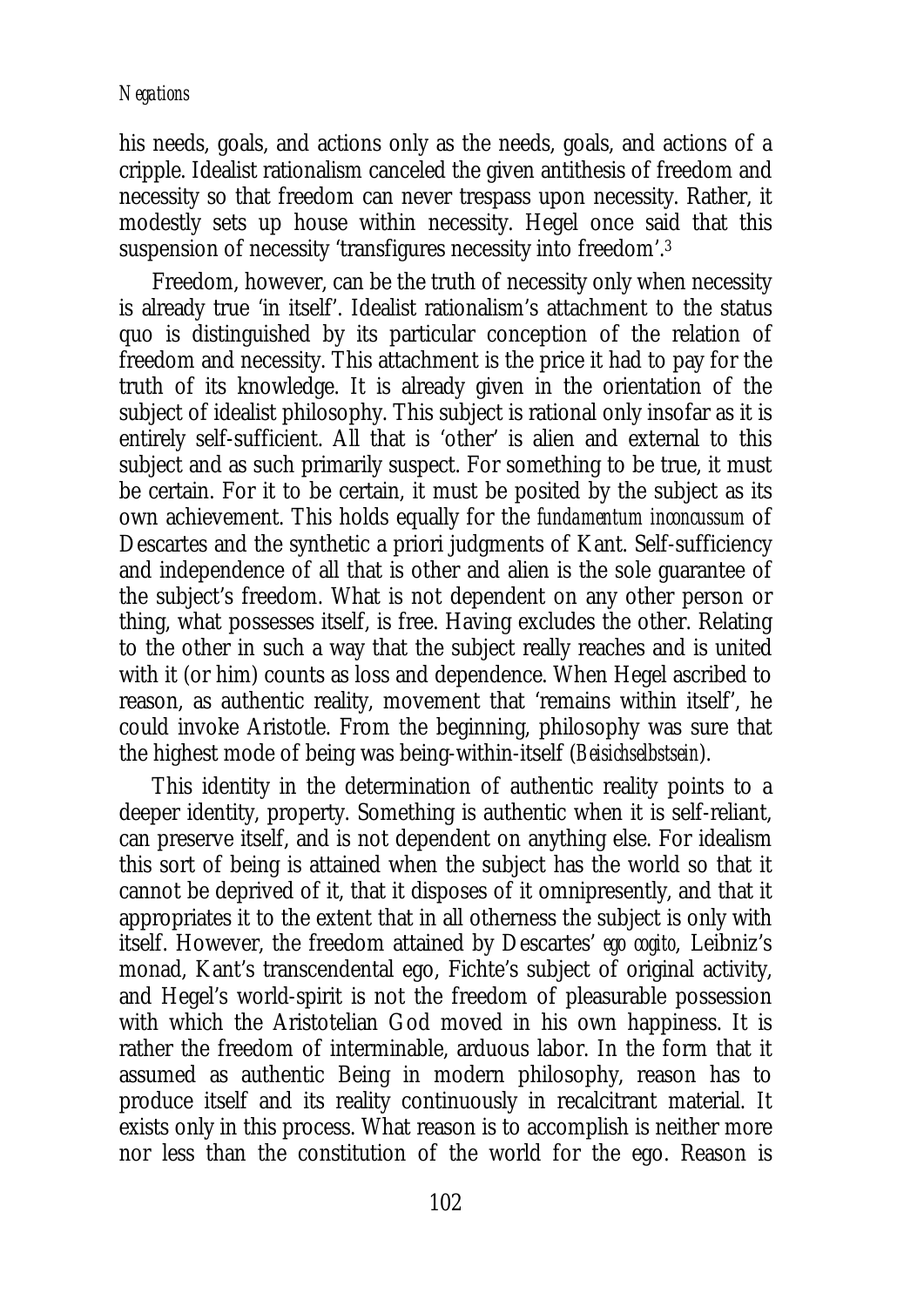supposed to create the universality and community in which the rational subject participates with other rational subjects. It is the basis of the possibility that, beyond the encounter of merely self-sufficient monads, a common life develops in a common world. But even this achievement does not lead beyond what already exists. It changes nothing. For the constitution of the world has always been effected prior to the actual action of the individual; thus he can never take his most authentic achievement into his own hands. The same characteristic agitation, which fears really taking what is and making something else out of it, prevails in all aspects of this rationalism. Development is proclaimed, but true development is "not a transformation, or becoming something else".4 For at its conclusion it arrives at nothing that did not already exist 'in itself' at the beginning. The absence of concrete development appeared to this philosophy as the greatest benefit. Precisely at its maturest stage, the inner statics of all its apparently so dynamic concepts become manifest.

Undoubtedly all these characteristics make idealist rationalism a bourgeois philosophy. And yet, merely on account of the single concept of reason, it is more than ideology, and in devoting oneself to it one does more than struggle against ideology. The concept of ideology has meaning only when oriented to the interest of theory in the transformation of the social structure. Neither a sociological nor a philosophical but rather a political concept, it considers a doctrine in relation not to the social conditions of its truth or to an absolute truth but rather to the interest of transformation.5 Countless philosophical doctrines are mere ideology and, as illusions about socially relevant factors, readily integrate themselves into the general apparatus of domination. Idealist rationalism does not belong to this class, precisely to the extent that it is really idealistic. The conception of the domination of Being by reason is, after all, not only a postulate of idealism. With a sure instinct, the authoritarian state has fought classical idealism. Rationalism saw into important features of bourgeois society: the abstract ego, abstract reason, abstract freedom. To that extent it is correct consciousness. Pure reason was conceived as reason 'independent' of all experience. The empirical world appears to make reason dependent; it manifests itself to reason with the character of 'foreignness' (*Fremdartigkeit*).6 Limiting reason to 'pure' theoretical and practical achievement implies an avowal of bad facticity – but also concern with the right of the individual, with that in him which is more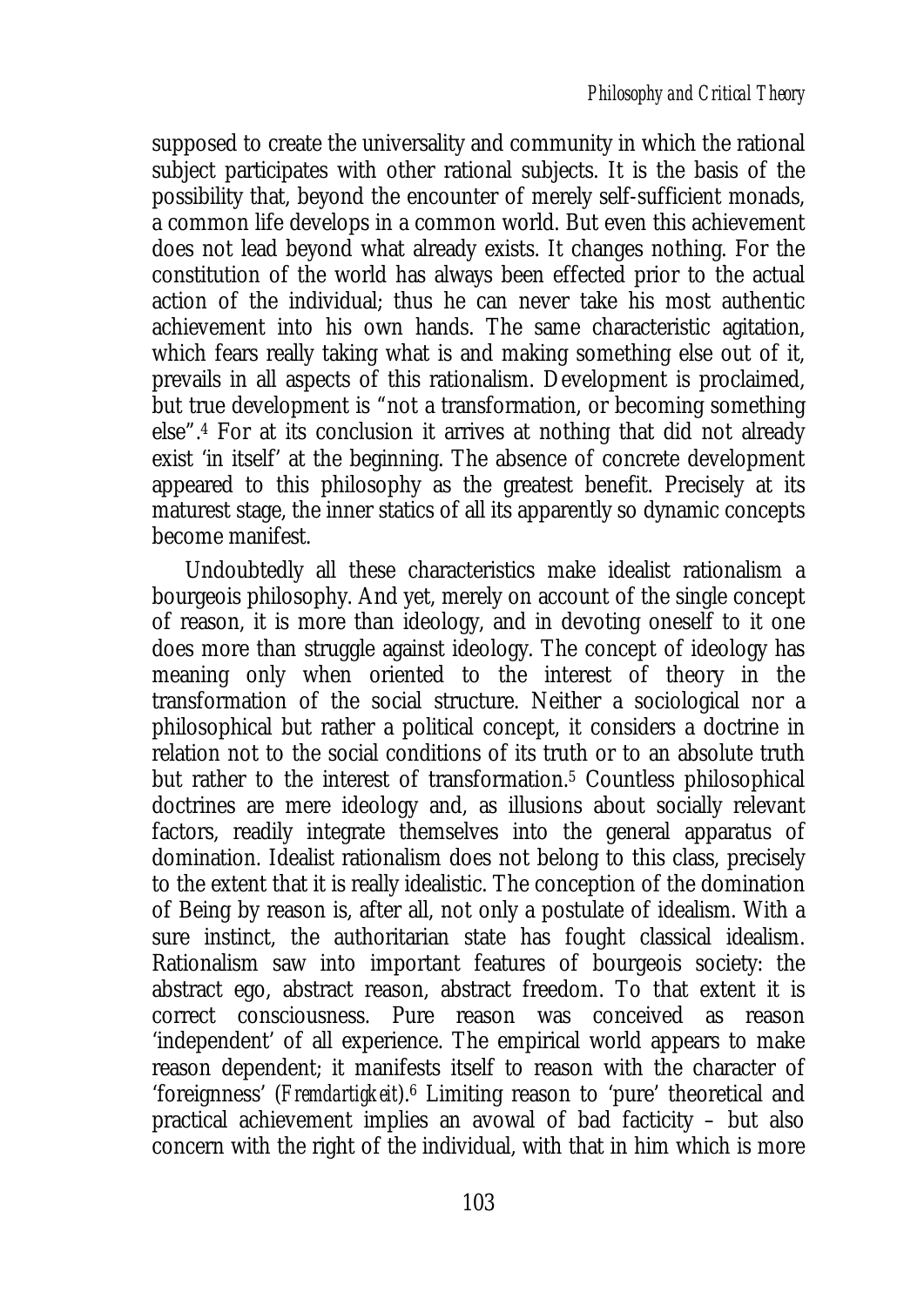than 'economic man', with what is left out of universal social exchange. Idealism tries to keep at least thought in a state of purity. It plays the peculiar double role of opposing both the true materialism of critical social theory and the false materialism of bourgeois practice. In idealism the individual protests the world by making both himself and the world free and rational in the realm of thought. This philosophy is in an essential sense individualistic. However, it comprehends the individual's uniqueness in terms of his self-sufficiency and 'property'; all attempts to use the subject, construed in this sense, as the basis for constructing an intersubjective world have a dubious character. The alter ego always could be linked to the ego only in an abstract manner: it remained a problem of pure knowledge or pure ethics. Idealism's purity, too, is equivocal. To be sure, the highest truths of theoretical and of practical reason were to be pure and not based on facticity. But this purity could be saved only on the condition that facticity be left in impurity; the individual is surrendered to its untruth. Nevertheless, concern for the individual long kept idealism from giving its blessing to the sacrifice of the individual to the service of false collectives.

Rationalism's protest and critique remain idealistic and do not extend to the material conditions of existence. Hegel termed philosophy's abiding in the world of thought an 'essential determination'. Although philosophy reconciles antitheses in reason, it provides a "reconciliation not in reality, but in the world of ideas".7 The materialist protest and materialist critique originated in the struggle of oppressed groups for better living conditions and remain permanently associated with the actual process of this struggle. Western philosophy had established reason as authentic reality. In the bourgeois epoch the reality of reason became the task that the free individual was to fulfill. The subject was the locus of reason and the source of the process by which objectivity was to become rational. The material conditions of life, however, allotted freedom to reason only in pure thought and pure will. But a social situation has come about in which the realization of reason no longer needs to be restricted to pure thought and will. If reason means shaping life according to men's free decision on the basis of their knowledge, then the demand for reason henceforth means the creation of a social organization in which individuals can collectively regulate their lives in accordance with their needs. With the realization of reason in such a society, philosophy would disappear. It was the task of social theory to demonstrate this possibility and lay the foundation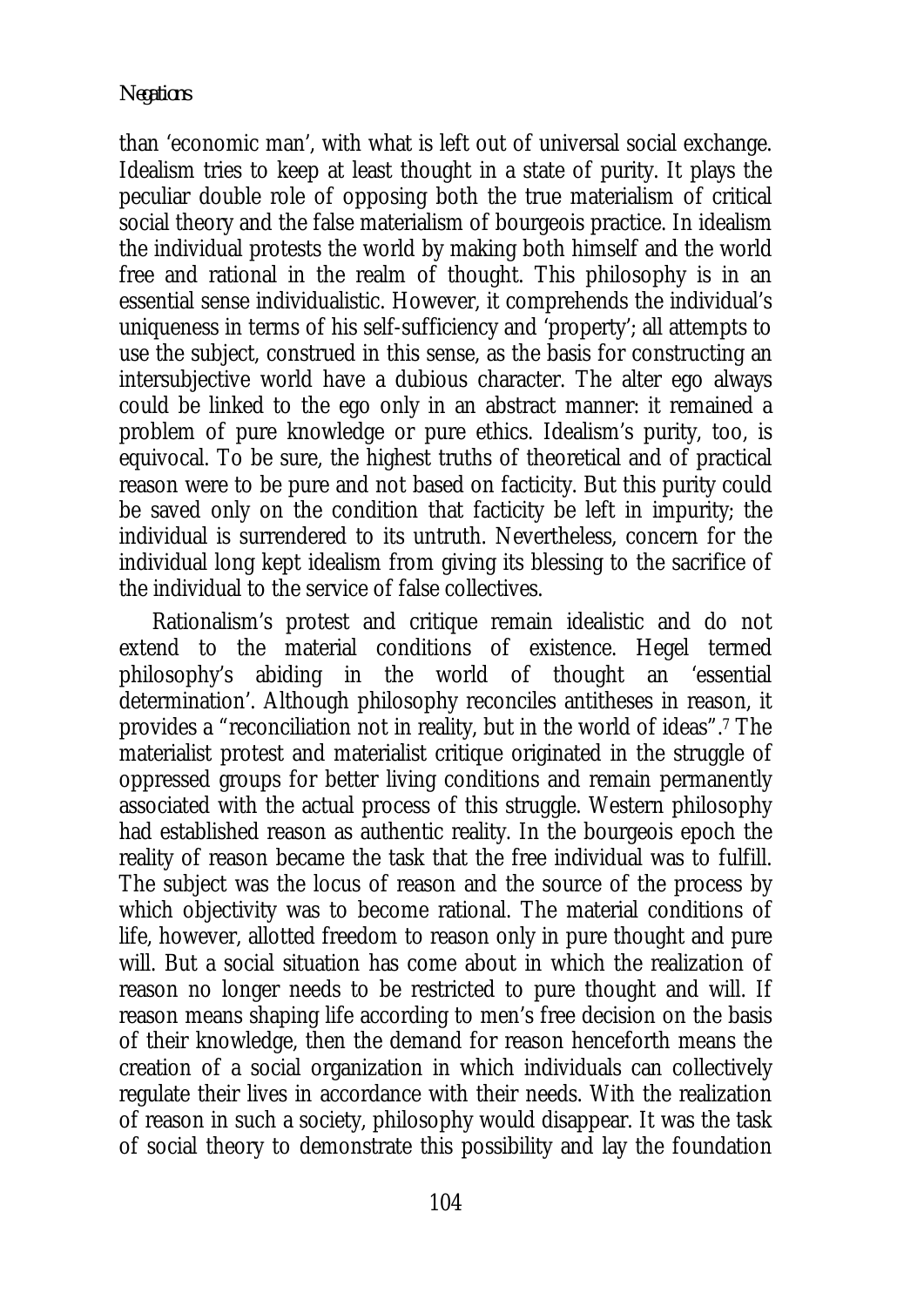for a transformation of the economic structure. By so doing, it could provide theoretical leadership for those strata which, by virtue of their historical situation, were to bring about the change. The interest of philosophy, concern with man, had found its new form in the interest of critical social theory. There is no philosophy alongside and outside this theory. For the philosophical construction of reason is replaced by the creation of a rational society. The philosophical ideals of a better world and of true Being are incorporated into the practical aim of struggling mankind, where they take on a human form.

What, however, if the development outlined by the theory does not occur? What if the forces that were to bring about the transformation are suppressed and appear to be defeated? Little as the theory's truth is thereby contradicted, it nevertheless appears then in a new light which illuminates new aspects and elements of its object. The new situation gives a new import to many demands and indices of the theory, whose changed function accords it in a more intensive sense the character of 'critical theory'.8 Its critique is also directed at the avoidance of its full economic and political demands by many who invoke it. This situation compels theory anew to a sharper emphasis on its concern with the potentialities of man and with the individual's freedom, happiness, and rights contained in all of its analyses. For the theory, these are exclusively potentialities of the concrete social situation. They become relevant only as economic and political questions and as such bear on human relations in the productive process, the distribution of the product of social labor, and men's active participation in the economic and political administration of the whole. The more elements of the theory become reality – not only as the old order's evolution confirms the theory's predictions, but as the transition to the new order begins – the more urgent becomes the question of what the theory intended as its goal. For here, unlike in philosophical systems, human freedom is no phantom or arbitrary inwardness that leaves everything in the external world as it was. Rather, freedom here means a real potentiality, a social relationship on whose realization human destiny depends. At the given stage of development, the constructive character of a critical theory emerges anew. From the beginning it did more than simply register and systematize facts. Its impulse came from the force with which it spoke against the facts and confronted bad facticity with its better potentialities. Like philosophy, it opposes making reality into a criterion in the manner of complacent positivism. But unlike philosophy, it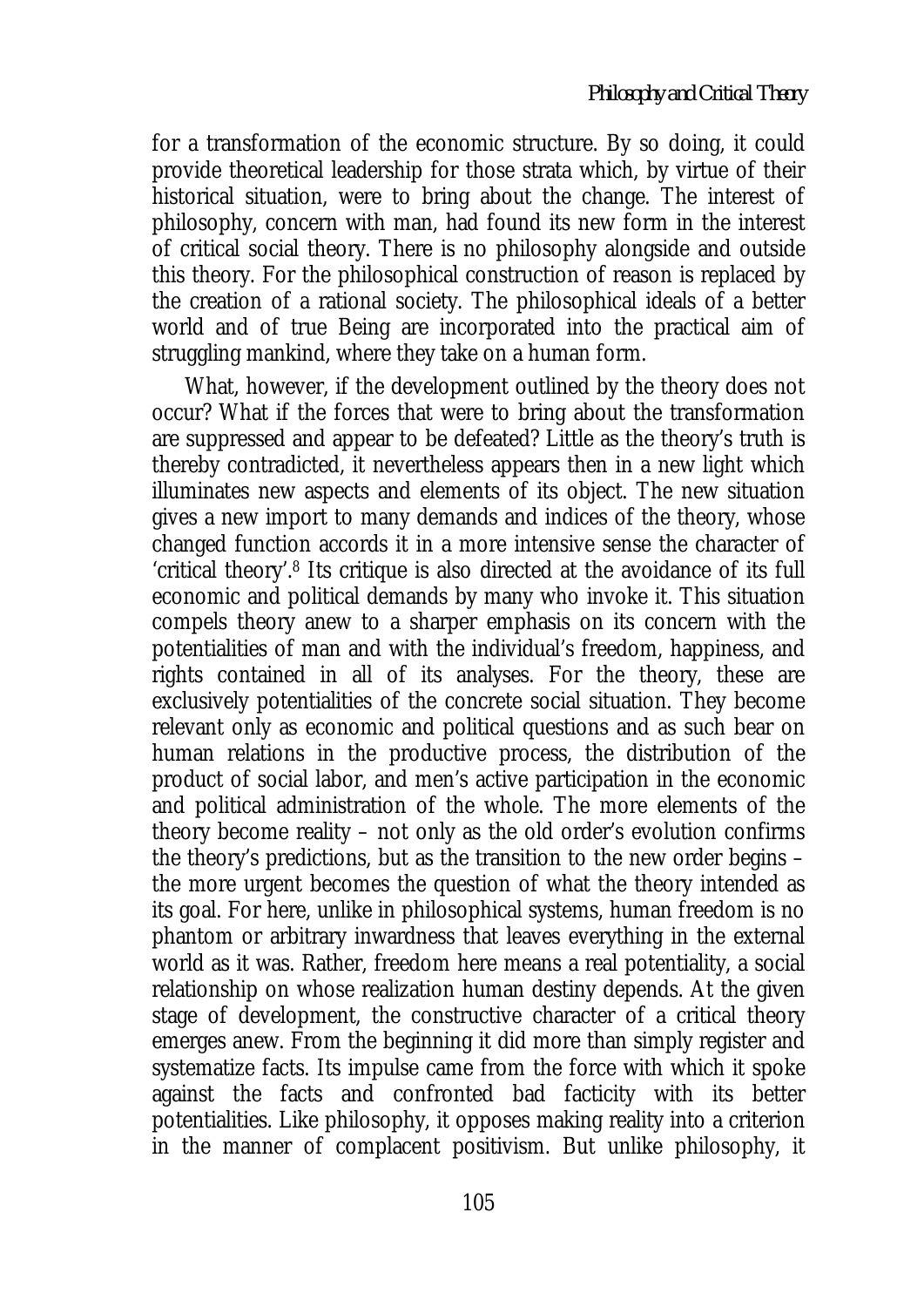always derives its goals only from present tendencies of the social process. Therefore it has no fear of the utopia that the new order is denounced as being. When truth cannot be realized within the established social order, it always appears to the latter as mere utopia. This transcendence speaks not against, but for, its truth. The utopian element was long the only progressive element in philosophy, as in the constructions of the best state and the highest pleasure, of perfect happiness and perpetual peace. The obstinacy that comes from adhering to truth against all appearances has given way in contemporary philosophy to whimsy and uninhibited opportunism. Critical theory preserves obstinacy as a genuine quality of philosophical thought.

The current situation emphasizes this quality. The reverse suffered by the progressive forces took place at a stage where the economic conditions for transformation were present. The new social situation expressed in the authoritarian state could be easily comprehended and predicted by means of the concepts worked out by the theory. It was not the failure of economic concepts that provided the impetus behind the new emphasis of the theory's claim that the transformation of economic conditions involves the transformation of the entirety of human existence. This claim is directed rather against a distorted interpretation and application of economics that is found in both practice and theoretical discussion. The discussion leads back to the question: In what way is the theory more than economics? From the beginning the critique of political economy established the difference by criticizing the entirety of social existence. In a society whose totality was determined by economic relations to the extent that the uncontrolled economy controlled all human relations, even the noneconomic was contained in the economy. It appears that, if and when this control is removed, the rational organization of society toward which critical theory is oriented is more than a new form of economic regulation. The difference lies in the decisive factor, precisely the one that makes the society rational – the subordination of the economy to the individuals' needs. The transformation of society eliminates the original relation of substructure and superstructure. In a rational reality, the labor process should not determine the general existence of men; to the contrary, their needs should determine the labor process. Not that the labor process is regulated in accordance with a plan, but the interest determining the regulation becomes important: it is rational only if this interest is that of the freedom and happiness of the masses. Neglect of this element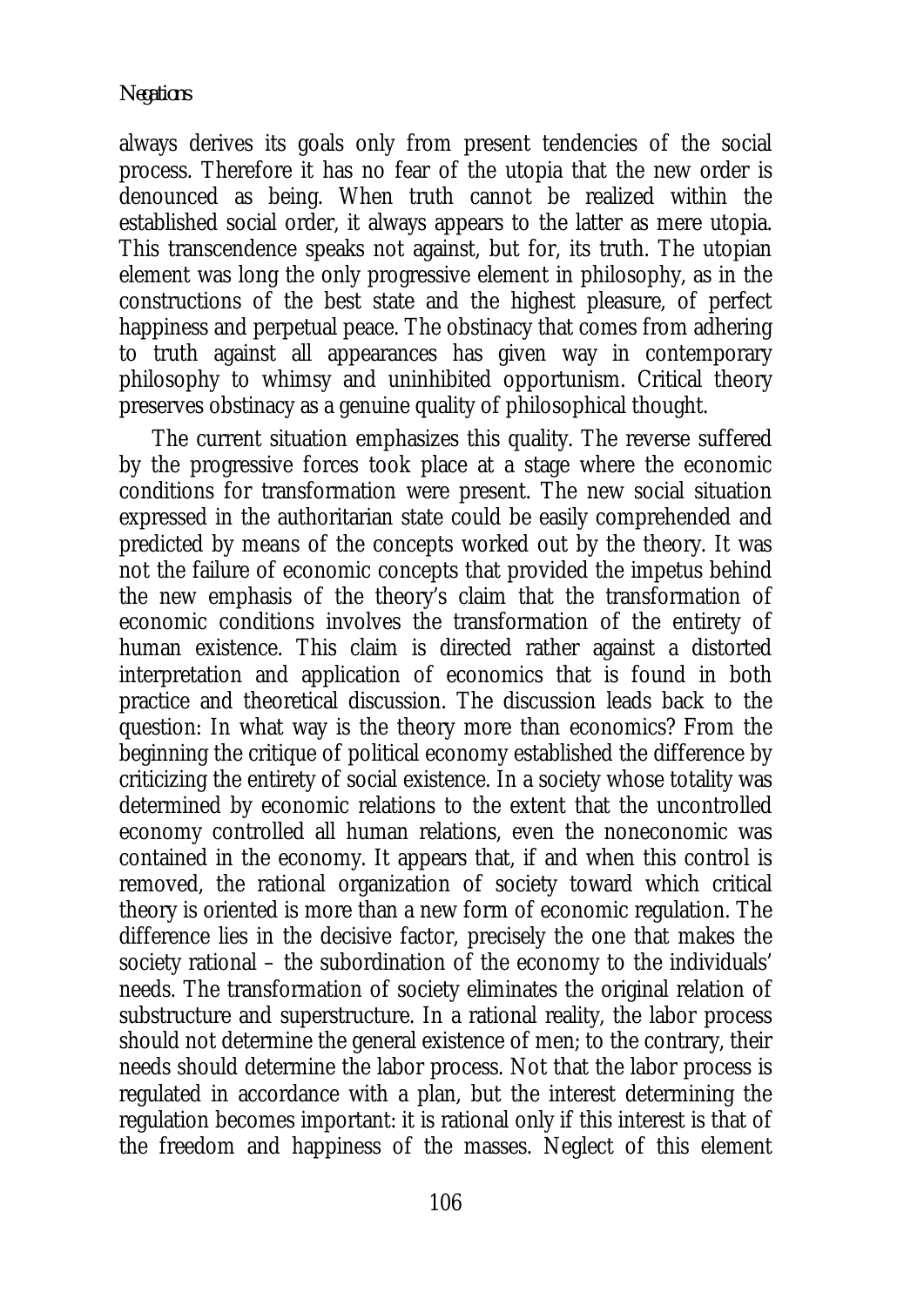despoils the theory of one of its essential characteristics. It eradicates from the image of liberated mankind the idea of happiness that was to distinguish it from all previous mankind. Without freedom and happiness in the social relations of men, even the greatest increase of production and the abolition of private property in the means of production remain infected with the old injustice.

Critical theory has, of course, distinguished between various phases of realization and pointed out the unfreedoms and inequalities with which the new era inevitably will be burdened. Nevertheless, the transformed social existence must be determined by its ultimate goal even at its inception. In its concept of an ultimate goal, critical theory did not intend to replace the theological hereafter with a social one – with an ideal that appears in the new order as just another hereafter in virtue of its exclusive opposition to the beginning and its telescoping distance. By defending the endangered and victimized potentialities of man against cowardice and betrayal, critical theory is not to be supplemented by a philosophy. It only makes explicit what was always the foundation of its categories: the demand that through the abolition of previously existing material conditions of existence the totality of human relations be liberated. If critical theory, amidst today's desperation, indicates that the reality it intends must comprise the freedom and happiness of individuals, it is only following the direction given by its economic concepts. They are constructive concepts, which comprehend not only the given reality but, simultaneously, its abolition and the new reality that is to follow. In the theoretical reconstruction of the social process, the critique of current conditions and the analysis of their tendencies necessarily include future-oriented components. The transformation toward which this process tends and the existence that liberated mankind is to create for itself determine at the outset the establishment and unfolding of the first economic categories. Theory can invoke no facts in confirmation of the theoretical elements that point toward future freedom. From the viewpoint of theory all that is already attained is given only as something threatened and in the process of disappearing; the given is a positive fact, an element of the coming society, only when it is taken into the theoretical construction as something to be transformed. This construction is neither a supplement to nor an extension of economics. It is economics itself insofar as it deals with contents that transcend the realm of established economic conditions.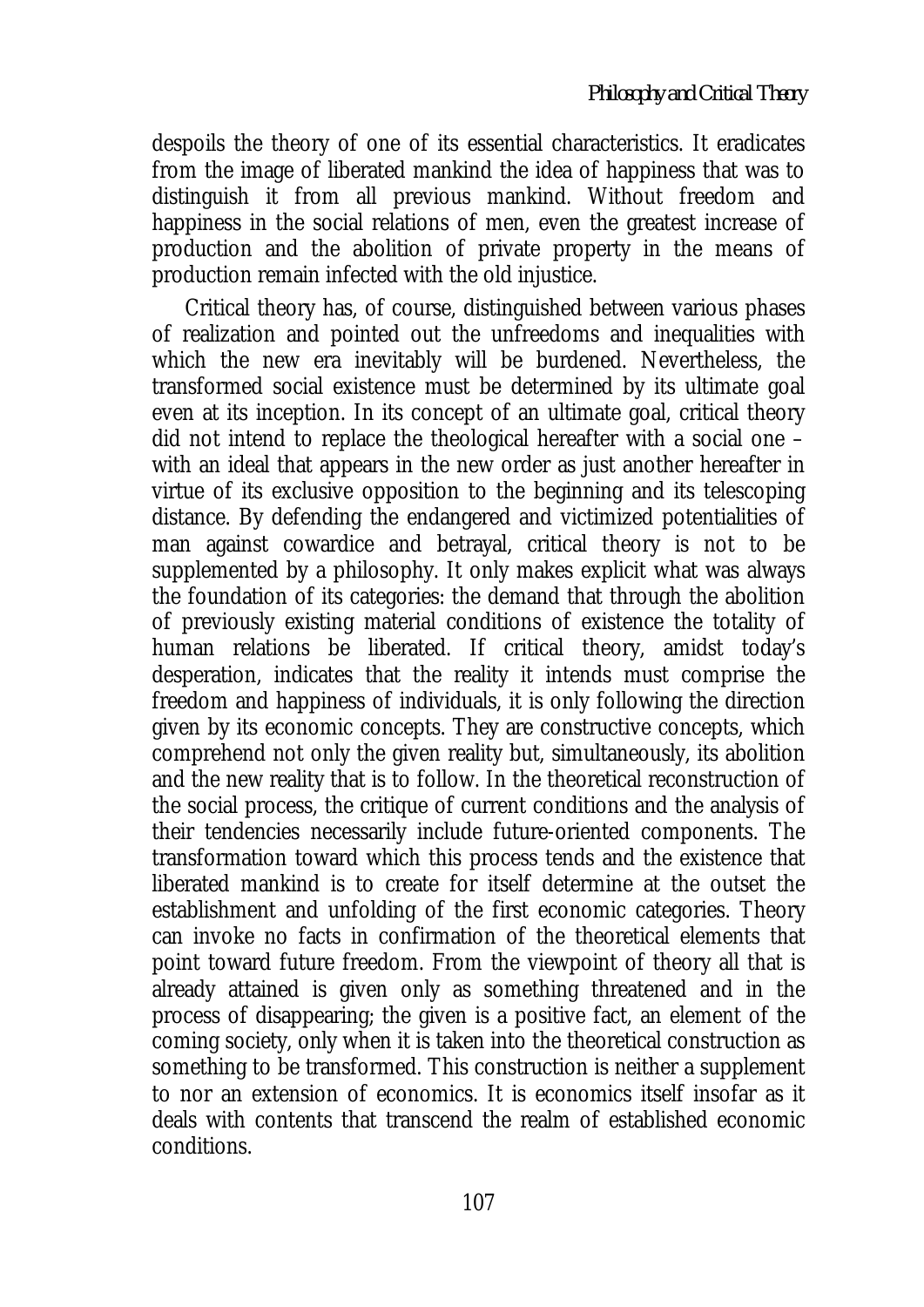Unconditional adherence to its goal, which can be attained only in social struggle, lets theory continually confront the already attained with the not yet attained and newly threatened. The theory's interest in great philosophy is part of the same context of opposition to the established order. But critical theory is not concerned with the realization of ideals brought into social struggles from outside. In these struggles it identifies on one side the cause of freedom and on the other the cause of suppression and barbarism. If the latter seems to win in reality, it might easily appear as though critical theory were holding up a philosophical idea against factual development and its scientific analysis. Traditional science was in fact more subject to the powers that be than was great philosophy. It was not in science but in philosophy that traditional theory developed concepts oriented to the potentialities of man lying beyond his factual status. At the end of the *Critique of Pure Reason*, Kant cites the three questions in which 'all the interest' of human reason 'coalesces': What can I know?; What should I do?; What may I hope?9 And in the introduction to his lectures on logic, he adds a fourth question encompassing the first three: What is man?10 The answer to this question is conceived not as the description of human nature as it is actually found to be, but rather as the demonstration of what are found to be human potentialities. In the bourgeois period, philosophy distorted the meaning of both question and answers by equating human potentialities with those that are real within the established order. That is why they could be potentialities only of pure knowledge and pure will.

The transformation of a given status is not, of course, the business of philosophy. The philosopher can only participate in social struggles insofar as he is not a professional philosopher. This 'division of labor', too, results from the modern separation of the mental from the material means of production, and philosophy cannot overcome it. The abstract character of philosophical work in the past and present is rooted in the social conditions of existence. Adhering to the abstractness of philosophy is more appropriate to circumstances and closer to truth than is the pseudophilosophical concreteness that condescends to social struggles. What is true in philosophical concepts was arrived at by abstracting from the concrete status of man and is true only in such abstraction. Reason, mind, morality, knowledge, and happiness are not only categories of bourgeois philosophy, but concerns of mankind. As such they must be preserved, if not derived anew. When critical theory examines the philosophical doctrines in which it was still possible to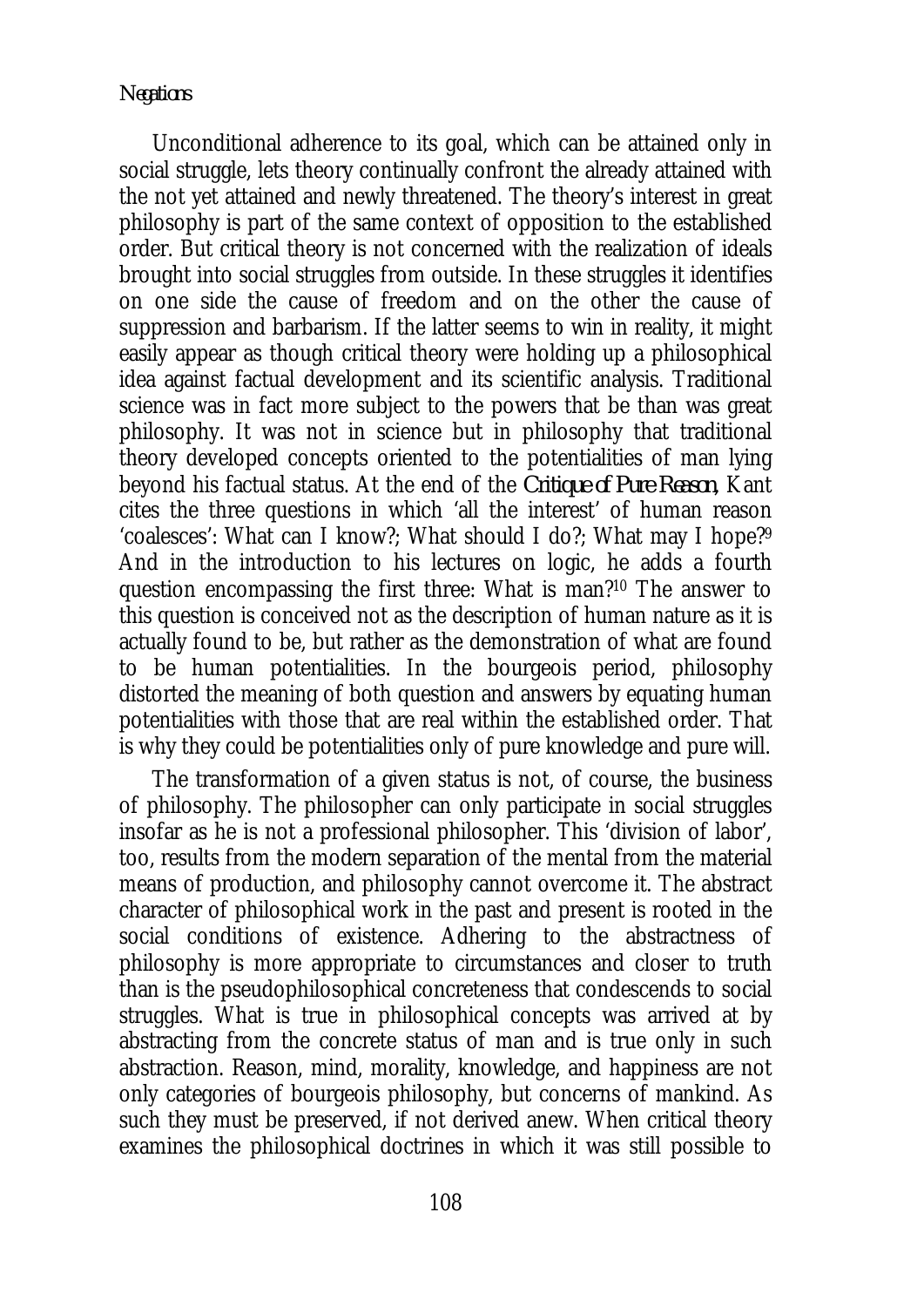speak of man, it deals first with the camouflage and misinterpretation that characterized the discussion of man in the bourgeois period.

With this intention, several fundamental concepts of philosophy have been discussed in this journal [*Zeitschrift für Sozialforschung*]: truth and verification, rationalism and irrationalism, the role of logic, metaphysics and positivism, and the concept of essence. These were not merely analyzed sociologically, in order to correlate philosophical dogmas with social loci. Nor were specific philosophical contents 'resolved' into social facts. To the extent that philosophy is more than ideology, every such attempt must come to nought. When critical theory comes to terms with philosophy, it is interested in the truth content of philosophical concepts and problems. It presupposes that they really contain truth. The enterprise of the sociology of knowledge, to the contrary, is occupied only with the untruths, not the truths of previous philosophy. To be sure, even the highest philosophical categories are connected with social facts, even if only with the most general fact that the struggle of man with nature has not been undertaken by mankind as a free subject but instead has taken place only in class society. This fact comes to expression in many 'ontological differences' established by philosophy. Its traces can perhaps be found even in the very forms of conceptual thought: for example, in the determination of logic as essentially the logic of predication, or judgments about given objects of which predicates are variously asserted or denied. It was dialectical logic that first pointed out the shortcomings of this interpretation of judgment: the 'contingency' of predication and the 'externality' of the process of judgment, which let the subject of judgment appear 'outside' as self-subsistent and the predicate 'inside' as though in our heads.11 Moreover, it is certainly true that many philosophical concepts are mere 'foggy ideas' arising out of the domination of existence by an uncontrolled economy and, accordingly, are to be explained precisely by the material conditions of life.

But in its historical forms philosophy also contains insights into human and objective conditions whose truth points beyond previous society and thus cannot he completely reduced to it. Here belong not only the contents dealt with under such concepts as reason, mind, freedom, morality, universality, and essence, but also important achievements of epistemology, psychology, and logic. Their truth content, which surmounts their social conditioning, presupposes not an eternal consciousness that transcendentally constitutes the individual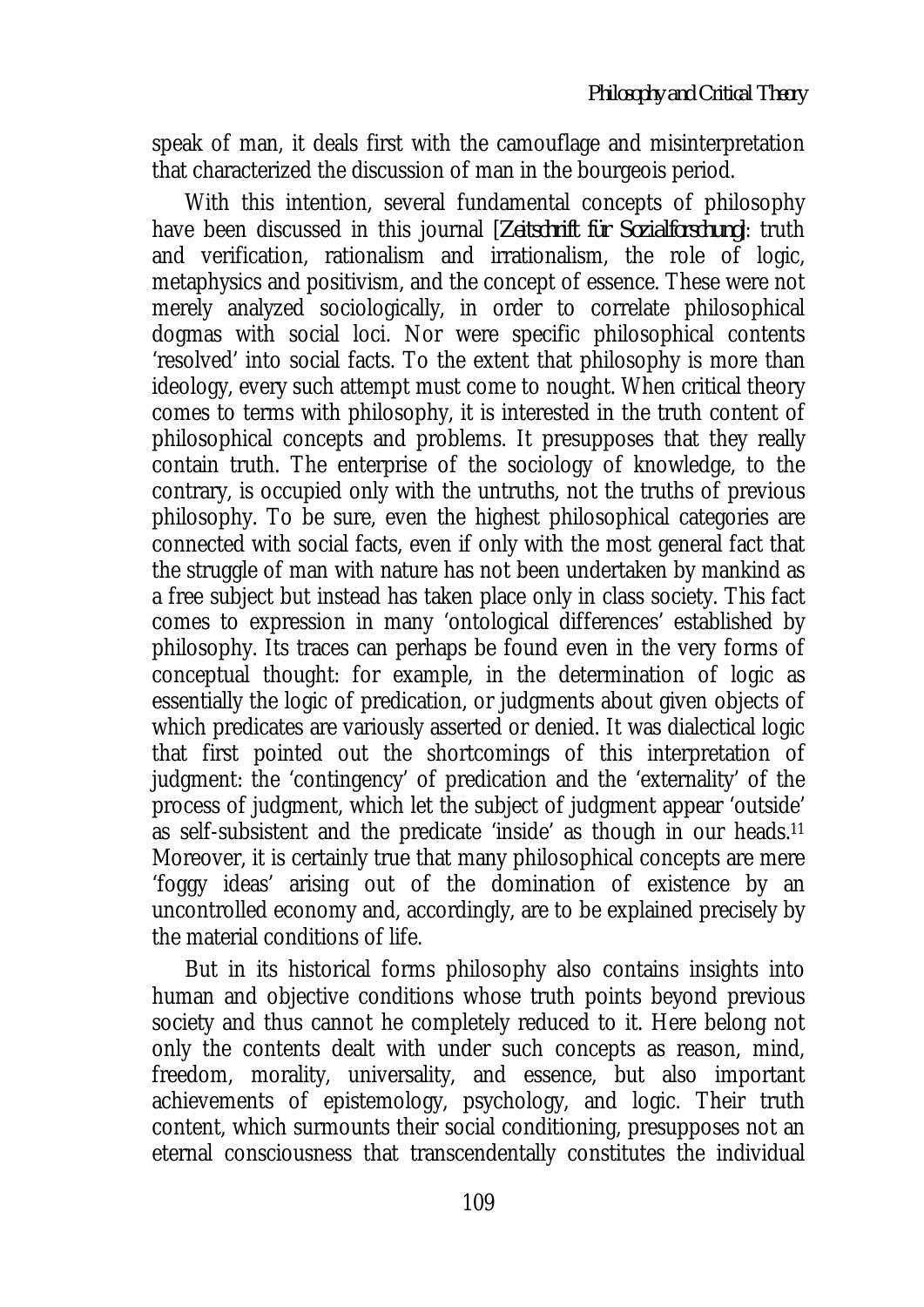consciousness of historical subjects but only those particular historical subjects whose consciousness expresses itself in critical theory. It is only with and for this consciousness that the 'surpassing' content becomes visible in its real truth. The truth that it recognizes in philosophy is not reducible to existing social conditions. This would be the case only in a form of existence where consciousness is no longer separated from being, enabling the rationality of thought to proceed from the rationality of social existence. Until then truth that is more than the truth of what is can be attained and intended only in opposition to established social relations. To this negative condition, at least, it is subject.

In the past, social relations concealed the meaning of truth. They formed a horizon of untruth that deprived the truth of its meaning. An example is the concept of universal consciousness, which preoccupied German Idealism. It contains the problem of the relation of the subject to the totality of society: How can universality as community (*Allgemeinheit*) become the subject without abolishing individuality? The understanding that more than an epistemological or metaphysical problem is at issue here can be gained and evaluated only outside the limits of bourgeois thought. The philosophical solutions met with by the problem are to be found in the history of philosophy. No sociological analysis is necessary in order to understand Kant's theory of transcendental synthesis. It embodies an epistemological truth. The interpretation given to the Kantian position by critical theory<sup>12</sup> does not affect the internal philosophical difficulty. By connecting the problem of the universality of knowledge with that of society as a universal subject, it does not purport to provide a better philosophical solution. Critical theory means to show only the specific social conditions at the root of philosophy's inability to pose the problem in a more comprehensive way, and to indicate that any other solution lay beyond that philosophy's boundaries. The untruth inherent in all transcendental treatment of the problem thus comes into philosophy 'from outside': hence it can be overcome only outside philosophy. 'Outside' does not mean that social factors affect consciousness from without as though the latter existed independently. It refers rather to a division within the social whole. Consciousness is 'externally' conditioned by social existence to the very extent that in bourgeois society the social conditions of the individual are eternal to him and, as it were, overwhelm him from without. This externality made possible the abstract freedom of the thinking subject. Consequently, only its abolition would enable abstract freedom to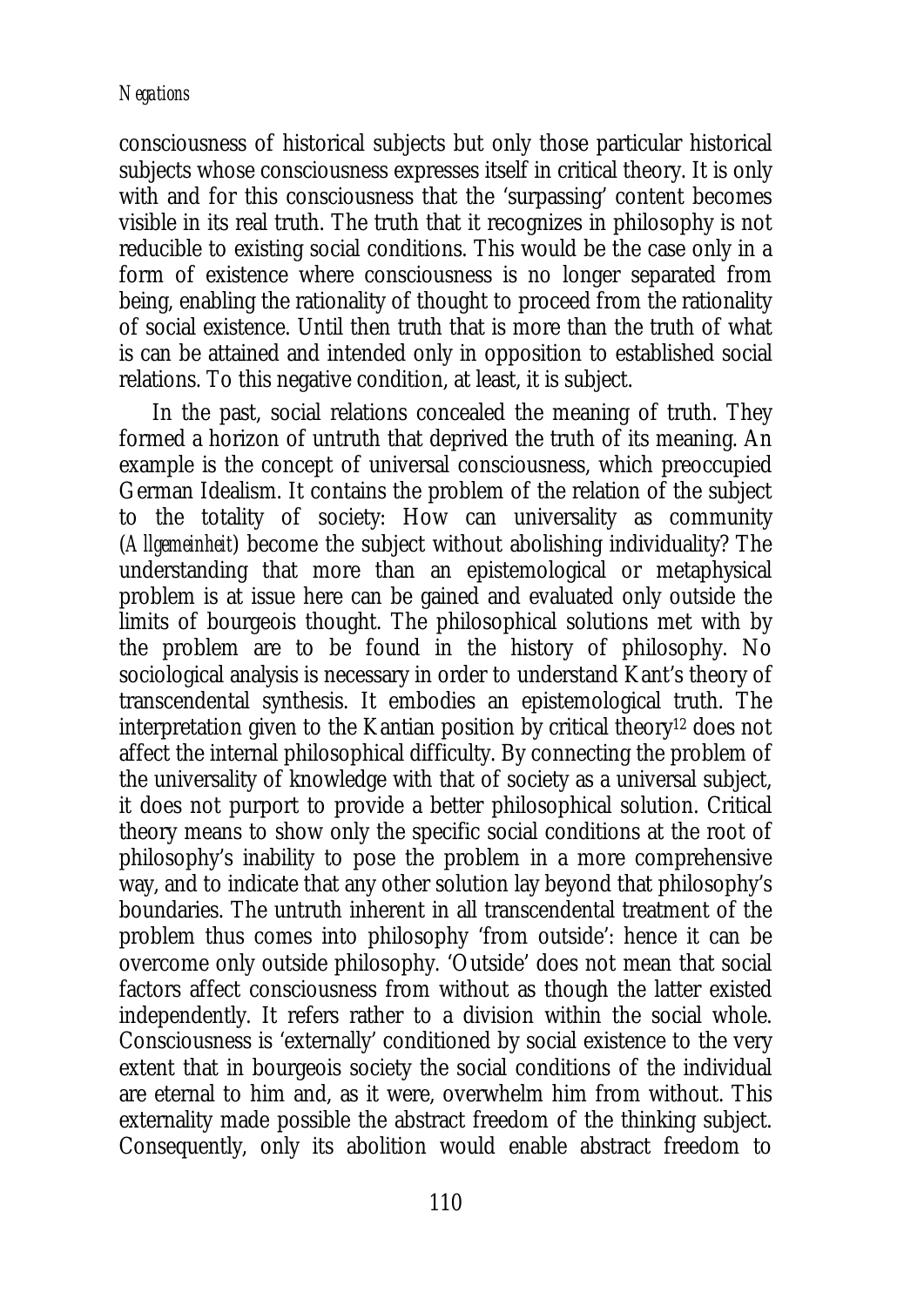disappear as part of the general transformation of the relationship between social being and consciousness.

If the theory's fundamental conception of the relation of social existence to consciousness is to be followed, this 'outside' must be taken into consideration. In previous history there has been no pre-established harmony between correct thought and social being. In the bourgeois period, economic conditions determine philosophical thought insofar as it is the emancipated, self-reliant individual who thinks. In reality, he counts not in the concretion of his potentialities and needs but only in abstraction from his individuality, as the bearer of labor power, i.e. of useful functions in the process of the realization of capital. Correspondingly, he appears in philosophy only as an abstract subject, abstracted from his full humanity. If he pursues the idea of man, he must think in opposition to facticity. Wishing to conceive this idea in its philosophical purity and universality, he must abstract from the present state of affairs. This abstractness, this radical withdrawal from the given, at least clears a path along which the individual in bourgeois society can seek the truth and adhere to what is known. Beside concreteness and facticity, the thinking subject also leaves its misery 'outside'. But it cannot escape from itself, for it has incorporated the monadic isolation of the bourgeois individual into its premises. The subject thinks within a horizon of untruth that bars the door to real emancipation.

This horizon explains some of the characteristic features of bourgeois philosophy. One of them affects the idea of truth itself and would seem to relativize 'sociologically' all its truths from the start: the coupling of truth and certainty. As such, this connection goes all the way back to ancient philosophy. But only in the modern period has it taken on the typical form that truth must prove itself as the guaranteed property of the individual, and that this proof is considered established only if the individual can continually reproduce the truth as his own achievement. The process of knowledge is never terminated, because in every act of cognition the individual must once again re-enact the 'production of the world' and the categorical organization of experience. However, the process never gets any further because the restriction of 'productive' cognition to the transcendental sphere makes any new form of the world impossible. The constitution of the world occurs behind the backs of the individuals; yet it is their work.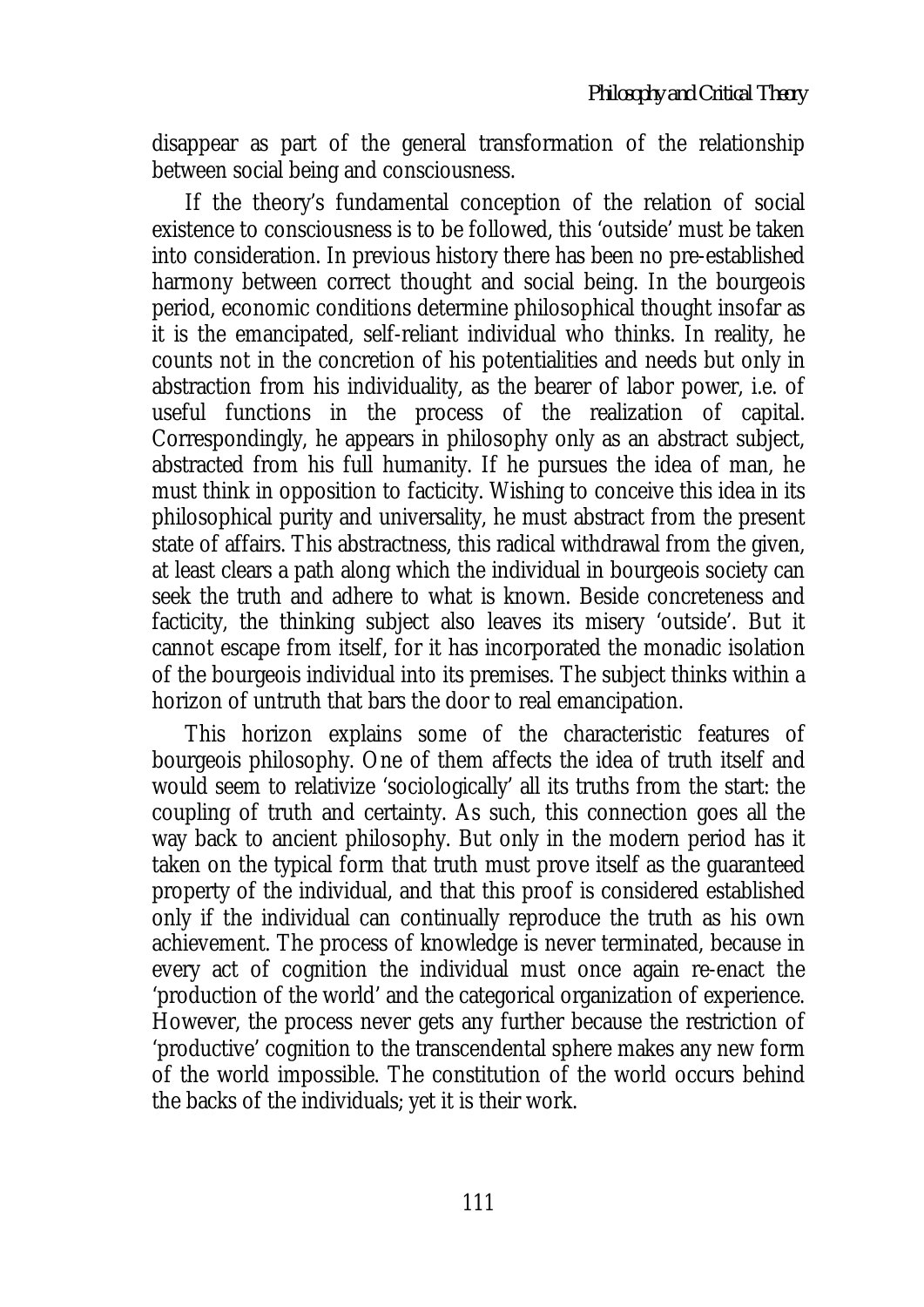The corresponding social factors are clear. The progressive aspects of this construction of the world, namely the foundation of knowledge on the autonomy of the individual and the idea of cognition as an act and task to be continually re-enacted, are made ineffective by the life process of bourgeois society. But does this sociological limitation affect the true content of the construction, the essential connection of knowledge, freedom, and practice? Bourgeois society's domination reveals itself not only in the dependence of thought but also in the (abstract) independence of its contents. For this society determines consciousness such that the latter's activity and contents survive in the dimension of abstract reason; abstractness saves its truth. What is true is so only to the extent that it is not the truth about social reality. And just because it is not the latter, because it transcends this reality, it can become a matter for critical theory. Sociology that is interested only in the dependent and limited nature of consciousness has nothing to do with truth. Its research, useful in many ways, falsifies the interest and the goal of critical theory. In any case, what was linked, in past knowledge, to specific social structures disappears with them. In contrast, critical theory concerns itself with preventing the loss of the truths which past knowledge labored to attain.

This is not to assert the existence of eternal truths unfolding in changing historical forms of which they need only to be divested in order for their kernel of truth to be revealed. If reason, freedom, knowledge, and happiness really are transformed from abstract concepts into reality, then they will have as much and as little in common with their previous forms as the association of free men with competitive, commodity-producing society. Of course, to the identity of the basic social structure in previous history certainly corresponds an identity of certain universal truths, whose universal character is an essential component of their truth content. The struggle of authoritarian ideology against abstract universals has clearly exhibited this. That man is a rational being, that this being requires freedom, and that happiness is his highest good are all universal propositions whose progressive impetus derives precisely from their universality. Universality gives them an almost revolutionary character, for they claim that all, and not merely this or that particular person, should be rational, free, and happy. In a society whose reality gives the lie to all these universals, philosophy cannot make them concrete. Under such conditions, adherence to universality is more important than its philosophical destruction.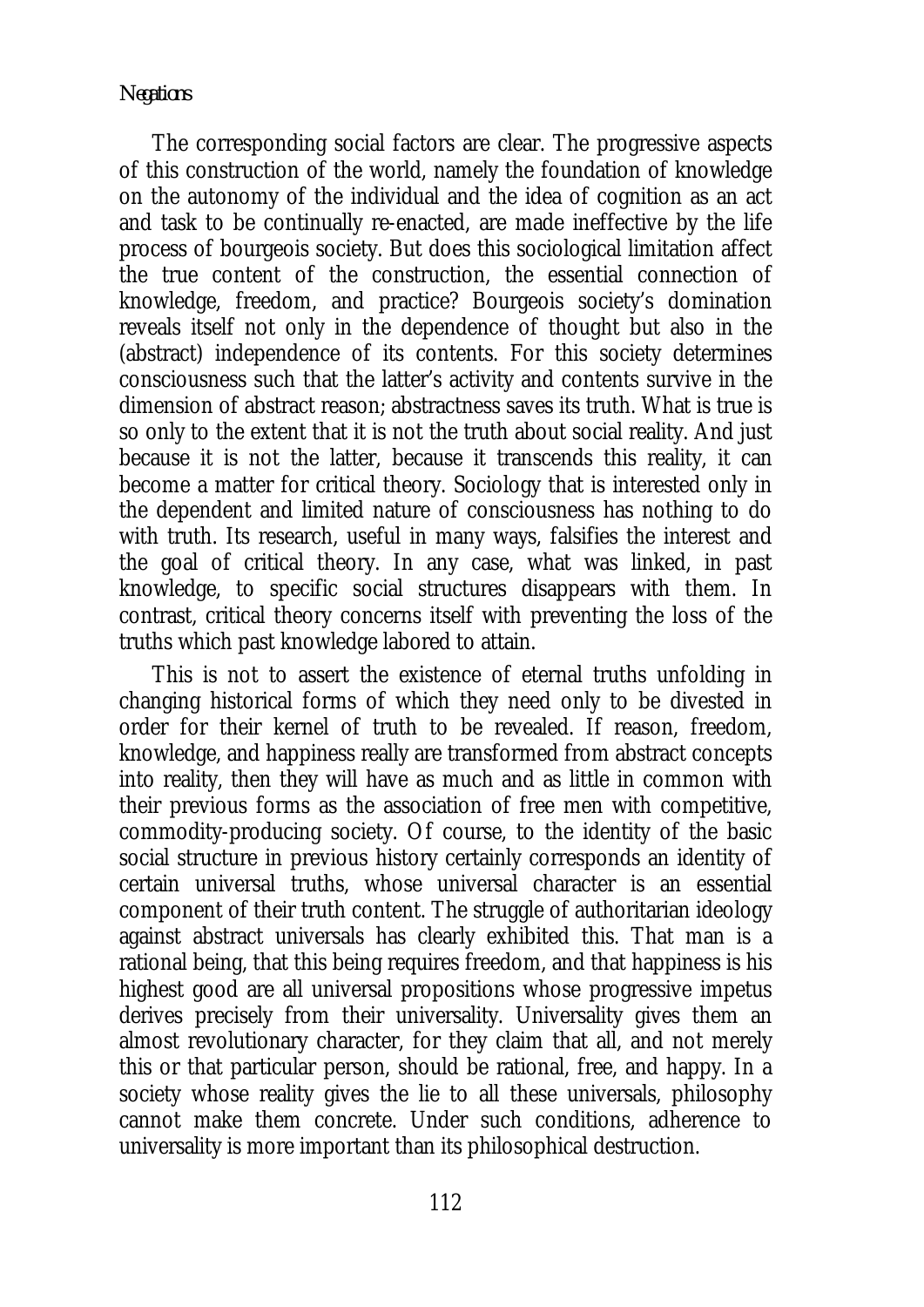Critical theory's interest in the liberation of mankind binds it to certain ancient truths. It is at one with philosophy in maintaining that man can be more than a manipulable subject in the production process of class society. To the extent that philosophy has nevertheless made its peace with man's determination by economic conditions, it has allied itself with repression. That is the bad materialism that underlies the edifice of idealism: the consolation that in the material world everything is in order as it is. (Even when it has not been the personal conviction of the philosopher, this consolation has arisen almost automatically as part of the mode of thought of bourgeois idealism and constitutes its ultimate affinity with its time.) The other premise of this materialism is that the mind is not to make its demands in this world, but is to orient itself toward another realm that does not conflict with the material world. The materialism of bourgeois practice can quite easily come to terms with this attitude. The bad materialism of philosophy is overcome in the materialist theory of society. The latter opposes not only the production relations that gave rise to bad materialism, but every form of production that dominates man instead of being dominated by him: this idealism underlies its materialism. Its constructive concepts, too, have a residue of abstractness as long as the reality toward which they are directed is not yet given. Here, however, abstractness results not from avoiding the status quo, but from orientation toward the future status of man. It cannot be supplanted by another, correct theory of the established order (as idealist abstractness was replaced by the critique of political economy). It cannot be succeeded by a new theory, but only by rational reality itself. The abyss between rational and present reality cannot be bridged by conceptual thought. In order to retain what is not yet present as a goal in the present, phantasy is required. The essential connection of phantasy with philosophy is evident from the function attributed to it by philosophers, especially Aristotle and Kant, under the title of 'imagination'. Owing to its unique capacity to 'intuit' an object though the latter be not present and to create something new out of given material of cognition, imagination denotes a considerable degree of independence from the given, of freedom amid a world of unfreedom. In surpassing what is present, it can anticipate the future. It is true that when Kant characterizes this 'fundamental faculty of the human soul' as the a priori basis of all knowledge,<sup>13</sup> this restriction to the a priori diverts once again from the future to what is always past. Imagination succumbs to the general degradation of phantasy. To free it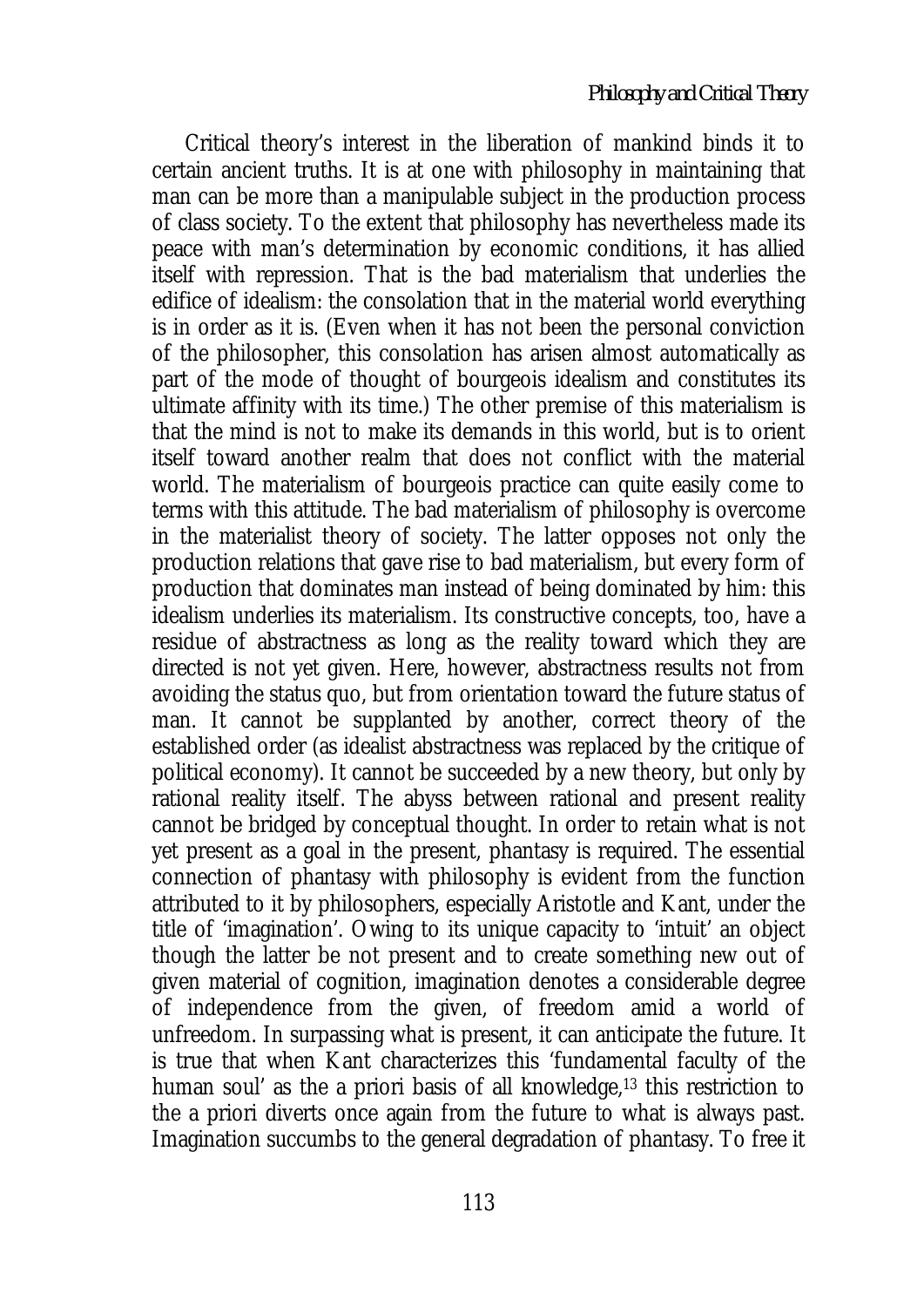for the construction of a more beautiful and happier world remains the prerogative of children and fools. True, in phantasy one can imagine anything. But critical theory does not envision an endless horizon of possibilities.

The freedom of imagination disappears to the extent that real freedom becomes a real possibility. The limits of phantasy are thus no longer universal laws of essence (as the last bourgeois theory of knowledge that took seriously the meaning of phantasy so defined them14), but technical limits in the strictest sense. They are prescribed by the level of technological development. What critical theory is engaged in is not the depiction of a future world, although the response of phantasy to such a challenge would not perhaps be quite as absurd as we are led to believe. If phantasy were set free to answer, with precise reference to already existing technical material, the fundamental philosophical questions asked by Kant, all of sociology would be terrified at the utopian character of its answers. And yet the answers that phantasy could provide would be very close to the truth, certainly closer than those yielded by the rigorous conceptual analyses of philosophical anthropology. For it would determine what man is on the basis of what he really can be tomorrow. In replying to the question, 'What may I hope?', it would point less to eternal bliss and inner freedom than to the already possible unfolding and fulfillment of needs and wants. In a situation where such a future is a real possibility, phantasy is an important instrument in the task of continually holding the goal up to view. Phantasy does not relate to the other cognitive faculties as illusion to truth (which in fact, when it plumes itself on being the only truth, can perceive the truth of the future only as illusion). Without phantasy, all philosophical knowledge remains in the grip of the present or the past and severed from the future, which is the only link between philosophy and the real history of mankind.

Strong emphasis on the role of phantasy seems to contradict the rigorously scientific character that critical theory has always made a criterion of its concepts. This demand for scientific objectivity has brought materialist theory into unusual accord with idealist rationalism. While the latter could pursue its concern with man only in abstraction from given facts, it attempted to undo this abstractness by associating itself with science. Science never seriously called use-value into question. In their anxiety about scientific objectivity, the Neo-Kantians are at one with Kant, as is Husserl with Descartes. How science was applied,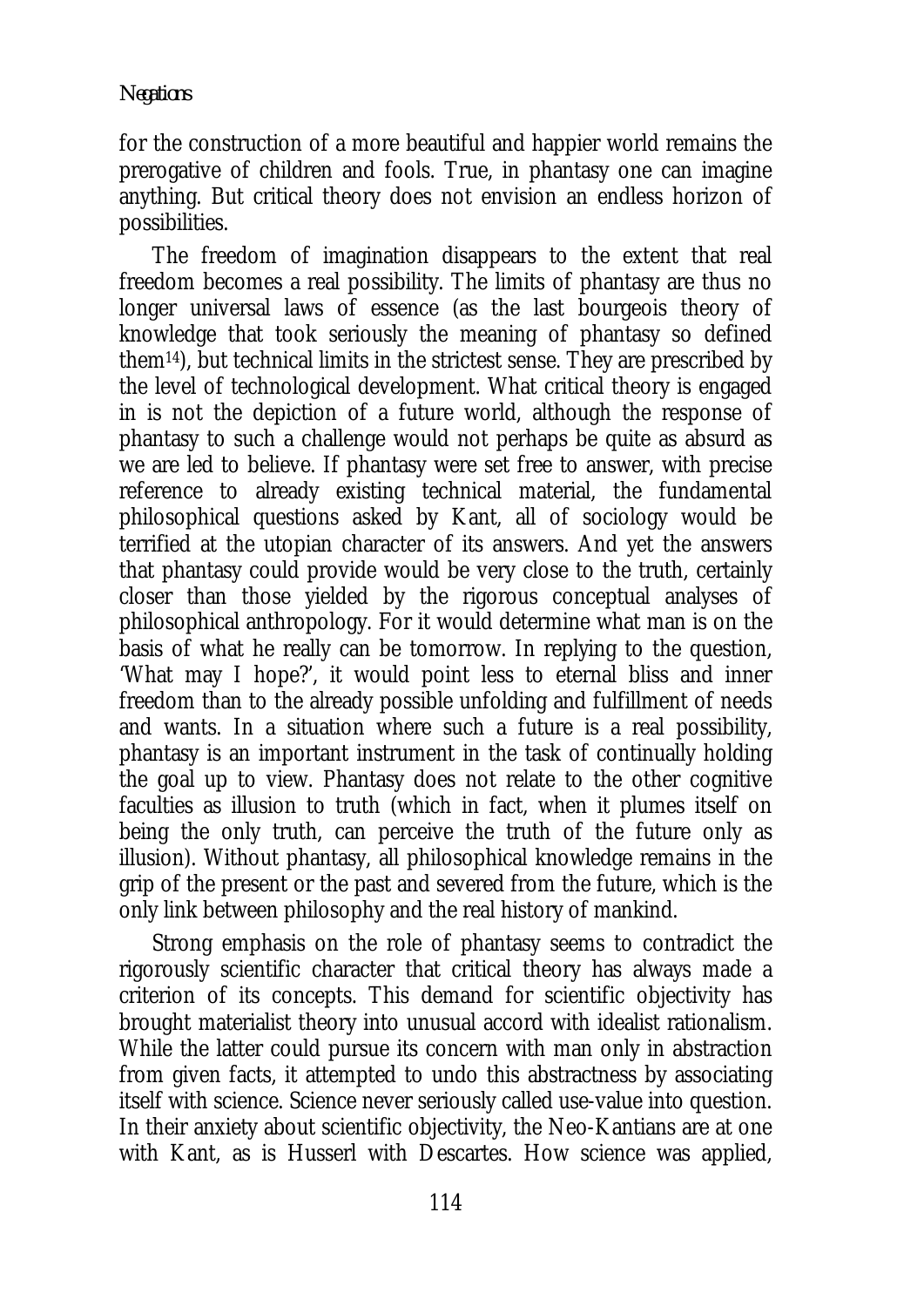whether its utility and productivity guaranteed its higher truth or were instead signs of general inhumanity – philosophy did not ask itself these questions. It was chiefly interested in the methodology of the sciences. The critical theory of society maintained primarily that the only task left for philosophy was elaborating the most general results of the sciences. It, too, took as its basis the viewpoint that science had sufficiently demonstrated its ability to serve the development of the productive forces and to open up new potentialities of a richer existence. But while the alliance between idealist philosophy and science was burdened from the beginning with sins engendered by the dependence of the sciences on established relations of domination, the critical theory of society presupposes the disengagement of science from this order. Thus the fateful fetishism of science is avoided here in principle. But this does not dispense the theory from a constant critique of scientific aims and methods which takes into account every new social situation. Scientific objectivity as such is never a sufficient guarantee of truth, especially in a situation where the truth speaks as strongly against the facts and is as well hidden behind them as today. Scientific predictability does not coincide with the futuristic mode in which the truth exists. Even the development of the productive forces and the evolution of technology know no uninterrupted progression from the old to the new society. For here, too, man himself is to determine progress: not 'socialist' man, whose spiritual and moral regeneration is supposed to constitute the basis for planning the planners (a view that overlooks that 'socialist' planning presupposes the disappearance of the abstract separation both of the subject from his activity and of the subject as universal from each individual subject), but the association of those men who bring about the transformation. Since what is to become of science and technology depends on them, science and technology cannot serve a priori as a conceptual model for critical theory.

Critical theory is, last but not least, critical of itself and of the social forces that make up its own basis. The philosophical element in the theory is a form of protest against the new 'Economism', which would isolate the economic struggle and separate the economic from the political sphere. At an early stage, this view was countered with the criticism that the determining factors are the given situation of the entire society, the interrelationships of the various social strata, and relations of political power. The transformation of the economic structure must so reshape the organization of the entire society that,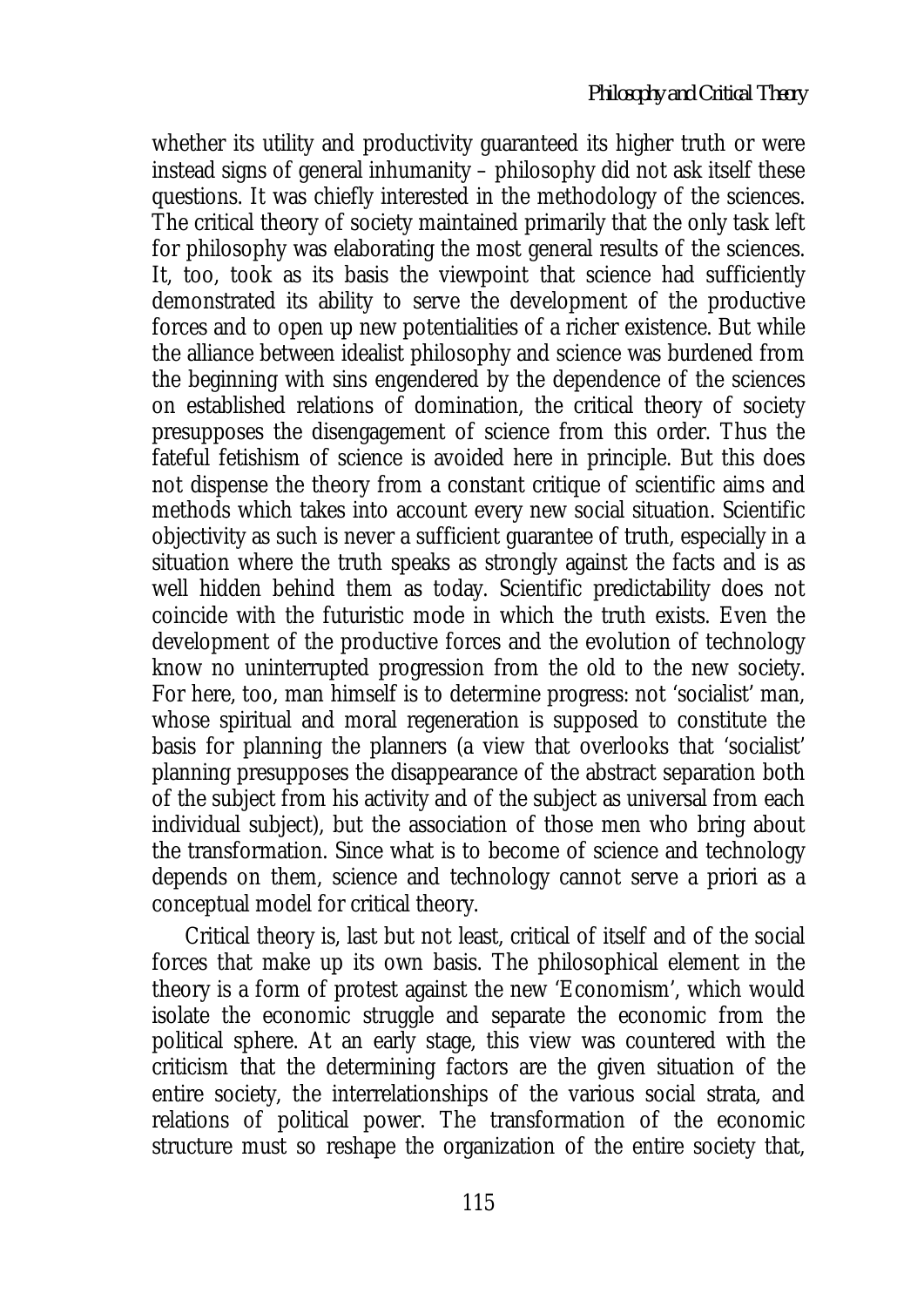with the abolition of economic antagonisms between groups and individuals, the political sphere becomes to a great extent independent and determines the development of society. With the disappearance of the state, political relations would then become, in a hitherto unknown sense, general human relations: the organization of the administration of social wealth in the interest of liberated mankind.

The materialist theory of society is originally a nineteenth-century theory. Representing its relation to rationalism as one of 'inheritance', it conceived this inheritance as it manifested itself in the nineteenth century. Much has changed since then. At that time the theory had comprehended, on the deepest level, the possibility of a coming barbarity, but the latter did not appear to be as imminent as the 'conservative' abolition of what the nineteenth century represented: conservative of what the culture of bourgeois society, for all its poverty and injustice, had accomplished nonetheless for the development and happiness of the individual. What had already been achieved and what still remained to be done was clear enough. The entire impetus of the theory came from this interest in the individual, and it was not necessary to discuss it philosophically. The situation of inheritance has changed in the meantime. It is not a part of the nineteenth century, but authoritarian barbarity, that now separates the previous reality of reason from the form intended by theory. More and more, the culture that was to have been abolished recedes into the past. Overlaid by an actuality in which the complete sacrifice of the individual has become a pervasive and almost unquestioned fact of life, that culture has vanished to the point where studying and comprehending it is no longer a matter of spiteful pride, but of sorrow. Critical theory must concern itself to a hitherto unknown extent with the past – precisely insofar as it is concerned with the future.

In a different form, the situation confronting the theory of society in the nineteenth century is being repeated today. Once again real conditions fall beneath the general level of history. Fettering the productive forces and keeping down the standard of life is characteristic of even the economically most developed countries. The reflection cast by the truth of the future in the philosophy of the past provides indications of factors that point beyond today's anachronistic conditions. Thus critical theory is still linked to these truths. They appear in it as part of a process: that of bringing to consciousness potentialities that have emerged within the maturing historical situation.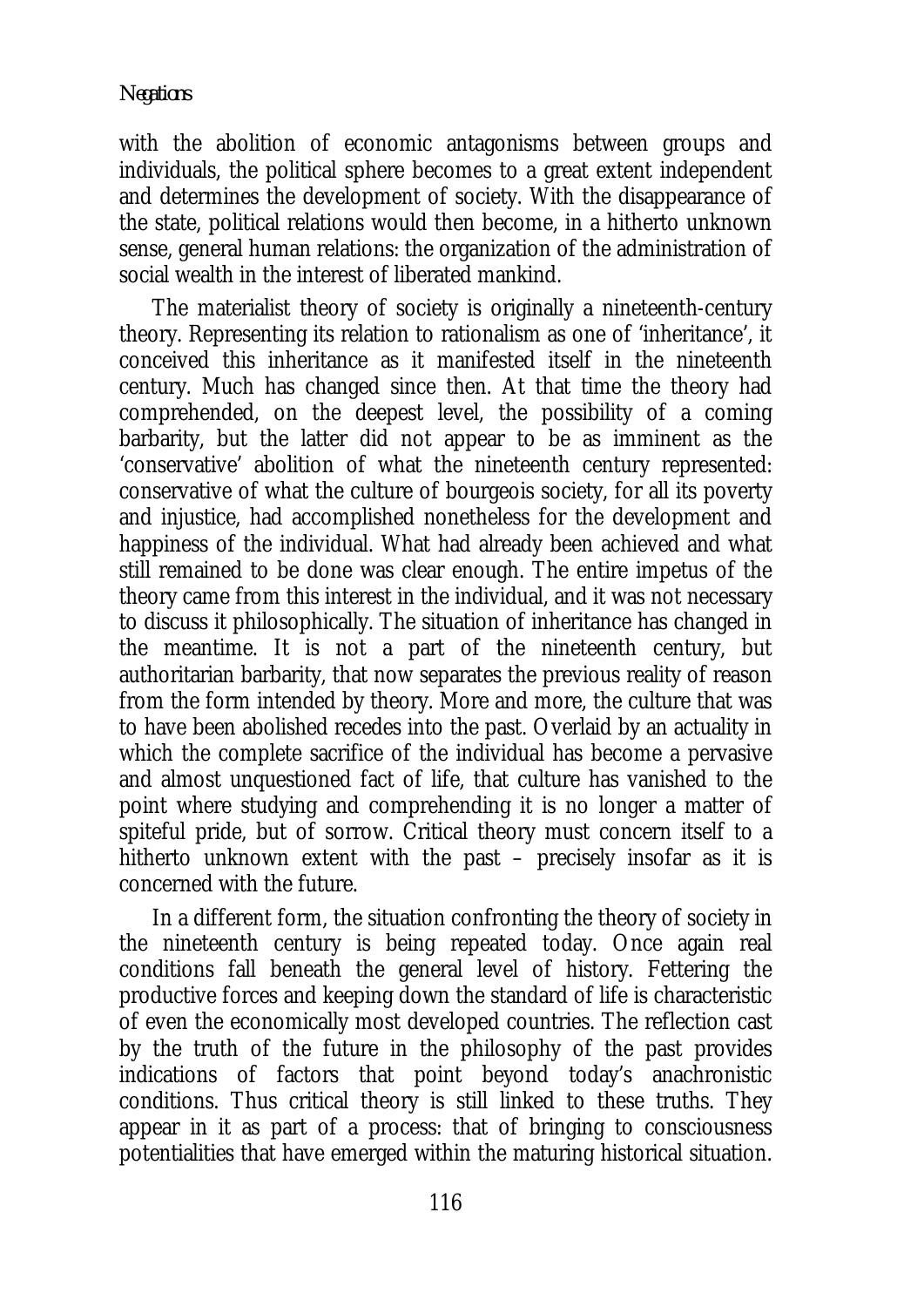They are preserved in the economic and political concepts of critical theory.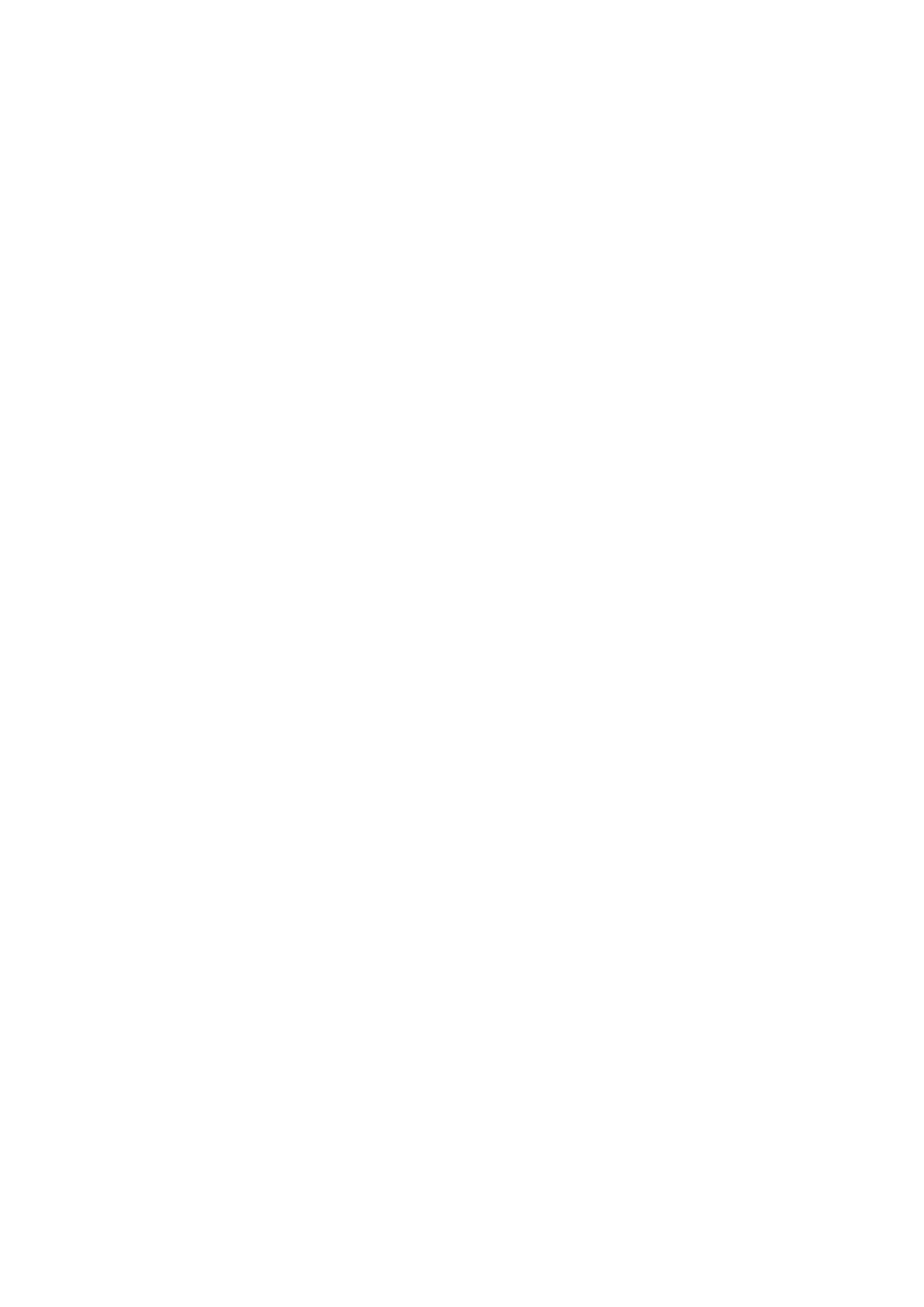# **On Hedonism**

The idealist philosophy of the bourgeois era attempted to comprehend the universal, which was supposed to realize itself in and through isolated individuals, under the notion of reason. The individual appears as an ego isolated from and against others in its drives, thoughts, and interests. This isolating individuation is overcome and a common world constructed through the reduction of concrete individuality to the subject of mere thought, the rational ego. Operating among men who at first follow only their particular interests, the laws of reason eventually succeed in bringing about community. The universal validity of at least some forms of intuition and of thought can be securely established, and certain general maxims of conduct can be derived from the rationality of the person. Insofar as the individual partakes of universality only as a rational being and not with the empirical manifold of his needs, wants, and capacities, this idea of reason implicitly contains the sacrifice of the individual. His full development could not be admitted into the realm of reason. The gratification of his wants and capacities, his happiness, appears as an arbitrary and subjective element that cannot be brought into consonance with the universal validity of the highest principle of human action.

For it is every man's own special feeling of pleasure and pain that decides in what he is to place his happiness, and even in the same subject this will vary with the difference of his wants according as this feeling changes, and thus a law which is *subjectively necessary* (as a law of nature) is *objectively* a very *contingent* practical principle, which can and must be very different in different subjects, and therefore can never furnish a law …1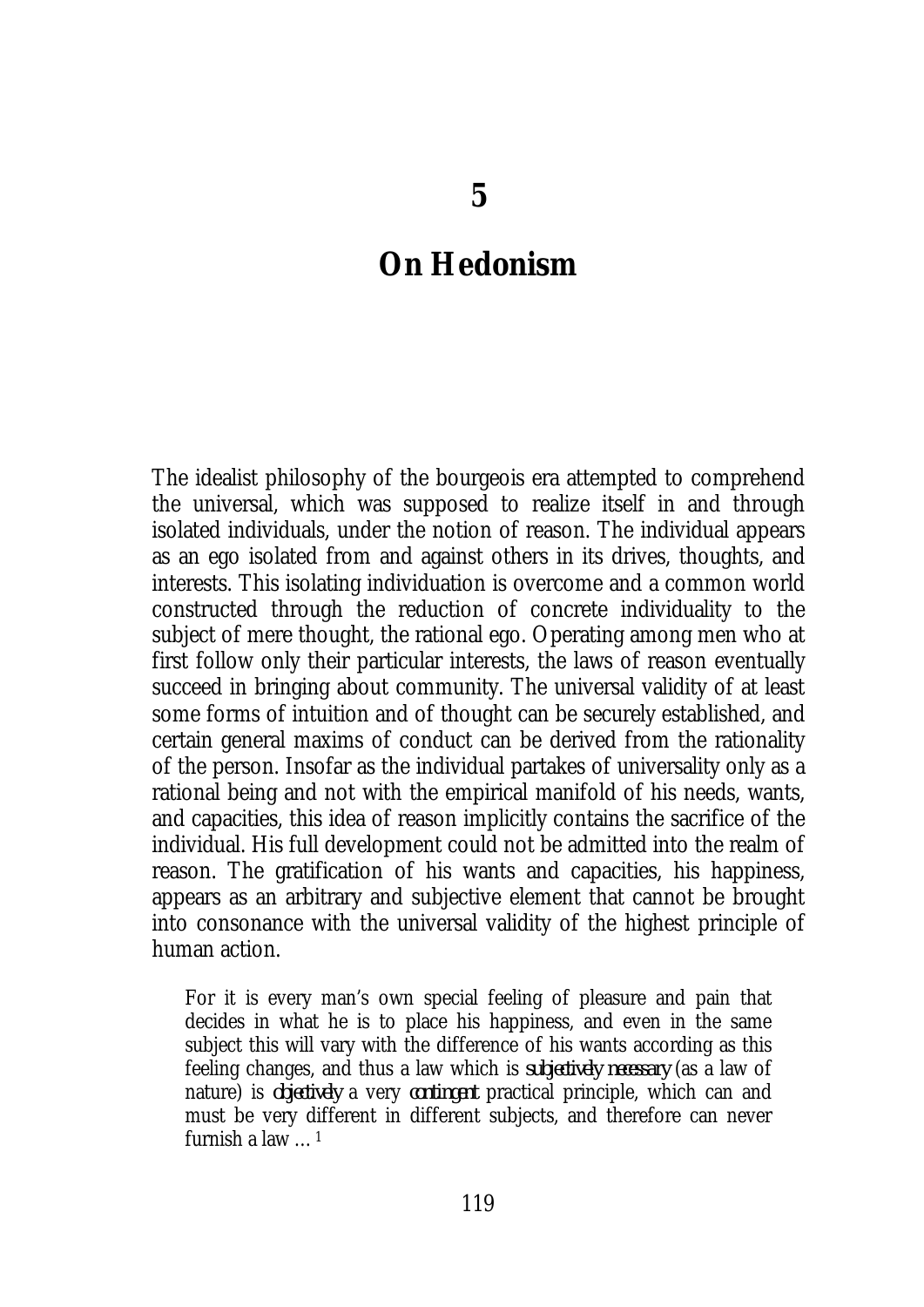Happiness is of no matter, for happiness does not lead beyond the individual in all his contingency and imperfection. Hegel saw the history of humanity as burdened with this irredeemable misfortune. Individuals must be sacrificed for the sake of the universal, for there is no preestablished harmony between the general and the particular interest, or between reason and happiness. The progress of reason realizes itself against the happiness of individuals.

Happy is he who has adapted his existence to his particular character, will, and choice and thus enjoys himself in his existence. History is not the stage of happiness. In it, the periods of happiness are empty pages …2

The universal follows its course in disregard of individuals, and history, when comprehended, appears as the monstrous Calvary of the spirit.

Hegel fought against eudaemonism in the interest of historical progress. As such, the eudaemonistic principle of 'making happiness and pleasure the highest good' is not false, according to Hegel. Rather, the baseness of eudaemonism is that it transposes the fulfillment of desire and the happiness of individuals into a 'vulgar world and reality'. In accordance with this eudaemonism, the individual is supposed to be reconciled to this common and base world. The individual should "trust in this world and yield himself to it and be able to devote himself to it without sin".3 Eudaemonism sins against historical reason, according to Hegel, in that it lets the culmination of human existence be prescribed and tainted by bad empirical reality.

Hegel's critique of eudaemonism expresses insight into the required objectivity of happiness. If happiness is no more than the immediate gratification of particular interests, then eudaemonism contains an irrational principle that keeps men within whatever forms of life are given. Human happiness should be something other than personal contentment. Its own title points beyond mere subjectivity.

Both ancient and bourgeois eudaemonism viewed happiness essentially as such a subjective condition. Insofar as men can and should attain happiness within the status prescribed them by the established social order, this doctrine contains a moment of resignation and approbation. Eudaemonism comes into contradiction with the principle of the critical autonomy of reason.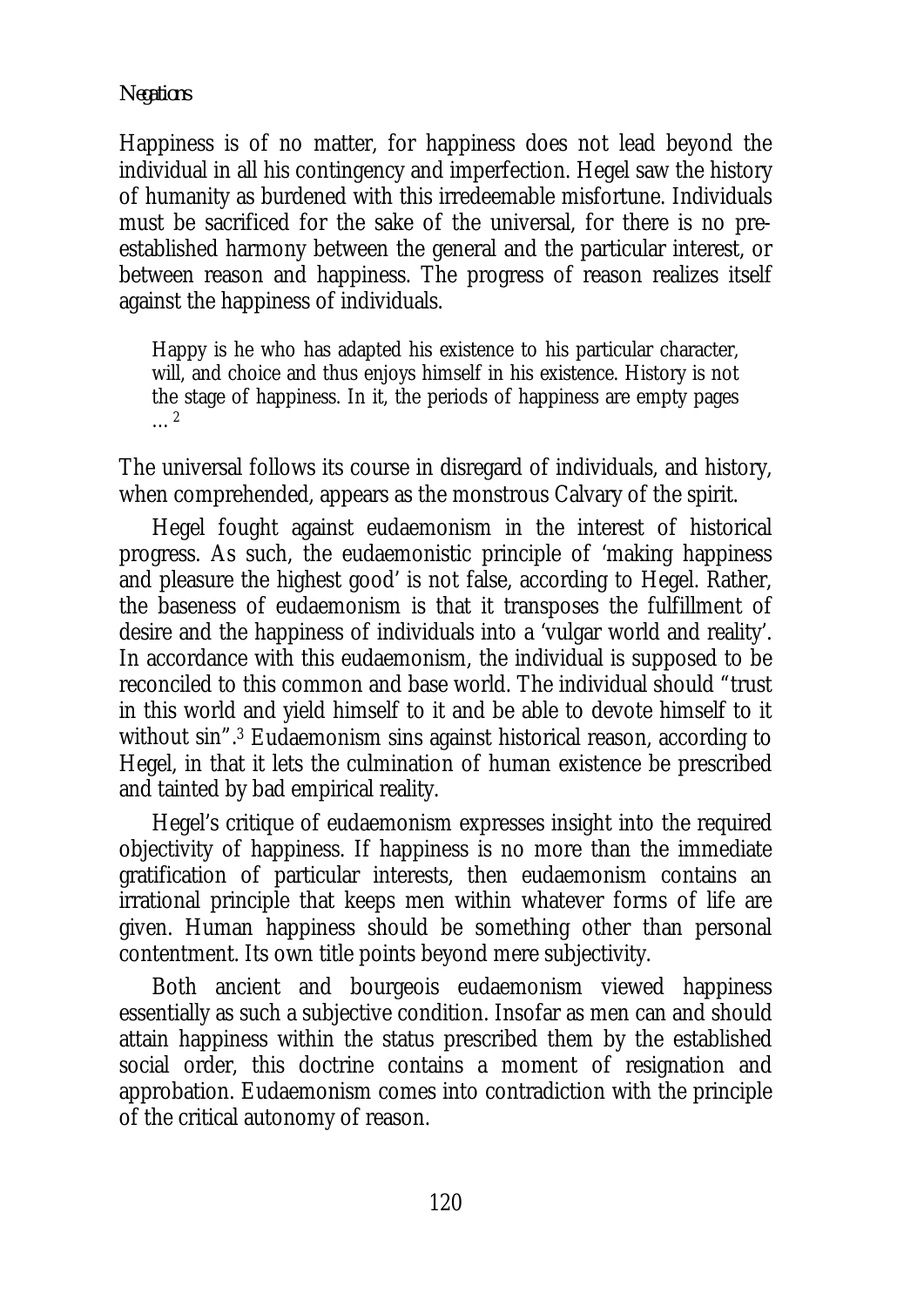The contraposition of happiness and reason goes all the way back to ancient philosophy. The relegation of happiness to chance, to that which cannot be controlled and is not dominated, to the irrational power of conditions that are essentially external to the individual, so that happiness at most 'supervenes' on its aims and goals – this resigned relationship to happiness is contained in the Greek concept *tyche*. 4 One is happy in the realm of 'external goods', which do not fall within the freedom of the individual, but rather are subject to the opaque contingency of the social order of life. True felicity, the fulfillment of individuals' highest potentialities, thus cannot consist in what is commonly called happiness, but must be sought in the world of the soul and the mind.

It is against this internalization of happiness, which accepts as inevitable the anarchy and unfreedom of the external conditions of existence, that the hedonistic trends of philosophy have protested. By identifying happiness with pleasure, they were demanding that man's sensual and sensuous potentialities and needs, too, should find satisfaction – that in them, too, man should enjoy his existence without sinning against his essence, without guilt and shame. In the principle of hedonism, in an abstract and undeveloped form, the demand for the freedom of the individual is extended into the realm of the material conditions of life. Insofar as the materialistic protest of hedonism preserves an otherwise proscribed element of human liberation, it is linked with the interest of critical theory.

Two types of hedonism are commonly distinguished: the Cyrenaic and the Epicurean trends. The Cyrenaics' point of departure is the thesis that the fulfillment of specific instincts and wants of the individual is associated with the feeling of pleasure. Happiness consists in having these individual pleasures as often as possible.

Our end is particular pleasure, whereas happiness is the sum total of all individual pleasures, in which are included both past and future pleasures. Particular pleasure is desirable for its own sake, whereas happiness is desirable not for its own sake, but for the sake of particular pleasures.5

What the individual instincts and wants may be makes no difference; their moral evaluation is not based upon their 'nature'. They are a matter of custom, of social convention.6 Pleasure is all that matters. It is the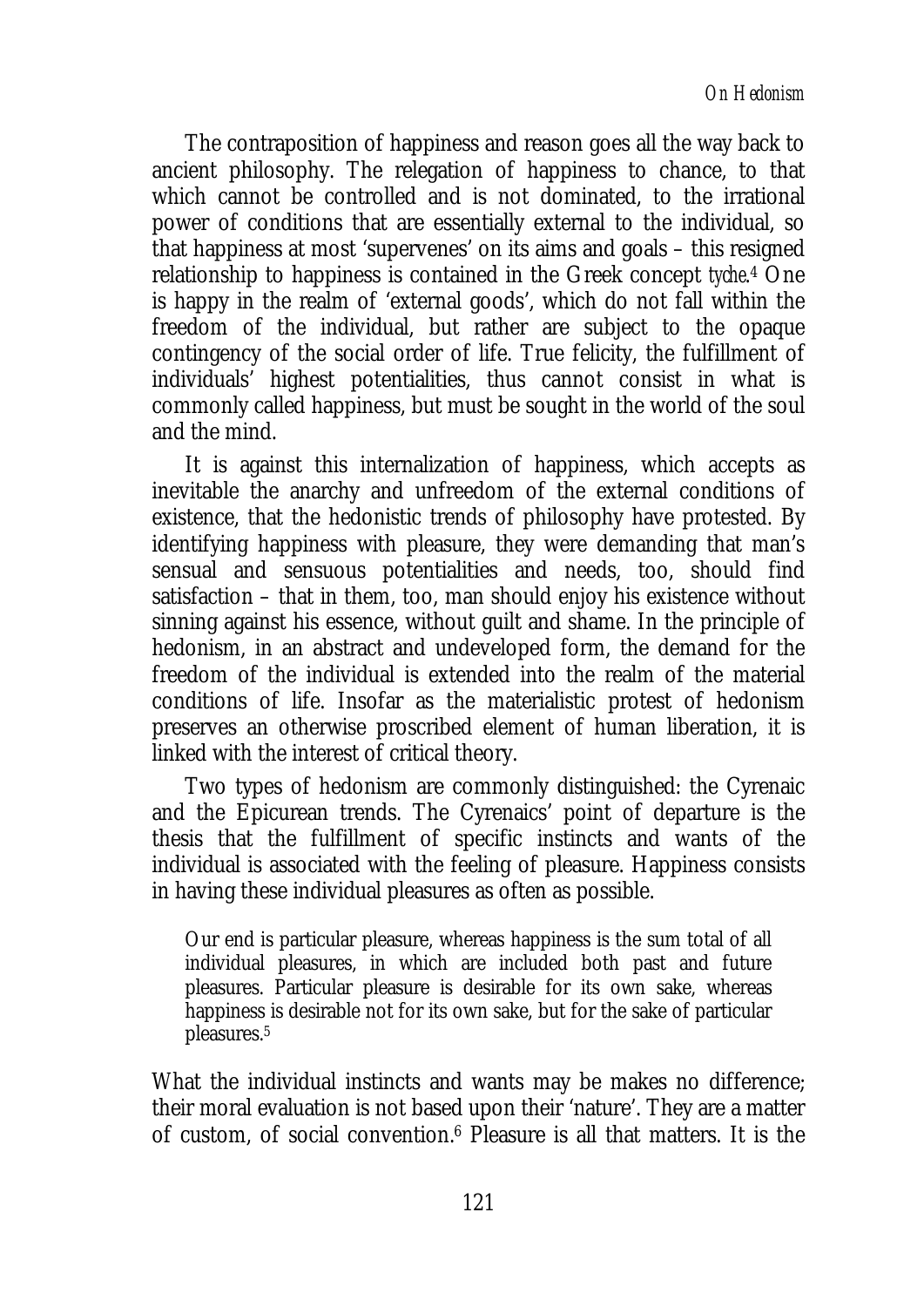only happiness that the individual is allotted. "… pleasure does not differ from pleasure nor is one pleasure more pleasant than another."<sup>7</sup> And now the materialist protest against internalization:

… bodily pleasures are far better than mental pleasures, and bodily pains far worse than mental pains …8

Even rebellion against sacrificing the individual to the hypostatized community is preserved: "It was reasonable … for the good man not to risk his life in the defence of his country, for he would never throw wisdom away to benefit the unwise".9

This hedonism fails to differentiate not only between individual pleasures but also between the individuals who enjoy them. They are to gratify themselves just as they are, and the world is to become an object of possible enjoyment just as it is. In its relegation of happiness to immediate abandon and immediate enjoyment, hedonism accords with circumstances located in the structure of antagonistic society itself; they become clear only in their developed form.

In this form of society, the world as it is can become an object of enjoyment only when everything in it, men and things, is accepted as it appears. Its essence, that is, those potentialities which emerge as the highest on the basis of the attained level of the productive forces and of knowledge, is not present to the subject of enjoyment. For since the life process is not determined by the true interests of individuals creating, in solidarity, their existence through contending with nature, these potentialities are not realized in the decisive social relations. They can only appear to consciousness as lost, atrophied, and repressed. Any relationship to men and things going beyond their immediacy, any deeper understanding, would immediately come upon their essence, upon that which they could be and are not, and would then suffer from their appearance. Appearance becomes visible in the light of unrealized potentialities. Then it is no longer one beautiful moment among others so much as something evanescent which is lost and cannot be restored. Faults and blemishes of the objects of enjoyment are then burdened with the general ugliness and general unhappiness, whereas in immediacy they can even become a source of pleasure. Contingency in relations to men and things and the accompanying obstacles, losses, and renunciations become an expression of the anarchy and injustice of the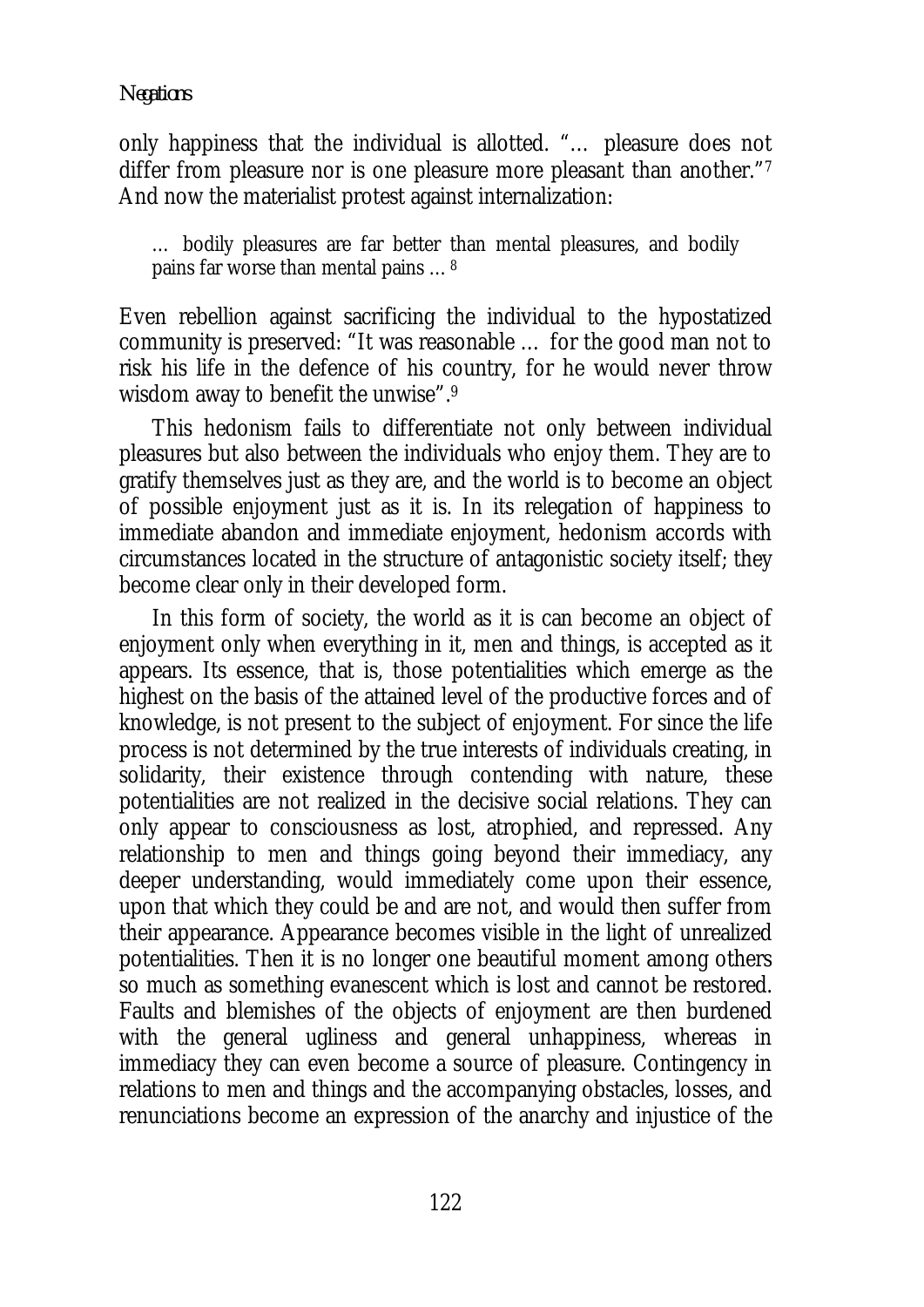whole, of a society in which even the most personal relations are determined by the economic law of value.

In this society, all human relationships transcending immediate encounter are not relations of happiness: especially not relationships in the labor process, which is regulated with regard not to the needs and capacities of individuals but rather to profit on capital and the production of commodities. Human relations are class relations, and their typical form is the free labor contract. This contractual character of human relationships has spread from the sphere of production to all of social life. Relationships function only in their reified form, mediated through the class distribution of the material output of the contractual partners. If this functional depersonalization were ever breached, not merely by that backslapping familiarity which only underscores the reciprocal functional distance separating men but rather by mutual concern and solidarity, it would be impossible for men to return to their normal social functions and positions. The contractual structure upon which this society is based would be broken.

Contract, however, does not encompass all interpersonal relations. Society has released a whole dimension of relationships whose value is supposed to consist precisely in their not being determined by contractual achievements and contractual services. These are relationships in which individuals are in the relation of 'persons' to one another and in which they are supposed to realize their personality. Love, friendship, and companionship are such personal relations, to which Western culture has relegated man's highest earthly happiness. But they cannot sustain happiness, precisely when they are what they are intended to be. If they are really to guarantee an essential and permanent community among individuals, they must be based on comprehending understanding of the other. They must contain uncompromising knowledge. To this knowledge the other reveals himself not merely in the uninterrupted immediacy of sensual appearance that can he desired and enjoyed as beautiful, through satisfaction with appearance, but rather in his essence, as he really is. His image will thus include ugliness, injustice, inconstancy, decay, and ephemerality not as subjective properties that could be overcome by understanding concern but rather as the effects of the intervention of social necessities into the personal sphere. These necessities actually constitute the instincts, wants, and interests of the person in this society. Accordingly the very essence of the person expresses itself in modes of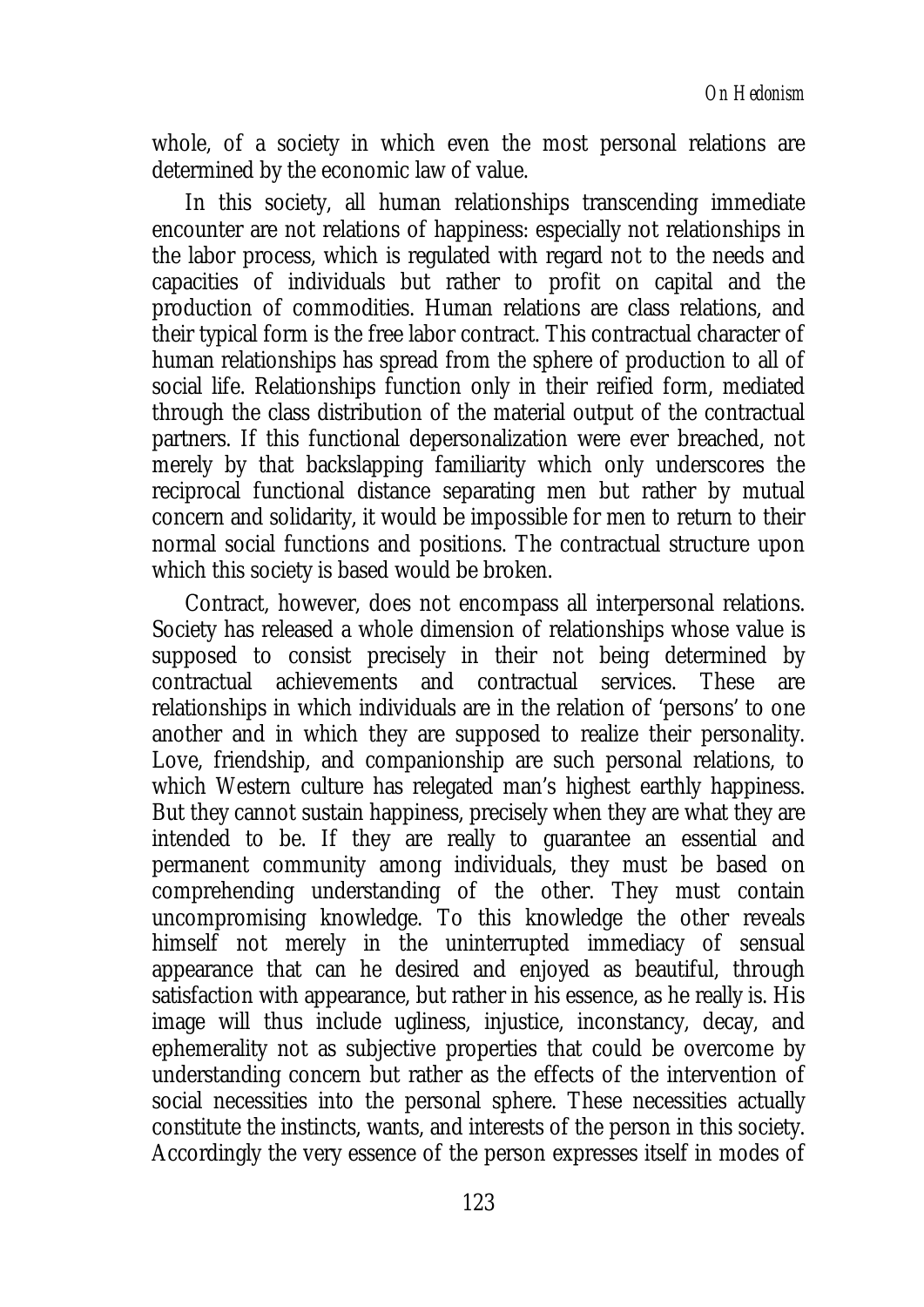behavior to which the other (or the person himself) reacts with disappointment, concern, sympathy, anxiety, infidelity, jealousy, and sorrow. Culture has transfigured these feelings and given them tragic consecration. In fact, they subvert reification. In the behavior to which they are a response, the individual wants to release himself from a situation whose social law he has hitherto obeyed, whether marriage, occupation, or any other obligation in which he has accepted morality. He wants to follow his passions. In an order of unfreedom, however, passion is deeply disorderly and hence immoral. When not diverted toward generally desired goals, it leads to unhappiness.

This is not the only way in which personal relations are linked to pain and unhappiness. The development of personality also means the development of knowledge: insight into the structures of the reality in which one lives. These structures being what they are, every step of cognition removes the individual from immediate abandonment to appearance and from ready acceptance of the ideology that conceals its essence. Thus knowledge destroys proffered happiness. If the individual really acts on his knowledge, he is led either to struggle against the status quo or to renunciation. Knowledge does not help him attain happiness, yet without it he reverts to reified relationships. This is an inescapable dilemma. Enjoyment and truth, happiness and the essential relations of individuals are disjunctions.

By not concealing this dichotomy, consistent hedonism fulfilled a progressive function. It did not pretend that, in an anarchic society, happiness could be found in a developed, harmonic 'personality' based on the highest achievements of culture. Hedonism is useless as ideology and in no way admits of being employed to justify an order associated with the suppression of freedom and the sacrifice of the individual. For such a purpose it must first be morally internalized or revised in a utilitarian sense. Hedonism advocates happiness equally for all individuals. It does not hypostatize a community in which happiness is negated without regard to individuals. It is meaningful to speak of the progress of universal reason realizing itself in the face of the unhappiness of individuals, but general happiness apart from the happiness of individuals is a meaningless phrase.

Hedonism is the opposite pole to the philosophy of reason. In abstract fashion, both movements of thought have preserved potentialities of existing society that point to a real human society. The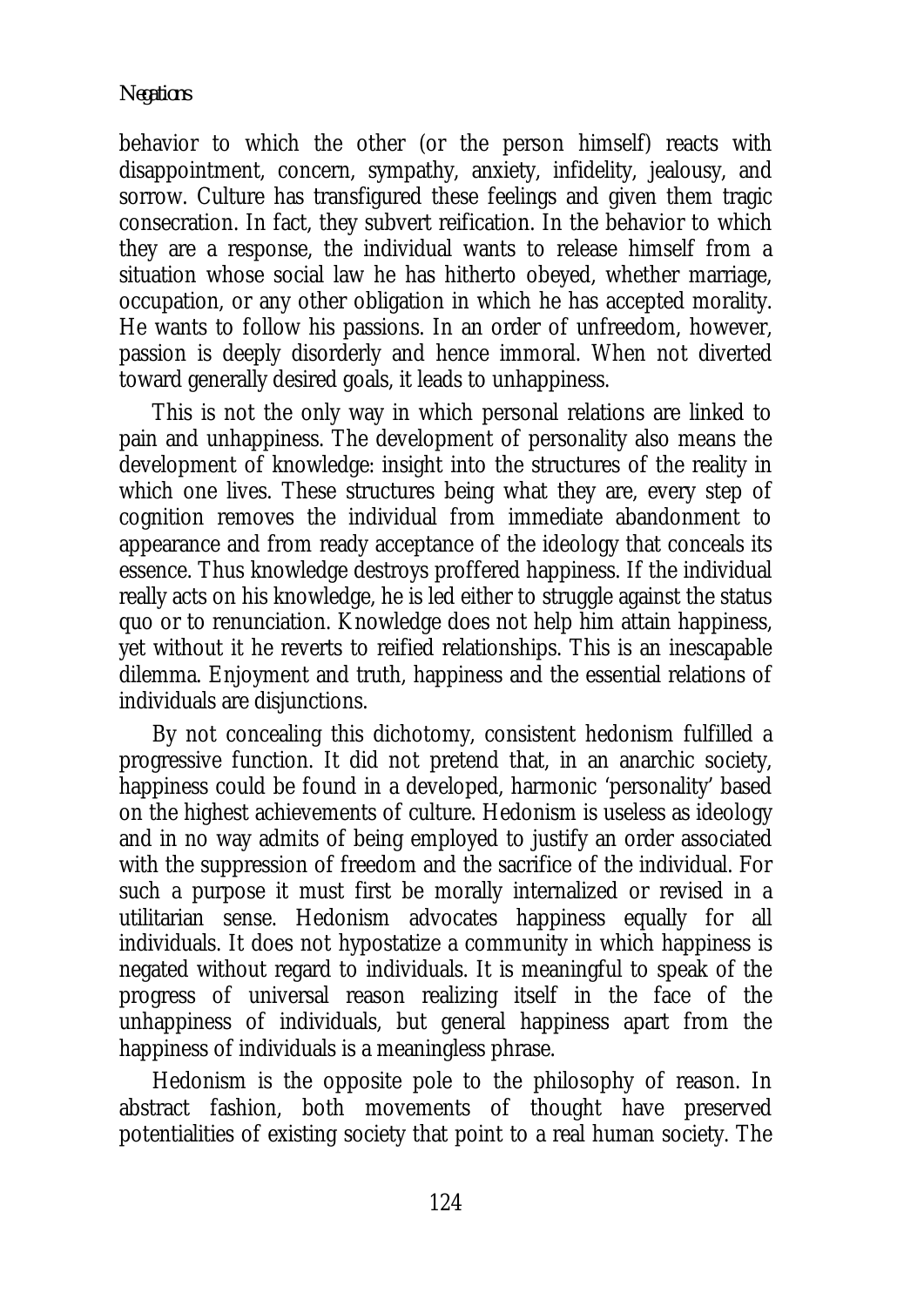philosophy of reason has emphasized the development of the productive forces, the free rational shaping of the conditions of life, the domination of nature, and the critical autonomy of the associated individuals. Hedonism has stressed the comprehensive unfolding and fulfillment of individual wants and needs, emancipation from an inhuman labor process, and liberation of the world for the purposes of enjoyment. In society up to the present, the two doctrines have been incompatible, as are the principles that they represent. The idea of reason aims at universality, at a society in which the antagonistic interests of 'empirical' individuals are canceled. To this community, however, the real fulfillment of individuals and their happiness remains alien and external; they must be sacrificed. There is no harmony between the general and the particular interest, between reason and happiness. If the individual believes that both interests are in accord, he becomes the victim of a necessary and salutary illusion; reason outwits individuals. The true interest (of universality) reifies itself in opposition to the individuals and becomes a power that overwhelms them.

Hedonism wants to preserve the development and gratification of the individual as a goal within an anarchic and impoverished reality. But the protest against the reified community and against the meaningless sacrifices which are made to it leads only deeper into isolation and opposition between individuals as long as the historical forces that could transform the established society into a true community have not matured and are not comprehended. For hedonism, happiness remains something exclusively subjective. The particular interest of the individual, just as it is, is affirmed as the true interest and is justified against every and all community. This is the limit of hedonism: its attachment to the individualism of competition. Its concept of happiness can be derived only by abstracting from all universality and community. Abstract happiness corresponds to the abstract freedom of the monadic individual. The concrete objectivity of happiness is a concept for which hedonism finds no evidence.

This inevitable entanglement of even the most radical eudaemonism is a proper target of Hegel's critique. For it reconciles particular happiness with general unhappiness. Hedonism is not untrue because the individual is supposed to seek and find his happiness in a world of injustice and of misery. To the contrary, the hedonistic principle as such rebels often enough against this order. If it were ever to take hold of the masses, they would scarcely tolerate unfreedom and would be made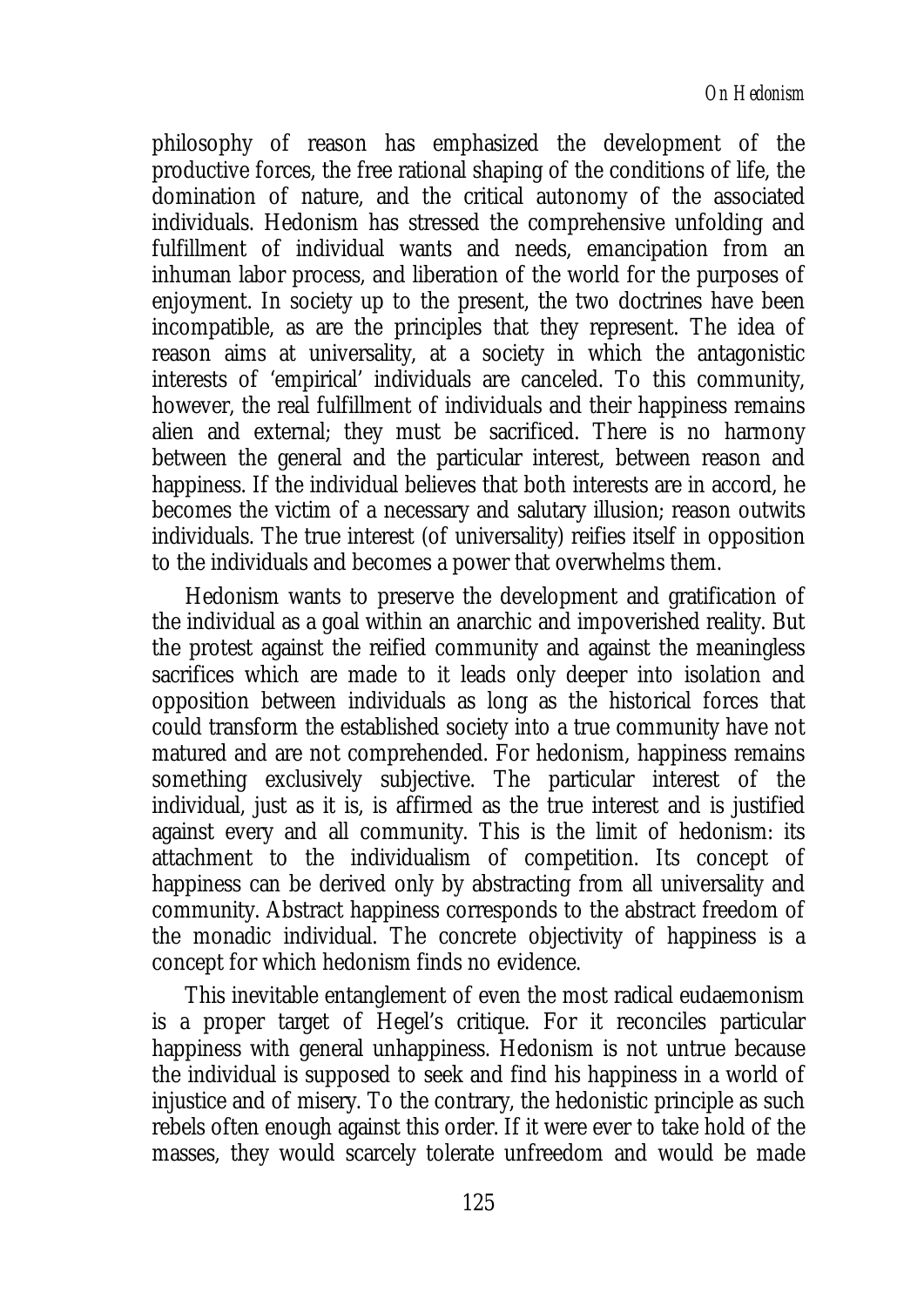completely unsuited for heroic domestication. The apologetic aspect of hedonism is located at a deeper level. It is to be found in hedonism's abstract conception of the subjective side of happiness, in its inability to distinguish between true and false wants and interests and between true and false enjoyment. It accepts the wants and interests of individuals as simply given and as valuable in themselves. Yet these wants and interests themselves, and not merely their gratification, already contain the stunted growth, the repression, and the untruth with which men grow up in class society. The affirmation of the one already contains the affirmation of the other.

The inability of hedonism to apply the category of truth to happiness, its fundamental relativism, is not a logical or epistemological fault of a philosophical system. It can be neither corrected within the system nor eliminated by a more comprehensive and better philosophical system. It originates in the form of social relations to which hedonism is linked, and all attempts to avoid it through immanent differentiation lead to new contradictions.

The second type of hedonism, the Epicurean, represents such an attempt at immanent differentiation. The identification of the highest good with pleasure is retained, but a specific kind of pleasure is, as 'true' pleasure, opposed to all others. The undifferentiated gratification of whatever wants are given is all too often obviously followed by pain, whose magnitude is the basis for a differentiation of individual pleasures. There are wants and desires whose satisfaction is succeeded by pain that only serves to stimulate new desires, destroying man's peace of mind and health. Therefore

… we do not choose every pleasure whatsoever, but oft-times pass over many pleasures when a greater annoyance ensues from them. And ofttimes we consider pains superior to pleasures when submission to the pains for a long time brings us as a consequence a greater pleasure.10

Reason, whose foresight makes possible a comparison of the values of momentary pleasure and later pain, becomes the adjudicator of pleasure. It may itself even become the highest pleasure.

It is not an unbroken succession of drinking-bouts and of revelry, not sexual love, not the enjoyment of the fish and other delicacies … which produce a pleasant life; it is sober reasoning, searching out the grounds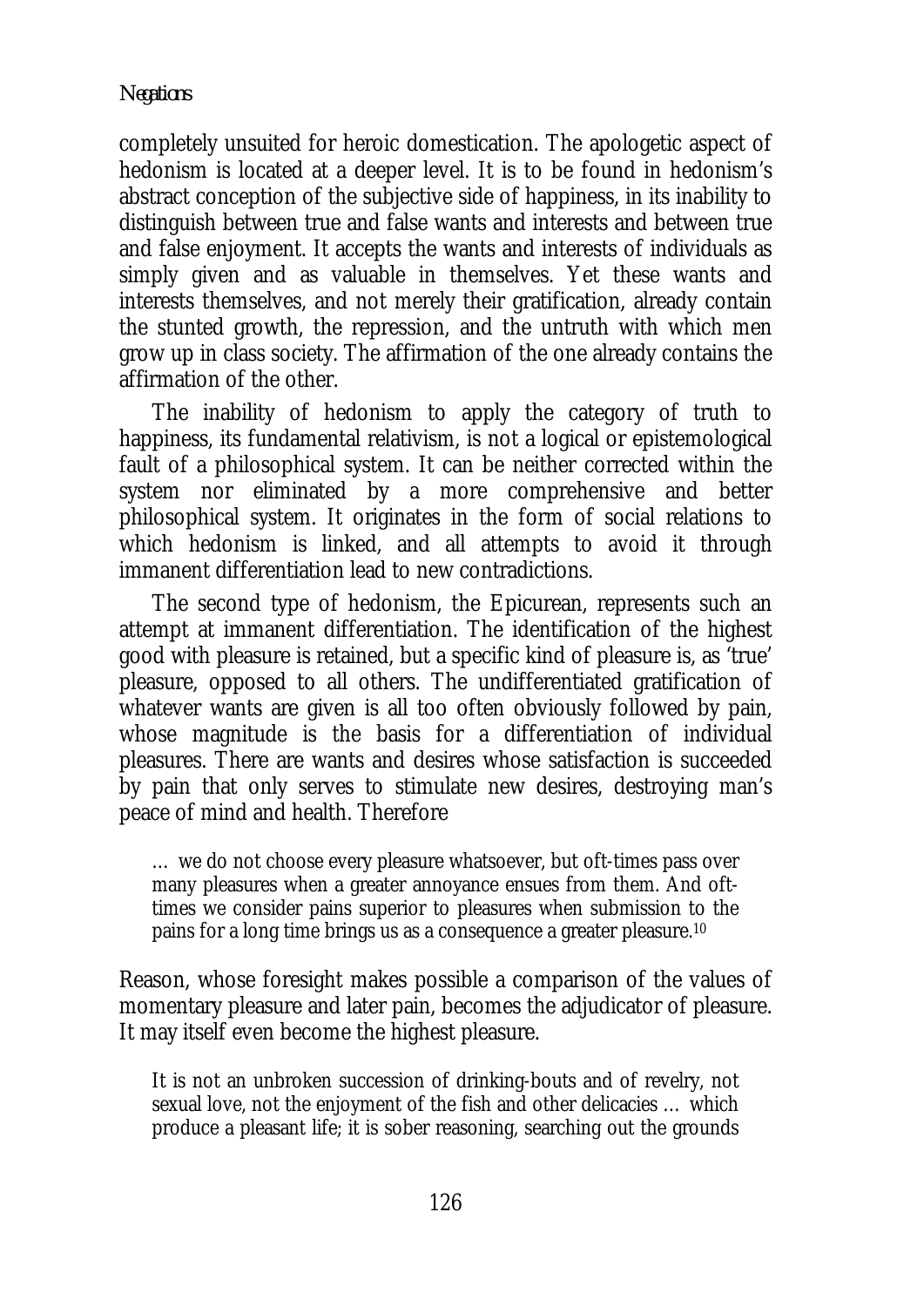of every choice and avoidance, and banishing those beliefs through which the greatest tumults take possession of the soul.<sup>11</sup>

Reason grants man that moderate enjoyment which reduces risk and offers the prospect of permanently balanced health. The differentiating evaluation of pleasure ensues therefore with regard to the greatest possible security and permanence of pleasure. This method expresses fear of the insecurity and badness of the conditions of life, the invincible limitation of enjoyment. It is a negative hedonism. Its principle is less the pleasure to be striven for than the pain to he avoided. The truth against which pleasure is to be measured is only evasion of conflict with the established order: the socially permitted if not desired form of pleasure. The 'sage's' tranquility is the goal: an idea in which the concept of pleasure as well as the concept of the sage are deprived of their meaning. Pleasure perishes, inasmuch as the cautious, measured, and withdrawn relationship of the individual to men and things resists their dominion over him precisely where this dominion brings real happiness: as enjoyable abandon. In the antagonistic ordering of existence, happiness is encountered as something withdrawn from the autonomy of the individual, something that can be neither achieved nor controlled by reason. The element of extraneousness, contingency, and gratuitousness is here an essential component of happiness. It is just in this externality, in this innocent, unburdened, harmonious conjunction of the individual with something in the world, that pleasure consists. In the historical situation of individuals up to the present, it is not what reason has achieved nor what the soul experiences that can be called happiness (for these are necessarily tainted with unhappiness). To the contrary, only 'externalized' pleasure, i.e. sensuality, can be called happiness. In reified social relationships, sensuality, and not reason, is the 'organ' of happiness.

In the antithesis of reason and sensuality (or sensuousness), as it has been worked out in the development of philosophy, sensuality has increasingly acquired the character of a lower, baser human faculty, a realm lying on this side of true and false and of correct and incorrect, a region of dull, undiscriminating instincts. Only in epistemology has the connection between sensuousness and truth been preserved. Here the decisive aspect of sensuality has been retained: receptivity that is open and that opens itself (to experience). This quality contradicts sensuality's allegedly dull instinctual character. Precisely through this receptivity, this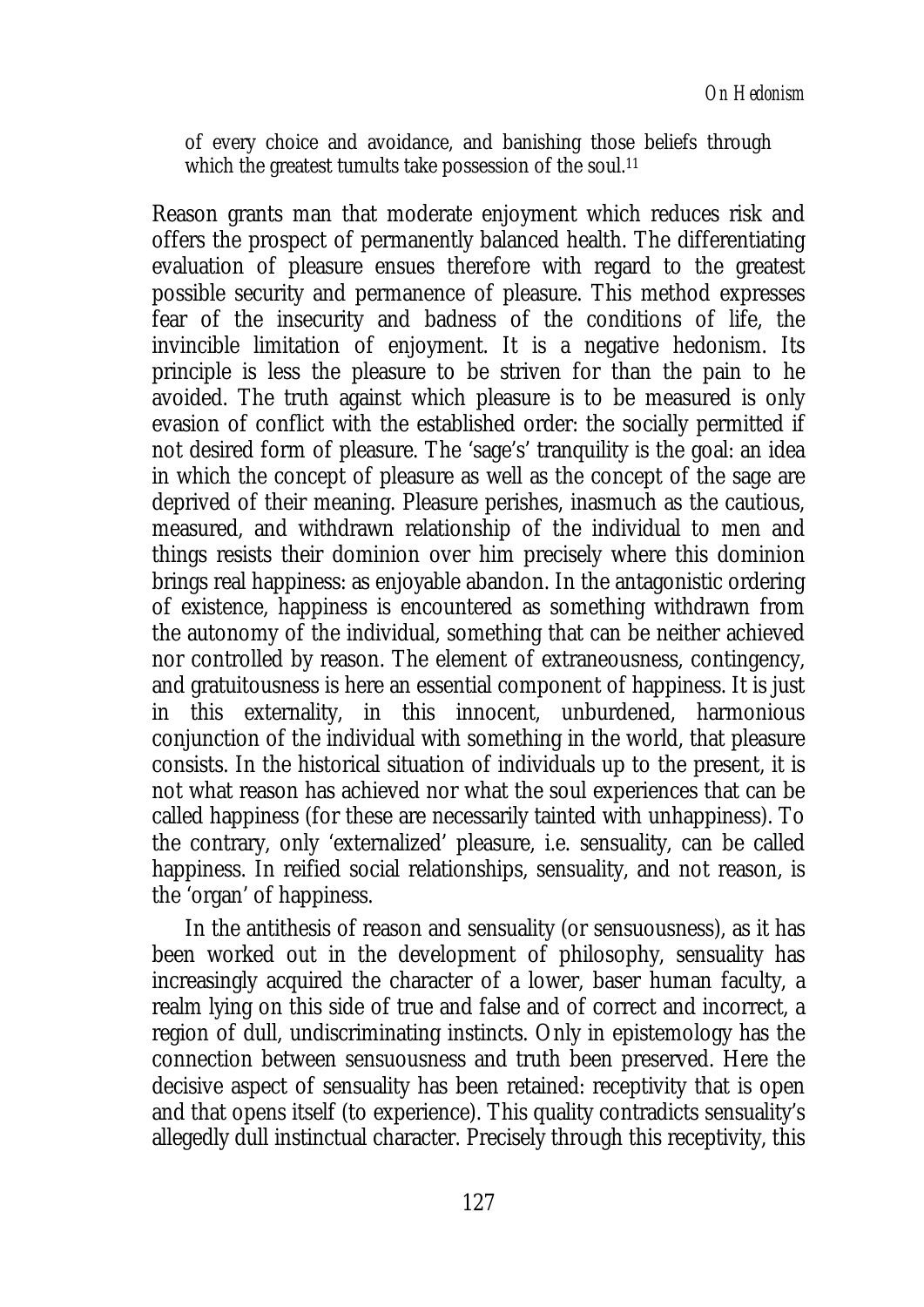open abandon to objects (men and things), sensuality can become a source of happiness. For in it, in complete immediacy, the individual's isolation is overcome. Objects can occur to him here without their essential mediation through the social life process and, consequently, without their unhappy side becoming constitutive of pleasure. In the process of knowledge, in reason, quite the reverse holds. Here the individual's spontaneity necessarily comes up against the object as against something foreign. Reason must overcome the latter quality and comprehend the object in its essence, not only as it is presented and appears but as it has become. The method of reason has always been held to be the way of attaining clarity about the origin and principle of beings. This method implicitly referred to history. To be sure, history was understood not as real history but only transcendentally. Nevertheless, that process of comprehension worthy of the title of reason absorbed enough of the mutability, the insecurity, the conflicts, and suffering of reality to make the application of the term 'pleasure' appear false in this realm. When Plato and Aristotle connected reason with pleasure, they did not establish reason as one of (or the best of) the individual pleasures in the sense of the hedonists. Rather, reason appears as the highest human potentiality and therefore, necessarily, as the highest human pleasure. Here, in the fight against hedonism, the concept of pleasure is taken out of the sphere to which the hedonists had relegated it and held up in opposition to this entire sphere.

The situation is different when, as in the case of Epicurus, reason is made a pleasure or pleasure is made reasonable within hedonism itself. This gives rise to that ideal of the satisfied sage in which both pleasure as well as reason have lost their meaning. The sage, then, would be the person whose reason and whose pleasure never go too far. They never are followed through to the end because, if they were, they would come upon knowledge that negates enjoyment. The sage's reason would be so limited from the start that it would only be occupied with the calculation of risks and with the psychic technique of extracting the best from everything. Such reason has abdicated its claim to truth. It appears only as subjective cunning and private expertise, calmly acquiescing in the persistence of general unreason and enjoying not so much what is allotted or occurs to it as itself.

Hedonism embodies a correct judgment about society. That the receptivity of sensuality and not the spontaneity of reason is the source of happiness results from antagonistic work relations. They are the real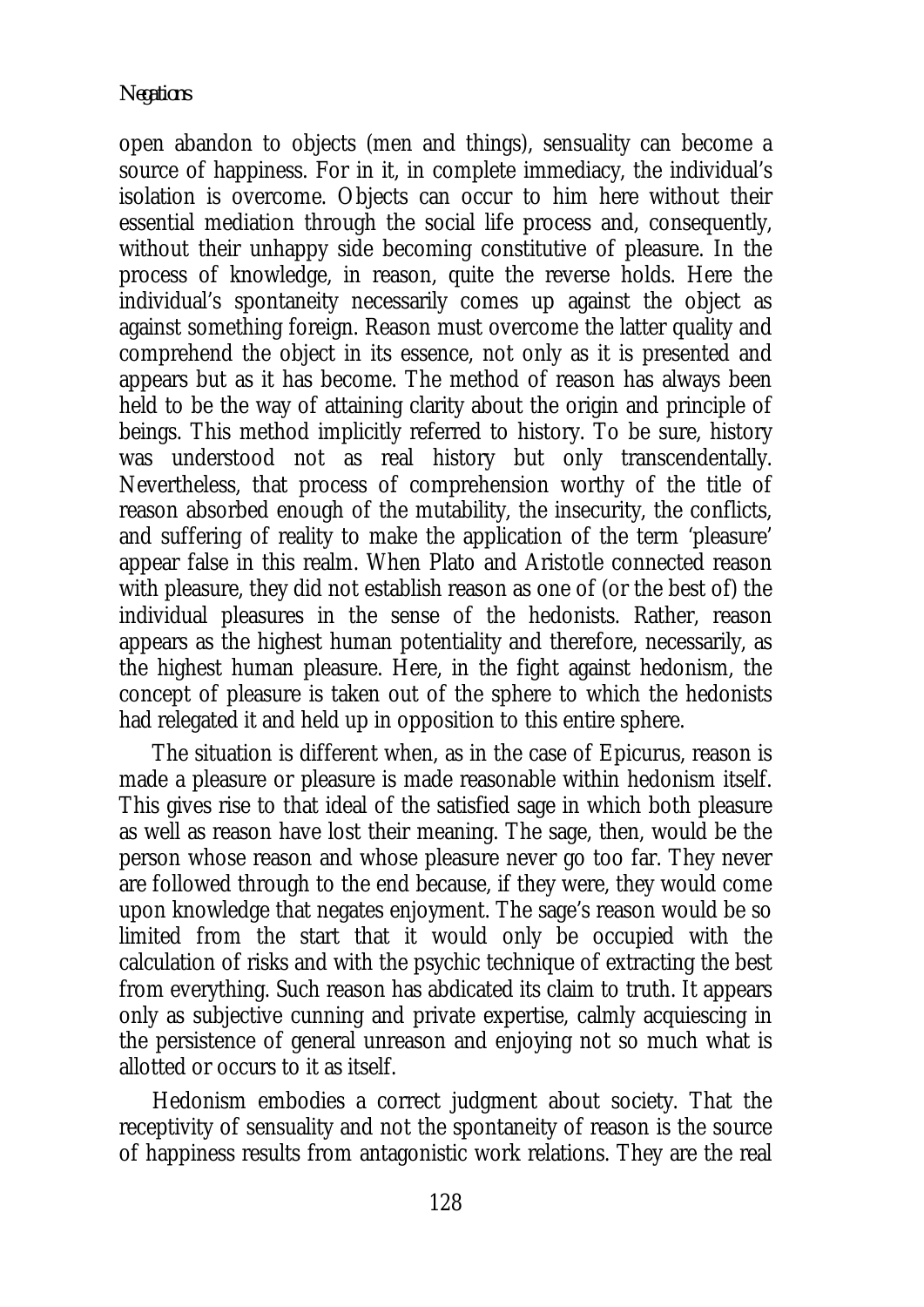form of the attained level of human reason. It is in them that the extent of possible freedom and possible happiness is decided. If this form is one in which the productive forces are disposed of in the interest of the smallest social groups, in which the majority of men are separated from the means of production, and in which labor is performed not in accordance with the capacities and needs of individuals but according to the requirements of the process of profitable production, then happiness cannot be general within it. Happiness is restricted to the sphere of consumption. Radical hedonism was formulated in the ancient world and draws a moral conclusion from the slave economy. Labor and happiness are essentially separated. They belong to different modes of existence. Some men are slaves in their essence, others are free men. In the modern epoch the principle of labor has become general. Everyone is supposed to work and everyone is supposed to be rewarded in accordance with his work. But since the distribution of social labor proceeds according to the opaque necessity of the capitalist law of value, no rational relation is established between production and consumption, between labor and enjoyment. Gratification occurs as a contingency that is to be accepted. Reason rules only behind the backs of individuals in the reproduction of the whole that takes place despite anarchy. For the individual in pursuit of his own interests, reason's role is at most a personal calculation in choosing among given possibilities. And it is in this atrophied form that reason depreciated to the idea of the sage. If reason cannot be effective in the process of production as free communal decision about the state of human existence (within specific historical and natural conditions), then it can certainly not be effective in the process of consumption.

The restriction of happiness to the sphere of consumption, which appears separated from the process of production, stabilizes the particularity and the subjectivity of happiness in a society in which rational unity of the process of production and consumption, of labor and enjoyment, has not been brought about. The rejection by idealistic ethics of hedonism just because of the latter's essential particularity and subjectivity is founded upon a justified criticism: Does not happiness, with its immanent demand for increase and permanence, require that, within happiness itself, the isolation of individuals, the reification of human relations, and the contingency of gratification be done away with? Must not happiness become compatible with truth? On the other hand, none other than isolation, reification, and contingency have been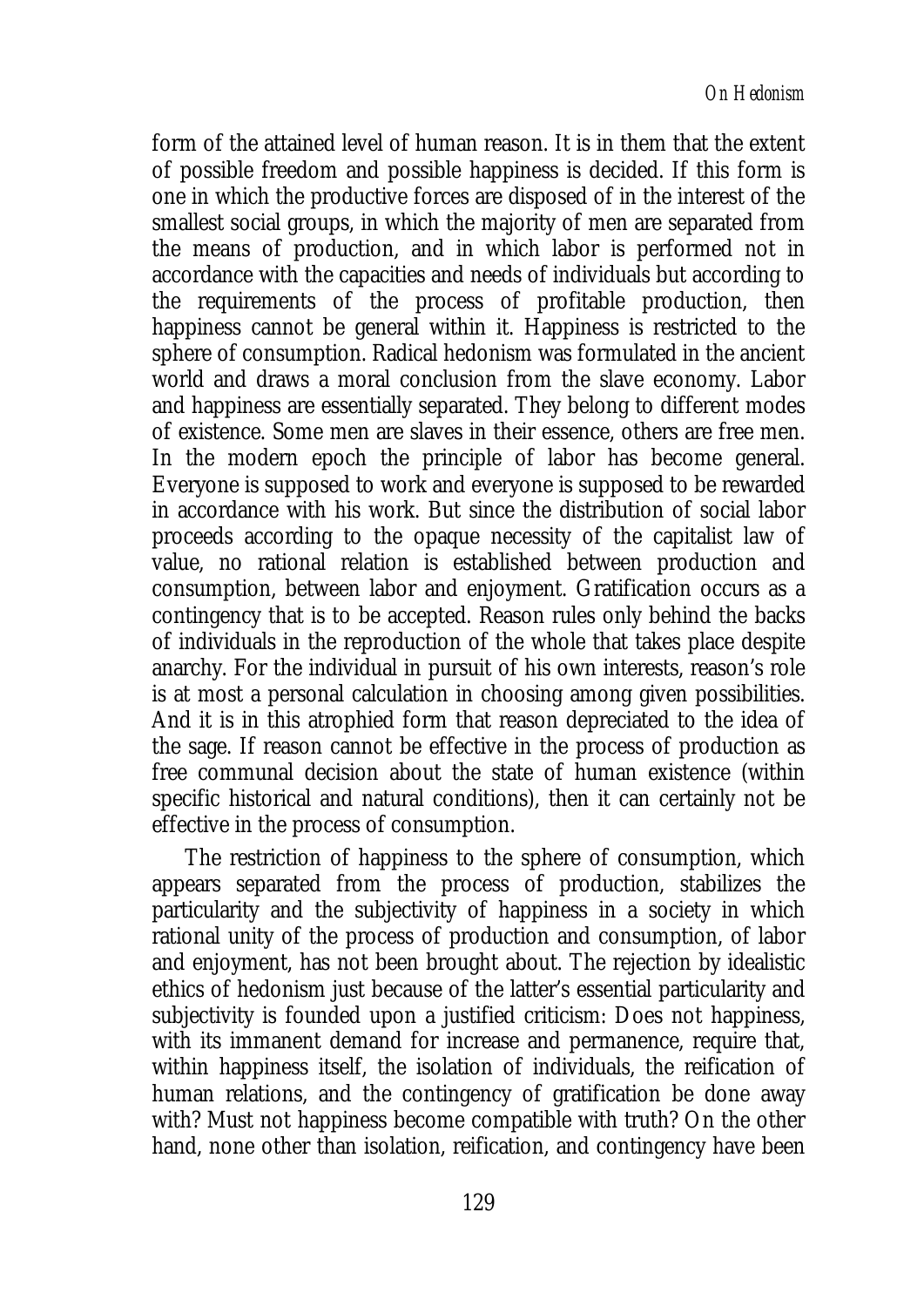the dimensions of happiness in previous society. Hedonism, therefore, has been right precisely in its falsehood insofar as it has preserved the demand for happiness against every idealization of unhappiness. The truth of hedonism would be its abolition by and preservation in a new principle of social organization, not in a different philosophical principle.

Philosophy has attempted in various ways to save the objectivity of happiness and to comprehend it under the category of truth and universality. Such attempts are to be found in ancient eudaemonism, in the Catholic philosophy of the Middle Ages, in humanism, and in the French Enlightenment. If inquiry into the possible objectivity of happiness is not extended to the structure of the social organization of humanity, its result is bound to run aground on social contradictions. Inasmuch, however, as the philosophical critique at least refers decisively to the historical problem at hand as a task of historical practice, we shall discuss in what follows the first and most important controversy with hedonism.

Plato's critique of hedonism (on two different levels in the *Gorgias* and *Philebus*) worked out for the first time the concept of true and false wants and true and false pleasure. Here truth and falsehood are categories that are supposed to be applicable to every individual pleasure. The critique takes its departure from the essential conjunction of pleasure and pain. Every pleasure is connected with pain, since pleasure is the removal and fulfillment of a want (lack, privation) that as such is felt as painful. Pleasure, therefore, cannot be 'the good' or happiness, because it contains its own opposite: unless it were possible to find an 'unmixed' pleasure, one essentially separated from pain. In the *Philebus* (51b ff.) what remains as unmixed, true pleasure is in the last analysis only pleasure in lines, sounds, and colors that are 'beautiful in themselves', in other words, enjoyment released from all painful desire and restricted to inorganic objects. This enjoyment is obviously too empty to be happiness. Designating inorganic entities as the object of pure pleasure shows decisively that in the given form of existential relations true pleasure is not only separated from the soul, which, as the seat of desire and longing, is necessarily also the source of pain, but is also separated from all essential personal relationships. Unmixed pleasure is to be had only in those things which are most removed from the social life process. The receptivity of open abandonment to the object of enjoyment, which Plato recognizes as the precondition of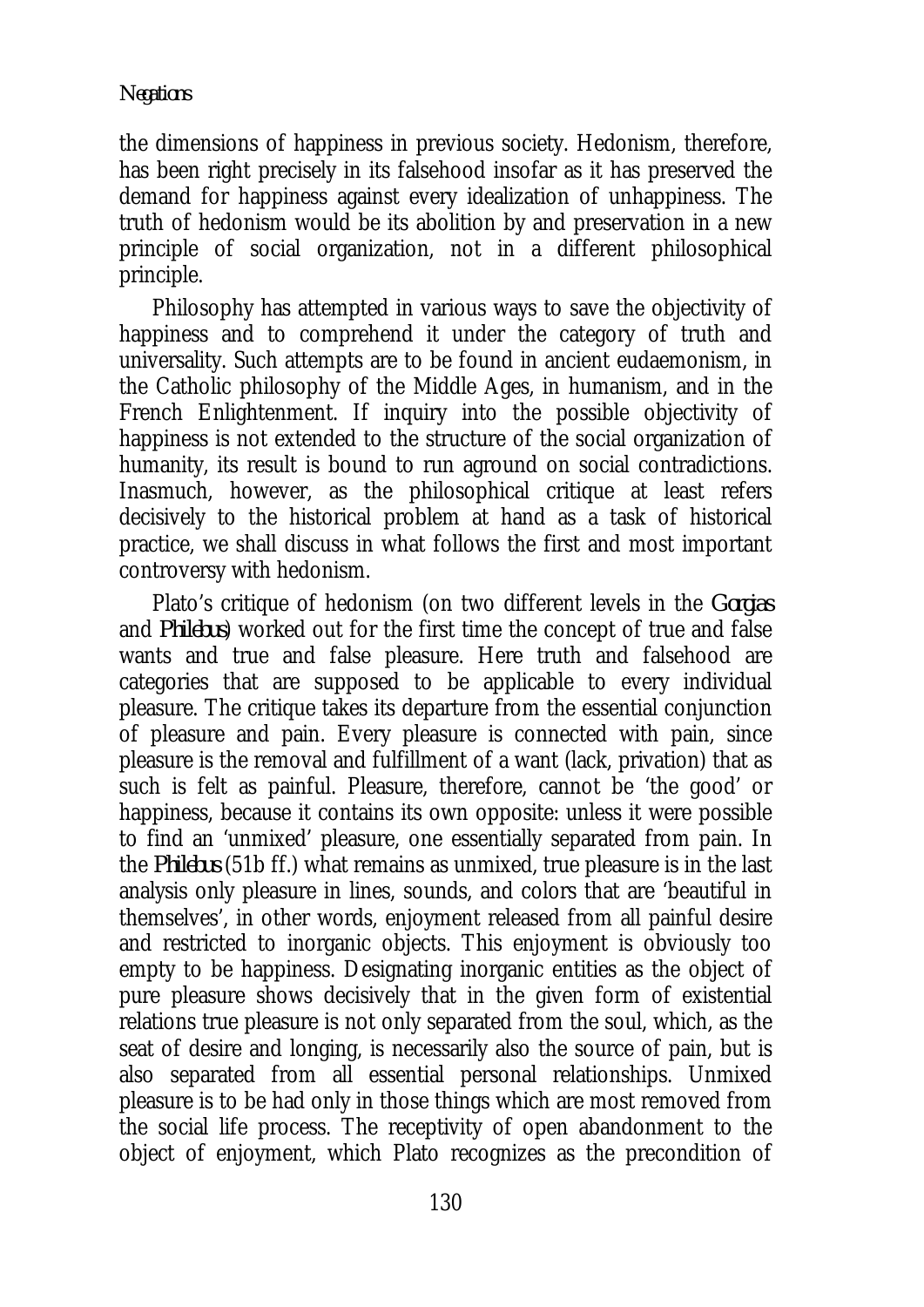pleasure, remains only in complete externality, in which all essential relations between man and man are silenced. Happiness is thus situated at the antipode of internalization and inwardness.

Plato's earlier solution of the problem of true pleasure takes another direction. In the *Gorgias* he proceeds directly to the question of the social order within which the individual is to fulfill himself. This order itself as the highest norm against which individual pleasures are to be measured is not a subject of discussion; it is accepted in its given form. Bad wants and bad pleasures are those which destroy the just order of the soul and which prevent the individual from attaining his true potentialities. It is the community, however, within which individuals live and through which alone "the heavens and the earth, gods and men are bound together" (508a) that decides these potentialities and thus the truth and falsehood of wants and pleasures. The concept of the order of the soul turns into that of the order of the community and the concept of the individually 'just' into that of justice (504). Whether the individuals enjoy the right pleasure depends on the right ordering of the polis. The generality of happiness is posed as a problem. Only those wants may be satisfied which make the individual a good citizen. They are true wants, and the pleasure associated with their gratification is true pleasure. The others are not to be fulfilled. It is the task of the statesman to look after the general interest and to bring the satisfaction of particular interests into accord with it. The possibility of such harmony, the authentic social question, is not pursued further in the *Gorgias* (although the critique of major Greek statesmen at least suggests social criticism).

Inasmuch as true and false pleasure are contraposed, happiness is subjected to the criterion of truth. If human existence is to come in pleasure to its highest fulfillment, to felicity, then not every sensation of pleasure can in itself be happiness. Plato's critique of hedonism traces the givens of wants and of pleasures back to the individuals who 'have' them. This conceptual regress is made necessary by the fact that both the sick and the healthy, the good and the bad, the crazy and the normal feel pleasure in like manner (at least with respect to the fact of pleasure).12 What is common to all of these cannot be the highest. There must be a truth of happiness on the basis of which the happiness of the individual can be judged. Pleasure must be susceptible to distinction according to truth and falsehood and to justice and injustice if (in case pleasure is happiness) the happiness of men is not to be inseparably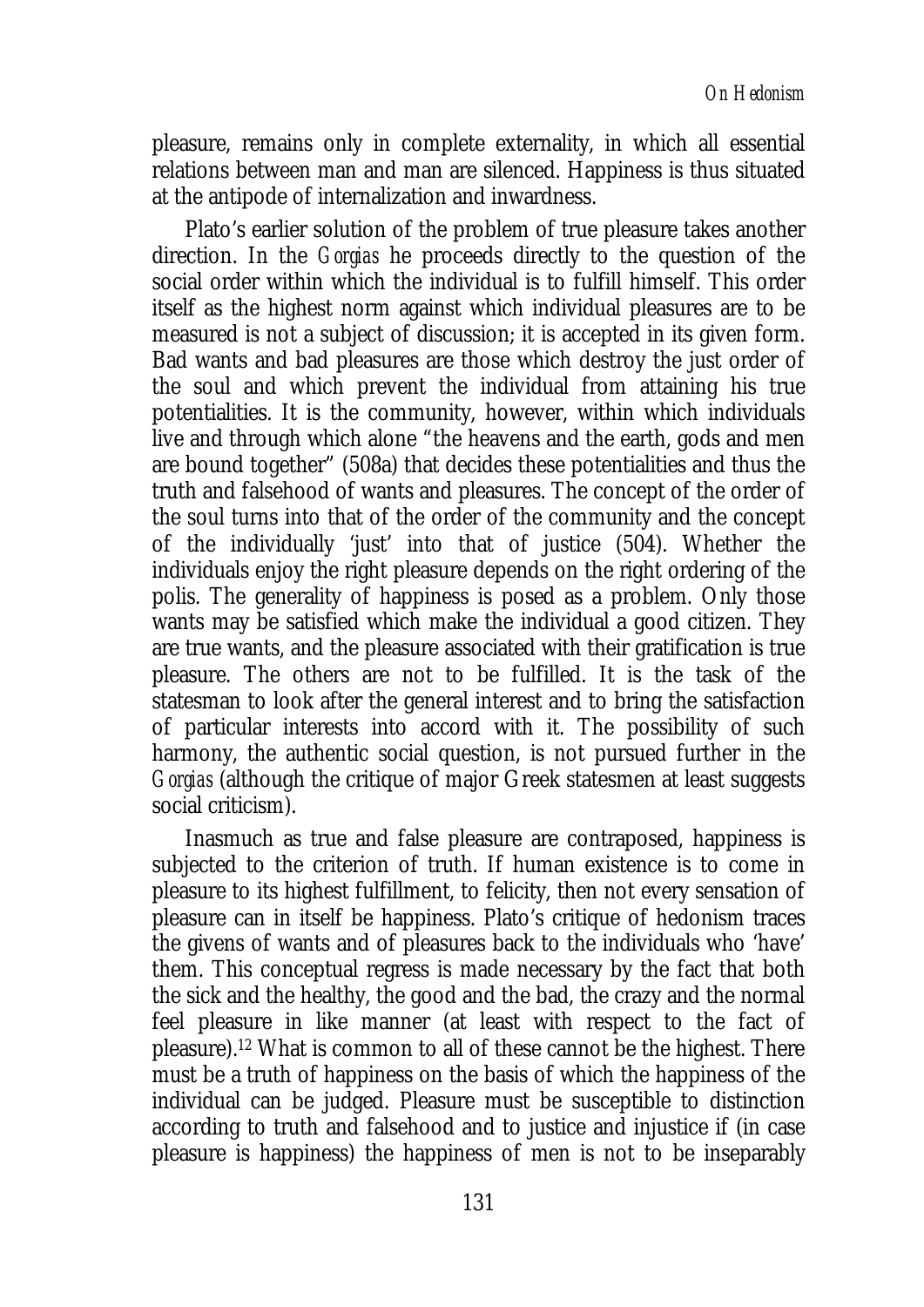associated with unhappiness. The basis of such a distinction, however, cannot lie in the individual sensation of pleasure as such, for both the sick and the healthy and the bad and the good feel real pleasure. Nevertheless, just as an idea can be false even though it be a real idea, so too a pleasure can be false without the reality of the sensation of pleasure being denied (*Philebus* 36). This is more than a mere analogy. Here a cognitive function in the strictest sense is attributed to pleasure, for it reveals beings as objects of enjoyment. On the basis of its 'intentional' character, pleasure is thus made accessible to the question of truth. A pleasure is untrue when the object that it intends is not 'in itself' pleasurable (according to the exposition of the *Philebus*, when it can only be encountered mixed with pain). But the question of truth does not regard only the object but also the subject of pleasure. This is made possible through Plato's interpretation of pleasure as belonging not merely to sensuousness (aesthesis) alone but also to the psyche (*Philebus* 33f.). Psychic forces (such as desire, expectation, memory) are necessary for every sensation of pleasure, so that in pleasure the whole man is involved. With respect to the latter the question of truth arrives at the same point that had been reached in the *Gorgias*: that 'good' men have true pleasure and 'bad' men have false pleasure (*Philebus* 40b, c).

The essential connection of the good of man with the truth of pleasure at which Plato's discussion of hedonism arrives makes of pleasure a moral problem. For it is the concrete form of the 'community' that ultimately decides on this connection. Pleasure is subject to the claim of society and enters the realm of duty – duty to oneself and to others. The truth of the particular interest and its gratification is determined by the truth of the general interest. The agreement of the two is not immediate. Rather, it is mediated through the subjection of the particular to the requirements of generality. Within a society that requires morality (as an objective, general code of ethics opposed to the subjective wants and interests of individuals) for its existence, an amoral attitude is intolerable, for the latter destroys the bases of communal order. The amoral man violates the law of a society that, even if in a bad form, guarantees the preservation of social life. He does so, furthermore, without linking himself to a better, true society. For he remains in the given, 'corrupted' structure of instincts and wants. Morality is the expression of the antagonism between the particular and the general interest. It is the code of those demands which are a matter of life and death for the society's self-preservation.13 Insofar as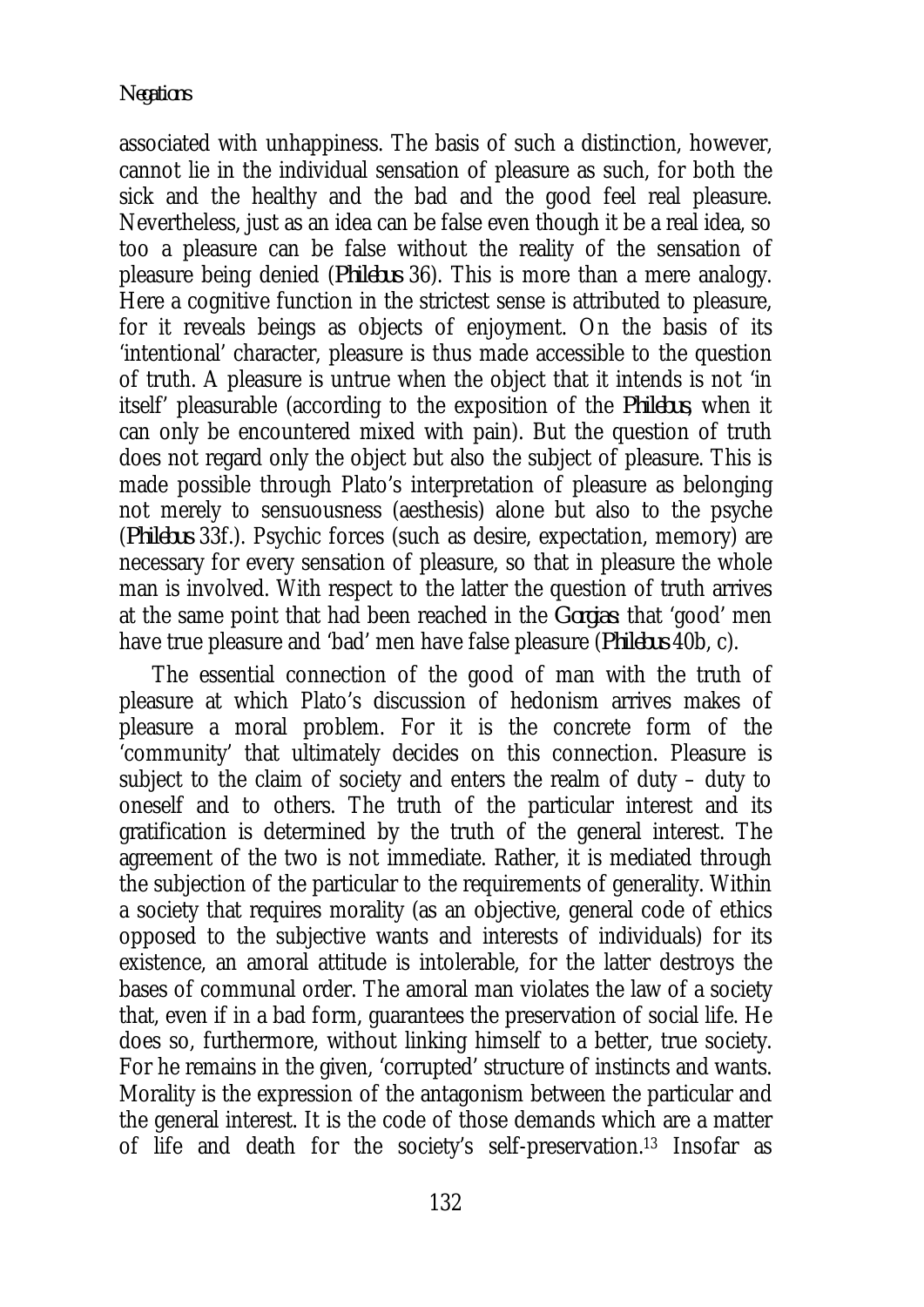particular interests are not really incorporated into and fulfilled in the society, such demands appear to the individual as commands coming from outside himself. If left to itself, pleasure as the immediate gratification of the merely particular interest must come into conflict with the interest of the hypostatized social community. In contrast to the isolated individual, society represents what is historically right. It demands the repression of all pleasure that violates the decisive social taboo. It forbids the satisfaction of those wants which would shatter the foundations of the established order.

The moralization of pleasure is called for by the existence of antagonistic society. It is the historical form in which this society unites the satisfaction of particular wants and instincts with the general interest, and it has had a progressive function in the development of the social labor process.<sup>14</sup> The hedonistic protest of the individual who is isolated in his particular interest is amoral. The amoral, beyond-goodand-evil attitude can be progressive only within a historical practice that leads beyond the already attained form of this process and fights for a new, true community against the established one. Only then does this attitude represent more than a merely particular interest. Isolated from the historical struggle for a better organization of the conditions of life, in which the individual has to engage himself in concrete social groups and tasks and thus gives up his amorality, amoral thought and action can, of course, escape from morality (if its subject is economically independent enough). But the ruling social law maintains its power over the amoral individual both in his wants and in the objects of their satisfaction. They originated under this law, and only the latter's transformation could overcome morality. Amoral rebellion, however, stops short of this decisive sphere. It wants to avoid morality as well as its social basis within the given order. Dodging the latter's contradictions, this amoral rebellion really remains beyond good and evil. It puts itself beyond the bounds of even that morality which links the established order with a more rational and happy society.

The attempt to save the objectivity of happiness, expressed for the first time in Plato's critique of hedonism, takes two directions in the advance toward an objective formulation of the concept of happiness. On the one hand, the gratification of the individual, his best possible existence, is measured against the 'essence of man' in such a way that the highest potentialities open to man in his historical situation take precedence in development and gratification over all others in which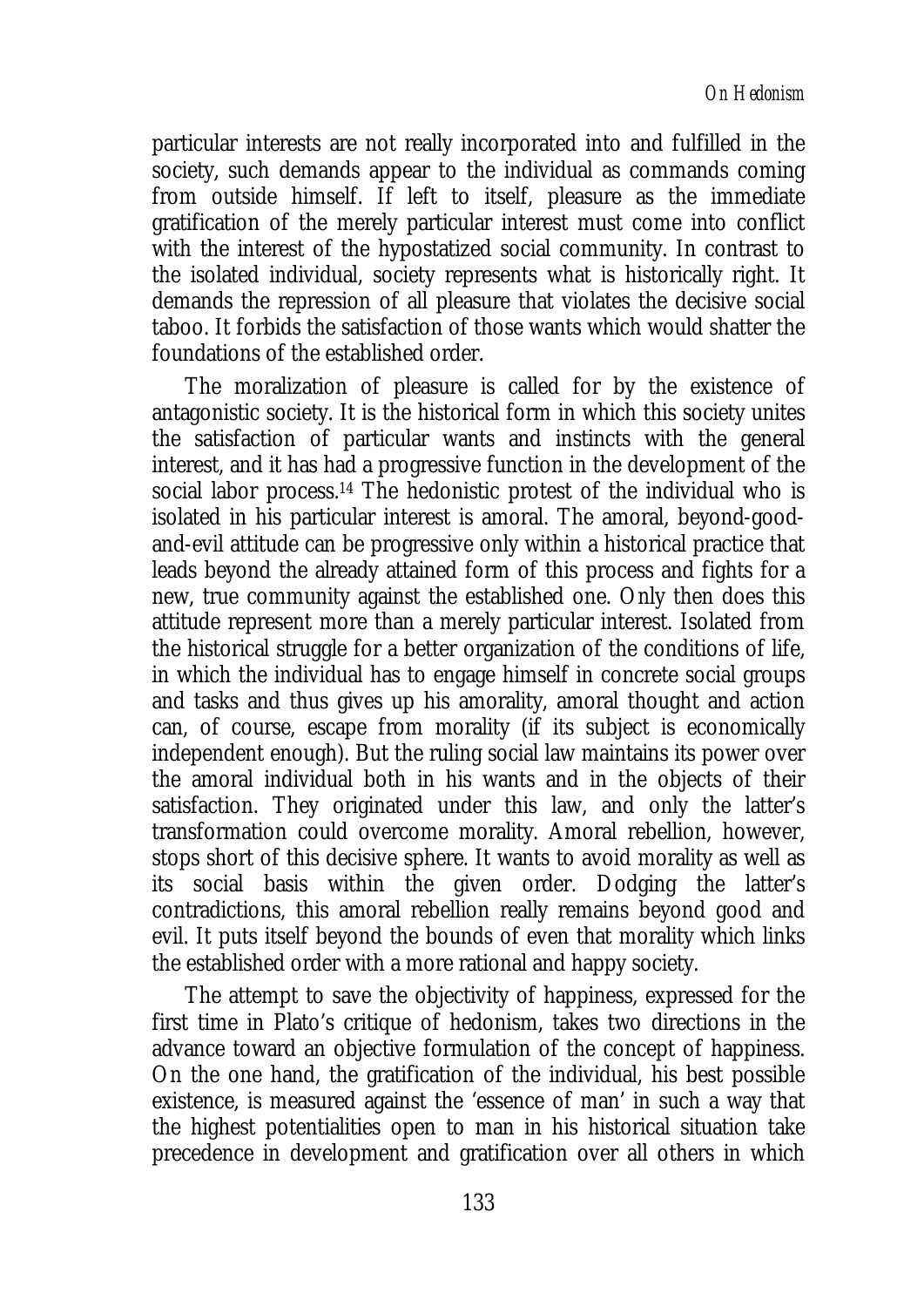man is not free but rather dependent on what is 'external'. On the other hand, the essence of man can develop only within society, whose actual organization participates in determining the realization of those potentialities and therefore also determines happiness. In Platonic and Aristotelian ethics both aspects, the personal and the social, are still joined. In the ethics of the modern period, in the form in which they have become prevalent since the Reformation, society is to a great extent relieved of responsibility for human potentialities. The latter are supposed to subsist exclusively in the individual himself, in his autonomy. The unconditioned freedom of the person becomes the measure of the 'highest good'. Since, however, this freedom is only abstract in the real world and coexists with social unfreedom and unhappiness, it becomes, in idealist ethics, programmatically separated from happiness. The latter increasingly takes on the character of irrational, bodily gratification, of mere enjoyment and therefore of inferiority:

… reason can never be persuaded that the existence of a man who merely lives for enjoyment … has a worth in itself … Only through what he does without reference to enjoyment, in full freedom and independently of what nature can procure for him passively, does he give an absolute worth to his being, as the existence of a person; and happiness, with the whole abundance of its pleasures, is far from being an unconditioned good.15

The duress of the disciplining process of modern society comes to expression: the happiness of the individual is at best a worthless accident of his life. In the determination of the highest good, happiness is completely subordinated to virtue. Happiness may be only the 'morally conditioned although necessary consequence' of morality. A 'necessary connection' between the ethics of conviction and happiness becomes possible only through the assumption of a "purely intellectual determining principle" of human action and of an "intelligible author of nature".16 The harmony of virtue and happiness belongs to those beautiful relations for whose realization the world beyond is necessary.

The unconditional manner, however, in which German idealism adhered to the principle of freedom as the condition of the highest good serves to emphasize more than ever the inner connection between happiness and freedom. The concrete form of human freedom determines the form of human happiness. Comprehension of the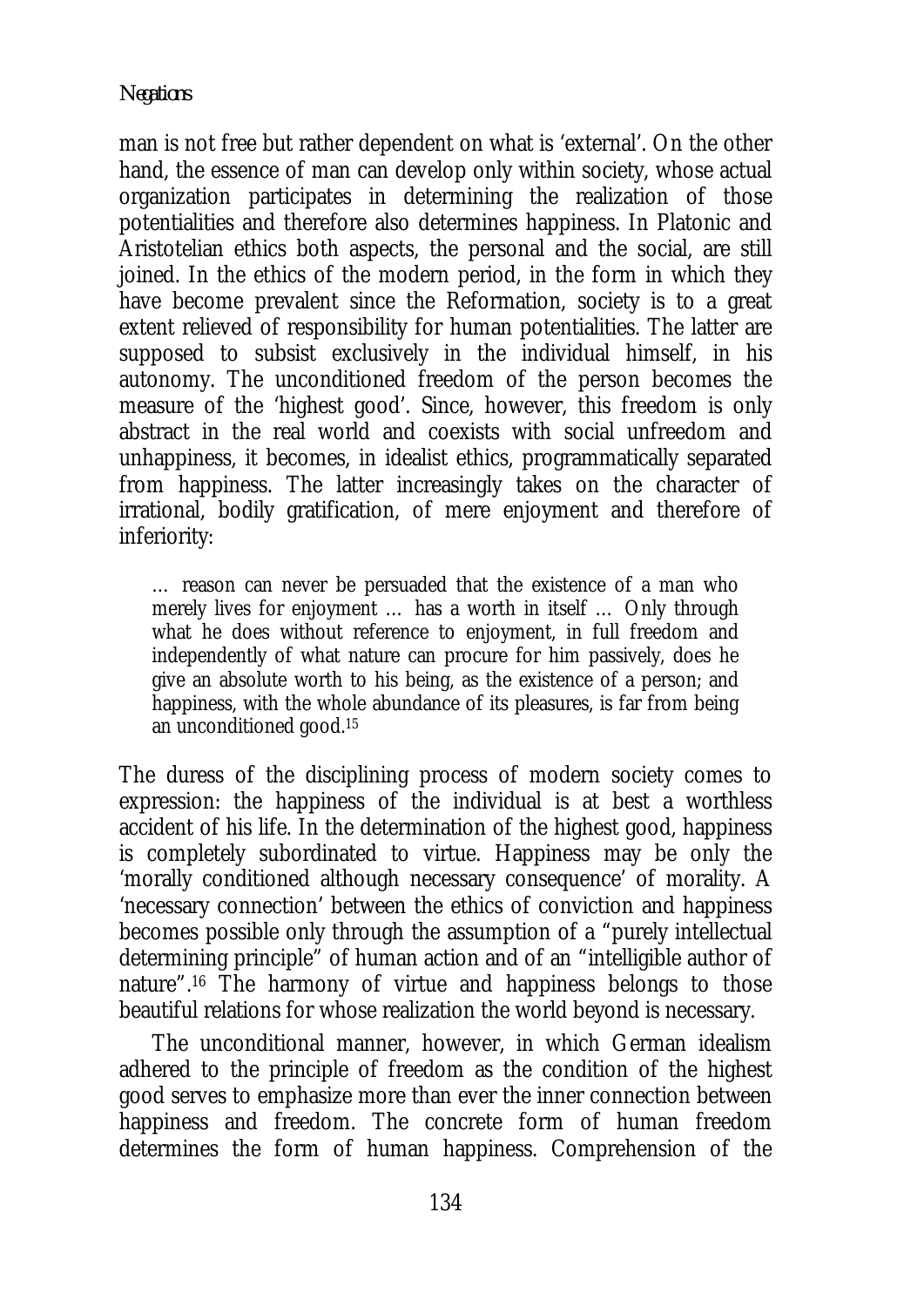connection between happiness and freedom was already expressed in the ancient critique of hedonism. Happiness, as the fulfillment of all potentialities of the individual, presupposes freedom: at root, it is freedom. Conceptual analysis reveals them to be ultimately identical. Because freedom does not reign in the material conditions of the external world, because there happiness and contingency are almost identical, and because on the other hand the individual's freedom was maintained as a condition of the 'highest good', felicity could not be made to reside in the external world. This motive is at work in Platonic and Aristotelian ethics. In the moral critique of the bourgeois period, too, hedonism is rejected from the standpoint of the concept of Freedom. Kant rejected the principle of pleasure as something merely contingent which contradicted the autonomy of the person. And Fichte called pleasure essentially 'involuntary' since it presupposes an agreement of the 'external world' with the instincts and wants of the subject, whose realization does not fall within the range of the subject's freedom. In the happiness of pleasure, the individual is thus 'alienated from himself'.17 This position presupposes that the subject's unfreedom in relation to the good things of the external world cannot be abolished and that the free person is therefore necessarily debased if his happiness is located in this relation. For the ancient critique the highest good was still supposed really to be the highest happiness. But now factual unfreedom is ontologized, and both freedom and happiness are so internalized that in the process happiness is excluded. The attempt to include happiness in the autonomous development of the person is abandoned, and a virtue is made out of the abstract freedom that accompanies social unfreedom.

The gratification of instincts and wants falls into ill repute; in any case, it lies beneath the human sphere with which philosophy is to concern itself. Moral commands can be followed without one's wants having been fulfilled to more than the physiological minimum; with this proposition, to be sure, a decisive achievement of modern society receives philosophical recognition. Man educated to internalization will not be easily induced, even under extreme wretchedness and injustice, to struggle against the established order.

In the moral concept of the highest good an untruth of hedonism is supposed to be eliminated: the mere subjectivity of happiness. Happiness remains an 'element' of the highest good, but it stays subject to the universality of the moral law. This law is a law of reason: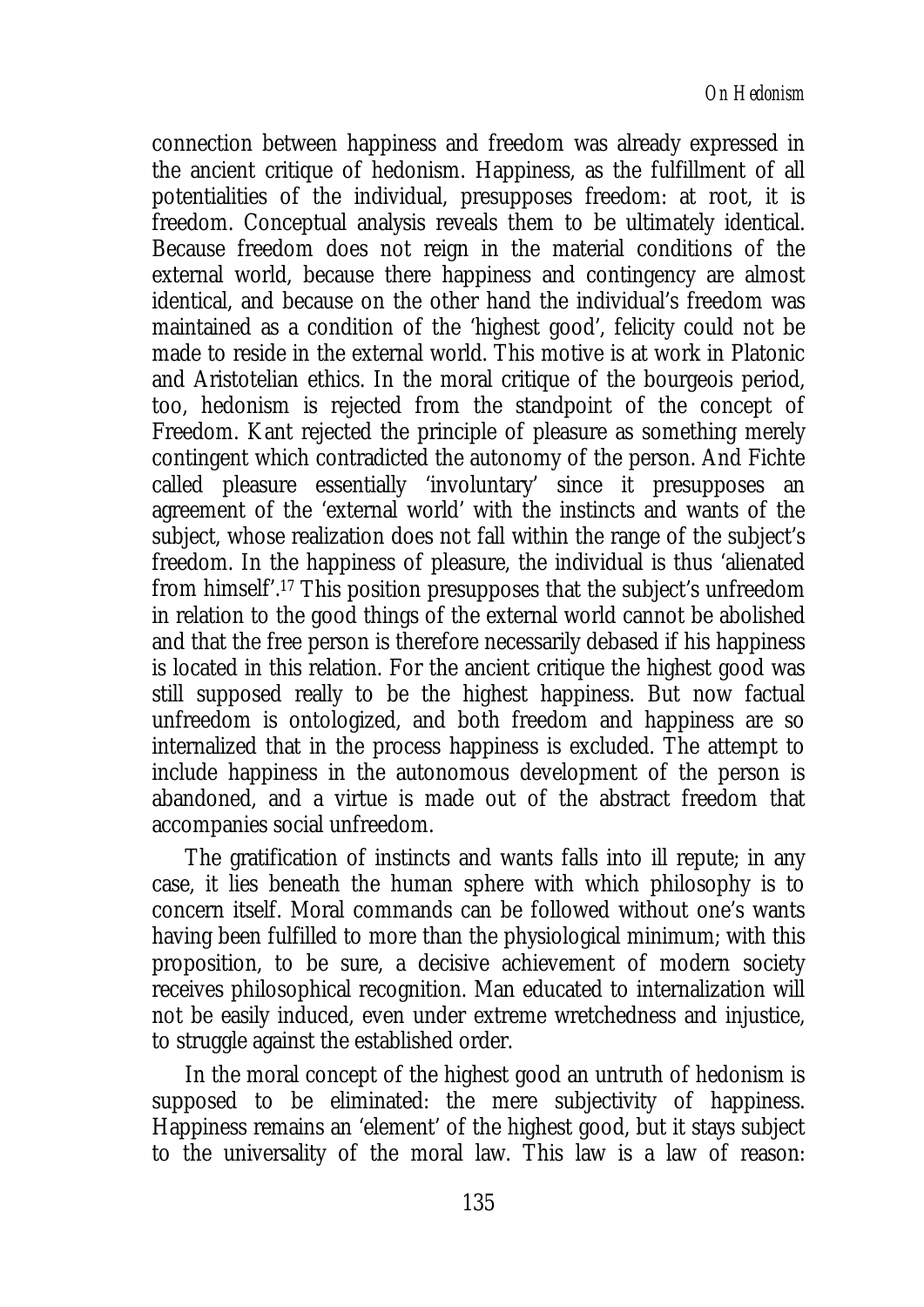happiness is linked to knowledge and taken out of the dimension of mere feeling. Real happiness presupposes knowledge of the truth: that men know what they can attain as the highest potential of their existence, that they know their true interest. Individuals can feel happy and yet not be happy, because they do not even know real happiness. How, though, is one to judge of the reality of happiness? What is the criterion of its truth? In the ancient critique of hedonism this question became the political question of the right organization of the polis. The Christian ethics of the Middle Ages saw the answer to it in divine justice. The rigoristic morality of the bourgeois period made freedom the criterion of truth. But this was defined as the abstract freedom of the rational being and, in contrast to it, happiness remained external and contingent. The moral interpretation of happiness, its subjection to a universal law of reason, tolerated both the essential isolation of the autonomous person and his actual limitation.

Critical theory<sup>18</sup> comes to the question of the truth and universality of happiness in the elucidation of the concepts with which it seeks to determine the rational form of society. One of these determinations circumscribing the association of free men contains the explicit demand that each individual share in the social product according to his needs. With the comprehensive development of individuals and of the productive forces, society can inscribe on its banner, 'From each according to his abilities, to each according to his needs'. Here reappears the old hedonistic definition which seeks happiness in the comprehensive gratification of needs and wants. The needs and wants to be gratified should become the regulating principle of the labor process. But the wants of liberated men and the enjoyment of their satisfaction will have a different form from wants and satisfaction in a state of unfreedom, even if they are physiologically the same. In a social organization that opposes atomized individuals to one another in classes and leaves their particular freedom to the mechanism of an uncontrolled economic system, unfreedom is already operative in the needs and wants themselves: how much more so in enjoyment. The way want and enjoyment appear here, they do not even require general freedom. The development of the productive forces, the growing domination of nature, the extension and refinement of the production of commodities, money, and universal reification have created, along with new needs, new possibilities for enjoyment. But these given possibilities for enjoyment confront men who objectively, due to their economic status,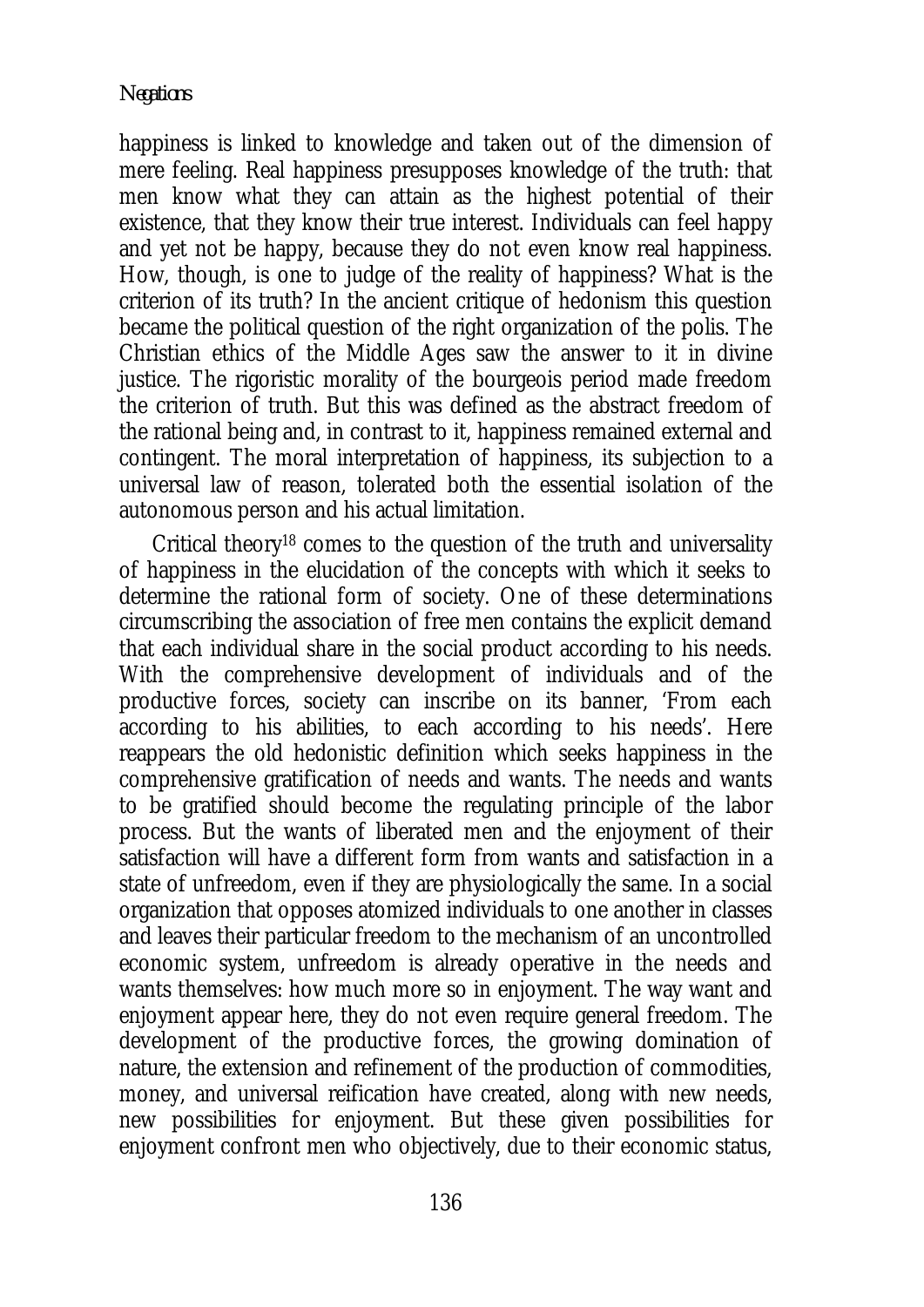as well as subjectively, due to their education and disciplining, are largely incapable of enjoyment. From the discrepancy between what exist as objects of possible enjoyment and the way in which these objects are understood, taken, and used arises the question of the truth of the condition of happiness in this society. Acts intending enjoyment do not achieve the fulfillment of their own intention; even when they fulfill themselves, they remain untrue.

Enjoyment is an attitude or mode of conduct toward things and human beings. The former, unless they have been made generally available by nature or by social regulation, are commodities accessible to corresponding purchasing power. For the great majority of humanity, only the very cheapest portion of these commodities is available. They become objects of enjoyment as commodities, and their origin is preserved within them – even enjoyment has a class character. The cheap is not as good as the dear. Precisely insofar as they lie outside the labor process, relations between men are essentially relations between members of the same class. For the majority, one's partner in pleasure will also be one's partner in the poverty of the same class. These conditions of life are a paltry showplace for happiness. The continual pressure under which the great masses must be kept for the reproduction of this society has only been augmented by the monopolistic accumulation of wealth. Any growth of enjoyment would endanger necessary discipline and make difficult the punctual and reliable coordination of the masses who keep the apparatus of the whole in operation. The economic regulation of enjoyment is supplemented by the police and the administration of justice. Pleasure wants essentially its own augmentation and refinement. The unfolding of the personality must not be merely spiritual. Industrial society has differentiated and intensified the objective world in such a manner that only an extremely differentiated and intensified sensuality can respond adequately to it. Modern technology contains all the means necessary to extract from things and bodies their mobility, beauty, and softness in order to bring them closer and make them available. Both the wants corresponding to these potentialities and the sensual organs through which they can be assimilated have been developed. What man can perceive, feel, and do in the midst of advanced civilization corresponds to the newly openedup wealth of the world. But only those groups with the greatest purchasing power can take advantage of the expanded capacities and their gratification. The development of sensuality is only one part of the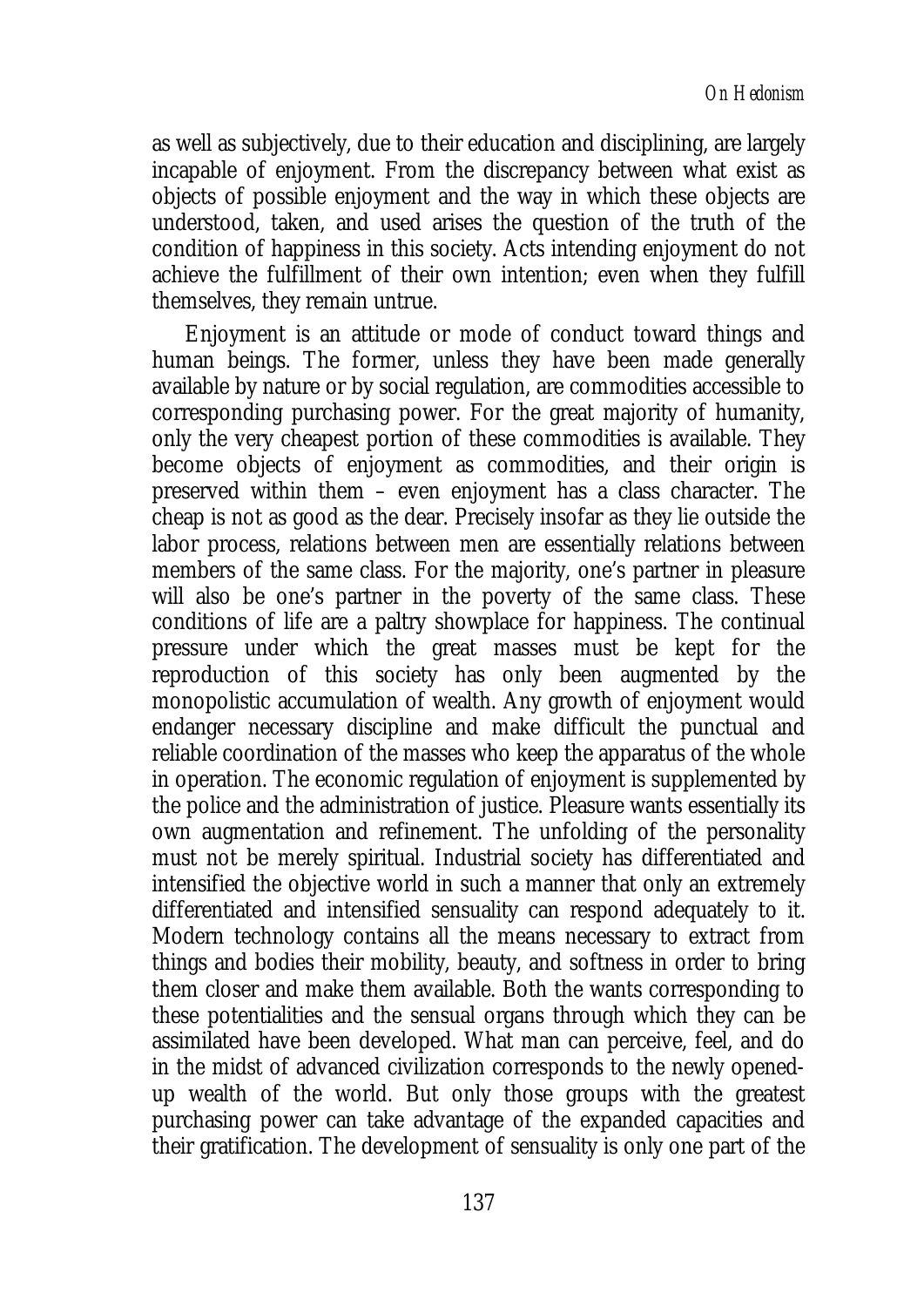development of the productive forces: the need to fetter them is rooted in the antagonistic social system within which this development has taken place. There are many ways in which the ruled strata can be educated to diversion and substitute gratification. Here sports and a wide variety of permitted popular entertainment fulfill their historical function. In authoritarian states sadistic terror against enemies of the regime has found unforeseen modes of organized discharge. At the movies the common man can regularly participate in the glamour of the world of the stars and yet be aware at the same time that it is only a film and that there, too, there is splendor, bitterness, trouble, guilt, atonement, and the triumph of the good. The labor process, in which the laborer's organs atrophy and are coarsened, guarantees that the sensuousness of the lower strata does not develop beyond the technically necessary minimum. What is allowed beyond this as immediate enjoyment is circumscribed by the penal code.

It is not only the masses, however, in whom enjoyment cannot achieve the fulfillment of all subjective and objective potentialities, as it intends. Where the prevailing social relationship is the relation of men to one another as owners of commodities and where the value of every commodity is determined by the abstract labor time applied to it, enjoyment has no value in itself. For all that it is in this society, it is in separation from labor. In enjoyment the individual expends no labor power, nor does he reproduce labor power. He behaves as and acknowledges himself to be a private person. When value, the standard of the equity of exchange, is created only by abstract labor, then pleasure may not be a value. For if it were, social justice would be called into question. Indeed, it would reveal itself as striking injustice. The legitimation of pleasure as a value would, in fact, invert what is 'all the news that's fit to print'.

For every modern man the value of a thing is the value of the labor that was necessary to produce it. Value is thus coated with the laborer's sweat, which pastes up the flaming sword that separates culture from paradise. It is dangerous to associate conceptually pleasure and pain with value. For the question then arises whether those who produce values have more pleasure or more pain. And one could come upon the thought that value may be in inverse proportion to pleasure.19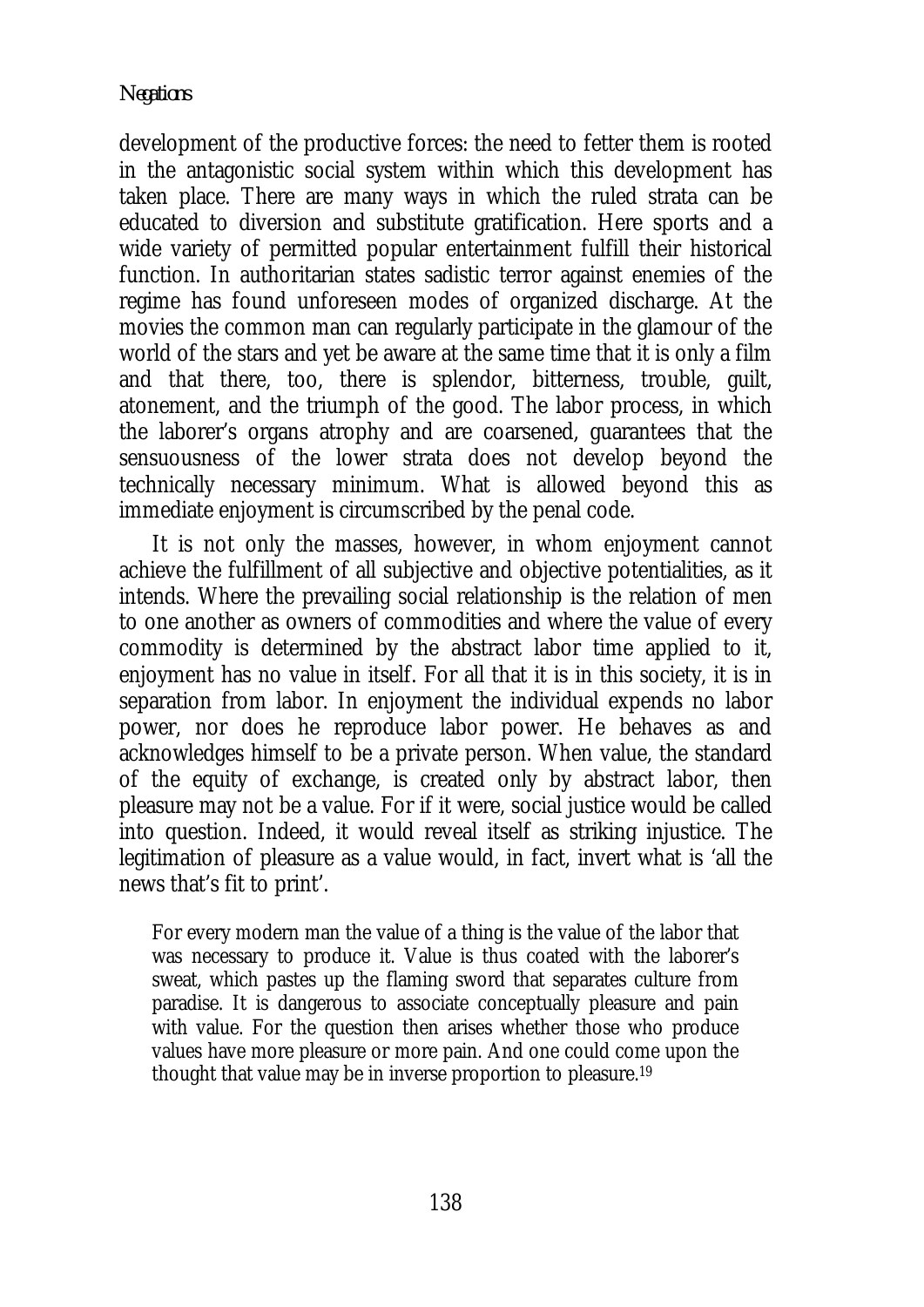The danger of this conceptual association was recognized as early as at the origins of bourgeois society. The worthlessness of mere pleasure was inculcated by all means into the consciousness of individuals.

Nowhere does the connection between the devaluation of enjoyment and its social justification manifest itself as clearly as in the interpretation of sexual pleasure. The latter – pragmatically or morally – is rationalized and appears as a mere means to an end lying outside of itself, in the service of a smooth subordination of the individual to the established form of the labor process. As a hygienic value sexual pleasure is supposed to contribute to physical and mental health, which promotes the normal functioning of man within the given order. According to Spinoza, 'sensual pleasure' may only 'be sought as means', and above all as hygienic means. We may "indulge ourselves with pleasures only insofar as they are necessary for preserving health".20 Leibniz declares that "voluptuousness of the senses must be used, according to the rules of reason, as a nourishment, medication, or tonic".21 Fichte brings sexuality into immediate conjunction with the renovation of the social labor process:

The real station, the honor and worth of the human being, and quite particularly of man in his morally natural existence, consists without doubt in his capacity as original progenitor to produce out of himself new men, new commanders of nature: beyond his earthly existence and for all eternity to establish new masters of nature…. It would consequently be absolute dishonor, the abnegation of authentic human and manly honor, if the capacity bestowed for the exercise of that privilege were made into a means of sensual pleasure. What is above all of nature and intended to reproduce dominion over her would become secondary and subject to one of nature's urges: pleasure…. [This absolute worthlessness is] lewdness – the use of the faculty of generation for mere pleasure, without intending its purpose or consciously willing it.22

Only when sexual relations are placed under the express purpose of the production of new labor power for the process of the social domination of nature is their enjoyment worthy of a human being and sanctioned. Later representatives of idealist ethics turned away from such frankness. Hermann Cohen considers the mere procreation of men an 'animalistic' process and demands the purification of sexual pleasure by means of a truly ethical purpose. Only in love based on fidelity is sexual intercourse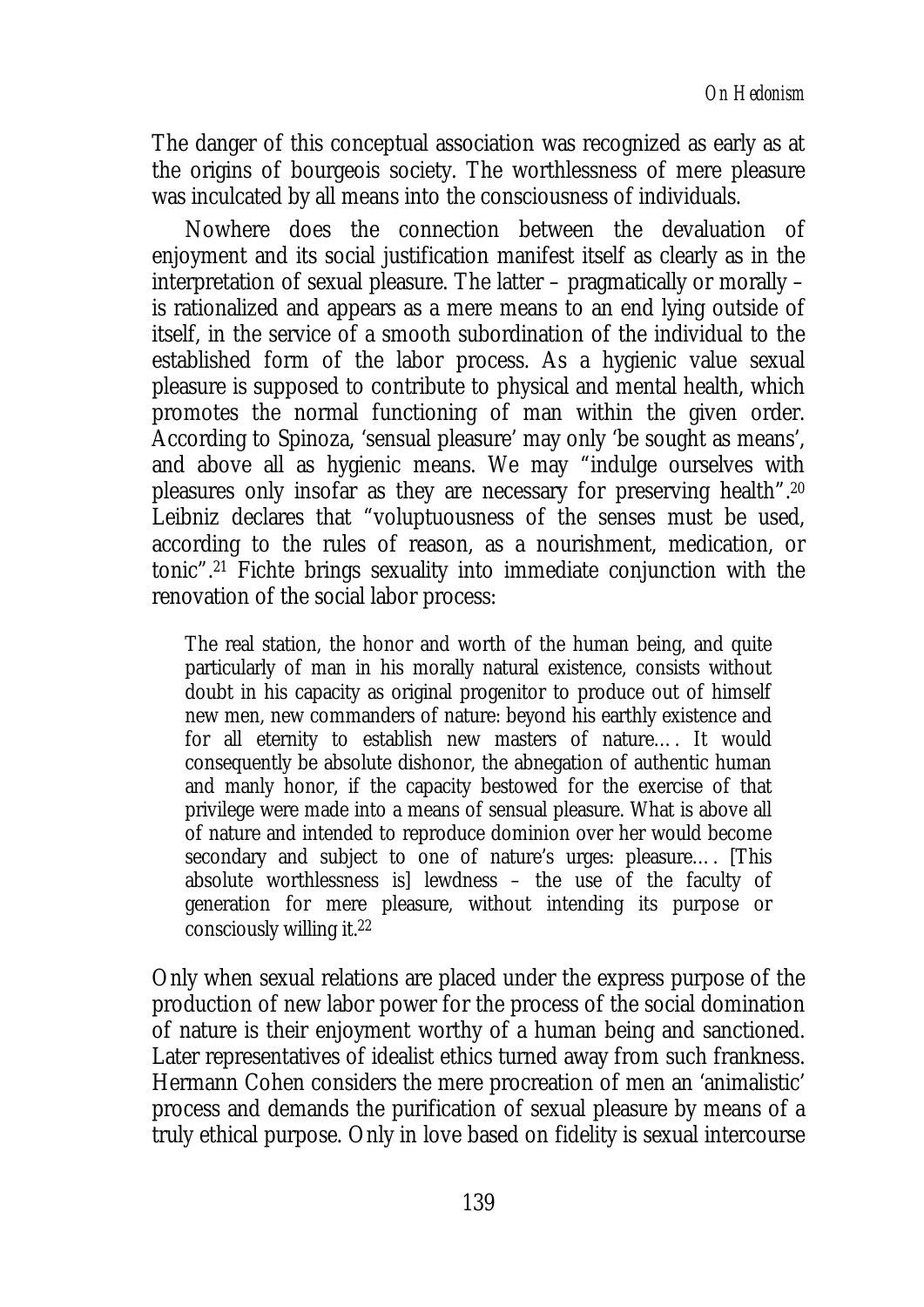raised to the sphere of morality, making 'sexual love' into a "characteristic of the pure will to the formation of ethical selfconsciousness".23 In the authoritarian phase of the bourgeois order, the attachment of love to the form of marriage comes into open contradiction to the state's need of a strong military and economic reserve army. The 'experience of love' is 'not unconditionally bound to marriage'. But love should be "the presupposition and condition of marriage and of childbearing in marriage". Not the begetting of children as such, but the procreation of industrious and useful children is decisive. "Racial hygiene, social anthropology, and other medicalanthropological disciplines [give consideration] in a very meritorious way to valuable aspects even of human procreation."<sup>24</sup>

The unpurified, unrationalized release of sexual relationships would be the strongest release of enjoyment as such and the total devaluation of labor for its own sake. No human being could tolerate the tension between labor as valuable in itself and the freedom of enjoyment. The dreariness and injustice of work conditions would penetrate explosively the consciousness of individuals and make impossible their peaceful subordination to the social system of the bourgeois world.

The function of labor within this society determines its attitude with respect to enjoyment. The latter may not be meaningful in itself or remain unrationalized. Instead it must receive its value from elsewhere. "Pleasure … and pain are withdrawn from any justification or motivation by the will to labor; rather, they provide this will with the stimulus to labor", which would then be subsumed under the principle of the satisfaction of wants. "Hedonism is the limit of a self-justification of the will to labor"25 and contradicts the basic interest of the established order. The internalization and spiritualization by means of which enjoyment is refined to the level of culture, which helps reproduce the whole and thus proves its social value, is subject to this conviction. For the immediate producer the restriction of enjoyment operates immediately, without any moral mediation, through the working day, which leaves only a brief period of 'leisure time' for enjoyment and puts it in the service of relaxation and the recreation of energy or labor power. The usufructuaries of the labor process are affected by the same valuation. That their enjoyment consists of doing and having what actually produces no value, creates a kind of social guilt feeling that leads to a rationalization of enjoyment. As representation, relaxation, and display of the splendor of those who are on top and bear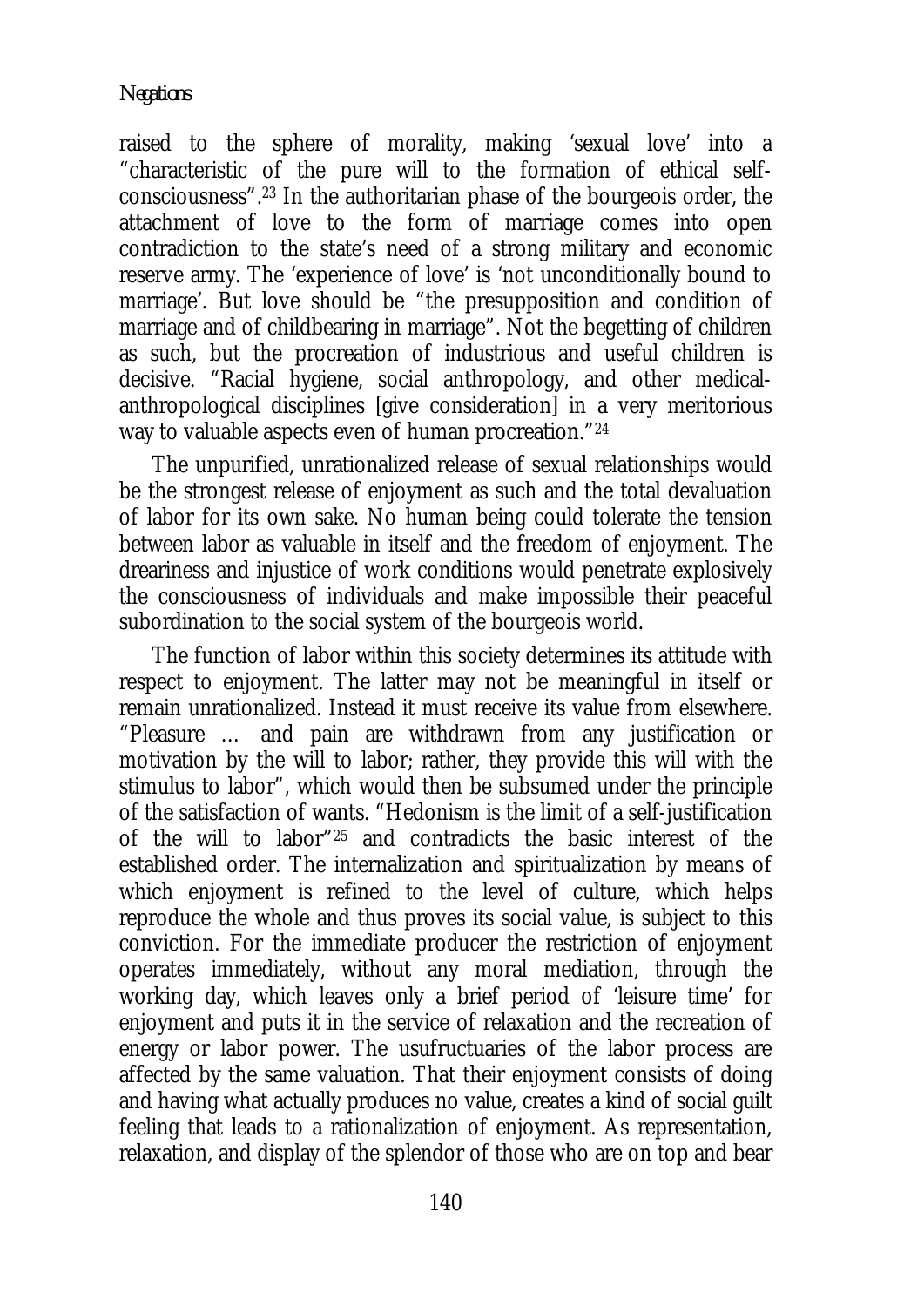the greatest responsibility, this enjoyment is discharged almost as a burden or duty.

The creation of social guilt feeling is a decisive achievement of education. The prevailing law of value is mirrored in the continually renewed conviction that everyone, left completely to himself, must earn a living in the general competitive struggle, if only in order to be enabled to continue to earn it in the future, and that everyone is rewarded in proportion to the labor power he has expended. Happiness, however, cannot be earned in this fashion. The goal of labor is not supposed to be happiness, and its remuneration is not enjoyment but profit or wages, i.e. the possibility of working more in the future. For the perpetuation of this labor process, those instincts and wants which could undermine the normal relation of labor and enjoyment (as the extent of the absence of labor) and the institutions that secure it (such as the family or marriage) must be diverted or repressed. This diversion and repression is not always linked to cultural progress. Many instincts and wants first become false and destructive due to the false forms into which their satisfaction is channeled, while the attained level of objective development would permit their true gratification – true because they could fulfill themselves in their original intention of 'unmixed' pleasure. Such are the repressed cruelty that leads to sadistic terror and the repressed self-abandon that leads to masochistic subjection. In their authentic intention as forms of the sexual instinct they can result in augmented pleasure not only for the subject but for the object as well. They are then no longer connected with destruction.26 But precisely the increased differentiation of pleasure is intolerable in a society that requires such wants to be gratified in a repressed form. Augmented pleasure would represent immediately increased liberation of the individual, for it would demand freedom in the choice of object, in the knowledge and in the realization of his potentialities, and freedom of time and of place. All these demands violate the law of life of the established society. The taboo on pleasure has been most stubbornly maintained due to the innermost connection of happiness and freedom. This taboo has extended far into the ranks of the historical opposition to the given order, distorting the problem and its solutions.27

The designation of happiness as the condition of the comprehensive gratification of the individual's needs and wants is abstract and incorrect as long as it accepts needs and wants as ultimate data in their present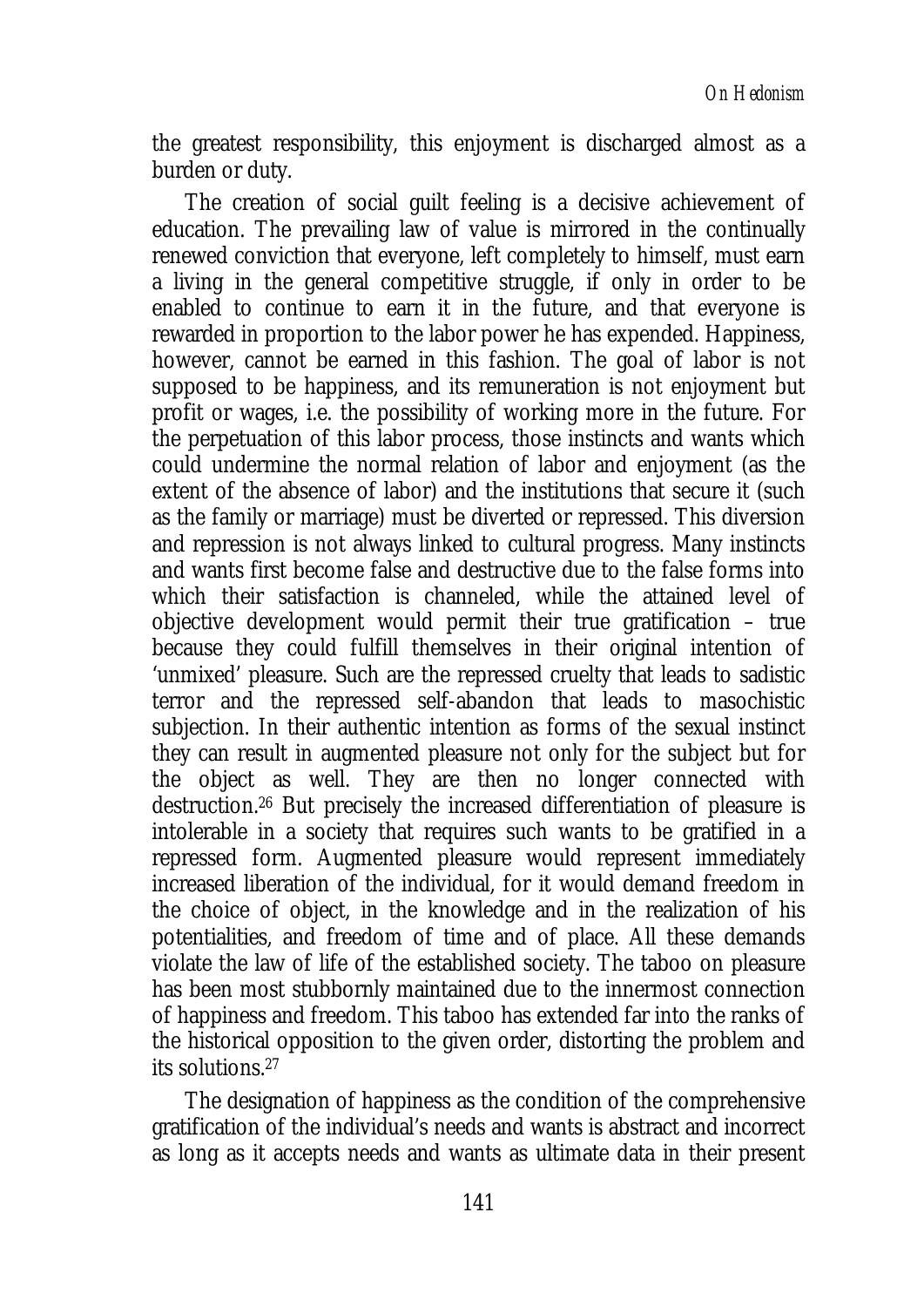form. For as such they are beyond neither good and evil nor true and false. As historical facts they are subject to questioning as to their 'right': Are they of such a sort that their gratification can fulfill the subjective and objective potentialities of individuals? For many forms of want characteristic of the prevailing human condition, this question would have to be answered in the negative in view of the already attained stage of social development. For the latter makes possible a truer happiness than that which men attain for themselves today. Pleasure in the abasement of another as well as self-abasement under a stronger will, pleasure in the manifold surrogates for sexuality, in meaningless sacrifices, in the heroism of war are false pleasures because the drives and needs that fulfill themselves in them make men less free, blinder, and more wretched than they have to be. They are the drives and needs of individuals who were raised in an antagonistic society. To the extent to which they do not completely disappear in a new form of social organization, modes of their gratification are conceivable in which the most extreme potentialities of men can really unfold happiness. This liberation of potentialities is a matter of social practice. What men, with their developed sensuous and psychic organs and the wealth created by their work, can undertake to attain the highest measure of happiness rests with this practice. Understood in this way, happiness can no longer or in any way be merely subjective: it enters the realm of men's communal thought and action.

Where society utilizes the developed productive forces only in fettered form, it is not just the gratifications but the very wants themselves that are falsified. Insofar as they extend beyond the subsistence minimum, they come to expression only in proportion to their effective demand. Class situation, especially the situation of the individual in the labor process, is active in them, for this situation has formed the (bodily and spiritual) organs and capacities of men and the horizon of their demands. Since these appear as wants only in their stunted form, with all their repressions, renunciations, adaptations, and rationalizations, they can normally be satisfied within the given social framework. Because they are themselves already unfree, the false happiness of their fulfillment is possible in unfreedom.

In critical theory, the concept of happiness has been freed from any ties with bourgeois conformism and relativism. Instead, it has become a part of general, objective truth, valid for all individuals insofar as all their interests are preserved in it. Only in view of the historical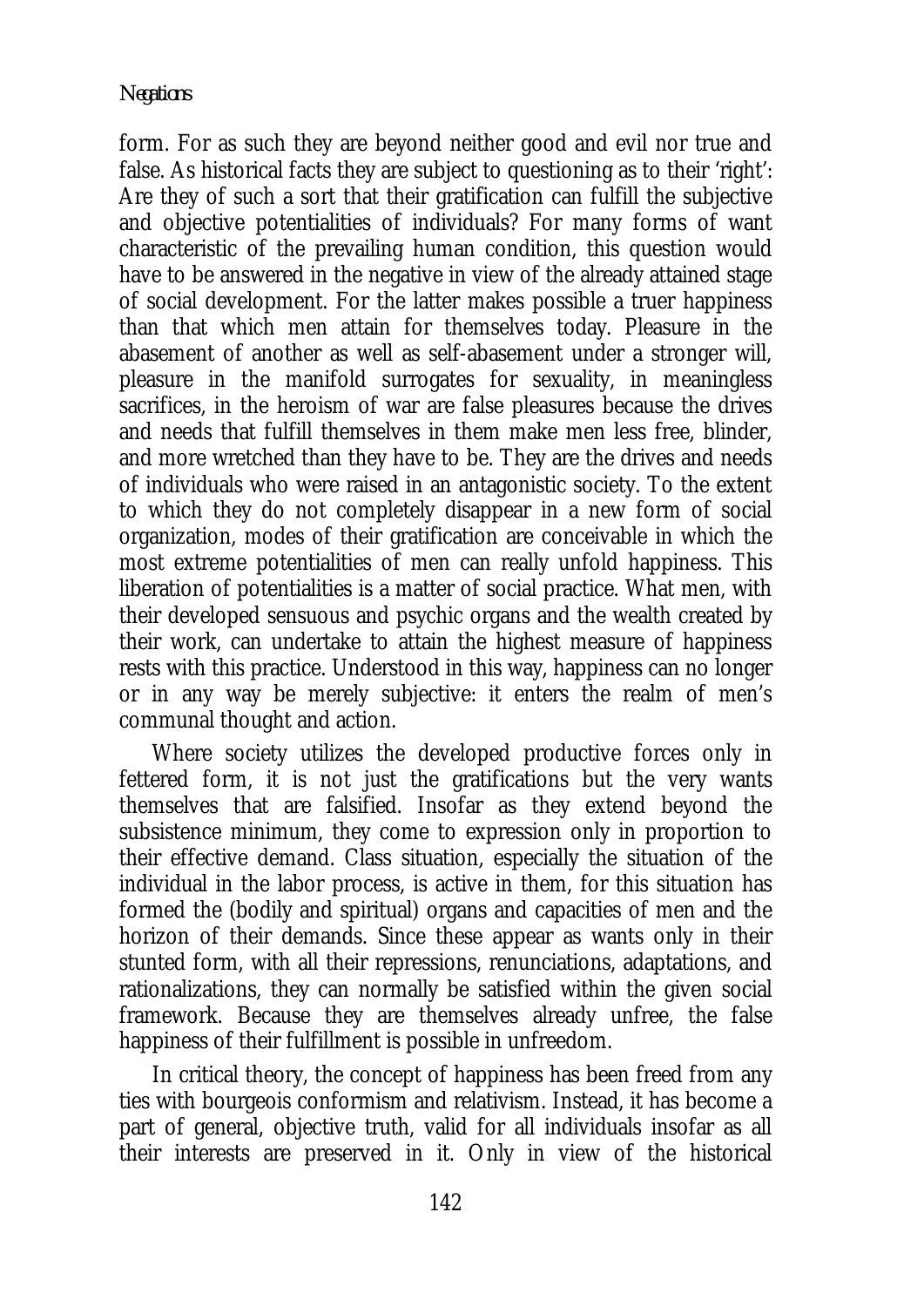possibility of general freedom is it meaningful to designate as untrue even actual, really perceived happiness in the previous and present conditions of existence. It is the individual's interest that expresses itself in his wants, and their gratification corresponds to this interest. That there is any happiness at all in a society governed by blind laws is a blessing. Through this happiness, the individual in this society can feel secure and protected from ultimate desperation. Rigoristic morality sins against the cheerless form in which humanity has survived. All hedonism is right in opposing it. Only today, at the highest stage of development of the established order, when the objective forces making for a higher order of humanity have become mature, and only in connection with the theory and practice linked to such a transformation, may the critique of the totality of the established order also take as its object the happiness that this order provides. It appears that individuals raised to be integrated into the antagonistic labor process cannot be judges of their own happiness. They have been prevented from knowing their true interest. Thus it is possible for them to designate their condition as happy and, without external compulsion, embrace the system that oppresses them. The results of modern plebiscites prove that men separated from possible truth can he brought to vote against themselves. As long as individuals see their interest only as getting along within the given order, such plebiscites pose no problems for the authoritarian apparatus. Terror merely supplements the delusions of the governed. Appeal to interest is untrue.

In view of the possibility of a happier real state of humanity the interest of the individual is no longer an ultimate datum. There are true and false interests even with regard to the individual. His factual, immediate interest is not in itself his true interest. It is not as though the true interest were that which demanded, on the grounds of lesser risk and greater chance of enjoyment, the sacrifice of an immediate interest. Such calculation of happiness stays within the general framework of false interest and can at best facilitate the choice of the better false happiness. It cannot be in the true interest of the individual to want his own and others' vitiation – not even in the true interest of those whose power can only be maintained at the cost of such vitiation. At the attained level of development power can no longer enjoy the world which it dominates. For if it were to cease working and continually renewing the bloody and destructive process of its mere reproduction, it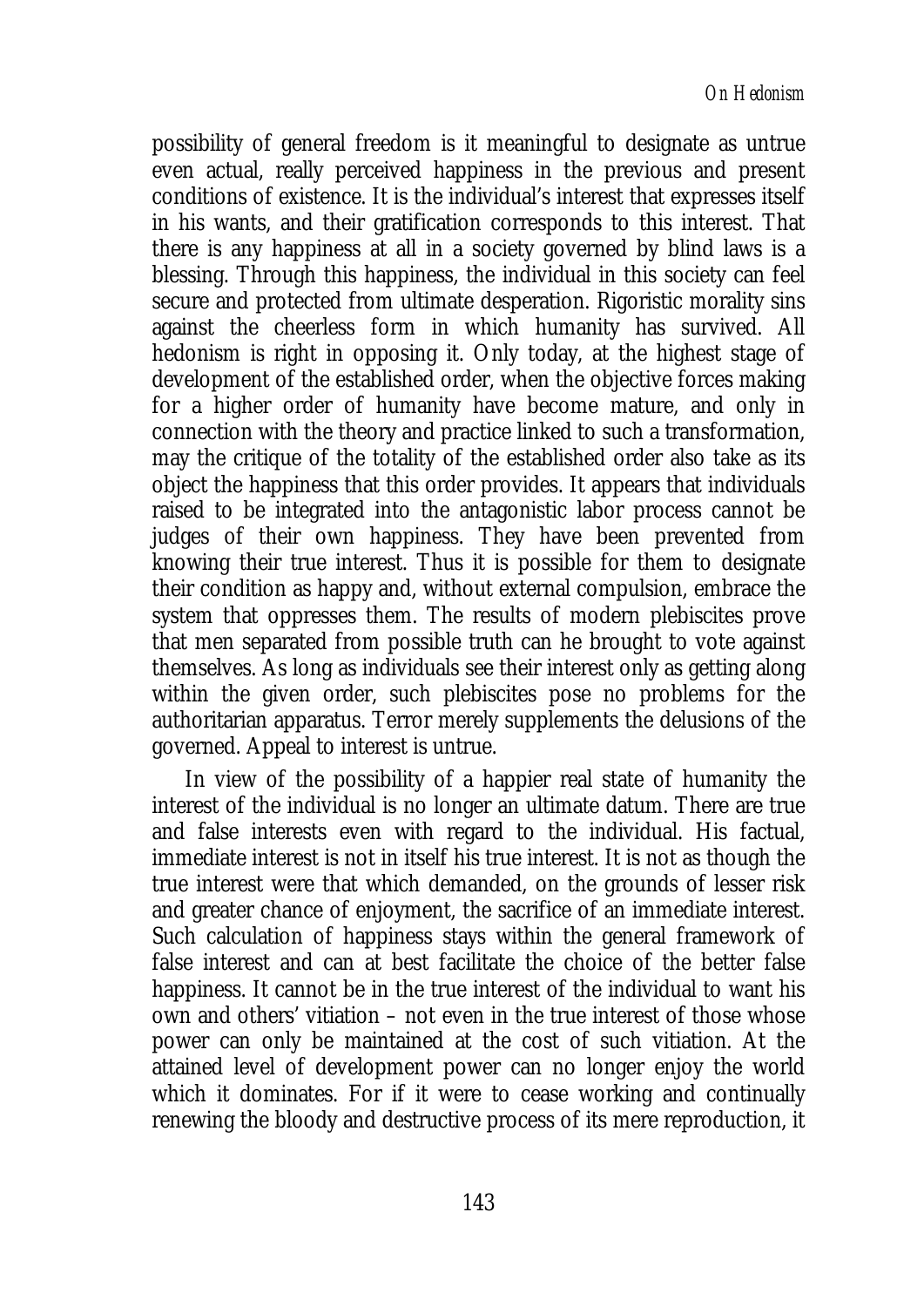would be instantly lost. Even the powers that be have something to gain.

That the true interest of individuals is the interest of freedom, that true individual freedom can coexist with real general freedom and, indeed, is possible only in conjunction with it, that happiness ultimately consists in freedom – these are not propositions of philosophical anthropology about the nature of man but descriptions of a historical situation which humanity has achieved for itself in the struggle with nature. The individuals whose happiness is at stake in making good use of this situation have grown up in the school of capitalism. To the high intensification and differentiation of their abilities and of their world corresponds the social shackling of this development. Insofar as unfreedom is already present in wants and not just in their gratification, they must be the first to be liberated – not through an act of education or of the moral renewal of man but through an economic and political process encompassing the disposal over the means of production by the community, the reorientation of the productive process toward the needs and wants of the whole society, the shortening of the working day, and the active participation of the individuals in the administration of the whole. When all present subjective and objective potentialities of development have been unbound, the needs and wants themselves will change. Those based on the social compulsion of repression, on injustice, and on filth and poverty would necessarily disappear. There may still be the sick, the insane, and the criminal. The realm of necessity persists; struggle with nature and even among men continues. Thus the reproduction of the whole will continue to be associated with privations for the individual. Particular interest will not coincide immediately with true interest. The difference between particular and true interest, nevertheless, is something other than the difference between particular interest and a hypostatized general interest that suppresses the individuals. In his relation to an authentic general interest, the individual would relate to truth; the demands and decisions of the whole would then preserve the individual interest and eventually promote his happiness. If the true interest, furthermore, must be represented by a general law forbidding specific wants and gratifications, such a law will no longer be a front for the particular interest of groups that maintain their power against the general interest through usurpation. Rather, it will express the rational decision of free individuals. Having come of age, men themselves will have to confront and deal with their wants.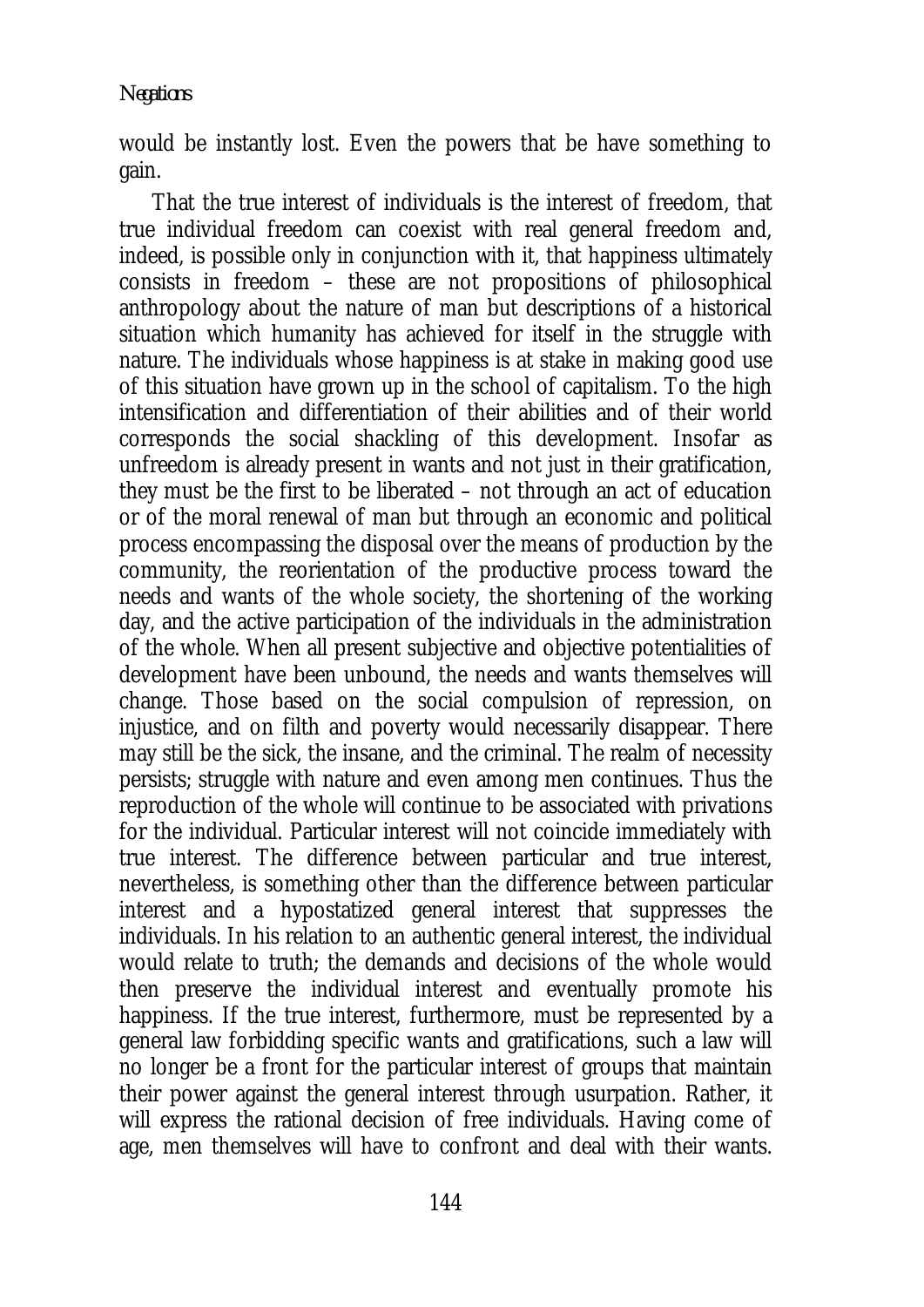Their responsibility will be infinitely greater, because they will no longer have the false pleasure of masochistic security in the strong protection of a heteronomous power. The internal, real union of duty and happiness (and not a union effected in the world beyond), which idealist ethics had doubted, is possible only in freedom. This was Kant's intention when he founded the concept of duty on the autonomy of the person. Through its limitation to the freedom of the pure will, autonomy limits itself in favor of a social order that it could only admit in an abstract form.

If individuals, having attained majority, reject particular wants or a particular pleasure as bad, this would occur on the basis of the autonomous recognition of their true interest: the preservation of general freedom. Consequently it would occur in the interest of happiness itself, which can only exist in general freedom as the fulfillment of all developed potentialities. It was the ancient desideratum of hedonism to join in thought both happiness and truth. The problem was insoluble. For as long as an anarchic, unfree society determined the truth, the latter could only manifest itself either in the particular interest of the isolated individual or in the necessities of the hypostatized general interest, the society. In the first case its form (generality) was lost; in the second, its content (particularity). The truth to which the liberated individual relates in happiness is both general and particular. The subject is no longer isolated in its interest against others. His life can be happy beyond the contingency of the moment, because his conditions of existence are no longer determined by a labor process which creates wealth only through the perpetuation of poverty and privation. Instead they are regulated through the rational selfadministration of the whole in which the subject participates actively. The individual can relate to others as equals and to the world as his world, no longer alienated from him. Mutual understanding will no longer be permeated by unhappiness, since insight and passion will no longer come into conflict with a reified form of human relationship.

General happiness presupposes knowledge of the true interest: that the social life-process be administered in a manner which brings into harmony the freedom of individuals and the preservation of the whole on the basis of given objective historical and natural conditions. With the development of social antagonisms the connection of happiness with knowledge was obscured. The abstract reason of isolated individuals is certainly powerless over a happiness abandoned to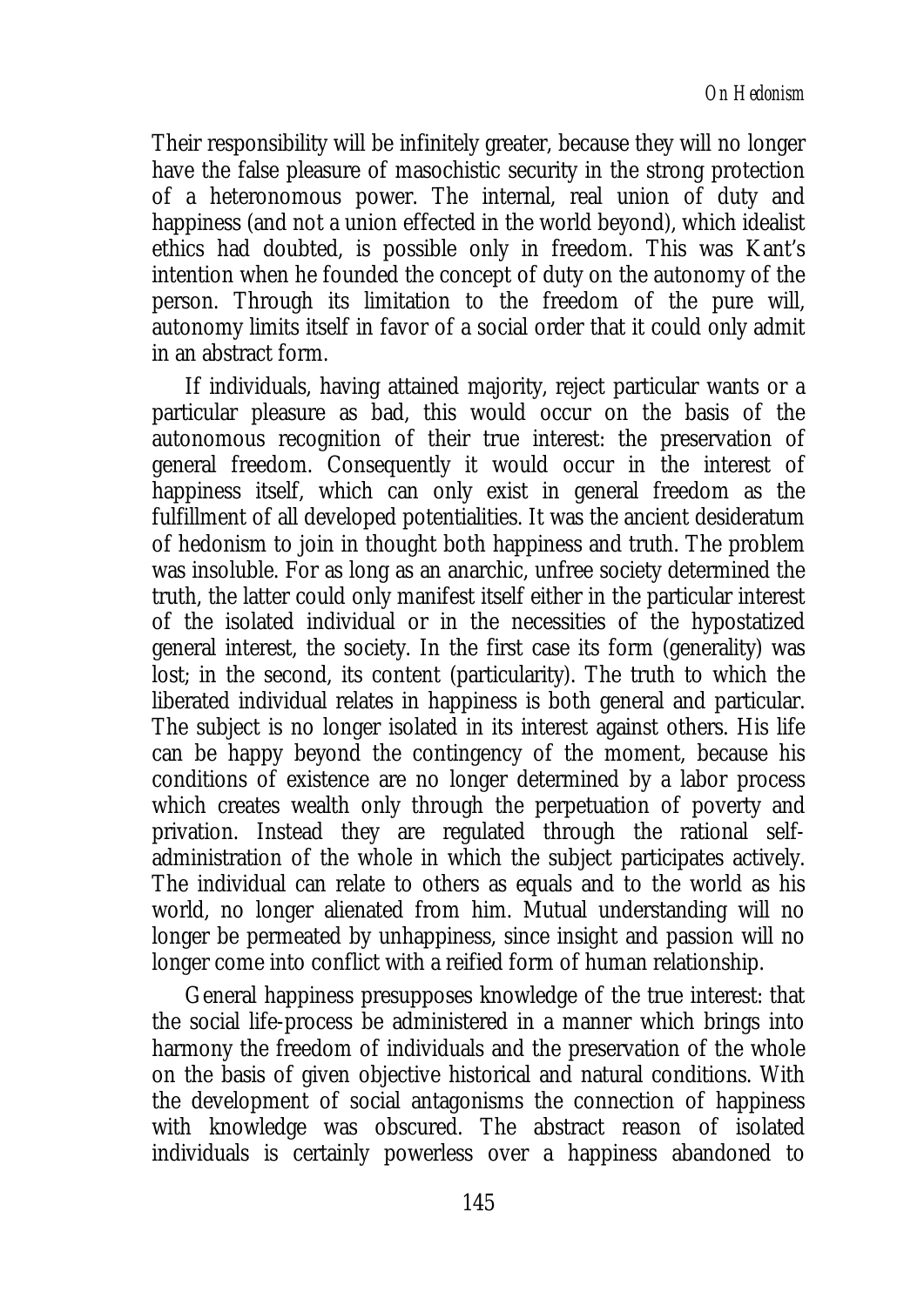contingency. But this very social development has also brought forth the forces which can once again bring about that connection. For the immediate producers, isolating individuation has already been abolished extensively within unfreedom: the individual has no property to preserve that can only be enjoyed at the expense of others. His interest drives him not to competition or into interest groups based in turn upon competition but rather to militant solidarity. The first goal of struggle is only a particular social group's interest in better, more humane conditions of life. But this particular interest cannot be pursued without bettering and making more humane the conditions of life of the whole and liberating the entire society. In the monopolistic phase of bourgeois society, when the preservation of the general interest on the part of the groups fighting for transformation is obvious enough, the efforts of the beneficiaries of the Establishment are directed toward splitting that solidarity. Bureaucratization, increase of wage differentials, and immediate corruption of the workers are intended to root contradictions even among these strata. Their true interest requires not piecemeal change but the reconstruction of the productive process. When this has been achieved, general reason can no longer outwit the particular interest behind the backs of the individuals. To the contrary, the particular interest becomes the active and cognitive force of the process through which generality, embodied in the community, is advanced. Only at this point in society is "the truth of *particular* satisfactions … the *general* satisfaction that, as happiness, the thinking will sets itself as goal".<sup>28</sup>

Hegel pointed out that general progress comes about in history only through particular interests, for only particular interest can stir the individual to the passion of historical struggle. "The particular interest of passion is therefore inseparable from the activity of the universal; for it is from the particular and determinate and from its negation, that the universal results."29 When this inseparability rests on the cunning of reason, it entails the unhappiness of individuals. In the passion with which they pursue their particular interests, they wear themselves out and are destroyed. Hegel called it a 'horrible comfort' that "historical men have not been what is called happy".30 If no higher form of historical reason is possible than the antagonistic organization of humanity, then this horror cannot be thought away. It is true, of course, that men intend not happiness but, in each case, specific ends whose fulfillment then brings happiness. In the specific goals which are aimed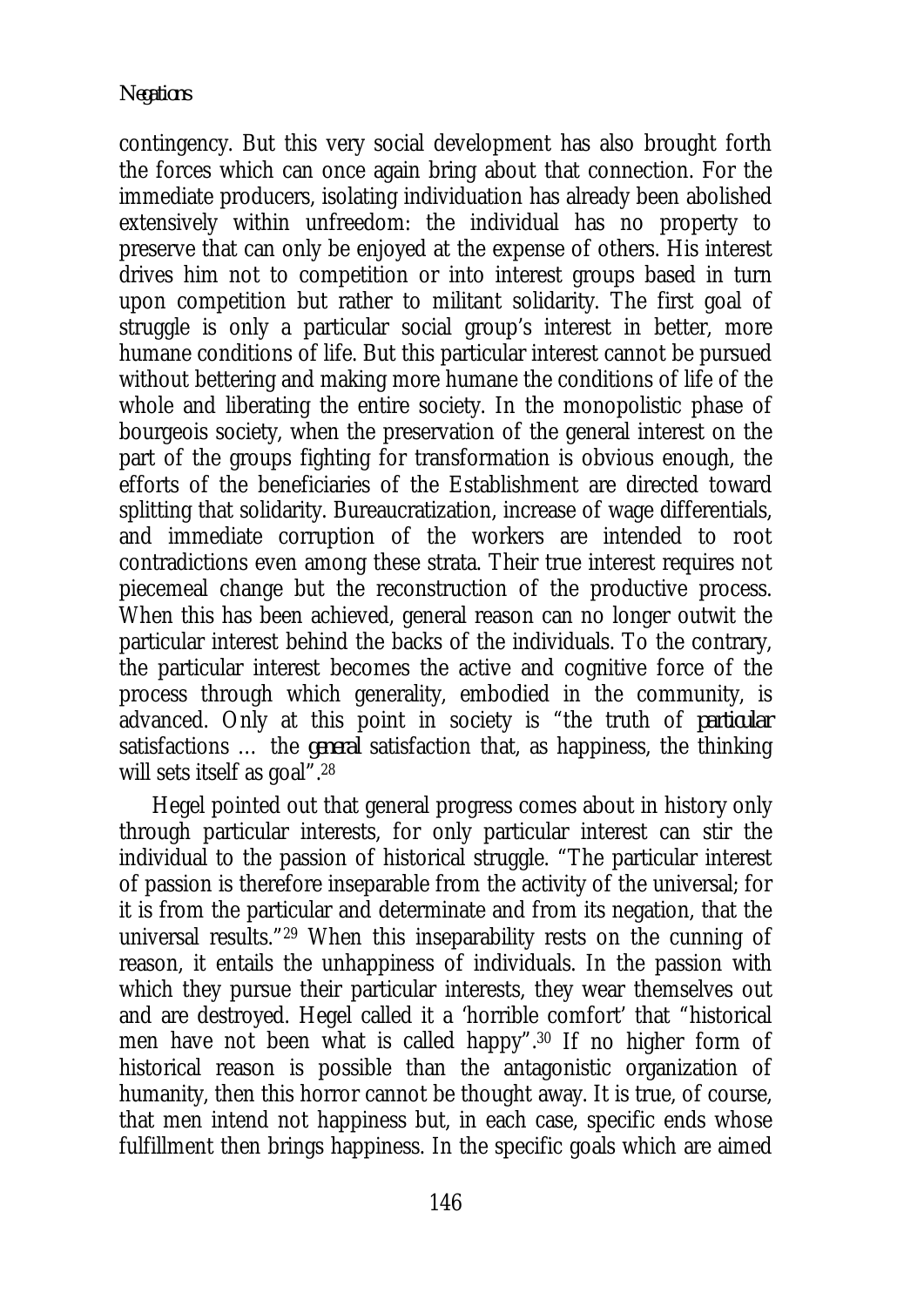at in solitary struggle for a rational society, happiness is no longer merely an attendant contingency. It is built into the very structure of the new order of the conditions of existence that have been demanded. Happiness ceases to be a mere subjective state of feeling when general concern for the potentialities of individuals is effective at the level of the liberated needs and wants of the subjects.

For Hegel, then, the struggle for the higher generality, or form of society, of the future becomes in the present the cause of particular individuals and groups, and this constitutes the tragic situation of worldhistorical persons. They attack social conditions in which – even if badly – the life of the whole reproduces itself. They fight against a concrete form of reason without empirical proof of the practicability of the future form which they represent. They offend against that which, within limits at least, has proven true. Their rationality necessarily operates in a particular, irrational, explosive form, and their critique of decadence and anarchy appears anarchic and destructive. Individuals who hold so fast to the Idea<sup>31</sup> that it permeates their existence are unyielding and stubborn. Common sense cannot distinguish between them and criminals, and in fact in the given order they are criminals like Socrates in Athens.<sup>32</sup> Universality and reason have become their own passion. The formalistic conformist, for whom one want is just as valid as another, knows of them as selfish characters who are dangerous. He sees how the critique of the appearance of freedom in the present and the knowledge of the future reality of freedom already constitute their happiness, because in them the blunt separation of here and there, today and tomorrow, the exclusive, defensive ego-feeling of bourgeois existence is overcome – but he cannot understand it. Whatever he may say, they are to him exalted, at best religious. For of themselves, thinks the conformist, people have only their own advantage in mind. Their paradoxical situation is apparent only to few.

Just as the attainable form of happiness can only be realized through the particular interest of only those social strata whose liberation leads not to the domination of particular interests over the community but to the general liberation of humanity, the same holds for the correct knowledge required by this form. This interest requires its ideology as a veil over the structure of truth in order to justify itself as a general interest. This interest, by its very nature, implies thinking to the end all realizable potentialities (which in the bourgeois period found their social limit in the danger of a material transformation of the whole) and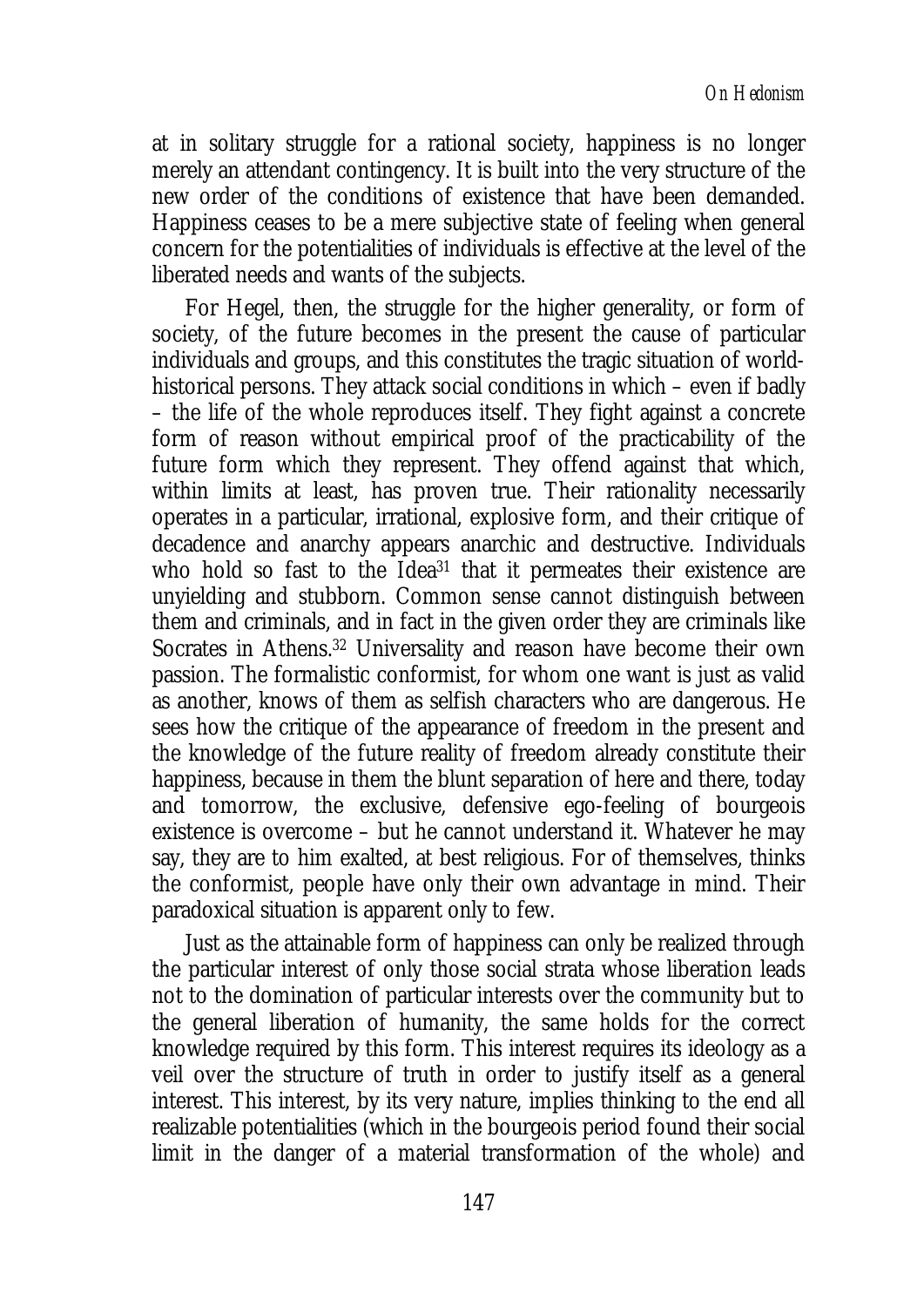keeping to the goal of their realization. The loss of correct knowledge would entail the loss of happiness as well, for the compulsion and necessity of an uncontrollable situation would once again win its contingent power over men. Freedom of knowledge is a part of real freedom, which can only exist together with common decision and action on the basis of what is known to be true. The essential role of truth for the happiness of individuals makes the characterization of happiness as pleasure and enjoyment appear insufficient. When knowledge of truth is no longer linked to knowledge of guilt, poverty, and injustice, it is no longer forced to remain external to a happiness ceded to immediate, sensual relationships. Even the most personal human relations can be opened to happiness in a really guiltless knowledge. Perhaps they would thereby become, in fact, that free community in life of which idealist morality had expected the highest unfolding of individuality. Knowledge will no longer disturb pleasure. Perhaps it can even become pleasure, which the ancient idea of *nous* had dared to see as the highest determination of knowledge. The bogey of the unchained voluptuary who would abandon himself only to his sensual wants is rooted in the separation of intellectual from material productive forces and the separation of the labor process from the process of consumption. Overcoming this separation belongs to the preconditions of freedom. The development of material wants must go together with the development of psychic and mental wants. The organization of technology, science, and art changes with their changed utilization and changed content. When they are no longer under the compulsion of a system of production based on the unhappiness of the majority, and of the pressures of rationalization, internalization, and sublimation, then mind and spirit can only mean an augmentation of happiness. Hedonism is both abolished and preserved in critical theory and practice. If freedom prevails in the spiritual and mental side of life, i.e. in culture, and if culture is no longer subject to the compulsion of internalization, then it becomes meaningless to restrict happiness to sensual pleasure.

The reality of happiness is the reality of freedom as the selfdetermination of liberated humanity in its common struggle with nature. "The truth of particular satisfactions is the *general* [*allgemeine*] satisfaction that, as happiness, the thinking will sets itself as goal." But this happiness is at first "generality of content only as representation, as abstraction, only as something that *should* be". Its truth is "the *universal*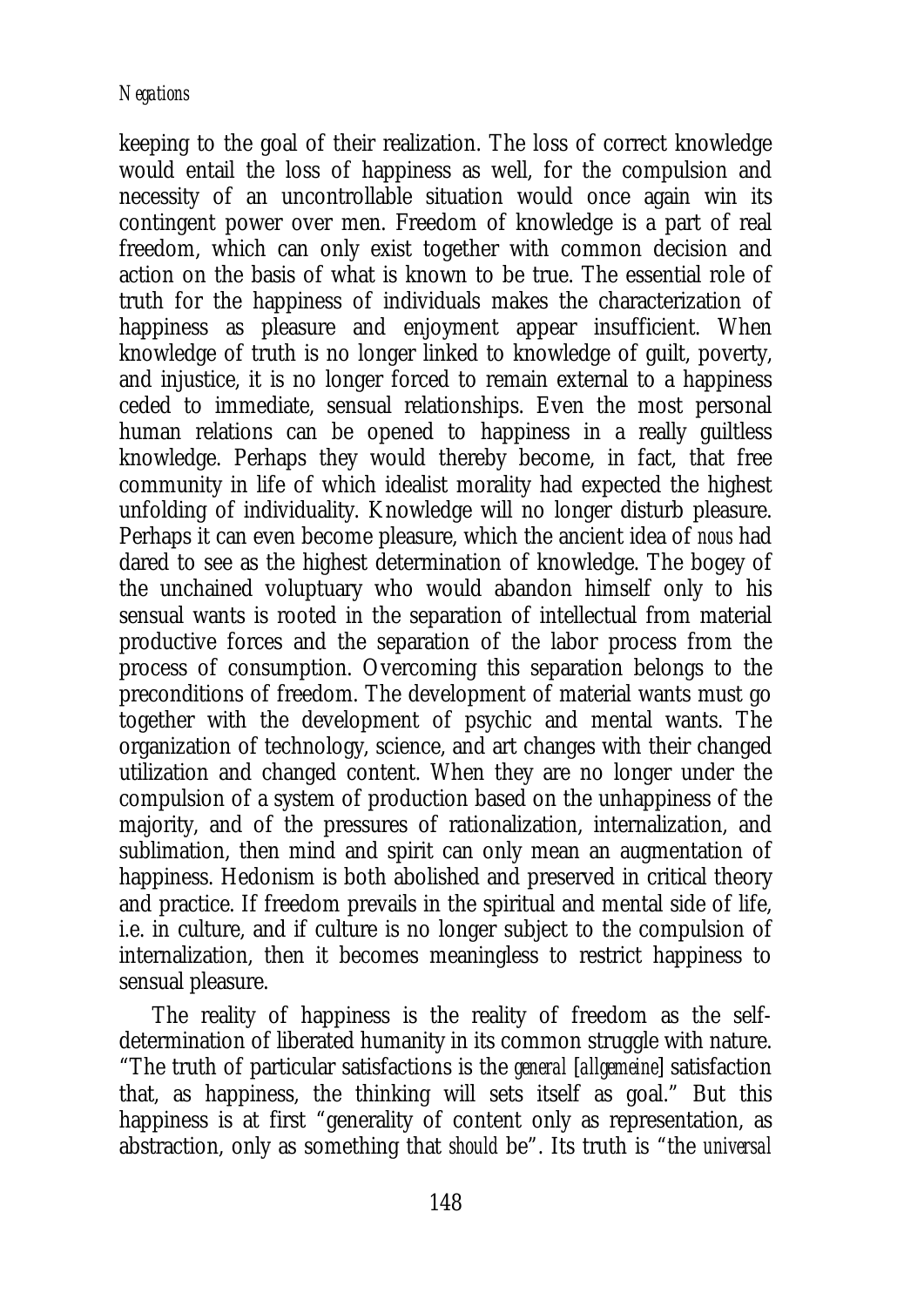[allgemeine] determinacy of the will in itself, i.e. its own selfdetermination: *freedom*".33 For idealism, freedom was also reason: "the substance of" and "that alone which is true of spirit".<sup>34</sup> In their completed form both, happiness and reason, coincide. Hegel did not believe that the realization of this form by bringing about a new form of the social organization of humanity could become the task of historical practice. Under the title of the 'ideal', however, he represented happiness as a 'stage of world development' that is simultaneously one of reason and freedom: as the abolition of the antithesis, characteristic of the bourgeois stage of development, between individuals isolated in their particular interests, on the one hand, and the hypostatized general interest as the state that perpetuates itself through the sacrifice of individuals, on the other.

In the ideal … particular individuality is supposed to remain precisely in undissolved harmony with the substantial; and insofar as the ideal partakes of the freedom and independence of subjectivity, to that extent the surrounding world of conditions and developmental structures may not possess any essential objectivity belonging to itself quite apart from the subjective and the individual. For the ideal individual should be selfcontained. The objective world should still be part of what is incontestably his and not move or develop by itself, detached from the individuality of subjects. Otherwise the subject becomes merely subordinate to a world that is complete in itself.<sup>35</sup>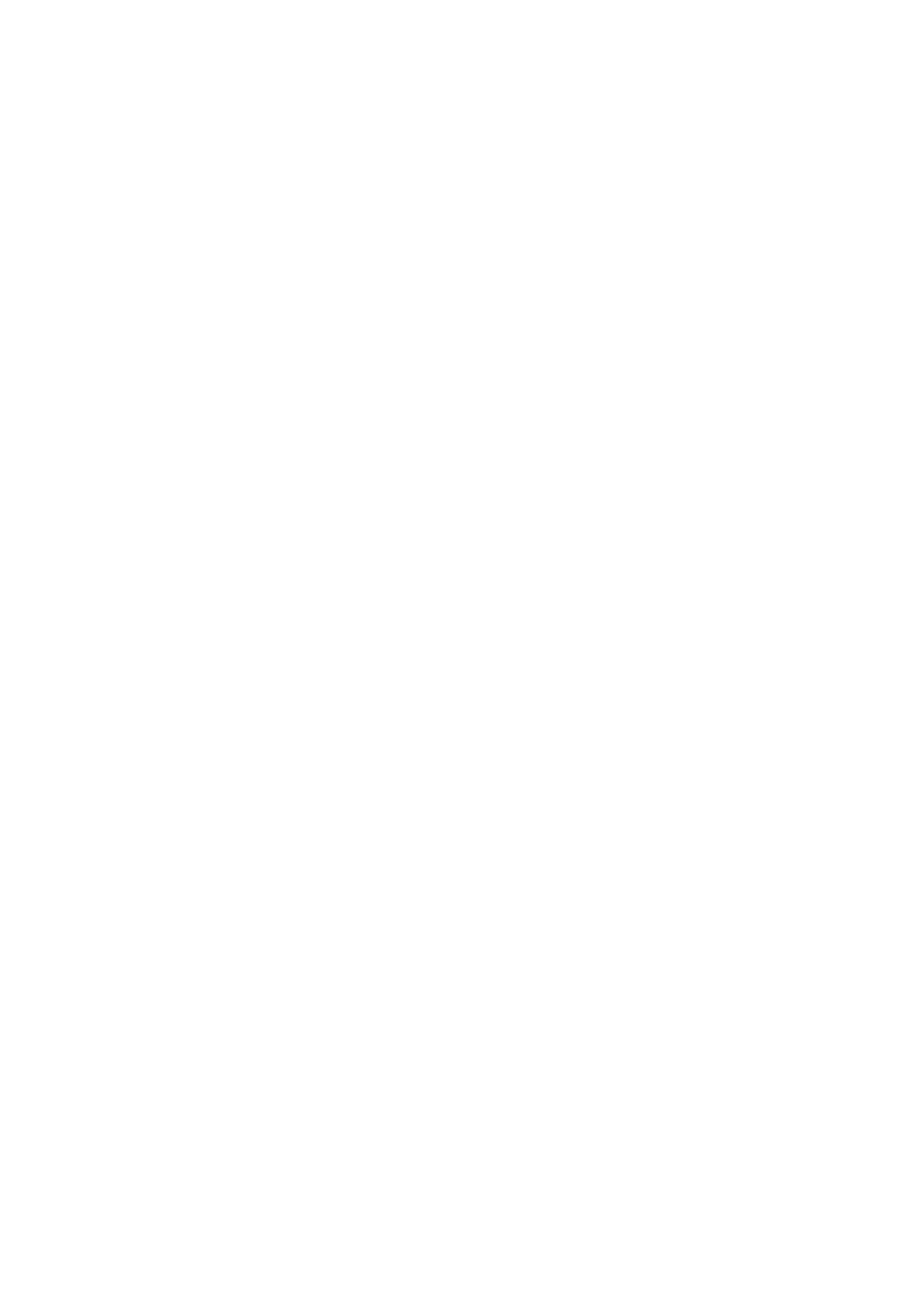# **Industrialization and Capitalism in the Work of Max Weber**

Industrialization and capitalism become problematic in Max Weber's work in two respects: as the historical fate of the West, and as the contemporary fate of the Germany created by Bismarck. As the fate of the West, they are the decisive realizations of that Western rationality, that idea of reason, which Weber traces in its open and veiled, progressive and repressive, manifestations. As the fate of modern Germany, these manifestations determine for him the politics of the Reich, primarily as the historical task of the German bourgeoisie – in the transformation of the conservative-feudal state, then in democratization, finally in the struggle against revolution and socialism. It is essentially the idea of a fateful connection between industrialization, capitalism, and national self-preservation that motivates Max Weber's passionate and – let us be frank – spiteful fight against the socialist efforts of 1918. According to him, socialism contradicts the idea of occidental reason, as well as that of the national state; hence it is a world-historical error, if not a world-historical crime. (We might ask what Max Weber would have said had he lived to see that it is not the West, but the East, which, in the name of socialism, has developed modern occidental rationality in its extreme form.) Whatever capitalism may do to man, it must, according to Weber, first and before all evaluation, be understood as necessary reason.

Philosophical, sociological-historical, and political motives are fundamentally connected in Weber's analysis of industrial capitalism. His theory of the intrinsic value-freedom, or ethical neutrality, of science reveals itself as that which it is in practice: an attempt to make science 'free' to accept obligatory valuations that are imposed on it from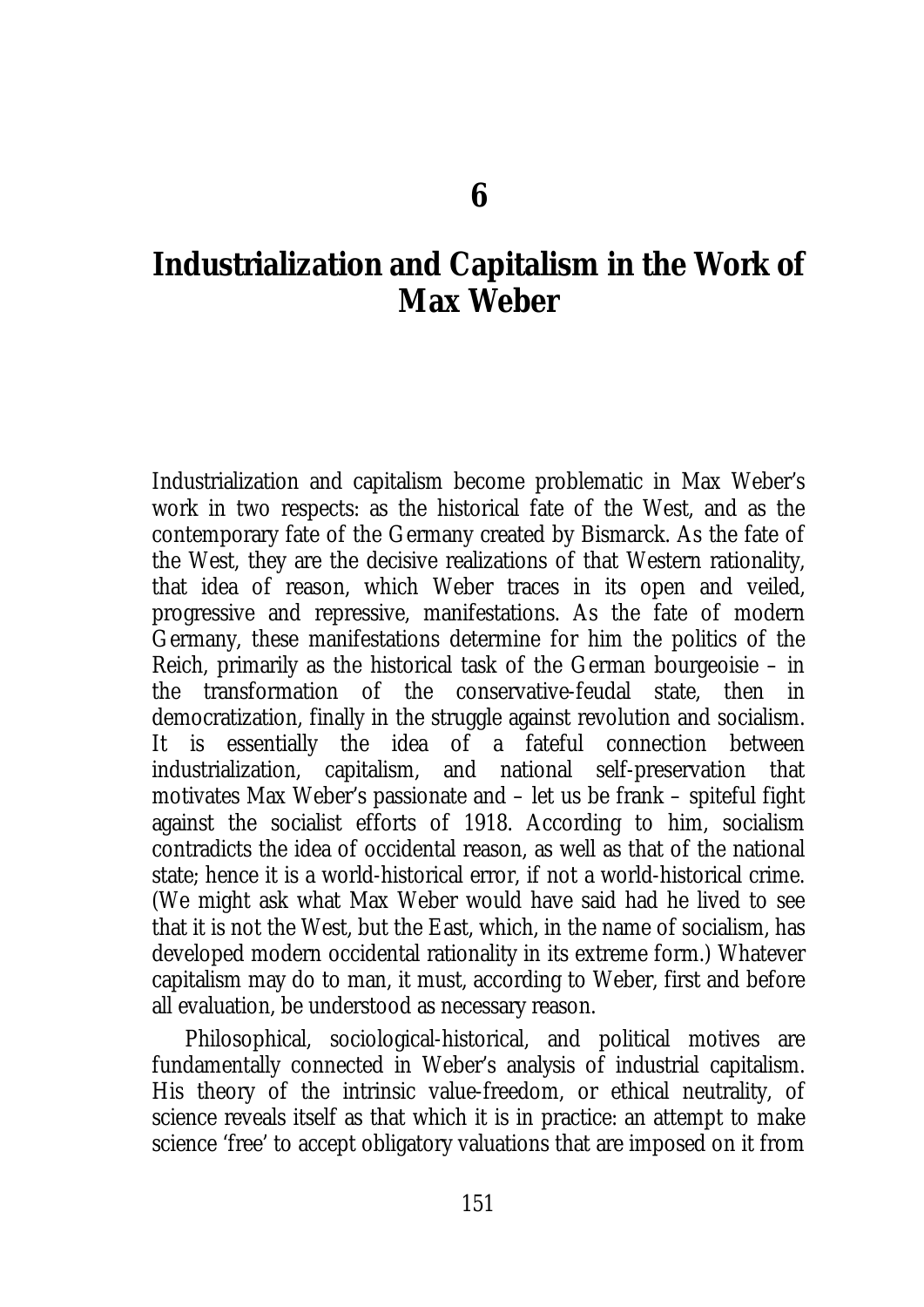the outside. This function of Weber's theory of knowledge has been clear ever since his inaugural address at Freiburg in 1895, which with ruthless frankness subordinates value-free economics to the claims of national power politics. Sometime later (at the meeting of the *Verein für Sozialpolitik* in 1909) he himself made it as explicit as possible:

The reason why I argue on every occasion so sharply and even, perhaps, pedantically against the fusion of Is and Ought is not because I underestimate Ought questions, but, on the contrary, because I cannot stand it when problems of world-moving importance, of the greatest intellectual and spiritual bearing, in a certain sense the highest problems that can move a human breast are transformed here into questions of technical-economic 'productivity' and are made into the topic of discussion of a technical discipline, such as economics is.1

But the Ought that is thus taken out of science (a mere 'technical discipline') is thereby simultaneously protected from science and shielded from scientific criticism: the "value of that ideal itself can never be derived"2 from the material of scientific work itself.

It is precisely Max Weber's analysis of industrial capitalism, however, which shows that the concept of scientific neutrality, or, better, impotence, vis-à-vis the Ought, cannot be maintained: pure value-free philosophical-sociological concept formation becomes, *through its own process*, value criticism. Inversely, the pure value-free scientific concepts reveal the valuation that is contained in them: they become the critique of the given, in the light of what the given does to men (and things). The Ought shows itself in the Is: the indefatigable effort of conceptual thinking makes it appear. In *Wirtschaft und Gesellschaft*, that work of Max Weber which is most free from values and where the method of formal definitions, classifications, and typologies celebrates true orgies, formalism attains the incisiveness of content. This authentic concretion is the result of Weber's mastery of an immense material, of scholarship that seems unimaginable today, of knowledge that can afford to abstract because it can distinguish the essential from the inessential and reality from appearance. With its abstract concepts, formal theory reaches the goal at which a positivistic, pseudoempirical sociology hostile to theory aims in vain: the real definition of reality. The concept of industrial capitalism thus becomes concrete in the formal theory of *rationality*and of *domination*which are the two fundamental themes of *Wirtschaft und Gesellschaft*.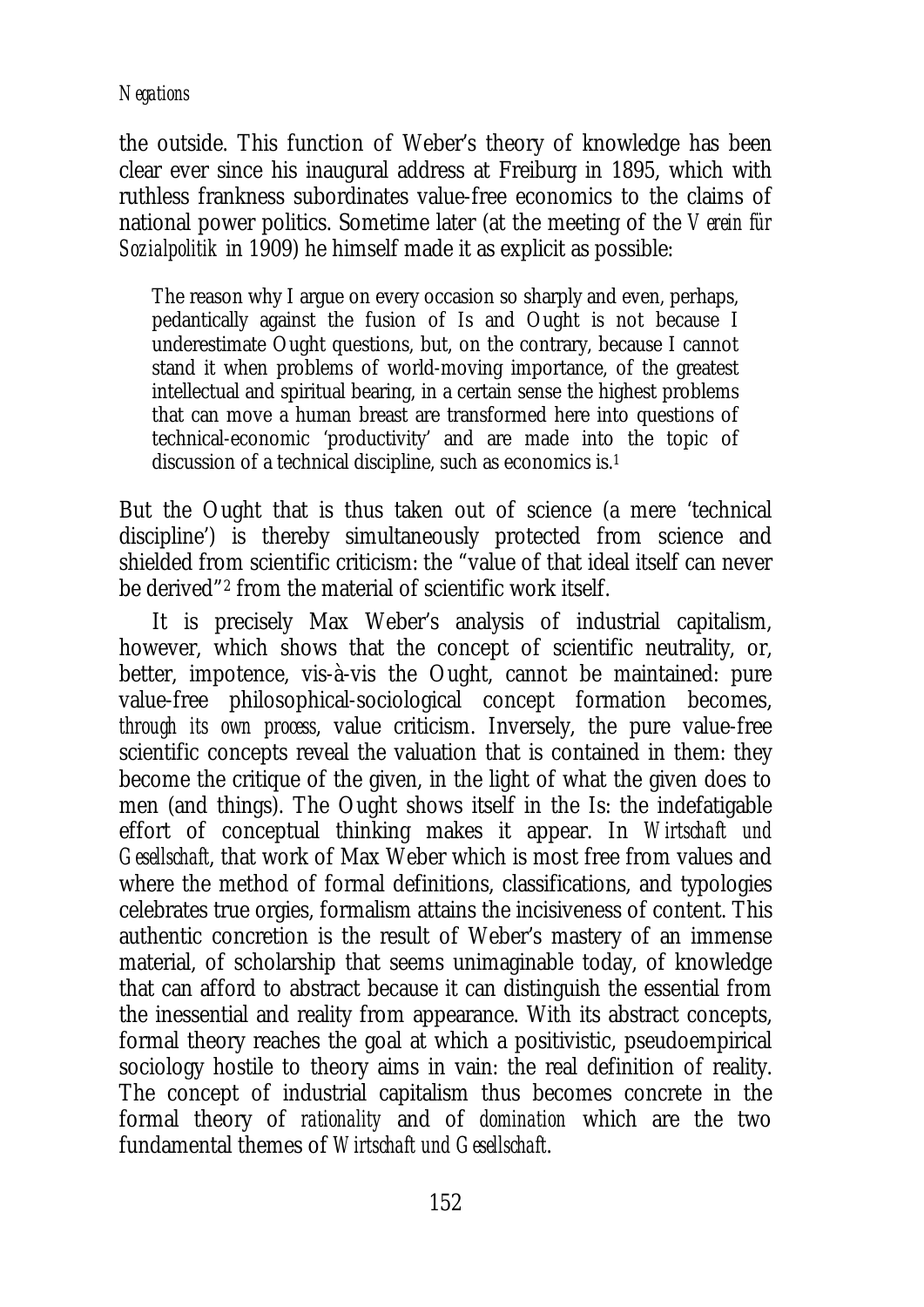Let us try first to present the connection between capitalism, rationality, and domination in the work of Max Weber. In its most general form this connection may be formulated as follows: the specifically Western idea of reason realizes itself in a system of material and intellectual culture (economy, technology, 'conduct of life', science, art) that develops to the full in industrial capitalism, and this system tends toward a specific type of domination which becomes the fate of the contemporary period: total bureaucracy. The comprehensive and basic concept is the idea of reason as Western rationality. We begin with this concept.

For Weber, there is a rationality that has come into effect only in the West, that has formed (or has at least helped form) capitalism, and that has decided our foreseeable future. The effort to determine this rationality in its many (and often contradictory) manifestations occupies a large part of Weber's work. The 'spirit of capitalism', as described in the first volume of his collected essays in the sociology of religion, is one of these manifestations; the preface to this work points out programmatically that the rationality formulated and acted on in capitalism fundamentally distinguishes Western industrialization from all other forms of economy and technology.

Let us first list the elements that are characteristic of Max Weber's concept of reason. (1) There is the progressive mathematization of experience and knowledge, a mathematization which, starting from the natural sciences and their extraordinary successes, extends to the other sciences and to the 'conduct of life' itself (universal quantification). (2) There is the insistence on the necessity of rational experiments and rational proofs in the organization of science as well as in the conduct of life. (3) There is the result of this organization which is decisive for Weber, namely, the genesis and solidification of a universal, technically trained organization of officials that becomes the "absolutely *inescapable*  condition of our entire existence".3 With this last characteristic, the transition from theoretical to practical reason, to the historical form of reason is effected. The consciousness of its specific historicity was contained in the beginning in Weber's conception of reason, with, or precisely due to, its abstractness. However, we shall see that it is not sustained in the entire course of his analysis and miscarries at the decisive point. In his sociology, formal rationality turns into *capitalist*  rationality. Thus it appears as the methodical taming of the irrational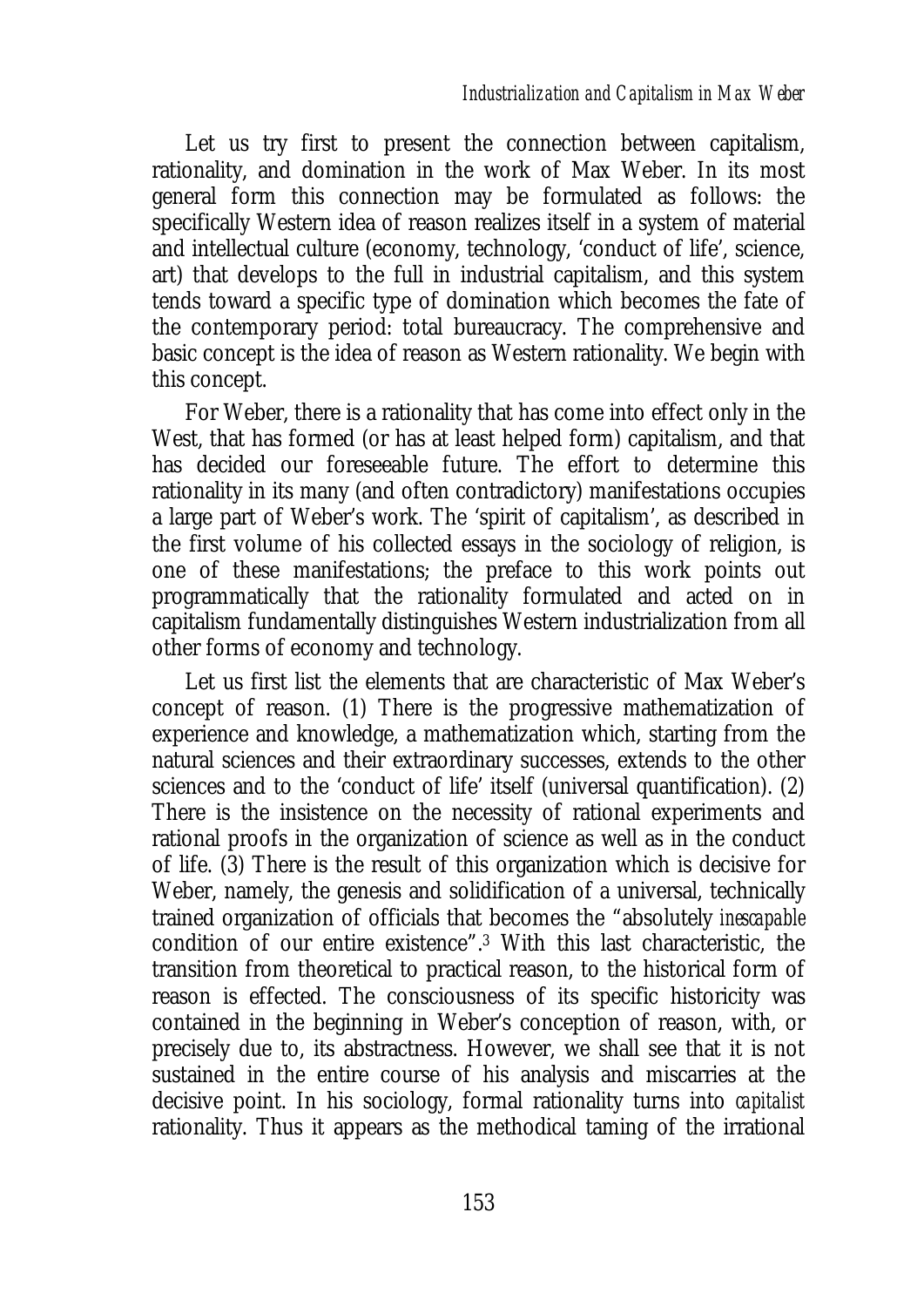'acquisitive drive', the taming that finds its typical expression in 'innerworldly asceticism'.

In this 'taming', occidental reason becomes the *economic* reason of capitalism, that is, the striving for ever renewed gain within the continuous, rational, capitalist enterprise. Rationality thus becomes the condition of profitability, which in turn is oriented toward systematic, methodical calculation, 'capital accounting'.4

The basis of this rationality is abstraction which, at once theoretical and practical, the work of both scientific and social organization, determines the capitalist period: through the reduction of quality to quantity. As universal functionalization (which finds its economic expression in exchange value), it becomes the precondition of calculable *efficiency*– of universal efficiency, insofar as functionalization makes possible the domination of all particular cases and relations (through their reduction to quantities and exchange values). Abstract reason becomes concrete in the calculable and calculated *domination*of nature and man. The reason envisaged by Weber thus is revealed as *technical* reason, as the production and transformation of material (things and men) through the methodical-scientific apparatus. This apparatus has been built with the aim of calculable efficiency; its rationality organizes and controls things and men, factory and bureaucracy, work and leisure. But *to what purpose* does it control them? Up to this point, Weber's concept of reason has been 'formal', that is, has been defined as quantifying abstraction from all particulars, an abstraction that rendered possible the universally calculable efficiency of the capitalist apparatus. But now the limits of formal reason emerge: neither the specific purpose of the scientific-technical construction nor its material (its subjects and its objects) can be deduced from the concept of reason; they explode from the start this formal, 'value-free' concept.

In capitalist rationality, as analyzed by Weber, these elements that are prior and 'external' to reason and that thus materially delimit it appear in two historical facts: (1) provision for human needs – the aim of economic activity – is carried out in the framework of *private enterprise* and its calculable chances of gain, that is, within the framework of the profit of the individual entrepreneur or enterprise; (2) consequently, the existence of those whose needs are to be satisfied depends on the *profit* opportunities of the capitalist enterprise. This dependence is embodied,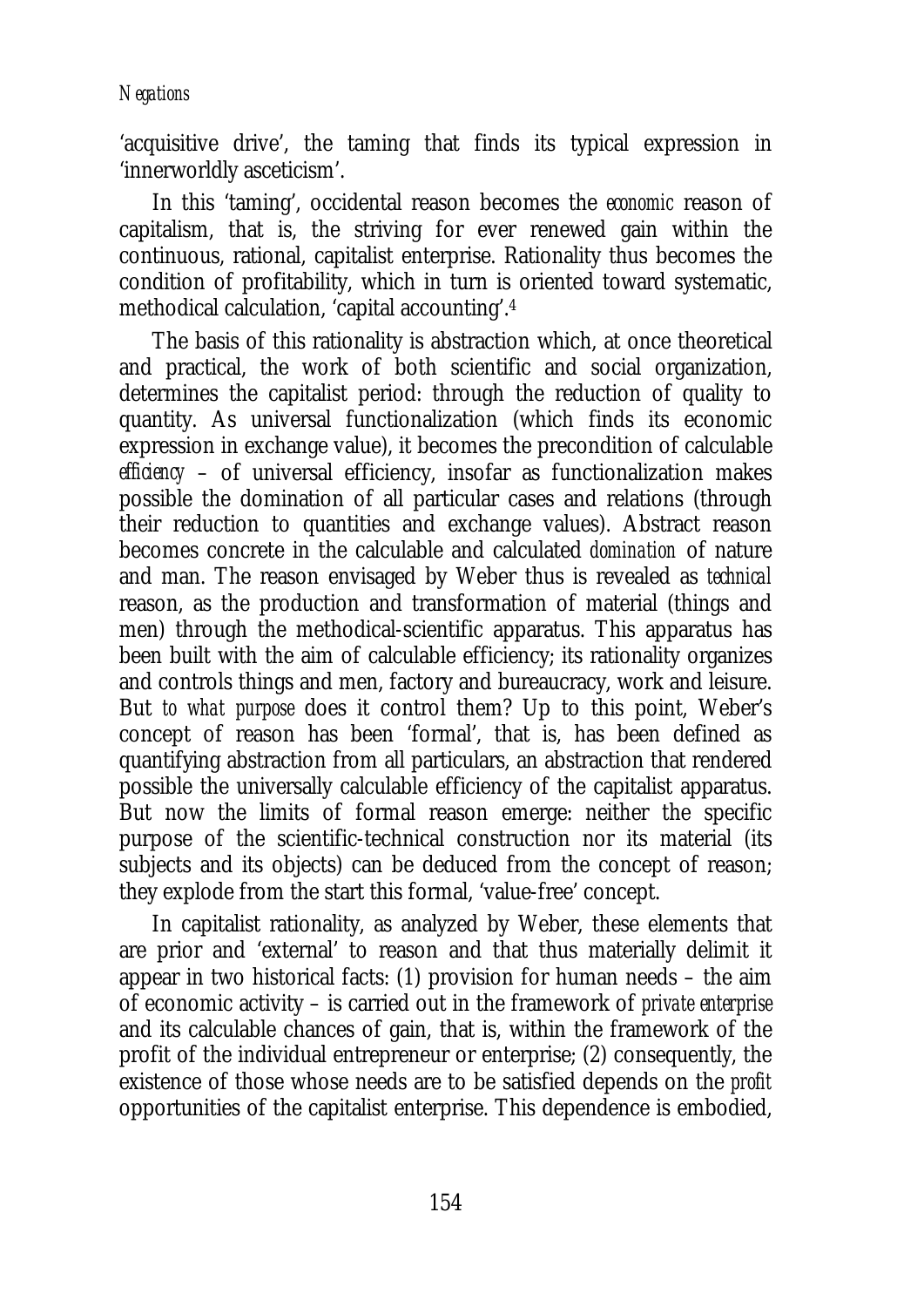in its extreme form, in the 'free' labor that is at the disposal of the entrepreneur.

In terms of Weber's conception, these facts are pregiven to formal reason from the outside, but as historical facts, they limit the general validity of the concept itself. According to Weber, the focal reality of capitalist rationality is the *private* enterprise; the entrepreneur is a free person, responsible by and to himself for his calculations and their risks. In this function, he is *bourgeois*, and the bourgeois conduct of life finds its representative expression in innerworldly asceticism. Is this conception still valid today? Is the bourgeoisie, in which Weber saw the bearer of industrial development, still its bearer in the late capitalist phase? Is late capitalist rationality still that which derives from innerworldly asceticism? I think the answer to these questions must be in the negative. In the development of capitalistic rationality itself, the forms ascribed to it by Weber have disintegrated and become obsolete, and their disintegration makes the rationality of capitalistic industrialization appear in a very different light: in the light of its irrationality. To mention only one aspect: 'innerworldly asceticism' is no longer a motivating force in late capitalism; it has become a fetter that serves the maintenance of the system. Keynes denounced it as such, and it is a danger to the 'affluent society' wherever it could hinder the production and consumption of superfluous goods. To be sure, even late capitalism is built on 'renunciation': the struggle for existence and the exploitation of labor must be intensified more and more if increased accumulation is to be possible. 'Planned obsolescence', methodical irrationality, becomes a social necessity. But this is no longer the conduct of life of the bourgeoisie as the class that develops the productive forces. It is rather the stigma of productive destruction under total administration. And the capital accounting of mathematized profitability and efficiency celebrates its greatest triumphs in the calculation of kill and overkill, of the risk of our own annihilation compared with that of the annihilation of the enemy.

In the unfolding of capitalist rationality, *irrationality* becomes *reason*: reason as frantic development of productivity, conquest of nature, enlargement of the mass of goods (and their accessibility for broad strata of the population); irrational because higher productivity, domination of nature, and social wealth become destructive forces. This destruction is not only figurative, as in the betrayal of so-called higher cultural values, but literal: the struggle for existence intensifies both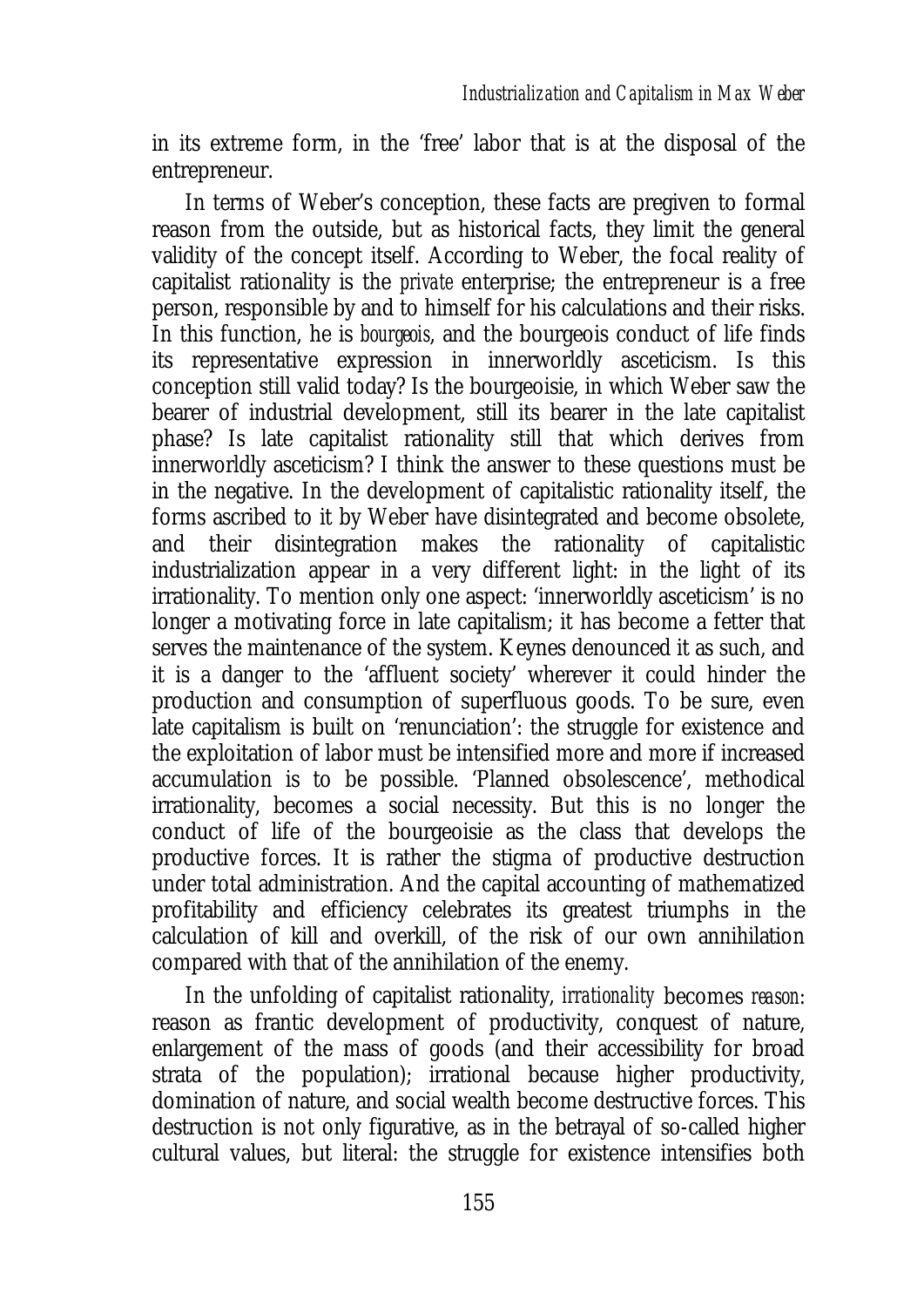within national states and internationally, and pent-up aggression is discharged in the legitimation of medieval cruelty (torture) and in the scientifically organized destruction of men. Did Max Weber foretell this development? The answer is No if the accent is placed on 'tell'. But this development is implied in his conceptual scheme – implied at such a deep level that it appears as inexorable, final, and thereby, in turn (in the bad sense), rational.

In the course of Weber's analysis, the value-free concept of capitalist rationality becomes a critical concept – critical in the sense not only of 'pure science', but also of an evaluative, goal-positing critique of reification.

But then the critique stops, accepts the allegedly inexorable, and turns into apologetics – worse, into the denunciation of the possible alternative, that is, of a qualitatively different historical rationality. With clairvoyance, Weber himself recognized the limit of his conceptual scheme. He defined himself as a 'bourgeois' and identified his work with the historical mission of the bourgeoisie; in the name of this alleged mission, he accepted the alliance of representative strata of the German bourgeoisie with the organizers of reaction and repression. For political adversaries on the radical left, he recommended the lunatic asylum, the zoo, and the revolver shot. He raged against the intellectuals who had sacrificed their lives for the revolution.<sup>5</sup> The personal serves us here only as illustration of the conceptual; it serves to show how the concept of reason itself, in its critical content, remains ultimately tied to its origin: 'reason' remains *bourgeois* reason, and, indeed, only one part of the latter, viz. capitalist technical reason.

Let us try now to reconstruct the inner development of the Weberian concept of capitalist reason. The Freiburg inaugural address envisions capitalist industrialization wholly as a form of power politics, that is, as imperialism. Only the development of large-scale industry can guarantee the independence of the nation in the ever more intense international competitive struggle. Imperialist power politics requires intensive and extensive industrialization, and vice versa. The economy must serve the *raison d'état* of the national state and must work with the latter's means. Such means are colonization and military power, means for the realization of the extrascientific aims and values to which valuefree economics must subordinate itself. As historical reason, the reason of state demands rule by that class which is capable of carrying out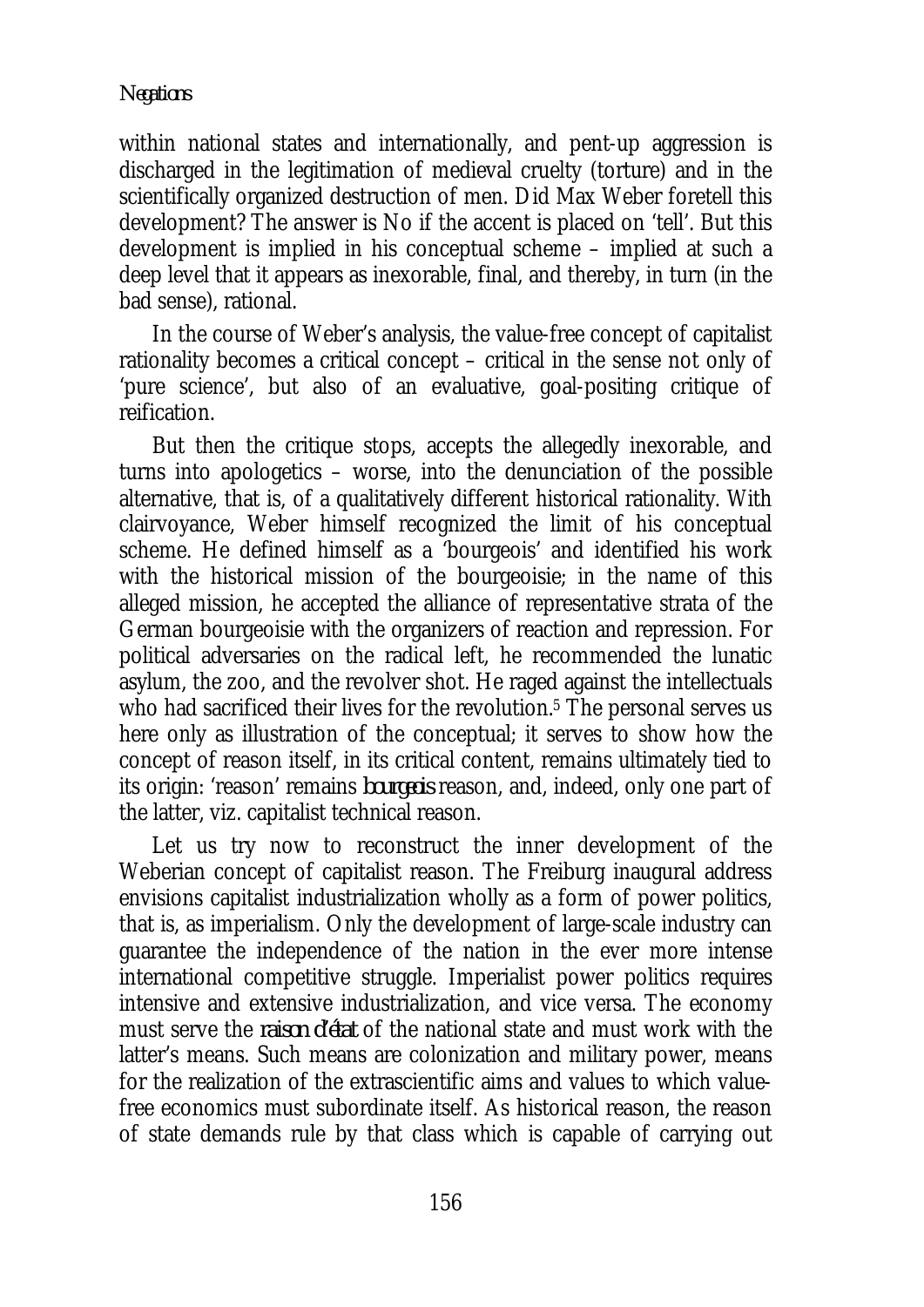industrialization and thus effecting the growth of the nation, i.e. rule by the *bourgeoisie*.It is dangerous when an "economically declining class is in power"<sup>6</sup> as the Junkers in Germany). Under the pressure of extrascientific, political valuation, economic science thus becomes, with Weber, the political-sociological critique of the state erected by Bismarck. And this critique anticipates the future in an unheard-of way: in Germany, the historically appointed class, the bourgeoisie, is 'immature'; in its weakness it longs for a new Caesar who would do the deed for it.7

The coming to power of the bourgeois class meant, at that time, the democratization of the still prebourgeois state. But, owing to its political immaturity, the German bourgeoisie can neither realize nor hinder this democratization and calls for caesarism. Democracy, the political form corresponding to capitalist industrialization, threatens to change into plebiscitary dictatorship; bourgeois reason conjures up irrational *charisma*. This dialectic of bourgeois democracy if not of bourgeois reason continued to trouble Weber, and is incisively expressed in *Wirtschaft und Gesellschaft*.We shall return to it. Here it should be observed that Weber, more correctly than most contemporary socialists, also foresaw the later development of the other class that underlies capitalism, the proletariat, and therewith repeated almost unchanged what Bismarck had said as early as 1865. "The danger does not lie with the masses",8 Weber declared in his 1895 inaugural address. It is not the ruled classes who will hinder imperialistic politics, let alone cause it to fail. It is rather 'the ruling and rising classes' who represent this threat to the nation's chances for survival in international competition.

The conservative character of the masses, the caesaristic tendencies of the ruling classes: *these*changes of late capitalism Max Weber did foresee. He did not, as Marxist theory does, root them in the structure of capitalism itself. 'Political immaturity' is a poor category as long as it does not define the factors behind the fact – in this case the impossibility for capitalist production of preserving the free market through free competition. Capitalist production itself runs up against its limits in the democratic institutions of the market society. Domination is concentrated in and above the bureaucracy, as the necessary apex of regimentation. What appeared as political immaturity within the context of liberalistic capitalism becomes, in organized capitalism, political maturity.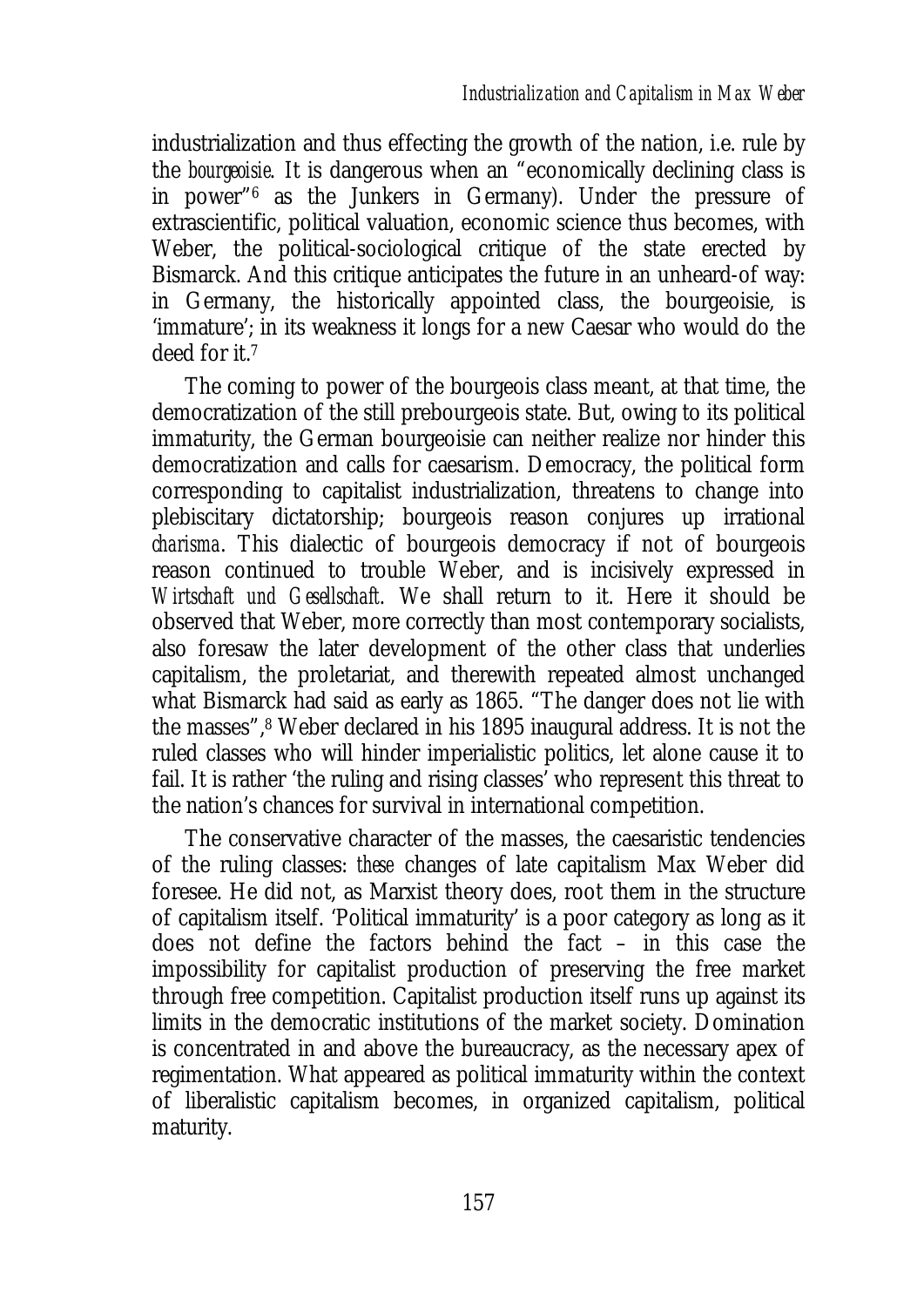And the harmlessness of the ruled classes? Even while Weber was still living, they were, for a historical instant, ready to cause imperialistic politics to fail. After that, however, the political maturity of the bourgeoisie and the intellectual efficiency of capitalist productivity took things in hand and confirmed Weber's prediction.

Let us now look at his concept of capitalism where (apparently) it is removed from the concrete context of imperialistic power politics and developed in its value-free scientific purity: in *Wirtschaft und Gesellschaft*. Here capitalism, as a form of 'rational economic acquisition', is defined in the first instance as a 'particular form of monetary calculation':

Capital accounting is the valuation and calculation of profit opportunities and … proceeds by means of comparing the respective monetary values of total (fixed and liquid) assets at the beginning and end of a single profit-oriented undertaking or, in the case of a continuous profit-making enterprise, of comparing the initial and final balance sheets for an accounting period.9

The effort  $-$  one is tempted to say the provocative effort  $-$  to define capitalism in a purely scientific manner and to abstract from everything human and historical shows forth even in the forbidding syntax (at least in German). What is at issue here is business and nothing else. In contrast to this attitude, Weber's emphasis on the next page seems almost shocking: "Capital accounting in its *formally* most rational mode thus presupposes *the struggle of man with man*."10 What capital accounting does to men finds sharper expression in its abstract definition than in the latter's concretion: inhumanity is included in the rationality of the initial and final balance sheets.

The 'formally most rational' mode of capital accounting is the one into which man and his 'purposes' enter only as variables in the calculation of the chances of gain and profit. In this formal rationality, mathematization is carried to the point of the calculus with the real *negation of life* itself; at the extreme, risk of death from hunger, it becomes a motive for economic activity on the part of those who have nothing:

… decisive as [an] element of the motivation of economic activity under the conditions of a market economy [is] *normally* … for those without property … the fact that they run the risk, both for themselves and their personal dependents, such as children, wives, sometimes parents, whose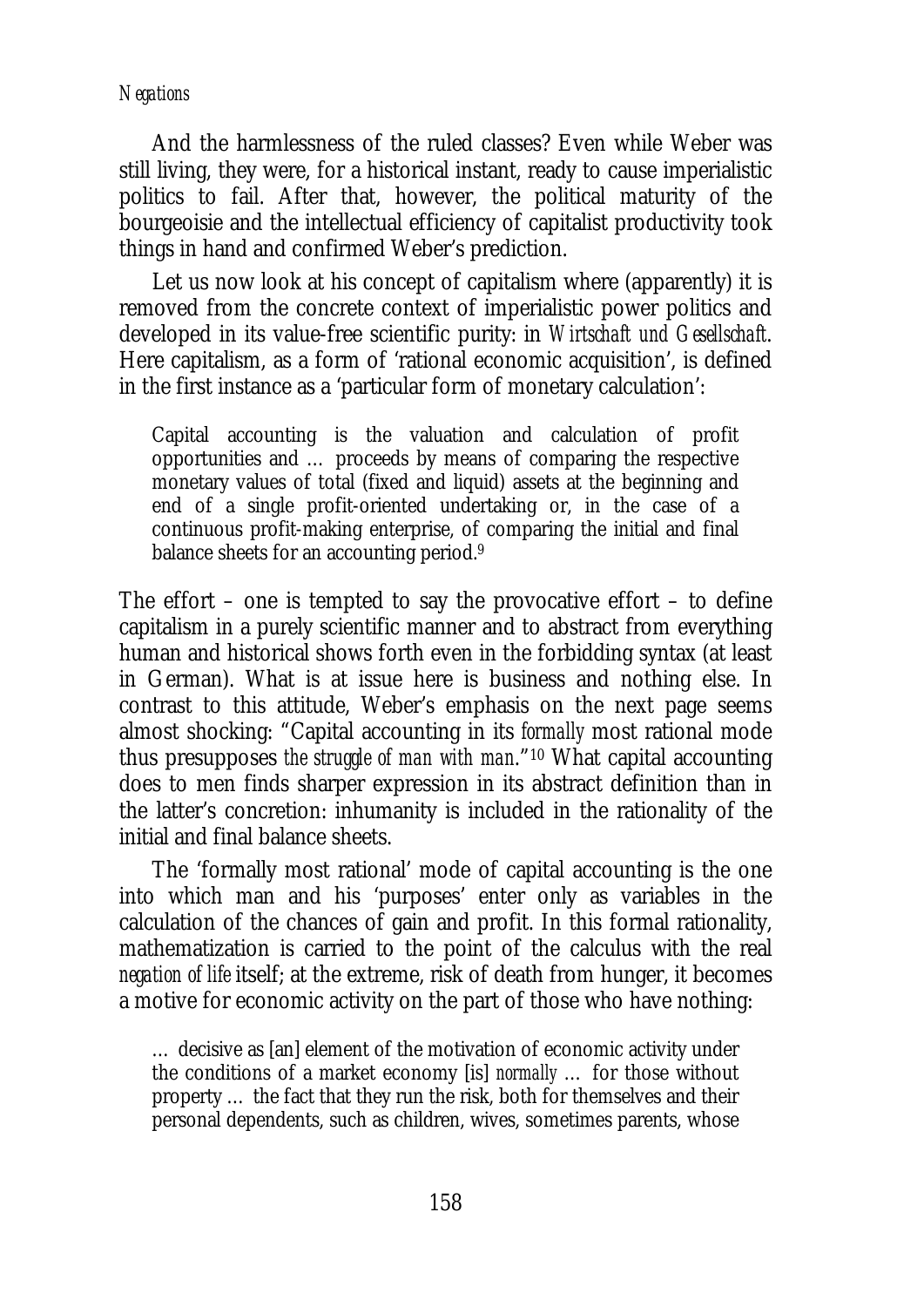maintenance the individual typically takes over, of going without any provision …11

Again and again, Weber defines *formal* rationality in contrast to a *material*  (substantive) rationality, in which the economic maintenance of men is considered "from the point of view of certain valuational postulates (of whatever kind)".<sup>12</sup>

Formal rationality is thus in conflict not only with 'traditional' value orientations and goals, but also with revolutionary ones. As an example, Max Weber mentions the antinomy between formal rationality on the one hand and, on the other, of attempts to abolish the separation of powers ("soviet republic, government by a convention or committee of public safety"13) of attempts, in other words, to change radically the existing form of domination. But is the formal rationality that finds expression in a capitalist economy really so formal? Here, once more, is its definition:

The term 'formal rationality of economic action' will be used to designate the extent of quantitative calculation or accounting which is technically possible and which is actually applied. A system of economic activity will be called 'formally' rational according to the degree in which the provision for needs, which is essential to every rational economy, is capable of being expressed in numerical, calculable terms, and is so expressed.14

According to this definition, a totally planned economy, that is, a noncapitalist economy, would evidently be *more* rational, in the sense of formal rationality, than the capitalist economy. For the latter sets itself the limits of calculability in the particular interest of the private enterprise and in the 'freedom' (however regimented) of the market. If Weber declares such a planned economy retrogressive or even realistically impossible, he does so in the first place for a technological reason: in modern industrial society, the separation of the workers from the means of production has become a *technical* necessity requiring the individual and private direction and control of the means of production, that is, the authority of the personally responsible entrepreneur in the enterprise. The highly material, historical fact of the private-capitalist enterprise thus becomes (in Weber's sense) a *formal* structural element of capitalism and of *rational* economic activity itself.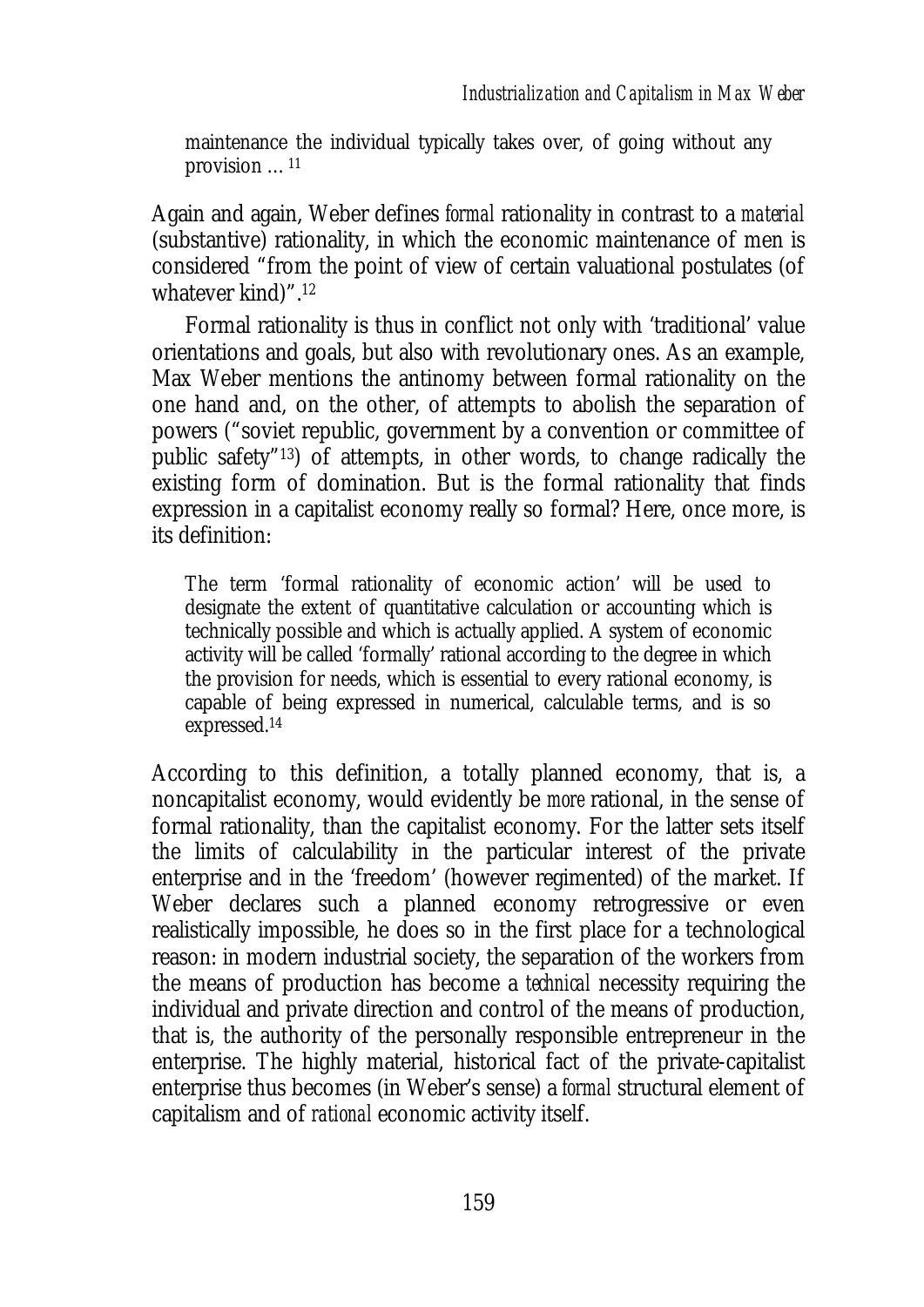But the rational social function of individual control of production that is based on the separation of labor from the means of production goes beyond this. For Max Weber, it is the guarantor of technically and economically necessary organizational *discipline*, which then becomes the model of the entire discipline required by modern industrial society. Even socialism, according to Weber, has its origin in factory discipline: "From this life situation, from the discipline of the factory, was modern socialism born."15

The 'subjection to work discipline' characteristic of free enterprise is thus, on the one hand, the rationality of a *personal hierarchy*, but on the other hand, the rational domination of things over man, that is, 'of the means over the end (the satisfaction of needs)'. In these words, Weber quotes a socialist thesis.16 He does not contest it but believes that not even a socialist society will change the fundamental fact of the worker's separation from the means of production, because this separation is simply the form of technical progress, of industrialization. Even socialism remains subject to its rationality, for otherwise it cannot remain faithful to its own promise of the general satisfaction of needs and the pacification of the struggle for existence. The control of man by things can be deprived of its irrationality only through the rational control of man by man. The question, therefore, is for socialism, too: "who, then, is supposed to take over and direct this new economy?"17

Industrialization is thus seen as the fate of the modern world, and the fateful question for both capitalist and socialist industrialization is only this: What is the most rational form of dominating industrialization and hence society? ('Most rational' is still used in the sense of that *formal* rationality which is determined only by the calculable and regulated functioning of its own system.) But this formal rationality seems to have changed imperceptibly in the course of the logical development of Weber's analysis. In becoming a question of domination, of control, this rationality subordinates itself, by virtue of its own inner dynamic, to another, namely, to the rationality of domination. Precisely insofar as this formal rationality does not go beyond its own structure and has nothing but its own system as the norm of its calculations and calculating actions, it is as a whole dependent, determined 'from the outside' by something other than itself; in this fashion reason becomes, in Weber's own definition, 'material'.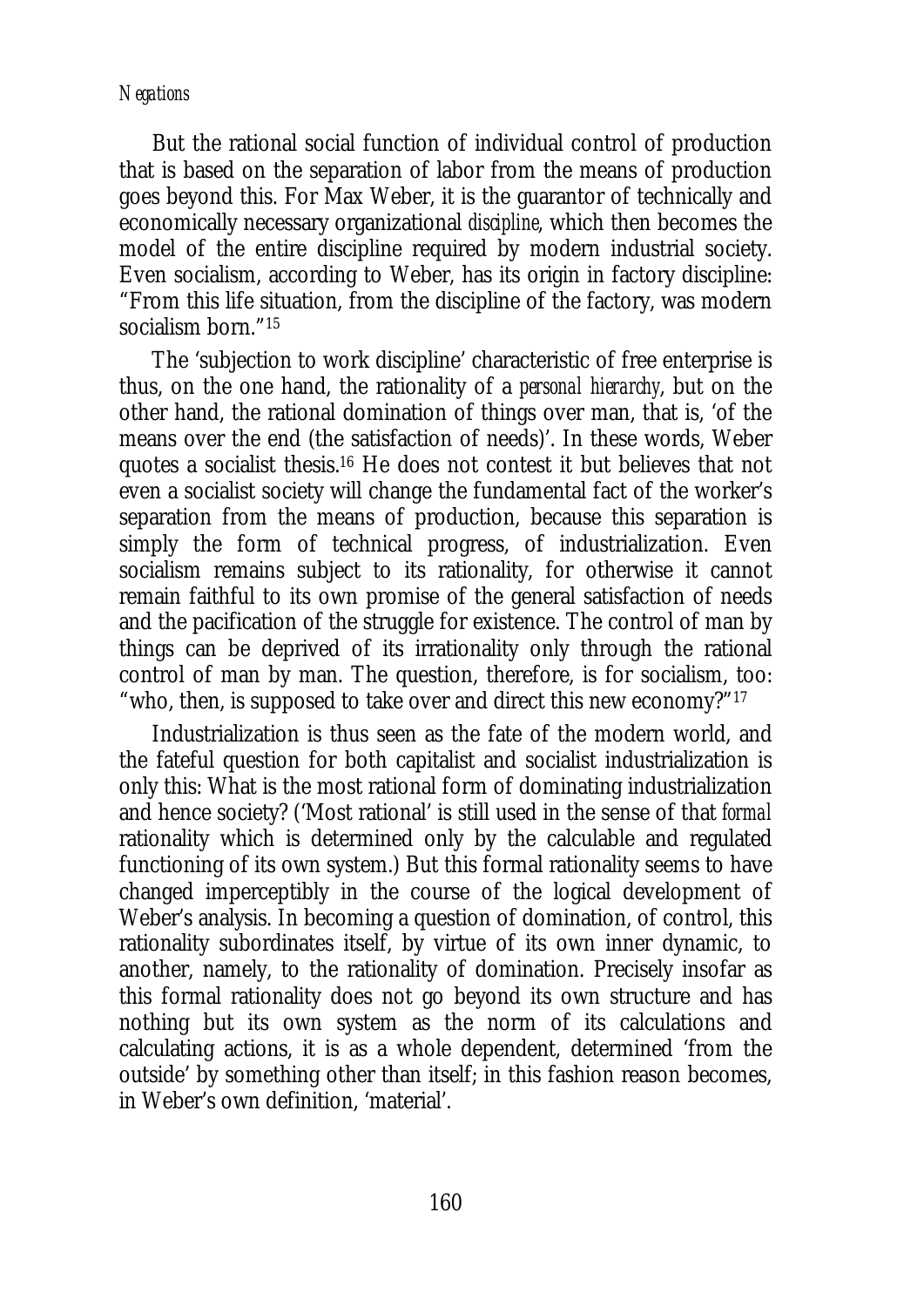Industrialization as 'fate', domination as 'fate' – Max Weber's concept of 'fate' shows in exemplary fashion the material content of his formal analysis. 'Fate' is the law of an economy and society which are largely independent of individuals, and violation of this law would mean self-destruction. But society is not 'nature'. Who decrees the fate? Industrialization is a phase in the development of men's capacities and needs, a phase in their struggle with nature and with themselves. This development can proceed in very different forms and with very different aims; not only the forms of control but also those of technology and hence of needs and of their satisfactions are in no way 'fatal', but rather *become* such only when they are socially sanctioned, that is, as the result of material, economic, and psychological coercion. Weber's concept of fate is construed 'after the fact' of such coercion: he generalizes the blindness of a society which reproduces itself behind the back of the individuals, of a society in which the law of domination appears as objective technological law. However, in fact, this law is neither 'fatal' nor 'formal'. The context of Weber's analysis is the historical context in which economic reason became the reason of domination – domination at almost any price. This fate has *become* a fate and inasmuch as it has become a fate it can also be *abolished*. Any scientific analysis that is not committed to this possibility is pledged, not to reason, but to the reason of established domination. For there is no structure that has not been *posited* or *made* and is not as such dependent. In the continuum of history, in which all economic action takes place, all economic reason is always the reason of domination, which historically and socially determines economic action. Capitalism, no matter how mathematized and 'scientific', remains the mathematized, technological *domination* of men; and socialism, no matter how scientific and technological, is the construction or demolition of domination.

If in Weber's work the formal analysis of capitalism thus becomes the analysis of forms of domination, this is not due to a discontinuity in concept or method; their purity itself shows itself impure. And this is so, not because Max Weber was a bad or inconsistent sociologist, but because he knew his subject matter: Truth becomes critique and accusation, and accusation becomes the function of true science. If he subjected the science of economics to politics as early as in the inaugural address, this tour de force shows itself, in the light of the whole of Weber's work, as the inner logic of his method. Your science must remain 'pure'; only thus can you remain faithful to the truth. But this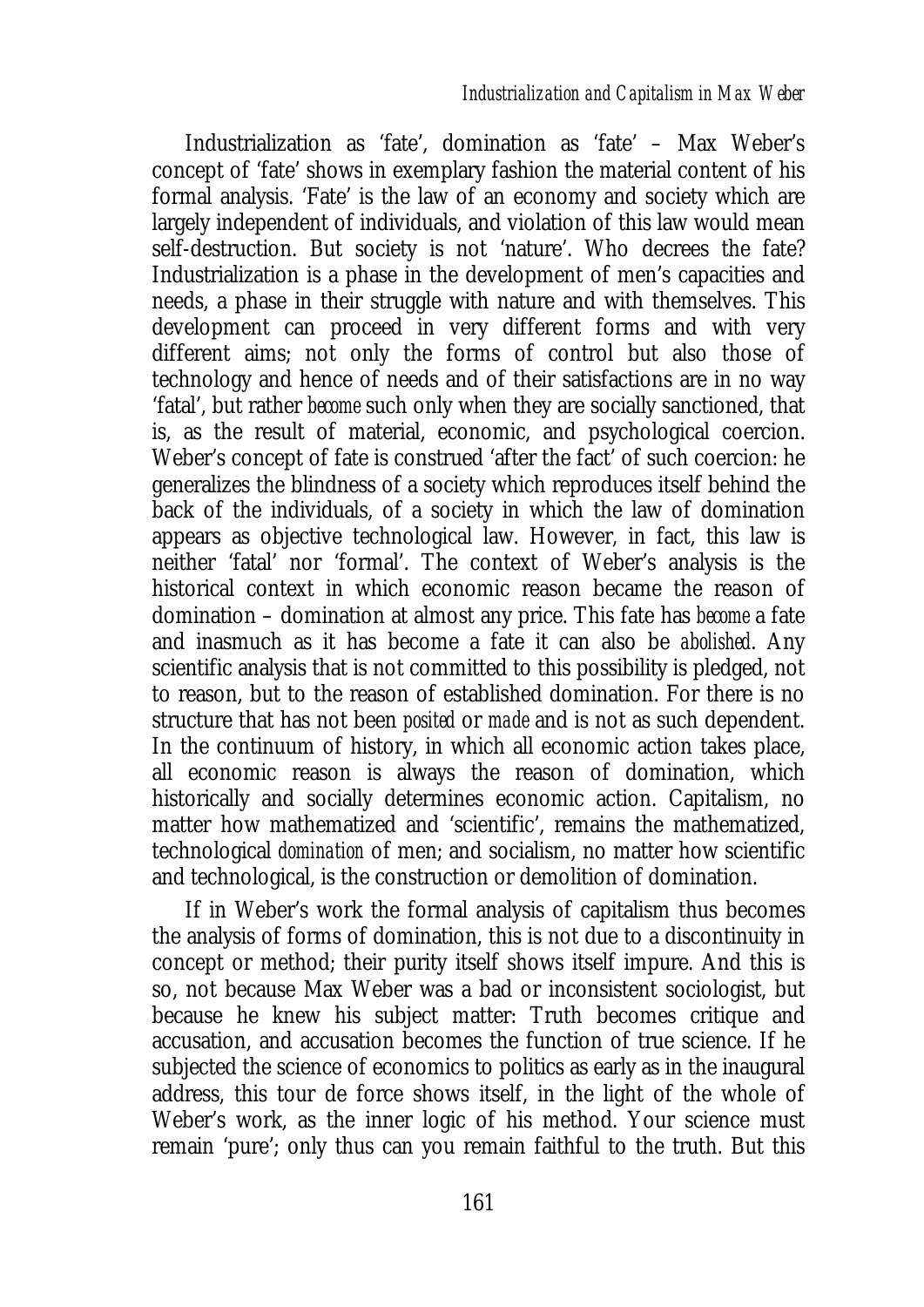truth forces you to recognize what determines the objects of your science 'from the outside'. Over this you have no power. Your freedom from value judgments is as necessary as it is mere appearance. For neutrality is *real* only when it has the power of resisting interference. Otherwise it becomes the victim, as well as the aid, of every power that wants to use it.

The formal rationality of capitalism comes up against its internal limit in two places: in the fact of *private enterprise*, or the private entrepreneur as the actual subject of the calculated nature of economic activity; and in the fact of the worker's separation from the means of production, of *free labor*.

These two facts belong, for Max Weber, to the specific rationality of capitalism;18 they are technological necessities. For him, they thus are the basis for domination as an integral element of capitalist (and even of economic) rationality in modern industrial society. If this is so, then domination itself must be demonstrated as the form of modern economic rationality; and this is what Weber tries to do in his analysis of *bureaucracy*.

Bureaucratic control is inseparable from increasing industrialization; it extends the maximally intensified efficiency of industrial organization to society as a whole. It is the formally most rational form of control, thanks to its "precision, steadfastness, discipline, rigor, and dependability, in short calculability for both the bead [of the organization] and for those having to do with it …";19 and it is all this because it is 'domination by virtue of knowledge', ascertainable, calculable, calculating knowledge, specialized knowledge. Properly speaking, it is the *apparatus* that dominates, for the control of this apparatus, based on specialized knowledge, is such only if it is fully adjusted to its technical demands and potentialities. For this reason, domination of the apparatus is "possible for the layman only within limits: in the long run, the technically trained permanent official is usually superior to the layman as a [government] minister".20

Again Weber stresses that any 'rational socialism' 'would simply have to take over and would intensify' bureaucratic administration since this administration is nothing but purely *objective* domination, demanded by the objective circumstances themselves, and equally valid for the most varied political, cultural, and moral aims and institutions. And the objective circumstances themselves are the given, ever more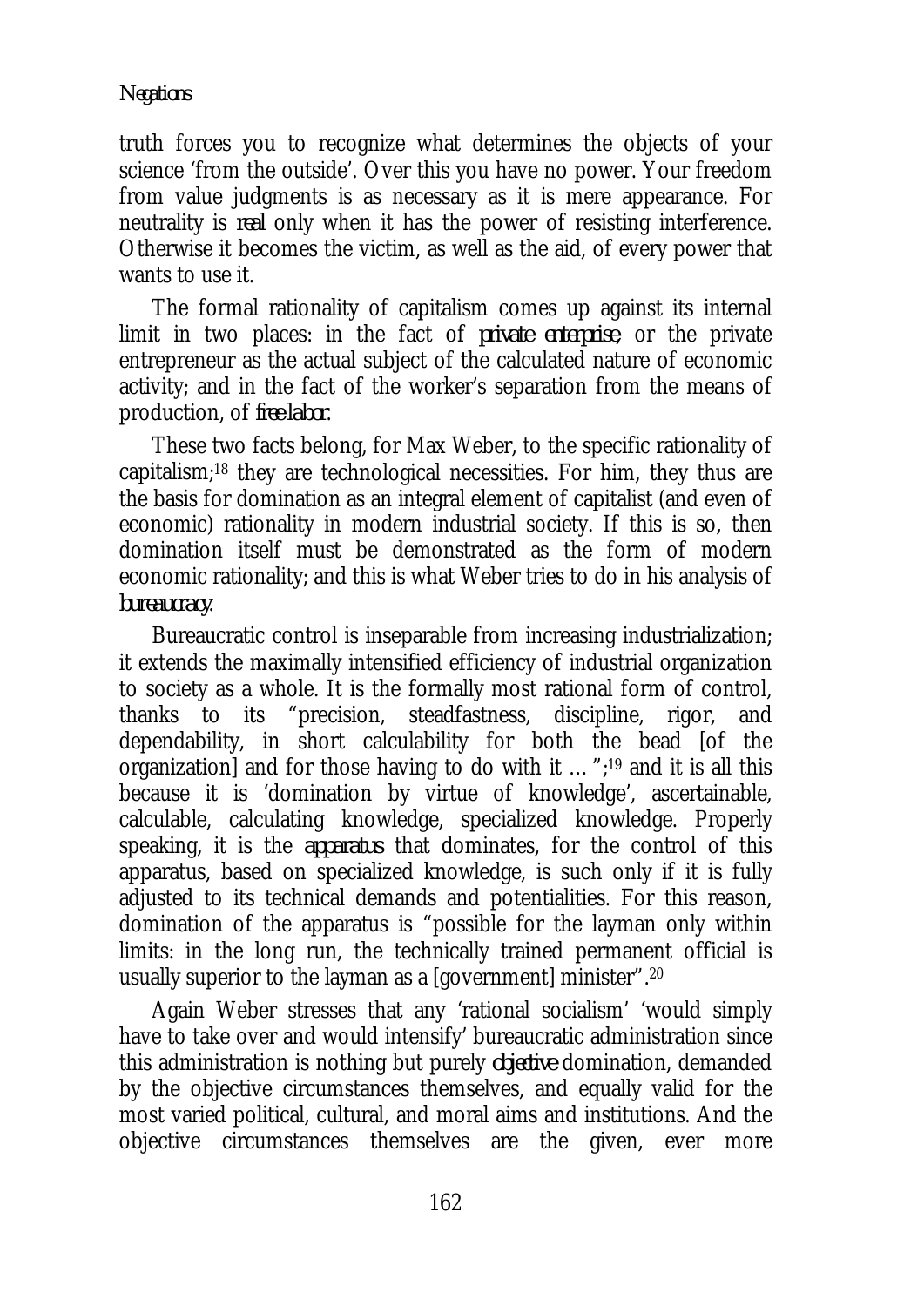productively and efficiently developing, ever more precisely calculable apparatus.

The specialized scientific administration of the apparatus as formally rational domination: this is the reification of reason, reification *as* reason, the apotheosis of reification. But the apotheosis turns into its negation, is bound to turn into its negation. For the apparatus, which dictates its own objective administration, is itself instrument, means – and there is no such thing as a means 'as such'. Even the most productive, most reified apparatus is a means to an end outside itself. As far as the economic apparatus of capitalism is concerned, it is not enough to say that this end is the satisfaction of needs. Such a concept is too general, too abstract, in the bad sense of the word. For, as Max Weber himself realized, the satisfaction of needs is far more the byproduct than the end of capitalist economic activity. Human needs are necessary and 'formally rational' as long as living human beings are still required as consumers (as producers they already are partly unnecessary), and already much is sold to warehouses – stockpiling for annihilation and a subhuman subterranean life. But if the bureaucratic administration of the capitalist apparatus, with all its rationality, remains a means, and thus dependent, then it has, as rationality, its own limit. The bureaucracy subjects itself to an extra- and suprabureaucratic power – to an 'unbusinesslike' power. And if rationality is embodied in administration, and *only* in administration, then this legislative power must be irrational. The Weberian conception of reason ends in irrational *charisma*.

Among all of Weber's concepts, that of charisma is perhaps the most questionable. Even as a term it contains the bias that gives every kind of successful, allegedly personal domination an almost religious consecration. The concept itself is under discussion here only insofar as it can illuminate the dialectic of rationality and irrationality in modern society. Charismatic domination appears as a phase in a twofold process of development. On the one hand, charisma tends to turn into the solidified domination of interests and their bureaucratic organization; on the other hand, bureaucratic organization tends to submit to a charismatic leader.

In the chapter 'Transformation of Charisma' Max Weber describes how pure charismatic domination tends to transform itself into a 'permanent possession'; in this process "it is given over to the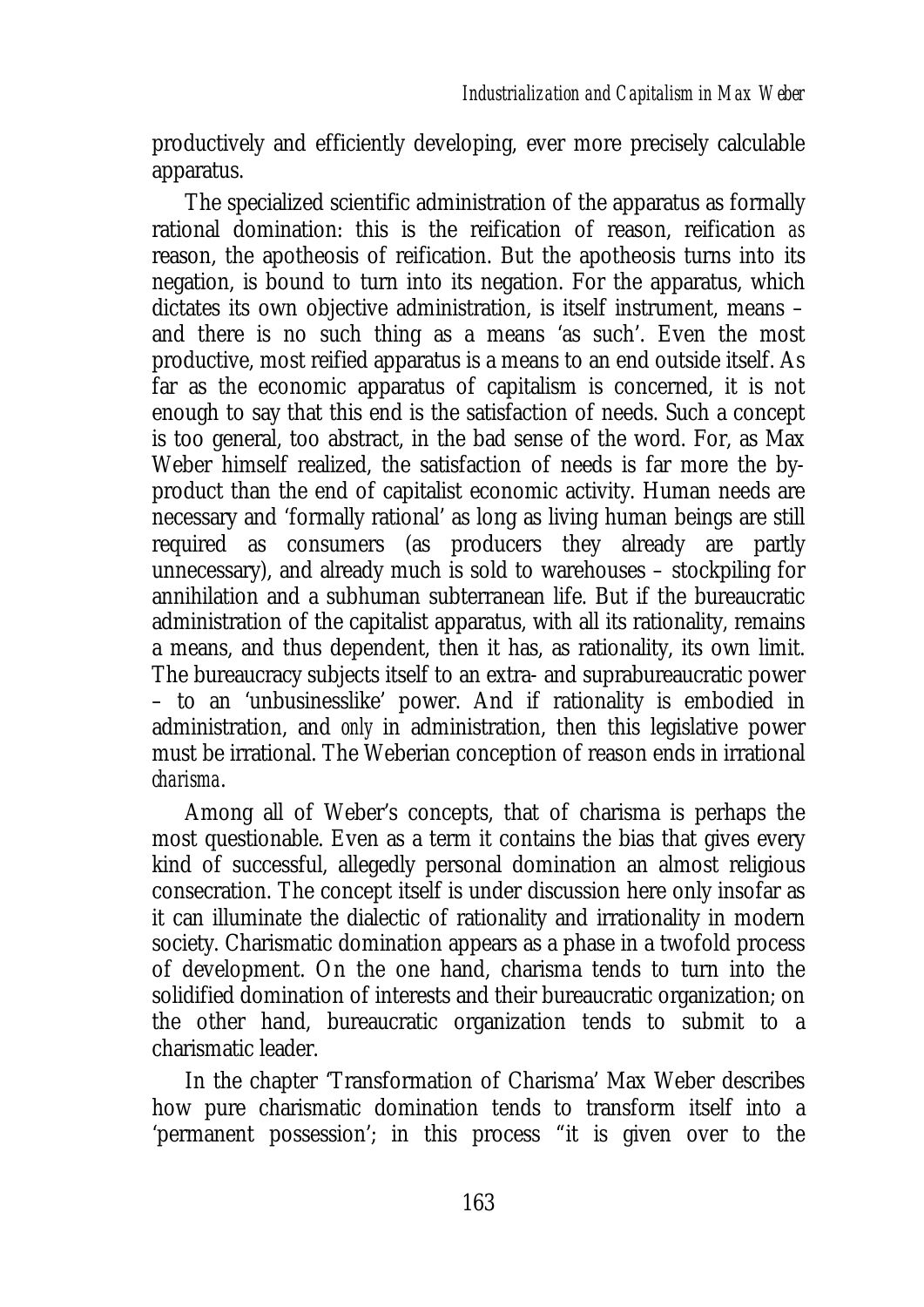conditions of everyday life and to the powers that dominate it, above all to economic interests".21 What begins as the charisma of the single individual and his personal following ends in domination by a bureaucratic apparatus that has acquired rights and functions and in which the charismatically dominated individuals become regular, taxpaying, dutiful 'subjects'.

But this rational administration of masses and things cannot do without the irrational charismatic leader. For the administration would tend, precisely to the degree to which it is really rational, to the abolition of domination (and to the administration of *things*).Yet the administrative apparatus has always been built on the basis of domination and has been established to maintain and strengthen domination. To the democratization required by rational administration thus corresponds a parallel limitation and manipulation of democratization. Domination as the privilege of particular interests and self-determination as an expression of the general interest are brought into forced unity. This violent and simultaneously formally rational, i.e. technically efficient, solution of the contradiction has its classical manifestation in plebiscitary democracy,22 in which the masses periodically depose their leaders and determine their policies – under previously established conditions well controlled by the leaders. For Max Weber, universal suffrage thus is not only the result of domination but also its instrument in the period of its technical perfection. Plebiscitary democracy is the political expression of irrationality-become-reason.

In what way does this dialectic of reason (that is, of *formal* reason) show forth in the development of capitalism? The latter's profane power resists the idea of charisma, and Weber is rather timid when it comes to the application of this term to contemporary industrial society, even though his attitude and even his language during World War I and against the revolution often came very close to succumbing to charismatic illusions. But the actual trend is clearly exhibited by his analysis: the formal reason of the technically perfect administrative apparatus is subordinated to the irrational. Max Weber's analysis of bureaucracy breaks through the ideological camouflage. Far ahead of his time, he showed the illusory character of modern mass democracy with its pretended equalization and adjustment of class conflicts. The bureaucratic administration of industrial capitalism is indeed a 'leveling',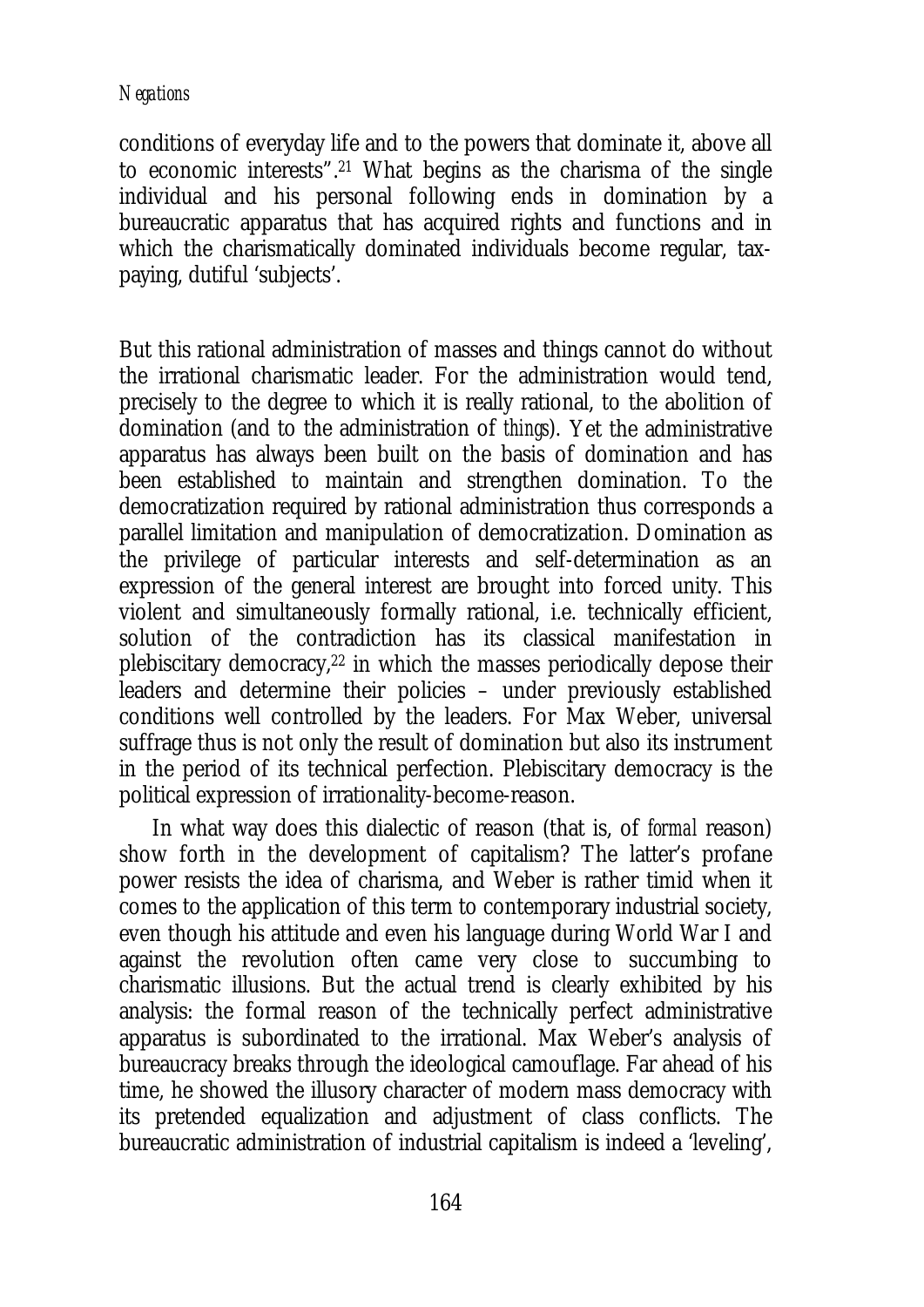but what is decisive here is exclusively the *leveling of the dominated* vis-à-vis the ruling, bureaucratically organized group, which may actually, and often even formally, occupy a wholly autocratic position.23 He stresses again and again that precisely the technically perfect administrative apparatus, by virtue of its formal rationality, is a "means of power of the very first rank for him who has the bureaucratic apparatus at his disposal".

The dependence of the material fate of the mass on the continuous, correct functioning of the increasingly bureaucratically organized private-capitalist organizations increases continuously, and the thought of the possibility of their elimination thus becomes ever more utopian.24

Total dependence on the functioning of an omnipresent apparatus becomes the 'basis of all order' so that the apparatus itself is no longer questioned. "Trained orientation toward obedient subjection to those orders" becomes the cement of a subjugation of which people are no longer conscious because the order to which they subordinate themselves is itself so terrifyingly rational; that is, because it administers too efficiently and puts at one's calculable disposal the world of goods and performances of which the single individual no longer has an overview or a comprehension. Max Weber did not live long enough to see how mature capitalism, in the efficiency of its reason, makes even the planned annihilation of millions of human beings and the planned destruction of human labor the fountainhead of a bigger and better prosperity, how even sheer insanity becomes the basis, not only of the continuation of life, but of the more comfortable life. He did not live to see the 'affluent society', in the face of inhuman misery and methodical cruelty outside its borders, squander its unimaginable technical, material, and intellectual power and abuse its power for the purposes of permanent mobilization. Even before the unfolding of the power of this reason he called attention to the danger present in the submission of the rational bureaucratic administrative apparatus, by virtue of its own rationality, to an irrational supreme authority.

In the first place, in the framework of Weber's conceptual scheme, it is almost self-evident that the administration of industrial society requires outside and superior direction: "Every administration requires some kind of domination, since, for its direction, some commanding powers must always be placed in someone's hands".25 The capitalist entrepreneur is 'in the material sense' as little of a trained official as the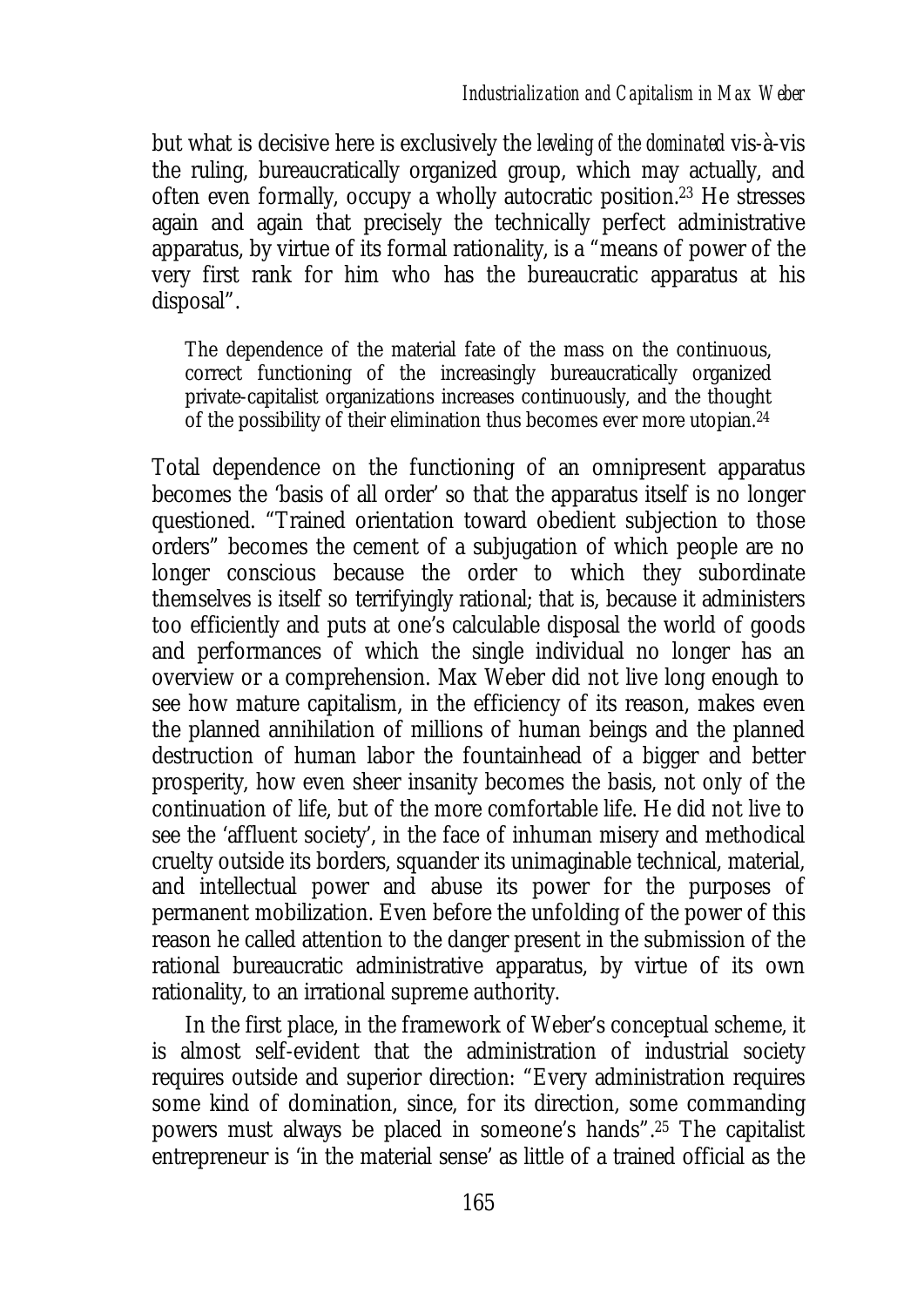monarch at the head of the empire. No specialized qualities are required of him: "Bureaucratic domination thus inevitably has at its apex an element that is at least not purely bureaucratic".26 'Inevitably', because the value-free rationality of administration is dependent upon values and goals that come to it from the outside. In his inaugural address, Weber had defined the power politics of the nation-state as giving economics its values and goals. Capitalism was therewith defined as *imperialism*.

In *Wirtschaft und Gesellschaft* some characteristics of the imperialistic economy are called by their names and summed up in the concept of 'politically oriented capitalism'. Weber then states: "It is clear from the start that those politically oriented events that offer these (political) possibilities for gain are economically irrational when viewed from the point of view of orientation toward market chances…".27 As irrational, they can be replaced by others. Control of the capitalistic economy not only requires no specialized qualification, it is also to a great degree fungible.

Capitalism, with all its rationality (or rather just because of its specific rationality), thus terminates in an irrational, 'accidental' head – not only in the economy, but also in the control of the bureaucratic administration itself, in governmental administration. (It is difficult not to think here of Hegel's *Philosophy of Right* where the state of civil society, the rational state, culminates in the 'accidental' person of the monarch who is determined only by the contingency of birth: in Hegel as in Weber, the analysis of bourgeois reason reveals the latter's limits: bourgeois reason negates itself in its consummation.)

Let us look back briefly at the stages in the development of Weber's concepts (and of their objects). Western capitalism originated under the specific social, political, and economic conditions of the waning Middle Ages and of the Reformation. It developed its 'spirit' in that formal rationality that realized itself in the psychological as well as the economic orientation and action of the originators (but not the objects!) of the process of capital. Industrialization has been carried out under this formal reason: technical progress and progressive satisfaction of needs, whatever needs they may be. We have seen that this formal rationality develops on the basis of two very *material* historical facts, which maintain themselves in its progress and which (according to Max Weber) are *conditions*of capitalism, namely (1) the private enterprise and (2) 'free labor', the existence of a class that 'economically', "under the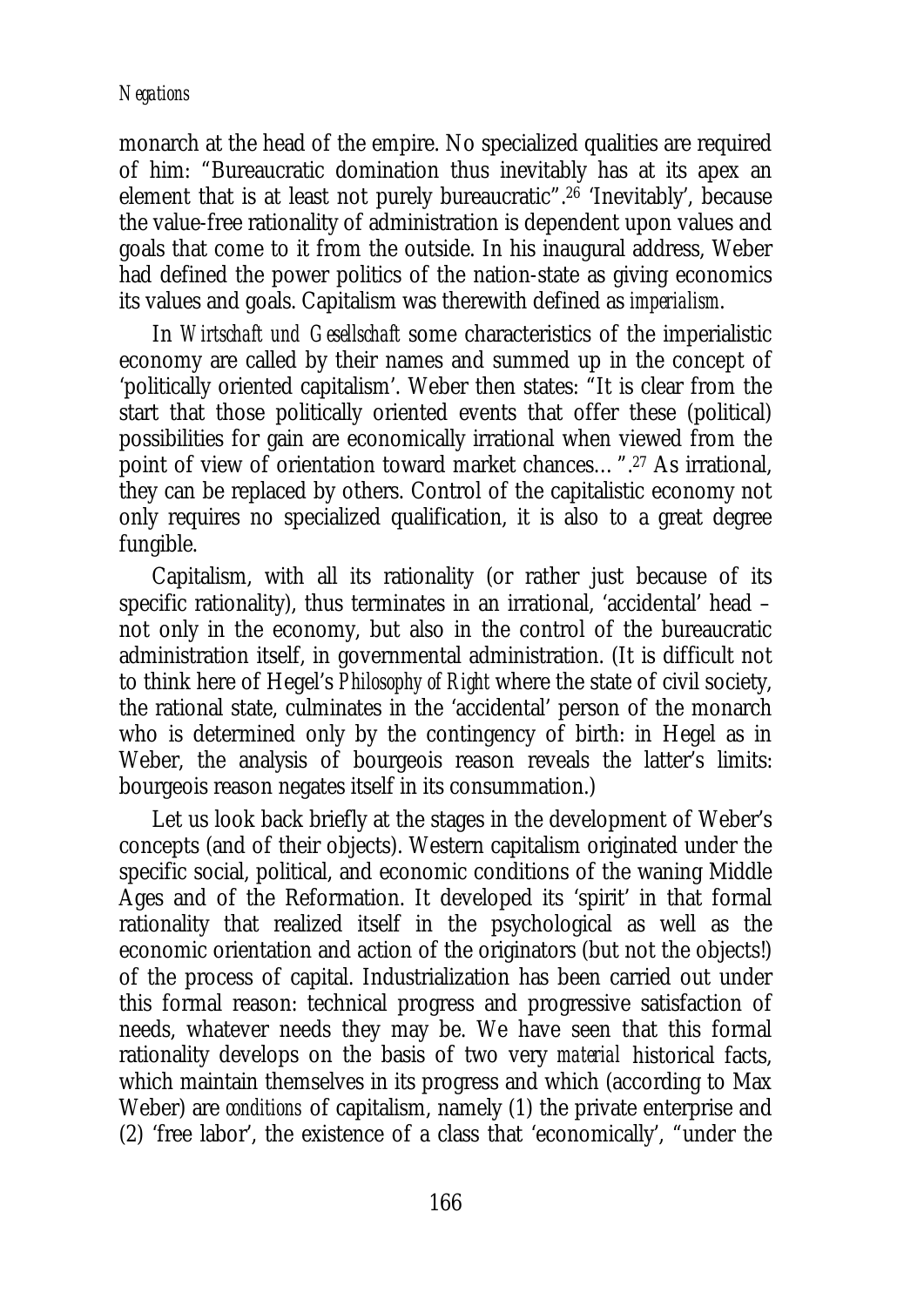compulsion of the lash of hunger", is forced to sell its services.28 As productive forces, these material conditions enter into formal reason. Capitalism expands in the competitive struggle of unequal (but formally free) powers: the struggle for existence of persons, nation-states, and international alliances.

For Max Weber, the contemporary phase of capitalism is dominated by national power politics: capitalism is imperialism. But its administration remains formally rational, i.e. bureaucratic domination. It administers the control of men by things; rational, 'value-free' technology is the separation of man from the means of production and his subordination to technical efficiency and necessity – all this within the framework of private enterprise. The machine is the determining factor, but the "lifeless machine is congealed spirit (*Geist*). Only by being this has it the power to force men into its service…".29 Yet because it is 'congealed spirit', it also is domination of man by man; thus *this* technical reason reproduces enslavement. Subordination to technology becomes subordination to domination as such; formal technical rationality turns into material political rationality (or is it the other way around, inasmuch as technical reason was from the beginning the control of 'free' labor by private enterprise?). Under the compulsion of reason, the fate is fulfilled that Weber foresaw with remarkable clarity in one of his most telling passages:

Joined to the dead machine, [bureaucratic organization] is at work to erect the shell of that future bondage to which one day men will perhaps be forced to submit in impotence, as once the fellahs in the ancient Egyptian state – if *a purely, technically good, that is, rational bureaucratic administration and maintenance is the last and only value which is to decide on the manner in which their affairs are directed*.30

But it is precisely here, at this most decisive point, where Weber's analysis becomes self-criticism, that one can see how much this analysis has fallen prey to the identification of technical reason with bourgeois capitalist reason. This identification prevents him from seeing that not 'pure', formal, technical reason but the reason of domination erects the 'shell of bondage', and that the consummation of technical reason can well become the instrument for the *liberation* of man. Put differently: Max Weber's analysis of capitalism was not sufficiently value-free, inasmuch as it took into its 'pure' definitions of formal rationality valuations peculiar to capitalism. On this basis, the contradiction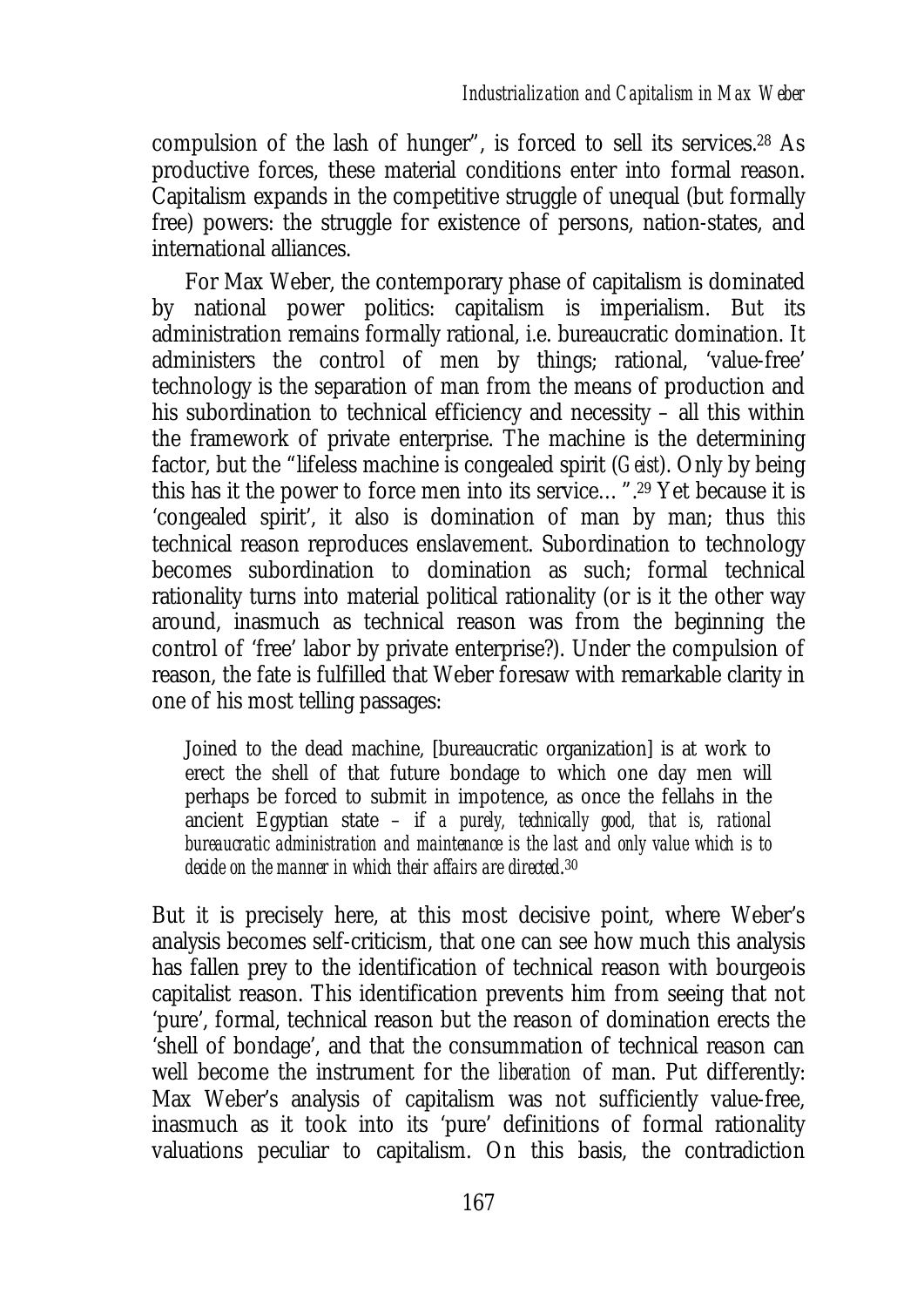developed between formal and material (or substantive) rationality, whose obverse is the 'neutrality' of technical reason vis-à-vis all outside material valuations. This neutrality, in turn, made it possible for Weber to accept the (*reified*)interest of the nation and its political power as the values that determine technical reason.

The very concept of technical reason is perhaps ideological. Not only the application of technology but technology itself is domination (of nature and men) – methodical, scientific, calculated, calculating control. Specific purposes and interests of domination are not foisted upon technology 'subsequently' and from the outside; they enter the very construction of the technical apparatus. Technology is always a historical-social *project*: in it is projected what a society and its ruling interests intend to do with men and things. Such a 'purpose' of domination is 'substantive' and to this extent belongs to the very form of technical reason.

Weber abstracted from this ineluctable social material. We have emphasized the right to this abstraction in the analysis of capitalist reason: abstraction becomes *critical*of this reason insofar as it shows the degree to which capitalist rationality itself abstracts from man, to whose needs it is 'indifferent', and in this indifference becomes ever more productive and efficient, calculating and methodical, thus erecting the 'shell of bondage', furnishing it (quite luxuriously), and universalizing it. Weber's abstractness is so saturated with his material that it pronounces rational judgment on the rational exchange society. In the course of its development, however, this society tends to abolish its own material prerequisites: the private entrepreneur is no longer the subject of economic rationality, answering only to himself, and 'free labor' is no longer the enslavement enforced by the threatening 'lash of hunger'. The exchange society, where everything proceeds so freely and rationally, comes under the control of economic and political monopolies. The market and its liberties, whose ideological character Max Weber demonstrated often enough, is now subjected to frightfully efficient regulation, in which the general interest is markedly shaped by the ruling particular interests. Reification is abolished, but in a very deceptive manner. The separation from the means of production, in which Weber rightly saw a technical necessity, turns into the subjection of the whole to its calculating managers. The formal rationality of capitalism celebrates its triumph in electronic computers, which calculate everything, no matter what the purpose, and which are put to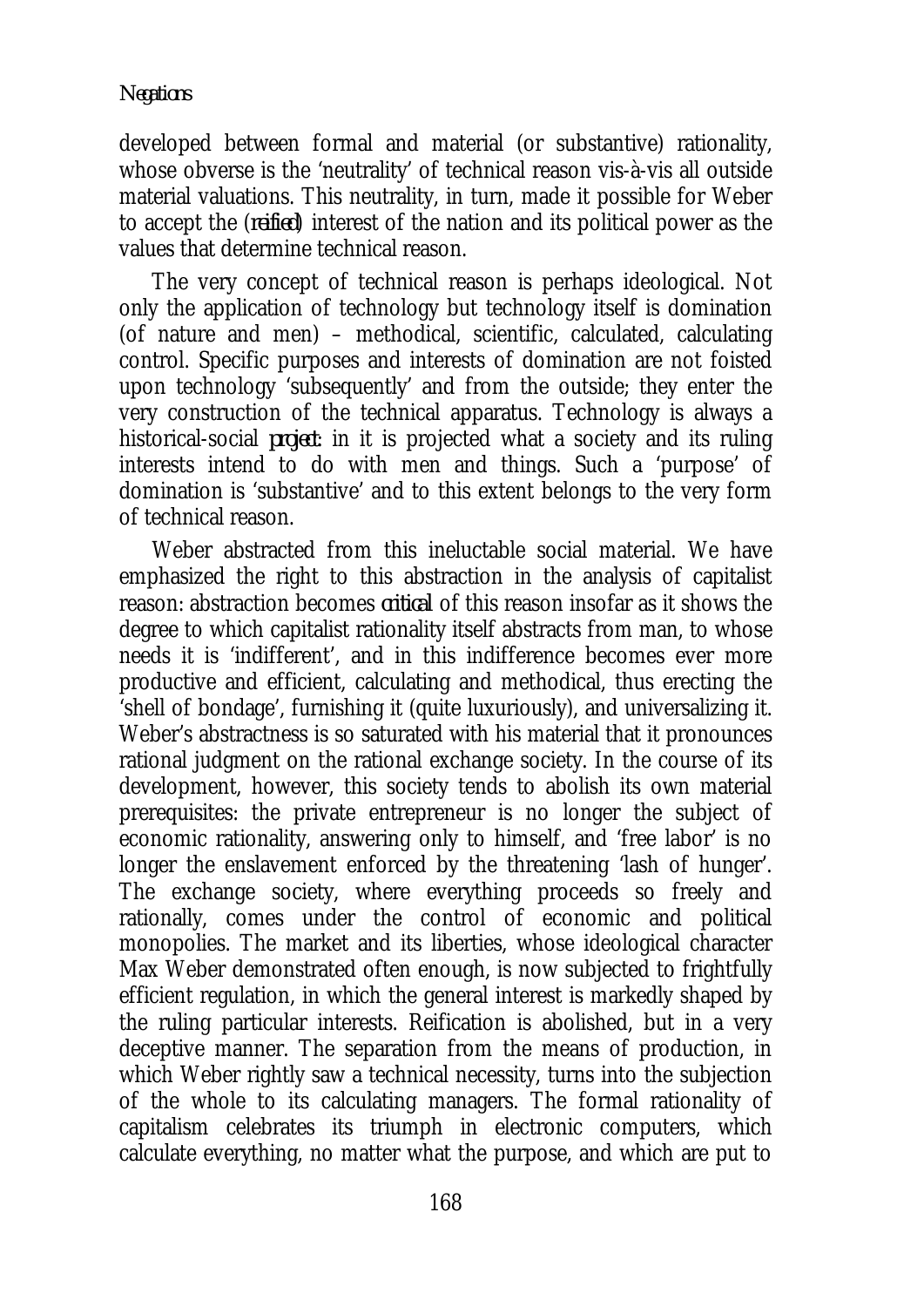use as mighty instruments of political manipulation, reliably calculating the chances of profit and loss, including the chance of the annihilation of the whole, with the consent of the likewise calculated and obedient population. Mass democracy becomes plebiscitary even within the economy and the sciences: the masses themselves elect their leaders into the shell of bondage.

But if technical reason thus reveals itself as political reason, it does so only because from the beginning it was this technical reason and this political reason, that is, limited in the specific interest of domination. As political reason, technical reason is *historical*. If separation from the means of production is a technical necessity, the bondage that it organizes is *not*. On the basis of its own achievements, that is, of productive and calculable mechanization, this separation contains the potentiality of a qualitatively different rationality, in which separation from the means of production becomes the separation of man from the socially necessary labor that de-purposiveness would be no longer 'antinomical'; nor would administer automated production, formal and substantive purposiveness would be no longer 'antinomical'; nor would formal reason prevail indifferently among and over men. For, as 'congealed spirit', the machine is *not neutral*; technical reason is the social reason ruling a given society and can be changed in its very structure. As technical reason, it can become the technique of liberation.

For Max Weber this possibility was utopian. Today it looks as if he was right. But if contemporary industrial society defeats and triumphs over its own potentialities, then this triumph is no longer that of Max Weber's bourgeois reason. It is difficult to see reason at all in the ever more solid 'shell of bondage' which is being constructed. Or is there perhaps already in Max Weber's concept of reason the irony that understands but disavows? Does he by any chance mean to say: And this you call 'reason'?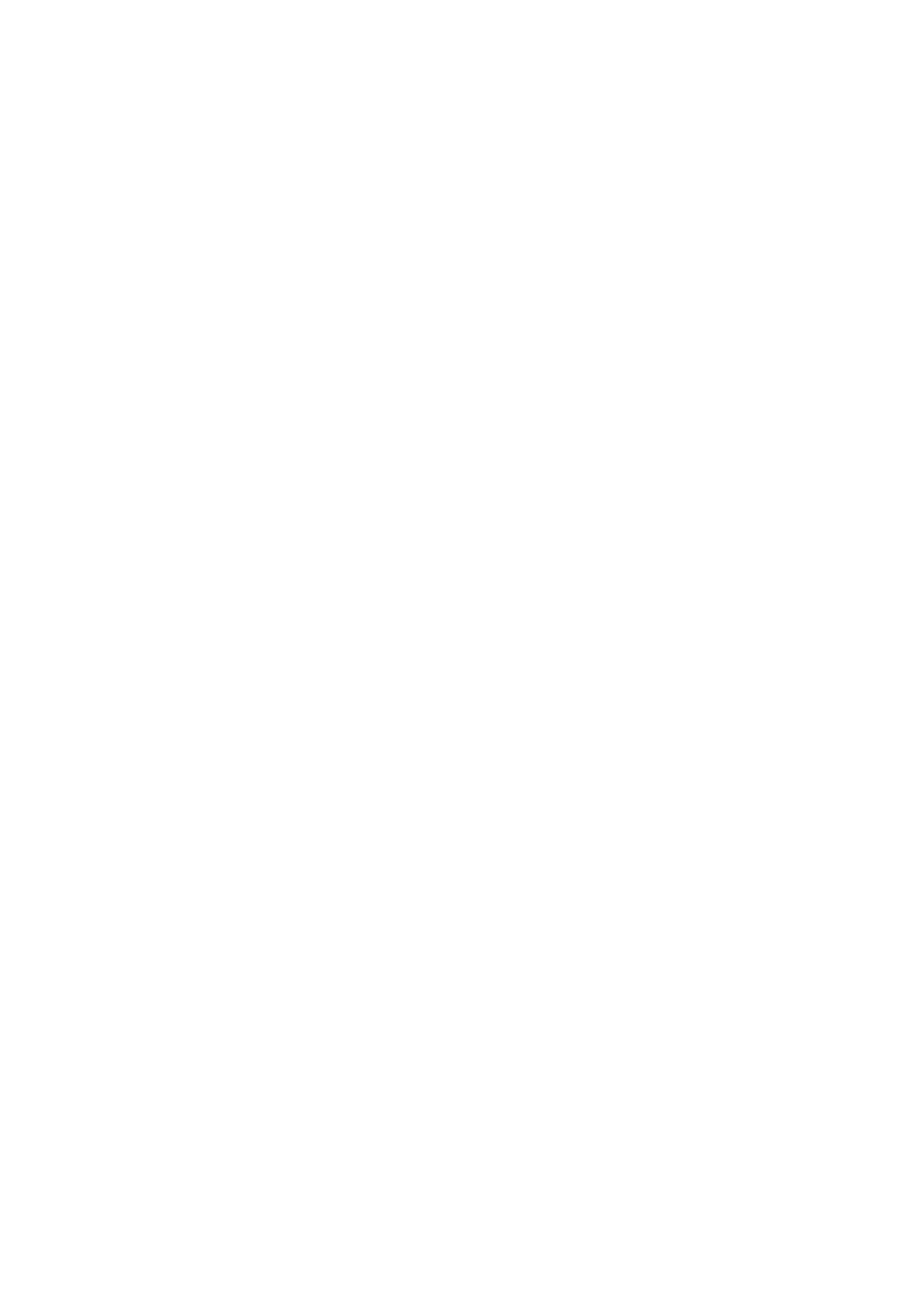## **Love Mystified: A Critique of Norman O. Brown1**

… sie hätte singen nicht reden sollen diese neue Seele – Stefan George, 'Nietzsche'

For here is the 'new soul', prophet of the new man – radical break with the past and with the present which is still the rule of the past. And this past is the archetypal one, in the individual as well as in the history of the species: the primal crime and the primal scene. Psychoanalysis in its most extreme and most advanced concepts guides Brown's interpretation of the history of men and of the human condition. Brown likes to quote Adorno: "In psychoanalysis, only the exaggerations are true". For only the exaggerations can shatter the normal complacency of common sense and scientific sense and their comforting limitations and illusions. Only the exaggerations can (perhaps), with the violence of a shock, elucidate the horror of the whole, the depth of the deception, and the incommunicable promise of a future which can come into being (can come into thought) only as the total annihilation of the past and present. Apocalypse and Pentecost: destruction of everything and the redemption of everything: final liberation of the repressed content – abolition of the reality principle, nay, abolition of reality. For what we call reality Brown calls illusion, lie, dream. We are asleep, and being asleep is being dead; we still live in the womb or return into the womb; our genital sexuality is regression to the state before birth; and we are still under the spell of the primal scene: we reenact the father whom we have introjected; our sex life is his, not ours, and our pleasure remains vicarious. Thus if all our life is dream and illusion, then the awakening to real life is the end of our life: death and resurrection in one. The way out of the womb, out of the dream cave is to die in order to be reborn.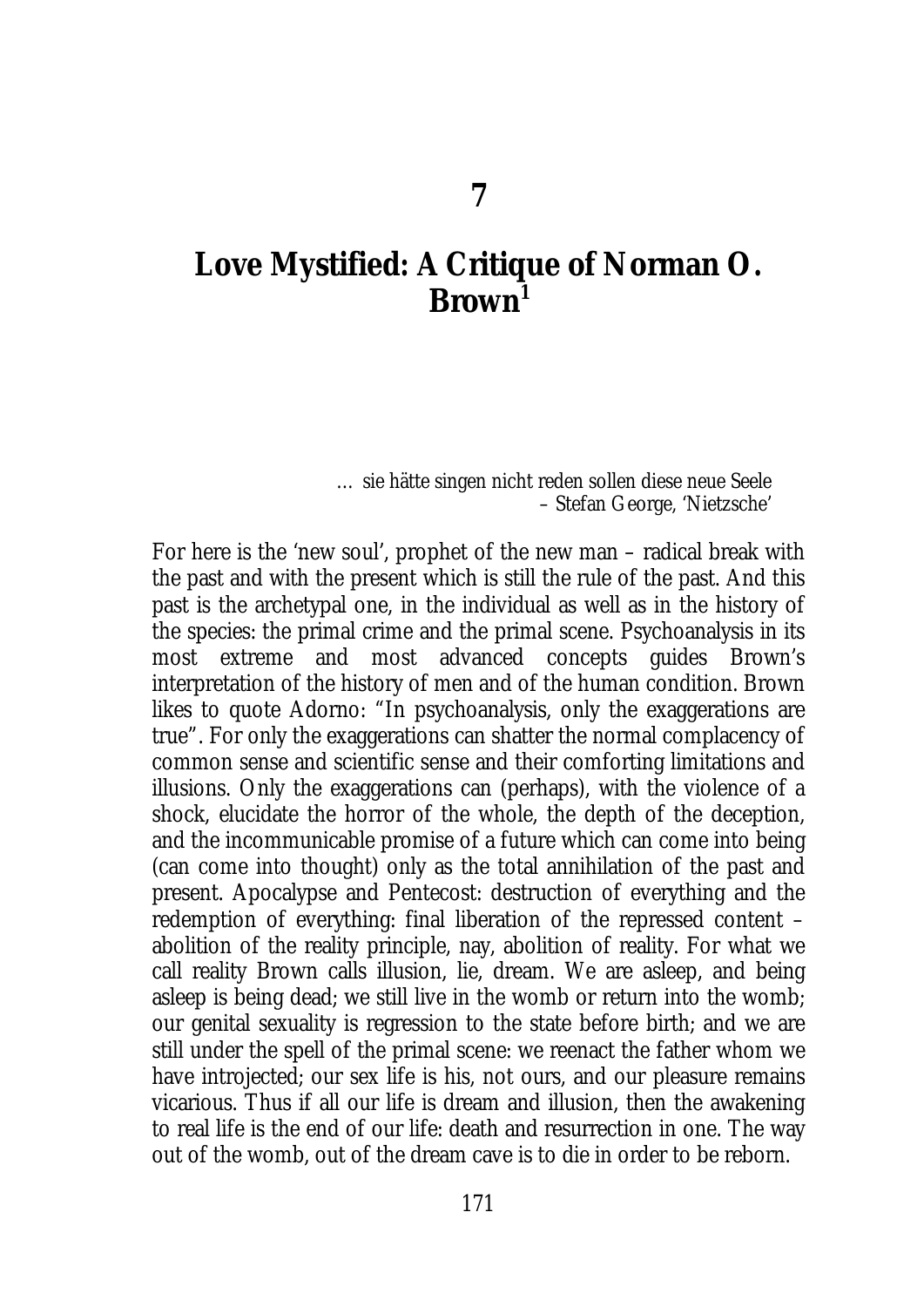Liberation is transubstantiation; resurrection of the body, but the body is "raised a spiritual or symbolic body" (p. 191). "The revolution, the revelation, the apocalypse, is vision; which pronounces a last judgment; and brings about the end" (p. 232). The cave and the womb, Plato and Freud, revolution and revelation, Man and Christ: the grand union and communion of opposites, the overcoming of all division between male and female, self and outside world, thine and mine, body and spirit – this ultimate reconciliation of opposites, does it convey the image of liberation? Or is it again the past that asserts its power over the image of the future, the old in new clothes? The attempt to answer this question involves heavy responsibility, for Norman Brown has carried the burden of radical thought to the farthest point: the point where sanity must appear as madness, where concepts must turn into fantasies, and the truth must become ridiculous. Once again, the tragedy of man as comedy, as the play of Satyre. Norman Brown's book moves along the limits of communication; he is on the search for a new language, which can break through the falsifying, stultifying, repressive universe of ordinary and academic discourse ('senatorial and senile'). In its best parts, this book is a poem and a song, of the beauty which is "*nichts als des Schrecklichen Anfang, den wir noch grade ertragen*…".2 The form of the sentence, the proposition which freezes the content is abandoned; the words, freed from the enchaining form, recapture their explosive meaning, a hidden truth.

The normal flux of ordinary and academic discourse is also broken – the argument is developed in relatively self-sufficient fragments, short paragraphs, aphorisms; their inner connection, the flow of the argument is of a musical rather than conceptual order: variations on a theme, progress through repetition, dissonance as element of structural harmony and development. The right of the imagination as cognitive power is thus restored: released from its senatorial and senile garb, thought becomes play, *jeu interdit*, the scandal; the *esprit de sérieux* gives way to the *gaya sciencia*,drunkenness and laughter. Hegel, the most serious of all serious philosophers, knew it well:

The true is thus the bacchanalian whirl in which no member is not drunken; and because each, as soon as it detaches itself, dissolves immediately – the whirl is just as much transparent and simple repose.3

But then comes the hangover; the imagination falters, and the new language looks for support in the old. Support in quotations and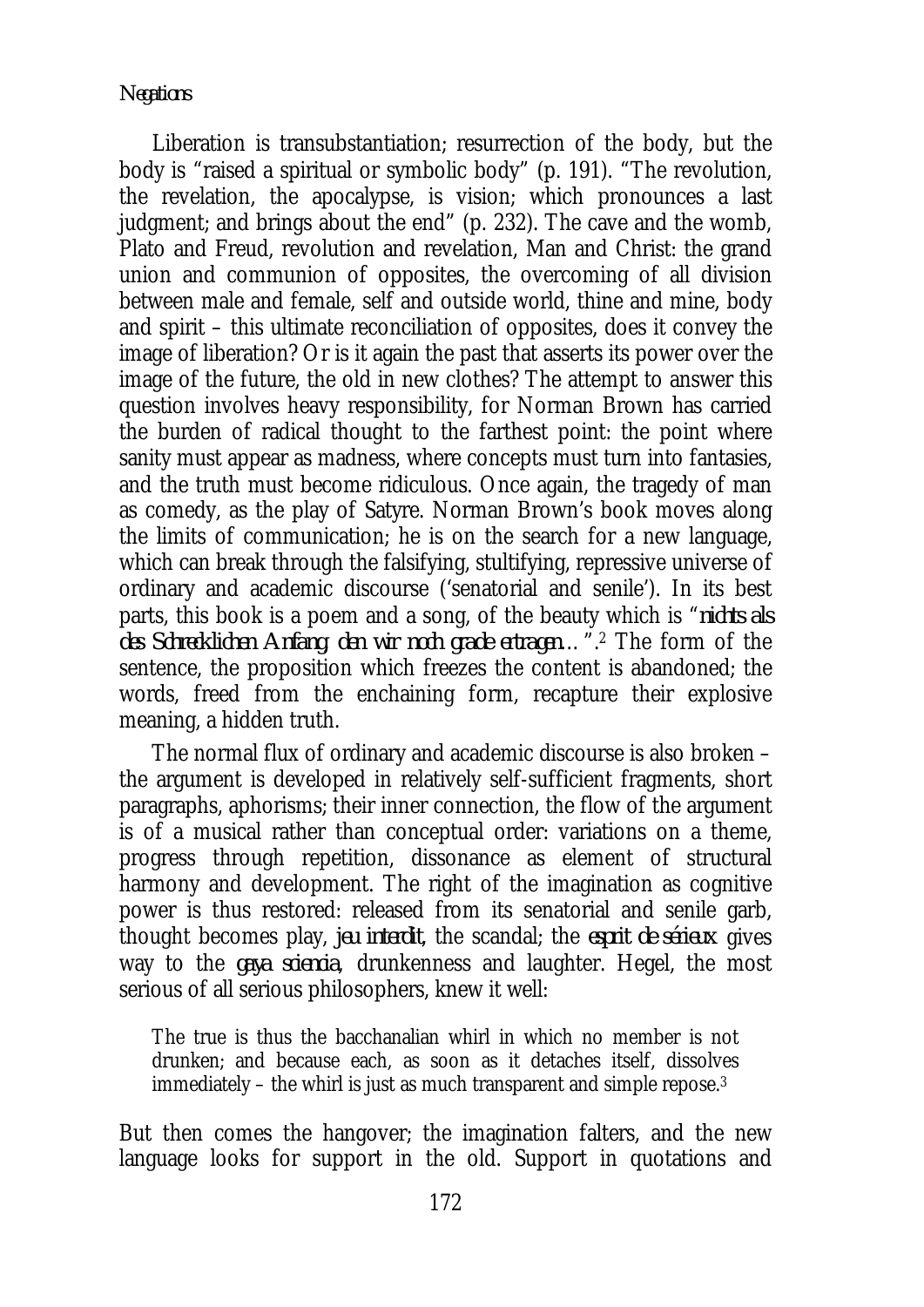references, which are to demonstrate or at least to illustrate the points made; support in returning to the primordial, elemental, subrational; to the infantile stages in the development of the individual and of the species. Psychoanalysis changes its direction and function: the latent content, the unconscious and its prehistory, serve not only as powers to be recognized, comprehended, conquered, but also (and increasingly so in the unfolding of the argument) as normative values, as ends. The grand leap into the realm of freedom and light is thus arrested and becomes a leap backward, into darkness.

Norman Brown's demonstrations and illustrations have yet another and very different significance. A large bulk of his reference is to Holy Script, to Christ and his gospel. A few examples may show how central these references are:

\*

The conclusion of the whole matter is, break down the boundaries, the walls. Down with defense mechanisms, character-armor; disarmament. Ephesians 11, 14 … (p. 149).

The real world … is the world where thoughts are omnipotent, where no distinction is drawn between wish and deed. As in the New Testament … (p. 151).

The solution to the problem of identity is, get lost. Or as it says in the New Testament … (p. 161).

The solution to the problem of war in the Eucharist, with transubstantiation … (p. 173).

But the unconscious is the true psychic reality; and the unconscious is the Holy Spirit … (p. 195).

Real life is life after death, or resurrection. Colossians 111, 3 … (p. 207).

Fulfillment gathers up the past into the present in the form of a recapitulation: that in the dispensation of times there might be a recapitulation of all things in Christ … (p. 207).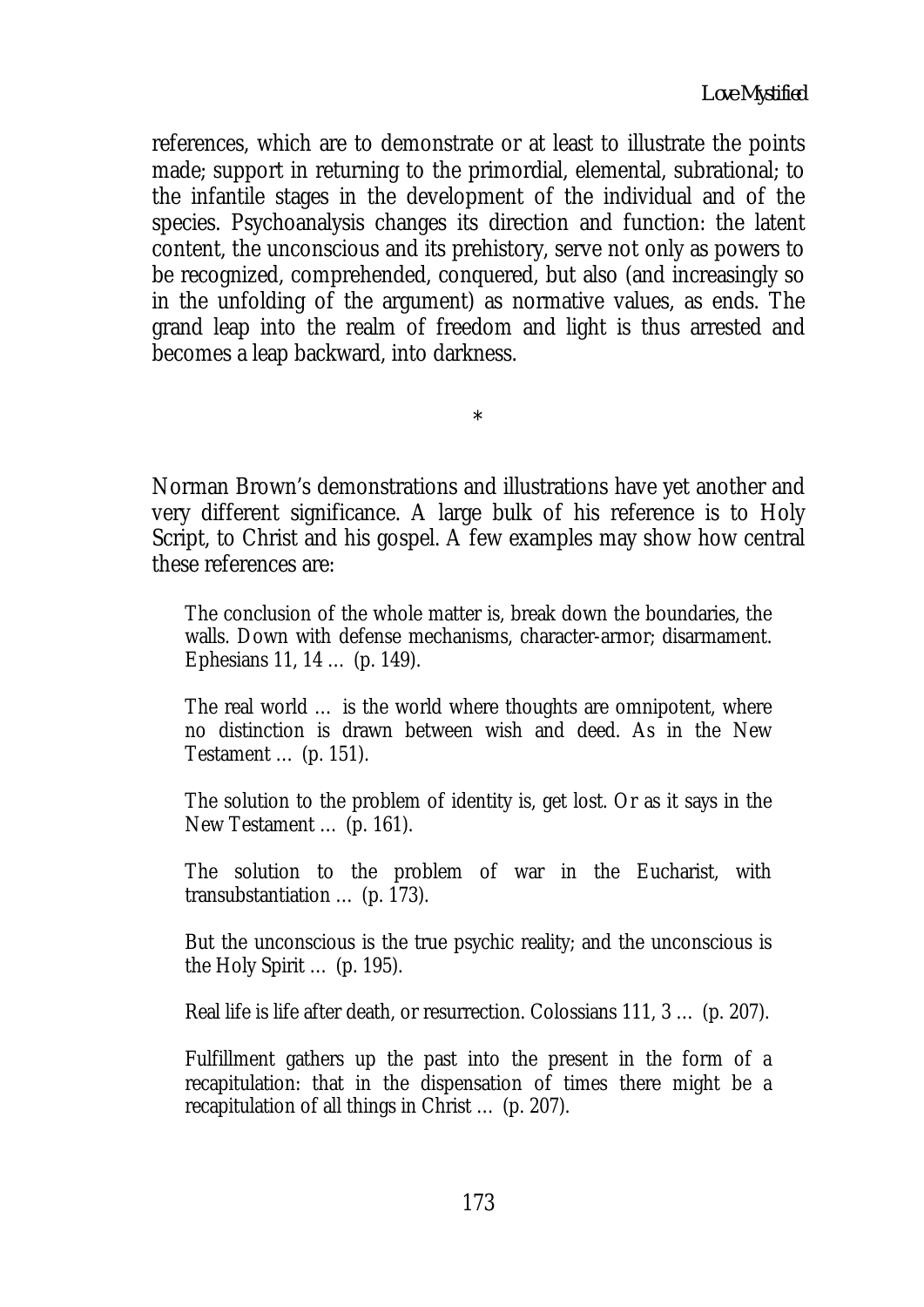Then cometh the end, when he shall have put down all rule and all authority and power. Mere anarchy is loosed upon the world. I Corinthians XV, 24 … (p. 243).

Now Brown takes great pains to state again and again that the religious symbolism is to be interpreted symbolically, in the other direction, as it were. Sexual potency is restored at Pentecost; speech resexualized (p. 251); knowledge made carnal, copulation of subject and object (p. 249); and the spirit is phallic (p. 224) – merger of Christ and Dionysus. But the one stays with the other, and the new emphasis does not suffice to reverse the established direction: sexualization of the spirit is also spiritualization of sexuality, and sexuality itself becomes symbolic: "everything is symbolic, including the sexual act" (p. 181). Behind the veil of Brown's sexualized language, desexualization prevails. The orgasm provides only 'vicarious gratification' (p. 129). Brown's consistent attempt to convey, against overwhelming odds, the new nonrepressive interpretation of the old repressive symbols cannot undo the association of the spirit with the Spirit, the resurrection of the body with the Resurrection. Brown's images of fulfillment suggest total sublimation which drains the unsublimated dimension. Liberation in Nirvana: I like to believe that Norman Brown was aware of this goal of his voyage, and that he communicated his awareness to the reader: his first chapter is headed 'Liberty' and his last, 'Nothing'.

Before examining the reasons for this failure, I shall review briefly the radical origin and intent of Brown's analysis prior to their mystification.

\*

The truth of the human condition is hidden, repressed – not by a conspiracy of some sort, but by the actual course of history. The first aim, therefore, is the critical destruction of history, and of the manner in which history is written and understood. The facts stand for other facts in the depth of the individual and collective unconscious, and the repressed prehistory of mankind continues to make the history of man. The established facts are symbolic facts, derivatives and distortions of the latent content, which is the unexpurgated drama of sexuality. Consequently, history must be explained symbolically. All literal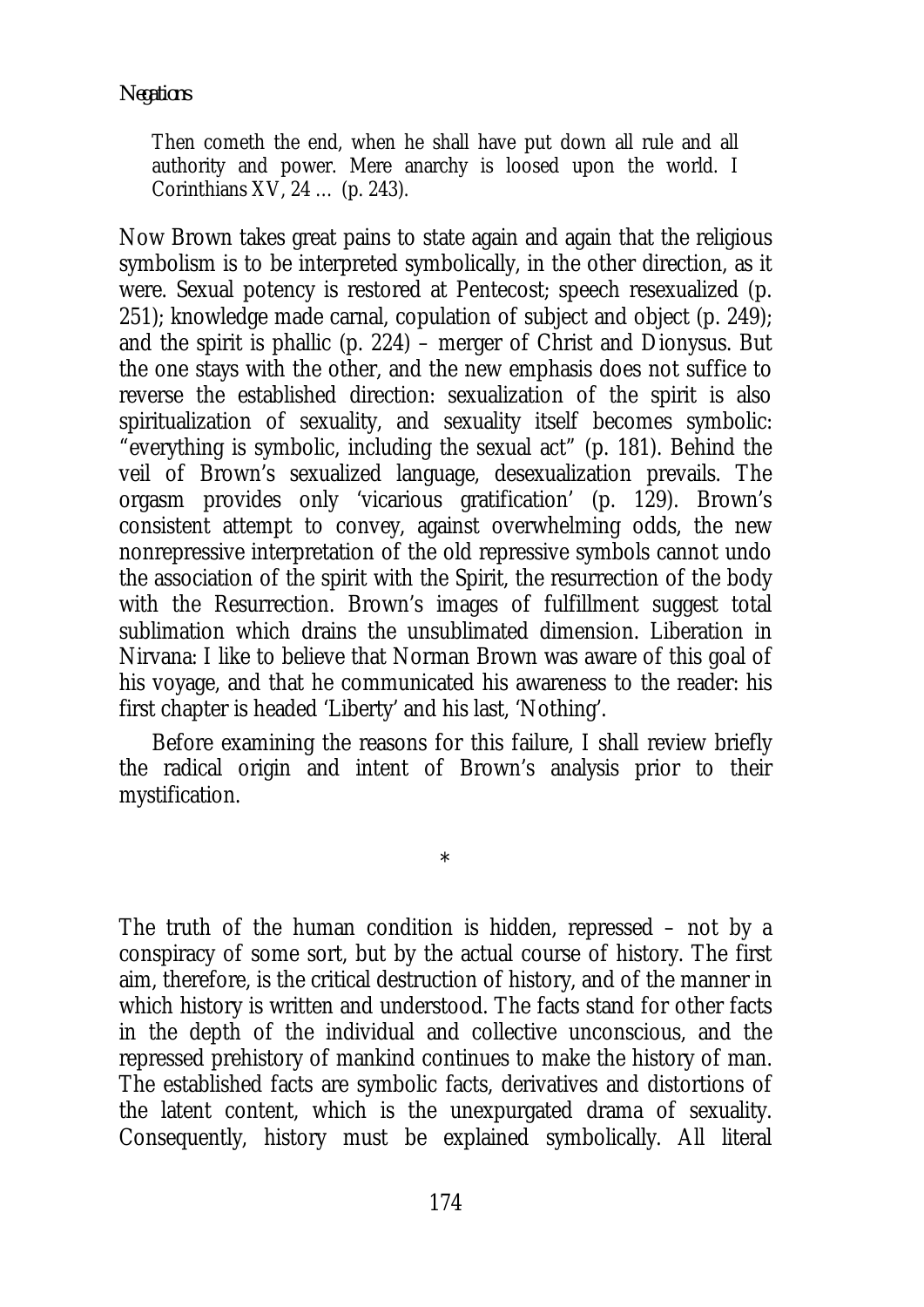interpretation of history is falsification; the "modern historical consciousness is Protestant literalism" which offends against the spirit, kills the spirit. Thus it becomes an 'operation with ghosts' (*Geisteswissenschaft*) (pp. 198ff.). "We must rise from history to mystery" (p. 214) – here is the first mystification in Brown's analysis: the 'mystery' is initially that of the primal crime and the ambivalent penitence for it; but then the mystery becomes that of the resurrection and redemption, transubstantiation, the Eucharist. The radical destruction of history terminates in the religious tale, in which history is, not *aufgehoben*, but simply negated, abolished. The beginning of Brown's book contained a very different promise: the refusal to accept any mystification, and the resolution to call things by their name, their real name, instead of canceling all names in the impossible unity and union of everything.

In line with this promise, Brown begins with the symbolic interpretation of politics:

In order to know the reality of politics we have to believe the myth, to believe what we were told as children. Roman history is the story of the brothers Romulus and Remus, the sons of the she-wolf; leaders of gangs of juvenile delinquents …; who achieved the rape of the Sabine women; and whose festival is the Lupercalia; at which youth naked except for girdles made from the skin of victims ran wild through the city; … a season fit for killing. *Julius Caesar*, Act I (p. 15).

And Brown continues, summing up the initial exposition: "Politics made out of delinquency. All brothers are brothers in crime; all equal as sinners" after the killing of the father, whom they restored in themselves and whom they continue to obey, the killing of each other. Myth or reality? Fictitious past, or factual history that is still with us? The stuff out of which history is made – the stuff of greatness and progress: Brown quotes Livy:

To expand the population, Romulus followed the model of other founders of cities: he opened an asylum for fugitives. The mob that came in was the first step to the city's future greatness.

The City of Man – 'a sanctuary' providing 'immunity for a multitude of criminals' (Augustine). Here is the latent content in the notion of the social contract: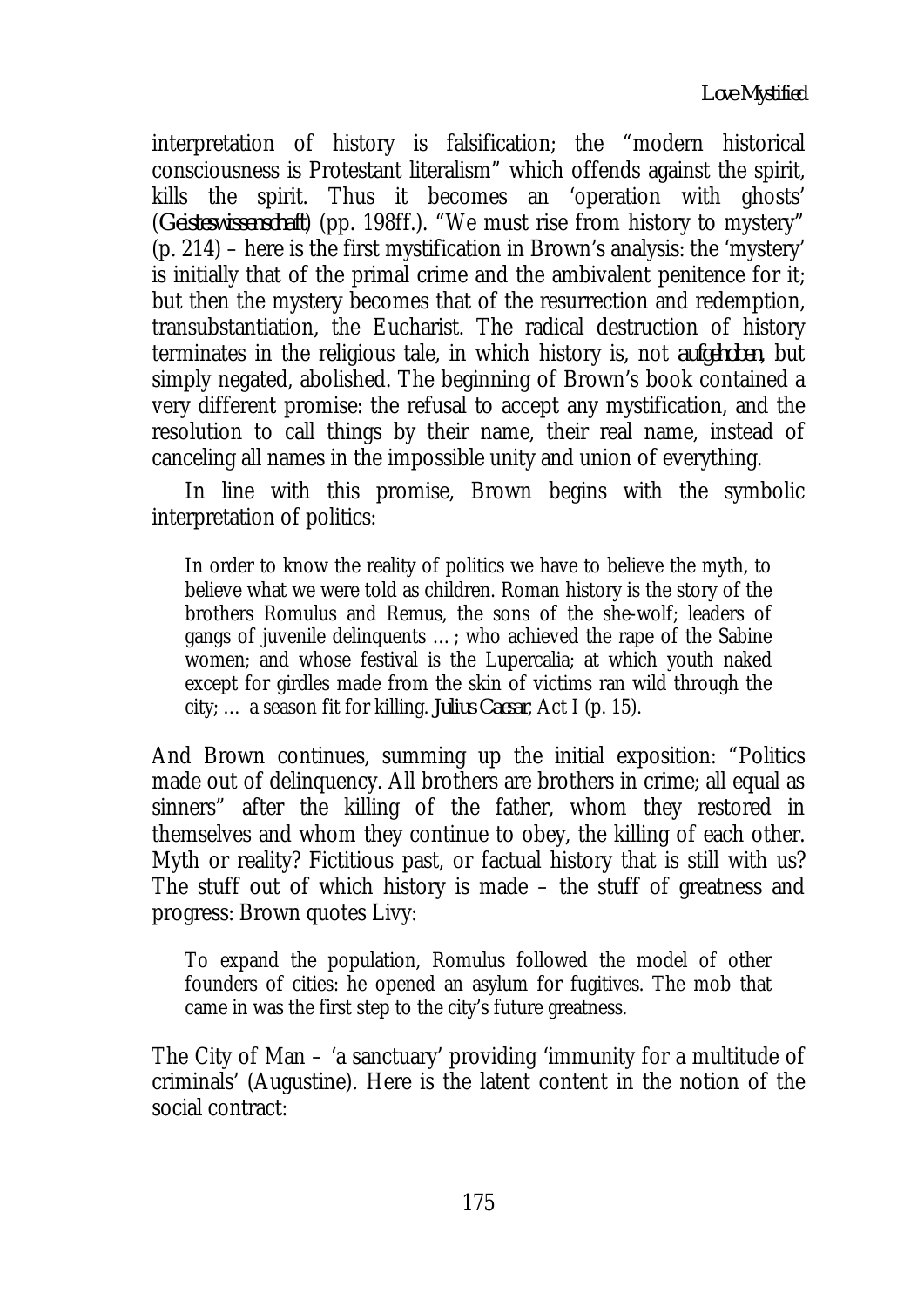The social contract establishes corporate virtue as an asylum for individual sin, making a moral society out of immoral men; men whose natural inclination, according to Hobbes and Freud, is murder (p. 16).

The foundation of the state is itself a crime, the primal crime, for the state is formed by the fraternity (here, Brown sides with Plato and Sparta as against Aristotle and Athens), and it is the common crime that creates common solidarity – political, national solidarity. And after the primal crime, the endless struggle among the brothers – the 'quarrel over the paternal inheritance': the original unity of the body politic now is divided into a multitude of segments, 'moieties'; each acquiring private property, a self, group or individual self, fighting. Law only organizes this fight: "the Rule of Law is the Rule of Force"; and, as the classical myths tell us, right and wrong can be decided only "by an appeal to heaven, that is, by war and violence" (p. 18). The division stays with us: history is fratricide after the parricide. "Political parties are conspiracies to usurp the power of the father" (p. 29); behind politics is the ritual of murder and sacrifice:

The comic wearing of the Indian mask, in the Boston Tea Party, or Tammany's Wigwam, is the lighter side of a game, a ritual, the darker side of which is fraternal genocide (p. 30).

Brown then traces the development of the latent content in the historical step from absolute monarchy to representative government, from Hobbes to Locke. A step within the same continuum of fraud. The illusion in liberty and equality:

Locke allows no man the status of father, and makes all men sons of the Heavenly Father…. Sonship and brotherhood are espoused against fatherhood: but without a father there can be no sons or brothers. Locke's sons, like Freud's cannot free themselves from father psychology … (pp. 4-5).

The father survives in the superego, and in the many new political leaders, now freely elected. The autonomous individual, the 'person' – this cherished achievement of bourgeois society is a fraud, Hobbes's 'artificial Person'. In reality, a person is never himself but always another: he wears a mask, he is possessed by another, represented by another, and representing another. And in all disguises, the other is always the father (p. 98). In theory and in practice, it is always the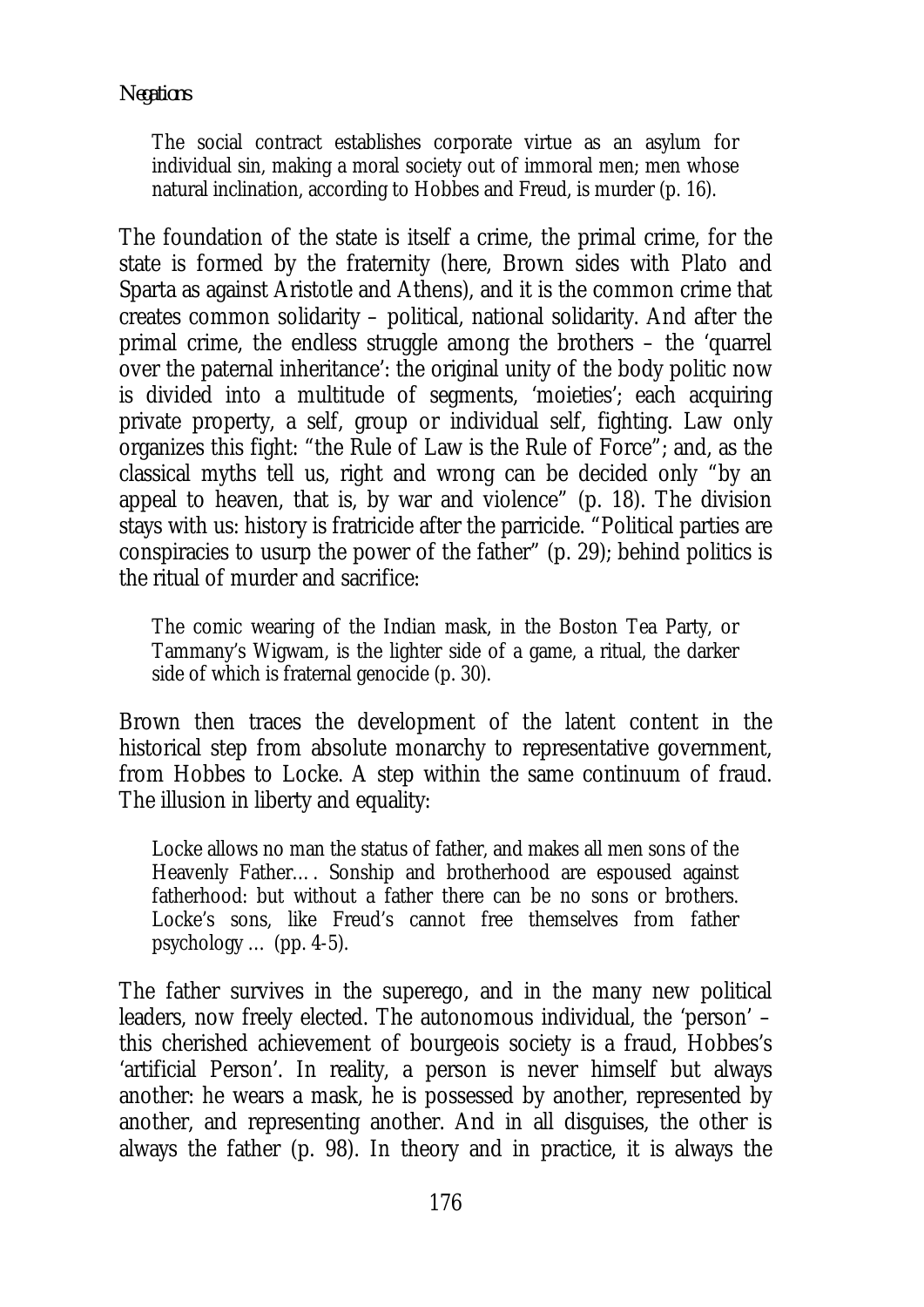Oedipus Complex: as in the Apocalypse, "pump, power, and politics is discovered to be sex" (p. 75) – perverted sex, sado-masochistic sex, striving for impossible satisfaction. For the desired object is the 'combined object': frozen image of the primal scene – a "male female (vaginal father) or a female male (phallic mother)", "stuck together in eternal coitus, eternal lust, and eternal punishment" (pp. 70, 71). And this "could go on forever; there is eternal recurrence".

It must go on until we have overcome the Fall, which is the division of the original and total unity. The solution, the end of the drama of history is the restoration of original and total unity: unity of male and female, father and mother, subject and object, body and soul – abolition of the self, of mine and thine, abolition of the reality principle, of all boundaries….

\*

Perhaps only the most extreme imagery can elucidate the depth dimension of history, the web of pleasure and terror, truth and deception in eternal recurrence. But the imagery is not enough; it must become saturated with its reality: symbolism must recapture that which it symbolizes. The king must be shown not only as father but as king, that is to say, as master and lord; war and competition and communication must be shown not only as copulation but as war and business and speech. Unless the analysis takes the road of return from the symbolic to the literal, from the illusion to the reality of the illusion, it remains ideological, replacing one mystification by another.

Brown's concept of illusion (sleep, dream) covers, undifferentiated, the latent and the overt content of history, or, it de-realizes reality. To him, the political kingdoms are 'shadows', political power is a fraud: the emperor has no new clothes, he has no clothes at all. But unfortunately, he does: they are visible and tangible; they make history. In terms of the latent content, the kingdoms of the earth may be shadows: but unfortunately, they move real men and things, they kill, they persist and prevail in the sunlight as well as in the dark of night. The king may be an erected penis, and his relation to the community may be intercourse; but unfortunately, it is also something very different and less pleasant and more real. Brown skips the mediations which transform the latent into the overt content, sex into politics, the subrational into the rational.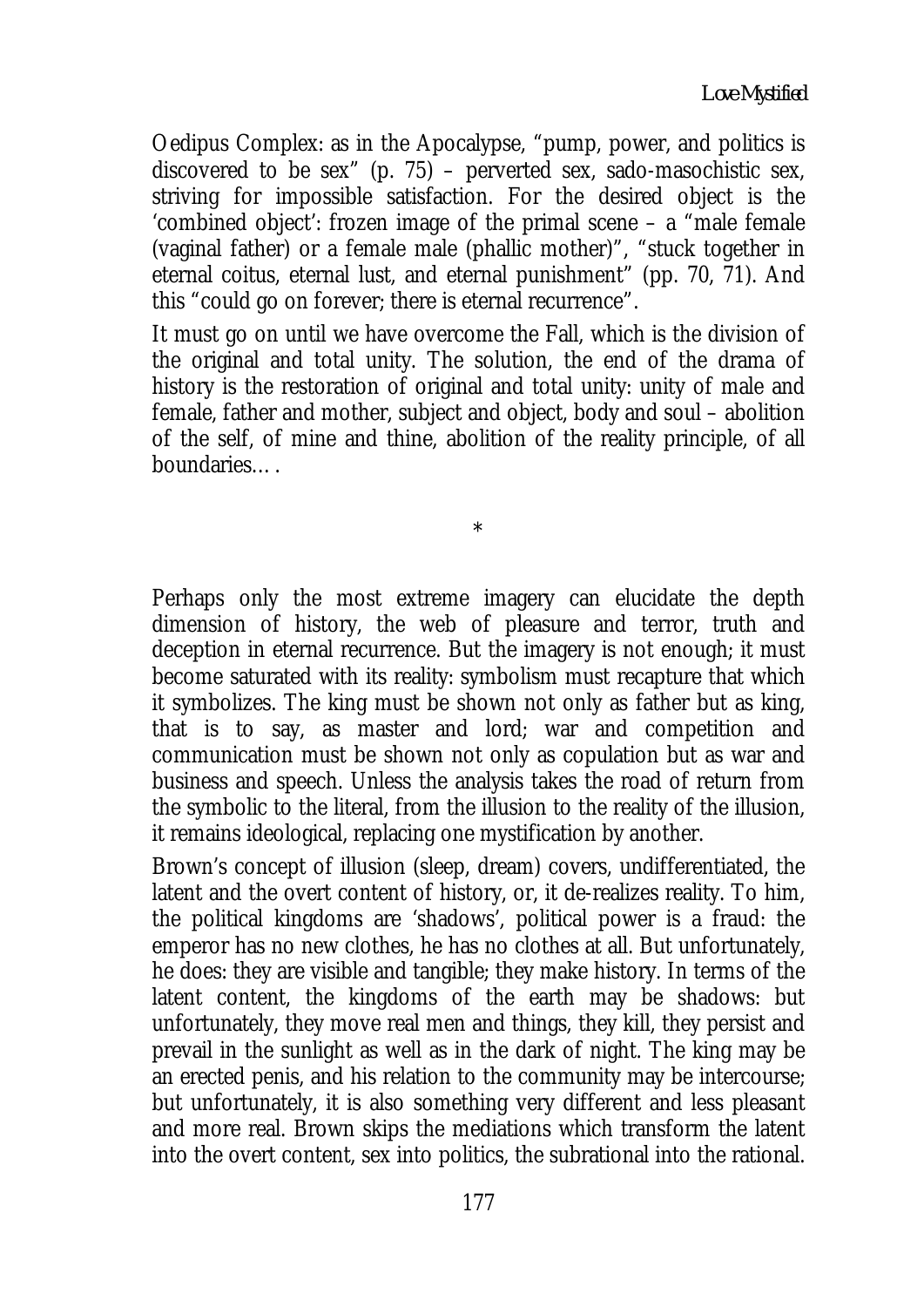Thus he is stuck with the time-honored quandary of psychoanalysis: the airplane is a penis symbol, but it also gets you in a couple of hours from Berlin to Vienna.

The 'lower depths', the 'underworld' of the Unconscious moves the history of mankind without dissolving its reality, its rationality. The roots of repression are and remain real roots; consequently, their eradication remains a real and rational job. What is to be abolished is not the reality principle; not everything, but such particular things as business, politics, exploitation, poverty. Short of this recapture of reality and reason, Brown's purpose is defeated, and the critical destruction of history, the discovery of its latent and real content, turns into the mystification of the latent and real content. True, in the language which reveals the stuff out of which history is made, the established history of the Establishment, from Romulus and Remus to the Founding Fathers and their representative government, today appears as crime, deception, lie, illusion; we are asleep, we are dreaming, we are dead if we experience this as reality, as life, freedom, fulfillment. But this illusion is itself a historical fact and factor, and its negation, if any, is a historical, definitive negation: historical goal of historical practice. Outside and beyond the historical continuum, the solution is nothing (as Brown's last chapter indicates), and that means: it is not. And within the historical universe (the only one that, in any meaningful sense, can ever be the universe of Freedom and fulfillment), there are divisions and boundaries that are real and will continue to exist even in the advent of freedom and fulfillment, because all pleasure and all happiness and all humanity originate and live in and with these divisions and boundaries. Such are the division into the sexes, the difference between male and female, between the penis and the vagina, between you and me, even between mine and thine, and they are, or can be, most enjoyable and most gratifying divisions; their abolition would be not only illusion but nightmare – the acme of repression. To be sure, this gratification is transitory, momentary, and partial, but this does not make it 'vicarious' – on the contrary! To be sure, *alle Lust will Ewigkeit*, but this eternity can only be that of the ever returning *moments* of joy, of the ever-returning solution of tension. Tension can be made nonaggressive, nondestructive, but it can never be eliminated, because (Freud knew it well) its elimination would be death – not in any symbolic but in a very real sense. And we still want to live, within our boundaries and divisions, which we want to make our own instead of leaving their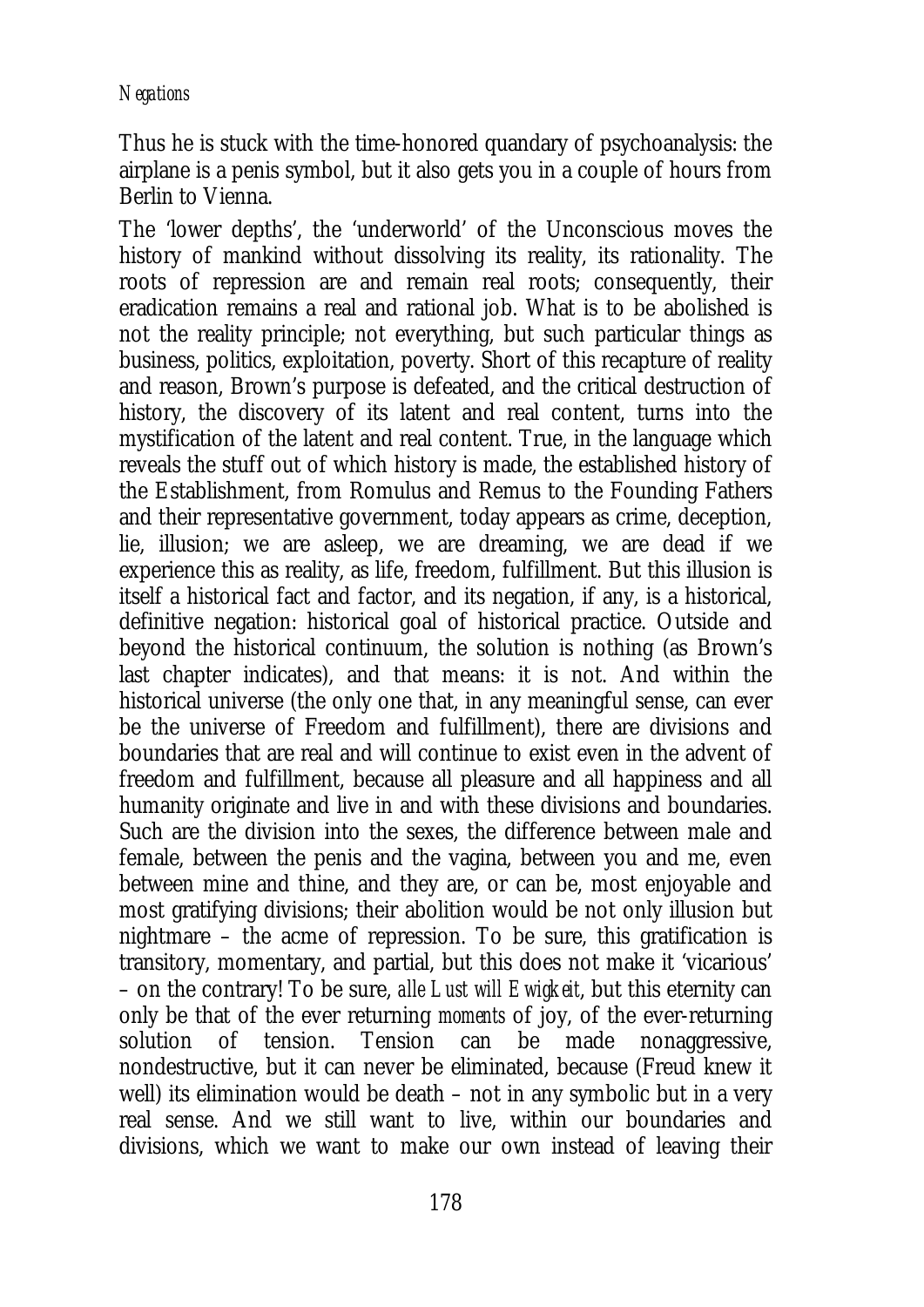determination to our fathers and leaders and representatives. For there is such a thing as the Self, the Person – it does not yet exist but it must be attained, fought for against all those who are preventing its emergence and who substitute for it an illusory self, namely, the subject of voluntary servitude in production and consumption, the subject of free enterprise and free election of masters. There is even such a thing as property which is a factor and ingredient of true freedom (Marx knew it well): that which is properly mine because I am different from you and can be with and for you only in this difference – boundaries to be enjoyed by you and by me. And there are 'others', strangers who must remain strangers, must not enter my domain or yours because there is no pre-established harmony, and their otherness is not based on any economic position, social status, racial or national heritage but on their own self and own body with its own drives, pleasures, sorrows.

Here is the central fallacy, the mystification in Brown's vision. He obliterates the decisive difference between real and artificial, natural and political, fulfilling and repressive boundaries and divisions. Does the well-trained classicist not recognize the liberating truth in the concepts of *telos* and *mesotes*?Fulfillment becomes meaningless if everything is one, and one is everything. The sinister images of 'burning' and 'sacrifice' recur in Brown's vision: "The true sacrifice is total, a making holy of the whole" (p. 174); "Love is all fire; and so heaven and hell are the same place. As in Augustine …" (p. 179); "The true body is the body burnt up, the spiritual body" (p. 183); "The reality adumbrated in all sacrifice, in animal sacrifice, is human sacrifice, the sacrifice of the human body, as an eternal truth" (p. 228). No symbolism can repulse the repressive connotation: one cannot love in fire – unless one is a Christian or Buddhist martyr. Acme of sublimation: the unsublimated realizations of Eros are burnt up, sacrificed – they evaporate. For Eros lives in the division and boundary between subject and object, man and nature; and precisely in its polymorphous-perverse manifestations, in its liberation from the 'despotism of genital organization', the sexual instincts transform the object and the environment – without ever annihilating the object and the environment together with the subject.

\*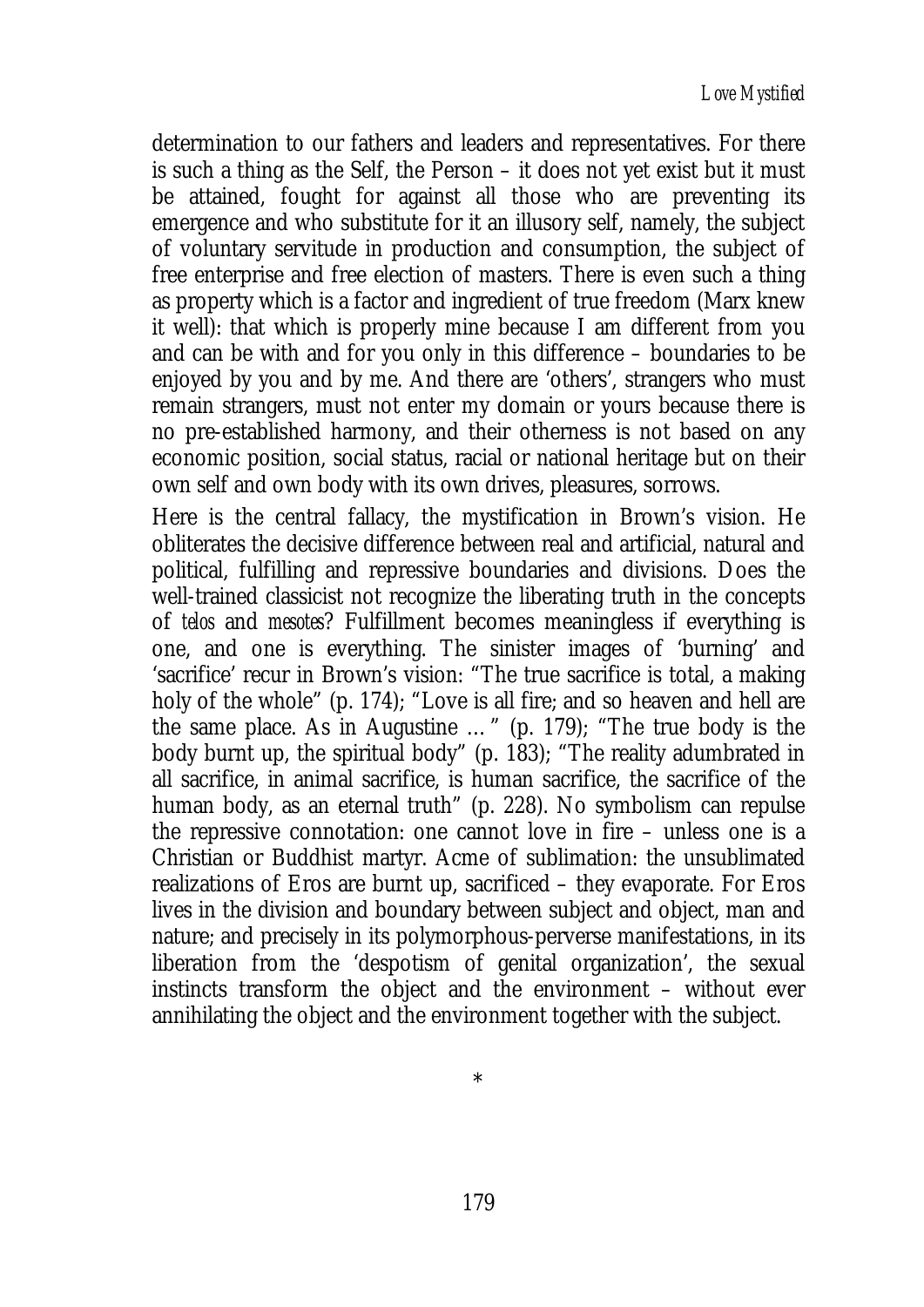Brown's logic is consistent: if the Fall was the division of the original unity which was total unity, then the redemption can only be the restoration of total unity:

Fusion: the distinction between inner self and outside world, between subject and object, overcome (p. 253).

But such fusion would be the end of human life, in its instinctual as well as rational, unsublimated as well as sublimated, expressions. The unity of subject and object is a hallmark of absolute idealism; however, even Hegel retained the tension between the two, the distinction. Brown goes beyond the Absolute Idea: "Fusion, mystical, participation" (p. 254). But mystical participation is not made less mystical if it is 'freely' consummated, and magic does not become less magical if it is 'conscious magic'.

The last sentence of the last chapter: "Everything is only a metaphor; there is only poetry". To understand the reality of politics is to believe in the myth. We still don't believe in it; we don't understand; we are prisoners in the cave. "Turning and turning in the animal belly, the mineral belly, the belly of time. To find the way out: the poem" (p. 56). This is one of Brown's most advanced formulations: a vision of the truth. But poetry is made in history and makes history; and the poem which is 'the way out' will be (if ever) written and sung and heard here on our earth. Brown had such a poem in mind, and he started to write it, but it became adumbrated by the ancient ghosts, by the symbols of sacrifice, death, transubstantiation. The concluding reference in his book contains the sentence:

Then the body of the Enlightened One becomes luminous in appearance, convincing and inspiring by its mere presence, while every word and every gesture, and even his silence, communicate the overwhelming reality of the Dharma.

This does not work, and no new symbolic interpretation can remove the impact of the many centuries of deception and exploitation which has defined the connotation of these words. To be sure, the sinister spell can be broken: by the power of the poet and singer, even before the historical, the real break with deception and exploitation has occurred. But the poet and singer can give to such words a new and revolutionary connotation only if his speech and song subvert the established meaning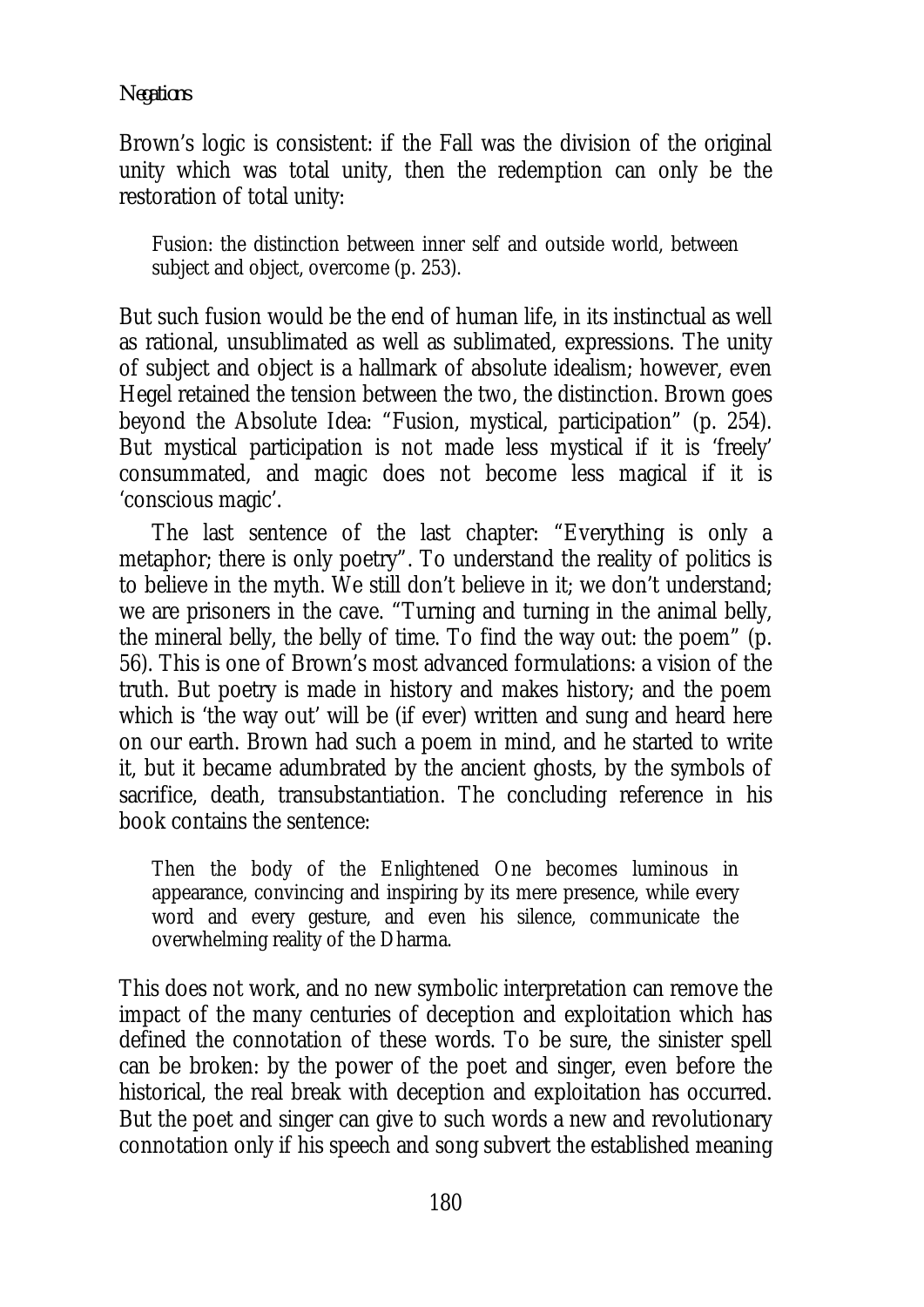not merely symbolically but also literally, that is to say, if he cancels this meaning by translating the impossible into the possible, the mystical absurd into the real absurd, the metaphysical utopia into the historical utopia, the second into the first coming, redemption into liberation. Brown moves in the opposite direction. He begins with tearing the ideological veil; the "history of mankind goes from the natural cave to the artificial cave, from the underground cave to the aboveground underground" (p. 39). In such sentences, the symbolism names the reality as that which it is and thereby invokes revolution:

The revolution is from below, the lower classes, the underworld, the damned, the disreputable, the despised and rejected. Freud's revolutionary motto in *The Interpretation of Dreams: Flectere si nequeo Superos, Acherunta movebo*. If I cannot bend the higher powers, I will stir up the lower depths. Freud's discovery: the universal underworld (p. 241).

But then, the very next paragraph opens with the statement: "Darkness at noon. A progressive darkening of the everyday world of common sense". Of common sense only? Or has the darkness also descended on the 'way out' which Brown has opened? The equating sequence:  $revolution = revrelation = redemption = resurrection strikes not only at$ common sense but at sense. True, it is not merely common sense that is false; thus it may be an indispensable, rational task to reduce words to non-sense, "to transcend the antinomy of sense and nonsense, silence and speech" (p. 258). However, this task, if it should help us to find 'the way out', is a political task: the silence is not that of the Tibetan or any other monastery, nor of Zen, nor of mystical communion – it is the silence which precedes action, the liberating action, and it is broken by action. The rest is not silence but complacency, or despair, or escape. And when and where such action is barred, the task of reducing words to non-sense is the critique of the established language as the language of the Establishment which makes sense out of non-sense: the nonsense of its preservation and reproduction as its sole *raison d'être*.

Brown's 'way out' leaves the Establishment behind – that is, the way out is indeed mystical, mystification. The symbolic interpretation works both ways: it reveals the latent, the real content of reality, and it symbolizes the real content: it mystifies the possibilities of liberation. Revolution, freedom, fulfilment become in turn symbolic – symbolic goals and events. Symbolic of what? The answer remains, must remain,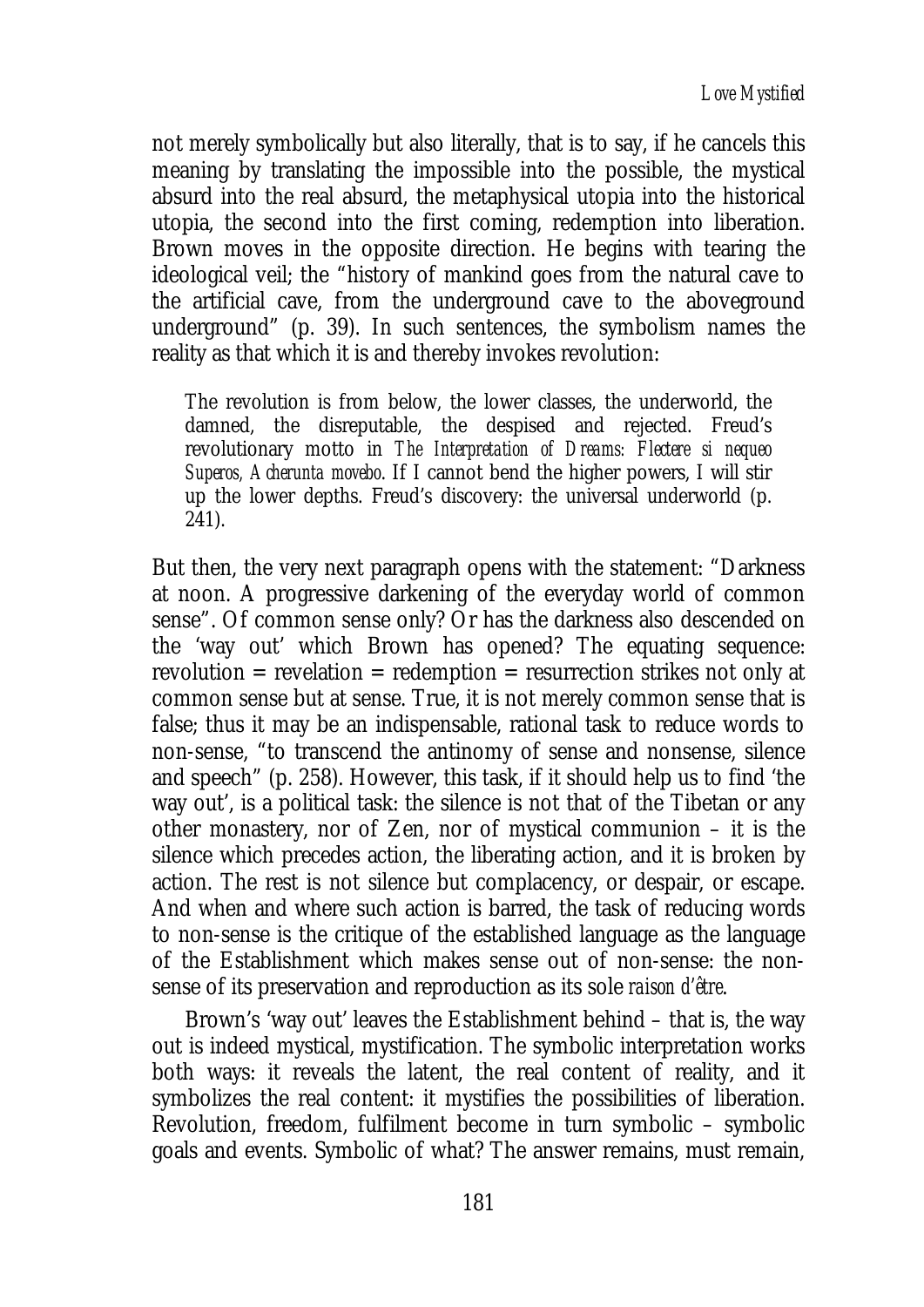shrouded in mystery, because Brown envisions an Absolute, a Totality, a Whole which swallows up all parts and divisions, all tensions and all needs, that is to say, all life. For such a totality does not exist in any sense or non-sense, and should not even be the vision of the free imagination because it is the negation of all freedom, and of all happiness (at least human happiness). To be sure, in dialectical logic, the whole is the truth, but a whole in which all parts and divisions have their place and stage. The relations between them, their specific function, the different levels and modes of reality, its inner development must be demonstrated and defined – only then, in the unending and subverting stream of mediations, appears the true as the bacchanalian whirl: sober drunkenness of the whole: Reason as Freedom. Critical, not absolute vision; a new rationality, not the simple negation of rationality.

\*

In the beginning may have been the Uroboros: male and female, father and mother, mother and child, ego-id and outside world in one. But the Uroboros has busted a long time ago; the distinctions and divisions are our reality – real with all its symbols. In the light of its own possibilities, it may well be called a cave, and our life in it dream or death. Its horror has come to penetrate every part of it, every word and every vision. The way out may well be the subversion of this entire reality, but this subversion, in order to be real, must itself be real, look in the face of this reality, and not turn the head. Brown affirms the proposition on the need for changing the world instead of interpreting it. If there is one proposition which should not be understood symbolically, it is this one. And yet, in the development of Brown's argument, both the latent and the overt content of this proposition are being sublimated and mystified, and his vision of total change, of the final union at the end of history remains under the spell of the primordial Uroboros, the unity that is prior to all history.

The way out is also a way back: regression at a higher level, regression sanctified, liberated. Is it again a case of The God That Failed: from politics to a new Communion, from Liberty to Nothing? (When will we realize that there was no god that failed because there was no god, and that the failure was ours, and theirs?) Anyhow, his song of fulfillment ends in silence, not in the sensuous, audible, living silence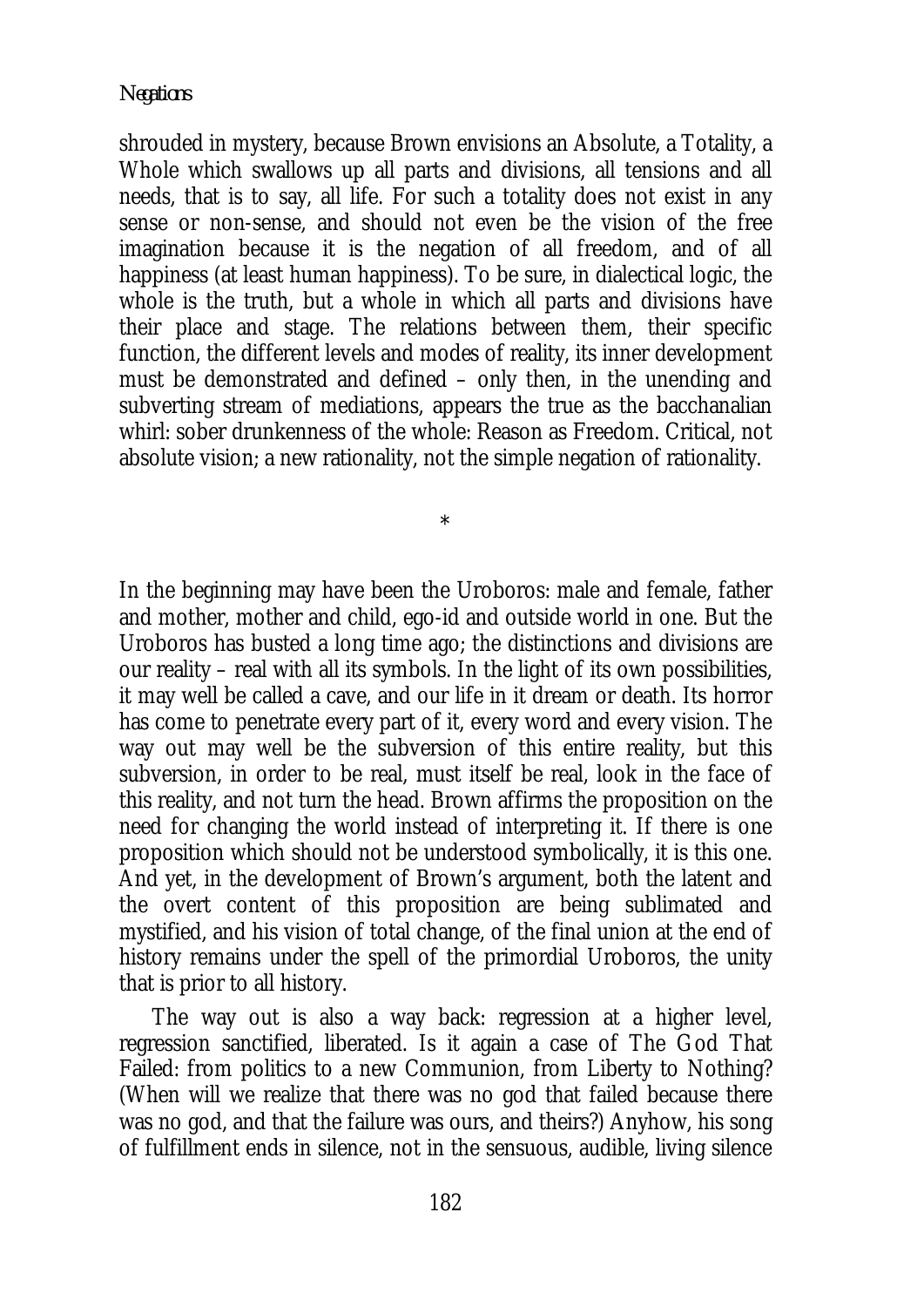at the end of the *Lied von der Erde*, but the silence under the cross, after the crucifixion; not the eternity of *Alle Lust will Ewigkeit* (the '*ewig*' which is the last word in the *Lied von der Erde*), but the eternity which is not of this world, the eternity of Nirvana in which all joy and all sorrow are fulfilled – annihilated.

We like to have a different idea of *Love's Body*, and we like to believe that Brown himself has a different idea:

To pass from the temple to the body is to perceive the body as the new temple, the true temple. The house is a woman, and the woman is a house, or palace…. The land is a woman, the virgin land; and the woman is a land, my America, my Newfoundland (p. 225).

This is it. The woman, the land is here on earth, to be found here on earth, living and dying, female for male, distinguished, particular, tension to be renewed, Romeo's and Don Juan's, self and another, yours or mine, fulfillment in alienation. No Eucharist, no crucifixion, no resurrection, no mysticism. To find this woman, to free this land: *hic Rhodus, hic salta*! And don't jump into Nothing. Waking up from sleep, finding the way out of the cave is work within the cave; slow, painful work with and *against* the prisoners in the cave. Everywhere, even in your own land which is not yet found, not yet free, there are those who do this work, who risk their lives for it – they fight the real fight, the political fight. You have revealed the latent, the true content of politics – you know that the political fight is the fight for the whole: not the mystical whole, but the very unmystical, antagonistic whole of our life and that of our children – the only life that is.

Among the many sentences in Brown's book which I like best is the opening of the Preface: "At least in the life of the mind, ventures should be carried through to the end". He has not done so; this is not the end. He has reached a point of return; on a new way, return to the earth. *Bon voyage*!

\*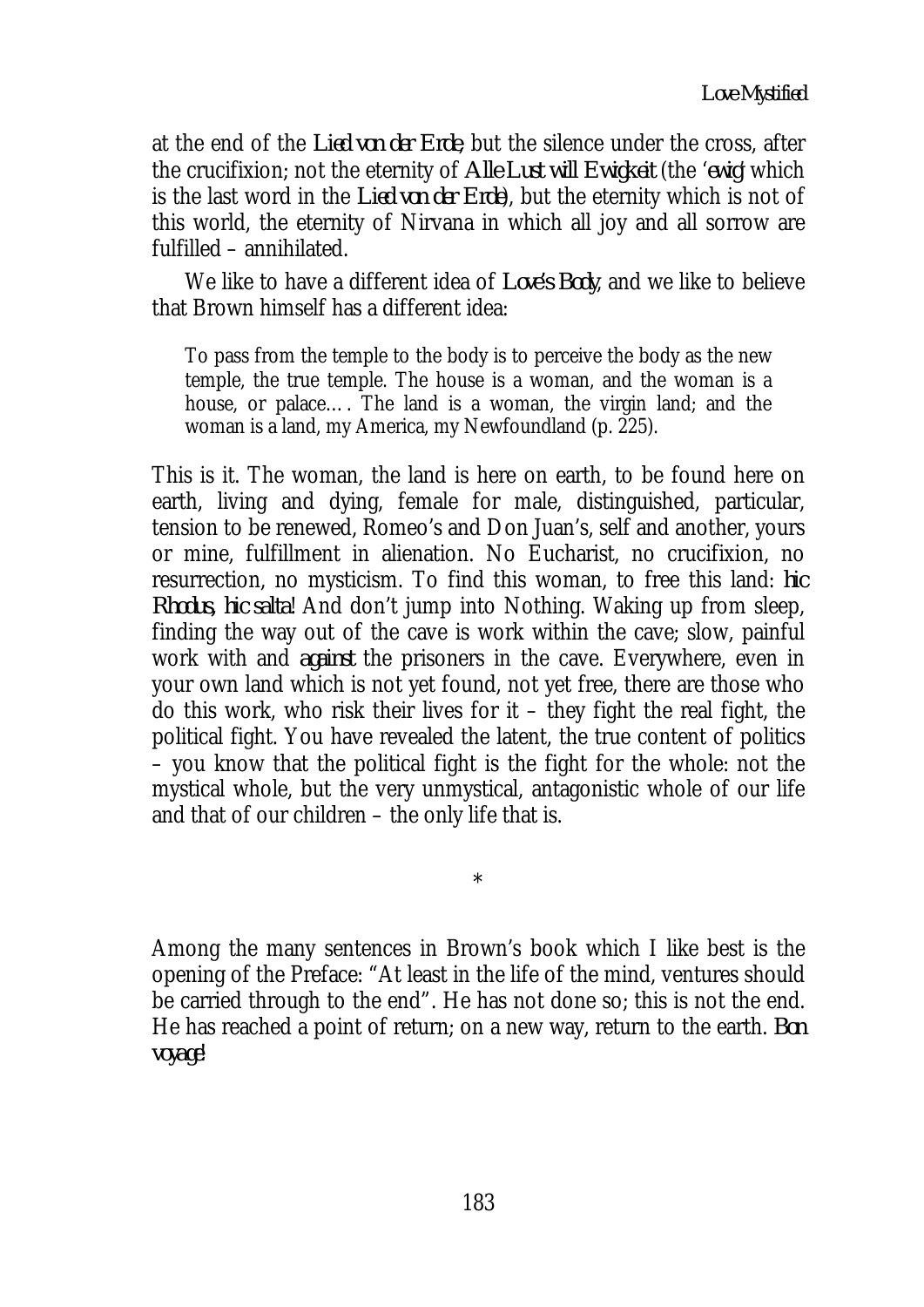## **A Reply to Herbert Marcuse**

### **By Norman O. Brown**

My friend Marcuse and I: Romulus and Remus quarreling; which of them is the *real* 'revolutionary'.

He will not see the recurrence in revolution. Revolution is not a slate wiped clean, but a revolving cycle (*Love's Body*, p. 204). Even newness is renewal. As it was in the beginning. The idea of progress is in question; the reality of Marx cannot hide the reality of Nietzsche. The thing is to change the world; but it is also true that everything remains always the same. The assignment then is (to put it simply) the simultaneous affirmation and rejection of what is; not in a system, as in Hegel, but in an instant, as in poetry.

There is eternal recurrence; there are 'eternal objects' (Whitehead); archetypes. This is a hard lesson. There is a sense in which war cannot be abolished (*Love's Body*, p. 182). Or, there is an eternal object of which literal war is a false image, or inadequate idea. The thing to be abolished is literalism; the worship of false images; idolatry. Allen Ginsberg saw it just the way it is: Moloch. A false idol fed with real victims. This is no joke. (Nor is fire; Heraclitean fire.)

Idolatry is fetishism, mystification; demystification would be an end to idolatry. But an end to idolatry is not so easy (*Love's Body*, p. 114). It is not the abolition of the temple, but the discovery of the true temple: Love's body. Karl Barth saw religion as idolatry; Karl Marx saw religion as the heart of a heartless world. The Sacred Heart. The thing is not to excise the heart but to put it where it belongs. The real atheism is to become divine. In a dialectical view, atheism becomes theurgy, godmaking; demystification becomes the discovery of a new mystery; and everything remains the same.

There is another sense in which mystification must be affirmed. We have to surpass the Enlightenment notion that in the life of the species or of the individual there is a definitive change-over from darkness to light. Light is always light in darkness; that is what the unconscious is all about (*Love's Body*, p. 216). Nor can the light become a current, always turned on, in ordinary prosaic language. Truth is always in poetic form; not literal but symbolic; hiding, or veiled; light in darkness. Yes,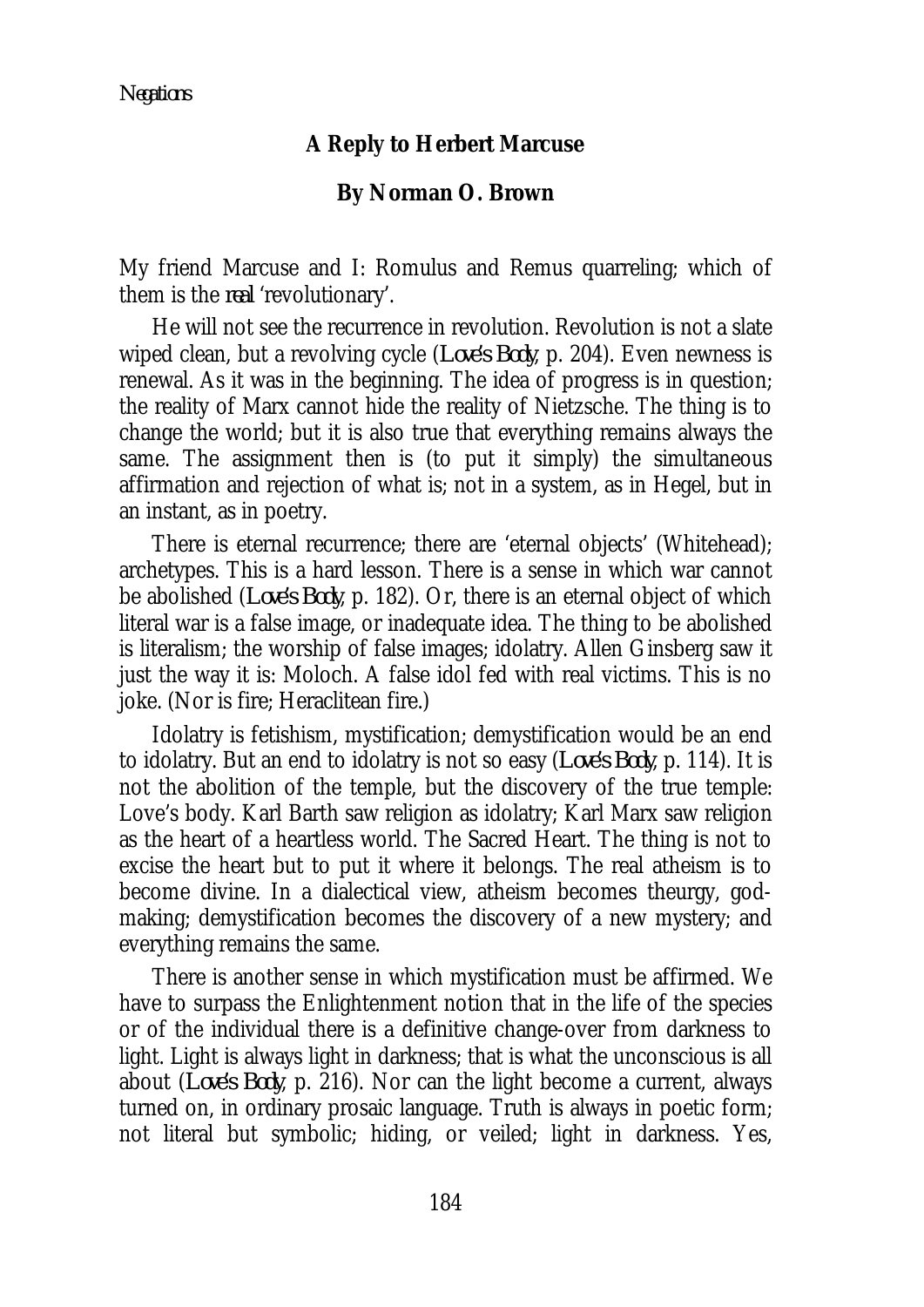mysterious. Literalism is idolatry of words; the alternative to idolatry is mystery. And literalism reifies, makes out of everything things, these tables and chairs, commodities. The alternative to reification is mystification (*Love's Body*, p. 234). The world is actually not a collection of commodities;

When silence

Blooms in the house, all the paraphernalia of our existence

Shed the twitterings of value and reappear as heraldic devices.

– Robert Duncan

Heraldic devices: airplanes as penis symbols rather than 'modern conveniences'. One of the eternal verities is the human body as the measure of all things, including technology. The businessman does not have the last word; the real meaning of technology is its hidden relation to the human body; a symbolical or mystical relation.

\*

With the whole world still in the bourgeois stage of competitive development and war, the thing to remember about Mars is that he was able to look beyond this world to another possible world, of union, communion, communism. What needs to be reiterated is not reassurance to the bourgeois that he will be able to carry his little old Self, Person, and Property into that world, but that the kingdom of heaven on earth is possible; and that other world, the negation of this jungle, cannot possibly be anything except Communitas. A higher form of chaos; instead of confusion, fusion (*Love's Body*, pp. 248, 253).

And, after Freud, we have to add that there is also a sexual revolution; which is not to be found in the bourgeois cycle of repression and promiscuity, but in a transformation of the human body, an abolition of genital organization. Indeed, *Love's Body* shows that genital organization is the same thing as Self, Person, Property; and, therefore, the abolition of genital organization, foretold by Marcuse in *Eros and Civilization*, turns out to mean what Marcuse calls the impossible unity and union of everything.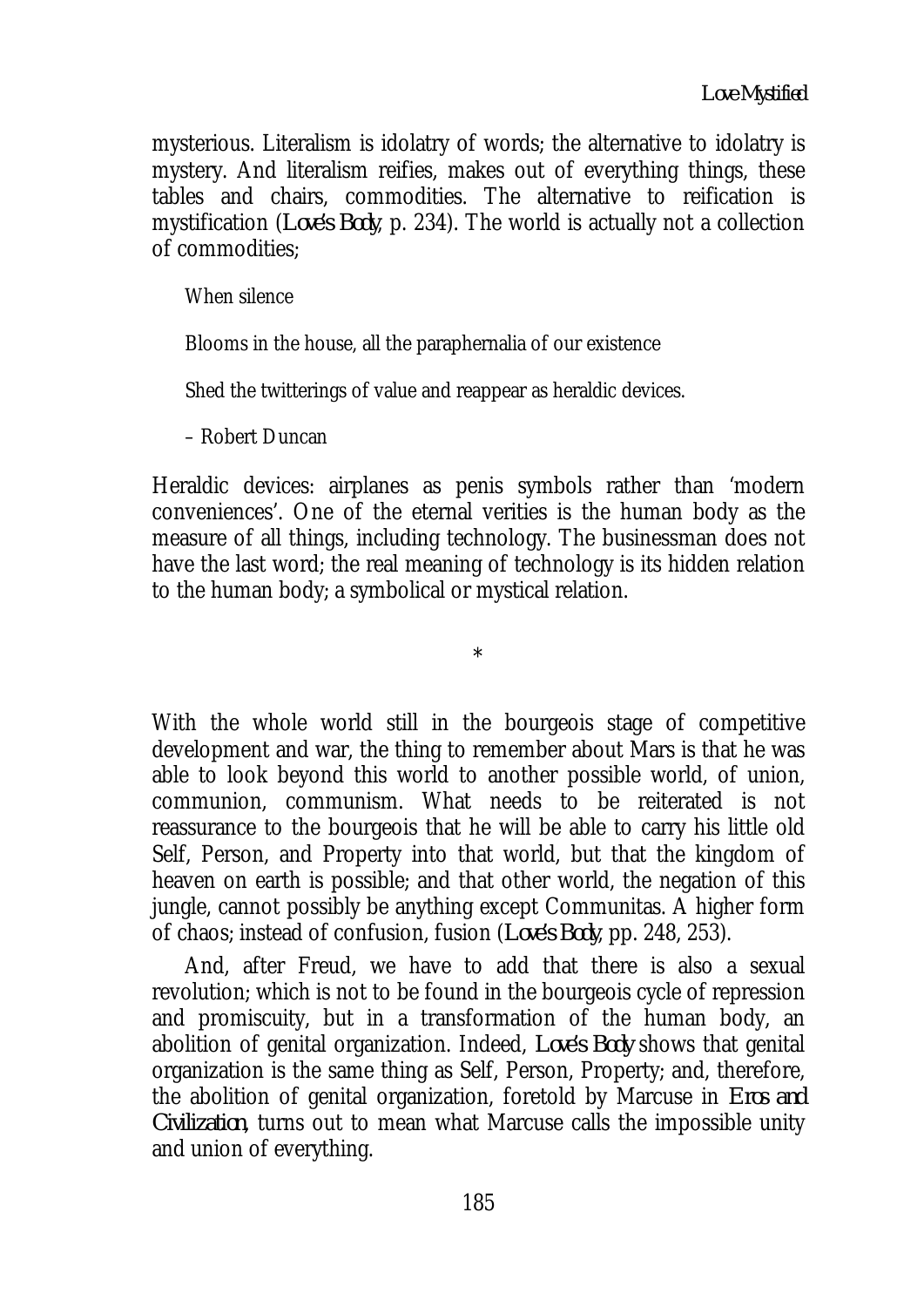Yes, indeed, there was a God that failed; that mortal God, the great Leviathan; or Moloch; discovered to be not only mortal but also dead, an idol. From literalism to symbolism; the lesson of my life. The next generation needs to be told that the real fight is not the political fight, but to put an end to politics. From politics to metapolitics.

From politics to poetry. Legislation is not politics, nor philosophy, but poetry. Poetry, art, is not an epiphenomenal reflection of some other (political, economic) realm which is the 'real thing'; nor a still contemplation of something else which is the 'real action'; nor a sublimation of something else which is the 'real', carnal 'act'. Poetry, art, imagination, the creator spirit is life itself; the real revolutionary power to change the world; and to change the human body. To change the human body: here is the crisis, *hic Rhodus, hic salta*; which, as Hegel said, is to be translated 'here is the Rose, here begin to dance'. To begin to dance; who can tell the dancer from the dance; it is the impossible unity and union of everything.

From politics to life. And therefore revolution as creation; resurrection; renaissance instead of progress. To perceive in all human culture the hidden reality of the human body. This is to discover as Freud did, the Holy Communion as the basis of community; the Eucharist; the cannibalism, the hidden *eating*; one of the forms of which is war – making children pass through the fire unto Moloch. Go to the end of the road and that is what you will find. And so the God is not Freud's God Logos, abstract or disembodied Reason, but the Human Form Divine. And the language is the language not of reason but of love. Reason is power; powerful arguments; power politics; Realpolitik; reality-principle. Love comes empty-handed (*Love's Body*, p. 237); the eternal proletariat; like Cordelia, bringing Nothing.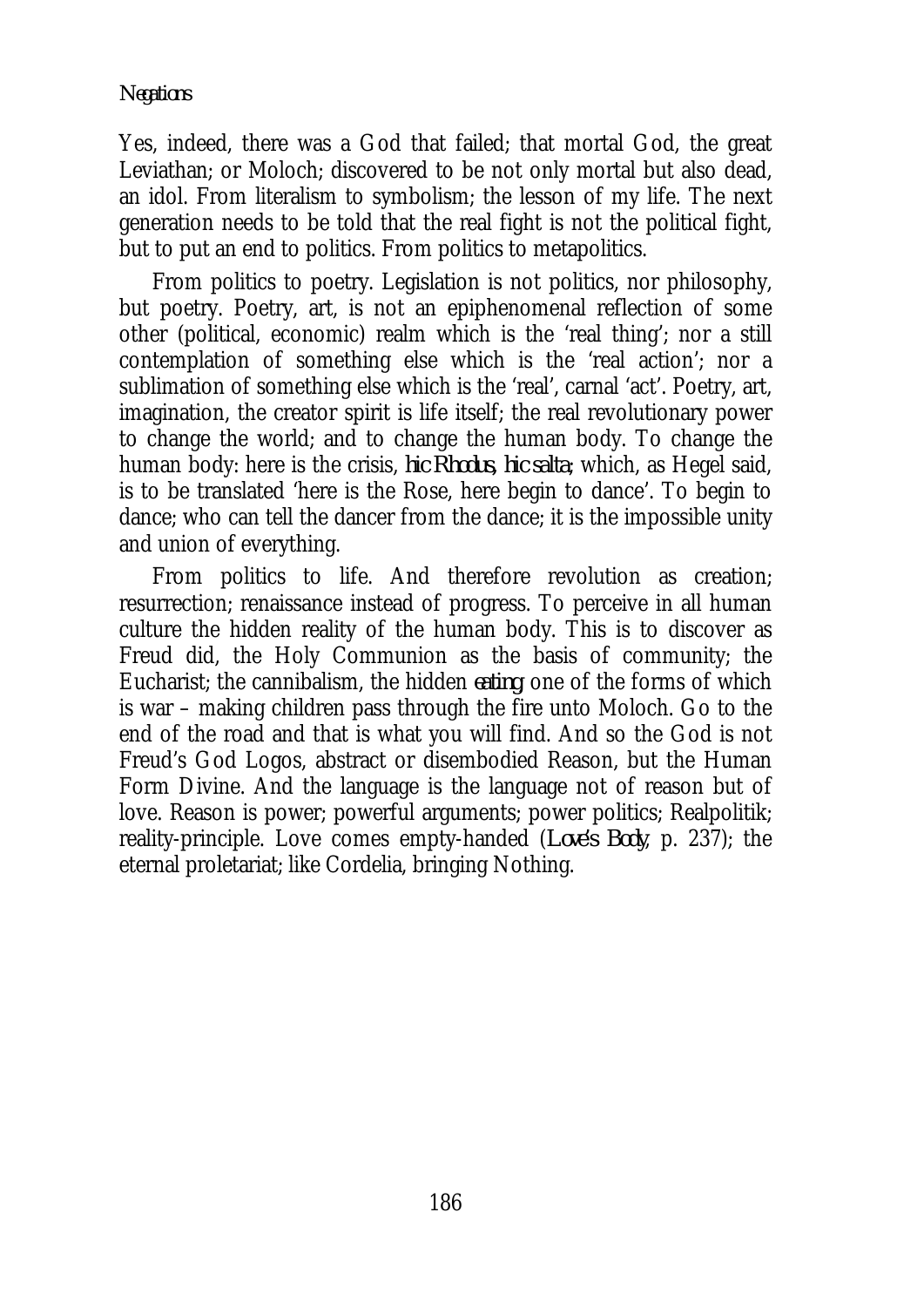# **Aggressiveness in Advanced Industrial Societies**

I propose to consider here the strains and stresses in the so-called 'affluent society', a phrase which has (rightly or wrongly) been coined to describe contemporary American society. Its main characteristics are: (1) an abundant industrial and technical capacity which is to a great extent spent in the production and distribution of luxury goods, gadgets, waste, planned obsolescence, military or semimilitary equipment – in short, in what economists and sociologists used to call 'unproductive' goods and services; (2) a rising standard of living, which also extends to previously underprivileged parts of the population; (3) a high degree of concentration of economic and political power, combined with a high degree of organization and government intervention in the economy; (4) scientific and pseudoscientific investigation, control, and manipulation of private and group behavior, both at work and at leisure (including the behavior of the psyche, the soul, the unconscious, and the subconscious) for commercial and political purposes. All these tendencies are interrelated: they make up the syndrome which expresses the normal functioning of the 'affluent society'. To demonstrate this interrelation is not my task here; I take its existence as the sociological basis for the thesis which I want to submit, namely, that the strains and stresses suffered by the individual in the affluent society are grounded in the normal functioning of this society (and of the individual!) rather than in its disturbances and diseases.

'Normal functioning': I think the definition presents no difficulties for the doctor. The organism functions normally if it functions, without disturbance, in accord with the biological and physiological makeup of the human body. The human faculties and capabilities are certainly very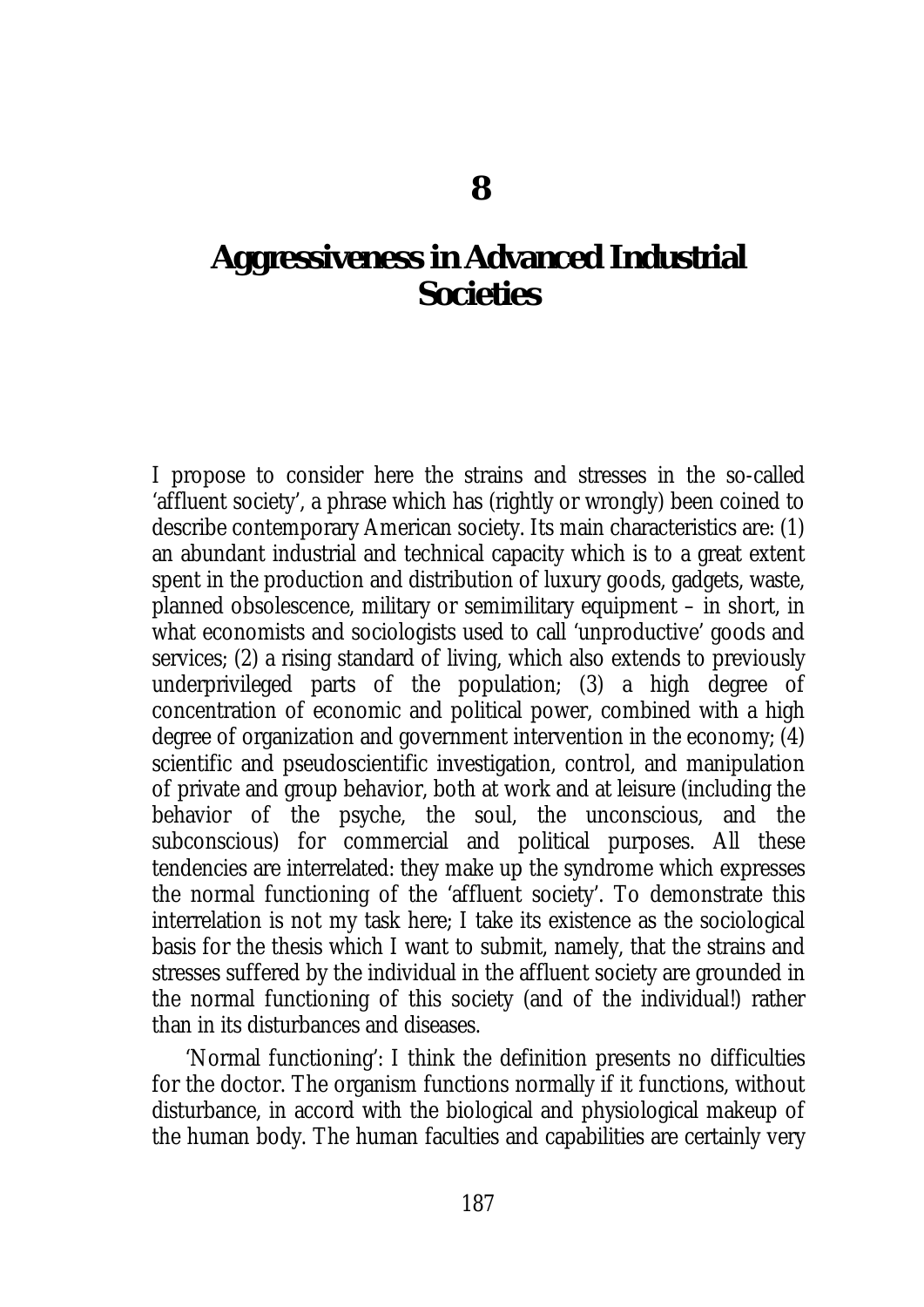different among the members of the species, and the species itself has changed greatly in the course of its history but these changes have occurred on a biological and physiological basis which has remained largely constant. To be sure, the physician, in making his diagnosis and in proposing treatment, will take into account the patient's environment, upbringing, and occupation; these factors may limit the extent to which normal functioning can be defined and achieved, or they may even make this achievement impossible, but as criterion and goal, normality remains a clear and meaningful concept. As such, it is identical with 'health', and the various deviations from it are to various degrees of 'disease'.

The situation of the psychiatrist seems to be quite different. At first glance, normality seems to be defined along the same lines the physician uses. The normal functioning of the mind (psyche, psyche-soma) is that which enables the individual to perform, to function in accord with his position as child, adolescent, parent, as a single person or married, in accord with his job, profession, status. But this definition contains factors of an entirely new dimension, namely, that of society, and society is a factor of normality in a far more essential sense than that of external influence, so much so that 'normal' seems to be a social and institutional rather than individual condition. It is probably easy to agree on what is the normal functioning of the digestive tract, the lungs, and the heart, but what is the normal functioning of the mind in lovemaking, in other interpersonal relations, at work and at leisure, at a meeting of a board of directors, on the golf course, in the slums, in prison, in the army? While the normal functioning of the digestive tract or the lung is likely to be the same in the case of a healthy corporation executive and of a healthy laborer, this does not hold true of their minds. In fact, the one would be very abnormal if he regularly thought, felt, and operated like the other. And what is 'normal' lovemaking, a 'normal' family, a 'normal' occupation?

The psychiatrist might proceed like the general physician and direct therapy to making the patient function within his family, in his job or environment, while trying to influence and even change the environmental factors as much as this is in his power. The limits will soon make themselves felt, for example, if the mental strains and stresses of the patient are caused, not merely by certain bad conditions in his job, in his neighborhood, in his social status, but by the very *nature* of the job, the neighborhood, the status itself – in their normal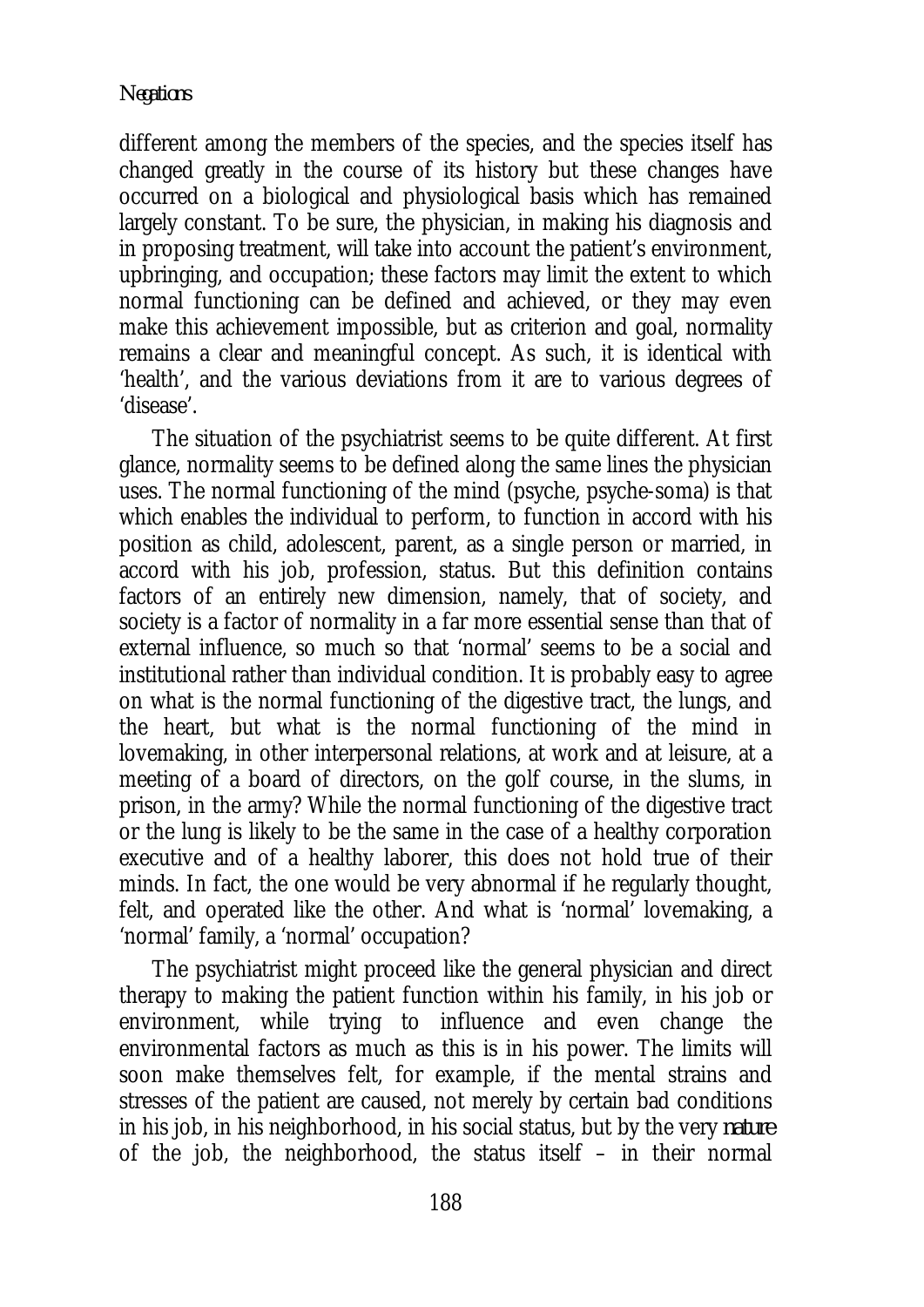condition. Then making him normal for this condition would mean normalizing the strains and stresses, or to put it more brutally: making him capable of being sick, of living his sickness as health, without his noticing that he is sick precisely when he sees himself and is seen as healthy and normal. This would be the case if his work is, by its very nature, 'deadening', stupefying, wasteful (even though the job pays well and is 'socially' necessary), or if the person belongs to a minority group which is underprivileged in the established society, traditionally poor and occupied mainly in menial and 'dirty' physical labor. But this would also be the case (in very different forms) on the other side of the fence among the tycoons of business and politics, where efficient and profitable performance requires (and reproduces) the qualities of smart ruthlessness, moral indifference, and persistent aggressiveness. In such cases, 'normal' functioning would be tantamount to a distortion and mutilation of a human being – no matter how modestly one may define the human qualities of a human being. Erich Fromm wrote *The Sane Society*; it deals, not with the established, but with a future, society, the implication being that the established society is not sane but insane. Is not the individual who functions normally, adequately, and healthily as a citizen of a sick society – is not such an individual himself sick? And would not a sick society require an antagonistic concept of mental health, a meta-concept designating (and preserving) mental qualities which are tabooed, arrested, or distorted by the 'sanity' prevalent in the sick society? (For example, mental health equals the ability to live as a dissenter, to live a nonadjusted life.)

As a tentative definition of 'sick society' we can say that a society is sick when its basic institutions and relations, its structure, are such that they do not permit the use of the available material and intellectual resources for the optimal development and satisfaction of individual needs. The larger the discrepancy between the potential and the actual human conditions, the greater the social need for what I term 'surplusrepression', that is, repression necessitated not by the growth and preservation of civilization but by the vested interest in maintaining an established society. Such surplus-repression introduces (over and above, or rather underneath, the social conflicts) new strains and stresses in the individuals. Usually handled by the normal working of the social process, which assures adjustment and submission (fear of loss of job or status, ostracism, and so forth, no special enforcement policies with respect to the mind are required. But in contemporary affluent society,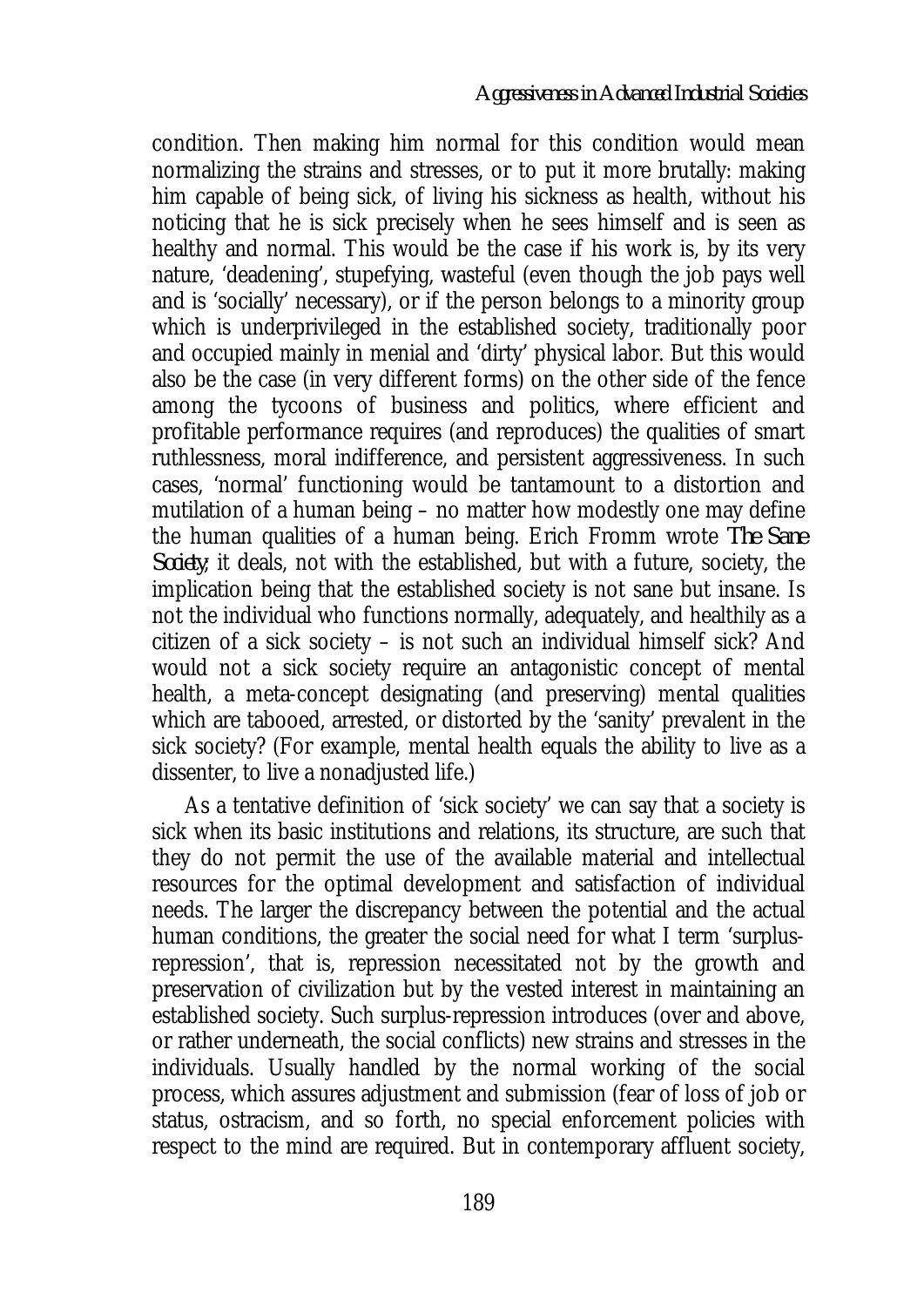the discrepancy between the established modes of existence and the real possibilities of human freedom is so great that, in order to prevent an explosion, society has to insure a more effective mental coordination of individuals: in its unconscious as well as conscious dimensions, the psyche is opened up and subjected to systematic manipulation and control.

When I speak of the surplus-repression 'required' for the maintenance of a society, or of the need for systematic manipulation and control, I do not refer to individually experienced social needs and consciously inaugurated policies: they may be thus experienced and inaugurated or they may not. I rather speak of tendencies, forces which can be identified by an analysis of the existing society and which assert themselves even if the policy makers are not aware of them. They express the requirements of the established apparatus of production, distribution, and consumption – economic, technical, political, mental requirements which have to be fulfilled in order to assure the continued functioning of the apparatus on which the population depends, and the continuing function of the social relationships derived from the organization of the apparatus. These objective tendencies become manifest in the trend of the economy, in technological change, in the domestic and foreign policy of a nation or group of nations, and they generate common, supraindividual needs and goals in the different social classes, pressure groups, and parties. Under the normal conditions of social cohesion, the objective tendencies override or absorb individual interests and goals without exploding the society; however, the particular interest is not simply determined by the universal: the former has its own range of freedom, and contributes, in accordance with its social position, to the shaping of the general interest – but short of a revolution, the particular needs and goals will remain defined by the predominant objective tendencies. Marx believed that they assert themselves 'behind the back' of the individuals; in the advanced societies of today, this is true only with strong qualifications. Social engineering, scientific management of enterprise and human relations, and manipulation of instinctual needs are practiced on the policymaking level and testify to the degree of awareness within the general blindness.

As for the systematic manipulation and control of the psyche in the advanced industrial society, manipulation and control for what, and by whom? Over and above all particular manipulation in the interest of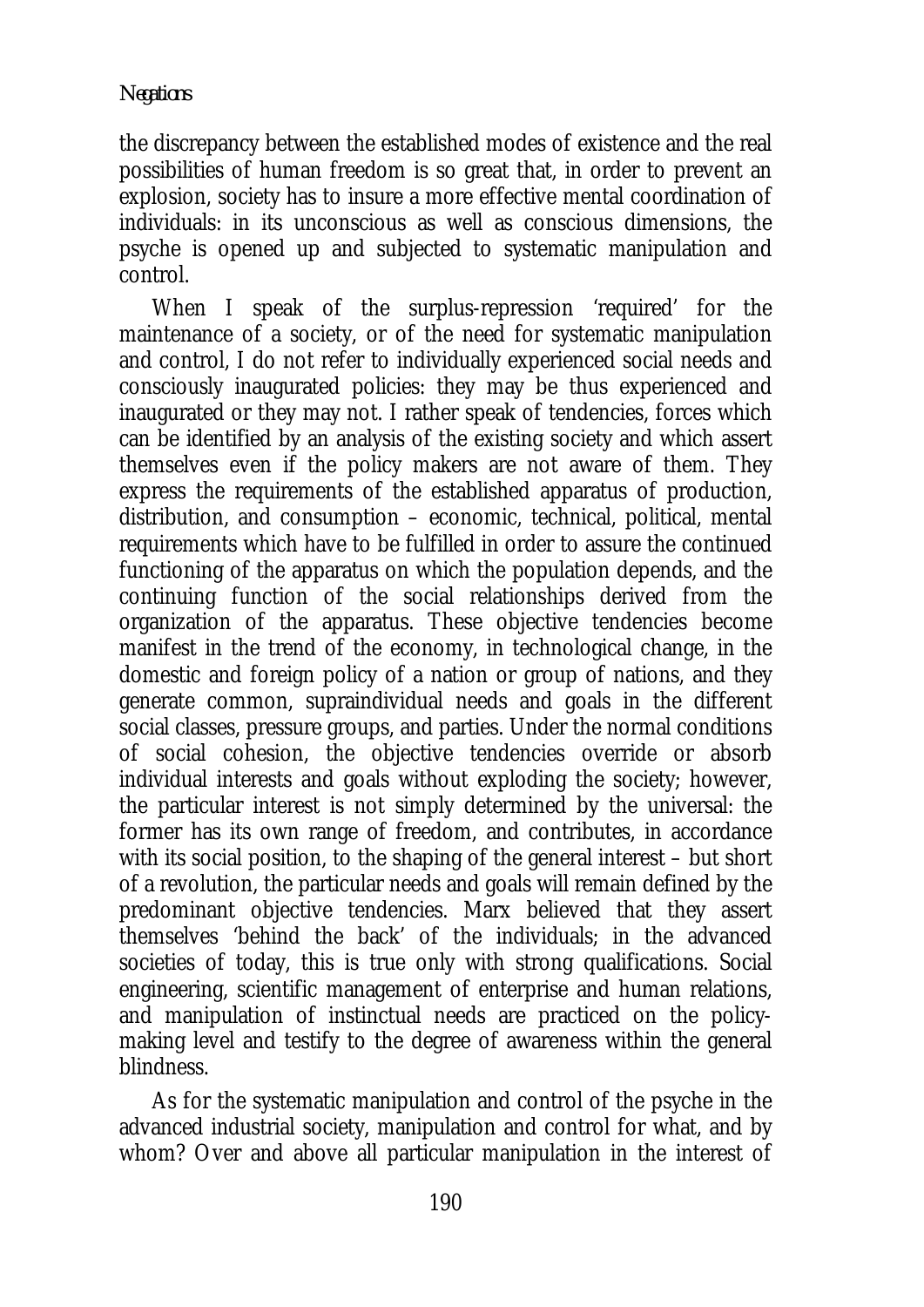certain businesses, policies, lobbies – the general objective purpose is to reconcile the individual with the mode of existence which his society imposes on him. Because of the high degree of surplus-repression involved in such reconciliation, it is necessary to achieve a libidinal cathexis of the merchandise the individual has to buy (or sell), the services he has to use (or perform), the fun he has to enjoy, the status symbols he has to carry – necessary, because the existence of the society depends on their uninterrupted production and consumption. In other words, social needs must become individual needs, instinctual needs. And to the degree to which the productivity of this society requires mass production and mass consumption, these needs must be standardized, coordinated, generalized. Certainly, these controls are not a conspiracy, they are not centralized in any agency or group of agencies (although the trend toward centralization is gaining momentum); they are rather diffused throughout the society, exercised by the neighbors, the community, the peer groups, mass media, corporations, and (perhaps least) by the government. But they are exercised with the help of, in fact rendered possible by, science, by the social and behavioral sciences, and especially by sociology and psychology. As industrial sociology and psychology, or, more euphemistically, as 'science of human relations', these scientific efforts have become an indispensable tool in the hands of the powers that be.

These brief remarks are suggestive of the depth of society's ingression into the psyche, the extent to which mental health, normality, is not that of the individual but of his society. Such a harmony between the individual and society would be highly desirable if the society offered the individual the conditions for his development as a human being in accord with the available possibilities of freedom, peace, and happiness (that is in accord with the possible liberation of his life instincts), but it is highly destructive to the individual if these conditions do not prevail. Where they do not prevail, the healthy and normal individual is a human being equipped with all the qualities which enable him to get along with others in his society, and these very same qualities are the marks of repression, the marks of a mutilated human being, who collaborates in his own repression, in the containment of potential individual and social freedom, in the release of aggression. And this situation cannot be solved within the framework of individual psychology and therapy, nor within the framework of any psychology – a solution can be envisaged only on the political level: in the struggle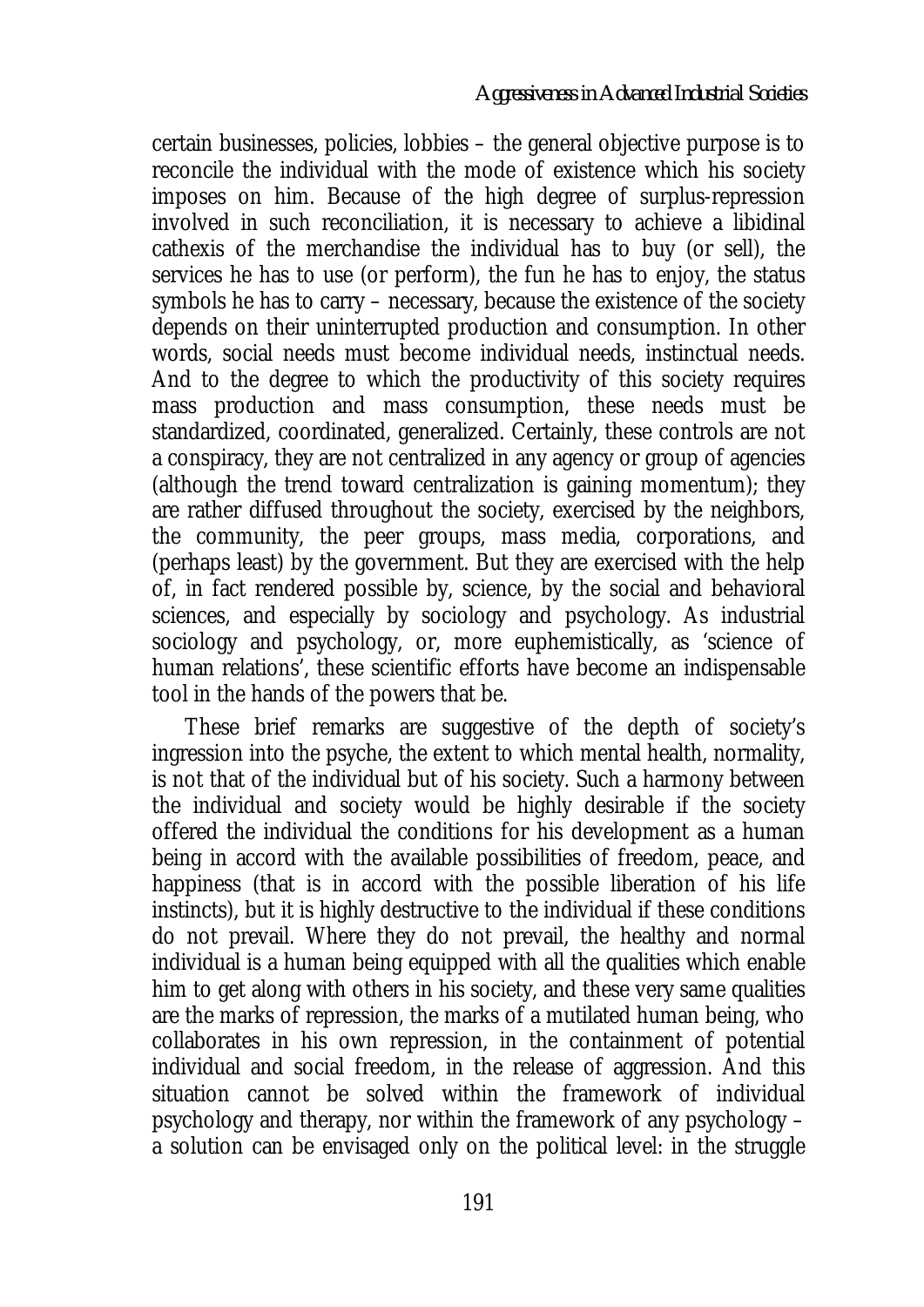against society. To be sure, therapy could demonstrate this situation and prepare the mental ground for such a struggle – but then psychiatry would be a subversive undertaking.

The question now is whether the strains in contemporary American society, in the affluent society, suggest the prevalence of conditions essentially negative to individual development in the sense just discussed. Or, to formulate the question in terms more indicative of the approach I propose to take: Do these strains vitiate the very possibility of 'healthy' individual development – healthy defined in terms of optimal development of one's intellectual and emotional faculties? The question calls for an affirmative answer, that is, this society vitiates individual developments, if the prevailing strains are related to the very structure of this society and if they activate in its members instinctual needs and satisfactions which set the individuals against themselves so that they reproduce and intensify their own repression.

At first glance, the strains in our society seem to be those characteristic of any society which develops under the impact of great technological changes: they initiate new modes of work and of leisure and thereby affect all social relationships, and bring about a thorough transvaluation of values. Since physical labor tends to become increasingly unnecessary and even wasteful, since the work of salaried employees too becomes increasingly 'automatic' and that of the politicians and administrators increasingly questionable, the traditional content of the struggle for existence appears more meaningless and without substance the more it appears as unnecessary necessity. But the future alternative, namely, the possible abolition of (alienated) labor seems equally meaningless, nay, frightening. And indeed, if one envisages this alternative as the progress and development of the *established* system, then the dislocation of the content of life to free time suggests the shape of a nightmare: massive self-realization, fun, sport in a steadily shrinking space.

But the threat of the 'bogey of automation' is itself ideology. On the one hand it serves the perpetuation and reproduction of technically obsolete and unnecessary jobs and occupations (unemployment as normal condition, even if comfortable, seems worse than stupefying routine work); on the other hand it justifies and promotes the education and training of the managers and organization men of leisure time, that is to say, it serves to prolong and enlarge control and manipulation.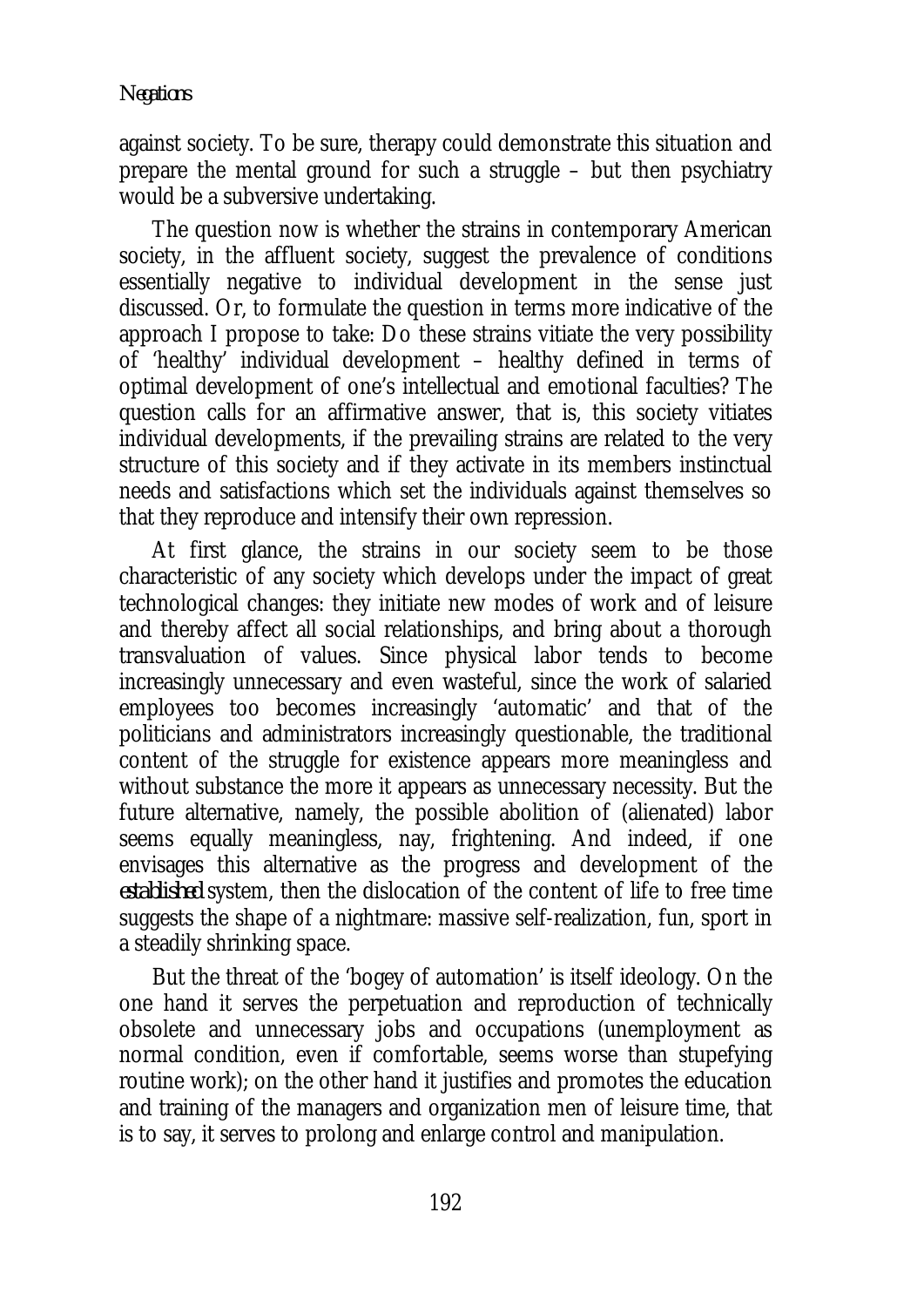The real danger for the established system is not the abolition of labor but the possibility of nonalienated labor as the basis of the reproduction of society. Not that people are no longer compelled to work, but that they might be compelled to work for a very different life and in very different relations, that they might be given very different goals and values, that they might have to live with a very different morality – this is the 'definite negation' of the established system, the liberating alternative. For example, socially necessary labor might be organized for such efforts as the rebuilding of cities and towns, the relocation of the places of work (so that people learn again how to walk), the construction of industries which produce goods without built-in obsolescence, without profitable waste and poor quality, and the subjection of the environment to the vital aesthetic needs of the organism. To be sure, to translate this possibility into reality would mean to eliminate the power of the dominant interests which, by their very function in the society, are opposed to a development that would reduce private enterprise to a minor role, that would do away with the market economy, and with the policy of military preparedness, expansion, and intervention – in other words: a development that would reverse the entire prevailing trend. There is little evidence for such a development. In the meantime, and with the new and terribly effective and total means provided by technical progress, the population is physically and mentally mobilized against this eventuality: they must continue the struggle for existence in painful, costly, and obsolete forms.

This is the real contradiction which translates itself from the social structure into the mental structure of the individuals. There, it activates and aggravates destructive tendencies which, in a hardly sublimated mode, are made socially useful in the behavior of the individuals, on the private as well as political level – in the behavior of the nation as a whole. Destructive energy becomes socially useful aggressive energy, and the aggressive behavior impels growth  $-$  growth of economic, political, and technical power. Just as in the contemporary scientific enterprise, so in the economic enterprise and in that of the nation as a whole, constructive and destructive achievements, work for life and work for death, procreating and killing are inextricably united. To restrict the exploitation of nuclear energy would mean to restrict its peaceful as well as military potential; the amelioration and protection of life appear as by-products of the scientific work on the annihilation of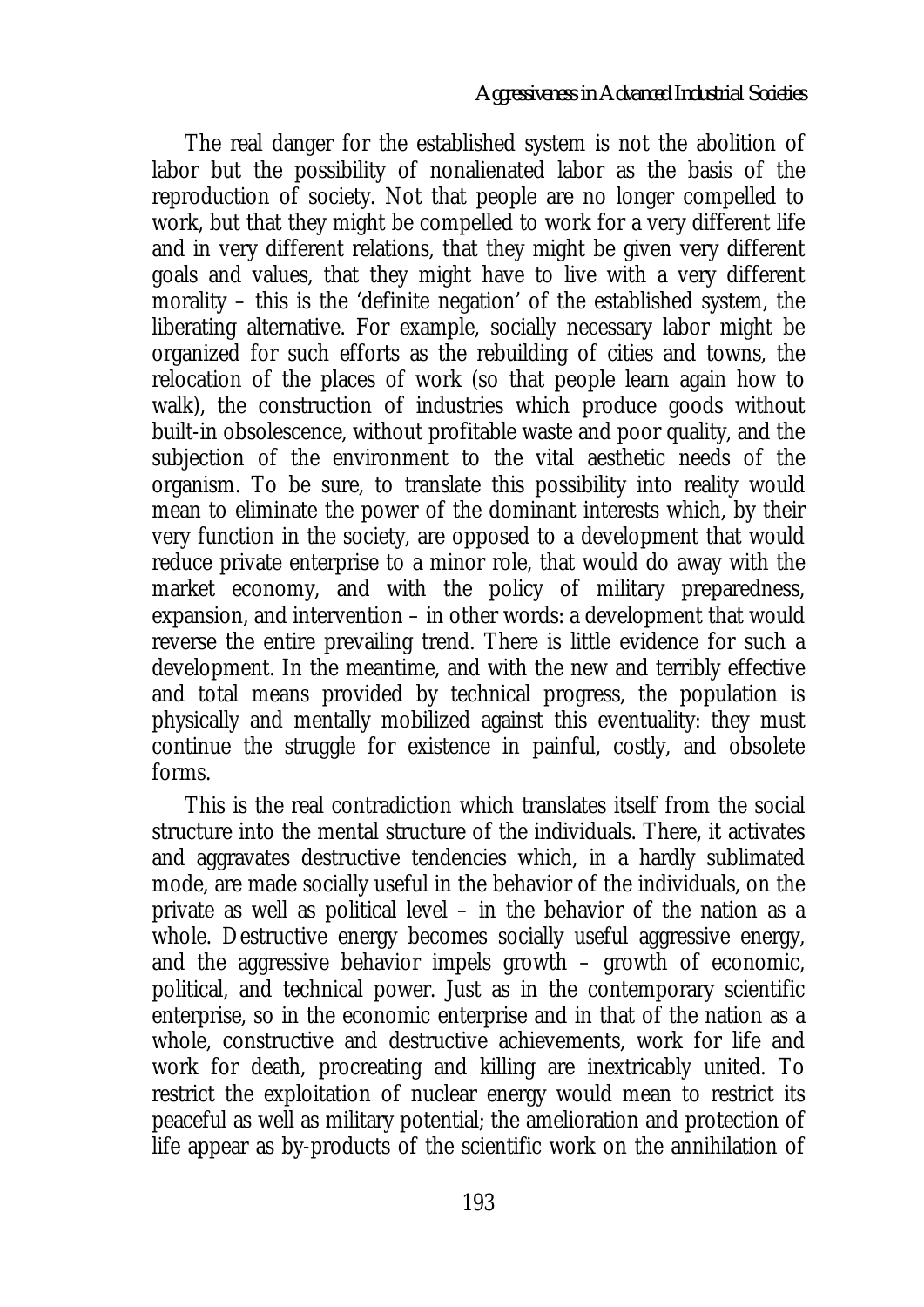life; to restrict procreation would also mean to restrict potential manpower and the number of potential customers and clients. Now the (more or less sublimated) transformation of destructive into socially useful aggressive (and thereby constructive) energy is, according to Freud (on whose instinct-theory I base my interpretation) a normal and indispensable process. It is part of the same dynamic by which libido, erotic energy, is sublimated and made socially useful; the two opposite impulses are forced together and, united in this twofold transformation, they become the mental and organic vehicles of civilization. But no matter how close and effective their union, their respective quality remains unchanged and contrary: aggression activates destruction which 'aims' at death, while libido seeks the preservation, protection, and amelioration of life. Therefore, it is only as long as destruction works in the service of Eros that it serves civilization and the individual; if aggression becomes stronger than its erotic counterpart, the trend is reversed. Moreover, in the Freudian conception, destructive energy cannot become stronger without reducing erotic energy: the balance between the two primary impulses is a quantitative one; the instinctual dynamic is mechanistic, distributing an available quantum of energy between the two antagonists.

I have briefly restated Freud's conception inasmuch as I shall use it to discuss the depth and character of the strains prevalent in American society. I suggest that the strains derive from the basic contradiction between the capabilities of this society, which could produce essentially new forms of freedom amounting to a subversion of the established institutions on the one hand, and the repressive use of these capabilities on the other. The contradiction explodes – and is at the same time 'resolved', 'contained' – in the ubiquitous aggression prevalent in this society. Its most conspicuous (but by no means isolated) manifestation is the military mobilization and its effect on the mental behavior of the individuals, but within the context of the basic contradiction, aggressiveness is fed by many sources. The following seem to be foremost:

(1) *The dehumanization of the process of production and consumption*. Technical progress is identical with the increasing elimination of personal initiative, inclination, taste, and need from the provision of goods and services. This tendency is liberating if the available resources and techniques are used for freeing the individual from labor and recreation which are required for the reproduction of the established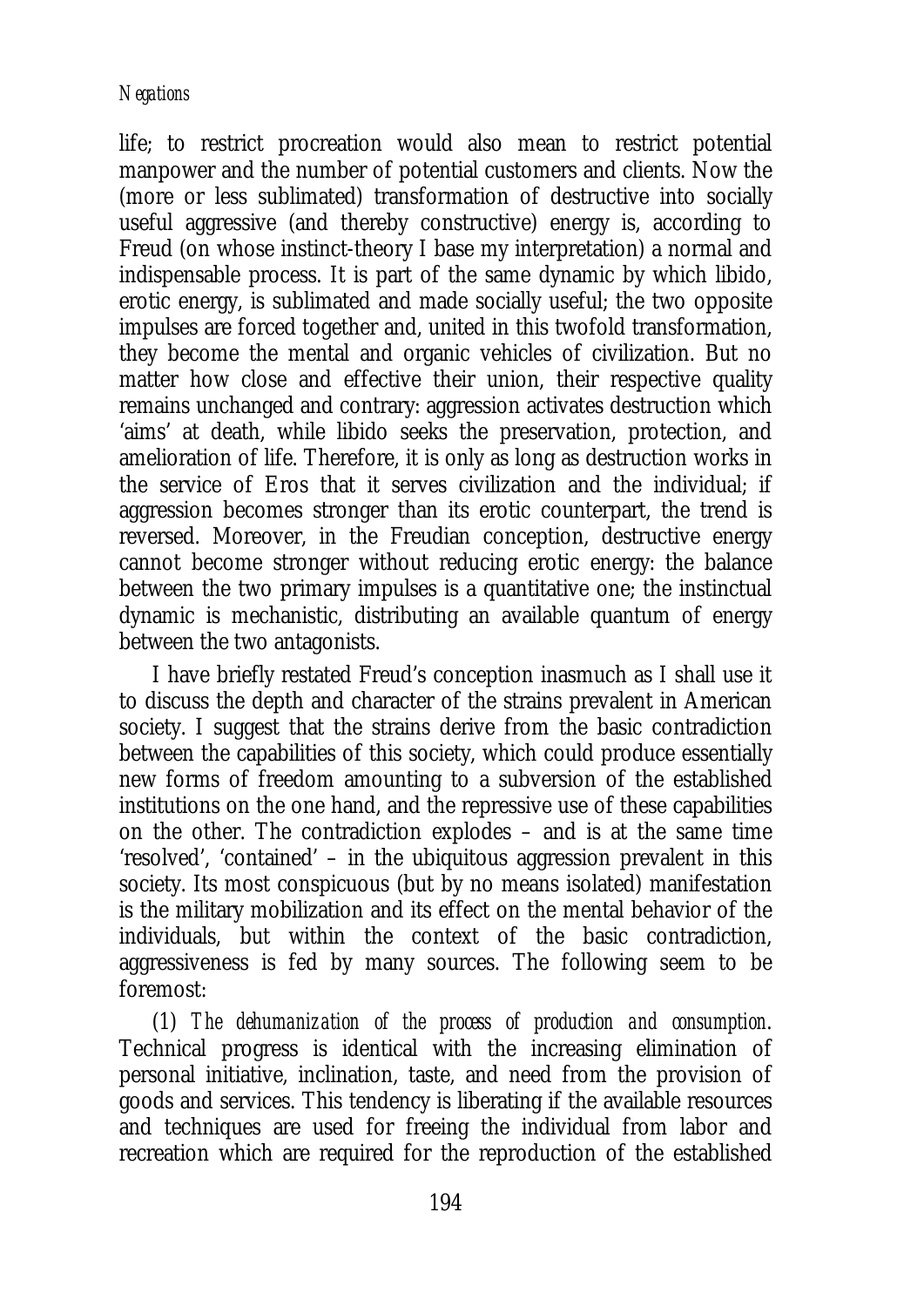institutions but are parasitic, wasteful, and dehumanizing in terms of the existing technical and intellectual capabilities. The same tendency often gratifies hostility.

(2) *The conditions of crowding, noise, and overtness characteristic of mass society*. As René Dubos has said, the need for "quiet, privacy, independence, initiative, and some open space" are not "frills or luxuries but constitute real biological necessities". Their lack injures the instinctual structure itself. Freud has emphasized the 'asocial' character of Eros – the mass society achieves an 'oversocialization' to which the individual reacts "with all sorts of frustrations, repressions, aggressions, and fears which soon develop into genuine neuroses".

I mentioned, as the most conspicuous social mobilization of aggressiveness, the militarization of the affluent society. This mobilization goes far beyond the actual draft of manpower and the buildup of the armament industry: its truly totalitarian aspects show forth in the daily mass media which feed 'public opinion'. The brutalization of language and image, the presentation of killing, burning, and poisoning and torture inflicted upon the victims of neocolonial slaughter is made in a common-sensible, factual, sometimes humorous style which integrates these horrors with the pranks of juvenile delinquents, football contests, accidents, stock market reports, and the weatherman. This is no longer the 'classical' heroizing of killing in the national interest, but rather its reduction to the level of natural events and contingencies of daily life.

The consequence is a 'psychological habituation of war' which is administered to a people protected from the actuality of war, a people who, by virtue of this habituation, easily familiarizes itself with the 'kill rate' as it is already familiar with other 'rates' (such as those of business or traffic or unemployment). The people are conditioned to live "with the hazards, the brutalities, and the mounting casualties of the war in Vietnam, just as one learns gradually to live with the everyday hazards and casualties of smoking, of smog, or of traffic".1 The photos which appear in the daily newspapers and in magazines with mass circulation, often in nice and glossy color, show rows of prisoners laid out or stood up for 'interrogation', little children dragged through the dust behind armored cars, mutilated women. They are nothing new ('such things happen in a war'), but it is the setting that makes the difference: their appearance in the regular program, in togetherness with the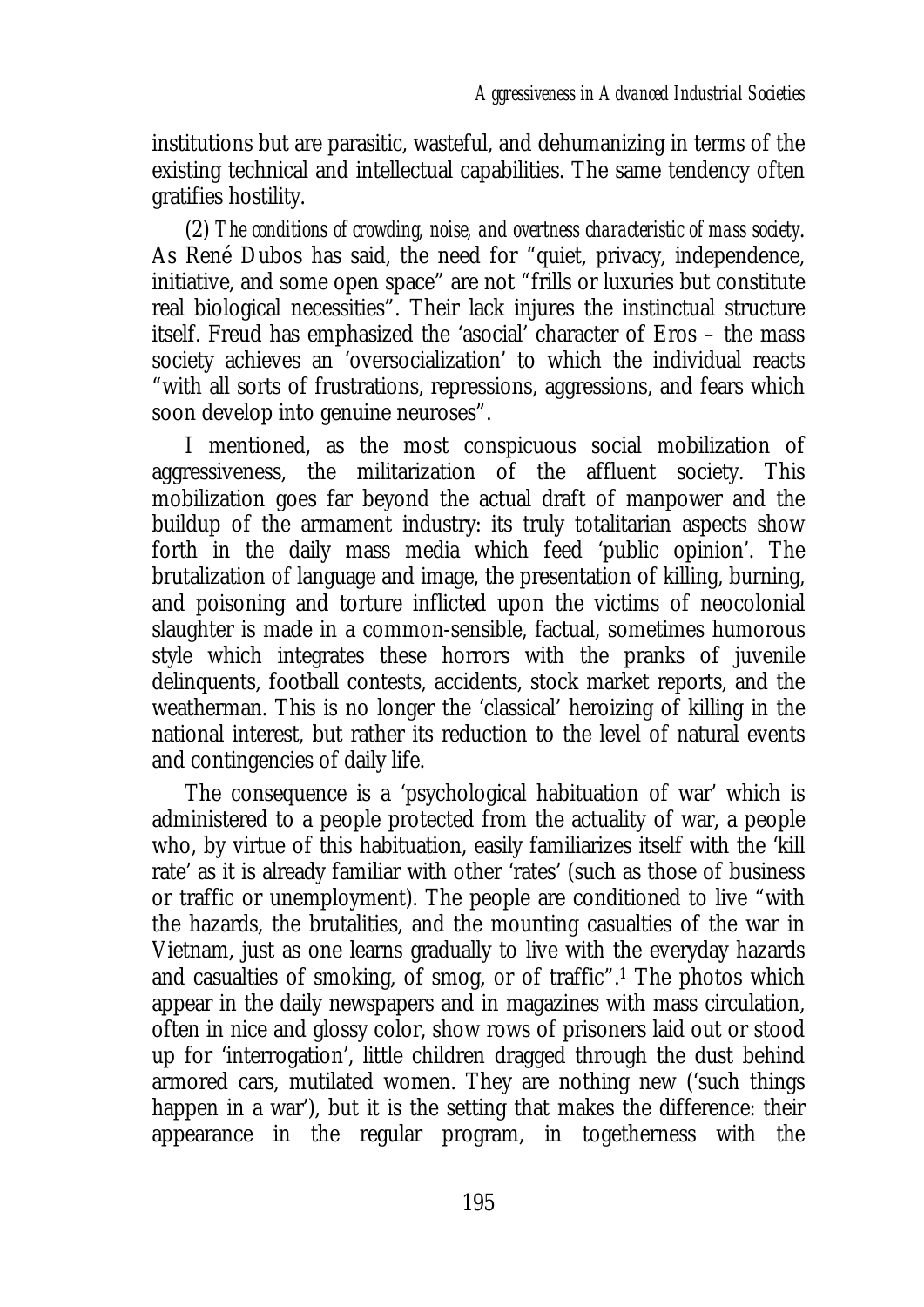commercials, sports, local politics, and reports on the social set. And the brutality of power is further normalized by its extension to the beloved automobile: the manufacturers sell a Thunderbird, Fury, Tempest, and the oil industry puts 'a tiger in your tank'.

However, the administered language is rigidly discriminating: a specific vocabulary of hate, resentment, and defamation is reserved for opposition to the aggressive policies and for the enemy. The pattern constantly repeats itself. Thus, when students demonstrate against the war, it is a 'mob' swelled by 'bearded advocates of sexual freedom', by unwashed juveniles, and by 'hoodlums and street urchins' who 'tramp' the streets, while the counterdemonstrations consist of citizens who gather. In Vietnam, 'typical criminal communist violence' is perpetrated against American 'strategic operations'. The Reds have the impertinence to launch 'a sneak attack' (presumably they are supposed to announce it beforehand and to deploy in the open); they are 'evading a death trap' (presumably they should have stayed in). The Vietcong attack American barracks 'in the dead of night' and kill American boys (presumably, Americans only attack in broad daylight, don't disturb the sleep of the enemy, and don't kill Vietnamese boys). The massacre of hundreds of thousands of communists (in Indonesia) is called 'impressive' – a comparable 'killing rate' suffered by the other side would hardly have been honored with such an adjective. To the Chinese, the presence of American troops in East Asia is a threat to their 'ideology', while presumably the presence of Chinese troops in Central or South America would be a real, and not only ideological, threat to the United States.

The loaded language proceeds according to the Orwellian recipe of the identity of opposites: in the mouth of the enemy, peace means war, and defense is attack, while on the righteous side, escalation is restraint, and saturation bombing prepares for peace. Organized in this discriminatory fashion, language designates a priori the enemy as evil in his entirety and in all his actions and intentions.

Such mobilization of aggressiveness cannot be explained by the magnitude of the communist threat: the image of the ostensible enemy is inflated out of all proportion to reality. What is at stake is rather the continued stability and growth of a system which is threatened by its own irrationality – by the narrow base on which its prosperity rests, by the dehumanization which its wasteful and parasitic affluence demands. The senseless war is itself part of this irrationality and thus of the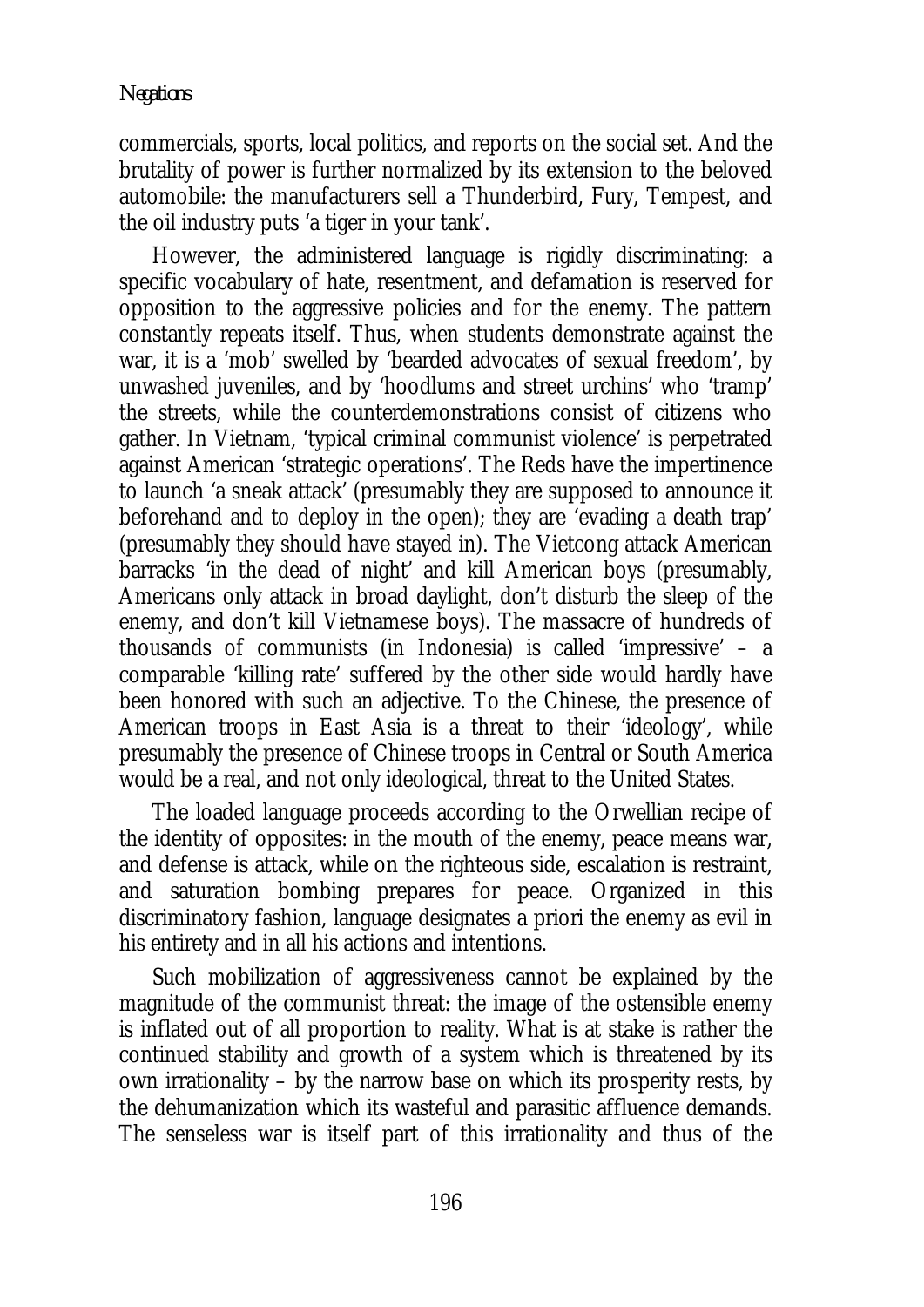essence of the system. What may have been a minor involvement at the beginning, almost an accident, a contingency of foreign policy, has become a test case for the productivity, competitiveness, and prestige of the whole. The billions of dollars spent for the war effort are a political as well as economic stimulus (or cure): a big way of absorbing part of the economic surplus, and of keeping the people in line. Defeat in Vietnam may well be the signal for other wars of liberation closer to home – and perhaps even for rebellion at home.

To be sure, the social utilization of aggressiveness belongs to the historical structure of civilization and has been a powerful vehicle of progress. However, here too, there is a stage where quantity may turn into quality and subvert the normal balance between the two primary instincts in favor of destruction. I mentioned the 'bogey man' of automation. In fact the real spectre for the affluent society is the possible reduction of labor to a level where the human organism need no longer function as an instrument of labor. The mere quantitative decline in needed human labor power militates against the maintenance of the capitalist mode of production (as of all other exploitative modes of production). The system reacts by stepping up the production of goods and services which either do not enlarge individual consumption at all, or enlarge it with luxuries – luxuries in the face of persistent poverty, but luxuries which are necessities for occupying a labor force sufficient to reproduce the established economic and political institutions. To the degree to which this sort of work appears as superfluous, senseless, and unnecessary while necessary for earning a living, frustration is built into the very productivity of this society, and aggressiveness is activated. And to the degree to which the society in its very structure becomes aggressive, the mental structure of its citizens adjusts itself: the individual becomes at one and the same time more aggressive and more pliable and submissive, for he submits to a society which, by virtue of its affluence and power, satisfies his deepest (and otherwise greatly repressed) instinctual needs. And these instinctual needs apparently find their libidinal reflection in the representatives of the people. The chairman of the Armed Services Committee of the United States Senate, Senator Russell of Georgia, was struck by this fact. He is quoted as saying:

There is something about preparing for destruction that causes men to be more careless in spending money than they would be if they were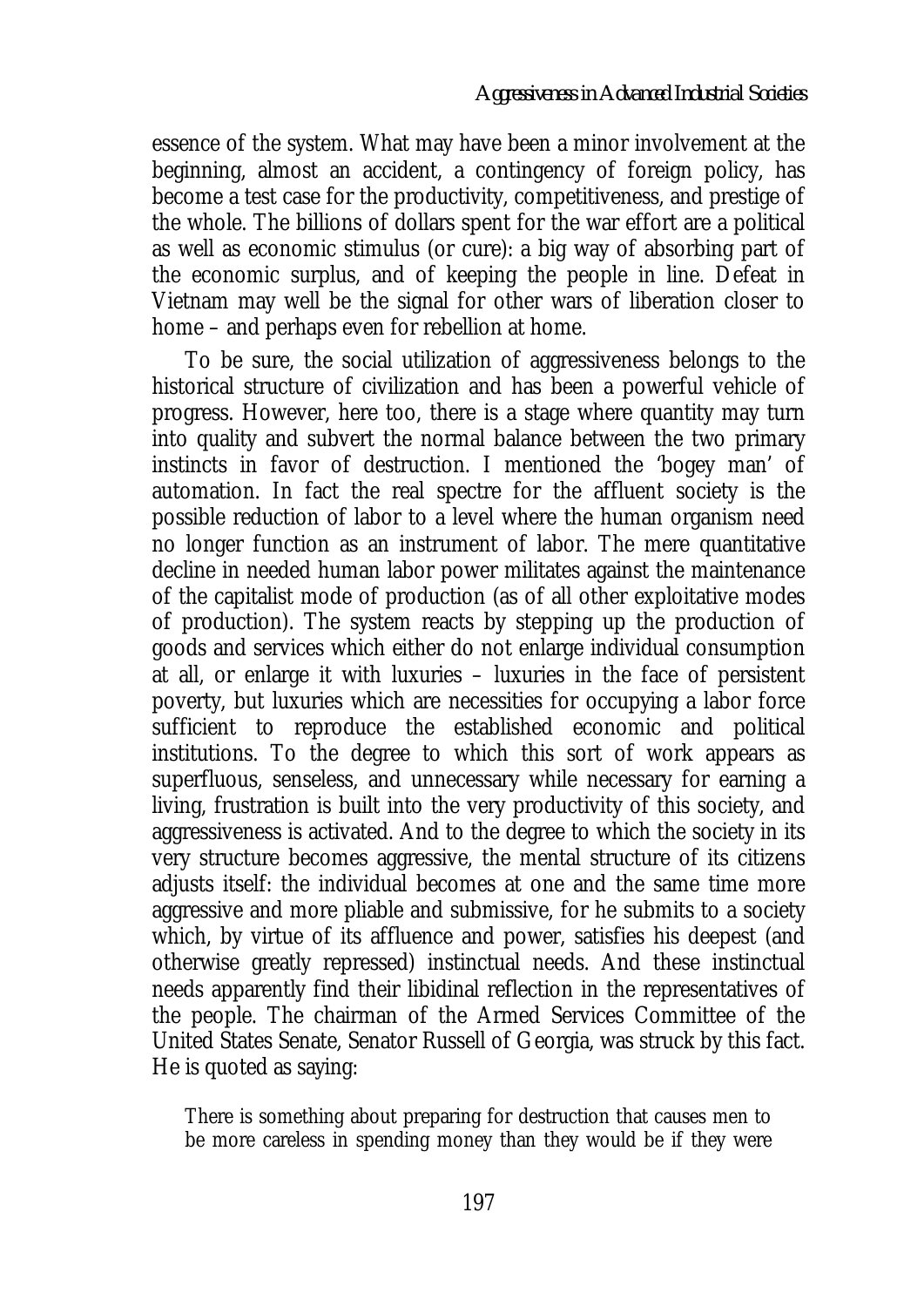building for constructive purposes. Why that is, I do not know; but I have observed, over a period of almost thirty years in the Senate, that there is something about buying arms with which to kill, to destroy, to wipe out cities, and to obliterate great transportation systems which causes men not to reckon the dollar cost as closely as they do when they think about proper housing and the care of the health of human beings.2

I have argued elsewhere the question of how one can possibly gauge and historically compare the aggression prevalent in a specific society; instead of restating the case, I want now to focus on different aspects, on the specific forms in which aggression today is released and satisfied.

The most telling one, and the one which distinguishes the new from the traditional forms, is what I call *technological aggression and satisfaction*. The phenomenon is quickly described: the act of aggression is physically carried out by a mechanism with a high degree of automatism, of far greater power than the individual human being who sets it in motion, keeps it in motion, and determines its end or target. The most extreme case is the rocket or missile; the most ordinary example the automobile. This means that the energy, the power activated and consummated is the mechanical, electrical, or nuclear energy of 'things' rather than the instinctual energy of a human being. Aggression is, as it were, transferred from a subject to an object, or is at least 'mediated' by an object, and the target is destroyed by a thing rather than by a person. This change in the relation between human and material energy, and between the physical and mental part of aggression (man becomes the subject and agent of aggression by virtue of his mental rather than physical faculties) must also affect the mental dynamic. I submit a hypothesis which is suggested by the inner logic of the process: with the 'delegation' of destruction to a more or less automated thing or group and system of things, the instinctual satisfaction of the human person is 'interrupted', reduced, frustrated, 'supersublimated'. And such frustration makes for repetition and escalation: increasing violence, speed, enlarged scope. At the same time, personal responsibility, conscience, and the sense of guilt is weakened, or rather diffused, displaced from the actual context in which the aggression was committed (i.e. bombing raids), and relocated in a more or less innocuous context (impoliteness, sexual inadequacy, etc.). In this reaction too, the effect is a considerable weakening of the sense of guilt, and the defense (hatred, resentment) is also redirected from the real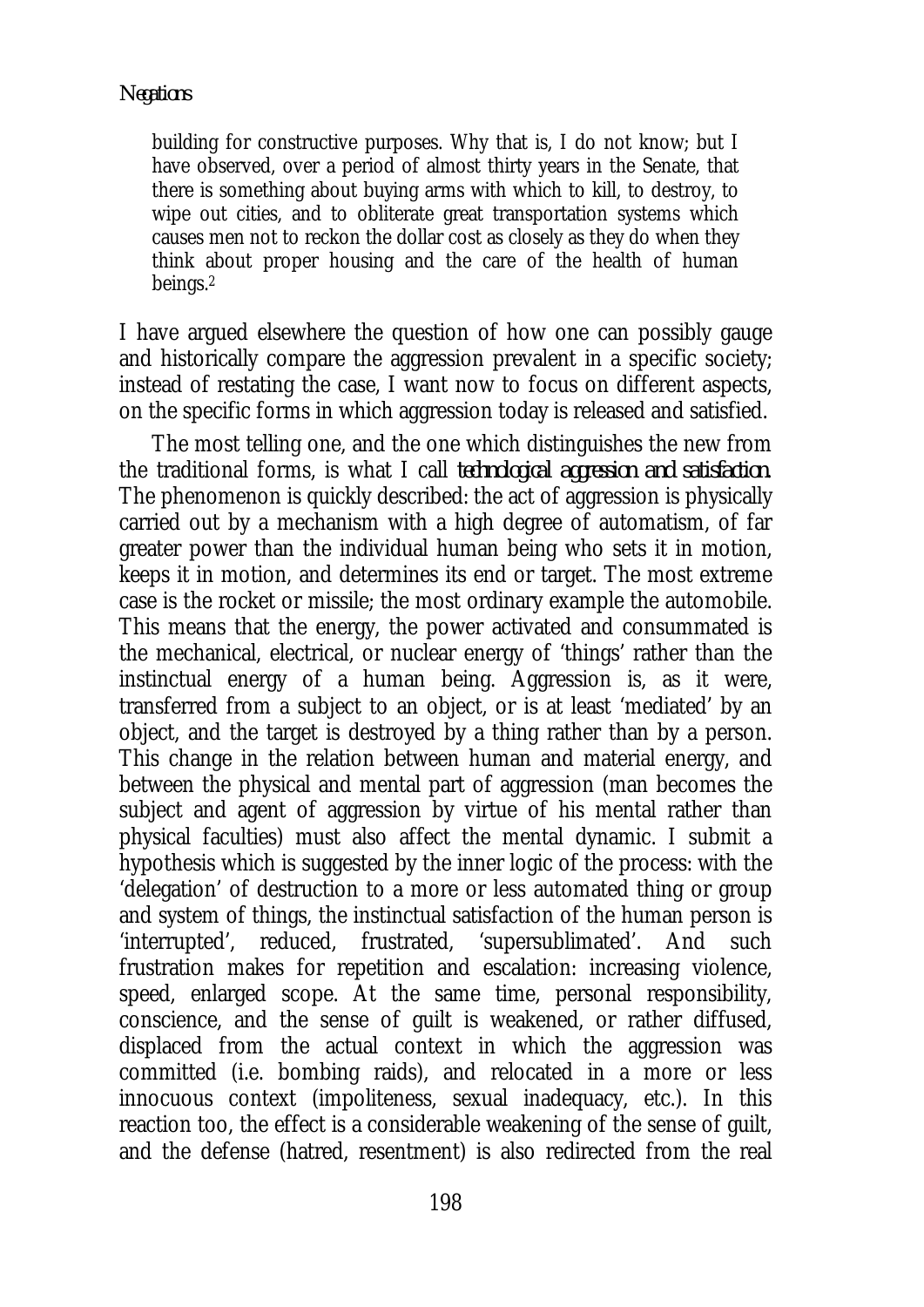responsible subject (the commanding officer, the government) to a substitute person: not I as a (morally and physically) acting person did it, but the thing, the machine. The machine: the word suggests that an apparatus consisting of human beings may be substituted for the mechanical apparatus: the bureaucracy, the administration, the party, or organization is the responsible agent: I, the individual person, was only the instrumentality. And an instrument cannot, in any moral sense, be responsible or be in a state of guilt. In this way, another barrier against aggression, which civilization had erected in a long and violent process of discipline is removed. And the expansion of advanced capitalism becomes involved in a fateful psychical dialectic which enters into and propels its economic and political dynamic: the more powerful and 'technological' aggression becomes, the less is it apt to satisfy and pacify the primary impulse, and the more it tends toward repetition and escalation.

To be sure, the use of instruments of aggression is as old as civilization itself, but there is a decisive difference between technological aggression and the more primitive forms. The latter were not only quantitatively different (weaker): they required activation and *engagement*  of the body to a much higher degree than the automated or semiautomated instruments of aggression. The knife, the 'blunt instrument', even the revolver are far more 'part' of the individual who uses them and they associate him more closely with his target. Moreover, and most important, their use, unless effectively sublimated and in the service of the life instincts (as in the case of the surgeon, household, etc.), is criminal – individual crime – and as such subject to severe punishment. In contrast, technological aggression is not a crime. The speeding driver of an automobile or motor boat is not called a murderer even if he is one; and certainly the missile-firing engineers are not.

Technological aggression releases a mental dynamic which aggravates the destructive, antierotic tendencies of the puritan complex. The new modes of aggression destroy without getting one's hands dirty, one's body soiled, one's mind incriminated. The killer remains clean, physically as well as mentally. The purity of his deadly work obtains added sanction if it is directed against the national enemy in the national interest.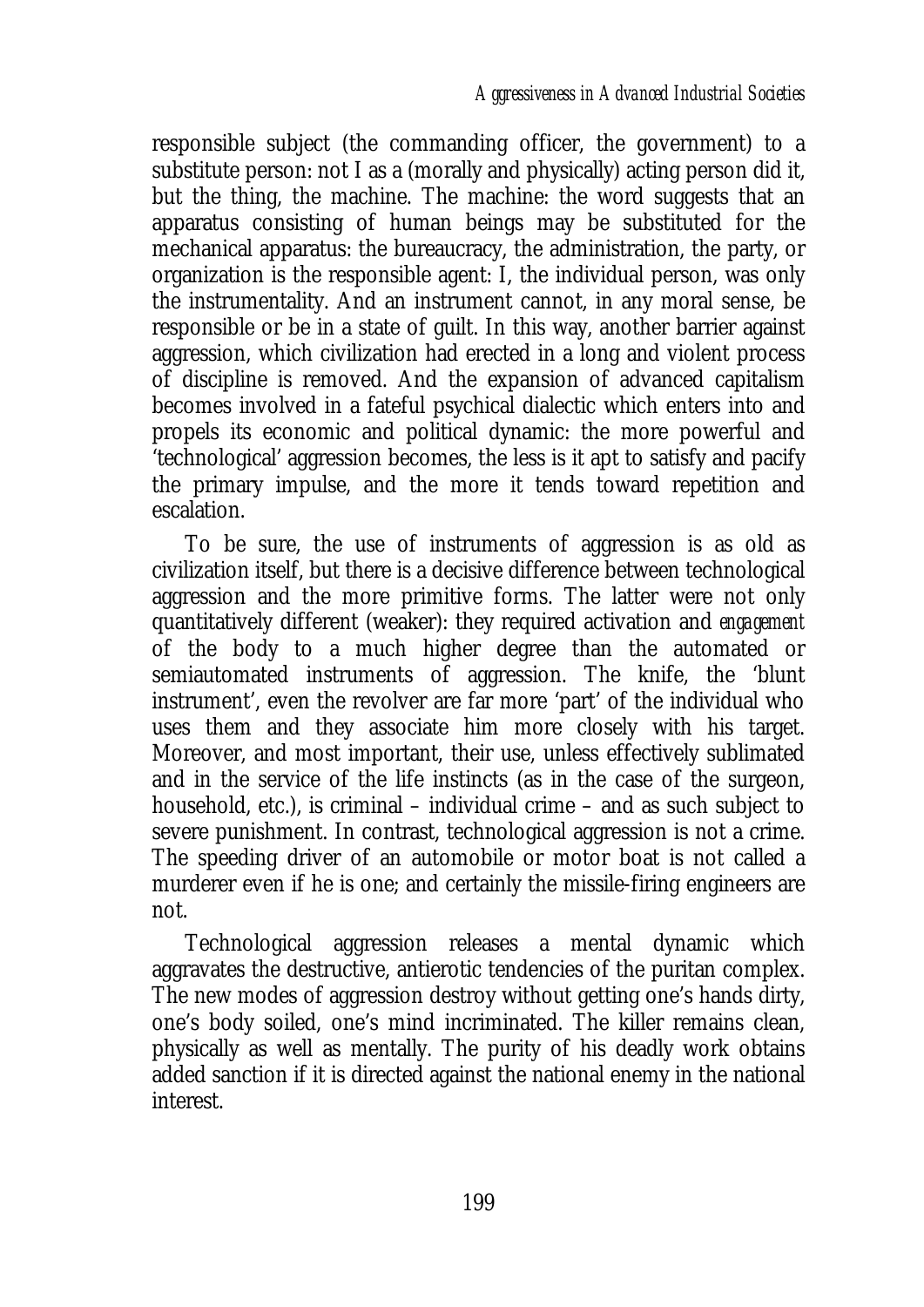The (anonymous) lead article in *Les Temps Modernes*(January 1966) links the war in Vietnam with the puritantradition in the United States. The image of the enemy is thatof dirt in its most repulsive forms; the unclean jungle is hisnatural habitat, disembowelment and beheading are his naturalways of action. Consequently, the burning of his refuge, defoliation, and the poisoning of his foodstuff are not onlystrategic but also moral operations: removing of contagiousdirt, clearing the way for the order of political hygiene andrighteousness. And the mass purging of the good consciencefrom all rational inhibitions leads to the atrophy of the lastrebellion of sanity against the madhouse: no satire, no ridiculeattends the moralists who organize and defend the crime.Thus one of them can, without becoming a laughingstock,publicly praise as the 'greatest performance in our nation'shistory', the indeed historical achievement of the richest,most powerful, and most advanced country of the world unleashingthe destructive force of its technical superiority onone of the poorest, weakest, and most helpless countries of the world.

The decline of responsibility and guilt, their absorption by the omnipotent technical and political apparatus also tends to invalidate other values which were to restrain and sublimate aggression. While the militarization of society remains the most conspicuous and destructive manifestation of this tendency, its less ostensible effects in the cultural dimension should not be minimized. One of these effects is the disintegration of the value of *truth*. The media enjoy a large dispensation from the commitment to truth, and in a very special way. The point is not that the media lie ('lie' presupposes commitment to truth), they rather mingle truth and half-truth with omission, factual reporting with commentary and evaluation, information with publicity and propaganda – all this made into an overwhelming whole through editorializing. The editorially unpleasant truths (and how many of the most decisive truths are not unpleasant?) retreat between the lines, or hide, or mingle harmoniously with nonsense, fun, and so-called human interest stories. And the consumer is readily inclined to take all this for granted – he buys it even if he knows better. Now the commitment to the truth has always been precarious, hedged with strong qualifications, suspended, or suppressed – it is only in the context of the general and democratic activation of aggressiveness that the devaluation of truth assumes special significance. For truth is a value in the strict sense inasmuch as it serves the protection and amelioration of life, as a guide in man's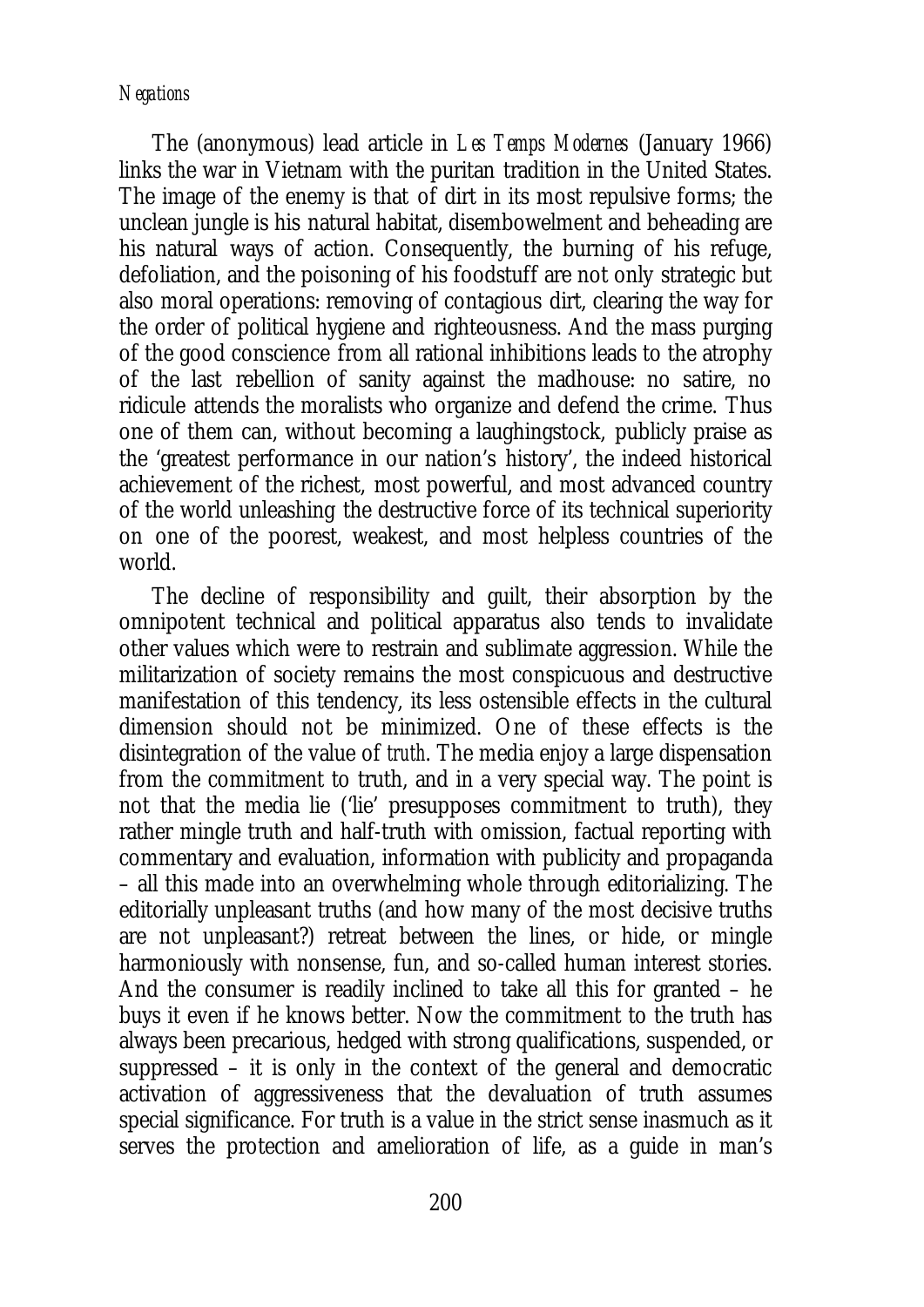struggle with nature and with himself, with his own weakness and his own destructiveness. In this function, truth is indeed a matter of the sublimated life instincts, Eros, of intelligence becoming responsible and autonomous, striving to liberate life from dependence on unmastered and repressive forces. And with respect to this protective and liberating function of truth, its devaluation removes another effective barrier against destruction.

The encroachment of aggression on the domain of the life instincts also devalues the aesthetic dimension. In *Eros and Civilization* I have tried to show the erotic component in this dimension. Nonfunctional, that is to say, not committed to the functioning of a repressive society, the aesthetic values have been strong protectors of Eros in civilization. Nature is part of this dimension. Eros seeks, in polymorphous forms, its own sensuous world of fulfillment, its own 'natural' environment. But only in a protected world – protected from daily business, from noise, crowds, waste, only thus can it satisfy the biological need for happiness. The aggressive business practices which turn ever more spaces of protective nature into a medium of commercial fulfillment and fun thus do not merely offend beauty – they repress biological necessities.

Once we agree to discuss the hypothesis that, in advanced industrial society surplus-aggression is released in quite unsuspected and 'normal' behavior, we may see it even in areas which are far removed from the more familiar manifestations of aggression, for instance the style of publicity and information practiced by the mass media. Characteristic is the permanent repetition: the same commercial with the same text or picture broadcast or televised again and again; the same phrases and clichés poured out by the purveyors and makers of information again and again; the same programs and platforms professed by the politicians again and again. Freud arrived at his concept of the death instinct in the context of his analysis of the 'repetition compulsion': he associated with it the striving for a state of complete inertia, absence of tension, return to the womb, annihilation. Hitler knew well the extreme function of repetition: the biggest lie, often enough repeated, will be acted upon and accepted as truth. Even in its less extreme use, constant repetition, imposed upon more or less captive audiences, may be destructive: destroying mental autonomy, freedom of thought, responsibility and conducive to inertia, submission, rejection of change. The established society, the master of repetition, becomes the great womb for its citizens. To be sure, this road to inertia and this reduction of tension is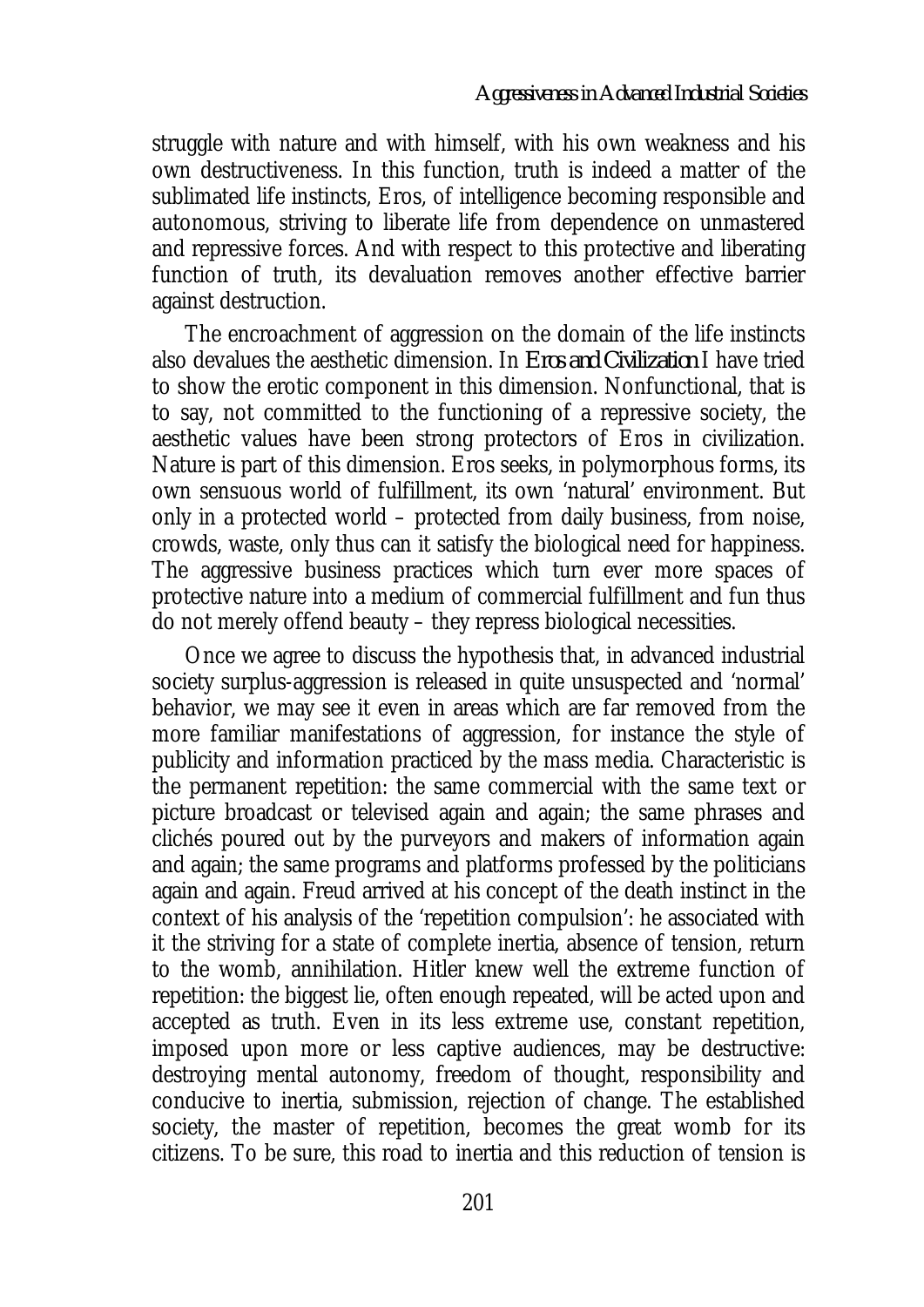one of high and not very satisfactory sublimation: it does not lead to an instinctual nirvana of satisfaction. However, it may well reduce the stress of intelligence, the pain and tension which accompany autonomous mental activity – thus it may be an effective aggression against the mind in its socially disturbing, critical functions.

These are highly speculative hypotheses on the socially and mentally fateful character of aggression in our society. Aggression is (in most cases) socially useful destructiveness – and yet fateful because of its selfpropelling character and scope. In this respect too, it is badly sublimated and not very satisfying. If Freud's theory is correct, and the destructive impulse strives for the annihilation of the individual's own life no matter how long the 'detour' via other lives and targets, then we may indeed speak of a suicidal tendency on a truly social scale, and the national and international play with total destruction may well have found a firm basis in the instinctual structure of individuals.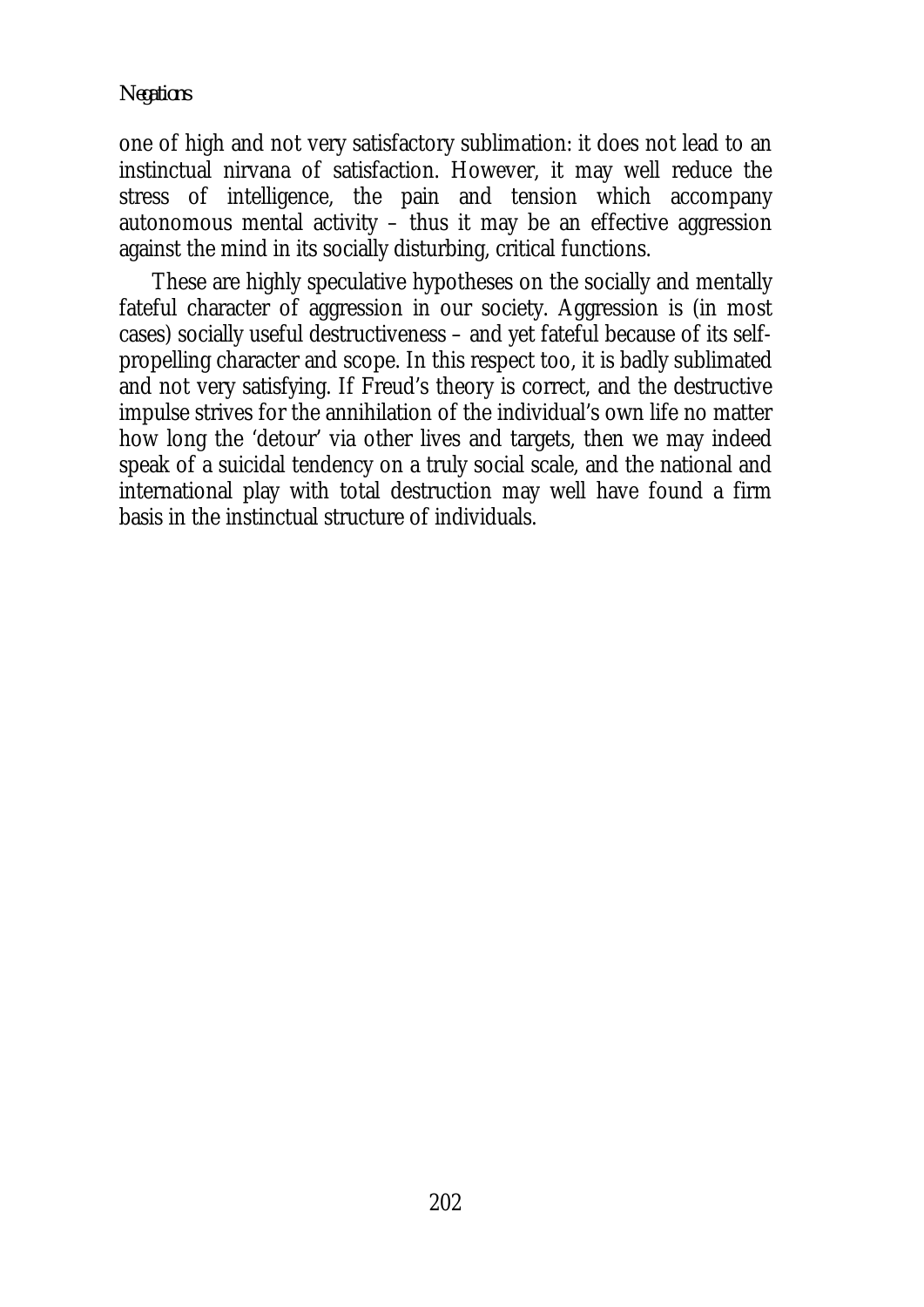# **Notes**

# **Foreword**

- 1. *Translator's note:* '*Bedürfnis*' means 'need' or 'want'. I have often rendered it by 'want', which, while denoting an objective condition of lack, has taken on the connotation, derived from recent usage of 'to want', of subjective and conscious desire.
- 2. The last time in Europe. Today the historical heritage of this struggle is to be found in those nations which defend their freedom in uncompromising struggle against the neo-colonial powers.
- 3. *Translator's note:* '*Herrschaft*', from '*Herr*' (lord), means 'lordship', i.e. generally 'domination', from '*dominus*' (lord), and thus by extension 'authority', 'control', even, *mirabile dictu*, 'imperative coordination'. I have used 'domination' except where English usage seemed to make 'authority' or 'control' advisable.
- 4. *Translator's note:* '*Möglichkeit*' means both potentiality and possibility (both derived from '*posse*' [to be able]). I have usually used 'potentiality' except in the contexts 'real possibility' and 'formal possibility'.
- 5. Karl Marx, Grundrisse der Kritik der politischen Ökonomie (Berlin, 1953), p. 593.
- 6. *Ibid.*, pp. 599-600.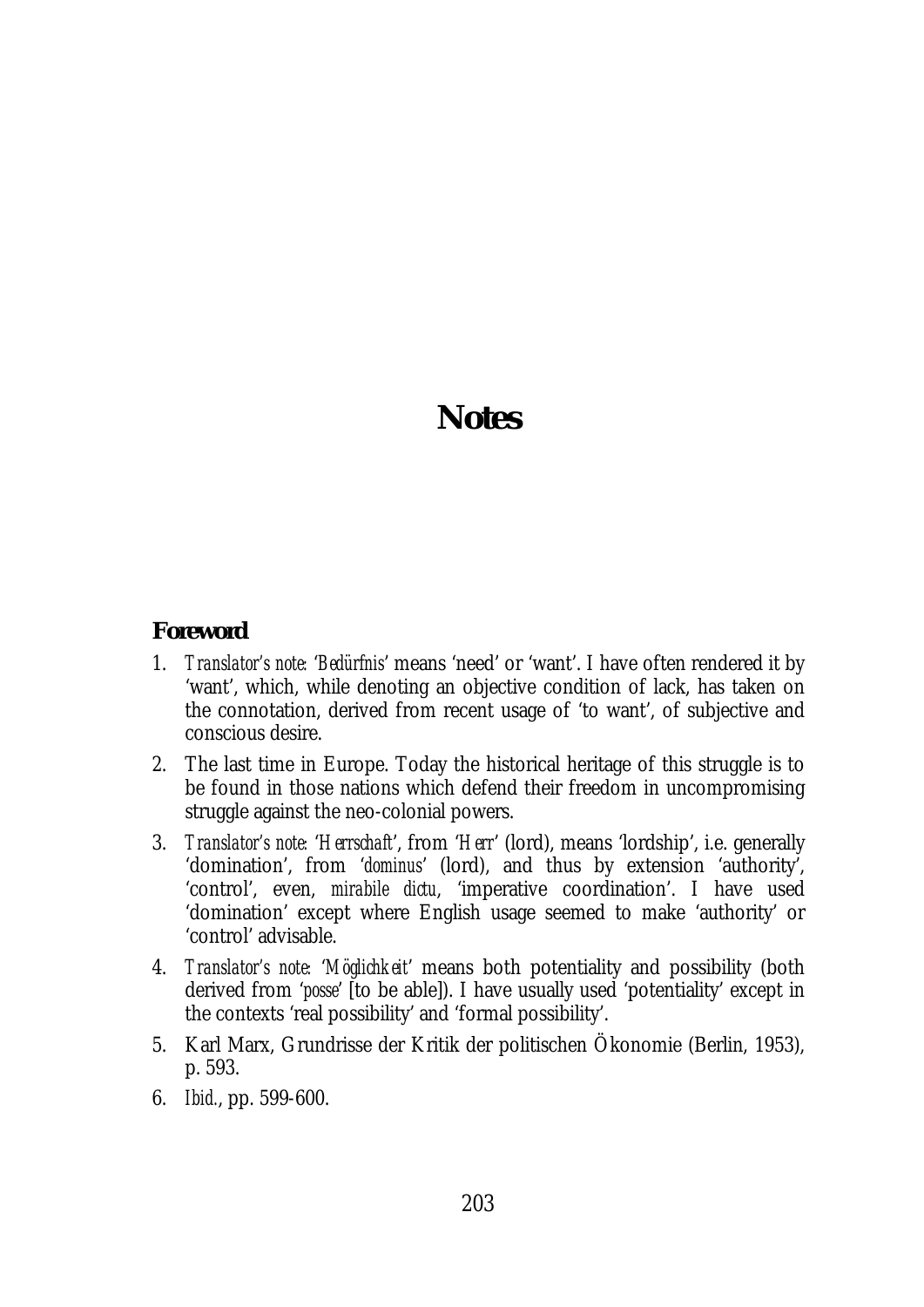## **1 The struggle against liberalism in the totalitarian view of the state**

- 1. *Translator's note:*In common parlance, '*Volk*'means 'people' or 'nation', and in such contexts I have so translated it. In National Socialist ideology and its precursors, it means an organic, racial community. In this usage I have in principle rendered it as 'folk', and the derived adjective 'völkisch' as 'folkish'. To the extent, however, that the meaning attached to the English words 'nation' and 'people' by chauvinists does not differ as much from that of '*Volk*'as one would imagine on seeing 'folk', I have used 'nation' or 'people' when the German text seemed to be of chauvinistic, rather than explicitly racist or natural-organic, import.
- 2. Ernst Krieck, *Nationalpolitische Erziehung,* 14th-16th impression (1933), p. 68.
- 3. In the following we shall use the expression 'heroic-folkish realism' to designate the entirety of the view of history and society adapted by the totalauthoritarian state. Also, in speaking of the 'totalitarian view of the state', we do not mean the doctrine of the state taken in its strictest sense, but the 'weltanschauung' appropriated by this state. Recent developments reflect attempts being made to split up the concept of the total state and differentiate it according to distinct modes of totalization. So, to mention only the most characteristic terms, Germany is spoken of as a total 'folkish', 'authoritarian', or 'leadership' state. See Köllreutter, *Allgemeine Staatslehre*  (1933). p. 64; Freisler in *Deutsche Justiz* (1934). No. 2; E. R. Huber in *Tat,*  XXVI (1934), No. 1. But the differences do not affect the foundations of the total state, which are the object of our interpretation. To the extent that they fall within these foundations, our interpretation applies to them even when they are not mentioned explicitly.
- 4. *Translator's note:* '*Führer*' means 'leader'. I have so translated it except when its identification with the person of Adolf Hitler makes it no more than a proper noun.
- 5. Krieck, *op. cit.,* p. 37.
- 6. See the discussion of Spengler's Jahre der Entscheidung in Zeitschrift für Sozialforschung, II, No. 3.
- 7. Othmar Spann, *Gesellschaftslehre* (3d ed., 1930), p. 98.
- 8. Möller van den Bruck, *Das dritte Reich*, Special edition (Hamburg: Hanseatische Verlagsanstalt, 1933). p. 69. The political theory of antiliberalism was created by Carl Schmitt, who was followed by Köllreutter, Hans J. Wolff, *et al.*
- 9. Köllreutter, *op. cit.,* p. 21: "Marxism is a spiritual fruit of liberalism…."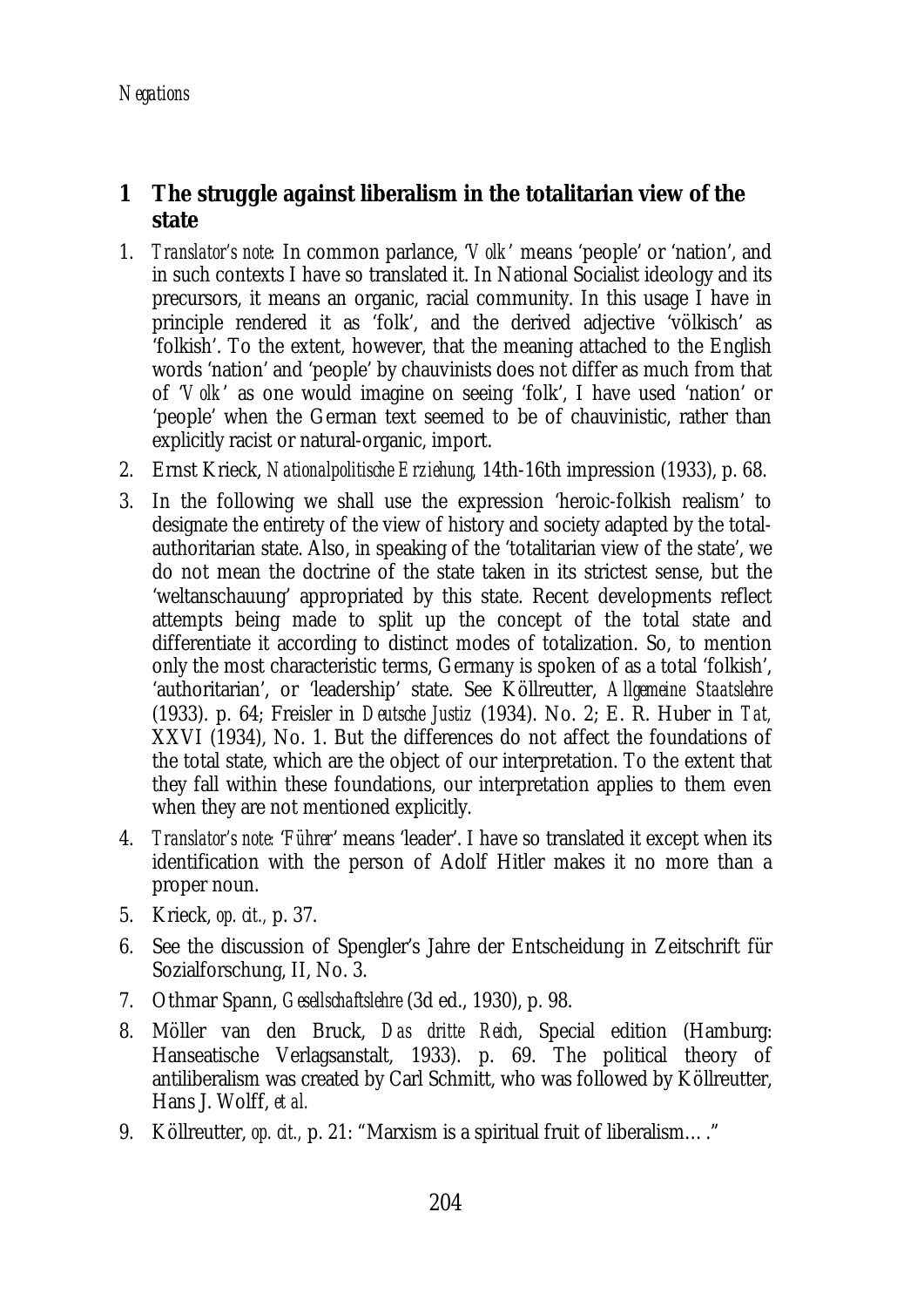- 10. A good collection of all antiliberalist slogans may be found in Krieck, *op. cit.,*  p. 9. The best portrayal of liberalism from the standpoint of totalitarian political theory is to be found in Carl Schmitt's introduction and appendix to the second edition of his *Begriffe des Politischen*, as well as in his *Die geistesgeschichtliche Lage des heutigen Parlamentarismus*, 2d ed. (1926).
- 11. As in Möller van den Bruck's 'definition': "Liberalism is the freedom to have no convictions and yet to believe that precisely this is a conviction" (*op. cit.,* p. 70). The height of confusion is reached when Krieck brings liberalism, capitalism, and Marxism together as "forms of countermovement" (*op. cit.,* p. 32).
- 12. Leopold von Wiese in *Festgabe für Lujo Brentano,* I (1925), p. 16: "I repeat my assertion that there practically has not yet been any [liberalism] to any adequate degree…." Richard Behrendt in *Schmollers Jahrbuch,* LX, No. 3, p. 14: "In no period of world history has economic rationality operated in a decisive manner for a long period of time. One can and must deny that liberalism, even in the nineteenth century, was ever in this sense the ruling power." On German liberalism, see H. Schroth, *Welt- und Staatsideen des deutschen Liberalismus* … (1931), especially pp. 69 and 95ff.
- 13. "In private initiative in the area of production, the corporate state sees the most valuable and effective instrument for protecting the nation's interests." "The state intervenes in the economy only where private initiative is lacking or insufficient or where the state's political interests are at stake." *Carta del Lavoro*, Articles VII and IX, in Niederer, *Der Ständestaat des Faschismus* (1992), p. 179. "Fascism affirms fundamentally the private entrepreneur's role as director of production and as instrument for the augmentation of wealth." W. Koch, 'Politik und Wirtschaft im Denken der faschistischen Führer', *Schmollers Jahrbuch*(1933) No. 5, p. 44. For Germany, see especially the quotation given by Köllreutter, *op. cit.,* pp. 179-180.
- 14. Quoted in the periodical *Aufbau,* F. Karsen, ed., IV (1931), p. 233.
- 15. *Ibid.,* p. 258.
- 16. Gide and Rist, *Geschichte der volkswirtschaftlichen Lehrmeinungen* (1913), p. 402. Wilhelm von Humboldt's statement is characteristic: "The best human operations are those which most faithfully imitate the operations of nature." 'Über die Grenzen der Wirksamkeit des Staates', *Klassiker der Politik,* VI (1922). p. 12.
- 17. Classical statements are to be found in Adam Smith's *The Wealth of Nations,*  Book III, Chap. I, 'Of the Natural Progress of Opulence'. On Bastiat, see Gide and Rist, *op. cit.,* p. 373. For liberalism nothing "stands on such shaky ground as the assertion of the equality of all that bears a human visage" (Mises, *op. cit.,* p. 25). Liberalism proceeds from the essential inequality of men, which is considered the presupposition of the harmony of the whole. See R. Thoma in *Erinnerungsgabe für Max Weber*, II (1923), p. 40.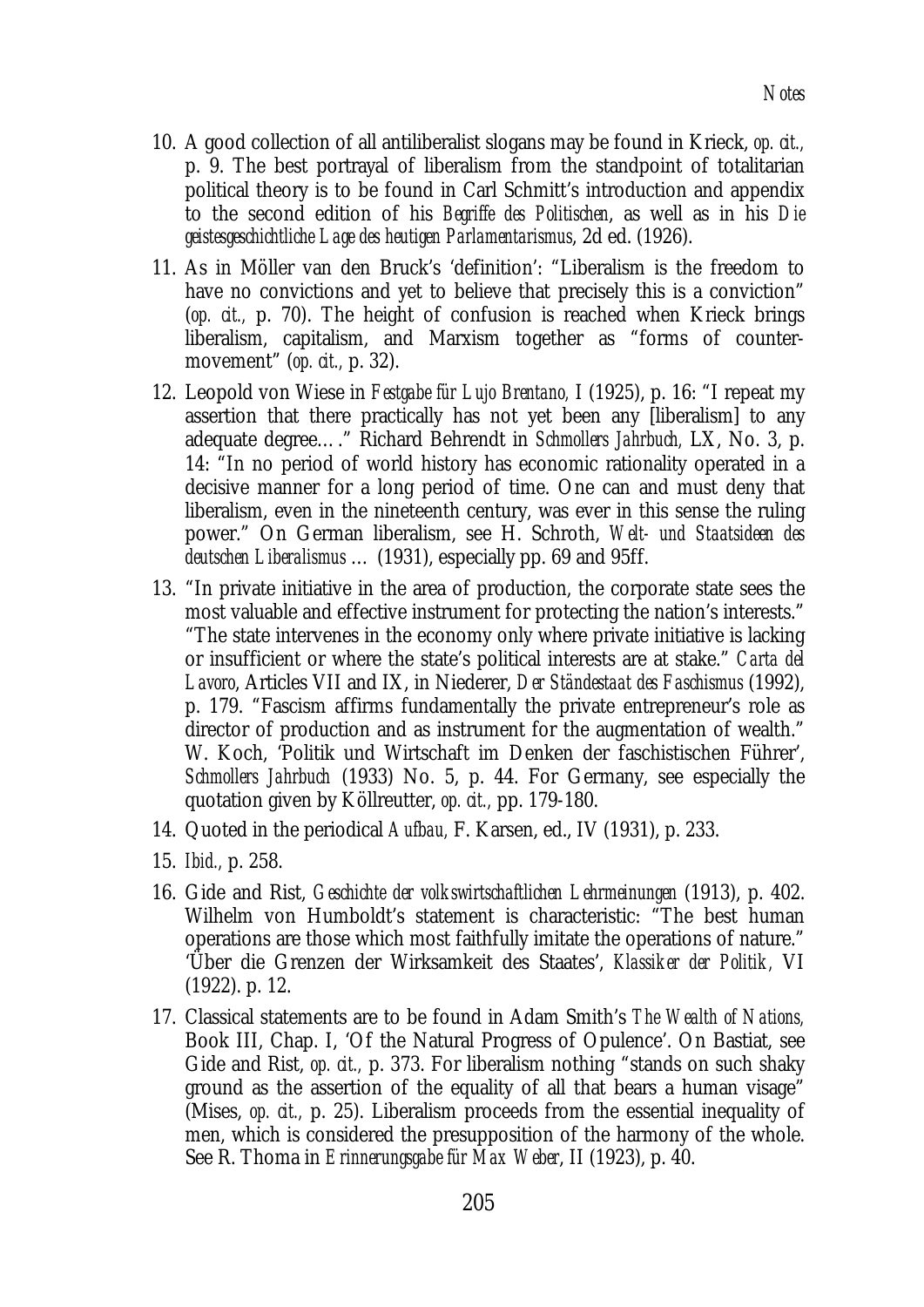- 18. On this function of the liberalist concept of nature, see Myrdal, *Das politische Element in der nationalökonomischen Doktrinbildung* (1932), p. 177. The concept of nature, he writes, is a "cliché that functions just like every other political recommendation." It is used "when anyone, in some political question, wants to assert something without adducing proof of it."
- 19. Möller van den Bruck, *op. cit.,* pp. 200 and 210.
- 20. Mussolini in *Der Faschismus*, trans. by Wagenführ (1933), p. 38.
- 21. Hans J. Wolff in *Recht und Staat in Geschichte und Gegenward* (1933), No. 104, pp. 8-9.
- 22. See *Zeitschrift für Sozialforschung*, III, No. 1, pp. 1ff.
- 23. *Translator's note*: '*Grund*' means 'ground', 'principle', 'reason', or one of the four 'causes'.
- 24. This 'coincidence' of ground, reason, and cause comes strikingly to expression in Leibniz's formulation of the rationalist principle of 'ground': "This principle is that of the need for a sufficient reason for a thing to exist, for an event to occur, for a truth to take place." *Letters to Clarke,* Fifth Paper, to paragraph 46, No. 125.
- 25. Within a rationalist theory of society, therefore, the 'autonomy of reason' definitely does not mean setting reason as the absolute ground or essence of what is. To the extent, rather, that reason is comprehended as the reason of concrete individuals in their specific social situation, the 'material' conditions of this situation enter into the conditions of the rational practice that is required. But these conditions as well are to be comprehended rationally and, on the basis of this comprehension, to be transformed.
- 26. H. Forsthoff, *Das Ende der humanistischen Illusion*(1933), p. 25.
- 27. Carl Schmitt gives a brilliant portrayal of liberalist rationalism in his *Geistesgeschichtliche Lage des heutigen Parlamentarismus*, especially pp. 45ff.
- 28. To be sure, in the legal sphere rationalization is, in principle, 'general'; but this generality is bought at the price of complete formality in civil law and complete abstractness in constitutional law.
- 29. We can readily doso, since Friedrich Pollock has explained them in *Zeitschrift für Sozialforschung*, II, No. 3.
- 30. Sombart. *Das Wirtschaftsleben im Zeitalter des Hochkapitalismus*, I (1927), Part I, p. 69.
- 31. Krieck, *op. cit.*, p. 23.
- 32. Nicolai, *Grundlagen der kommenden Verfassung* (1933), p. 9.
- 33. Sombart in *Verhandlungen des Vereins für Sozialpolitik* (1928), p. 30.
- 34. Köllreutter, *op. cit.*, pp. 184-185.
- 35. Bernhard Köhler, *Das dritte Reich und der Kapitalismus* (1933), p. 10.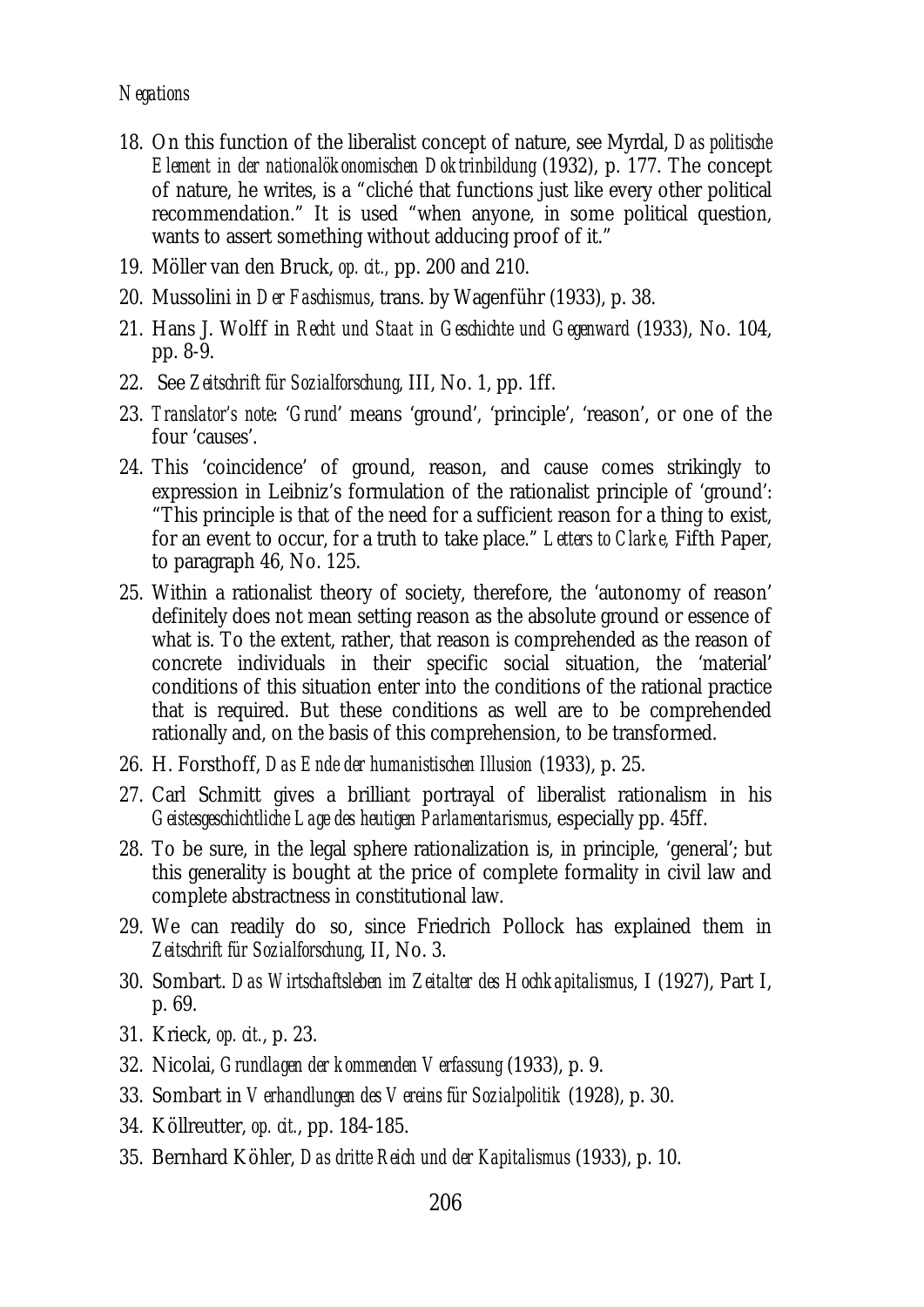- 36. G. Ipsen, *Programm einer Soziologie des deutschen Volkstums* (1933), p. 11. See also Köllreutter, *op. cit.*, pp. 34ff.
- 37. H. Forsthoff, *Der totale Staat*, pp. 40ff.
- 38. G. Ipsen, *Das Landvolk* (1933), especially p. 17.
- 39. Following are some characteristic passages taken from Möller van den Bruck's *Das dritte Reich*,pp. 180-182: "Conservative thought … can be understood only from the spatial viewpoint. Space is sovereign, and time presupposes it." "Things grow in and emerge from this space. In time, they rot." "In the history of a folk, with time, things may change as they will: the immutable, which remains, is more powerful and important than the mutable, which consists only in something being added or subtracted. The immutable is the presupposition of all changes, and whatever may change returns, when its time has come, to the immutable." "All revolution is background noise, a sign of disturbance: it is neither the walk of the creator through his workshop, nor the fulfillment of his commands, nor agreement with his will. The world is conceived as something to be preserved, and when it has fallen into confusion, it immediately, through its own force, falls back into place: it returns to its equilibrium." We cite only one characteristic example of the employment of 'Gestalt theory' for the depravation of history: "A Gestalt simply is, and no development augments or diminishes it. Hence developmental history is not the history of a Gestalt, but at most a dynamic commentary on it. Development knows both beginning and end, birth and death; the Gestalt knows them not." "A historical Gestalt is most profoundly independent of the time and circumstances from which it appears to originate." Ernst Jünger, *Der Arbeiter: Herrschaft und Gestalt*, 2d ed. (Hamburg, 1932), p. 79.
- 40. Karl Marx, *Der achtzehnte Brumaire des Louis Bonaparte* (Berlin, 1927), pp. 122- 123.
- 41. Karl Marx, *Das Kapital* (*Volksausgabe*: Berlin, 1928), I, p. 43.
- 42. Ernst Krieck in *Volk im Werden* (1933), No. 3, p. 4.
- 43. *Ibid.,* p. I. An even clearer statement can be found in *Volk im Werden,* No. 5. pp. 69 and 71: "Radical critique teaches us to see that so-called culture has become totally inessential and that in any case it is not one of the highest values." "Finally, let us take care here, too, to be straightforward, truthful, and genuine, lest the growing force and health of the folk be corrupted by the swindle of culture. Let them call us barbarians, if they will!"
- 44. Eugen Diesel in *Deutsche Rundschau* (January, 1934), p. 2.
- 45. Krieck, No. 3, p. 1.
- 46. *Der deutsche Student*(August, 1933), p. 1.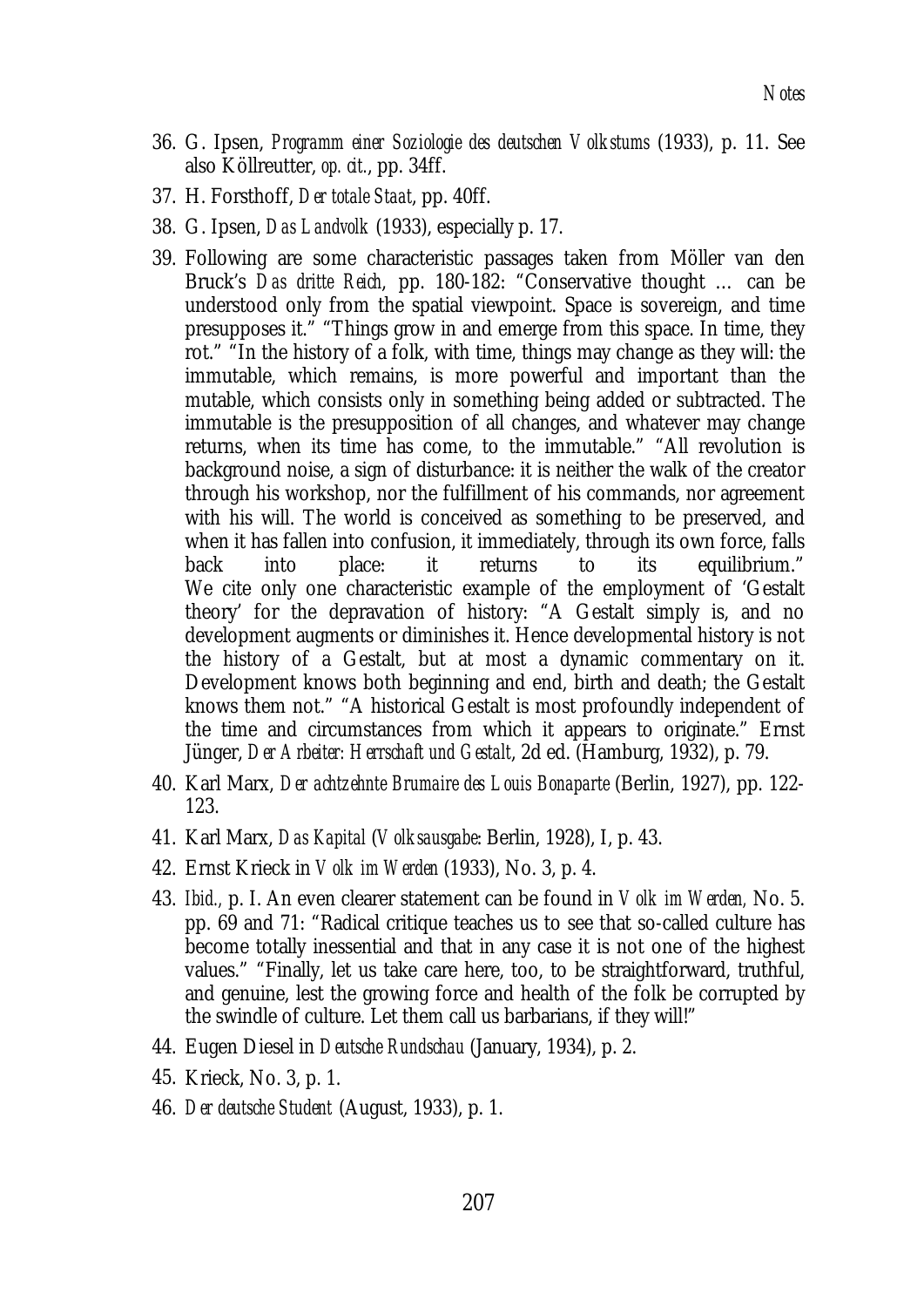- 47. H. Kutzleb, 'Ethos der Armut als Aufgabe', in *Volk im Werden*(1933), No. I, pp. 24ff.
- 48. On this function of heroic realism see *Zeitschrift für Sozialforschung*, III, No. I, pp. 42ff.
- 49. Carl Schmitt, *Der Begriff des Politischen*, p. 37.
- 50. *Ibid.*,p. 15.
- 51. Although the formula for the political relationship is 'friend-enemy grouping', the friend relationship is always spoken of only incidentally and in the shadow of the enemy grouping.
- 52. Alfred Bäumler, *Männerbund und Wissenschaft*(1934) p. 94.
- 53. *Ibid.*,p. l09.
- 54. Ernst Krieck, 'Zehn Grundsätze einer ganzheitlichen Wissenschaftslehre', *Volk im Werden*,No. 6, pp. 6ff.
- 55. Bäumler, *op. cit.*, p. 108.
- 56. Aristotle *Politics* 1253 a 14f., trans. by Benjamin Jowett in *The Basic Works of Aristotle*, Richard McKeon, ed. (New York: Random House, 1941), p. 1129.
- 57. E. Rothacker, *Geschichtsphilosophie* (1934), p. 96.
- 58. Martin Heidegger, *Die Selbstbehauptung der deutschen Universität* (1933), p. 3.
- 59. Carl Schmitt, *Politische Theologie*(1922), p. 1. We present the fundamental theses of the theory of the total state in accordance with Carl Schmitt's *Begriff des Politischen*.The superabundant literature succeeding this work contains nothing but the dregs of Schmitt's thought.
- 60. H. Forsthoff, *Der totale Staat*, p. 29.
- 61. Köllreutter, *Vom Sinn und Wesen der nationalen Revolution*(1933), p. 30. See also his *Allgemeine Staatslehre*, p. 58.
- 62. Forsthoff, p. 31.
- 63. *Ibid.*,p. 30.
- 64. *Ibid.*Forsthoff's justification of authority is undercut by the flatly zoological one given by Carl Schmitt in his latest work: "Both the continuing unerring contact between leader (*Führer*)and following as well as their reciprocal loyalty are based on identity of species. Only species identity can prevent the leader's power from becoming tyranny and arbitrariness…." *Staat, Bewegung, Volk*(1933), p. 42.
- 65. Forsthoff, p. 42.
- 66. *Ibid.*, p. 41.
- 67. *Translator's note*: '*Person*' means, in Kantian ethics, the individual considered as end in himself, as worthy of reverence owing to his self-determined obedience to the moral law.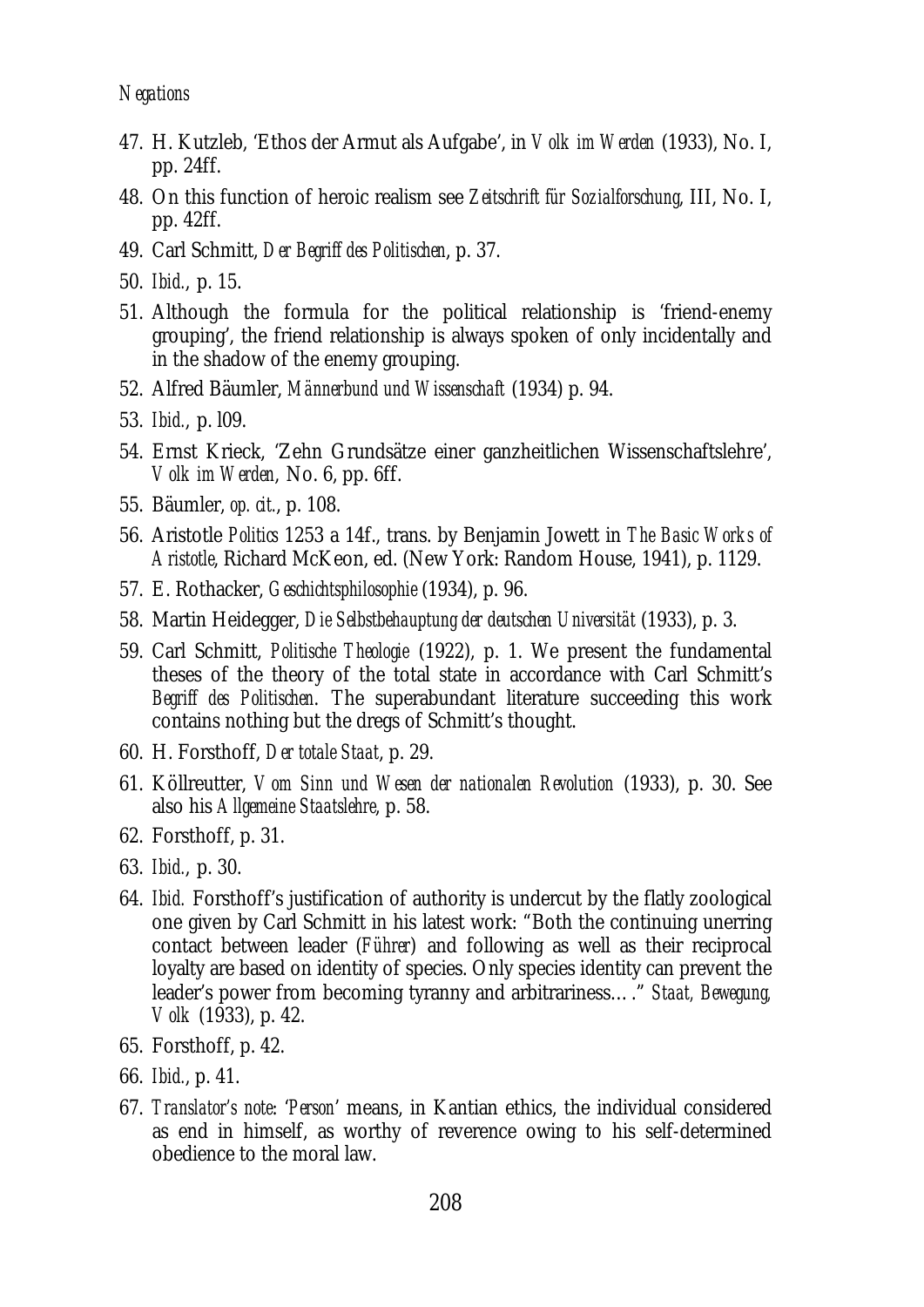- 68. The possible reproach that weare playing off philosophical against political existentialism has been refuted by philosophical existentialism itself, which, as Heidegger's most recent publications show, has politicized itself. The original opposition is thus canceled.
- 69. *Volk im Werden*(1993), No. 2, p. 13.
- 70. Köllreutter, *Der deutsche Führerstaat*, p. 31. Seealso *Allgemeine Staatslehre*, p. 101.
- 71. *Translator's note*: The word '*allgemein*'(literally 'common to all') means 'general' or 'universal'. In philosophy it means 'universal' in contrast with 'particular', especially in the form '*(das) Allgemeine*', '(the) universal'. As '*(die) Allgemeinheit*'it means both the quality of 'universality' or 'generality' *and* 'community', 'society', 'collectivity', and 'general will', as well as 'general public'. For Hegel "*Allgemeinheit* means at one and the same time, first, a society in which all particular and individual interests are integrated into the whole, so that the actual social organism that results accords with the common interest (community), and, second, a totality in which all the different isolated concepts of knowledge are fused and integrated so that they receive their significance in their relation to the whole (universality). The second meaning is obviously the counterpart of the first." Herbert Marcuse, *Reason and Revolution* (Boston: Beacon Press, 1960), p. 52.
- 72. Hegel, *Vorlesungcn zur Philosophie der Weltgeschichte*, Lasson, ed., p. 1.
- 73. Kant in *Werke*, Ernst Cassirer, ed., VI, p. 468.
- 74. Heidegger in the *Freiburger Studentenzeitung*, November, l0, 1933.
- 75. From Hegel's address to his students at the opening of his lectures in Berlin in 1818. *Werke*, 2d ed., VI (1843), p. xl.
- 76. Heidegger in the *Freiburger Studentenzeitung*, November 3, 1933.
- 77. Kant, *op. cit.*, IV, p. 284.
- 78. *Der deutsche Student*, *op. cit.*, p. 14.
- 79. Carl Schmitt expresses profound comprehension (which he intended quite differently, of course), when he writes: "Accordingly one can say that on this day (January 30, 1933) 'Hegel died'." *Staat, Bewegung, Volk*, p. 32.

## **2 The concept of essence**

1. *Translator's note*: '*(Das) Sein*' (*esse*) I have rendered as 'Being'. '*(Das) Seiende*' (*ens*) I have rendered as 'beings' or 'the world of beings' or, when there was no escaping it, 'being'.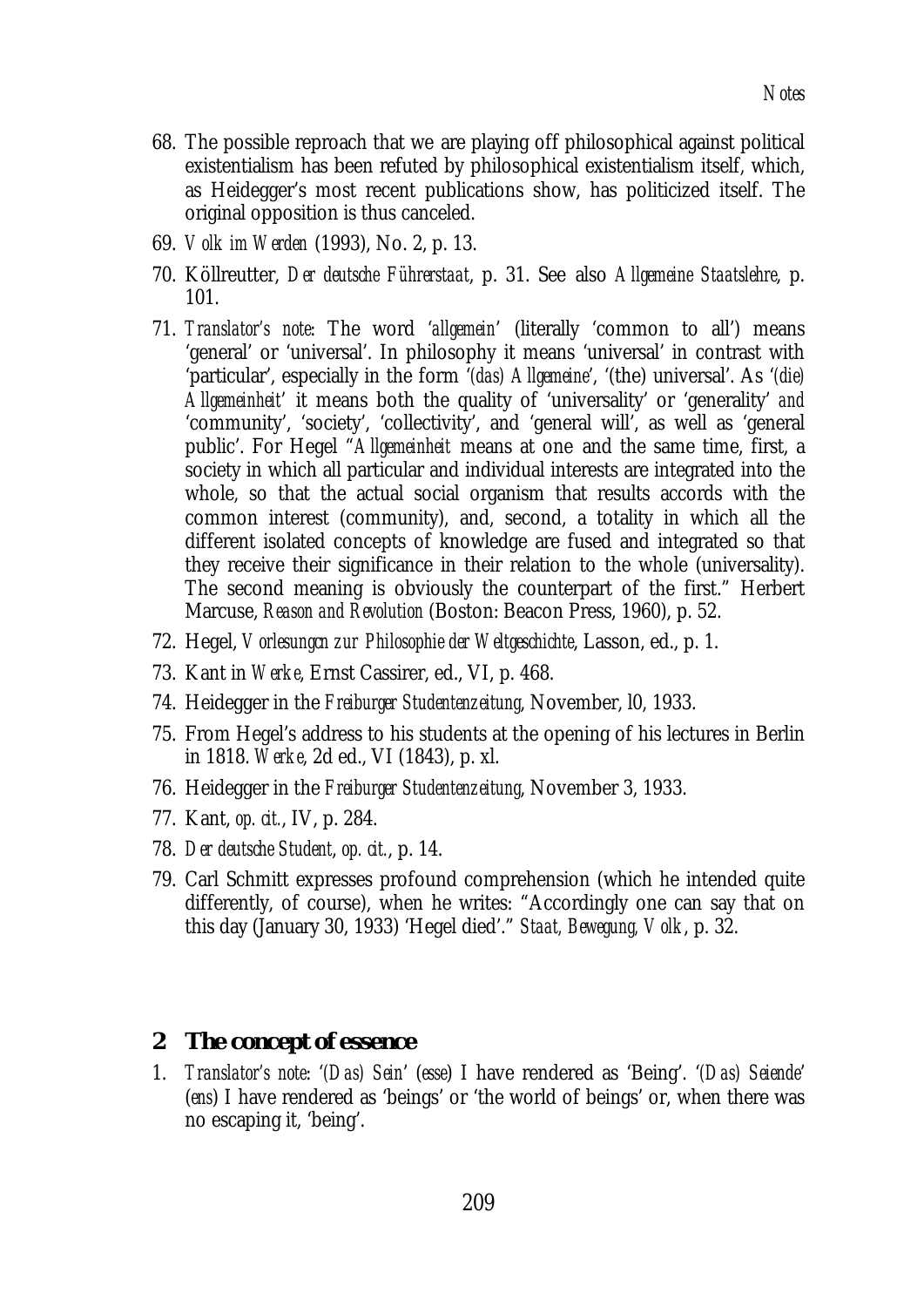#### *Negations*

- 2. The relevant passages for the dynamic form of Plato's theory of Ideas are *Sophist* 247e ff. and *Philebus* 23b-27b.
- 3. "Accidens dicitur large omne, quod non est pars essentiae, et sic est esse in rebus creatis" (Thomas Aquinas, *Quaestiones quodlibetales* 12, 5). – "Oportet ergo, quod illud, cuius esse est aliud ab essentia sua, habeat esse causatum ab alio" (Thomas Aquinas, *Summa Theologica*, Ia, 3, 4).
- 4. The change wrought by the mitigation of the critical tensions in the theory of essence is evident in the altered meaning of the classical ontological concepts incorporated into Aquinas' philosophy. Essence as such is no longer 'authentic' Being but pure possibility. Compared with reality, possibility is inferior, a privation. Aristotle, too, had characterized the relationship of *dynamis* and *energeia* in this way, but for him the relationship of possibility to reality was one of movement; the *on dynamei* was conceived as an existing 'power' or 'potentiality' which in itself strives for actuality (Aristotle *Metaphysics* 1045 b 33ff.). Essence as *potentia transcendentalis*, in contrast, is no longer the 'real possibility' of 'power', and its relation to reality is no longer the dynamic one of movement.
- 5. Descartes, *Discours de la Méthode*, in *Oeuvres Choisies* (Paris: Garnier, 1930), I, pp. 24ff.
- 6. *Ibid.*, p. 54.
- 7. *Ibid.*, p. 22.
- 8. Descartes, *Méditations Métaphysiques*, in *Oeuvres Choisies* I, p. 150.
- 9. Hegel, *Vorlesungen über die Geschichte der Philosophie*, in *Werke*, original edition, XVI, p. 338.
- 10. *Ibid.*, p. 336.
- 11. Kant, *Kritik der reinen Vernunft*, in *Werke*, Cassirer, ed. (Berlin, 1913), III, p. 264.
- 12. *Ibid.*, p. 250.
- 13. *Ibid.*, p. 262.
- 14. *Ibid.*, p. 265.
- 15. *Ibid.*, p. 334.
- 16. *Ibid.*, p. 303.
- 17. *Ibid.*, pp. 503 and 509.
- 18. Schelling, *Vom Wesen der menschlichen Freiheit*, in *Werke* (Stuttgart, 1856-57), Section I, VII, p. 383.
- 19. Edmund Husserl, *Formale und transzendentale Logik*, in *Jahrbuch für Philosophie*, X (Halle, 1929), p. 227.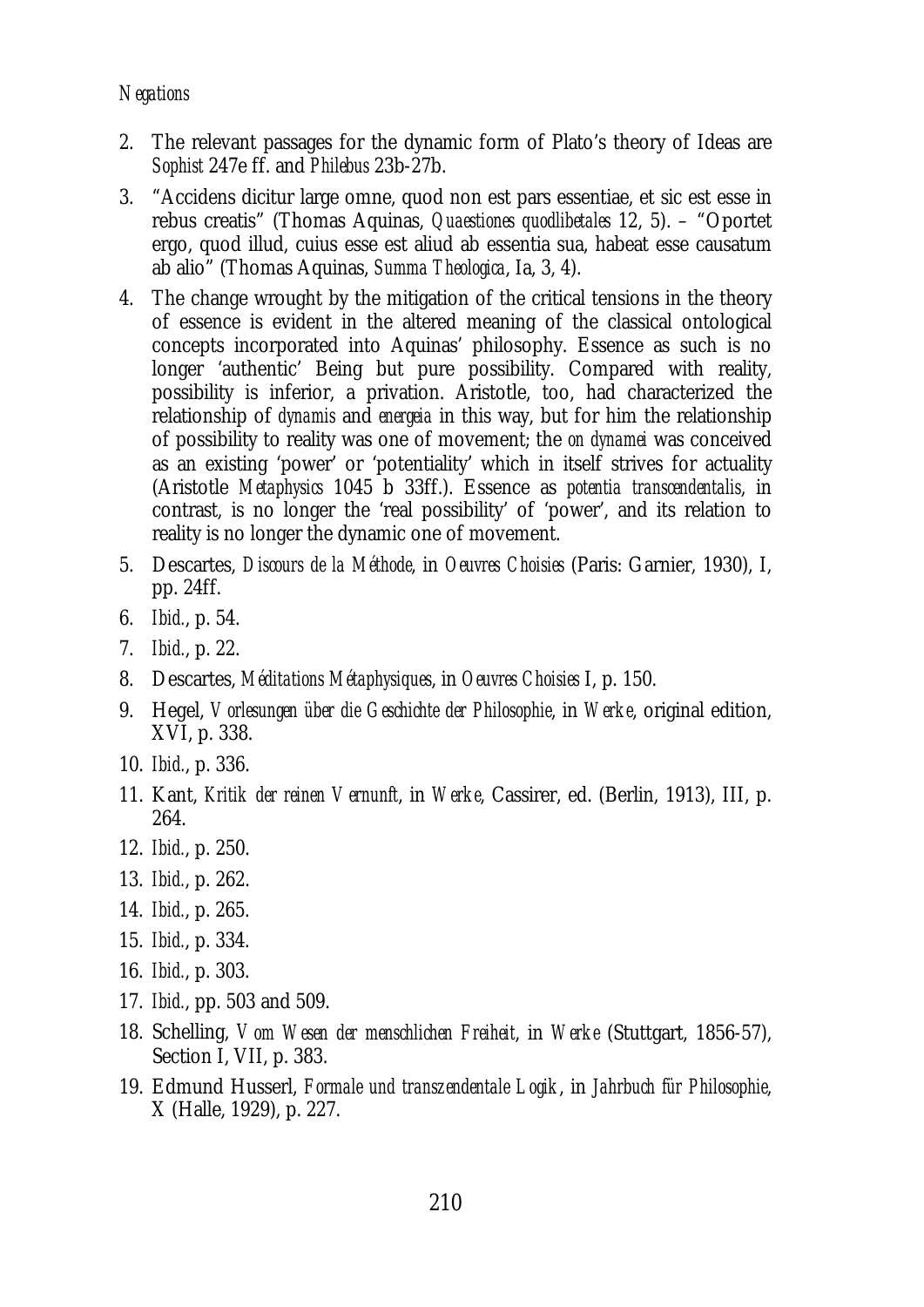- 20. Edmund Husserl, *Ideen zu einer reinen Phänomenologie und phänomenologischen Philosophie*, in *Jahrbuch für Philosophie und phänomenologische Forschung*, I (Halle, 1913), p. 9.
- 21. Husserl, *Formale und transzendentale Logik*, pp. 237 and 241.
- 22. Husserl, *Ideen*, p. 13.
- 23. Husserl, *Formale und transzendentale Logik*, p. 201.
- 24. *Ibid.*, p. 202.
- 25. *Ibid.*, p. 125.
- 26. Fink, *Die phänomenologische Philosophie Edmund Husserls in der gegenwärtigen Kritik*  (Berlin-Charlottenburg, 1934), p. 20.
- 27. *Translator's note*: '*Gleichgültig*' literally means 'equivalent' and, as equi-valent, 'indifferent'.
- 28. Husserl, *Ideen*, p. 93.
- 29. *Translator's note*: '*Erfassung*' literally means 'grasping'.
- 30. *Ibid.*, p. 130.
- 31. Husserl, *Formale und transzendentale Logik*, p. 219.
- 32. Husserl, *Méditations Cartésiennes* (Paris, 1931), p. 49.
- 33. Husserl, *Formale und transzendentale Logik*, p. 244.
- 34. *Ibid.*, p. 243.
- 35. Husserl, 'Philosophie als strenge Wissenschaft', *Logos*, I (1910-11), p. 337.
- 36. *Ibid.*, p. 315.
- 37. Scheler, *Zur Ethik und Erkenntnislehre*, in *Schriften aus dem Nachlass* (Berlin, 1993), I, p. 288.
- 38. Scheler, *Der Formalismus in der Ethik und die materiale Wertethik*, in *Jahrbuch für Philosophie*, Husserl, ed. II (Halle, 1916), p. 465.
- 39. Scheler, 'Vorbilder und Führer', in *Zur Ethik und Erkenntnislehre, op. cit.*, pp. 163-164.
- 40. A characteristic utterance from a representative source makes the connection obvious: "Recent philosophy says that intuitive 'seeing of essences' (*Wesensschau*) is the immediate intuition of what is lawlike. This quality finds its strongest expression in the personality of Adolf Hitler …. The Führer possesses not only the infinitely valuable capacity of seeing what is essential in things, but also, to a great extent, the instinct for bold and accurately timed action." – Otto Dietrich, *Die philosophischen Grundlagen des Nationalsozialismus* (Breslau, 1935), pp. 36-37.
- 41. M. Schlick, 'Erscheinung und Wesen', *Kant-Studien*, XXIII, No. 2-3 (Berlin, 1918), p. 206.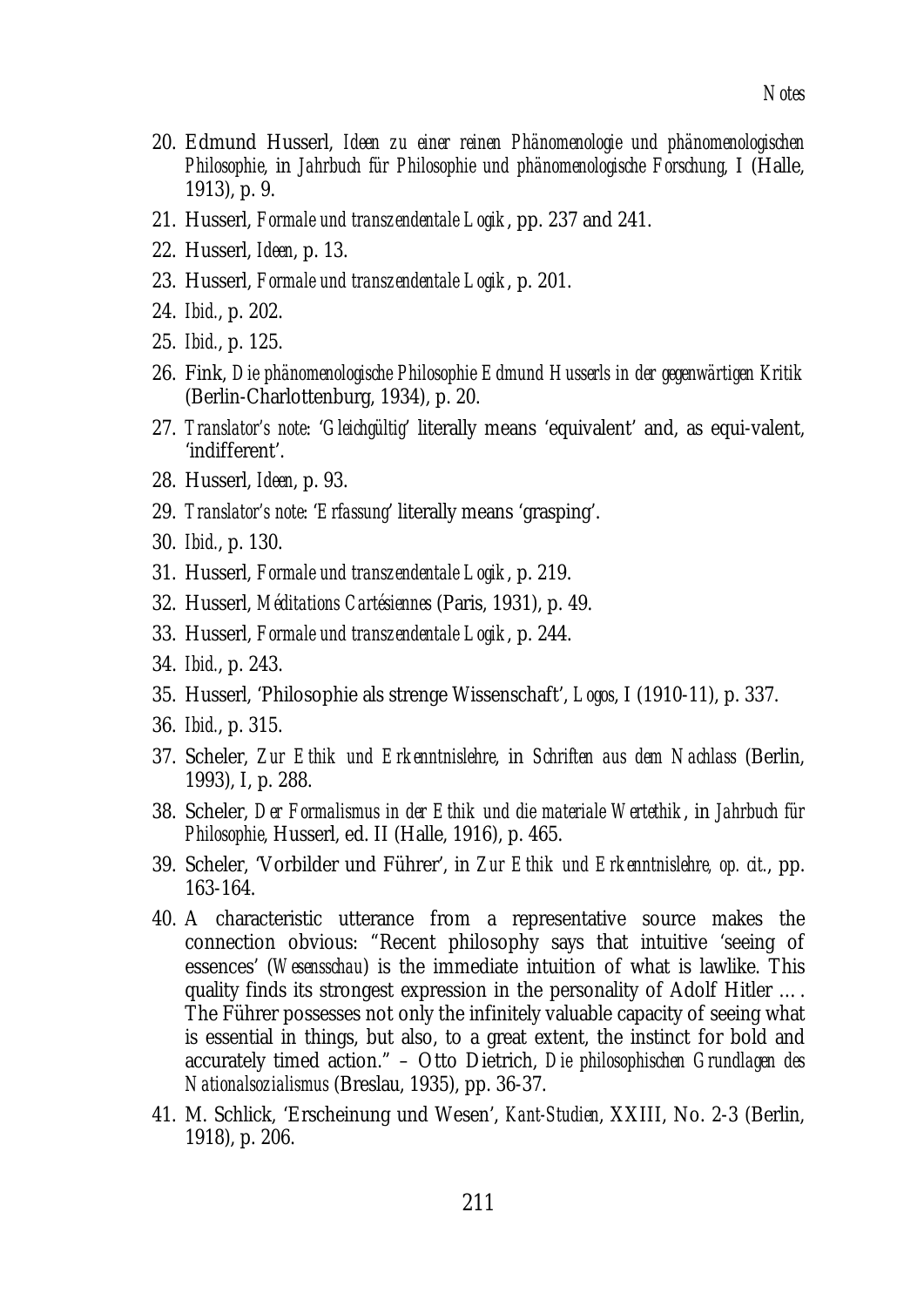- 42. M. Schlick, *Allgemeine Erkenntnislehre* (Berlin, 1918), p. 205.
- 43. M. Schlick, 'Erscheinung und Wesen', *op. cit.*, p. 194.
- 44. Hegel, *Wissenschaft der Logik*, in *Werke*, original edition, IV, pp. 119-120.
- 45. Hegel, *Enzyklopädie*, I, VI, p. 260 (§131).
- 46. *Ibid.,* pp. 224 and 242 (gloss to §112 and gloss 2 to §119).
- 47. *Ibid.*, p. 292 (gloss to §146).
- 48. *Translator's note*: 'Sich erinnern', the word for 'to remember' or 'to recollect', literally means 'to go into oneself'. That is, in remembering, one is remembered or re-collected by returning to oneself from a state of externality, dispersion, or alienation.
- 49. Hegel, *Wissenschaft der Logik*, p. 79.
- 50. *Ibid.,* pp. 5 and 14.
- 51. Karl Marx, *Das Kapital* (Hamburg: Meissner, 1921-22), III, 2, p. 352.
- 52. On the concept of truth in dialectical logic see *Zeitschrift für Sozialforschung*  (1935), pp. 321ff.
- 53. On the distinction between confirmation and efficacy and the differentiation from pragmatism that it permits, see *ibid.*, pp. 342-343.
- 54. Hegel, *Enzyklopädie*, p. 225 (§112).
- 55. Aristotle *Met.* 1030a and Hegel, *Wissenschaft der Logik*, p. 3.
- 56. O. Neurath, *Empirische Soziologie* (Wien, 1931), pp. 128 and 132.
- 57. Wilhelm Dilthey, *Einleitung in die Geisteswissenschaften*, in *Gesammelte Schriften*  (Leipzig, 1923), I, p. xviii.
- 58. Kant, *Logik*, VIII, p. 374.
- 59. Aristotle, *Politics* 1254b 20ff.
- 60. Hegel, *Wissenschaft der Logik*, p. 208.
- 61. *Ibid.*, p. 209.
- 62. *Ibid.*, p. 210.

#### **3 The affirmative character of culture**

1. This essay was prompted by Max Horkheimer's remarks about 'affirmative culture' and the 'false idealism' of modern culture. Cf. *Zeitschrift für Sozialforschung*, V (1936), p. 219.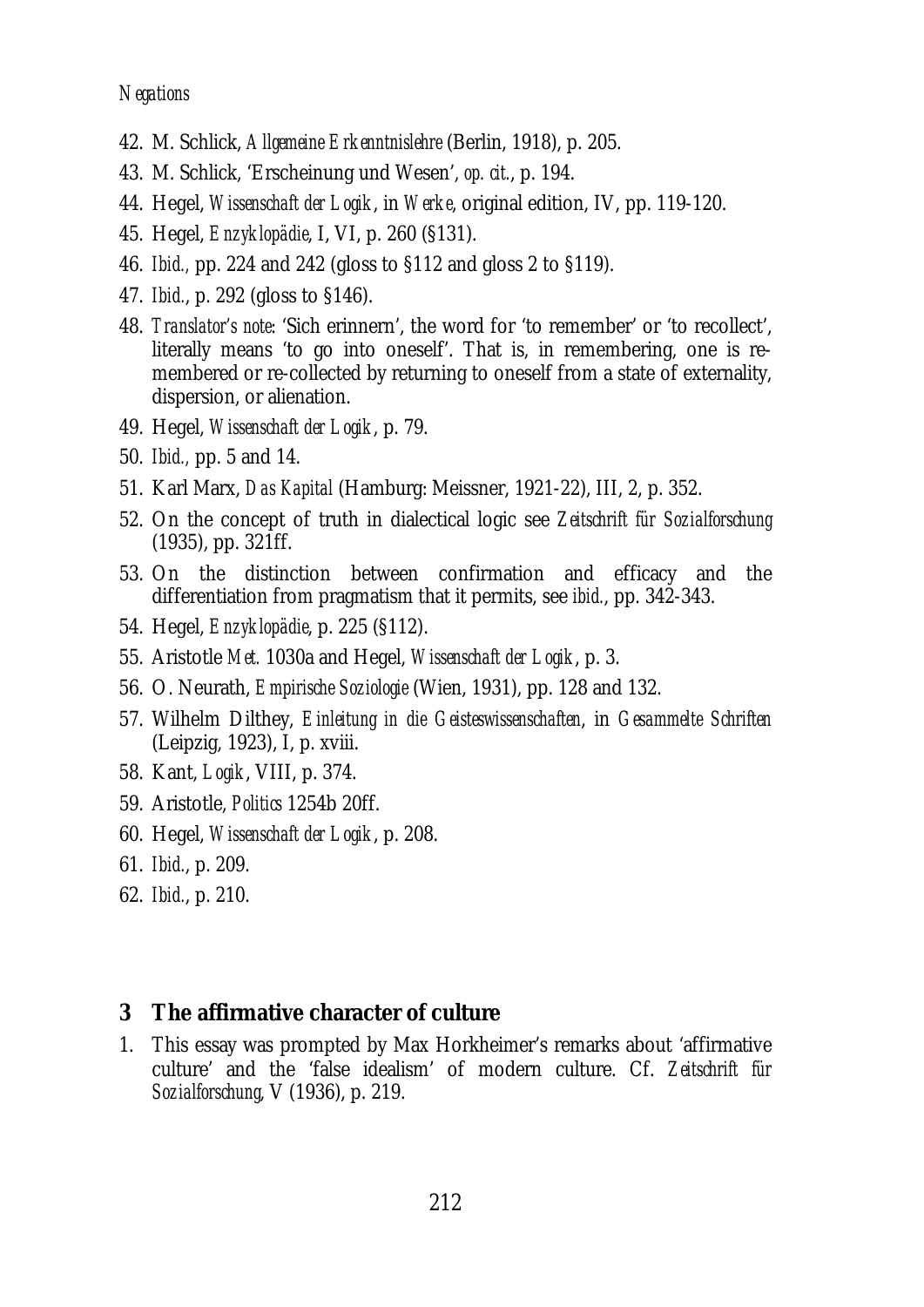- 2. Aristotle, *Politics* 1333a 30ff., trans. by Benjamin Jowett in *The Basic Works of Aristotle*, Richard McKeon, ed. (New York: Random House, 1941), p. 1298 (with change in translation).
- 3. *Translator's note*: While '*Seele*' has an adjectival form, '*seelisch*', its English counterpart 'soul' does not. I have used 'psychic' or 'spiritual', depending on the context. Accordingly, although the word '*geistig*' means both 'spiritual' and 'mental', in the present essay I have rendered it as 'mental', and 'spiritual' refers to a quality of 'soul', not of 'mind'.
- 4. *Translator's note*: '*Sinnlich*' means simultaneously 'sensual', which stresses its appetitive aspect, and 'sensuous', which stresses its aesthetic aspect. I have translated it in each case according to the emphasis of the context, but both meanings are always implied. For further discussion, see Herbert Marcuse, *Eros and Civilization* (Boston: Beacon Press, 1955), pp. 166-167.
- 5. Plato *Republ*. 553 in *The Republic of Plato*, trans. by Francis M. Cornford (New York: Oxford, 1945), p. 277. Cf. *Republ*. 525.
- 6. *Ibid.*, pp. 306-307.
- 7. Plato *Leges* 831, trans. by A. E. Taylor in *The Collected Dialogues of Plato,* Edith Hamilton and Huntington Cairns, eds. (New York: Bollingen Foundation-Pantheon Rooks, 1964), p. 1397. Cf. J. Brake, *Wirtschaften und Charakter in der antiken Bildung* (Frankfurt am Main, 1935), pp. 124ff.
- 8. See *Studien über Autorität und Familie* ('Schriften des Instituts für Sozialforschung', V [Paris, 1936]), pp. 7ff.
- 9. Spengler interprets the relationship of culture and civilization not as simultaneity, but as 'necessary organic succession'. Civilization is the inevitable fate and end of every culture. See *Der Untergang des Abendlandes*, 23d to 32d editions (Munich, 1920), I, pp. 43-44. Such reformulation does not modify the above-mentioned traditional evaluation of culture and civilization.
- 10. La Mettrie, 'Discours sur le Bonheur', *Oeuvres Philosophiques* (Berlin, 1775), II, p. 102.
- 11. *Ibid.*, pp. 86-87.
- *12.* Herder, *Ideen zur Philosophie der Geschichte der Menschheit* in *Werke*, Bernhard Suphan, ed. (Berlin, 1877-1933), XIV, p. 208.
- 13. *Ibid.*, XIII, p. 154.
- 14. *Ibid.*, XIV, p. 209.
- 15. Kant, *Idee zu einer allgemeinen Geschichte in weltbürgerlicher Absicht* in *Werke*, Ernst Cassirer, ed. (Berlin, 192ff.), IV, p. 153.
- 16. Alfred Weber, 'Prinzipielles zur Kultursoziologie', *Archiv für Sozialwissenschaft*, XLVII (1920-21), pp. 29ff. See also Georg Simmel, 'Der Begriff und die Tragödie der Kultur', where "the soul's way to itself" is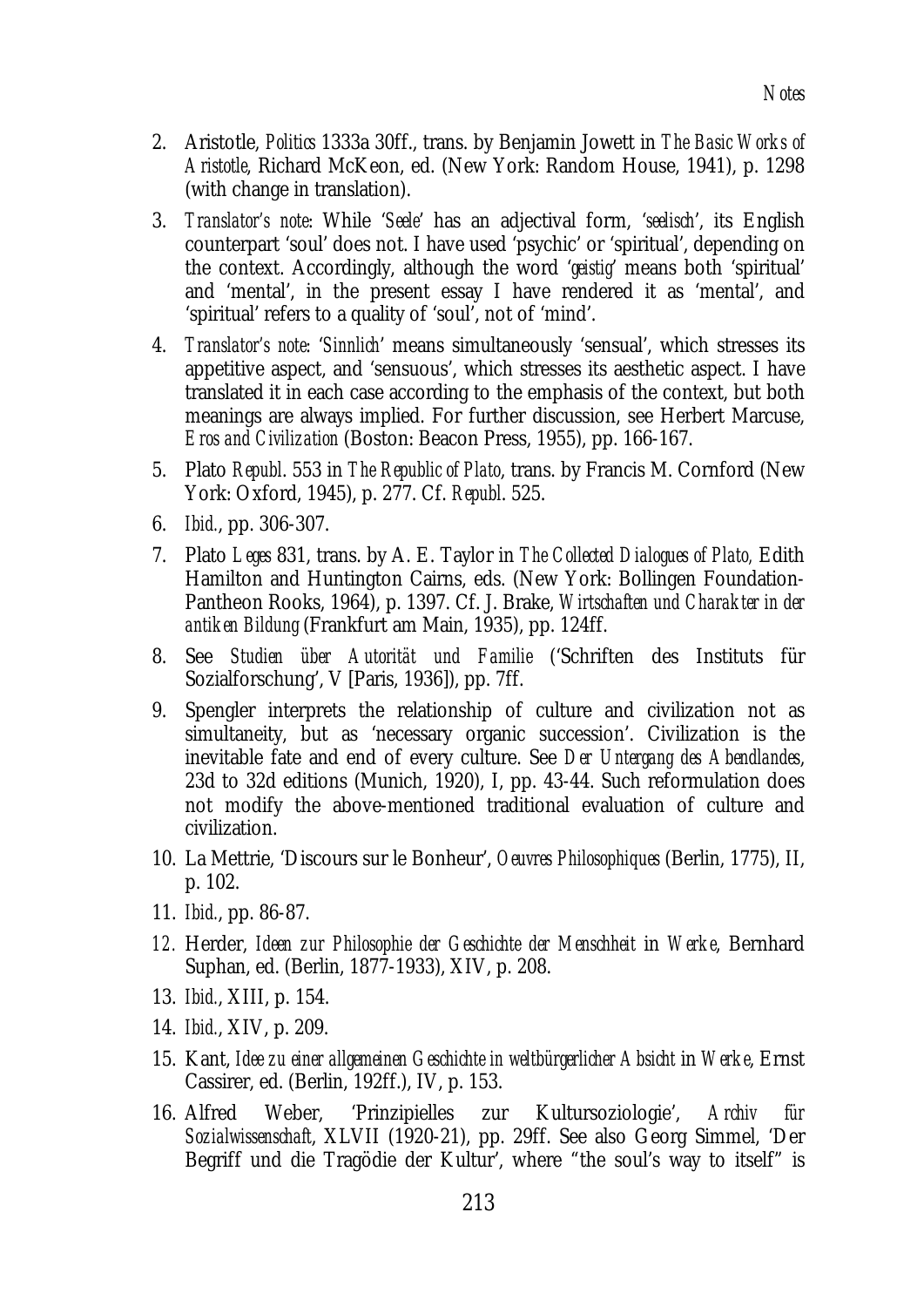described as the fundamental fact of culture [in *Philosophische Kultur* (Leipzig. 1919), p. 222]. Spengler characterizes culture as "the realization of the spiritually possible"; *op. cit.*, p. 418.

- 17. Descartes, *Traité des Passions*, François Mizrachi, ed. (Paris: Union Générale d'Editions, 1965), p. 39.
- 18. See Descartes' reply to Gassendi's objections to the second Meditation, *Meditationen über die Grundlagen der Philosophie*, trans. by A. Buchenau (Leipzig, 1915), pp. 327-328.
- 19. Kant, *Critique of Pure Reason*, trans. by Norman Kemp Smith (London: Macmillan, 1958), p. 664 (with changes in translation).
- 20. *Die Philosophischen Hauptvorlesungen Immanuel Kants*, A. Kowalewski, ed. (Munich and Leiprig, 1924), p. 602.
- 21. Marx, *Das Kapital*, Meissner, ed. (Hamburg, n.d.), I, p. 326.
- 22. Hegel, *Enzyklopädie der philosophischen Wissenschaften*, II, par. 388.
- 23. *Ibid.*, par. 387, addendum.
- 24. Spengler, *op. cit.*, p. 406.
- 25. Characteristic is the introduction of the concept of the soul in Herbart's psychology: The soul is "not anywhere or anytime" and has "absolutely no predispositions and faculties either to receive or produce anything." "The simple nature of the soul is fully unknown and forever remains so; it is as little an object of speculative as of empirical psychology." Herbart, *Lehrbuch zur Psychologie* in *Sämtliche Werke*, Hartenstein, ed. (Leipzig, 1850), V, pp. 108- 109.
- 26. Wilhelm Dilthey on Petrarca in 'Weltanschauung und Analyse des Menschen seit Renaissance und Reformation', *Gesammelte Schriften* (Leipzig, 1914), II, p. 20. See also Dilthey's analysis of the transition from metaphysical to 'descriptive and analytical' psychology in the thought of L. Vives, *ibid.*, pp. 423ff.
- 27. *Ibid.*, p. 18.
- 28. Spengler, *op. cit.*, p. 407.
- 29. Herder, *Abhandlung über den Ursprung der Sprache*, *op. cit.*, V, p. 135.
- 30. Herder, *Auch eine Philosophie der Geschichte zur Bildung der Menschheit*, *ibid.*, p. 503.
- 31. Ranke, *Über die Epochen der neueren Geschichte*, in *Das politische Gespräch und andere Schriften zur Wissenschaftslehre*, Erich Rothacker, ed. (Halle, 1925), pp. 61-62.
- 32. On the quietist character of spiritual demands in Dostoevski see L. Löwenthal, 'Die Auffassung Dostojewskis im Vorkriegs-deutschland', *Zeitschrift für Sozialforschung*, III (1934), p. 363.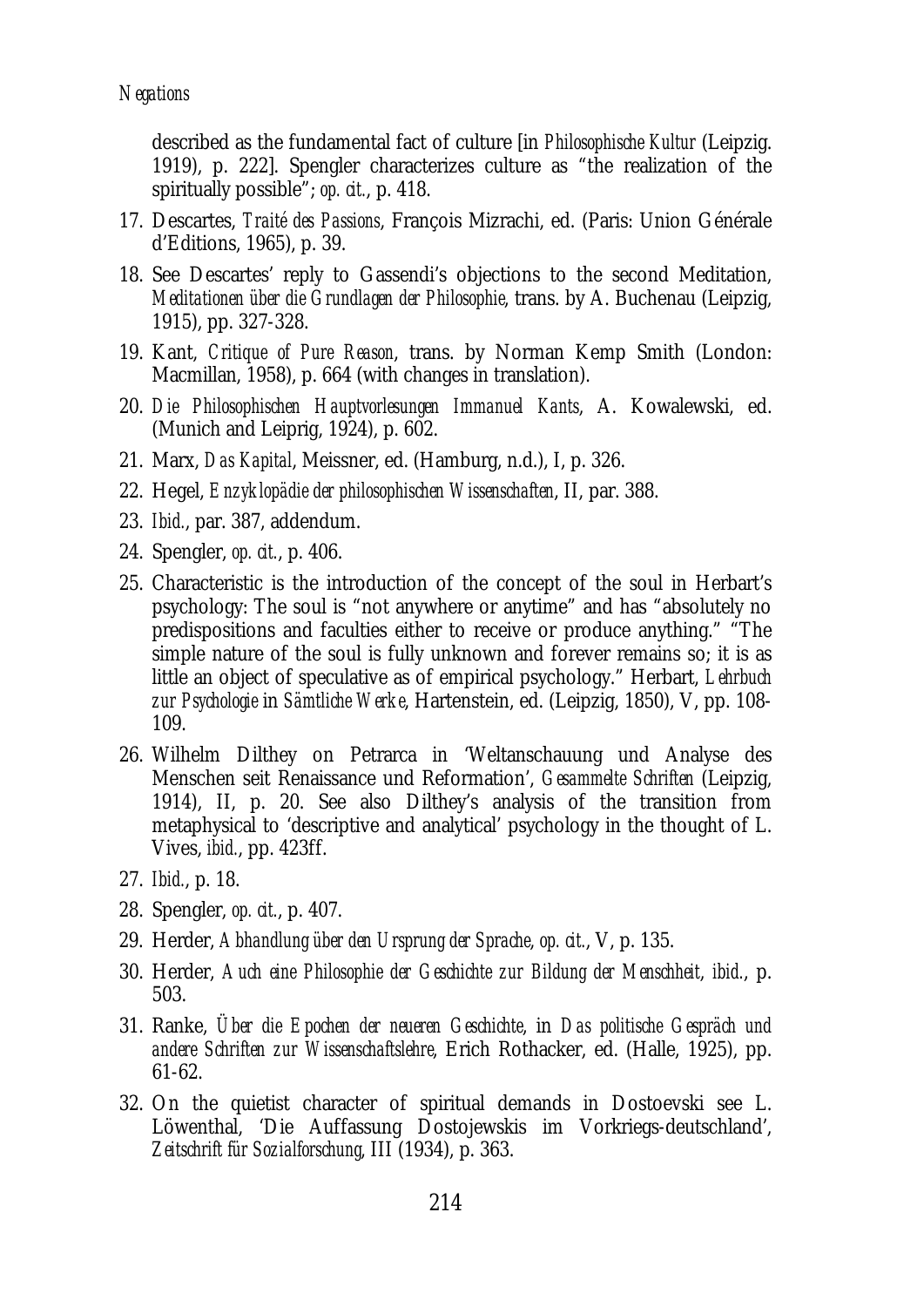- 33. David Hume, *A Treatise of Human Nature*, L. A. Selby-Bigge, ed. (Oxford, 1928), p. 301.
- 34. Nietzsche, *Werke* (large 8 volume ed., 1917), XVI, p. 233, and VII, p. 408.
- 35. Goethe, *Faust II*, Phorkias: "Old is the saying, yet noble and true its meaning still, that shame and beauty never hand in hand traverse earth's green path." *Werke* (Cotta Jubiläumsausgabe), XIII, p. 159.
- 36. 'The Moralists, a Philosophical Rhapsody' in *Characteristics of Men, Manners, Opinions, Times, etc.* by the Right Honourable Anthony Earl of Shaftesbury, John M. Robertson, ed. (in two volumes; New York: E. P. Dutton & Co., 1900), II, p. 143.
- 37. Schiller, *Über die ästhetische Erziehung des Menschen*, end of the second letter.
- 38. Nietzsche, *op. cit.*, X, p. 245.
- 39. Goethe, *Der Sammler und die Seinigen*, toward the end of the sixth letter.
- 40. Nietzsche, *op. cit.*, XIV. p. 366.
- 41. *Ibid.*, VIII, p. 41.
- 42. *Die Kultur der Renaissance in Italien*, 11th ed., L. Geiger, ed. (Leipzig, 1913), especially I, pp. 150ff.
- 43. Kant, *Kritik der praktischen Vernunft*, *op. cit.*, V, p. 95.
- 44. Goethe once expressed as follows the quality 'only' that is present in the idea of personality: "People are always carping at the personality, reasonably and boldly. But what do you have that gladdens you aside from your beloved personality, of whatever sort it be? 'Zahme Xenien', *Werke,* IV, p. 54.
- 45. See *Zeitschrift für Sozialforschung*, *V* (1936), pp. 219ff.
- 46. Walter Stang, *Grundlagen nationalsozialistischer Kulturpflege* (Berlin, 1935), pp. 13 and 43.
- 47. Ernst Jünger, *Der Arbeiter: Herrschaft und Gestalt*, 2d ed. (Hamburg, 1932) p. 198.
- 48. *Ibid.*, p. 199.
- 49. *Ibid.*, p. 200.
- 50. *Ibid.*, p. 203.
- 51. *Ibid.*, p. 204.
- 52. *Ibid.*, p. 210.
- 53. *Ibid.*, p. 201.
- 54. Heinrich Rickert, 'Lebenswerte und Kulturwerte', *Logos*, II (1911-12), p. 154.
- 55. Nietzsche, *op. cit.*, VIII, p. 50.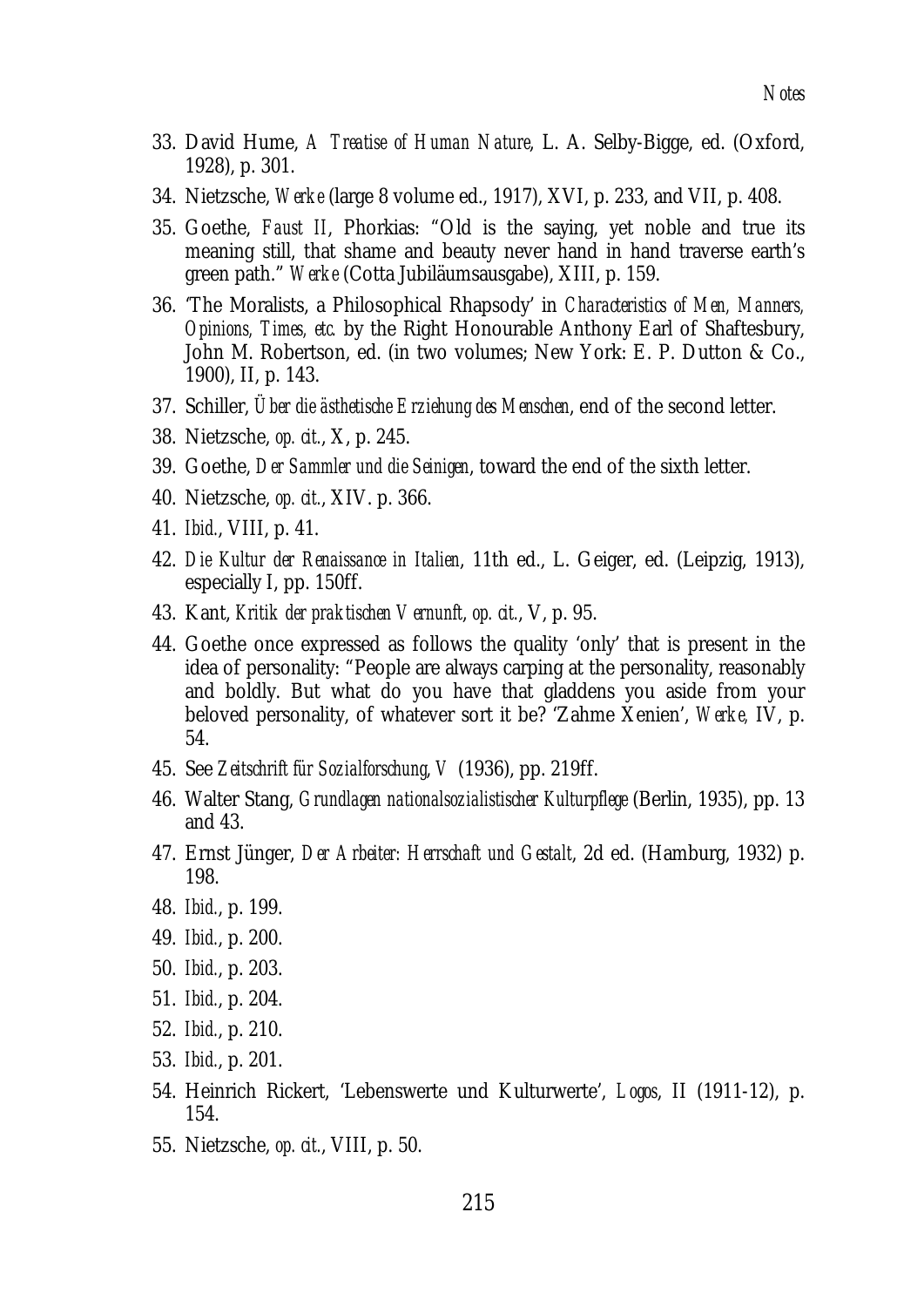- 56. Program of the *Sozialdemokratische Partei Deutschlands* (German Social Democratic Party) of 1921 and of the *Sächsische Volkspartei* (Saxon Popular Party) of 1866.
- 57. Karl Kautsky, *Die materialistische Geschichtsauffassung* (Berlin, 1917), II, pp. 819 and 837.
- 58. *Ibid.*, p. 824.
- 59. Nietzsche, *op. cit.*, XI, p. 241.

## **4 Philosophy and critical theory**

- 1. Hegel, Vorlesungen über die Philosophie der Geschichte in Werke, 2d ed. (Berlin, 1840-47), IX, p. 22.
- 2. Hegel, Vorlesungen über die Geschichte der Philosophie in Werke, XIII, p. 34.
- 3. Hegel, Enzyklopädie der philosophischen Wissenschaften, par. 158, op. cit., VI, p. 310.
- 4. Hegel, Vorlesungen über die Geschichte der Philosophie, op. cit., p. 41.
- 5. See Max Horkheimer, 'Ein neuer Ideologiebegriff?', Grünbergs Archiv, XV (1930), pp. 38-39.
- 6. Kant, Nachlass Nr. 4728 in Gesammelte Schriften, Preussische Akademie der Wissenschaften, ed. (Berlin, 1900-1955), XVIII.
- 7. Hegel, Vorlesungen über die Geschichte der Philosophie, op. cit., p. 67.
- 8. See Max Horkheimer, 'Traditionelle und kritische Theorie', Zeitschrift für Sozialforschung, VI (1937), p. 245.
- 9. Kant, Werke, Ernst Cassirer, ed. (Berlin, 1911ff.), III, p. 540.
- 10. Ibid., VIII, p. 344.
- 11. Hegel, Enzyklopädie, par. 166, op. cit., p. 328.
- 12. See Zeitschrift für Sozialforschung, VI (1937), pp. 257ff.
- 13. Kant, Kritik der reinen Vernunft, op. cit., p. 625.
- 14. Edmund Husserl, Formale und transzendentale Logik in Jahrbuch für Philosophie, X (Halle, 1929), p. 219.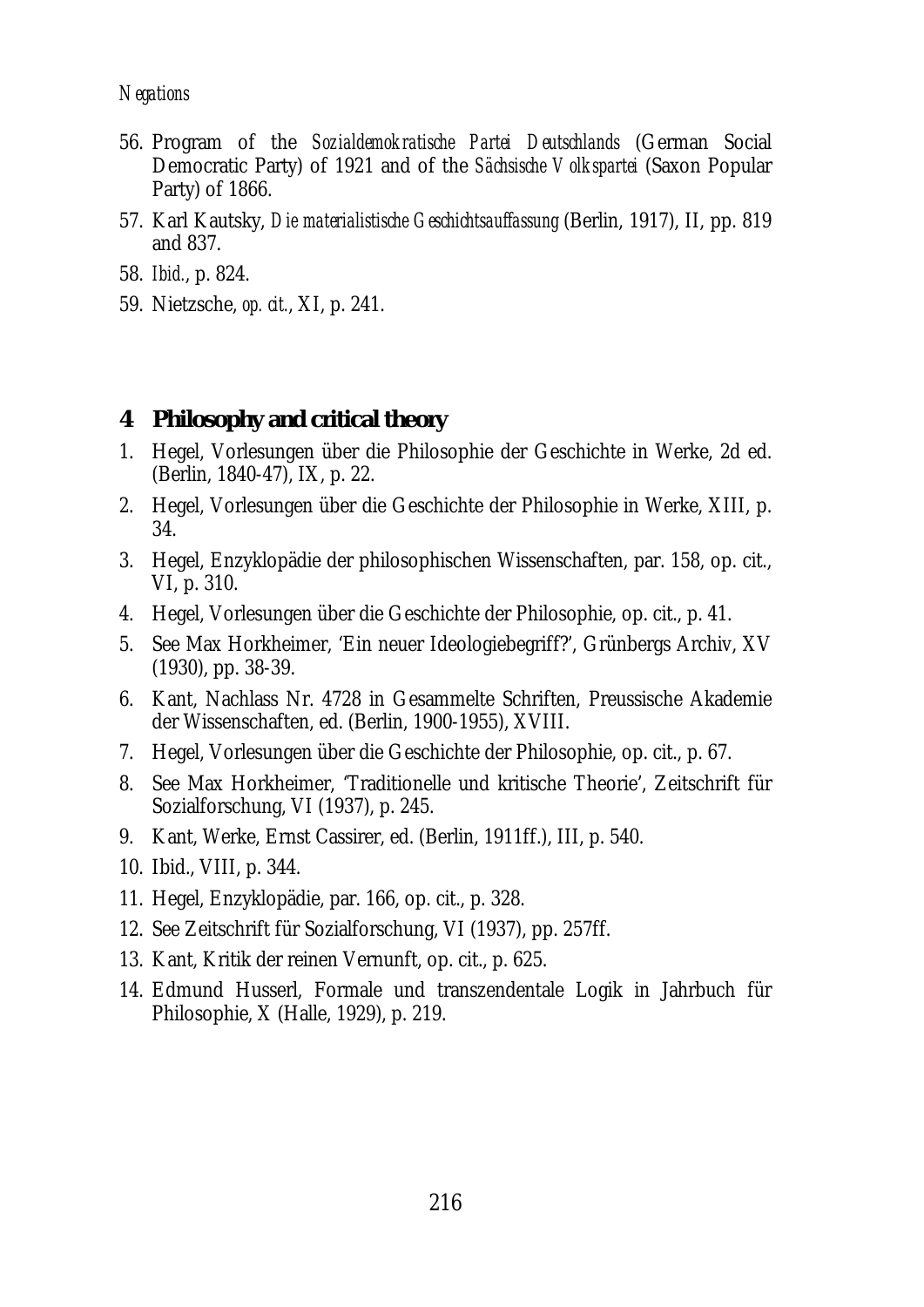## **5 On hedonism**

- 1. Kant, *Critique of Practical Reason*, 6th ed., trans. by T. H. Abbott (London: Longmans, 1909), pp. 112-113.
- 2. Hegel, *Vorlesungen über die Philosophie der Geschichte* in *Werke*, 2d ed., E. Gans, K. Hegel, *et al.*, eds. (Berlin, 1840-47), IX, p. 34.
- 3. Hegel, *Glauben und Wissen* in *Werke*, I, pp. 8ff.
- 4. Aristotle *Politics*, 1323 b 27ff., *Magna Moralia*, 1206 b 30ff., *Politics*, 1332 a 30.
- 5. Diogenes Laertius, *Lives of Eminent Philosophers*, trans. by R. D. Hicks (2 vols.; New York: Putnam, 1925), I, p. 217.
- 6. *Ibid.*, p. 221.
- 7. *Ibid.*, p. 217.
- 8. *Ibid.*, p. 219.
- 9. *Ibid.*, p. 227.
- 10. *Ibid.*, II, p. 655.
- 11. *Ibid.*, p. 657.
- 12. *Gorgias* 497-498.
- 13. Cf. *Zeitschrift für Sozialforschung*, II (1933), pp. 169ff.
- 14. Cf. *Zeitschrift für Sozialforschung*, V (1936), pp. 190-191, 201-202.
- 15. Kant, *Kritik of Judgement*, trans. by J. H. Bernard (New York: Macmillan, 1892), p. 52 (with changes in translation).
- 16. Kant, *Kritik der praktischen Vernunft* in *Werke*, Ernst Cassirer, ed. (Berlin, 1912ff.), V, pp. 125 and 129.
- 17. Fichte, *System der Sittenlehre* in *Werke*, Fritz Medicus, ed. (Leipzig, n.d.), II, p. 540.
- 18. By critical theory we mean here social theory as presented in the fundamental essays of the *Zeitschrift für Sozialforschung* on the basis of dialectical philosophy and the critique of political economy. See the essay 'Philosophy and Critical Theory' in this volume.
- 19. Hermann Cohen, *Ethik des reinen Willens*, 3d ed. (Berlin, 1931), p. 163.
- 20. Spinoza, *On the Improvement of the Understanding*, trans. by R. H. M. Elwes, in *Selections*, J. Wild, ed. (New York: Scribner, 1930), pp. 4 and 6.
- 21. Leibniz, *Von der Glückseligkeit* in *Opera Philosophica*, J. E. Erdmann, ed. (Berlin, 1840), p. 672.
- 22. Fichte, *Die Staatslehre* (1813) in *Werke*, VI, pp. 523-524.
- 23. Herman Cohen, *op. cit.*, p. 584.
- 24. Bruno Bauch, *Grundsätze der Ethik* (Stuttgart, 1933), pp. 240-241.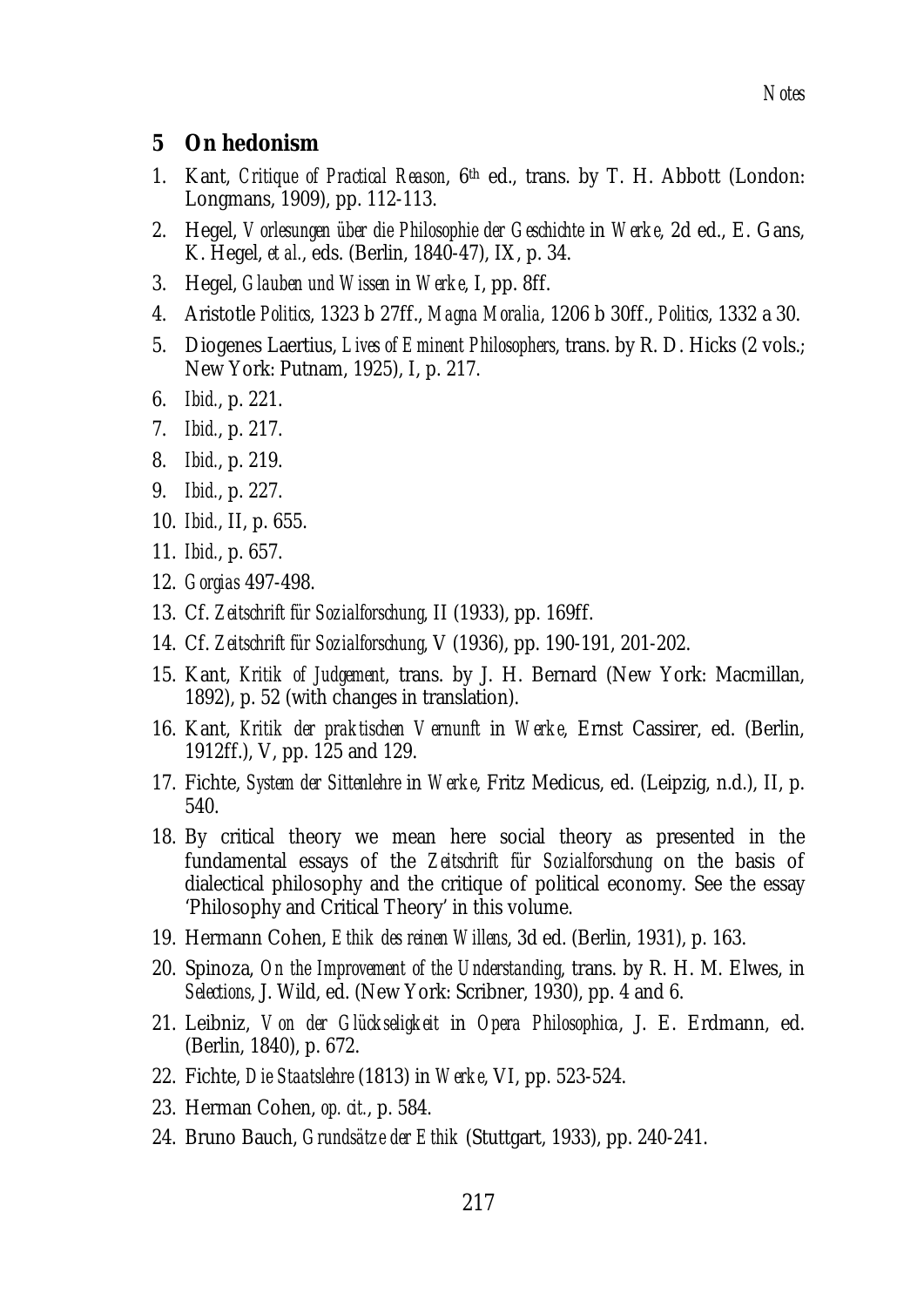*Negations* 

- 25. A. Görland, *Ethik als Kritik der Weltgeschichte* (Leipzig, 1914), pp. 119-120.
- 26. Cf. *Zeitschrift für Sozialforschung*, V (1936), pp. 229ff.
- 27. Even in the case of the firmest advocates of bourgeois sexual reform, the taboo of pleasure still appears, concealed in ethical or psychological rationalizations.
- 28. Hegel, *Enzyklopädie* in *Werke*, VII. p. 372 (§478).
- 29. Hegel, *Vorlesungen über die Philosophie der Geschichte*, *op. cit.,* p. 41.
- 30. *Ibid.*, p. 39.
- 31. *Translator's note*: That is, they pursue in practice what they have rationally come to know as the tendencies immanent in the status quo – tendencies that can be realized only by transforming the status quo. For this Hegelian use of 'Idea' as substance developing both subjectively and objectively through a dialectical process, see Herbert Marcuse, *Reason and Revolution*  (Boston: Beacon Press, 1960), pp. 164ff., and 'The concept of essence', in this volume.
- 32. Cf. Hegel, *Vorlesungen über die Geschichte der Philosophie* in *Werke*, XIV, p. 101.
- 33. Hegel, *Enzyklopädie, op. cit.* (§478, 480).
- 34. Hegel, *Vorlesungen über die Philosophie der Geschichte*, *op. cit.*, p. 22.
- 35. Hegel, *Vorlesungen über die Ästhethik* in *Werke*, X, Part 1, pp. 227-228.

## **6 Industrialization and capitalism**

- 1. Max Weber, Gesammelte Aufsätze zur Soziologie und Sozialpolitik (Tübingen: Mohr, 1924), p. 419.
- 2. Ibid., p. 402.
- 3. Max Weber, Foreword to the first volume of Gesammelte Aufsätze zur Religionssoziologie (Tübingen: Mohr, 1920), pp. 1ff.
- 4. Ibid., pp. 4-5.
- 5. For documentation, see Wolfgang J. Mommsen, Max Weber und die deutsche Politik (Tübingen: Mohr, 1959), where the documentation is collected and analyzed in an exemplary manner.
- 6. Max Weber, Gesammelte politische Schriften (München: Drei Masken Verlag, 1921), pp. 20-21.
- 7. Ibid., p. 27.
- 8. Ibid., p. 29.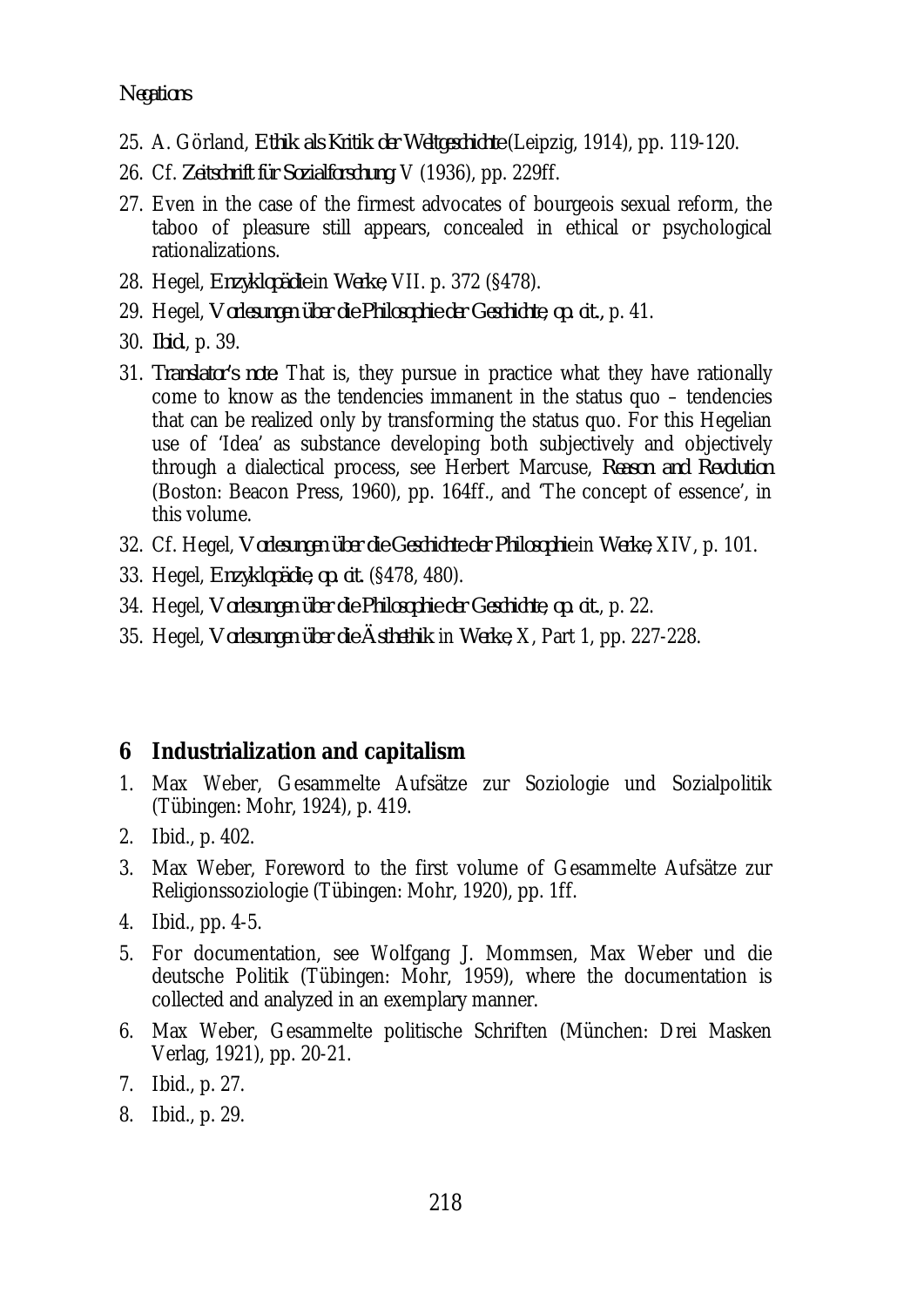- 9. Wirtschaft und Gesellschaft (Tübingen: Mohr, 1922), p. 48. Cf. The Theory of Social and Economic Organisation, translated by A. M. Henderson and Talcott Parsons (New York: Oxford University Press, 1947), pp. 191-192.
- 10. Weber, Wirtschaft und Gesellschaft, p. 49 (original italics). Henderson-Parsons translate the passage as follows (Theory, p. 193): "Thus the highest degree of rational capital accounting presupposes the existence of competition on a large scale."
- 11. Weber, Theory, pp. 213-214 (translation modified); Wirtschaft und Gesellschaft, p. 60 (italics added).
- 12. Weber, Wirtschaft und Gesellschaft, p. 44 (cf. Theory, p. 185). Translator's note: Weber's 'materiale rationalität' is rendered by Henderson-Parsons as 'substantive rationality'. Here, both 'material' and 'substantive' are used.
- 13. Weber, Wirtschaft und Gesellschaft, p. 167 (cf. Theory, pp. 406-407).
- 14. Weber, Theory, pp. 184-185; Wirtschaft und Gesellschaft, pp. 44-45.
- 15. Weber, Gesammelte Aufsätze zur Soziologie und Sozialpolitik, p. 501 ('Der Sozialismus').
- 16. Ibid., p. 502.
- 17. Ibid., p. 511.
- 18. Weber, Wirtschaft und Gesellschaft, pp. 19-23 (cf. Theory, pp. 130-139).
- 19. Ibid., p. 128 (cf. Theory, p. 337).
- 20. Weber, Theory, p. 338 (translation modified); (cf. Wirtschaft und Gesellschaft, pp. 128-129).
- 21. Weber, Wirtschaft und Gesellschaft, p. 762.
- 22. Ibid., pp. 156-157, 174, 763ff.
- 23. Ibid., p. 667.
- 24. Ibid., p. 669.
- 25. Ibid., p. 607.
- 26. Ibid., p. 127.
- 27. Ibid., p. 96.
- 28. Ibid., p. 240.
- 29. Weber, Gesammelte politische Schriften, p. 151.
- 30. Ibid., p. 351.